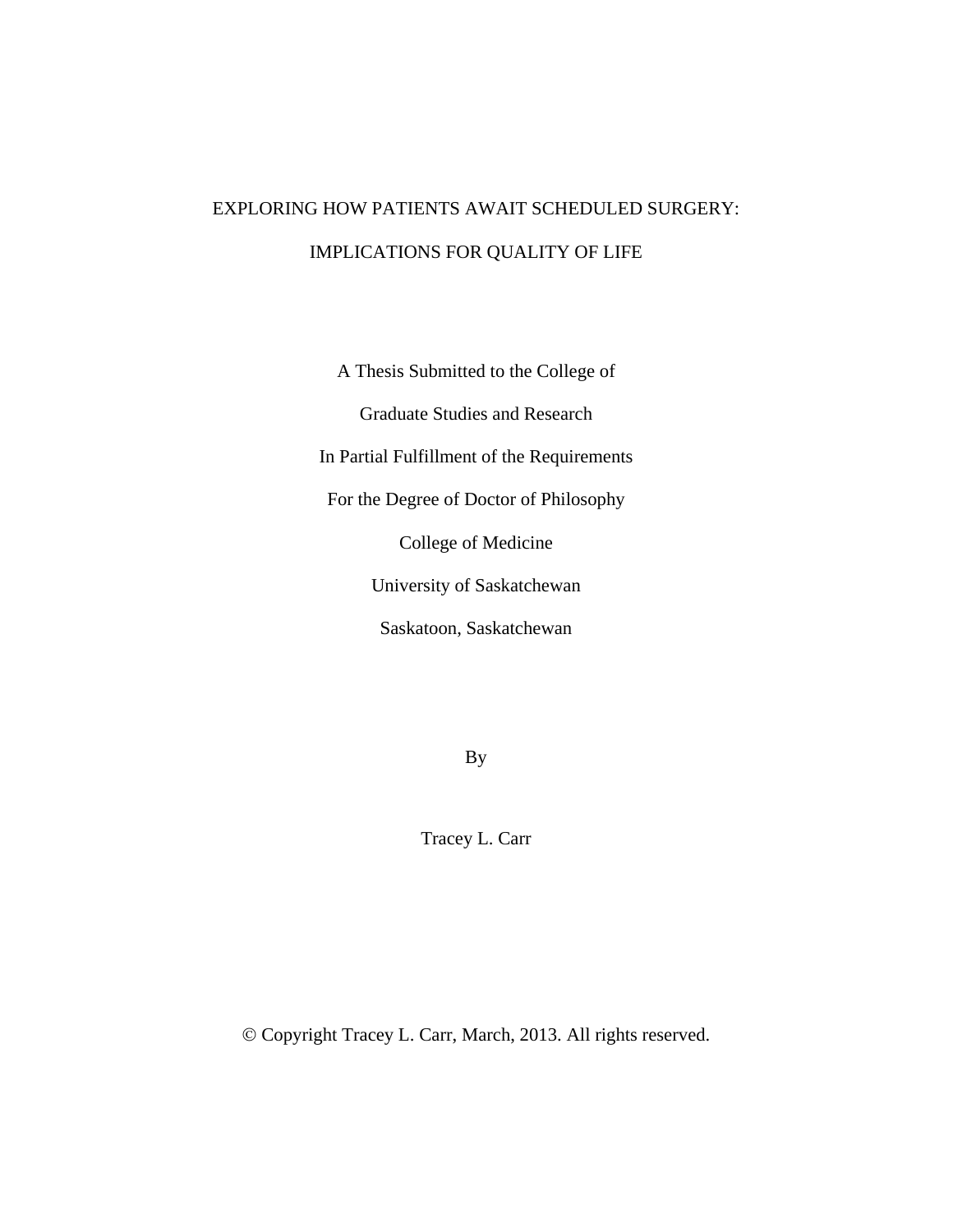# **PERMISSION TO USE**

In presenting this thesis/dissertation in partial fulfillment of the requirements for a Postgraduate degree from the University of Saskatchewan, I agree that the Libraries of this University may make it freely available for inspection. I further agree that permission for copying of this thesis/dissertation in any manner, in whole or in part, for scholarly purposes may be granted by the professor or professors who supervised my thesis/dissertation work or, in their absence, by the Head of the Department or the Dean of the College in which my thesis work was done. It is understood that any copying or publication or use of this thesis/dissertation or parts thereof for financial gain shall not be allowed without my written permission. It is also understood that due recognition shall be given to me and to the University of Saskatchewan in any scholarly use which may be made of any material in my thesis/dissertation.

#### **DISCLAIMER**

Reference in this thesis/dissertation to any specific commercial products, process, or service by trade name, trademark, manufacturer, or otherwise, does not constitute or imply its endorsement, recommendation, or favoring by the University of Saskatchewan. The views and opinions of the author expressed herein do not state or reflect those of the University of Saskatchewan, and shall not be used for advertising or product endorsement purposes.

Requests for permission to copy or to make other uses of materials in this thesis/dissertation in whole or part should be addressed to:

 Head of the Department of Surgery University of Saskatchewan Saskatoon, Saskatchewan S7N 0W8 Canada

OR

 Dean College of Graduate Studies and Research University of Saskatchewan 107 Administration Place Saskatoon, Saskatchewan S7N 5A2 Canada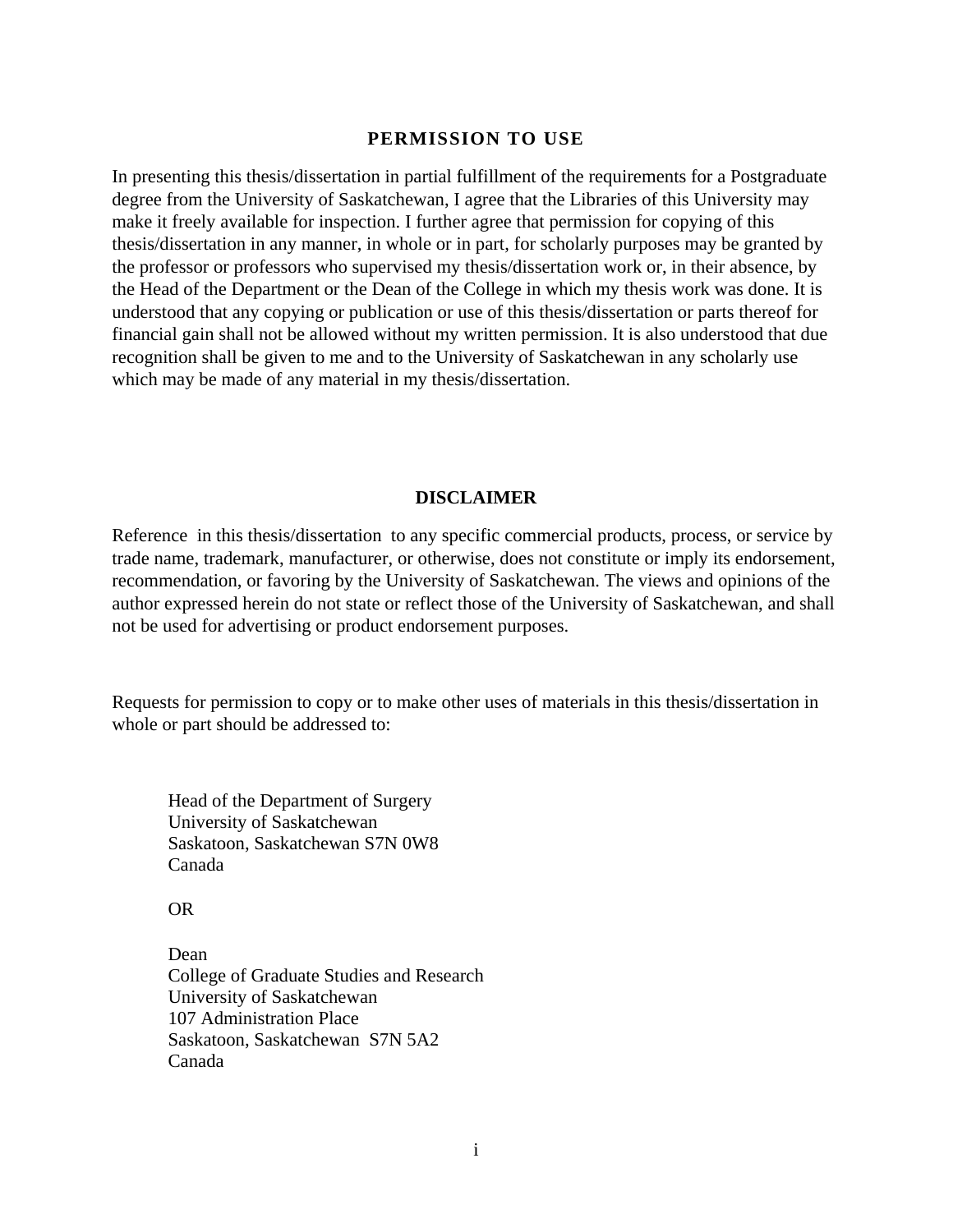#### **ABSTRACT**

In this thesis, I explored the relationship between patient experience of wait time for consultation and scheduled surgery, type of illness (orthopaedic or cardiac), and descriptions of time using qualitative methodology. Thirty two patients awaiting orthopaedic or cardiac surgery were recruited by surgeons in Saskatoon, Saskatchewan during the period of September 2009 to November 2010. Those patients awaiting orthopaedic surgery were interviewed when the decision to treat was made and again at the midpoint of their waiting period. Cardiac surgery patients were interviewed after their angiography and consent to surgery, and again the day prior to surgery. Patients were asked about their perceptions of time while waiting, maximum acceptable wait time for consultation and surgery, and the effects of waiting. Interpretative phenomenology (1) was the method and data were analysed using interpretative phenomenological analysis.

Participant suffering, the meaningfulness given to the experience, and the agency participants felt they had over the waiting period determined the lived duration of time experience. Participants considered pain, mobility restriction, disease progression and lethality of condition to be the primary determinants of wait time maximums. Waiting effects included restriction, uncertainty, resignation, coping with waiting, and opportunity. Few subtle differences between groups emerged indicating other variables may be more relevant to the quality of waiting experience. Participant suggestions for improving experience consisted of managing patient conditions and navigating the system. The findings suggest uncertainty in illness impacts the quality of wait time experience. The study denotes the experience of waiting for scheduled surgery is complex and not necessarily a linear relationship between greater symptom severity and less tolerance for wait time.

ii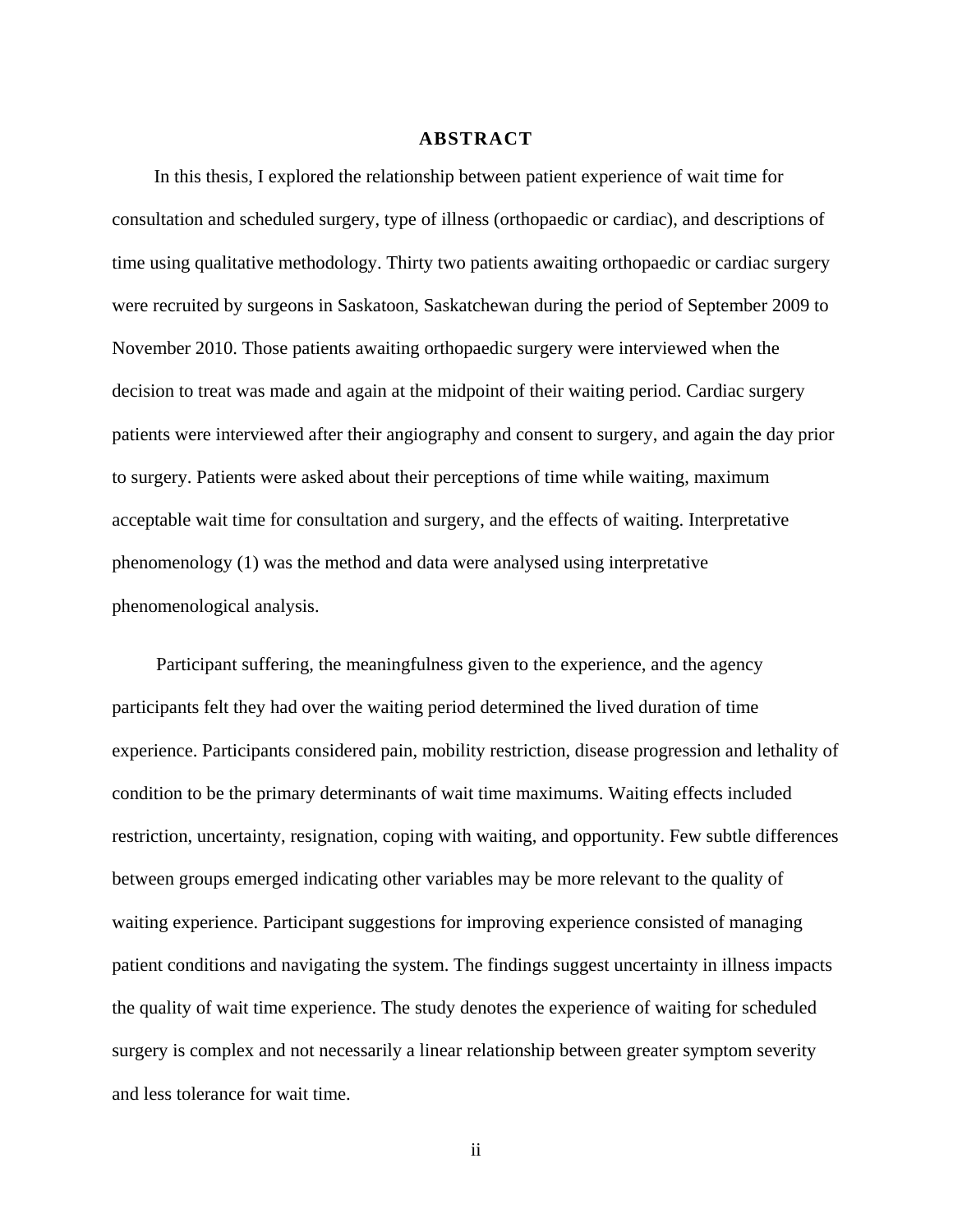#### **ACKNOWLEDGEMENTS**

I am grateful to many who made this process possible. My supervisor, Dr. Ulrich Teucher, one of the few true scholars I have known, introduced me to time and all its possibilities. Dr. Alan Casson made this research happen and was unwavering in his support. Thank you to the rest of my committee, Drs. Mary Hampton, Lorna Butler, and Geoff Johnston for their generosity and many insights. I am indebted to Brenda Engel from the Department of Surgery for her tireless and methodical transcription. Other clerical staff and faculty from the department were also crucial for the completion of this project, specifically, Sandra Monson, Lori Huber and Drs. C. Beavis, G. Dalshaug, W. Dust, A. King, and T. Mycyk. The Health Sciences program was new when I enrolled – thanks for those who kept it coordinated – directors, Drs. Jim Thornhill and Angela Busch, and conscientious coordinator, Angie Zoerb. And to Doreen Stumborg for those last two meetings. Cherise Moss assisted with formatting details which was very helpful.

I was fortunate to obtain two important sources of funding for this research: stipends from the College of Medicine and the Canadian Institutes of Health Research - Frederick Banting and Charles Best Canada Graduate Scholarship. My mom was also very generous in her support. My dad excelled at asking the right questions at the wrong time. I love and appreciate you both.

Thank you to my qualitative research 'family' – Dr. Lorraine Holtslander, Laurie Schimpf, Chad Hammond and all the lab regulars – you kept me teachable through this process. Thank you to all who shared their wait time with me, my participants; I learned as much from you as I did about you. And to the residents of my heart and home – Jesse, Gemini, Pico and Leo – thank you for reminding me that everything that has a beginning has an end.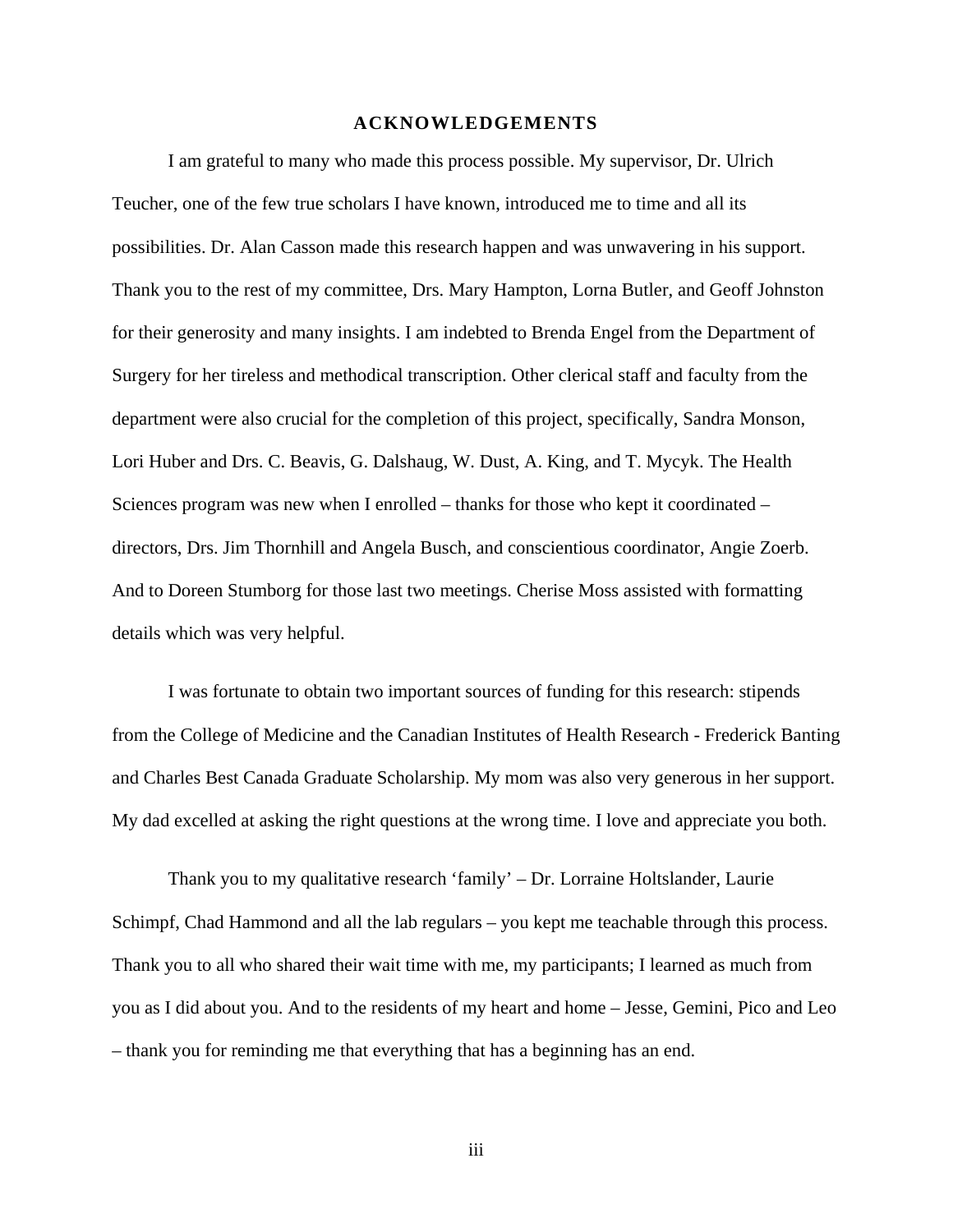# **DEDICATION**

For my mom, who hates to wait.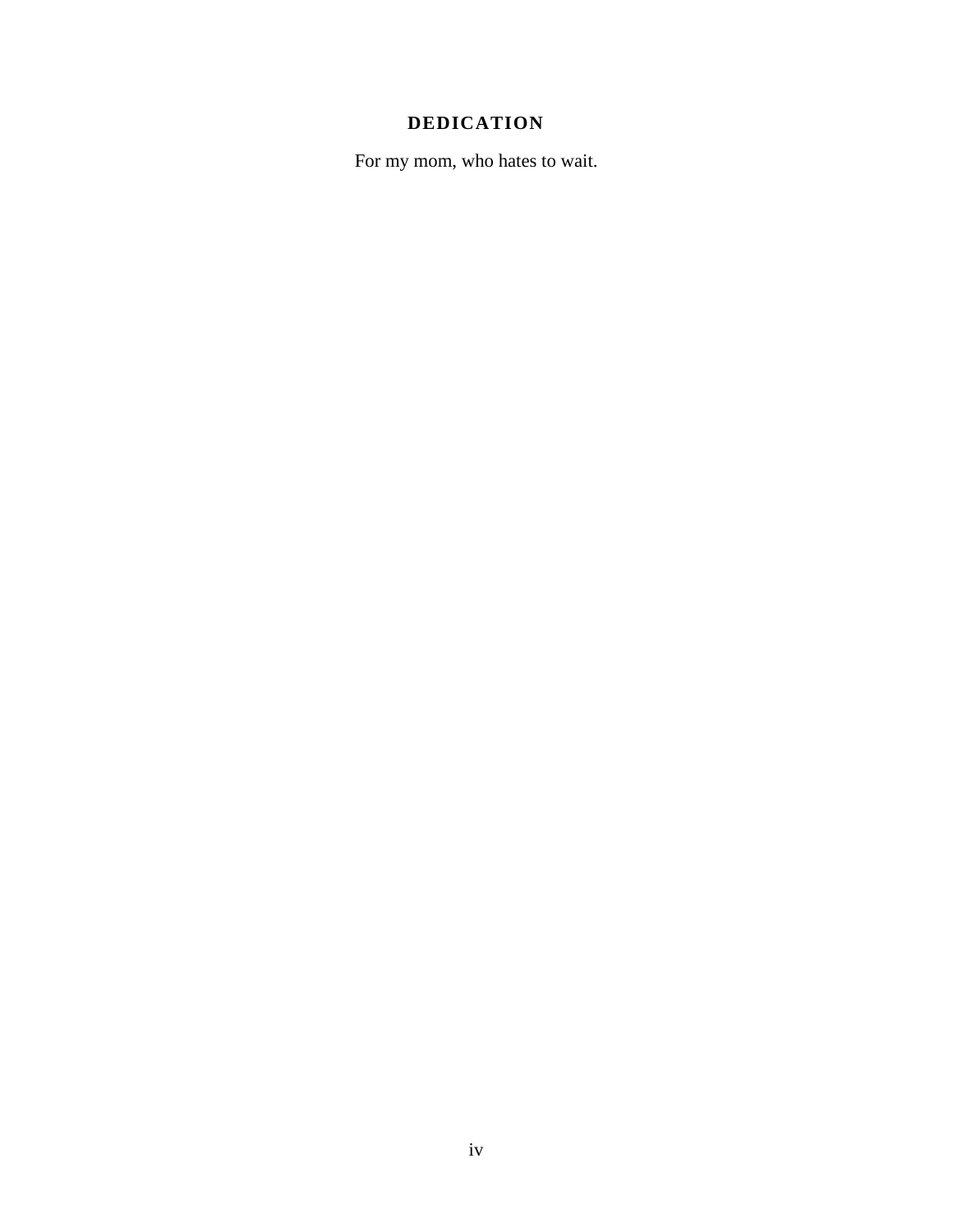| 1                                                                                                                                                                                                                                                                                                      |  |
|--------------------------------------------------------------------------------------------------------------------------------------------------------------------------------------------------------------------------------------------------------------------------------------------------------|--|
| 1.1                                                                                                                                                                                                                                                                                                    |  |
| 1.2                                                                                                                                                                                                                                                                                                    |  |
| 1.3                                                                                                                                                                                                                                                                                                    |  |
| 1.4                                                                                                                                                                                                                                                                                                    |  |
| 2                                                                                                                                                                                                                                                                                                      |  |
| WAITING FOR SURGERY FROM THE PATIENT PERSPECTIVE  8<br>2.1<br>2.1.1<br>2.1.2<br>2.1.2.1<br>2.1.2.2<br>Patient health related quality of life awaiting scheduled surgery 15<br>2.1.2.3<br>Recent literature on patient perspective of wait time for scheduled surgery 21<br>2.1.2.4<br>2.1.3<br>2.1.3.1 |  |
| 2.2                                                                                                                                                                                                                                                                                                    |  |
| 2.2.1<br>2.2.2                                                                                                                                                                                                                                                                                         |  |
| 2.2.3                                                                                                                                                                                                                                                                                                  |  |
| 2.2.4                                                                                                                                                                                                                                                                                                  |  |
| 2.2.5                                                                                                                                                                                                                                                                                                  |  |
| 2.2.6<br>2.3                                                                                                                                                                                                                                                                                           |  |
| 3                                                                                                                                                                                                                                                                                                      |  |
| 3.1                                                                                                                                                                                                                                                                                                    |  |
| 3.1.1                                                                                                                                                                                                                                                                                                  |  |
| 3.1.2                                                                                                                                                                                                                                                                                                  |  |
| 3.2                                                                                                                                                                                                                                                                                                    |  |

# **Table of Contents**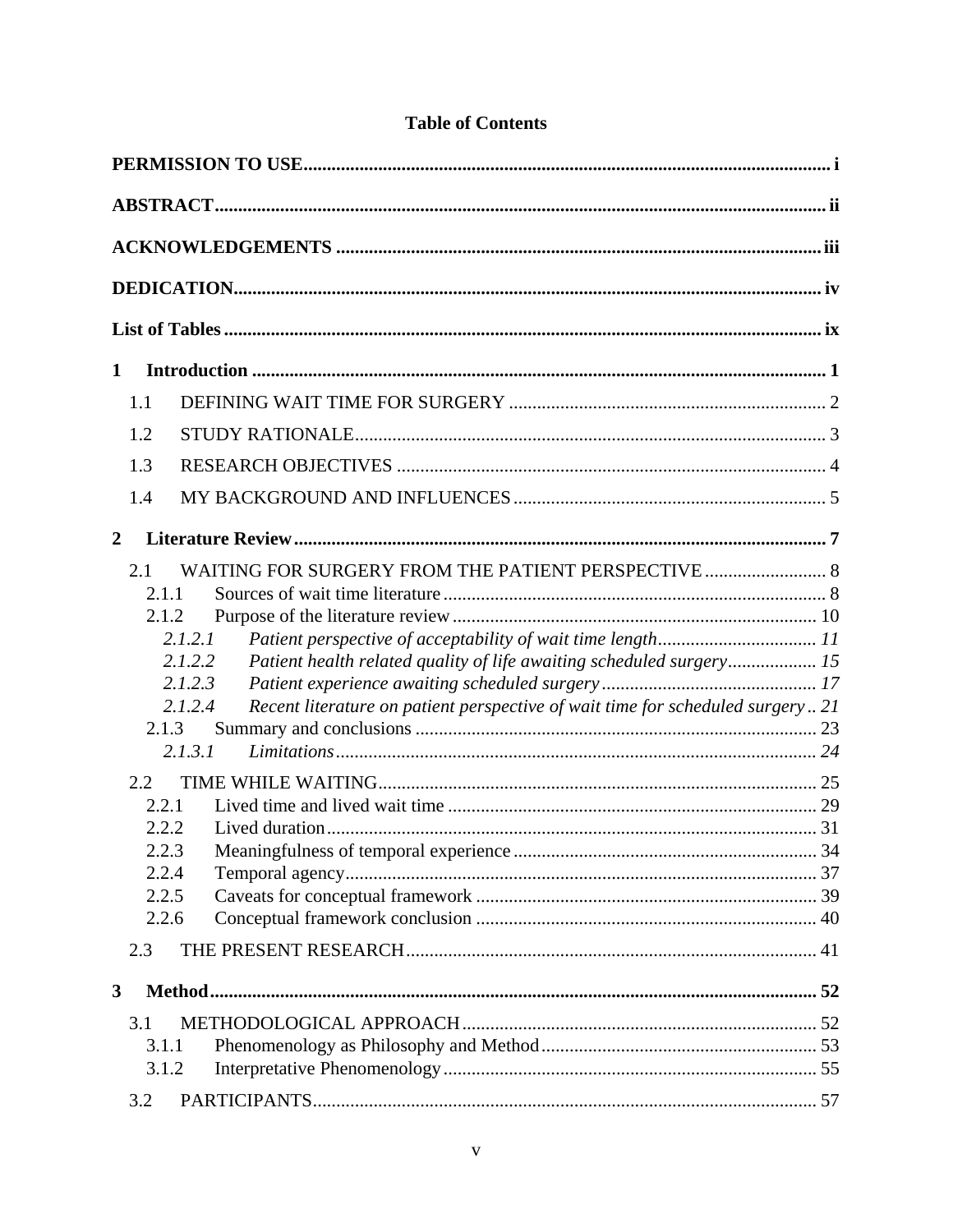|   | 3.3     |                 |    |
|---|---------|-----------------|----|
|   | 3.4     |                 |    |
|   | 3.5     |                 |    |
|   | 3.5.1   |                 |    |
|   | 3.5.2   |                 |    |
|   | 3.5.2.1 |                 |    |
|   | 3.5.2.2 |                 |    |
|   | 3.5.2.3 |                 |    |
|   | 3.5.2.4 |                 |    |
| 4 |         |                 |    |
|   | 4.1     |                 |    |
|   | 4.2     |                 |    |
|   | 4.3     |                 |    |
|   | 4.3.1   |                 |    |
|   | 4.3.1.1 |                 |    |
|   | 4.3.1.2 |                 |    |
|   | 4.3.1.3 |                 |    |
|   | 4.3.2   |                 |    |
|   | 4.3.2.1 |                 |    |
|   | 4.3.2.2 |                 |    |
|   | 4.3.2.3 |                 |    |
|   | 4.3.3   |                 |    |
|   | 4.3.3.1 |                 |    |
|   | 4.3.3.2 |                 |    |
|   | 4.3.3.3 |                 |    |
|   | 4.3.4   |                 |    |
|   | 4.4     |                 |    |
|   |         | 4.4.1 Suffering | 97 |
|   | 4.4.1.1 |                 |    |
|   | 4.4.1.2 |                 |    |
|   | 4.4.1.3 |                 |    |
|   | 4.4.2   |                 |    |
|   | 4.4.3   |                 |    |
|   | 4.4.4   |                 |    |
|   | 4.5     |                 |    |
|   | 4.5.1   |                 |    |
|   | 4.5.1.1 |                 |    |
|   | 4.5.1.2 |                 |    |
|   | 4.5.2   |                 |    |
|   | 4.5.2.1 |                 |    |
|   | 4.5.2.2 |                 |    |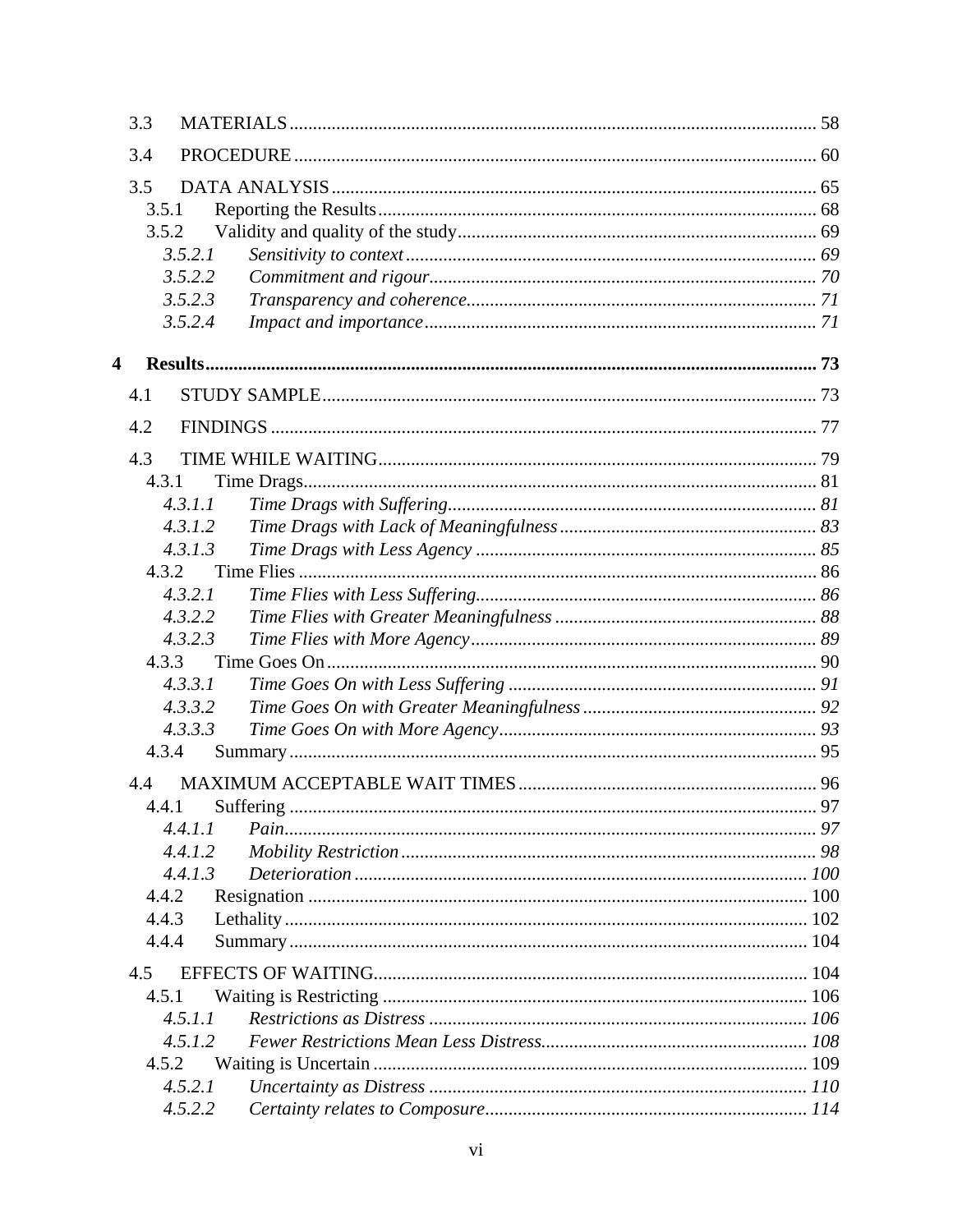|   | 4.5.3   |  |
|---|---------|--|
|   | 4.5.4   |  |
|   | 4.5.4.1 |  |
|   | 4.5.4.2 |  |
|   | 4.5.5   |  |
|   | 4.5.6   |  |
|   | 4.6     |  |
| 5 |         |  |
|   | 5.1     |  |
|   | 5.1.1   |  |
|   | 5.1.2   |  |
|   | 5.1.3   |  |
|   | 5.1.4   |  |
|   | 5.1.4.1 |  |
|   | 5.1.4.2 |  |
|   | 5.1.4.3 |  |
|   | 5.1.4.4 |  |
|   | 5.2     |  |
|   | 5.2.1   |  |
|   | 5.2.2   |  |
|   | 5.2.3   |  |
|   | 5.2.4   |  |
|   | 5.3     |  |
|   | 5.3.1   |  |
|   | 5.3.2   |  |
|   | 5.3.3   |  |
|   | 5.3.4   |  |
|   | 5.3.5   |  |
|   | 5.3.6   |  |
|   | 5.4     |  |
|   | 5.4.1   |  |
|   | 5.4.2   |  |
|   | 5.4.3   |  |
| 6 |         |  |
|   | 6.1     |  |
|   | 6.1.1   |  |
|   | 6.1.2   |  |
|   | 6.2     |  |
|   | 6.3     |  |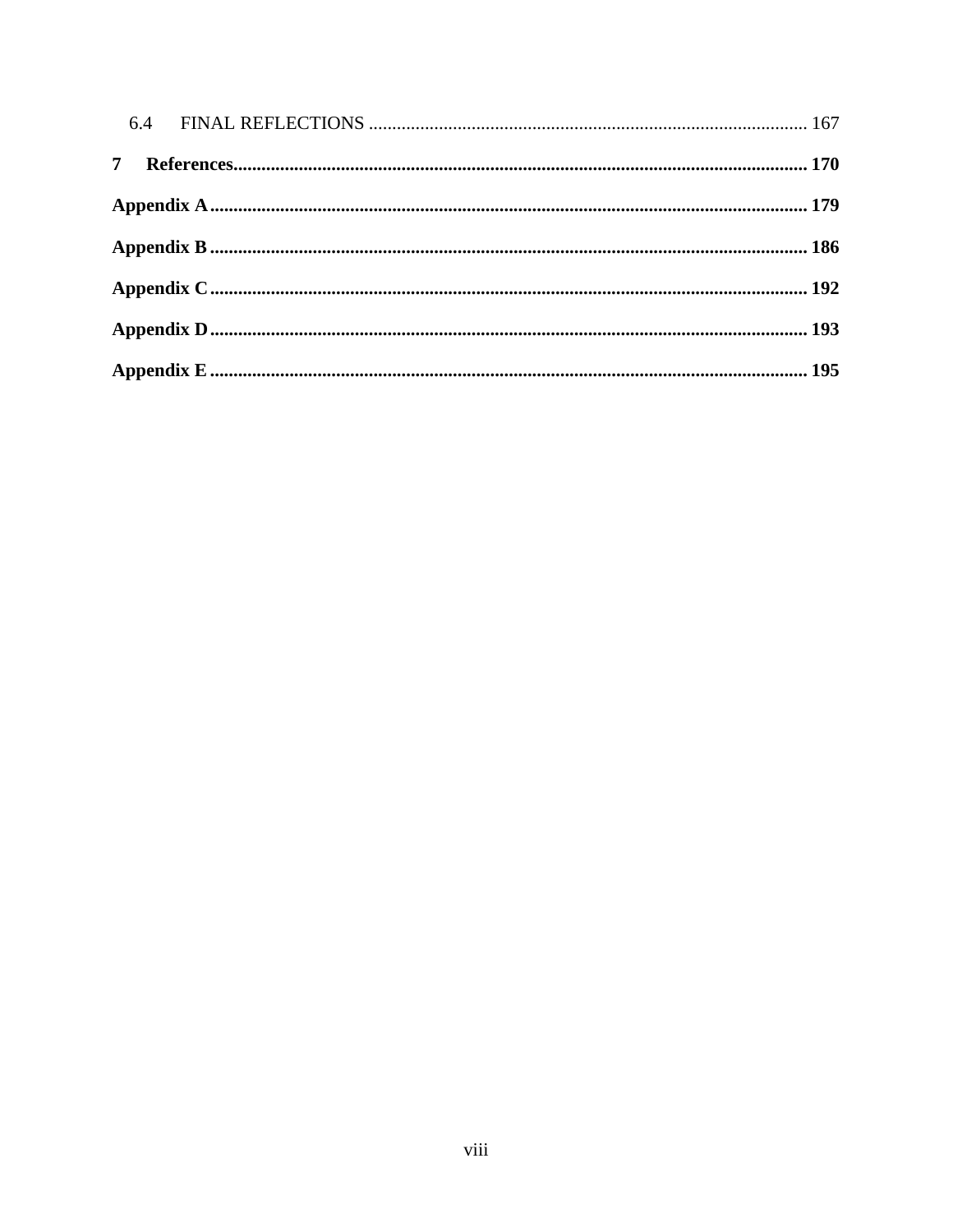# **List of Tables**

| Table 2.1 Conceptual Framework of Experience of Lived Time While Waiting 29              |  |
|------------------------------------------------------------------------------------------|--|
|                                                                                          |  |
| Table 2.3 Patient Health Related Quality of Life While Waiting for Scheduled Surgery 46  |  |
|                                                                                          |  |
| Table 2.5 Recent literature on patient perspective of wait time for scheduled surgery 51 |  |
| Table 3.1 Surgery Wait Times In Days Between Interviews By Surgery Type 61               |  |
|                                                                                          |  |
|                                                                                          |  |
|                                                                                          |  |
|                                                                                          |  |
| Table 4.2 Pseudonym, Sex and Approximate Age of Participants by Surgery Type             |  |
| Table 4.3 Overview of Results by Study Objective, Dominant Themes and Components 78      |  |
|                                                                                          |  |
| Table 4.5 Summary of Themes Regarding Maximum Acceptable Wait Times (MAWT)  97           |  |
|                                                                                          |  |
| Table 4.7 Participant Experiences by Research Objectives and Dominant Themes  132        |  |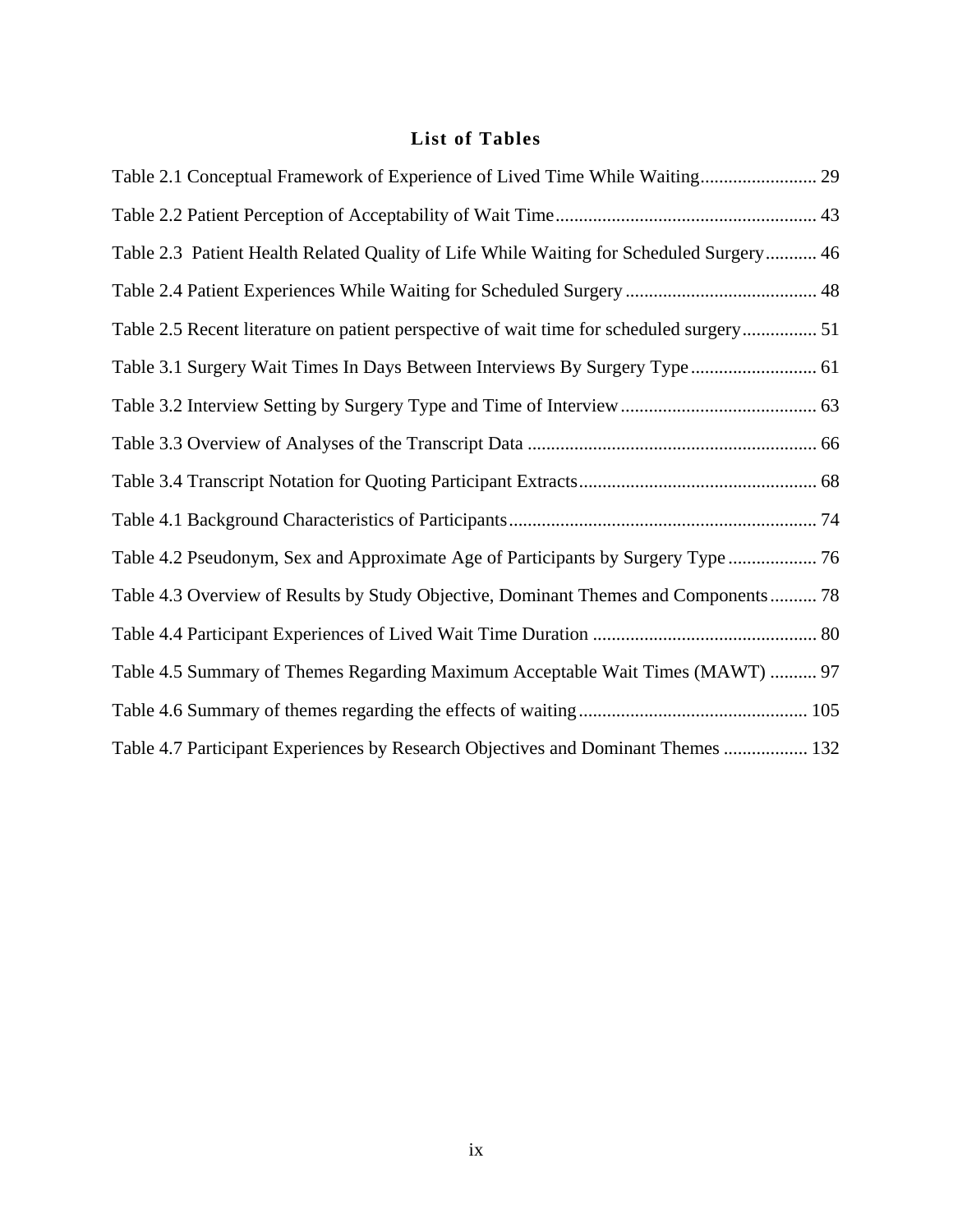# **1 Introduction**

This research on patients' experiences of wait time was inspired in part by my friend, Bill. Bill, who is in his early 70s, and I have had a regular lunch date for the last 15 years, and our conversations often include discussions of health and illness. A few years ago, Bill needed total knee replacement on each knee. After consultation with a surgeon, he was told the wait time for each surgery could be up to 18 months, making the total waiting period three years. For Bill, this wait was too long. He felt by the time he waited and recovered from the procedures he would be compromising otherwise healthy years of his life. He did what few people are able to  $do - as a$ dual citizen of Canada and the US, he went to the Mayo Clinic for each procedure and arranged to have them six months apart. Bill sent the summary of his experience in this email to me:

I began working with a trainer when my family physician referred me to an orthopaedic surgeon [in Saskatchewan, *my note*] and I was told that there would be a nine month or so wait to get in to see him. I worked with the trainer 3X per week and paid approximately \$720 a month. During this time I also began my weight loss. By the time I got in to see the orthopaedic surgeon he said that I was "bone on bone" but since I wasn't using either a walker or cane, I would go on the longer waiting list, probably a year or a year and a half. That's when I went to the Mayo Clinic. I phoned Mayo, got an appointment with an orthopaedic surgeon in three weeks. The surgeon, when I saw him, was able to book me within another three weeks. Because U.S. Medicare covered most of the cost, my cost for the surgery, not including travel and accommodations, was around \$3,800 per knee. The Saskatchewan Government adamantly refused to reimburse me for the \$3,800 per knee because I could get the surgery in Saskatchewan. At the time I went to the Mayo Clinic, I could not walk two blocks without having to stop and rest at least four times. My trainer focused on building the muscles around my knee and legs. Paying the trainer was a good investment because the muscle strengthening enhanced my recovery. I continued with the training after both operations.<sup>1</sup>

<u>.</u>

 $<sup>1</sup>$  Bill provided consent for me to describe his experience and use his words from this email.</sup>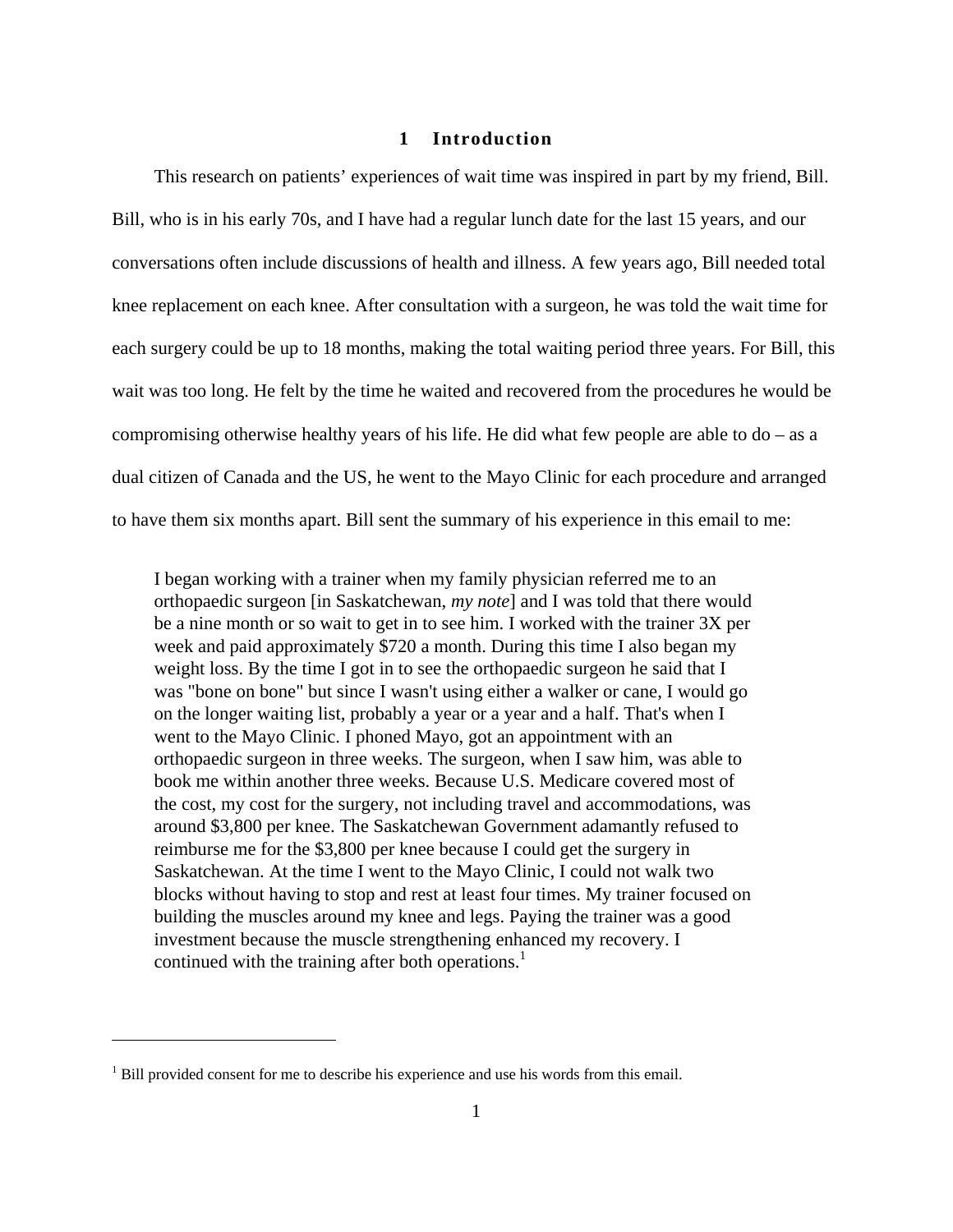In my perspective, Bill did not fit the *profile* of someone waiting for surgery. Once he knew he would have surgery and then decided he would go to the Mayo Clinic, he took the opportunity to ready himself physically and mentally. He hired a personal trainer, he lost weight, and he researched the procedure and recovery. He seemed to 'take charge' of his condition and his wait time. To me, he did not appear to be 'waiting' in the passive sense that the word 'wait' implies. But, I thought, he must be an exception. He had special circumstances. For others, waiting is likely what it is commonly conceptualized to be  $-$  a linear construct where patients become more distressed the longer they wait.

My impression of Bill's waiting experience prompted several questions. Was it his level of suffering that determined his actions or his actions that shaped his suffering? He seemed to take charge of his condition and maintain meaningful activities despite his illness. In the present research, I explored the relationship between patient experience of wait time for consultation and scheduled surgery, type of illness, and descriptions of time, using qualitative methodology. This type of analysis enabled a rich and close examination of patients' waiting experiences and allowed me to place my friend Bill's wait time experience in context.

#### 1.1 DEFINING WAIT TIME FOR SURGERY

Wait times for health services in general, and for surgery in particular, have been widely publicized as a growing concern for publicly funded health care systems. Wait times may occur throughout the course of health service delivery and tend to vary depending on patient condition and supply and demand of services. Theoretically, a roster of waiting patients, or wait list, will accrue in any health care system when the overall demand for a service, such as surgery, exceeds the supply (2). However, wait lists have been acknowledged as complex phenomena influenced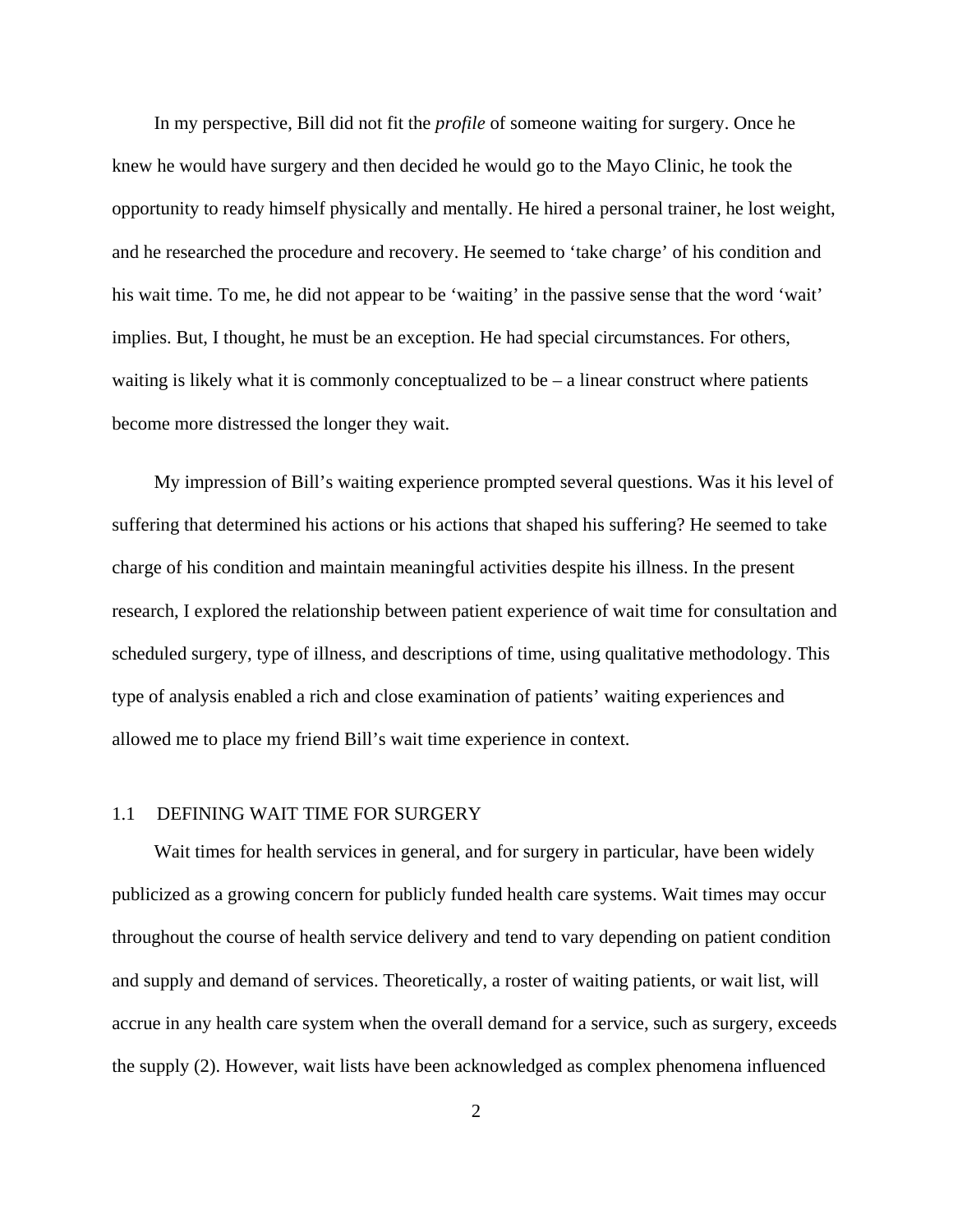by patient, diagnostic, physician, hospital, government, and societal factors (3). Considerable efforts have been made to understand and improve the management of wait lists for health care services in various health care systems (2-6).

While no standardized definition exists of wait time, several wait times are acknowledged in the period leading up to procedures such as general surgery, hip and knee replacement and cataract surgery (7). These times are assessed quantitatively and counted as days or months between points in time. Generally, in the wait time literature, the period between the decision to treat and the procedure is considered the wait time (8). However, from the patient perspective total wait time (7), or the time between when a patient first experiences symptoms, seeks care and finally receives treatment, may be the most salient.

# 1.2 STUDY RATIONALE

Whether the wait for health services is a few minutes for a blood test or weeks to months for elective (scheduled) surgery, waiting is commonly portrayed as irritating, frustrating and a source of great uncertainty (9). For patients awaiting surgery for potentially life threatening conditions such as heart disease, wait times may reveal existential concerns about fear of mortality and a degree of urgency. In addition to the nature of illness, patient characteristics and sense of time may influence the experience of waiting. Moreover, protracted wait time may have multiple meanings—waiting that is experienced as rest, as interruption, as planning, or as a completed and meaningful experience (10). How patients experience time while they wait may be affected by these potential meanings.

The complexity of wait time is poorly understood and has been explored only to a limited extent (9-11). Experiences of waiting in general may be perceived as complex, subjective, and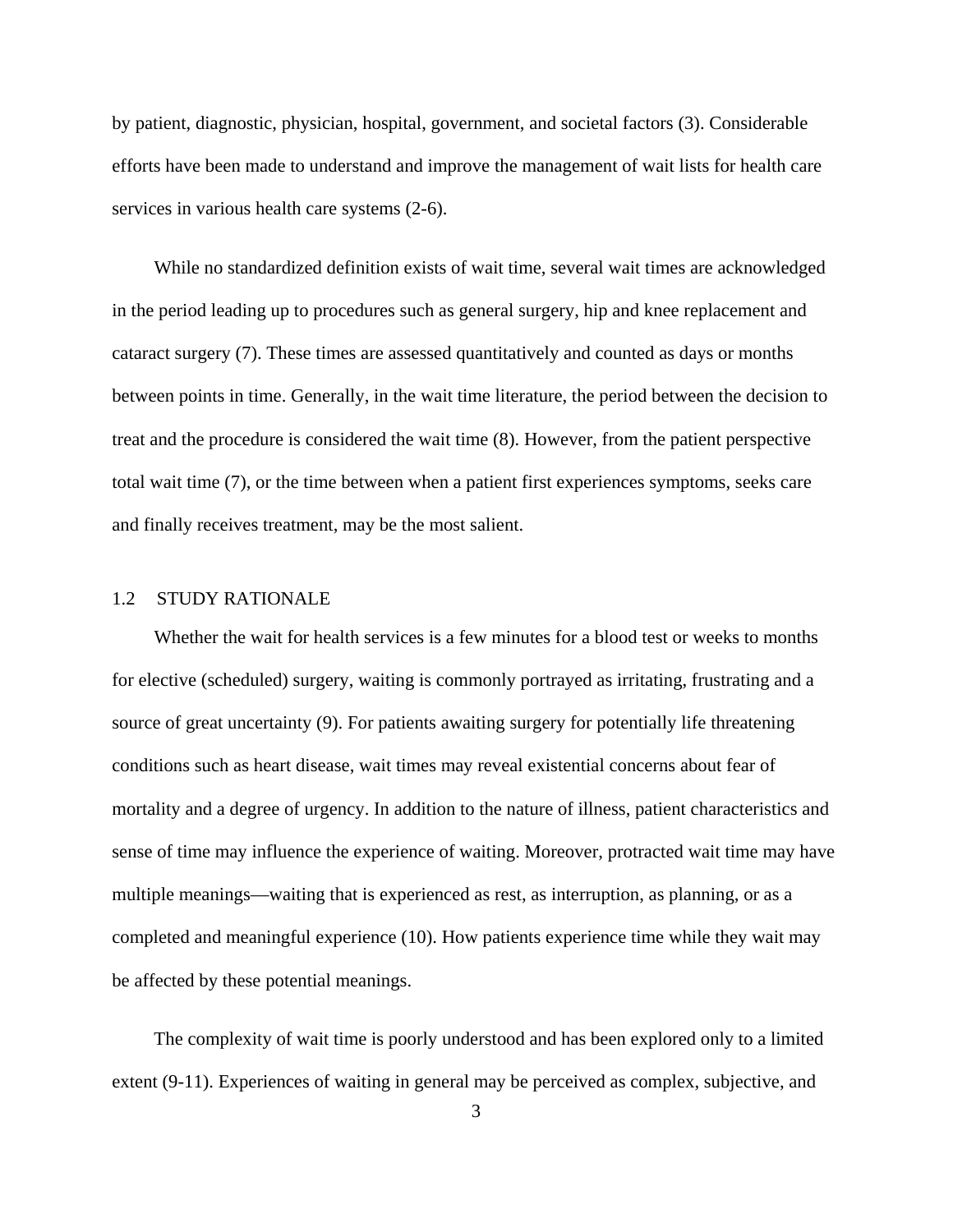culturally influenced (10). The connections between type of illness, waiting experience and sense of time remain relatively unexplored. In particular, the experience of time for patients who wait is unknown, yet the limited literature suggests patients' time experience is inextricably linked to their quality of life (12,13,14). Instead, most research concentrates on the maximum amount of time patients tolerate waiting and the quantitatively measured health related quality of life while waiting. In order for the phenomenon of wait time to be more fully understood, a qualitative examination that addresses these gaps in the literature could lead to improved patient care. Moreover, a qualitative study will allow patients to communicate their wait time experiences with depth and in detail (15). If what waiting means to patients is assessed using qualitative methods, the complexity of wait time experience may be revealed. Understanding the experiences of patients is fundamental to responsive and compassionate delivery of patientcentered care.

# 1.3 RESEARCH OBJECTIVES

The purpose of this study was to use qualitative methods to explore the experiences of patients awaiting scheduled surgery. In particular, this study aimed to uncover three aspects of the experiences of patients awaiting scheduled surgery: a) the experience of time while waiting for consultation and surgery, b) the perception of maximum acceptable wait time for the patient's consultation or surgery and other similar procedures, and c) the patient's experience of the effects of waiting for consultation and surgery.

In order to achieve these objectives, two interviews were conducted with patients who had awaited consultation and scheduled surgery. Patients were selected based on three surgical conditions: hip or knee replacement surgery, shoulder surgery, or cardiac surgery. Selecting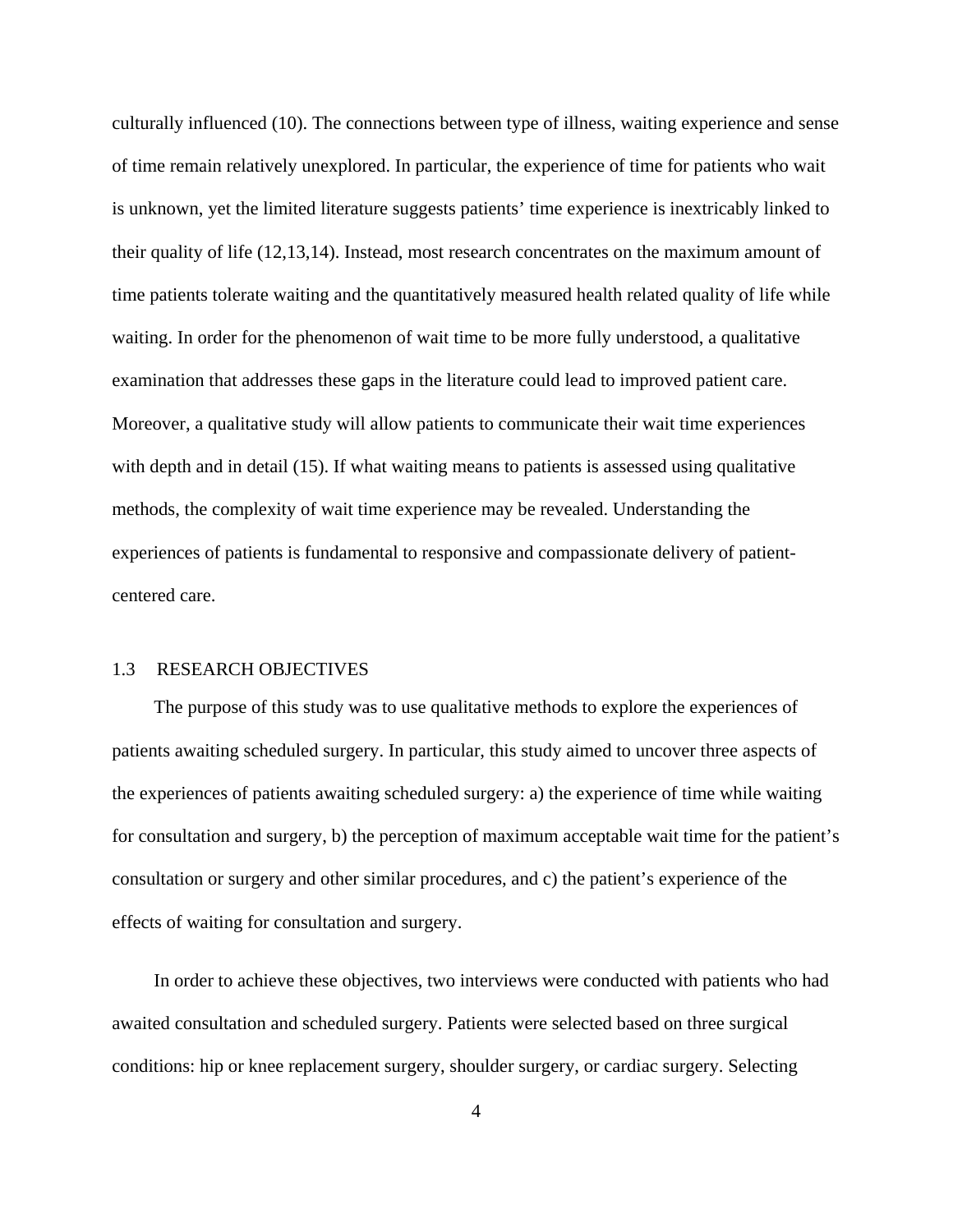participants from these three groups allowed comparisons to be made between relatively longer wait times (for those participants in the orthopaedic groups) and relatively brief wait times (for those participants in the cardiac surgery group). An interpretative phenomenological approach was used regarding the research method and data analysis. The ultimate goal of the study was to go beyond basic describing and interpreting of patient experiences to offer possibilities for the enhancement of patient care.

# 1.4 MY BACKGROUND AND INFLUENCES

My experience is primarily as a quantitative researcher. This interdisciplinary health science degree introduced me to graduate training in qualitative methods. However, this dissertation was my first foray into a qualitative style of writing and in some sections the reader may notice my tendency towards the use of a more positivistic voice. This may be most notable in the literature review as a portion of this chapter was published in a quantitatively based journal. Although I was influenced by my quantitative experience, I endeavoured to take a critical realist approach to this research (16). In embracing a critical realist stance, I will acknowledge that experiences exist independently of my interpretation, yet my interpretation impinges on the creation of knowledge from these experiences. Critical realists call these concepts "ontological realism" and "epistemological relativism", respectively (17 p582). To apply these ideas to the present research, my position is that the experiences of my participants are 'real' and hold meaning for them, and my interpretation of those experiences (in other words, the knowledge I derive from their experiences) is laden in my own views and experiences.

My own views and experiences have multidisciplinary influences. My primary lens is a psychological one, grounded in two psychology degrees and fifteen years as a psychology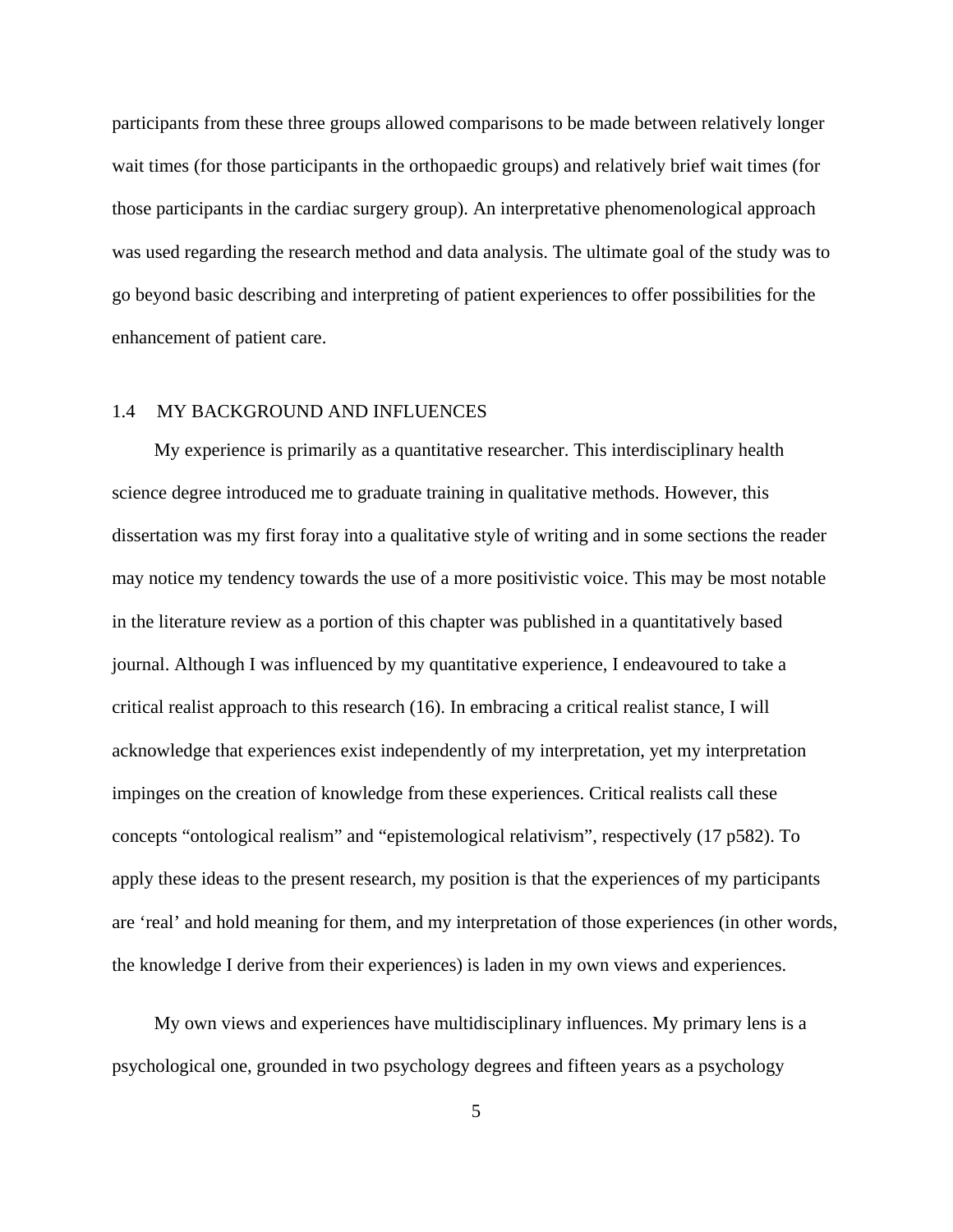instructor. In this way, I am keenly interested in individuals and their experiences. As a result of many years experience as a health science researcher, from coordinating psychiatric clinical trials to interviewing patients in critical care medicine and gastroenterology to public health surveys and health services program evaluation, I am comfortable in a health sciences setting. I also embrace a systems approach via training I received in health promotion and the determinants of health. These influences allowed me to be open to a wide variety of ideas from philosophy, psychology, psychiatry, nursing, and sociology. My goal is to apply these influences to a health science context to better appreciate patient experiences of wait time.

This research is also informed by my personal influences. I began this work as I turned 40 having lived in Saskatchewan my entire life. I grew up in a very small town and have now lived in Saskatoon for nearly 25 years. I have vivid memories of transitioning from small town girl to the 'big city', and therefore I appreciate what it may be like to navigate the health care system from that vantage point. Though I have never waited for the types of surgery in this study or for surgery in general, some family members have undergone these procedures. In this way, I have had vicarious waiting experiences – the wait time for others' recovery.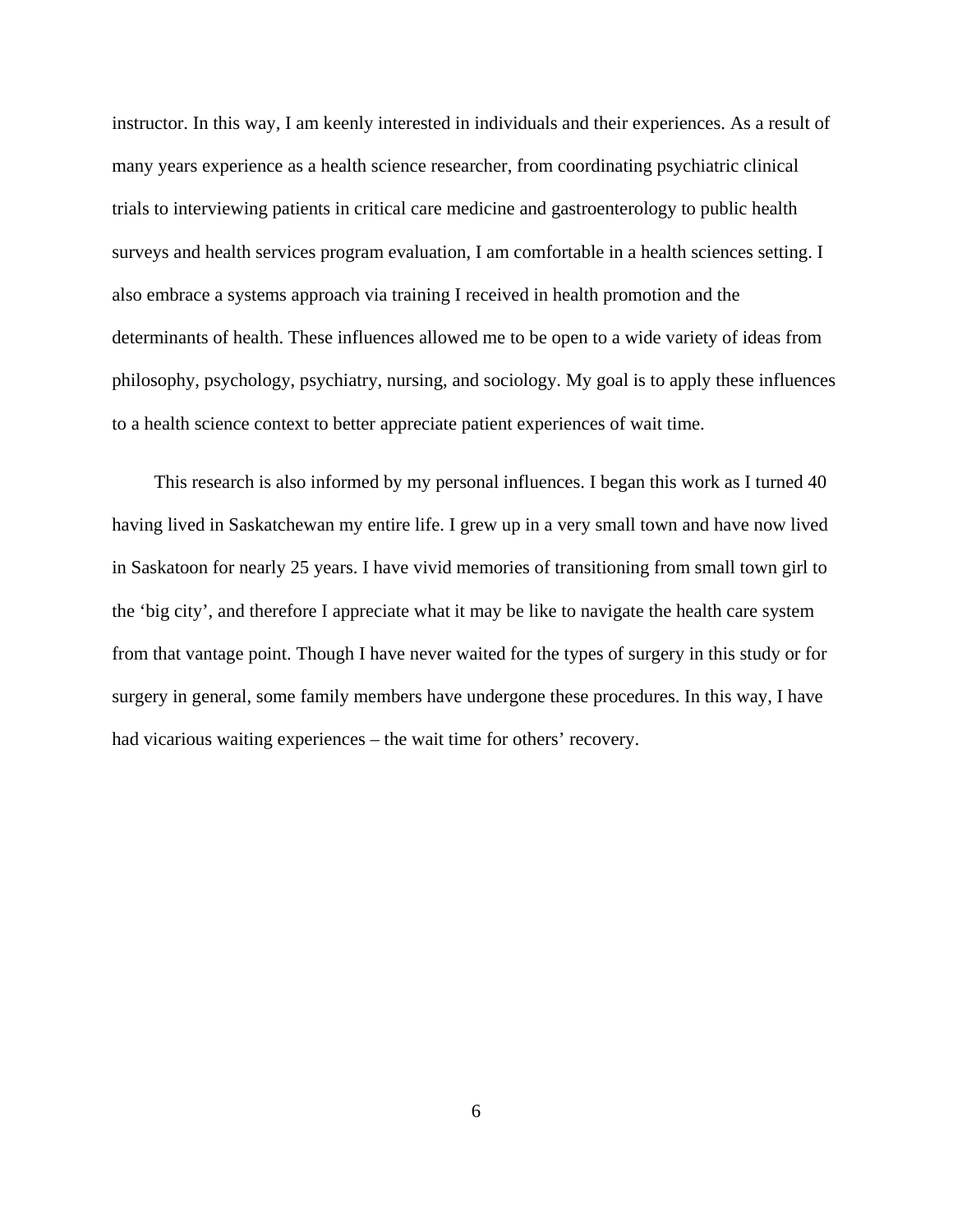#### **2 Literature Review**

There are two main areas of literature that are most relevant to this study. The first area is the patient perspective on waiting for surgery. Research related to the patient perspective on waiting for scheduled surgery has examined three main topics: 1) maximum tolerance, 2) quality of life, and 3) nature of the waiting experience. This literature is predominantly quantitative though some qualitative studies of the patient perspective have been conducted. I gathered articles connected with these topics and co-authored a literature review in 2009. The following section on waiting for surgery from the patient perspective reflects extracts from that peer reviewed article. Additional research published subsequent to August 2009 is summarized in a subsequent section.

The second relevant area of literature examines a certain aspect of the patient perspective of wait time, in particular, patients' experiences of waiting. The specific focus of this review relates to the patient experience of time while waiting for healthcare. The literature on the experience of time has philosophical origins, though the health and social sciences have applied these ideas to the experience of patients. In compiling sources from philosophy, psychiatry, nursing, sociology, and psychology, I proposed a conceptual framework for understanding the experience of time while patients wait for care. Beginning with the concept that waiting often elicits an awareness of time and embodiment through suffering and discontent, I argued the typical wait time experience varies in terms of duration, meaningfulness, and agency according to patient choices as they engage with suffering. Such choices may be heavily influenced by both personal characteristics as well as structural and cultural influences. I developed this conceptual framework into a manuscript and submitted it for publication with my two supervisors as co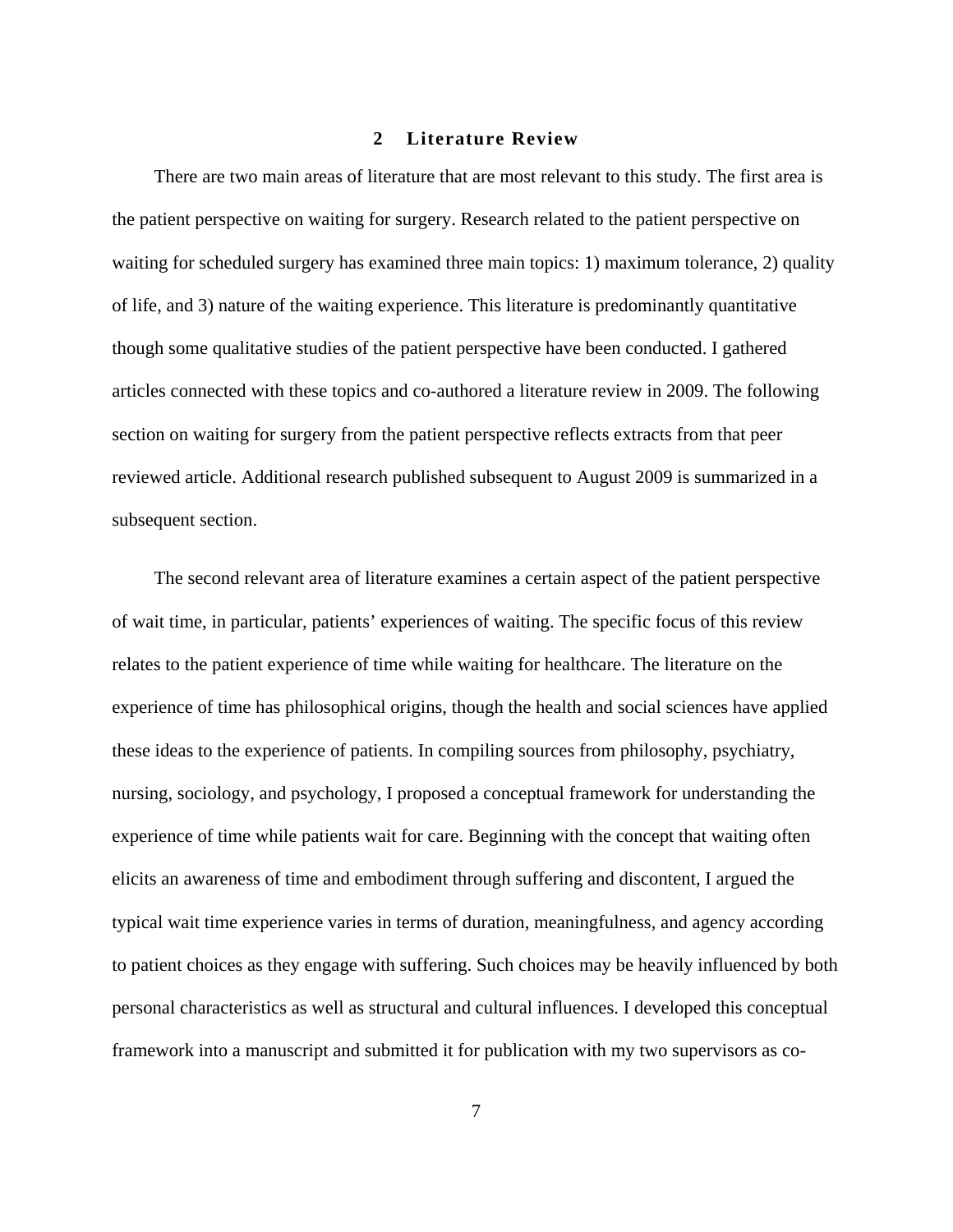authors. The section on time while waiting for healthcare is a close approximation to that manuscript.

#### 2.1 WAITING FOR SURGERY FROM THE PATIENT PERSPECTIVE

## 2.1.1 Sources of wait time literature

The wait time literature has emerged from two main sources: 1) agency and government reports and 2) academic studies. In general, the gathering of wait time data on benchmarks and best practices, complete with policy recommendations, has comprised reports from government and other agencies(2,5-11,18-21). This literature connects relevant clinical data to establish such benchmarks and best practices, without a specific focus on the patient perspective of the wait time experience. For example, the benchmark for scheduled cases of coronary artery bypass grafting (CABG) has been determined by the Canadian Cardiovascular Society (CCS) Access to Care Working Group (5). Following a review of the literature and existing clinical practice guidelines, the Working Group surveyed cardiovascular centres and developed a consensus opinion regarding wait times. According to this consensus, the benchmark for scheduled CABG is within six weeks (5).

A similar process for establishing benchmarks has occurred with scheduled hip and knee replacement surgery. The National Standards Committee of the Canadian Orthopaedic Association recommends that a patient, regardless of acuity, should not wait longer than six months for surgery (3). Moreover, the Western Canada Waiting List Project (WCWL) identified maximal acceptable wait times (MAWT) for hip and knee replacement surgery using a validated priority criteria screening tool (7). If WCWL standards are applied, the least urgent (ie, scheduled) hip and knee replacement surgery should occur within five months.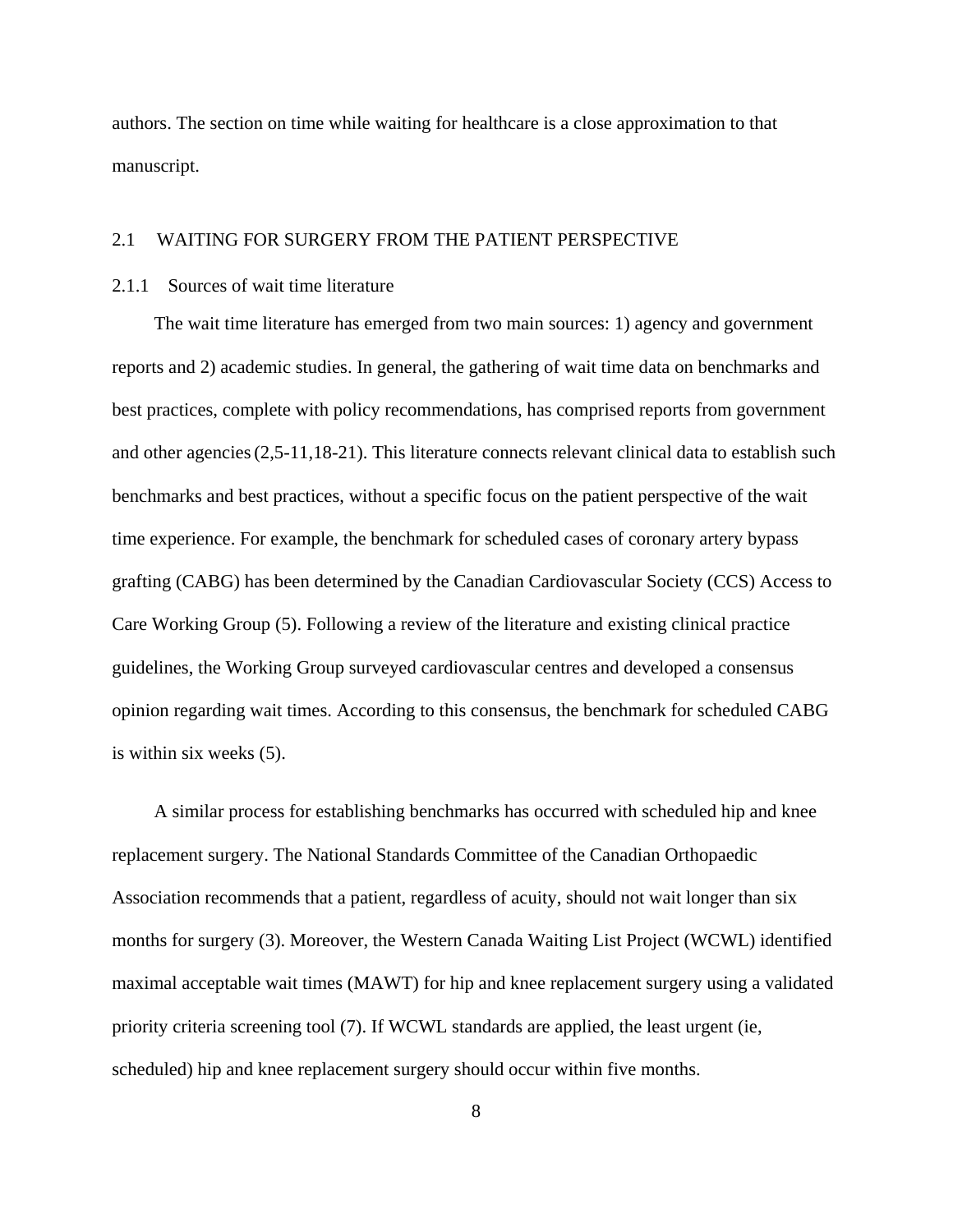The academic literature has centered more on the development of clinically derived priority criteria systems and evaluation of those systems (4,18-37). General categories have been developed to broadly describe emergent, urgent, and elective (ie, scheduled) surgery or procedures. The aim of this research has been to establish standardized and reliable methods of determining fair and equitable access to health care services.

A considerable amount of the work on priority criteria systems originated in New Zealand with the development of clinical priority assessment criteria (CPAC) to book patients for scheduled procedures (26,27). When New Zealand restructured its health system in 1992, a project was designed to standardize sets of criteria to measure the presumed gains from scheduled surgical procedures. Professional advisory groups created priority standards for cataract surgery, CABG, hip and knee replacement, cholecystectomy, and tympanostomy tubes for otitis media with effusion (chronic middle ear inflammation). Both clinical and social factors were considered when establishing priority criteria. Priority criteria were intended to help reduce surgical waiting lists and establish booking systems.

Similar to the New Zealand projects, the WCWL has derived priority criteria for several types of scheduled surgery, procedures and services (22,32). The WCWL, a federally funded partnership of 19 organizations, operates under the principle that patients with the most urgent conditions should have first priority (37). Urgency is defined as the clinical severity of the condition (ie, the extent of suffering), activity limitation, and risk of premature death (37). This definition also integrates the natural history of the condition and the expected benefits of treatment. The WCWL maintains priority and urgency may be interchangeable concepts, though priority criteria could also include social factors, such as patient lifestyle and demographics.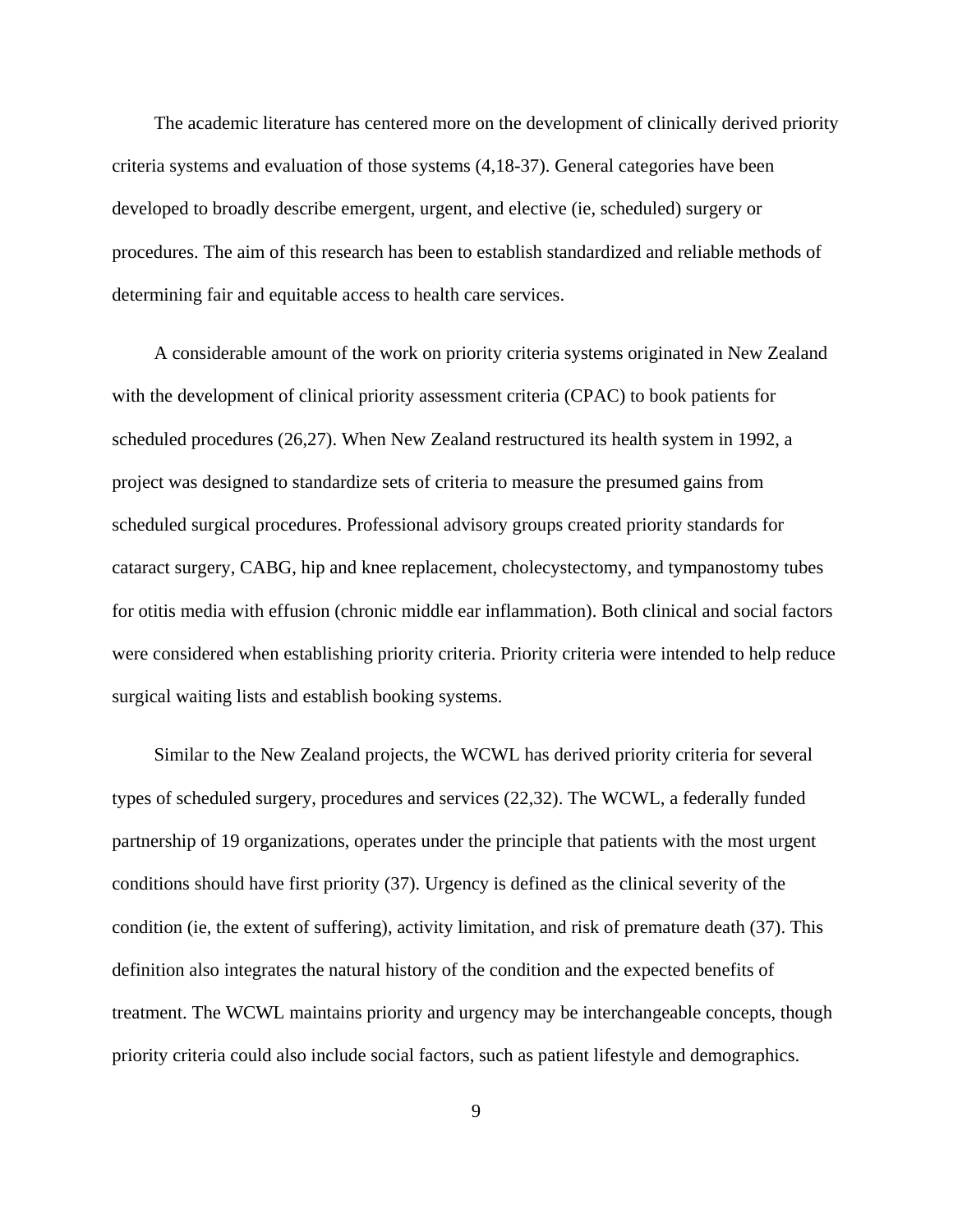Although the WCWL has developed criteria systems for some procedures, the extent to which these have been implemented as part of routine practice and studied in correlation with patient outcomes is limited.

#### 2.1.2 Purpose of the literature review

Waiting for surgery from the patient perspective is one area of inquiry that has received relatively little emphasis in the wait list literature. The aim of the present review is to describe the research that has been conducted from the standpoint of patients awaiting scheduled surgery. Studies that investigated physical and psychological aspects of the patient experience of waiting were reviewed.

In order to gather relevant studies regarding the patient perspective of wait time for scheduled surgery, studies were originally screened using the following broad criteria: 1) English language, and 2) participants as adult patients waiting for scheduled surgery. Studies of surgery with ambiguous waits such as transplantation surgery were omitted. Cancer surgery was also not considered as surgery may be required for diagnosis and staging in addition to definitive management. Surgery can play a role at each time. Articles regarding wait times for emergency procedures were also excluded, as the focus was to understand patient experience of waiting for surgery. Furthermore, papers were not included that examined wait list cost-effectiveness or focused on rationing surgical resources or reducing wait times or wait lists, as this literature tends to measure patient demographics as opposed to patient viewpoint. Both qualitative and quantitative studies were considered, therefore, additional statistical analysis of the findings from each study was not performed.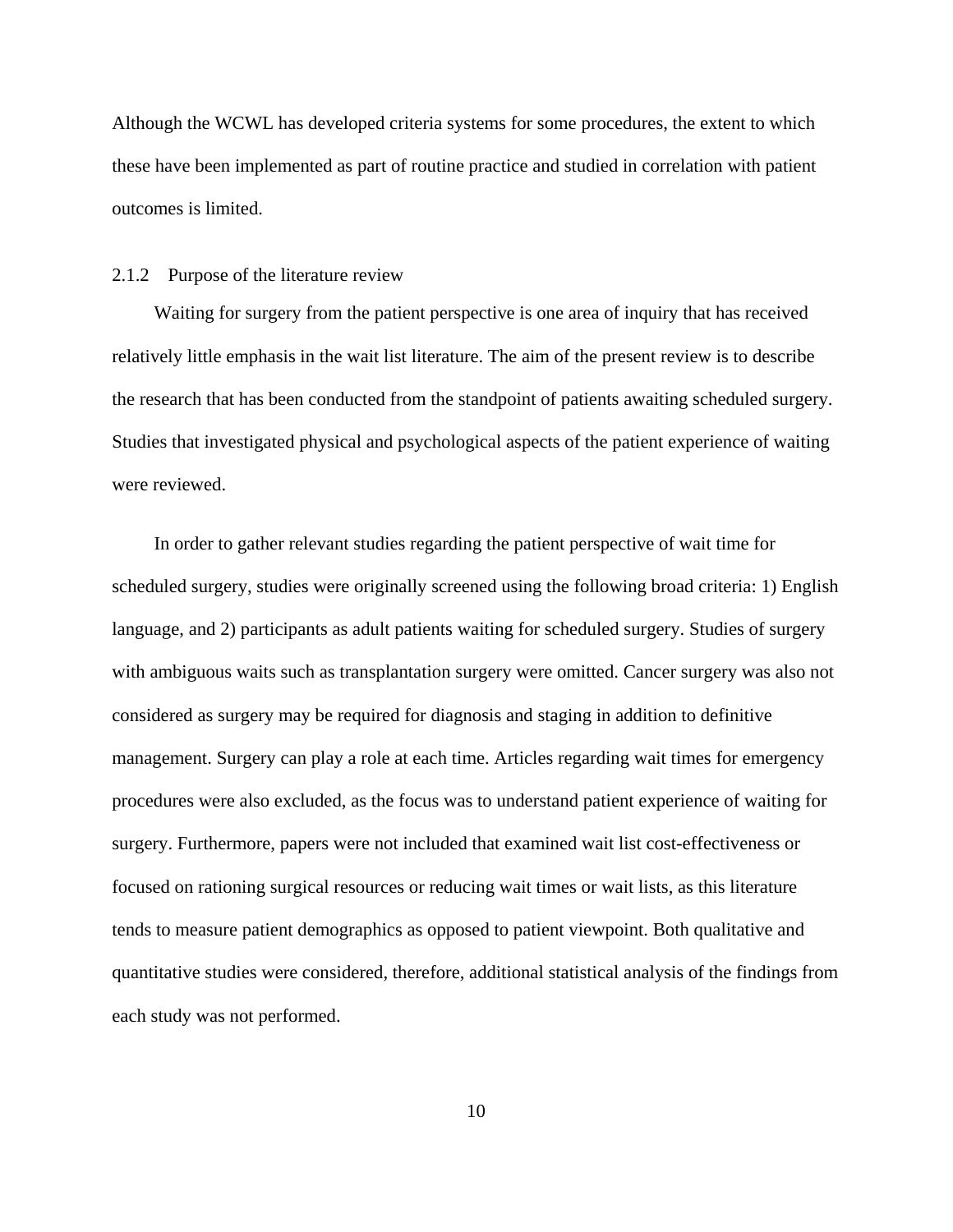The majority of studies used a cross-sectional  $(n=15; 56%)$  or prospective cohort design (n=9; 33%). The remaining three studies applied a retrospective cohort design. For most studies, wait time was defined as the length of time between the decision to treat or booking of surgery and the procedure. Data were gathered using face to face and telephone interviews, questionnaires, and surveys. The articles which examined health related quality of life used physiological assessments such as the Harris Hip Score, the Western Ontario McMaster Osteoarthritis index, Euroqol (EQ-5D) or visual analogue scales.

The research on the patient perspective of waiting for scheduled surgery generally had three objectives: to establish maximum acceptable wait time (MAWT) from the patient point of view, to assess health related quality of life (HRQOL) in relation to length of time on the wait list, and to explore the nature of the wait time experience from the patient standpoint. These three themes are presented in the following sections.

#### *2.1.2.1 Patient perspective of acceptability of wait time length*

The 11 studies investigating patient perspective of the length of wait times are presented in Table 2.2. (All tables from section 2.1 appear at the end of the chapter). The WCWL Project had several reports of patient views on the length of an acceptable wait for scheduled cataract (38, 39) and joint replacement (40-42) surgery. What the patient perceived as the MAWT was commonly measured through the question: "In your judgment, what should be the appropriate maximum waiting time for you or a person like yourself?" MAWT has also been calculated by presenting patients with a hypothetical choice between length of wait and risk of post-operative mortality (43) in order to indirectly assess attitudes towards waiting. When patients choose a shorter wait (eg, 3 months versus 6 months) with the trade-off of a higher risk of mortality (eg, 5% versus 1%), they demonstrate a greater aversion to waiting.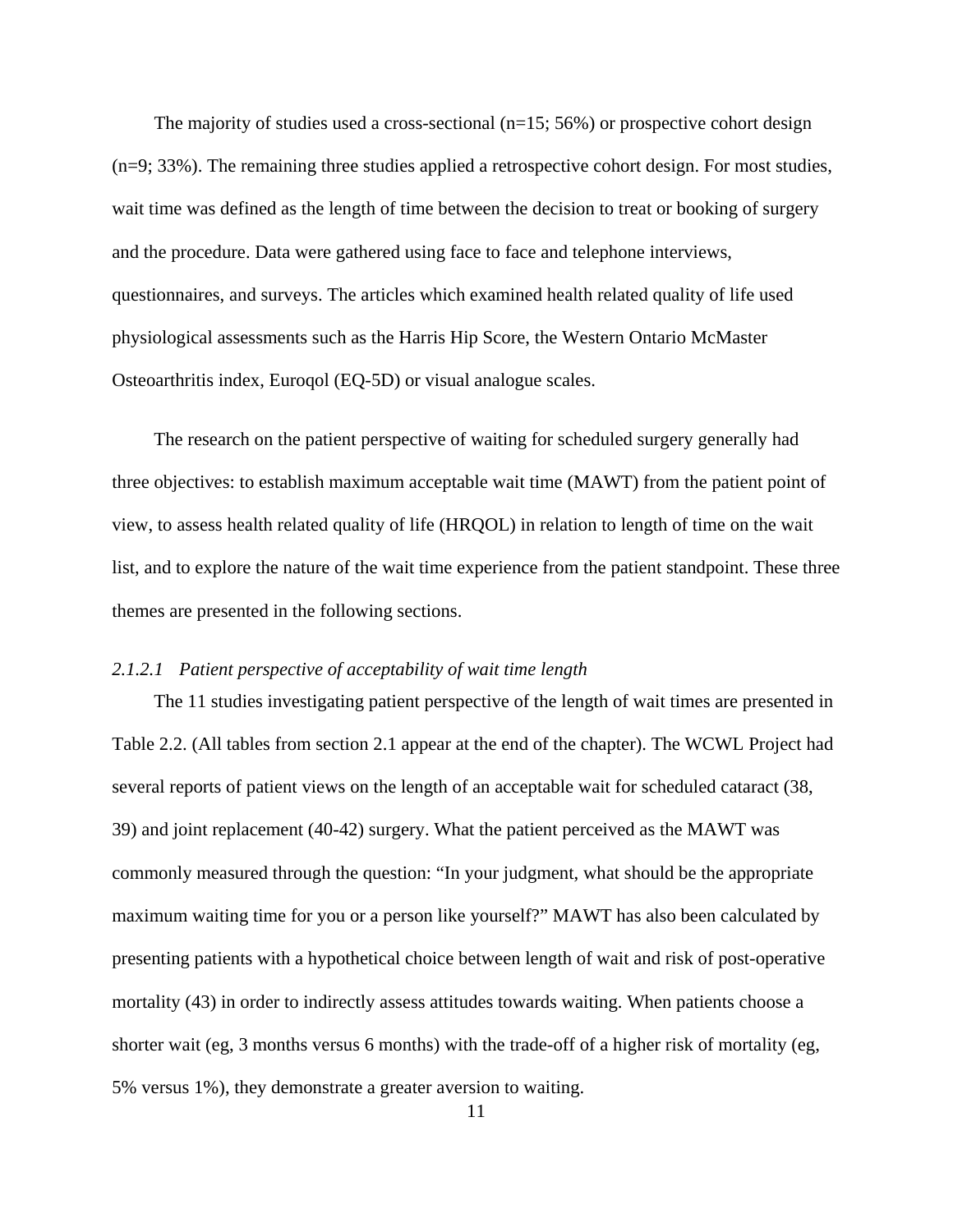In a prospective cohort study, patients awaiting cataract surgery were satisfied with their wait time when their MAWT was shorter than the actual wait compared with patients who had longer waits than their MAWT (39). A comparable study measured patient and physician perspectives on MAWT for different levels of urgency according to a visual analogue scale (VAS) and Visual Function Assessment (38). The average physician-rated MAWT was 15.1 weeks, compared to patient ratings of 9.9 weeks. From the patient perspective, MAWT for the most urgent category was four weeks. Lower MAWT was predicted by male sex and higher VAS urgency.

A multi-centre international study (44) of patients awaiting cataract surgery gathered preand post-operative interview data on socio-demographics, visual and health characteristics, anticipated wait time, and opinions about personal wait time. Length of wait was divided into "too long" versus "reasonable" or "too short". Similar to the WCWL studies, lower tolerance for waiting was positively correlated with greater self-reported visual difficulties. Patients from all centers reported accepting waits of three months or less and considered a wait time of six months or more to be too long. No relationship was found between the socio-demographics and visual acuity of the patients and their acceptance of waiting. These authors also concluded patients appear to accept wait times that are longer than those recognized as reasonable by specialists, however, subsequent studies that compared patient and physician perspectives of MAWT for cataract surgery indicate patients have lower tolerance for waiting than times identified by specialists (38).

The relationship between symptom severity and MAWT for patients awaiting orthopaedic surgery has been demonstrated in several studies (38,40,45). When MAWT was assessed in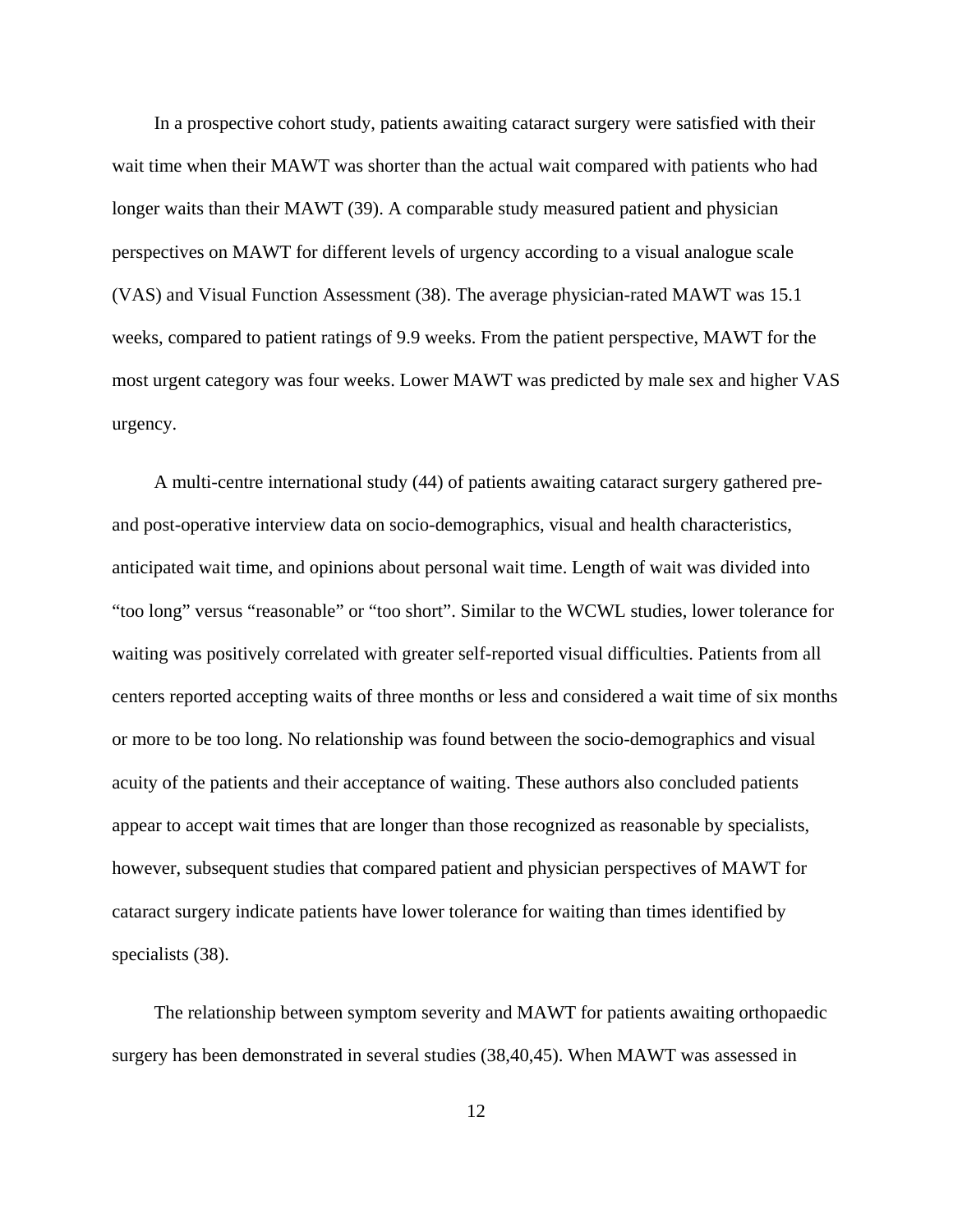patients awaiting hip or knee replacement surgery, MAWT ratings were related to patient pain, loss of mobility, time needed to prepare, and severity at consultation (40). In a study of patient and surgeon perspectives on wait times for hip or knee arthroplasty, (41) shorter patient MAWT was determined by greater urgency as measured by a visual analogue scale, shorter anticipated wait time, and older age. In related research, (42) patients who were awaiting hip or knee arthroplasty or had undergone one of these procedures in the past year were sent a questionnaire to gauge their willingness to change surgeons to secure a shorter wait time. The majority (63%) were unlikely to consider such a change. Those who were more likely to consider changing surgeons were male, possessed high school education or greater, and had already undergone surgery. Preference for a particular surgeon prior to referral, better HRQOL, perception of acceptable wait time to see the surgeon, and perceived fairness of treatment predicted decreased likelihood of changing surgeons for a shorter wait time.

In another study utilizing a retrospective cohort design, (46) a random sample of patients who had received knee replacement surgery during a five year period in the mid to late 1980s received a survey about their wait times. The survey collected data on the acceptability of wait time for surgical consultation and the timing of surgery. While over 80% of respondents felt their wait time for consultation and surgery were acceptable, those patients who described their wait as not acceptable waited significantly longer on average than patients who found the wait acceptable (34.3 weeks versus 13.2 weeks). Patient perception of the acceptability of the wait time was not associated with satisfaction with surgical outcomes. A similar study (47) with patients who had undergone hip replacement, back surgery or arthroscopic knee surgery measured retrospective perceptions of acceptance of wait time. Again, patients who found their wait time acceptable had considerably shorter median wait times than patients reporting their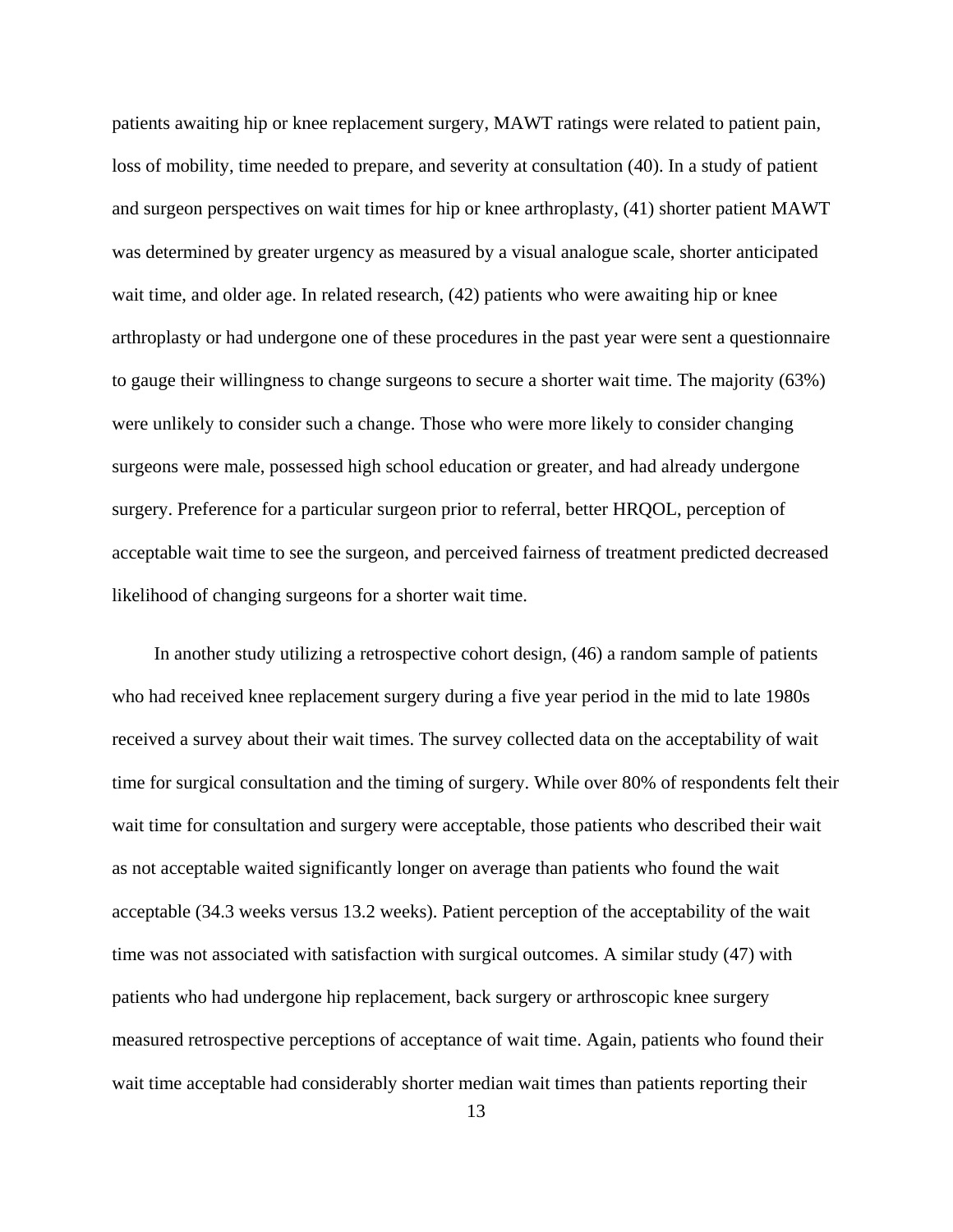wait time as unacceptable or too long (hip replacement: 4.9 months versus 6.7 months; back surgery: 1.6 months versus 4.4 months; arthroscopic knee surgery: 1.6 months versus 2.5 months). The length of wait time predicted the acceptability of waiting for each of the patient groups. For patients in the back surgery group a change in the scheduled surgery date and discontent with the surgery outcome was associated with lower acceptance of wait time. Patients who had undergone arthroscopic knee surgery were more likely to report the wait time as too long when they did not have the option to influence the surgery date.

To compare actual wait times and patient perceptions of the acceptability of wait times for initial orthopedic consultation and surgery in rural versus urban areas of Ontario, Canada, a survey was sent to patients who had undergone hip or knee arthroplasty (48). Urban patients waited longer than rural patients for initial consultation; however there was no difference in wait times for surgery between the groups. The perception of the length of wait for consultation was longer than the actual wait time. For surgery, perceived length of wait corresponded to actual wait time. Approximately half of the patients (56% of urban and 44% of rural) were unhappy with their wait time or found the wait unacceptable. Fifty-four per cent of urban patients compared to 38% of rural patients reported their wait for surgery contributed to deterioration in their health status. These reports of acceptability are considerably lower than in an earlier study, (46) which could be related to overall increases in wait times.

Using the hypothetical choice assessment of conditional MAWT, the majority (57%) of patients awaiting hip or knee replacement surgery in a cross-sectional study (43) chose a sixmonth wait with a 1% mortality risk. Those patients with a lower tolerance for waiting reported a shorter wait time from the decision to treat than those with a higher wait time tolerance.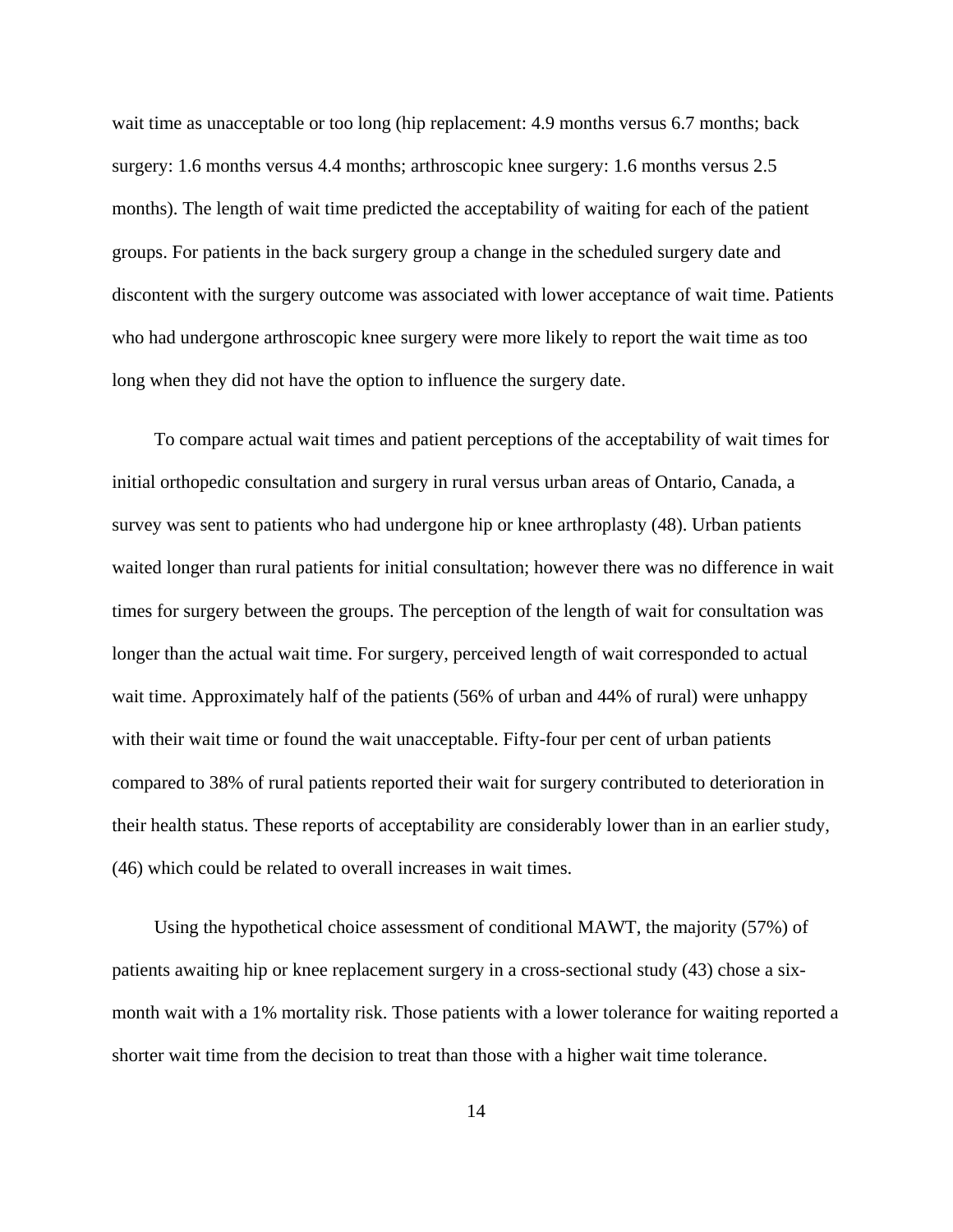Preferences for shorter wait times were also associated with lower subjective utility scores, a self-rating of functional status.

Former patients receiving one of three types of general surgery (varicose veins, inguinal hernia, and gallstones) offered their assessment of maximally acceptable wait times based on vignettes of patients with various levels of physical, psychological, social and work impairment (49). Severity of condition, in particular degree of physical symptoms and impairment to work, affected judgments of the MAWT. Former patient views of MAWT were similar to physician, surgeon and layperson perspectives.

# *2.1.2.2 Patient health related quality of life awaiting scheduled surgery*

Health related quality of life (HRQOL) was typically assessed using quality of life instruments such as the Assessment of Quality of Life (AQOL), Euroqol (EU-5D) and Medical Outcomes Studies 36-item Short Form (SF-36) or functional status measurements such as the Western Ontario McMaster (WOMAC) Osteoarthritis Index and Harris Hip Scale. Six studies examined the HRQOL of patients undergoing joint replacement surgery (45,50-54) and one study considered the impact of wait time on quality of life for patients undergoing coronary artery bypass surgery (55) (see Table 2.3). HRQOL in these studies was measured at various points in patient wait time: at the decision to treat, (50-52,54) at six month (51,54) and two year (49) intervals, immediately (55) or two weeks (52) prior to surgery, and at six weeks (53) and six months (53,55) post-operatively.

Patients placed on wait lists for hip or knee replacement surgery reported high psychological distress and poorer HRQOL than the population norm (50). This was especially the case for female patients and patients from lower socio-economic groups. Cohort studies that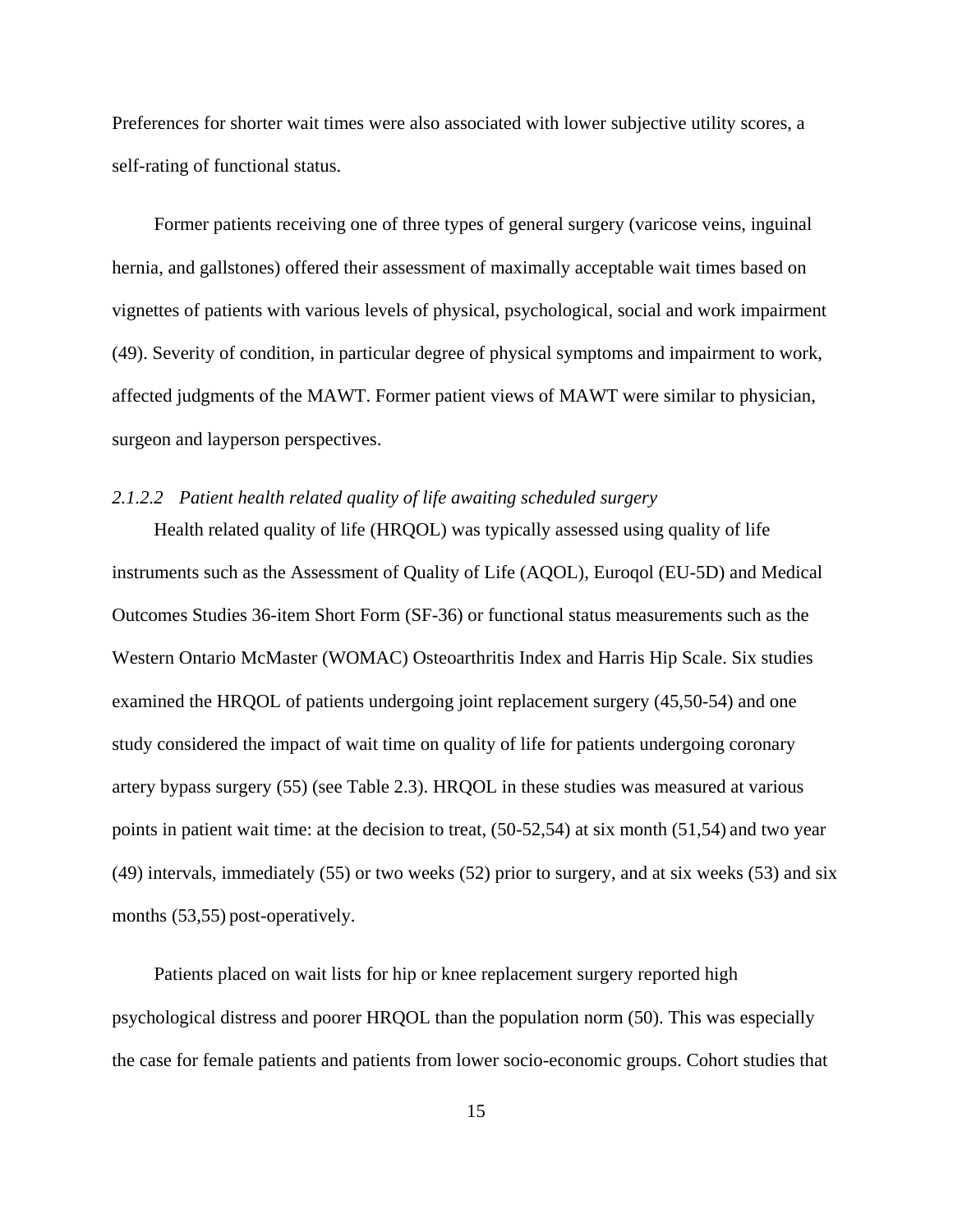followed patients on wait lists for orthopaedic surgery have found the physical and HRQOL impacts of waiting are substantive (51,52,54). Longer waits correlate with physical decline, (52) and shorter waits are associated with greater mobility and increased HRQOL (54). A wait time of six months or longer predicted poorer HRQOL outcomes (51) for patients undergoing joint replacement surgery.

Interviews with patients waiting for hip or knee replacement surgery were conducted preoperatively and postoperatively to assess the impact of long wait times on quality of life (53). In this study, the level of pain was the main determinant of quality of life. Patients also expressed several other concerns regarding wait time quality of life including: mobility, loss of dignity, effects on family life, being alone, financial effects, and impacts on leisure activity.

One study of patients waiting for hip or knee replacement included patients undergoing prostatectomy (45). When the three patient groups were compared to national levels of HRQOL as measured by the SF-36, all patient groups scored significantly lower on every dimension. Patients awaiting hip or knee replacement had particularly low SF-36 scores on emotional and social functioning. As symptom severity increased for each patient group, quality of life decreased.

One study was found that assessed HRQOL among patients undergoing CABG (55). Similar to patients waiting for orthopaedic surgery, patients with heart disease awaiting surgery reported negative impacts on HRQOL as wait time increases. The impact of waiting on patients undergoing CABG was assessed using the SF-36 at decision to treat and immediately prior to surgery (55). The critical point for these patients appeared at the 3 month period. For patients who waited longer than 97 days for surgery, physical functioning, vitality, social functioning and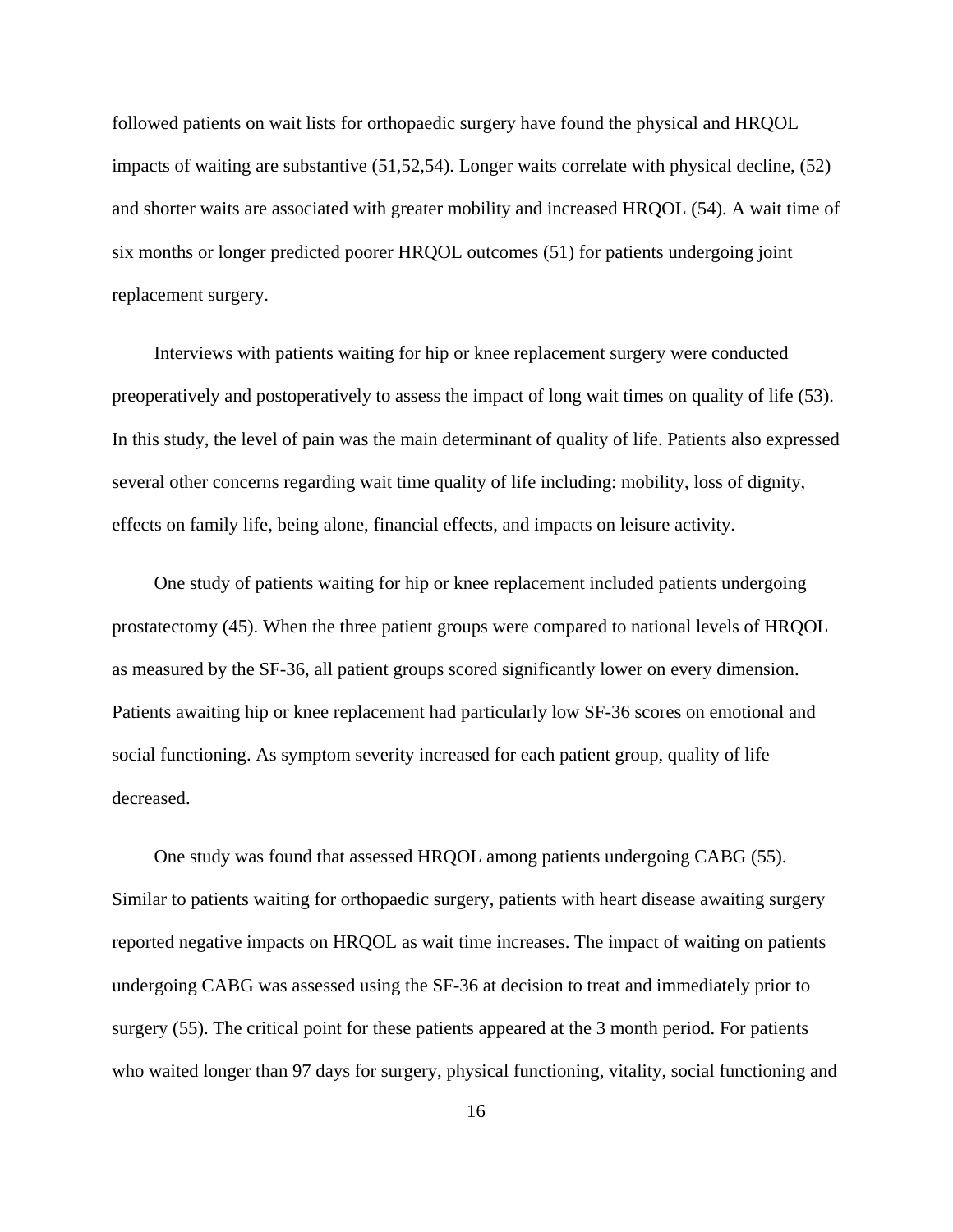general health were significantly lower than for patients who waited 97 days or less. Longer waits were also associated with greater incidence of postoperative adverse events and decreased likelihood of return to work.

#### *2.1.2.3 Patient experience awaiting scheduled surgery*

The patient experience of waiting for scheduled surgery has been examined using qualitative (56-61) and quantitative methods (45,62) (see Table 2.4). Four studies explored the experience of patients awaiting various types of orthopaedic surgery (45,56,61,62) and five studies examined the experiences of patients undergoing coronary artery bypass surgery (57- 60,63).

In reviewing the research of the patient experience of waiting for joint replacement surgery, two studies (56,61), used a qualitative approach to investigate the experience of 'lived bodies' and 'lived experience' related to wait time. The notions of 'lived' body and experience come from the qualitative tradition of phenomenology, where patients encounter themselves and situations through their bodies which have intelligence to relate their personal concerns and understanding of the situation (56,61). Twelve patients scheduled for hip or knee replacement surgery were interviewed and reported the experience of their bodies as deteriorating, frightened and mortal prior to surgery (56). Patients anticipated they would become more able-bodied through surgery. Another study of 18 patients and their lived experience while waiting for hip or knee replacement surgery (61) revealed one paradigm case and six themes. The paradigm case embodied the patient reality of a life in "no man's land", where uncertainty and loss of dignity prevailed. The commonality in all cases was waiting to return to a more normal life. The first theme, pain restricting normal activities, was a common predicament for participants in this study. The second theme, a life on hold—a continuous struggle against a faceless system, was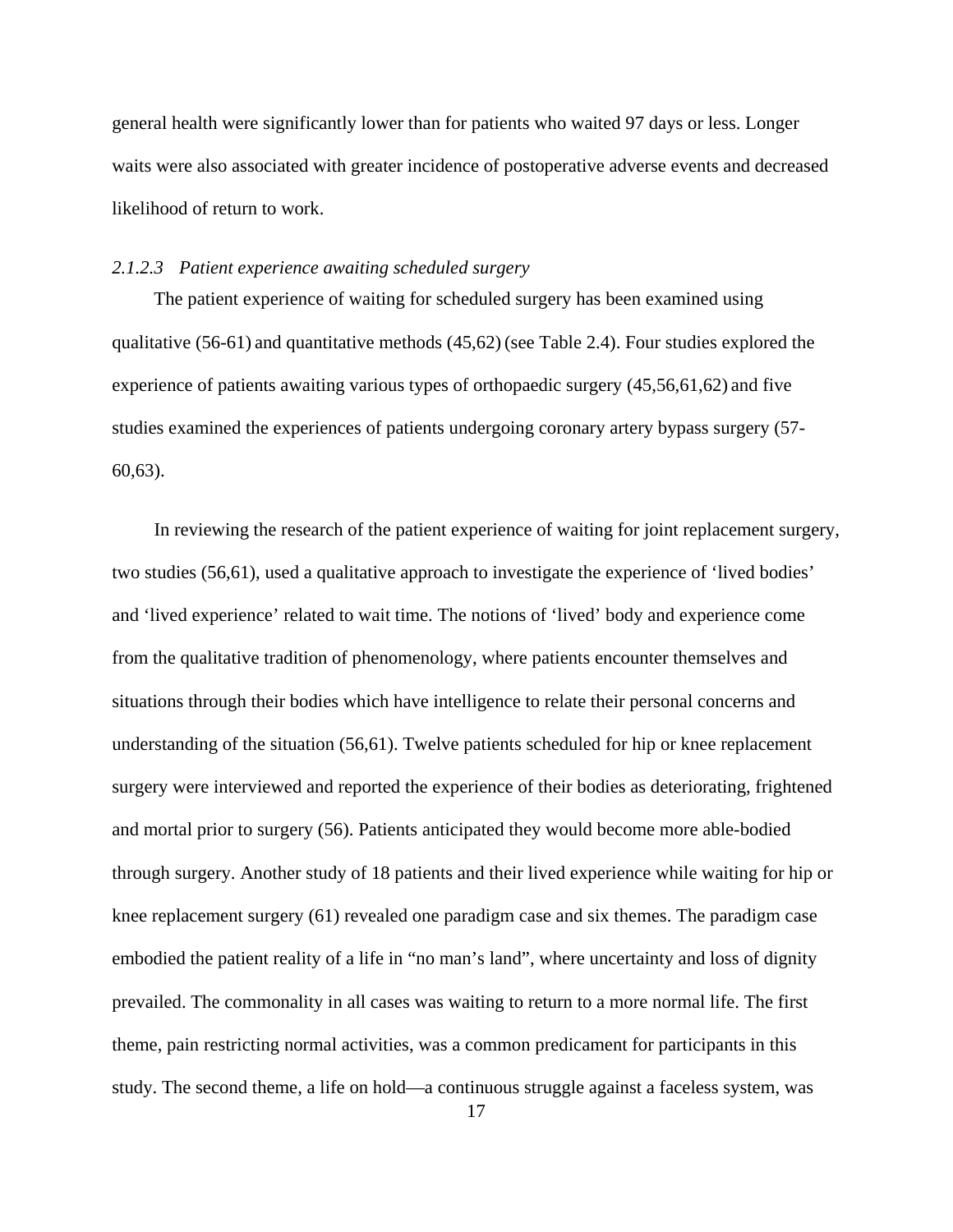related to long wait times. Most respondents had been on the wait list for more than a year, and many had attempted, without success to find out when their surgery was scheduled. The consequences of long waits were also related to the third theme: living an undignified, meaningless life due to pain and disability. The respondents reported feelings of stigmatization, isolation, and depression. For the fourth theme, caring needs met, participants recognized the importance of established trusting relationships with care providers. In the fifth theme, some respondents reported the ability to preserve a sense of living a full life. For these respondents pain, disability, and uncertainty did not impinge on everyday life. The final theme related to having a sense of underlying support from family and friends. Support varied from assistance with practical tasks to provision of emotional encouragement. The authors (61) determined respondents who had the ability to manifest meaning in their life could more easily accept wait times and wait for their turn for surgery. When the system failed to affirm the caring needs of some respondents, they experienced a struggle against a faceless enemy, "the system".

These themes (61) intersect with what is understood about chronic illness and the experience of waiting (9). The interruption and uncertainty of these patients awaiting orthopaedic surgery could be characterized as "lost time" and "a loss of control over time" (9). Charmaz (9) describes this time as "locked into a protracted limbo". Similarly, the paradigm case from this study embodies "no man's land" (61) where uncertainty prevails.

 A correlational study of patients waiting for orthopaedic and general surgery measured anxiety and health anxiety, depression and coping to determine which constructs would predict concern about wait time (62). A greater proportion of patients reported concern about waiting than concern about the surgery itself. Eighty-five percent of respondents were moderately or very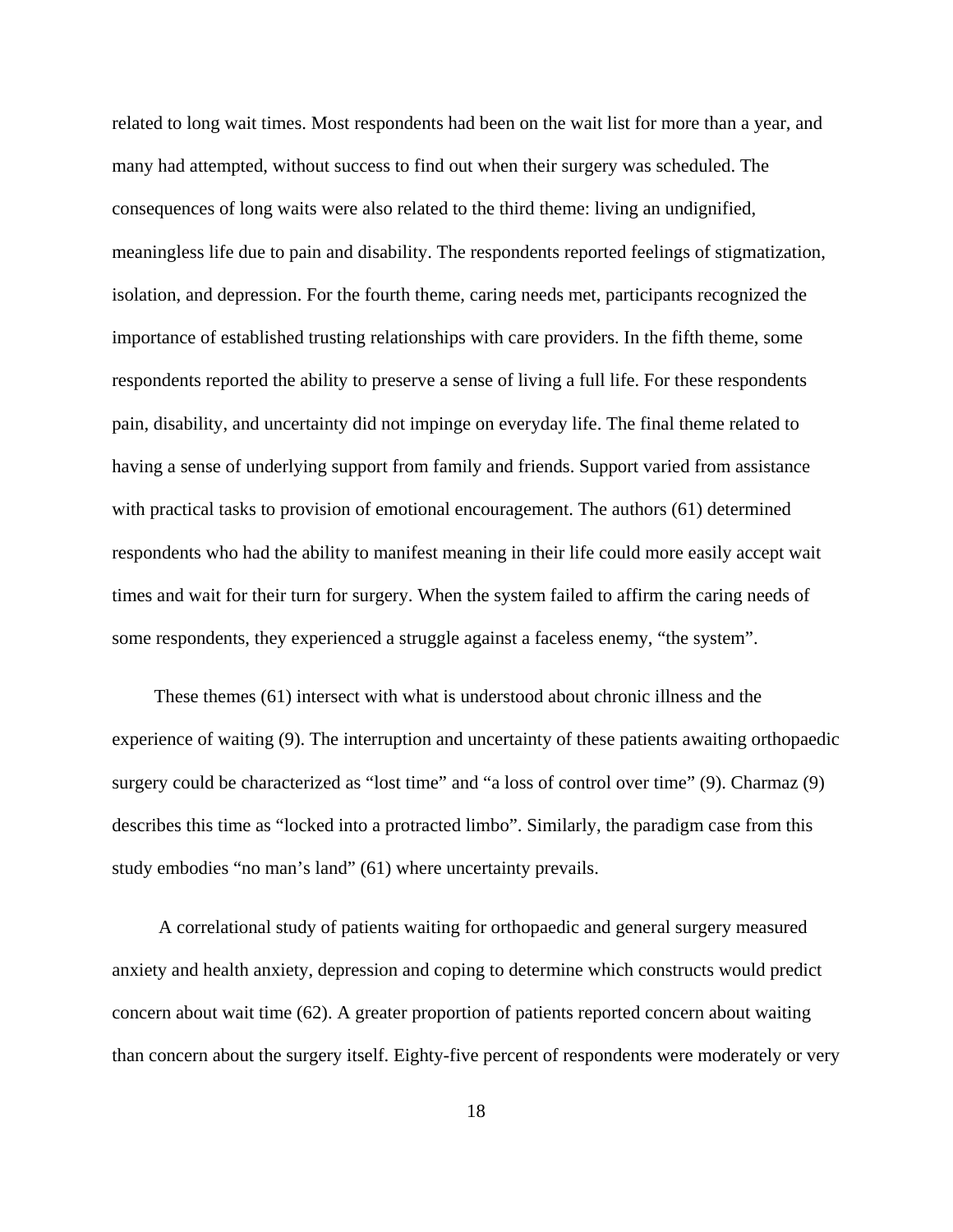concerned about the waiting. Patient concern about the wait for surgery was moderately related to depression and health anxiety. Interestingly, length of wait time did not predict patient concern about waiting, which could suggest the nature rather than the duration of the wait is what is important to patients. When participants were asked what could assist them while they were waiting, two general themes emerged: support related to the wait list and provision of other services. Participants wanted information about their position on the list, a timeframe for their surgery, and more information about how the wait list was managed, including more contact with those administering the list. Other essential services reported by participants included support groups, pain management, tailored exercise programs, therapies, and further information about their condition and expectations of surgery.

In addition to measuring HRQOL and acceptable wait time, (45) patients waiting for prostatectomy, hip or knee joint replacement responded to a question about the length of wait time. Participants expressed anger towards public agencies and reported difficulties planning holidays. Some participants had experienced problems with the administrative systems. There was a lack of understanding of the waiting list process, and a further lack of communication from the hospital regarding patient position on the list and possible length of wait time. At the same time, there was reluctance by some participants to complain about the length of waiting or present themselves as a 'nuisance'.

Research describing the patient experience of waiting for CABG (57-60) has gathered accounts of patient anxiety, uncertainty, and symptom distress. An additional study assessed the opinions and concerns of patients regarding wait time (63). The main issue expressed by the sample of 100 patients was that the wait was stressful. Sixty-four percent disclosed moderate to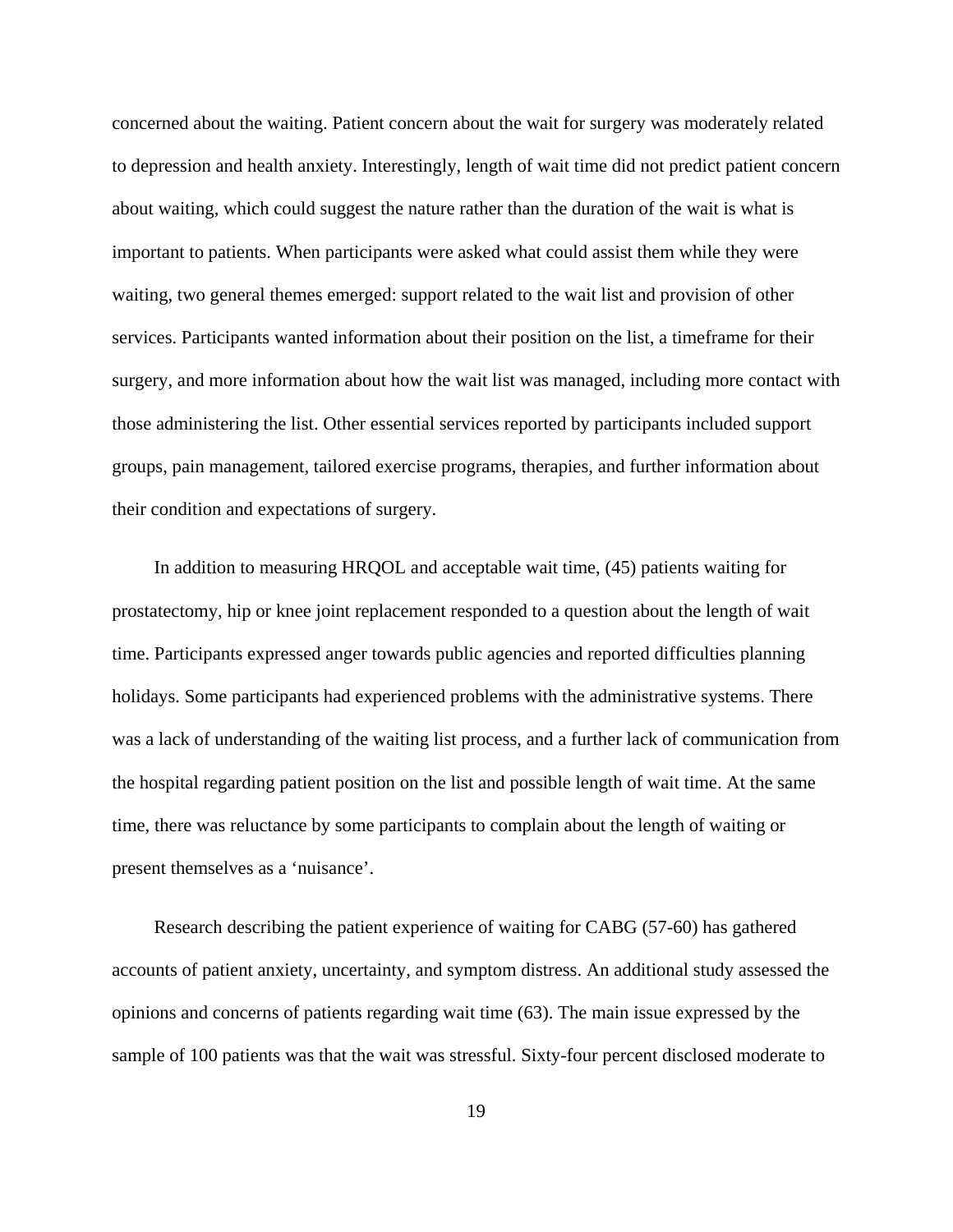severe anxiety, and 16% said they were angry due to delays. Younger patients and those still working reported economic hardships as a result of postponements. A large minority of patients (41%) were entirely satisfied with the support received from the institution. However, 47% had complaints regarding communication about wait times. These complaints often stemmed from lack of clarity about wait time and urgency ranking. As a result, patients experienced longer than anticipated delays, a lack of awareness of whether wait time began at initial consultation or after diagnostic investigations, and unclear booking dates. Despite the availability of educational material regarding surgery, only 55% of patients received the educational package prior to their admission for surgery.

In two studies (59,60) the waiting experience of 70 patients on the wait list for CABG was analyzed using a qualitative and quantitative approach. Three interviews occurred at two to four weeks, six months and 12 months from referral for surgery. Forty-nine patients completed the second interview, and 28 were interviewed at the third interval. Data were analyzed using thematic content analysis and three central themes with six secondary and interrelated themes were identified. The three central themes were uncertainty, chest pain and anxiety. Patients felt they did not receive enough information about their wait for surgery, which meant they felt they could not plan for the future. Uncertainty was high in the initial interview, subsided at the six month interval, and peaked again when patients were followed up at one year. The second central theme, chest pain, was a major difficulty in daily lives of patients due to restricted physical activity, inhibited lifestyle and the reminder of their heart problems and the wait for surgery. These concerns about pain dissipated over time as pain management skills improved. The third central theme, anxiety, was a predominant issue; patients were anxious about their heart problem and the impending surgery. At the initial interview, patients were more concerned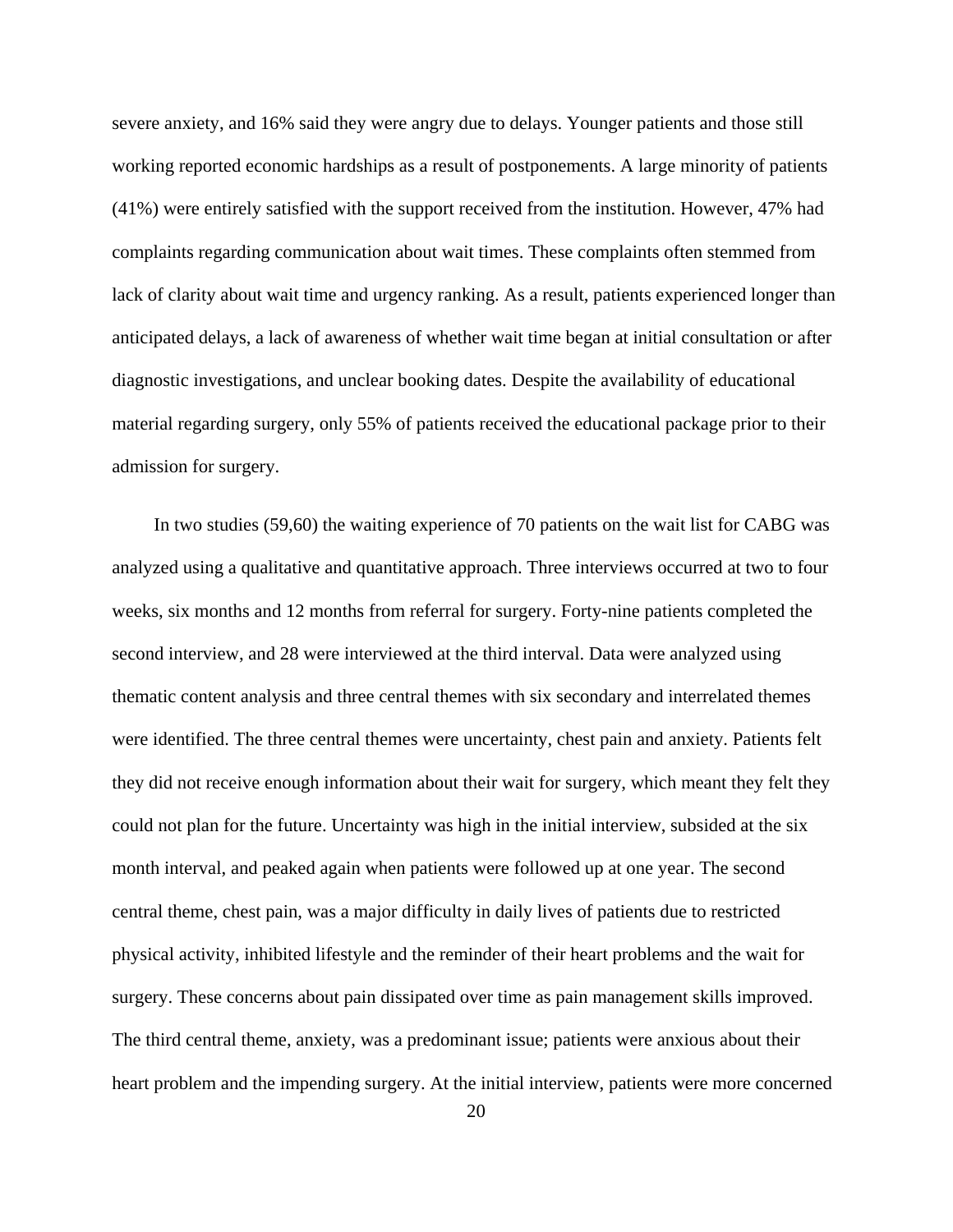about their diagnosis and not surviving the wait time, while at the one year follow up, apprehension was related to the surgery itself. When anxiety was measured quantitatively (60) in the same sample of patients using the State Trait Anxiety Inventory, anxiety scores were high at all three stages of data collection. State and trait anxiety was significantly related to increased reports of angina.

The phenomena of uncertainty, anxiety, and symptom distress have been investigated among 25 patients awaiting CABG (57,58). Content analysis of interview data noted the following categories: taking actions to manage coronary symptoms while waiting, "getting my life back" through physical and psychosocial improvements, and "getting it over with" or using cognitive and behavioural strategies to cope with impending surgery (57). Forty-two patients completed a questionnaire which measured uncertainty, anxiety, symptom frequency and related distress, and physical and social limitation (58). Actual or perceived wait time had no significant relationship to any other construct, including functional status. Symptom distress, on the other hand, was significantly associated with both anxiety and uncertainty. However, in some cases uncertainty was not perceived as a threatening experience, but rather as an opportunity once surgery was completed.

# *2.1.2.4 Recent literature on patient perspective of wait time for scheduled surgery*

Since the initial review in August 2009, three studies have been published related to the patient perspective of waiting for scheduled surgery (see Table 2.5). Two (64,65) examined patient tolerance of or satisfaction with waiting and one (66) investigated the relationship between wait time and quality of life.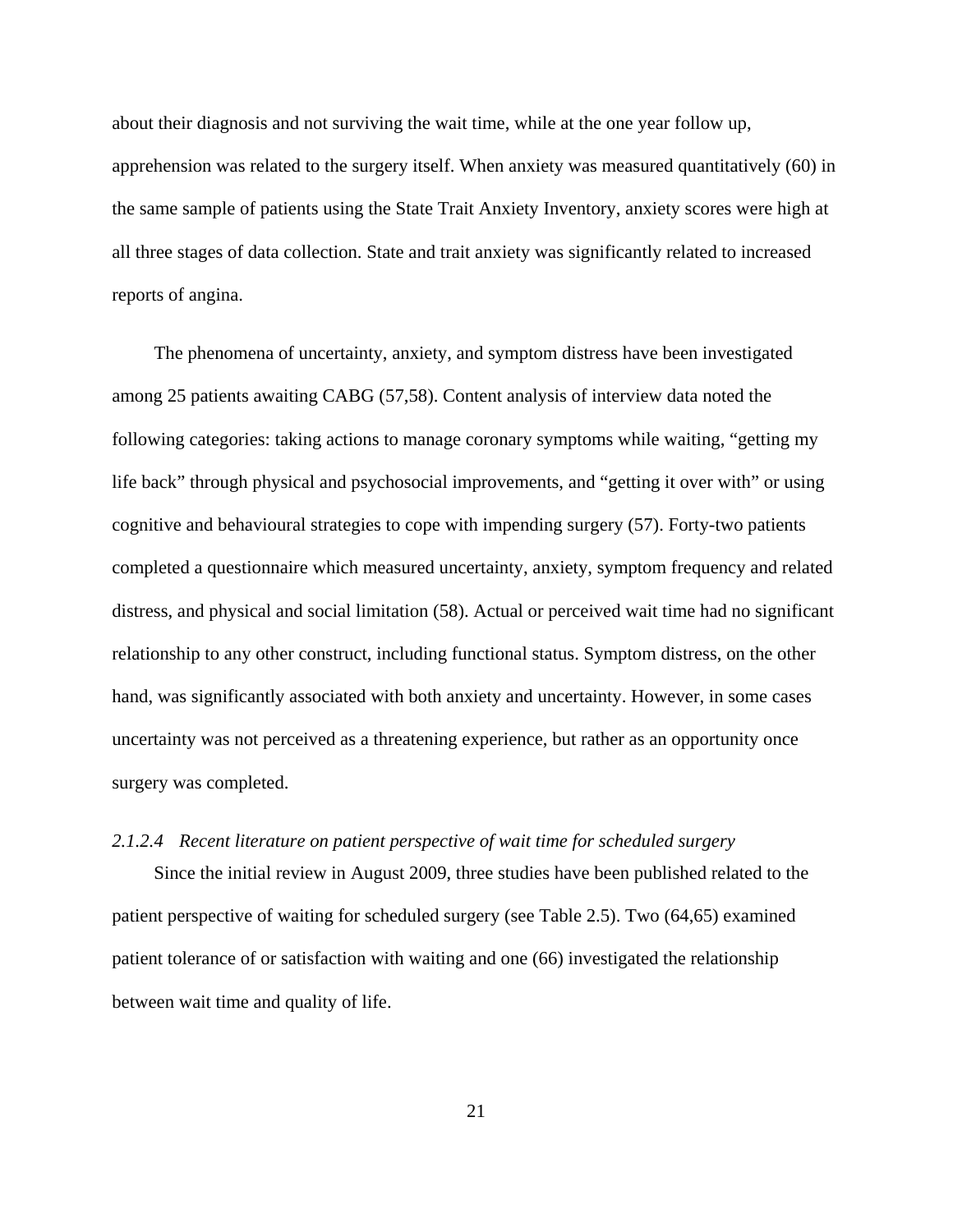In the most recent study of the conditions that affect patients' wait time tolerance (MAWT) for cataract surgery (64) the findings were similar to prior investigations (38,39,44). Lower tolerance was associated with greater self-reported vision difficulties, rather than clinically measured acuity. Those patients with greater acceptance of wait time tended to have higher education and the ability to work. Longer MAWT was also predicted by family members living at home (partner or children). In contrast to an earlier study, (38) these researchers found male patients to be more likely to accept longer waits, a finding possibly explained by male patients' better subjective vision ratings than female patients in the sample.

The determinants of wait time satisfaction were assessed among two groups of patients, one waiting for hip and knee replacement surgery and another group of postoperative patients (65). Measures of perceived ideal waiting time, MAWT, expected waiting time, fairness and satisfaction were gathered to test the disconfirmation model – the notion that satisfaction decreases as a function of the discrepancy between expectations and perceived performance. Results for both patient groups were consistent with the disconfirmation model. That is, waiting and post-surgery patients reported less satisfaction when wait times were longer than expected and more satisfaction when wait times were shorter than expected. Similar results were found regarding perceived fairness and satisfaction; dissatisfaction was associated with a perception of being treated unfairly. These findings complemented a study of cataract surgery (39) where shorter actual wait time increased satisfaction among patients who waited longer. The authors concluded improved communication regarding realistic wait times would bolster patient satisfaction with waiting.

22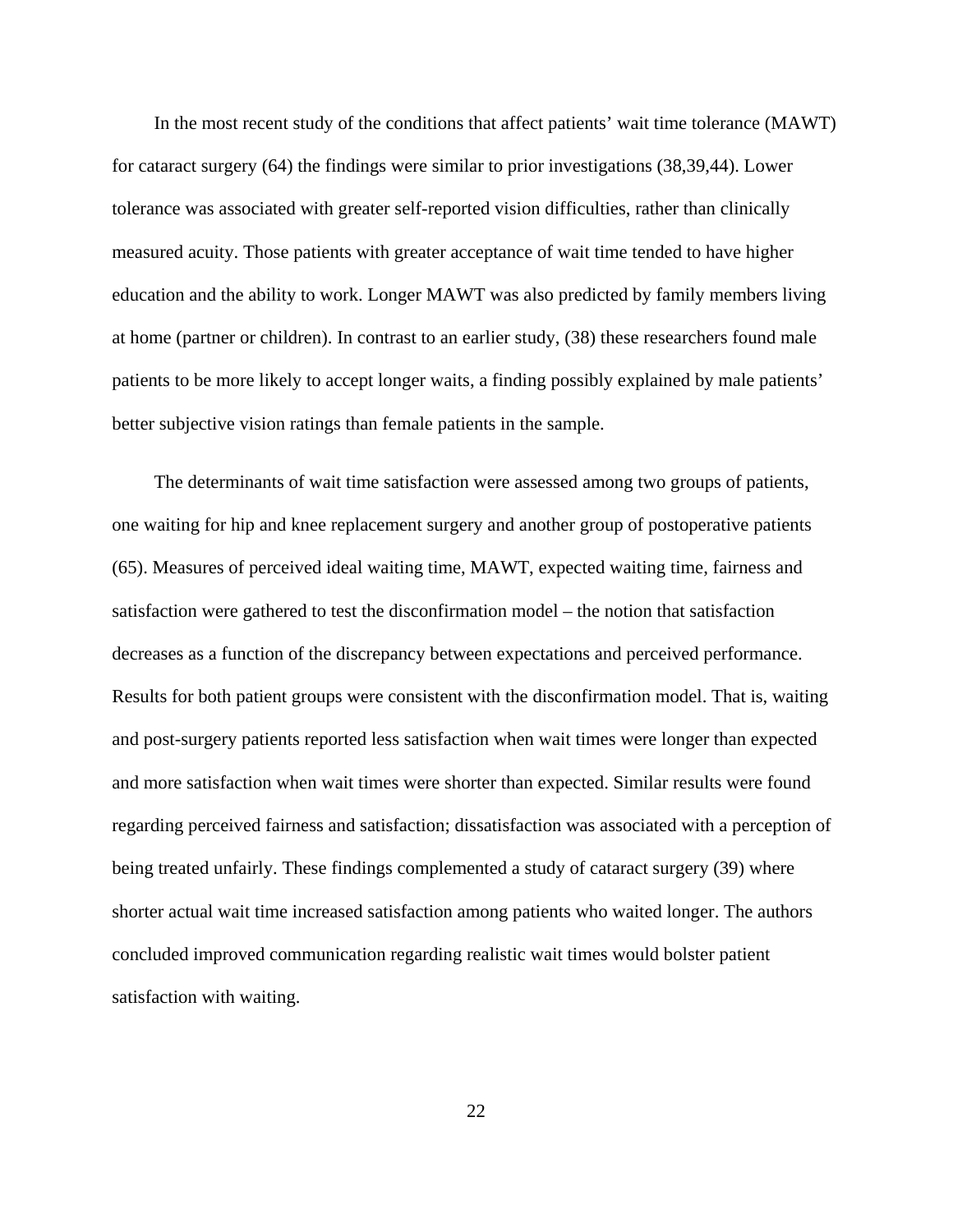The relationship between wait time for hip replacement surgery and pain and function after surgery was examined to understand the clinical effects of longer time on the waiting list (66). The study also considered the factors that affected wait time duration in the absence of prioritization criteria. Patients completed the WOMAC, designed to assess pain, stiffness and physical function, and the SF-36, a health related quality of life measure preoperatively and 6 months after surgery. Factors that affected wait time duration were better physical and social function (longer wait times) and greater pain, stiffness and functional severity (shorter wait times). At 6 months post surgery, functional capacity was significantly diminished among patients whose wait time for surgery exceeded 6 months, a finding that fits with previous studies (51,54). These results indicate that a failure to implement prioritization criteria can impact patient functional capacity after surgery.

#### 2.1.3 Summary and conclusions

The literature examining the patient perspective of waiting for scheduled surgery can be summarized into three categories. First, the existing research has investigated the patient perception of MAWT. Generally, patients are less likely to report longer wait times as acceptable. This is particularly true for patients with more severe symptoms or impairment (38,40,43,44,64). The second focus has been to assess the relationship between length of wait and HRQOL. This relationship tends to depend on surgery type and severity at time of booking. For example, patients report wait times for joint replacement surgery of six months or longer as having a negative impact on HRQOL (51,54,66). Patients awaiting CABG experience significantly reduced quality of life when wait times exceed three months (55). Third, researchers have attempted to understand the nature of the waiting experience from the patient standpoint. These studies are predominately qualitative and describe the waiting experience as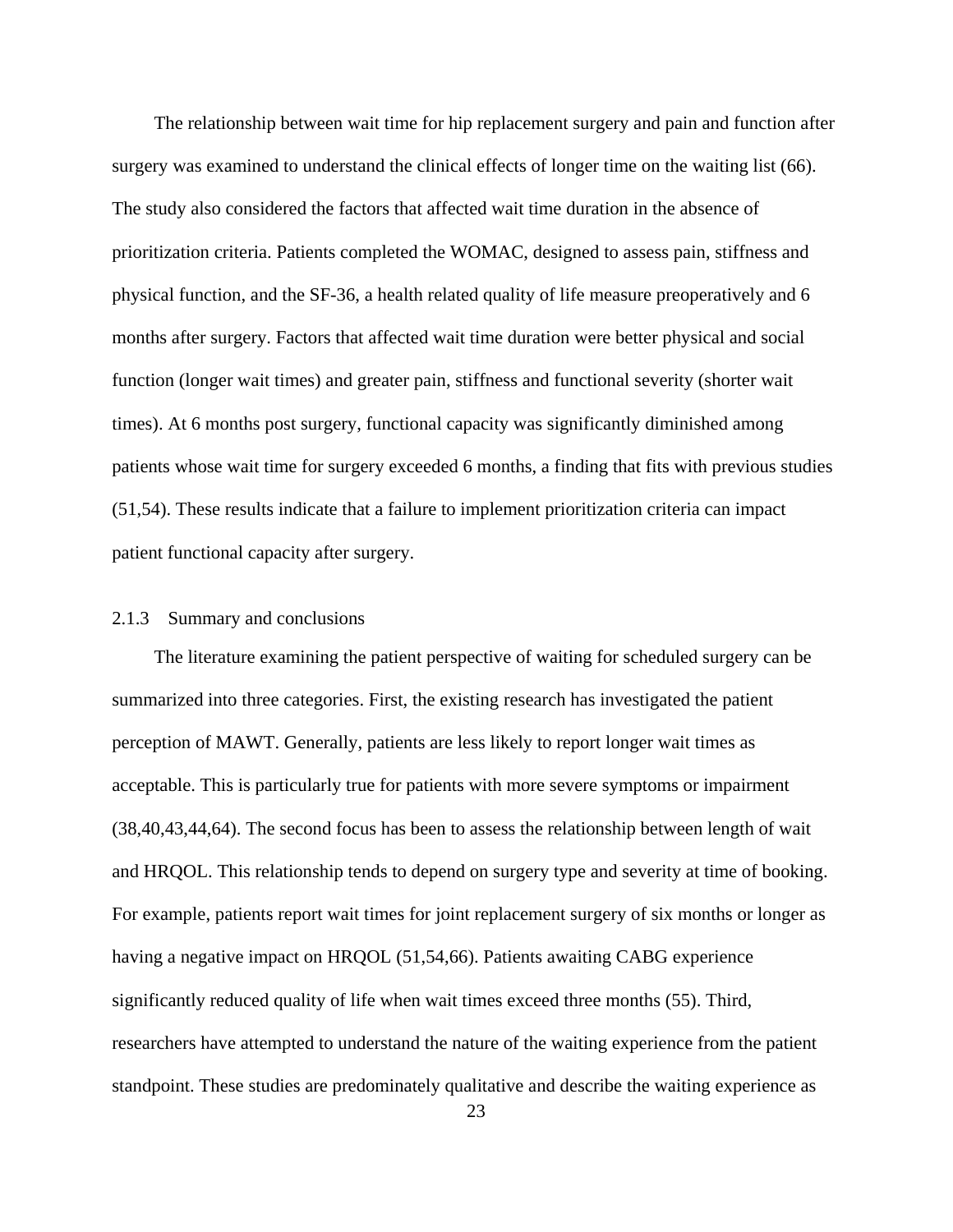stressful and anxiety provoking (57-60,63). Some patients express anger and frustration about wait times (45,59) and report communication issues with the system (45,53,62). Interestingly, the experience of waiting is not uniformly negative in this research. Studies indicate some patients view the uncertainty during waiting as an opportunity to consider surgery as a second chance (58) and are able to live full lives despite pain and disability (61).

The studies of the nature of the patient experience awaiting joint replacement and CABG illustrate some common concerns among participants. Both patient groups tend to cite a measure of uncertainty in the waiting period prior to surgery. This theme is especially prevalent among patients awaiting CABG where existential concerns about mortality risk are emphasized. While each patient group reports positive aspects to the waiting experience, a recurring theme in most studies was lack of information and communication during the wait period. In one study, the "system" was viewed as a faceless "enemy" (61).

# *2.1.3.1 Limitations*

The limitations of this review are influenced by the characteristics of the original references. Some studies using a cross-sectional or retrospective cohort design asked patients who were no longer on the waiting list for their MAWT opinions, their perceptions of HRQOL, and/or their wait time experiences. It is likely patient perspectives of waiting are influenced by the specific time in the waiting process. Asking patients postoperatively about their wait time may reveal substantially different perceptions. For example, when two groups of patients before and after joint replacement surgery were surveyed, being in the postoperative surgery group predicted the likelihood to change surgeons to achieve a shorter wait time (42).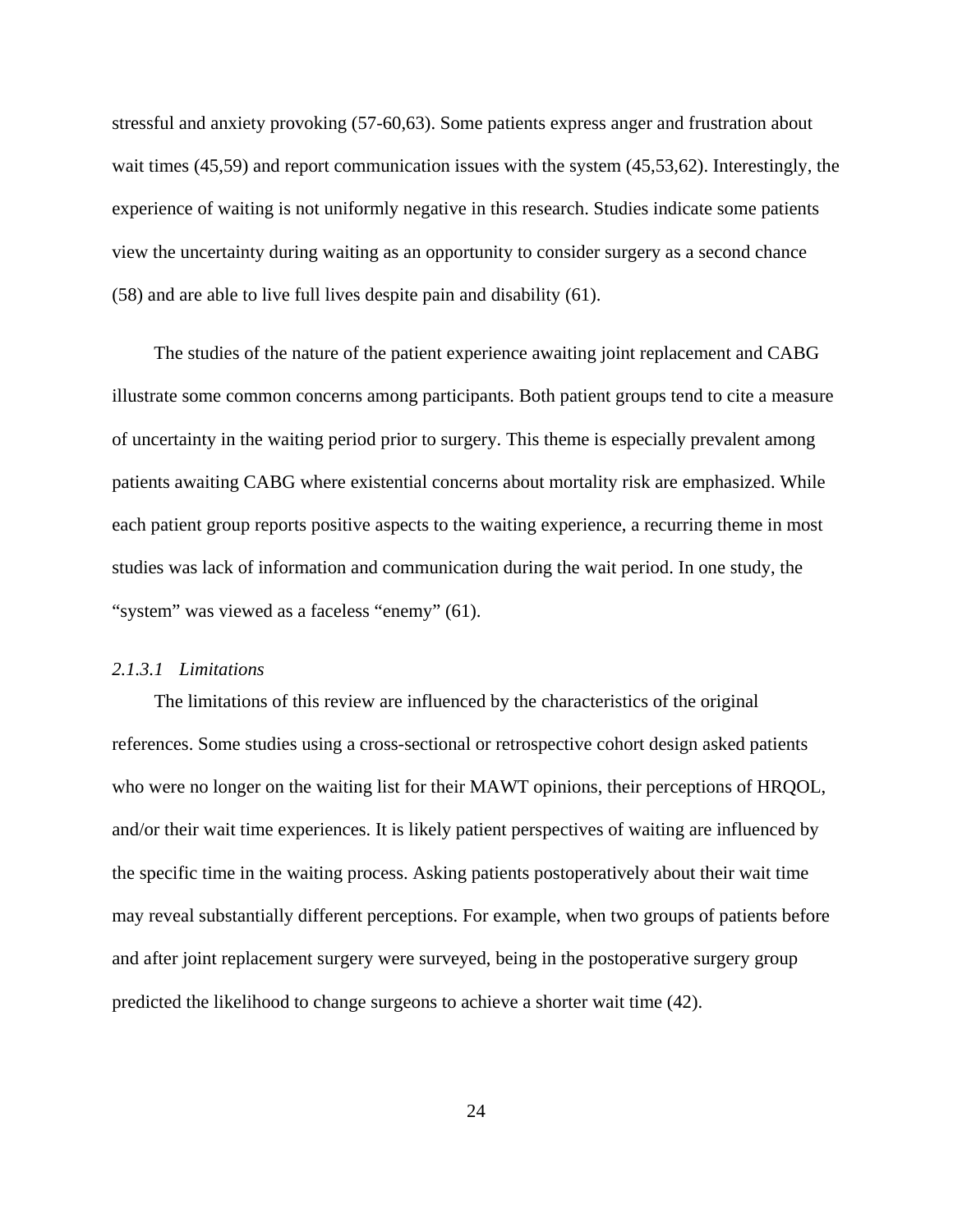Although this review provides a description of the current state of the literature on the patient perspective of waiting for scheduled surgery, several questions remain. Opportunities exist to further explore patient conceptions of time, waiting, and coping with the preoperative period. Given the multiple experiences of wait time as a fount of opportunity and meaning or as a source of uncertainty and despair, additional studies of patient perspectives on waiting could examine conceptions of "life on hold" versus "waiting as opportunity". Such investigations could invoke systematic change to support patients during the waiting period.

Only four studies (53,59,61,65) made specific clinical and/or policy recommendations based on their findings. Given the significance of wait times for patients, service providers, and the health system, translating research findings into practical solutions to assist patients during their wait period is essential. Until the wait time of patients is more fully understood, evaluation research on interventions designed to improve wait time will be limited.

## 2.2 TIME WHILE WAITING

The question and study of time is one of the oldest in philosophical debate. In the  $4<sup>th</sup>$ century, St. Augustine recognized the compelling and perplexing nature of time experience with his famous quote: (72) "What then is time? Provided that no one asks me, I know. If I want to explain it to an inquirer, I do not know" (p230). St. Augustine devoted an entire chapter of his autobiographical confessions (Book XI) to the exploration of the experience of time. In his 'conversation' with God, he mused on the creation of heaven, earth and time. Most relevant to this discussion, he maintained time is the distension of the mind. In doing so, he distinguished between quantitative or chronological time and subjective or experienced time, a demarcation that is acknowledged to this day with varying degrees of complexity.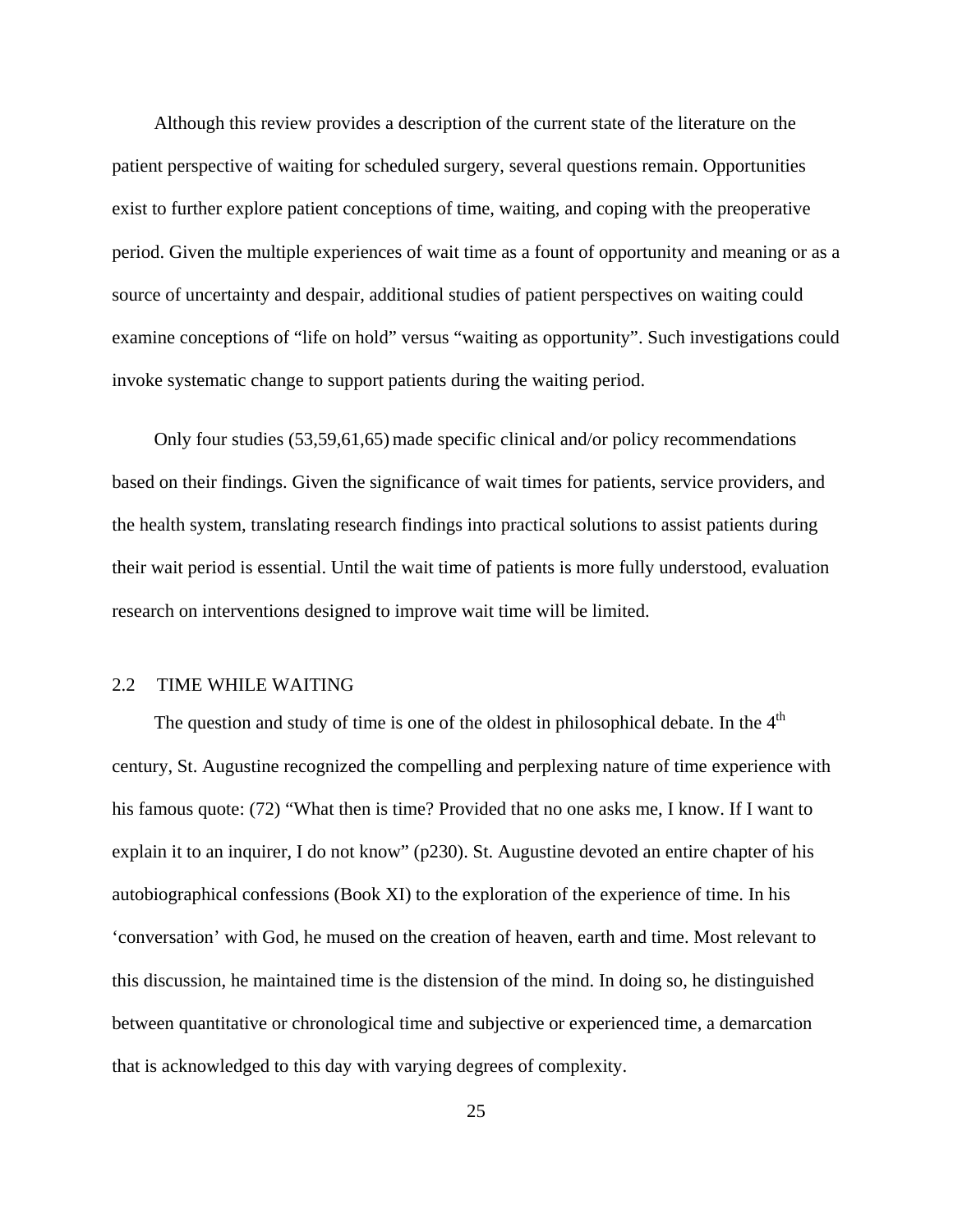Improvements in healthcare have influenced both quality and quantity of human life. Generally, this provision of a 'better' and longer lifespan (ie, more time) has been embraced to the extent that it has become an expectation. At the same time, the acquisition of longer life appears to have coincided with a culture of less patience and greater time urgency. In many ways, cultural influences on perceptions of time have enslaved us in a hyper- awareness of time (67). Hoffman (67) argues the relationship with time in Western culture tends to be steeped in ambiguity and complexity. For example, time has been commoditized to the extent that it must never be 'lost' or 'wasted'. Yet, time may also be deliberately 'killed' when its passage is eagerly awaited. Accordingly, there appears to be little patience for waiting for the healthcare that has made 'bonus' time possible. Indeed, the intolerance of wait times in the healthcare system has mounted and has become a persistent challenge for governments and administrators and prime fodder for media. Whether waiting for a few minutes for a blood test or weeks to months for scheduled surgery, the widely held assumption is the experience of wait time will vary from mild irritation to great anxiety.

Current evidence lends some support to wait time experience as synonymous with frustration and irritation (68). The majority of studies in this area have linked wait time tolerance with symptom severity and quality of life outcomes. For example, when symptoms or functional impairment are severe, patients tend to perceive longer wait times as less acceptable, and health related quality of life appears to decline with greater waiting duration (68). Other research on the nature of the waiting experience indicates wait time is potentially meaningful for some patients. Waiting can provide opportunity for the assessment of priorities and allow a 'full life' despite pain and disability (13,61). Nevertheless, a resounding theme in many studies of the patient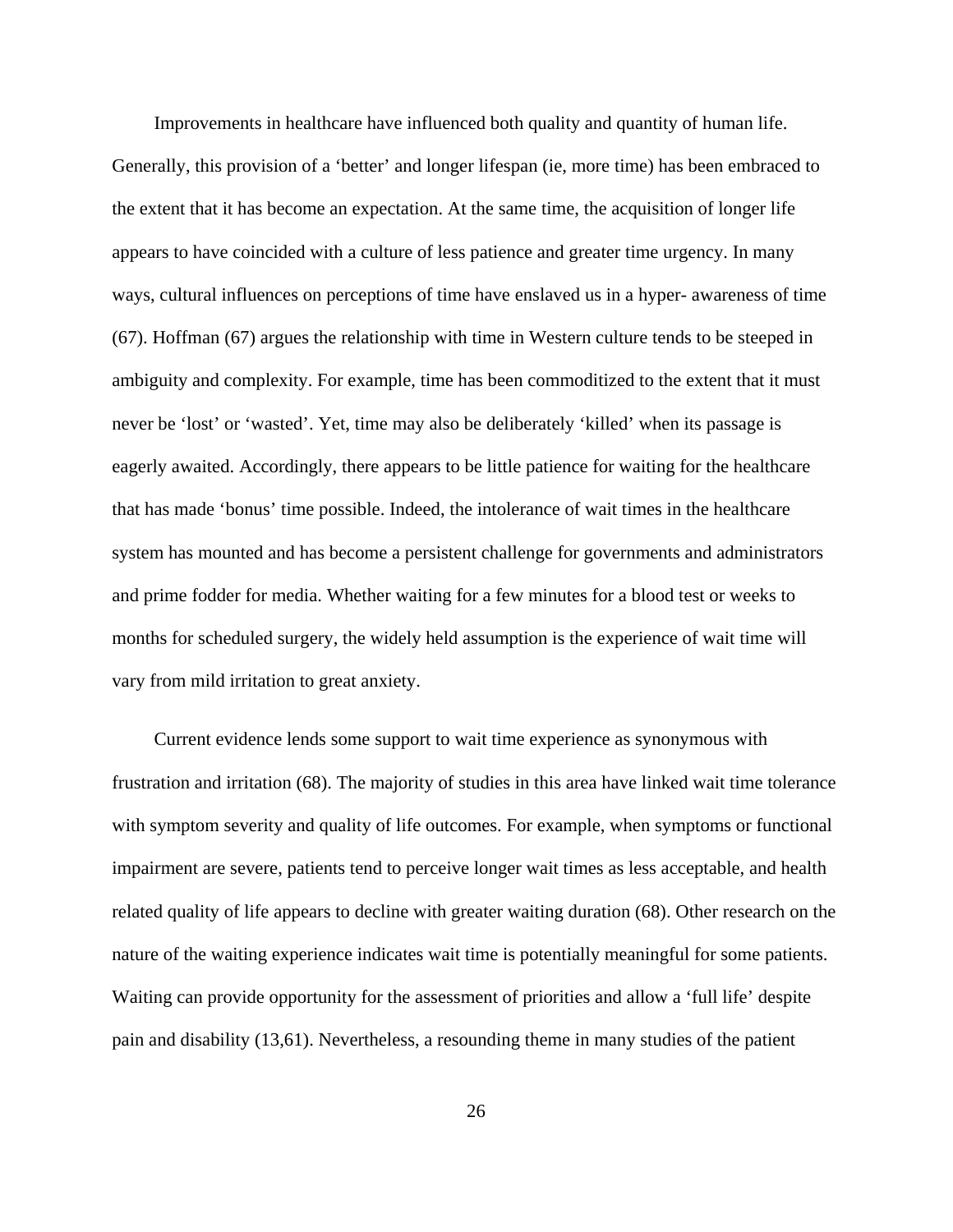perspective is wait time often elicits uncertainty and anxiety and suspends aspects of 'normal' role function (68).

The general wait time literature conceptualizes time in an objective and linear sense – the longer patients wait, the poorer their outcomes. Surprisingly, what has received little attention is the experience of 'lived time' while waiting from the perspective of the patient. Lived time could be described as "what it is like to live time". (69,p203). In particular, the role that lived time or the phenomenological experience of time plays in the lives of patients awaiting healthcare has not been explored. The limited literature on illness and the experience of time (9,12-14) suggests that an understanding of patient lived time experience may enhance patient care. For instance, Zhou, (14) who studied lived time experiences among people in China with HIV/AIDS, states time as lived "is an indispensable dimension of human experience and a distinct form of illness experience" (323). Zhou's work further identified patient lived time experience that went beyond time as having a linear directional flow. Specifically, when participants were diagnosed with HIV, their perception of their future was altered. In their view, the diagnosis of HIV disrupted particular plans and goals, making re-evaluation of these pursuits necessary. As participants were able to comprehend time where their priorities were reassessed, they restored a sense of control over their lives despite the prognosis for their condition.

Similar to patients diagnosed with HIV, researchers (13) found patients diagnosed with cancer re-evaluated their remaining life experience. Time for these patients was no longer defined by the clock and calendar, instead they reported becoming "stingy" with their time and setting priorities in favour of their own lives versus the needs of others (p620). According to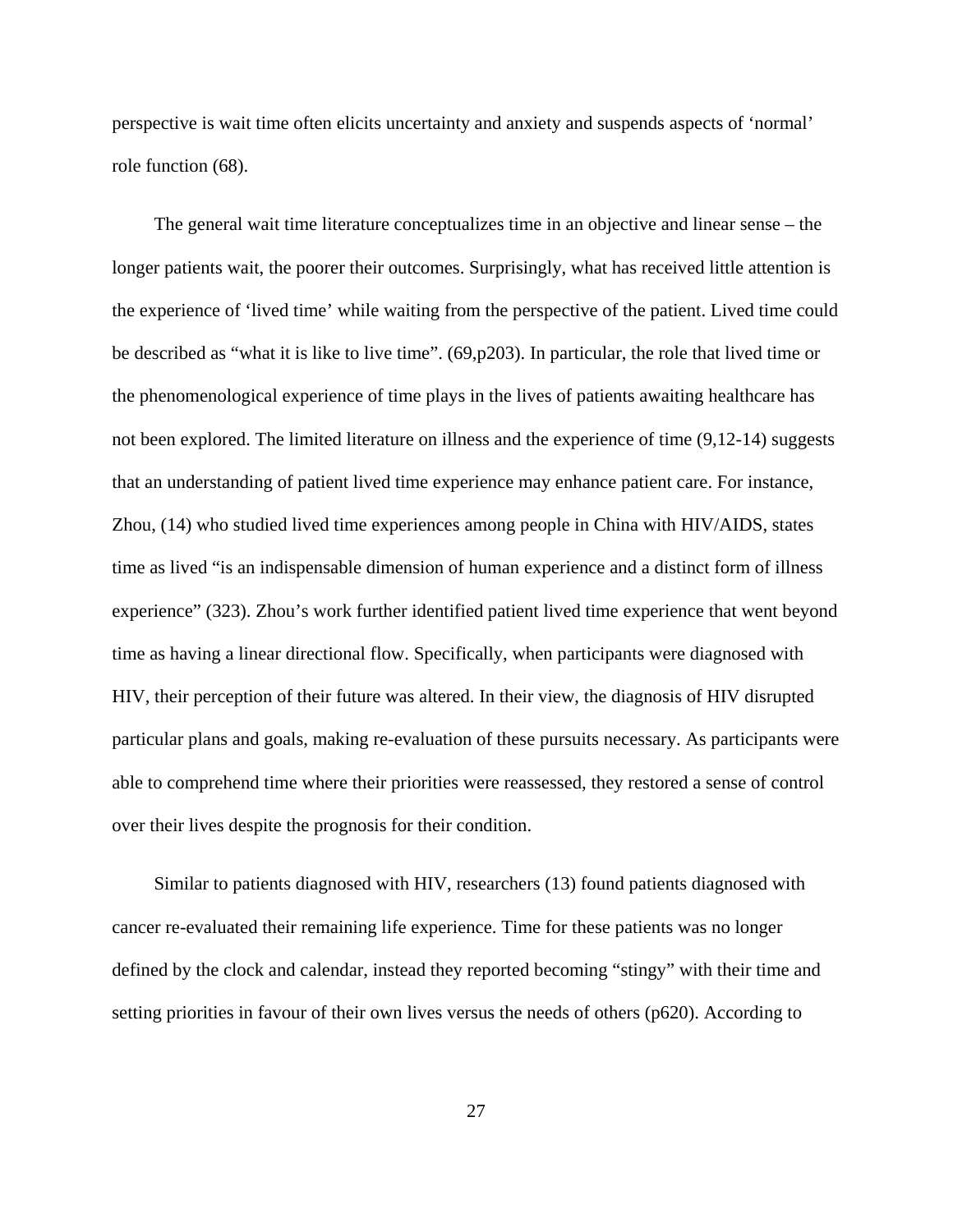these authors, understanding the efforts by cancer survivors to maintain control over their temporal lives will ensure greater insight into patient concerns and improve patient care.

Given the paucity of knowledge regarding the lived time experience of patients awaiting healthcare and the importance of the experience of time, uncovering a method to understand the patient experience of wait time is essential to enhance patient care. Such a method may inform clinicians and administrators regarding the patient perspective and could allow shifts in both practice and policy toward better patient centred care. If, as Eva Hoffman (67) asserts: "time is to the mind as air is to the lungs" (p63), then a greater understanding of how patients experience time while they wait will assist clinicians to provide more responsive and compassionate treatment. In the following sections, the complexity of wait time experience from patients' perspectives is explored.

In order to understand the conditions whereby waiting becomes tantamount to suffering, the wait time experience must be contextualized. By suffering I mean pain or distress, not primarily in the physical sense, but in terms of mental or psychological suffering. At the same time, I suspect that intense mental and physical suffering are inextricably linked. How the patient experiences time while waiting will influence the level of suffering he or she will endure. In this section, the limited literature on the experience of time and research on the patient perspective of waiting will be linked to create the context for the lived wait time experience. The lived wait time context, by definition, is imbued in social and cultural influences. While discussion of lived wait time focuses on patient experiences, the patient cannot be separated from the social and cultural context in which he or she waits.

28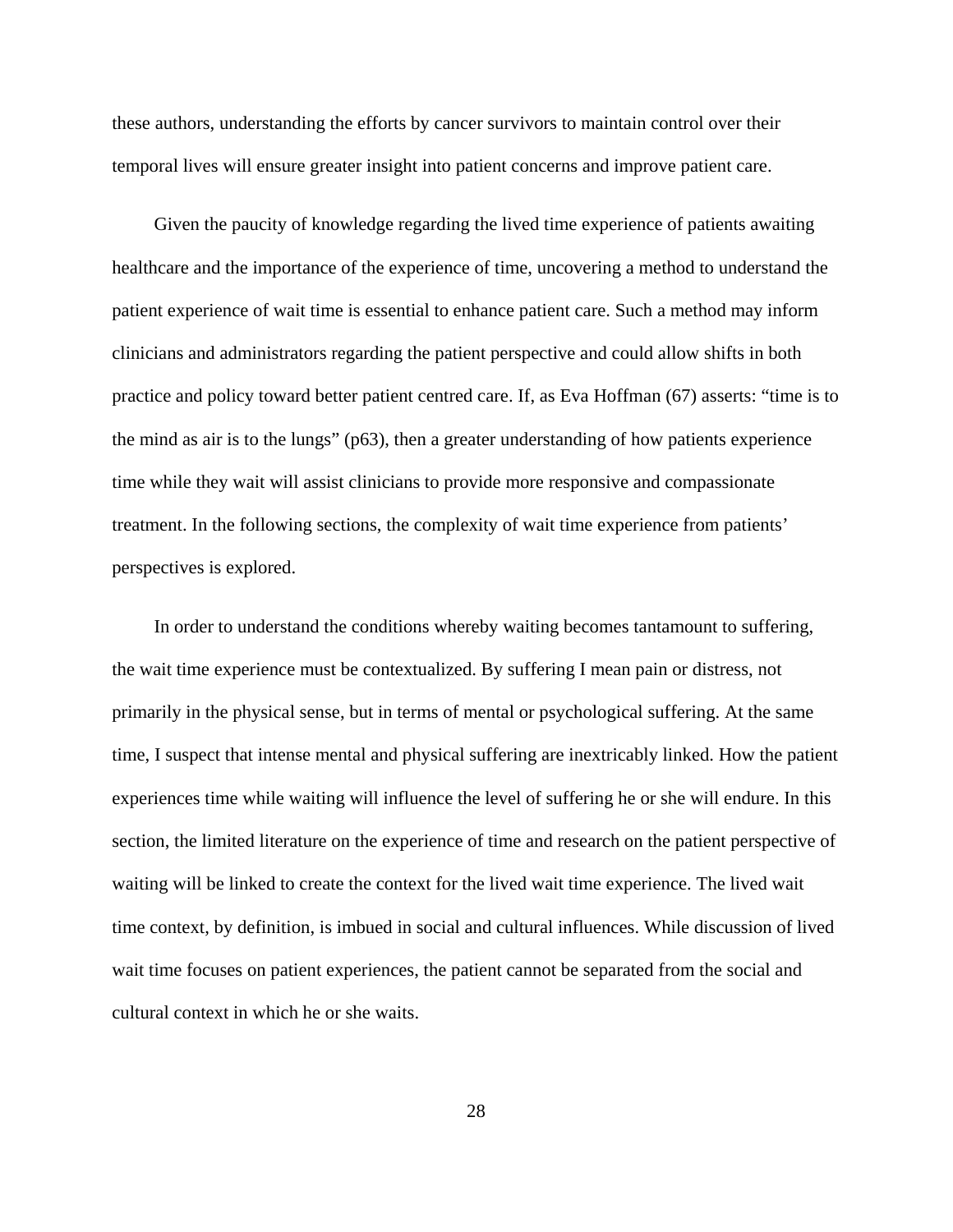First, two states of lived time experience: 'implicit' versus 'explicit' temporality (71) will be distinguished. These states will guide discussion of three specific concepts from the lived time literature as each is applied to the wait time experience. Wait time duration, meaningfulness of the experience, and anxiety and uncertainty are highlighted in the existing wait time research, (Anxiety and uncertainty may be diminished by increased agency, the sense of control over one's life and in this particular situation one's time). Therefore, it is reasonable to incorporate the particular ideas of lived duration, meaningfulness, and temporal agency into the conceptual framework. By integrating these three ideas into a continuum of experience and implementing the overarching concept of 'implicit' (unconscious) versus 'explicit' (conscious) temporality, the lived time experience of waiting for help with a health problem will be elucidated (see Table 2.1 for the framework summary). This framework will explain how wait time for some patients is fraught with suffering while others may wait with relative equanimity.

| <b>Implicit temporality</b> | <b>Explicit temporality</b> |
|-----------------------------|-----------------------------|
| Accelerated duration        | Protracted duration         |
| Meaningfulness              | Lack of meaningfulness      |
| Agency/certainty            | Lack of agency/certainty    |

Table 2.1 Conceptual Framework of Experience of Lived Time While Waiting

# 2.2.1 Lived time and lived wait time

The subjective experience of time bears little resemblance with time's portrayal as a singular, independent and linear dimension to be tallied and quantified. Much of the contemporary research on time has been dominated by experimental studies of psychophysical time perception, memory and attention, and neuropharmacology (73). While clocks and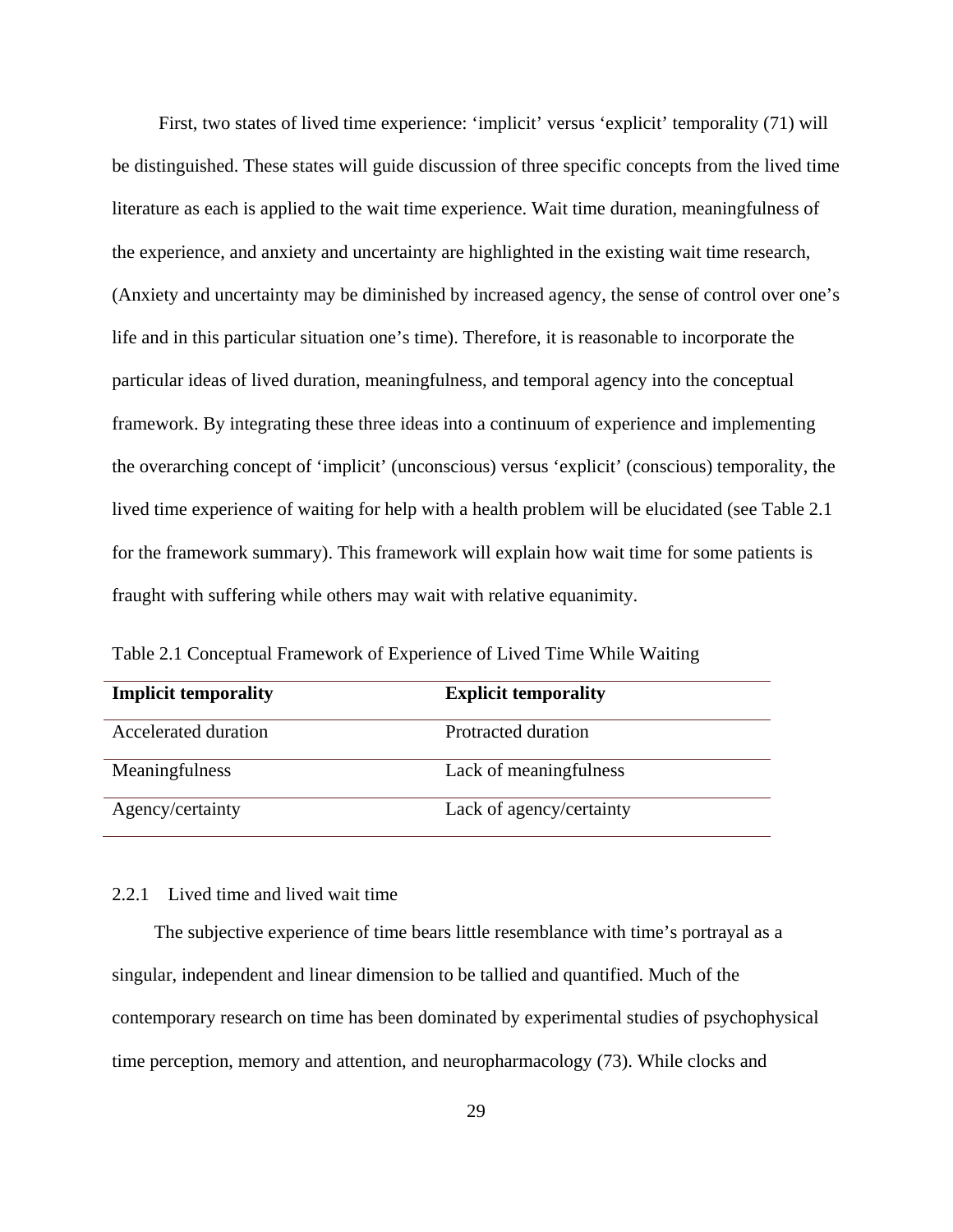calendars provide the standardization necessary to coordinate daily events, phenomenal time or 'lived time' has distinct qualitative features. Perhaps the most important feature of subjective time pertains to the degree that we are aware or conscious of temporal experience. The notion that lived time consists in distinct states of either implicit or explicit temporality (71) will aid understanding of lived wait time experience. In particular, time while waiting can be experienced consciously, where its passage is apparent, or unconsciously, where its passage is indiscernible.

In a philosophical paper, Thomas Fuchs (71) describes the distinction between unconscious (implicit) and conscious (explicit) temporality in order to better explain the time disturbances experienced in psychiatric illness. Specifically, Fuchs proposes the parallel structure of embodiment and temporality to illustrate how our awareness or lack of awareness of our bodies is coupled with our conscious perception of time. As we become aware of our bodies through the experience of physical or psychological suffering, we inevitably become aware of time. Conversely, when our bodies are well we are more likely to experience temporality implicitly. For Fuchs, time remains implicit as we continue to be immersed in the 'busy-ness' of life and remain unaffected by suffering. Implicit temporality does not imply we are unaware of other aspects of the experience; it means that when we reflect on a particular experience we observe that time passed unnoticed.

When time is experienced explicitly, temporality is said to exist in two specific conditions (71). The first condition of explicit temporality is when a gap appears between need and satisfaction of that need. This situation creates a "temporality of awaiting" (p195), a mindful experience of the passage of time with regard to an anticipated future. To apply this condition to waiting for healthcare, this first condition of explicit temporality may manifest as a patient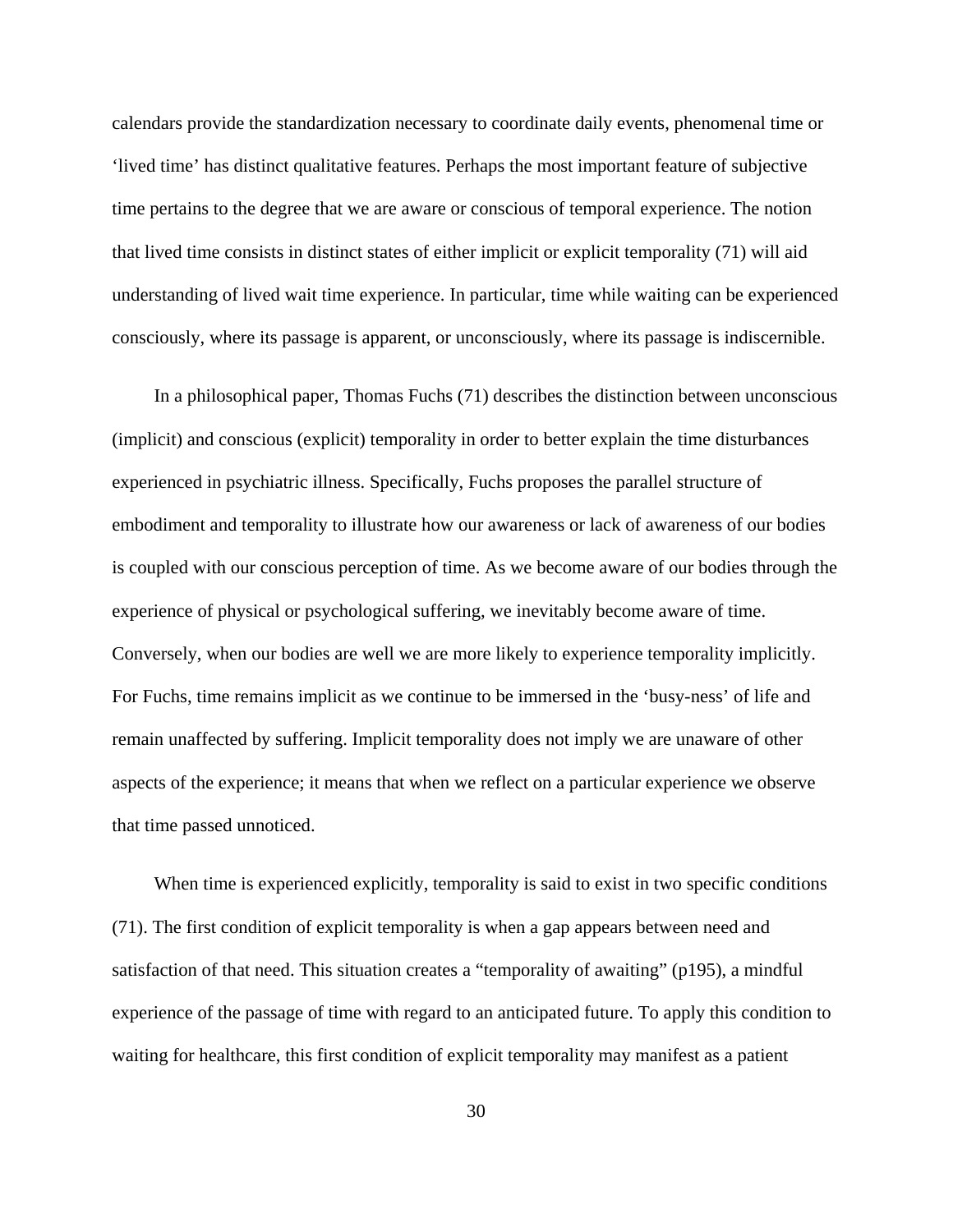awaits a reprieve from symptoms. In Fuchs' second condition of explicit temporality, a conscious break emerges between the present and the 'lost' past. Time may be experienced in the explicit state of 'no more' as the present moves on from the past. Fuchs describes this state as the temporality of missing or mourning. To apply this condition to patients awaiting healthcare, they might become more conscious of time when they compare their current state to a former healthier state. Fuchs argues the experience of time becomes explicit as the split widens between the present and the irrevocable past. This means patients are likely to become more aware of time when their state of health continues to deteriorate the longer they wait. Both conditions of explicit temporality, awaiting a future reprieve from symptoms and mourning past health, may often converge with experiences of displeasure or suffering (71).

Applying these conditions of explicit temporality, wait time could be viewed as an intersection where suffering is likely to implicate both temporality and embodiment. Patients, in a conscious awareness of time, await the relief of suffering and a restoration of health. That is, suffering and discontent while waiting elicits time consciousness. It is within this consciousness of time that patients are likely to be aware of and experience aspects of time duration, meaningfulness and temporal agency as related to their wait time. Lived duration is the patient's perception of the length of wait time; the meaningfulness of wait time indicates the value the patient ascribes to the experience; and agency describes how much control the patient feels he or she has during wait time.

## 2.2.2 Lived duration

A fundamental human quality is the ability to experience time's passage—that is, to comprehend the duration of time. In the context of waiting for healthcare, it may be assumed that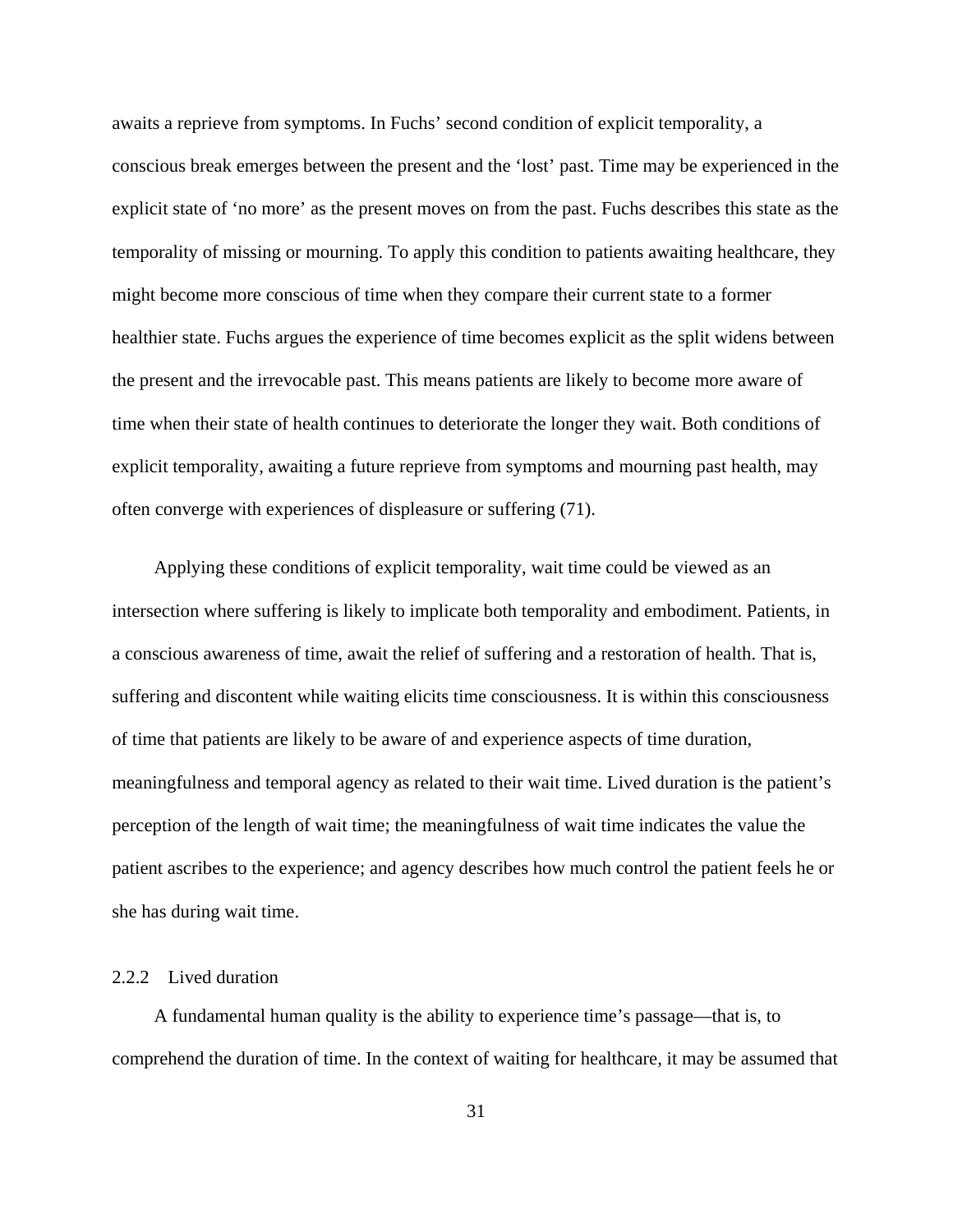our need to be relieved of suffering makes the passage of time a seemingly long and protracted experience. However, Flaherty (74), a sociologist, contends the concept of waiting, in general, is problematic because we *know* we will wait. For Flaherty, the waiting experience exists within personal and social conditions. Particularly, the extremity of circumstances, emotional concerns, cognitive involvement, and stimulus complexity contribute to the experience of duration (74). These conditions can pack "standard units of temporality with a *density of experience* that far surpasses their normal volume of sensations" (p95). This leads to so-called moments of time to be over- or under-loaded with experience. According to Flaherty, the perception of protracted duration occurs in both situations—when objective moments of time seem, subjectively, either 'full' or 'empty'.

When we wait for healthcare, objective moments of time may be either 'full' of uncertainty and anxiety or 'empty' as a result of boredom and role upheaval. Uncertainty, a cognitive state which can lead to the affective condition of anxiety, could be ameliorated by enhanced agency – the patient's ability to engage in regular activities despite illness. As sociologist Charmaz (9) noted in her study of patients with chronic disease, engaging in a struggle against illness seems to quicken the experience of time, while passively absorbing the sick role may slow time down. When the future is dreaded and shrouded in uncertainty waiting may become a barrier to the recommencement of one's former self (9). That is, waiting can render the self 'on hold' and may affect the experience of lived duration.

This experience of time's seemingly arrested duration was also acknowledged in a phenomenological study of 13 individuals with non-malignant chronic pain (75). These individuals perceived their world, including time, through the 'filter' of their pain. Thomas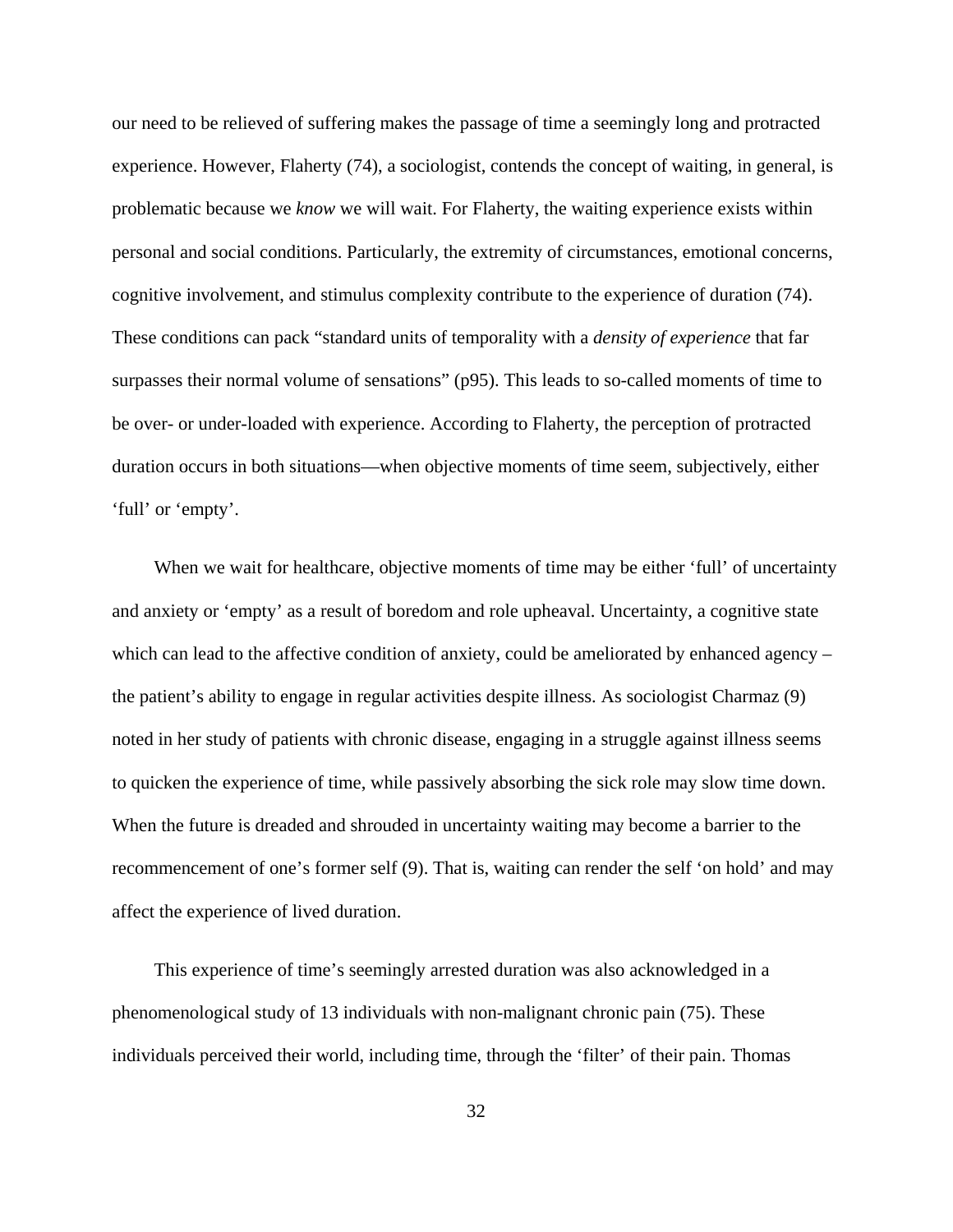reports, "In the agony of the moment, they experienced a stopping of time as if the moment would never end" (p94). These participants reported a paradoxical relationship to time where the moment, a relatively short duration in 'clock' or objective time, was experienced as lengthy and heavy. For these participants, the concept of a frozen 'moment' represented a possible lifetime of suffering.

In addition to physical pain, emotional states such as anticipation, uncertainty and anxiety often characterize waiting for healthcare (11). Such states could add to the protracted experience of lived duration. For patients with anxiety and uncertainty, waiting may feel like "a sentence unwillingly served" (74 p57), interminably and painfully slow. Alternatively, anticipation of positive outcomes for some patients could make waiting periods 'fly by'. In fact, a study using interviews with patients awaiting diagnostic services at the Mayo Clinic found patients rarely complained about waiting (11). In the words of one patient: "Waiting? That's not the right word. I'm wondering, anticipating, most of all hoping" (11 p157). Time passed quickly when a positive result was expected.

The experience of lived duration while waiting for healthcare seems to depend on physical symptoms and emotional states such as anticipation, uncertainty and anxiety. Pain, uncertainty and anxiety prolong time. Boredom and disturbances in ability to engage in daily activities also play a role in lengthening lived duration. Anticipation of (or hope for) freedom from suffering and the relief of uncertainty influence how time is perceived during this period. When a patient hopes for or anticipates positive outcomes, time likely passes more quickly. Waiting for answers to medical questions and for the amelioration of symptoms has an impact on the patient experience lived duration.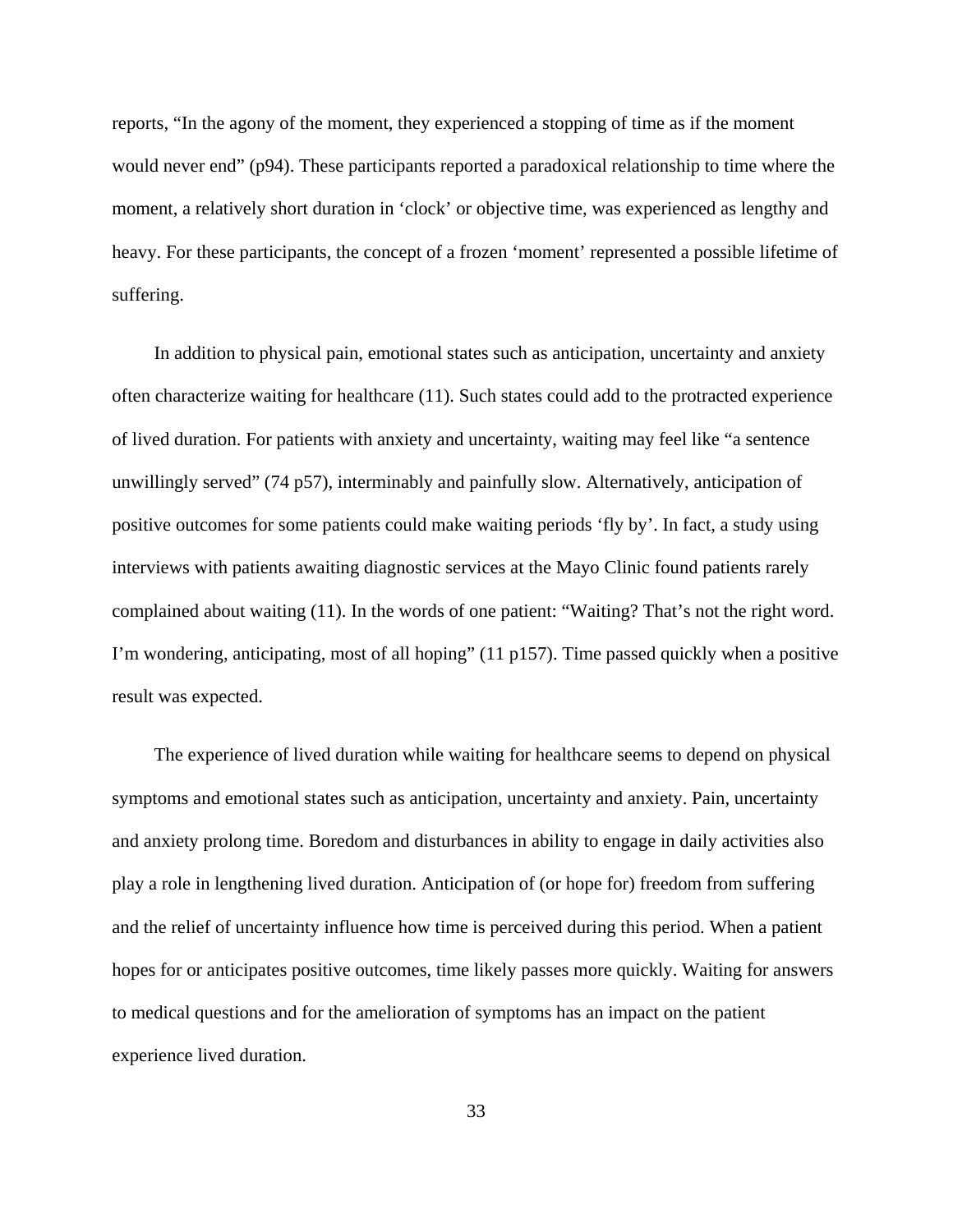Because considerable attention has been given to wait time and the quantitative measurement of duration (68), it is important to recognize that 'lived duration' has qualitative elements. These qualitative features of lived duration may be explained using the implicit versus explicit temporality construct. Explicit temporality, which is likely to be concomitant with greater suffering and distress, including anxiety and uncertainty, within a waiting period, will coincide with a protracted experience of time. Implicit temporality, on the other hand, tends to correspond with a healthier state (or with an ability to adapt to suffering) and an accelerated experience of the passage of time. Consequently, patient ability to transcend suffering and distress may determine how duration is 'lived'.

This leads to the question: what influences a patient's ability to overcome the distress of waiting? In the following sections, the concepts of temporal meaningfulness and temporal agency are presented as a possible answer to this question. That is, the meaning patients assign to their time and the control or agency they assert over their time impacts their ability to endure distress and suffering.

## 2.2.3 Meaningfulness of temporal experience

The meaningfulness of temporal experience has been contemplated by various philosophers, psychologists and sociologists. Specific sources can be employed to understand the relationship between the meaningfulness of temporal experience and patient suffering and distress (10,76). These sources suggest the meaningfulness associated with the experience of time may be an important determinant of patient suffering and distress. Psychologist Carl Hale (76) offers detailed and creative descriptions of subjective time experiences and aims to provide a standard of what he refers to as temporal authenticity. In outlining several dimensions of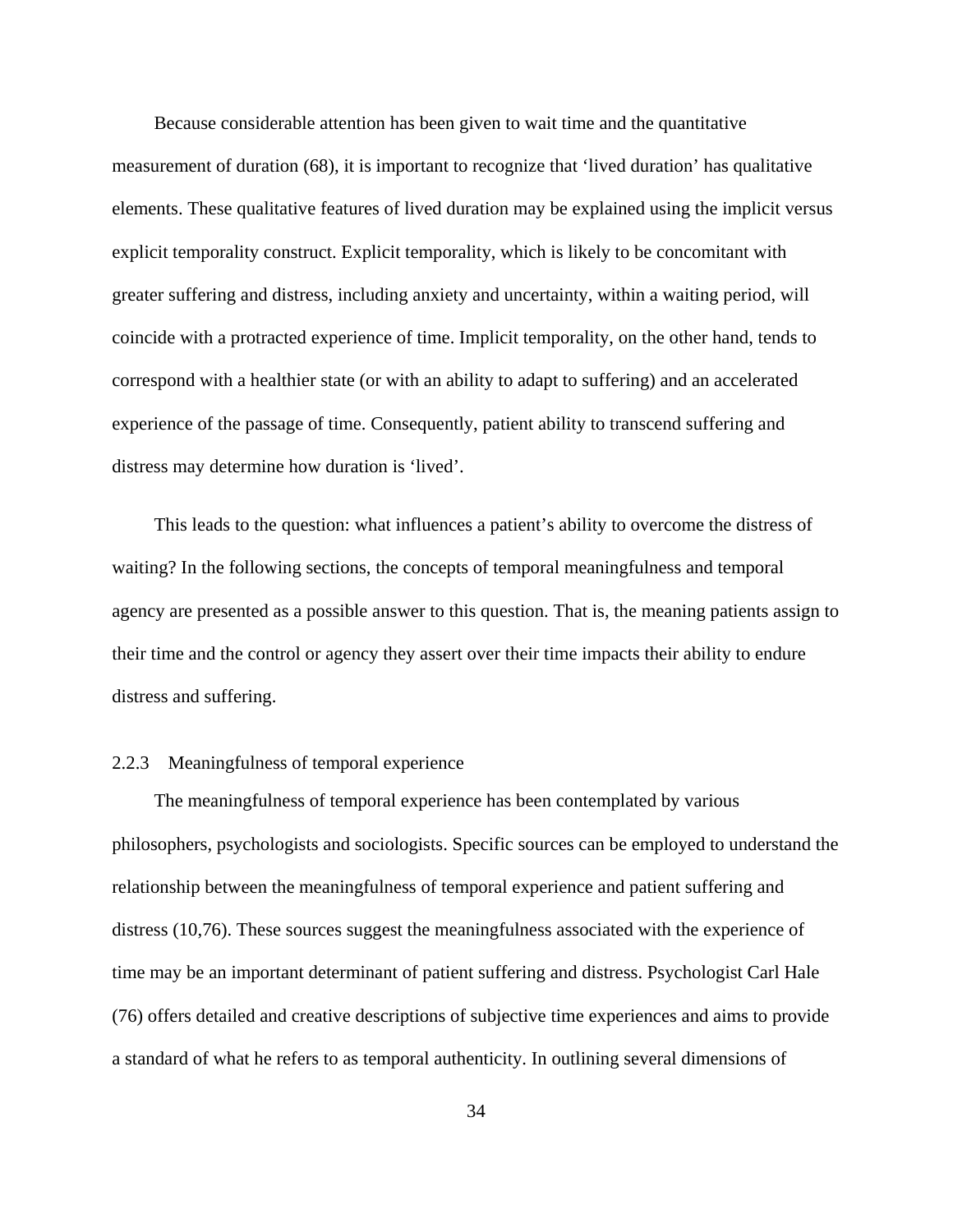authentic and inauthentic time experiences, Hale characterizes temporal authenticity as attention to inner subjective time, a complete immersion in and concentration on immediate experience, and an ability to have a meaningful relationship with past and future. Using Hale's definition, the potential for wait time to be a meaningful experience could be determined by the patient's choice to manifest meaning while waiting and to avoid inauthentic time dimensions.

According to Hale (76), in inauthentic time dimensions we are not living fully in the present. We are only 'spending time', running away from the possible meaning of the moment into the fallacious daydream of past and future (76). Using literary themes, Hale specifies various examples of inauthentic temporality where time can be experienced at a frenzied pace or consumed by meaningless activity. Hale describes fast-paced, ceaseless and often meaningless activity as *Faustian* time, and time wasted or squandered time as *Distracted* time. Authentic time dimensions, on the other hand, include *Promethean* time and *Icarus* time. During *Promethean* time we are engaged in creative self-expression and the pure joy of the moment. *Icarus* time, the opposite of *Distracted* time, is a transient time experience where we feel positive and productive in relation to time (76). Patients might experience the Promethean dimension when they are focused on positive aspects of the present and the Icarus dimension when they perceive an optimistic future.

In the context of my study, a particular dimension that may personify wait time experience is *Sisyphus* time (76). Sisyphus, the mythical Greek king who was sentenced by the gods to roll a rock up a mountain in perpetuity, exemplifies the experience of time as we suffer from personal crisis, adversity, or loss. Similar to the experience of Sisyphus, wait time could seemingly consist of endless suffering where the past and present lose meaning, each moment is abysmal and the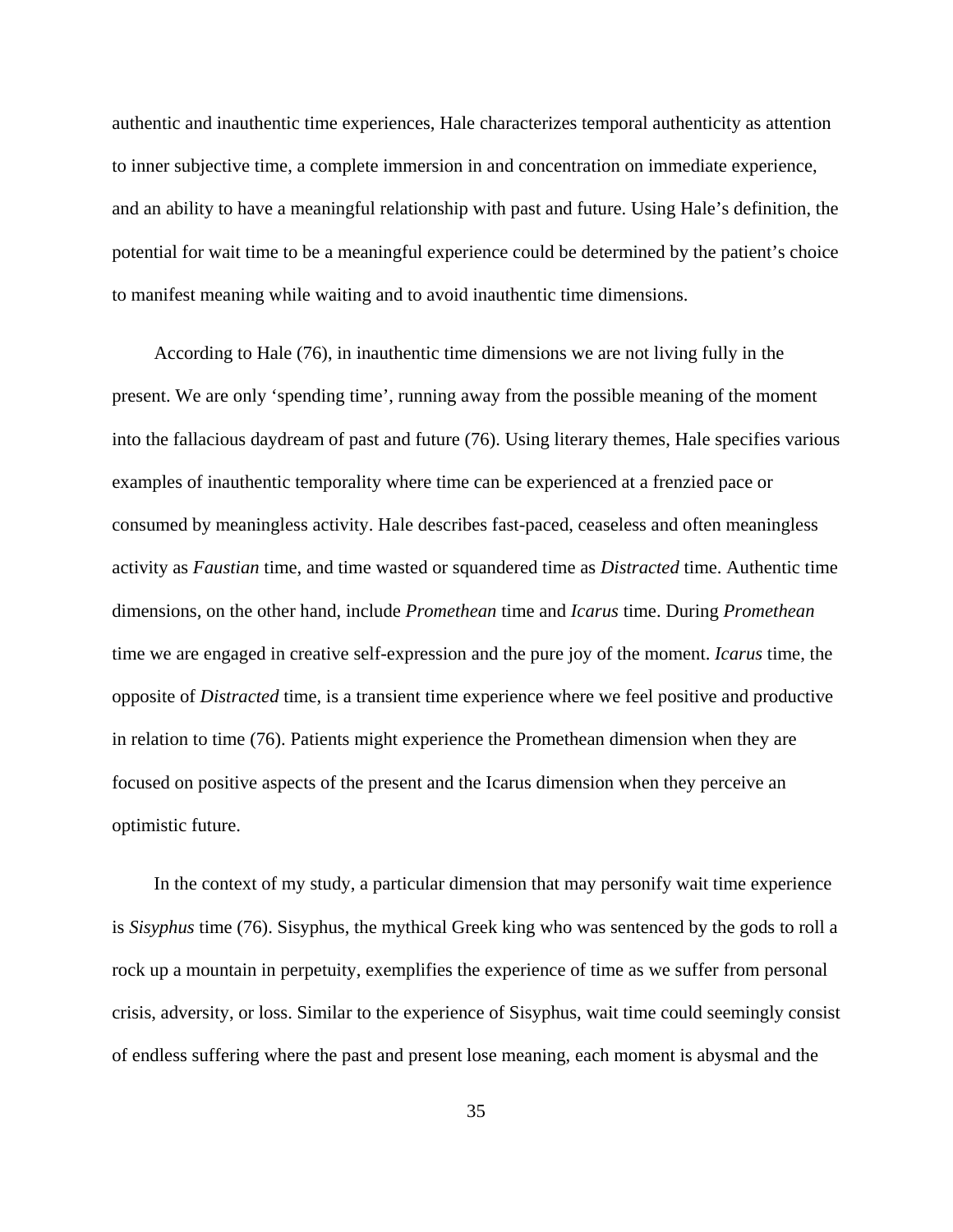future is indefinite. Hale argues confrontation with that type of suffering will elicit the recognition of mortality and can have two potential outcomes. The *Sisyphus* time dimension is said to either foster openness and empathy (in terms of authenticity) or self-absorption and cynicism (in terms of inauthenticity). Whether patients suffer the 'drone' of *Sisyphus* time could depend on their ability to explore alternative and meaningful time experiences.

The idea that wait time offers a range of possibilities including meaningfulness was echoed by Gasparini (10) who regards waiting experience (also referred to as 'interstitial time') as influenced by various role expectations. Such expectations are said to evoke temporal aspects of action which can lead to waiting. In the context of healthcare, for example, we might expect to be contacted with results from a medical test after a certain passage of time. In the meantime, we wait. For Gasparini, at worst, waiting can be experienced as 'time wasted', and at best, be seen as a completed and meaningful experience. Time while waiting can comprise substitute meanings such as rest, reading, etc. According to Gasparini, those who wait are confronted by the choice to either minimize and avoid waiting or accept wait time. In a situation where waiting is unavoidable, acceptance means acknowledgement of a person's loss of control over time and his or her relative place in the queue. In this instance, a patient would enter the medical testing centre, take a number, and patiently await his or her turn.

For Gasparini (10), the meaningfulness of wait time is contingent upon the cultural norms, values and beliefs that social actors attach to their life experiences. While in many cultures waiting is often depicted as frustration and distress, other perspectives on wait time embody hope and fulfilment. When serious illness involves a long course of treatment and protracted wait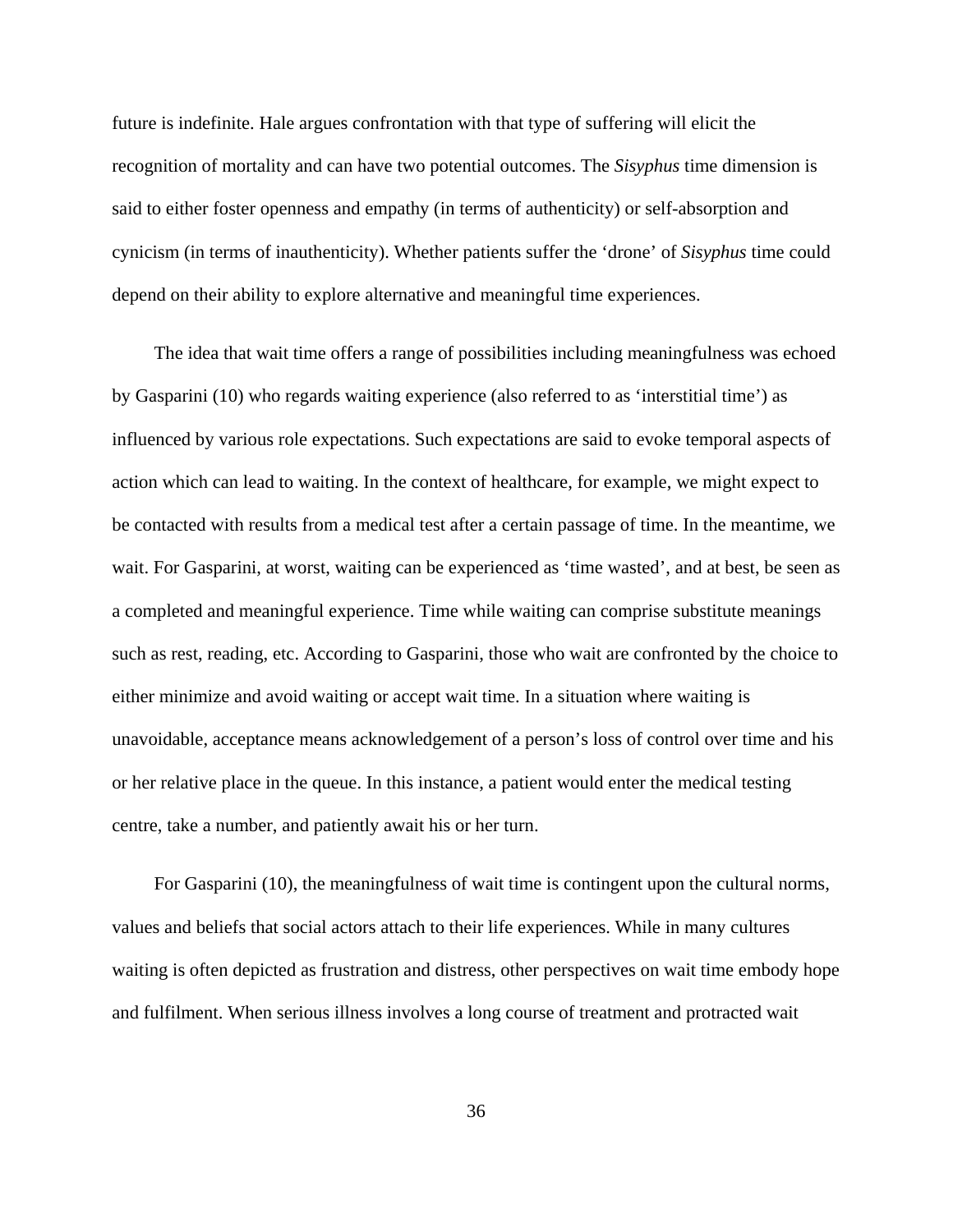times, patients may be more likely to accept waiting. In this situation where waiting is unavoidable, wait time might be experienced as meaningful in itself (10).

The experience of wait time may be tantamount to Hale's description of the *Sisyphus* time dimension. Certainly, patients who await treatment are challenged by crisis or adversity and may be faced with loss of ability or mortality. This suggests wait time can be either temporally meaningful, where time is experienced implicitly as growth and self-actualization, or without temporal meaning, where we may wallow in prolonged periods of suffering with explicit temporality. In other words, patients who are able to find or maintain meaning in their lives while waiting for healthcare are more likely to remain functioning 'in time' (71). Patients without temporal meaningfulness may experience the suffering associated with an explicit awareness of time's passage.

## 2.2.4 Temporal agency

The final piece of the conceptual framework is the notion of temporal agency. The concept of agency is a rich and complex construct with a long history of investigation. Although agency has various definitions (eg, self-determination, self-will, choice, intentionality, freedom, sense of control), for the purpose of this exploration, I will concentrate on sources that intentionally marry the concepts of agency and temporality (77-79). Essentially, these authors agree time is not experienced reflexively. Each views agency as embedded in time perspectives and all assert that as agentic social actors, we exercise control regarding how we experience time.

One facet of temporal experience of the social actor includes a projective element or 'projectivity' regarding the future (77). That is, actors will 'try on' future scenarios in an attempt to hypothesize their consequences. Flaherty (78) would include this action as an aspect of 'time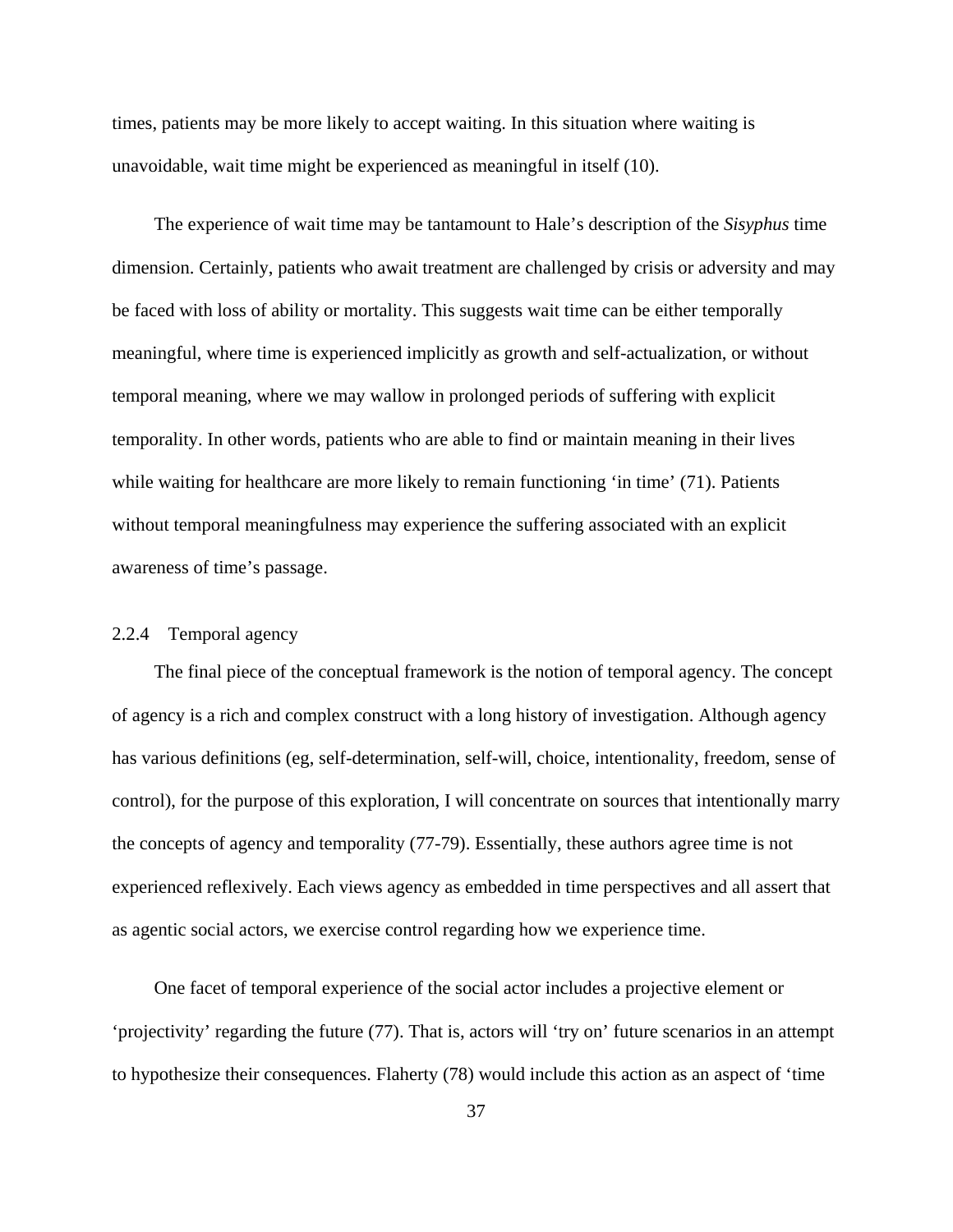work', the "intrapersonal and interpersonal effort directed toward provoking or preventing various temporal experiences" (12). Similarly, Hiltin and Elder (79) describe the 'time horizon' where the social actor will focus on "a particular zone of temporal space" (p171) in response to various social exigencies. Thus, the 'time work' of patients awaiting healthcare as projecting ambiguous outcomes while entrenched in a future time orientation.

Particular to the projectivity of the waiting experience is a spectrum of ambiguity. Often, ambiguity and uncertainty brings anxiety. Patient agency may be a determinant of the quality of the waiting experience, in the sense that patients who control how and when they wait keep the probability of anxiety at bay. Yet, patients, by definition, could be viewed as having little agency when it comes to the wait time to receive healthcare. Flaherty (78) would argue to the contrary, that is, "there can be no unadulterated determinism when temporal experience is at issue" (p141). In other words, in Flaherty's view people always have agency over their experience of time; temporal experience is not determined by outside forces. Flaherty says we either attend or do not attend to events in our lives and thereby shape the duration, frequency, sequence, timing and allocation of these events. It is the force of our selective attention that allows us to shape our temporal experience (78).

Applying this notion of temporal agency to wait time experience suggests waiting typically orientates patients to an uncertain future 'time horizon'. This time horizon varies in degree of uncertainty depending upon the conscious acknowledgement of temporal agency. For those with a great amount of uncertainty about the impending aspect of healthcare, time will be experienced explicitly. Those with less uncertainty are more apt to experience implicit time. The goal of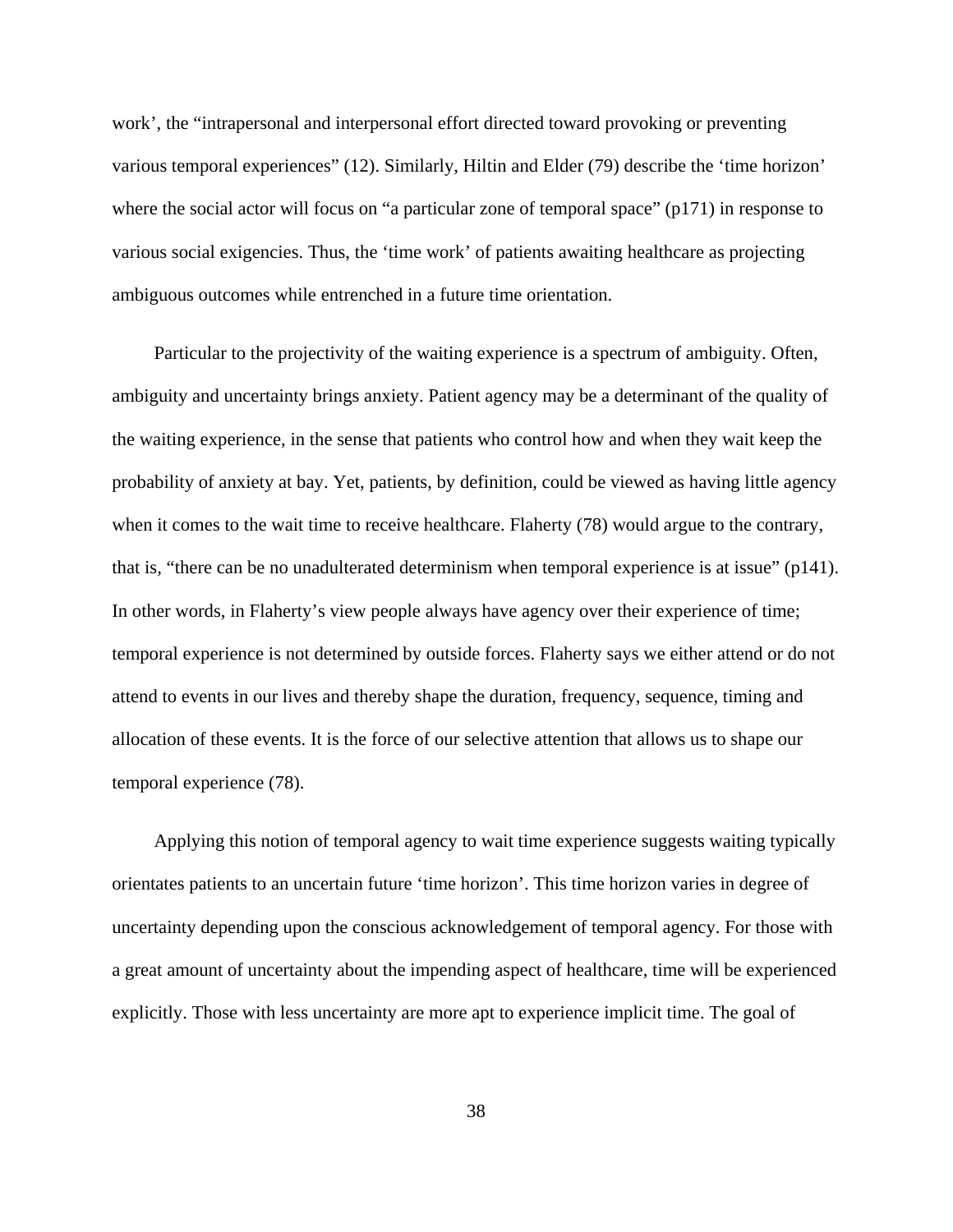healthcare providers could become indentifying patients with high levels of uncertainty and supporting them to attend to agentic aspects of their temporal lives.

## 2.2.5 Caveats for conceptual framework

This initial attempt to elucidate the lived wait time experience of patients awaiting healthcare will require further development. Although a framework has been presented that may provide the background for empirical consideration of lived wait time experience, a number of caveats should be recognized. One cautionary note when interpreting the framework is Table 2.1 implies a bifurcation of wait time experience. From the table, it might be assumed that wait time is experienced as either implicit or explicit or that temporality can be accelerated/protracted, meaningfulness/lacking meaning, and certain/uncertain. It is not the intention to suggest the complexity and subjectivity of wait time experience can be reduced to dualistic typologies. Instead, it is probable that patient experience may vacillate between the extremes and is likely to change during the course of any waiting period. Equally likely is certain temporal experiences vary according to the specific aspect of care the patient awaits. Awaiting a diagnostic test result to reveal a potentially lethal disease would be expected to evoke a different temporal experience than waiting for a routine procedure with low lethality. Consequently, these categories should be viewed as fluid rather than static representations of patient experience.

While the framework proposes particular conceptual categories for lived wait time experience, further investigation is required into personal and structural influences on the temporality of waiting. It is suspected that such influences as gender, age, cohort, and culture are also important facets of lived wait time experience and should be considered in employing this framework. For example, the 'time culture' in which the patient resides undoubtedly has a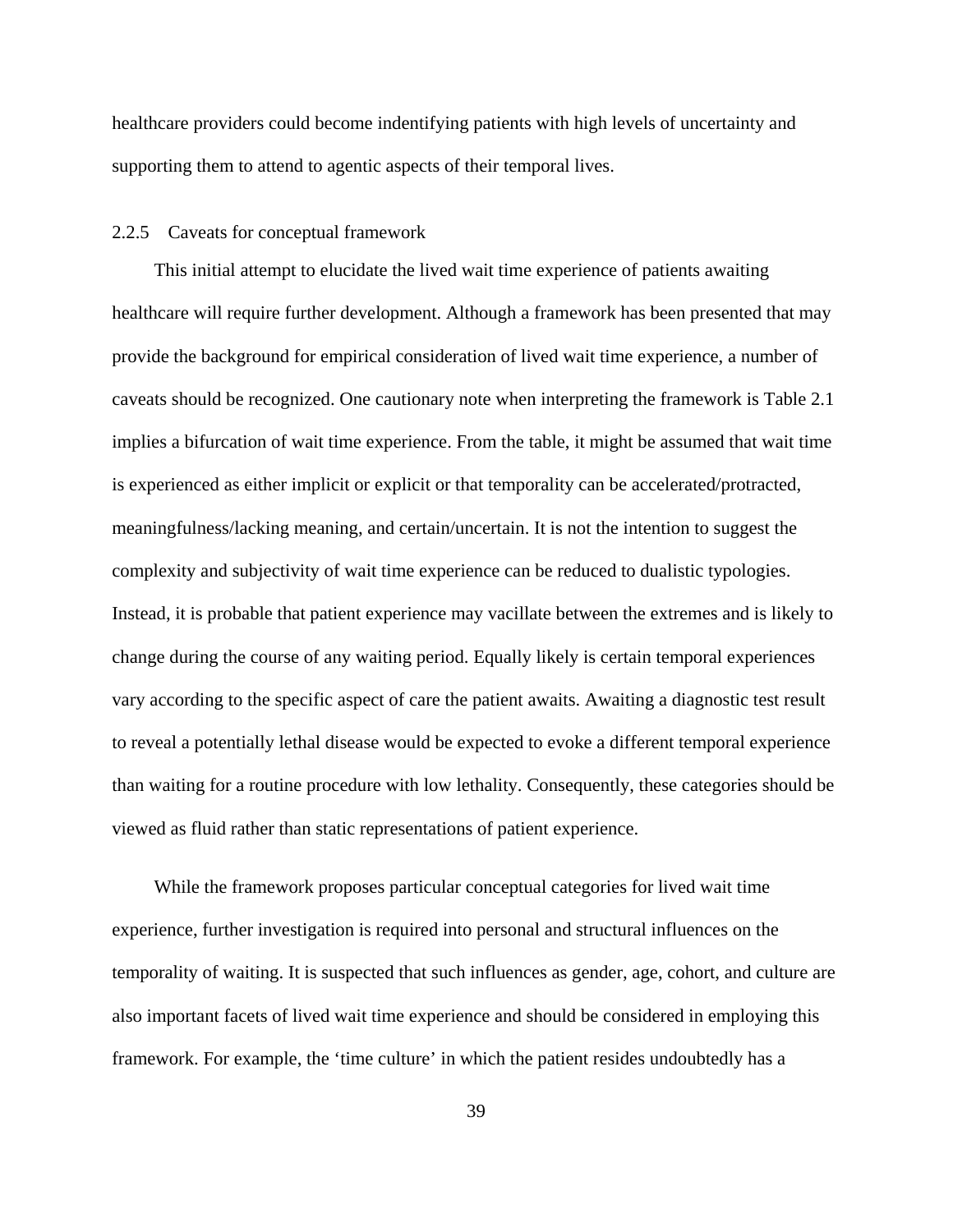powerful impact on wait time experience (67). That is, in societies where waiting of any kind is not easily tolerated (ie, more emblematic of Western culture), wait time for healthcare might also be experienced as wasted, meaningless time.

A further caveat relates to the display and discussion of the conceptual categories. For ease of presentation, these concepts were portrayed as distinct and seemingly standalone categories. However, an empirical test of the framework may reveal each concept is interrelated and connected in important ways. A particular instance may occur where protracted temporality can coincide with a meaningful wait time experience, or temporal agency might be found to dictate many features of the quality and quantity of waiting. Indeed, lived duration may be epiphenomenal to the other two concepts, with meaningfulness and agency inexorably interconnected. Nevertheless, the application of these categories do provide a unique conception of the lived wait time experience of patients and offer myriad possibilities for future research and clinical interventions.

#### 2.2.6 Conceptual framework conclusion

Within the context of implicit and explicit temporality, the notions of lived duration, meaningfulness of temporal experience, and temporal agency can provide a framework for understanding the patient experience of wait time for healthcare. This conceptual framework suggests wait time for healthcare often consists of protracted duration, especially when patients are preoccupied with emotions like anxiety. Similarly, level of patient suffering determines whether time will be experienced explicitly and protractedly. The possibility of temporal meaningfulness in the waiting period may depend upon the patient's ability to maintain or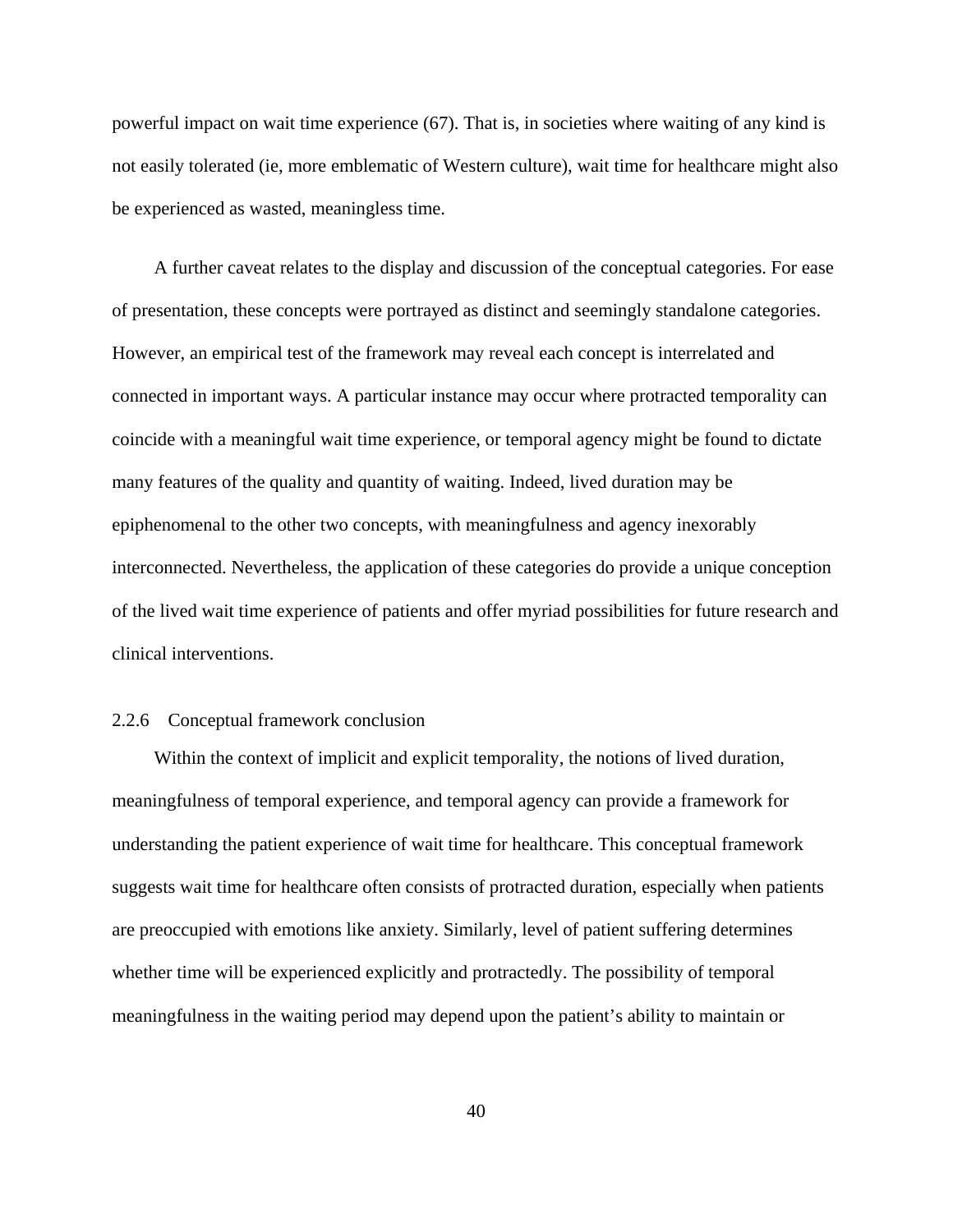manifest meaningful experiences despite suffering. Like all social actors, patients have the potential to shape the temporal experience of waiting to minimize uncertainty.

Wait times are commonly assumed to be negative experiences; however, the present conceptualization of the wait time experience for healthcare implies the lived wait time experience may not be unequivocally detrimental and is subject to greater complexity than conventional opinion dictates. It further suggests some patients may use wait time to generate meaning in their lives. If wait time is recognized as subjective experience, rather than as uniform quantitative duration, opportunities arise to examine the relationship between patient characteristics, social conditions and wait time experience. Indeed, the essential feature of the waiting experience may not be quantitative duration at all, but the qualitative experience of that duration. While waiting, patients may have the capacity to manifest meaning and transcend suffering.

This conceptual framework adds to the body of knowledge on the patient experience of wait time, which up to this point has been limited to quantitative studies of waiting tolerance and quality of life impacts. Knowing that within conditions of implicit or explicit temporality, wait time consists of lived duration, the potential for meaningfulness, and temporal agency may lead to greater understanding of the patient experience of waiting. As this experience is better understood, more appropriate support can be provided to patients while they wait.

### 2.3 THE PRESENT RESEARCH

These two areas of literature, the empirical research regarding the patient perspective on waiting for scheduled surgery (including perspectives of maximum acceptable wait time and the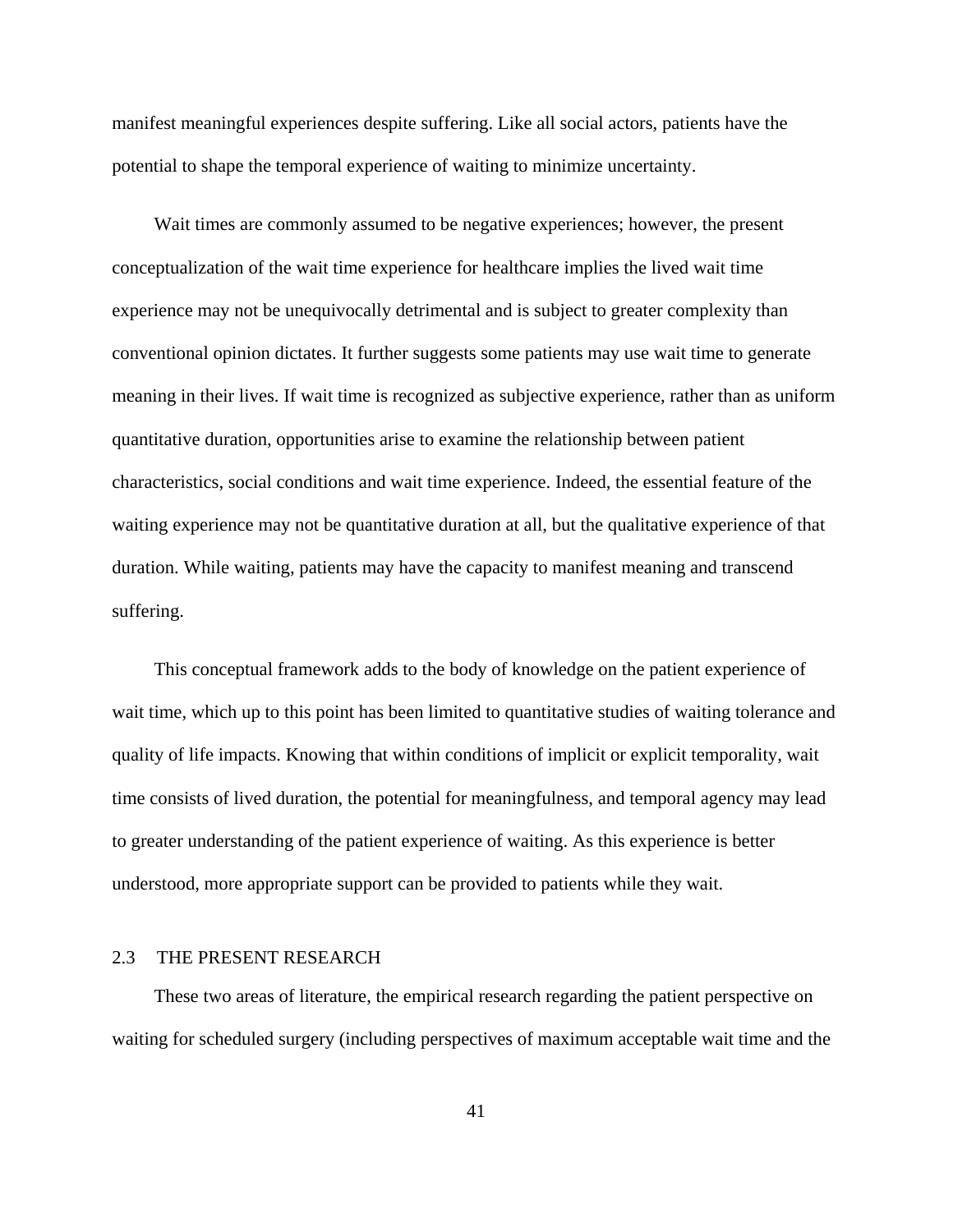nature of waiting experiences) and the proposed conceptual framework on the experience of time while waiting for healthcare, provide the foundation for the present study.

Further investigation into the conditions that influence patient experience of waiting for scheduled surgery is required. Very few studies have examined the complexity and subjectivity of wait time. The connections between illness type, waiting experience, patient characteristics and experience of time are explored in the present study using qualitative methods.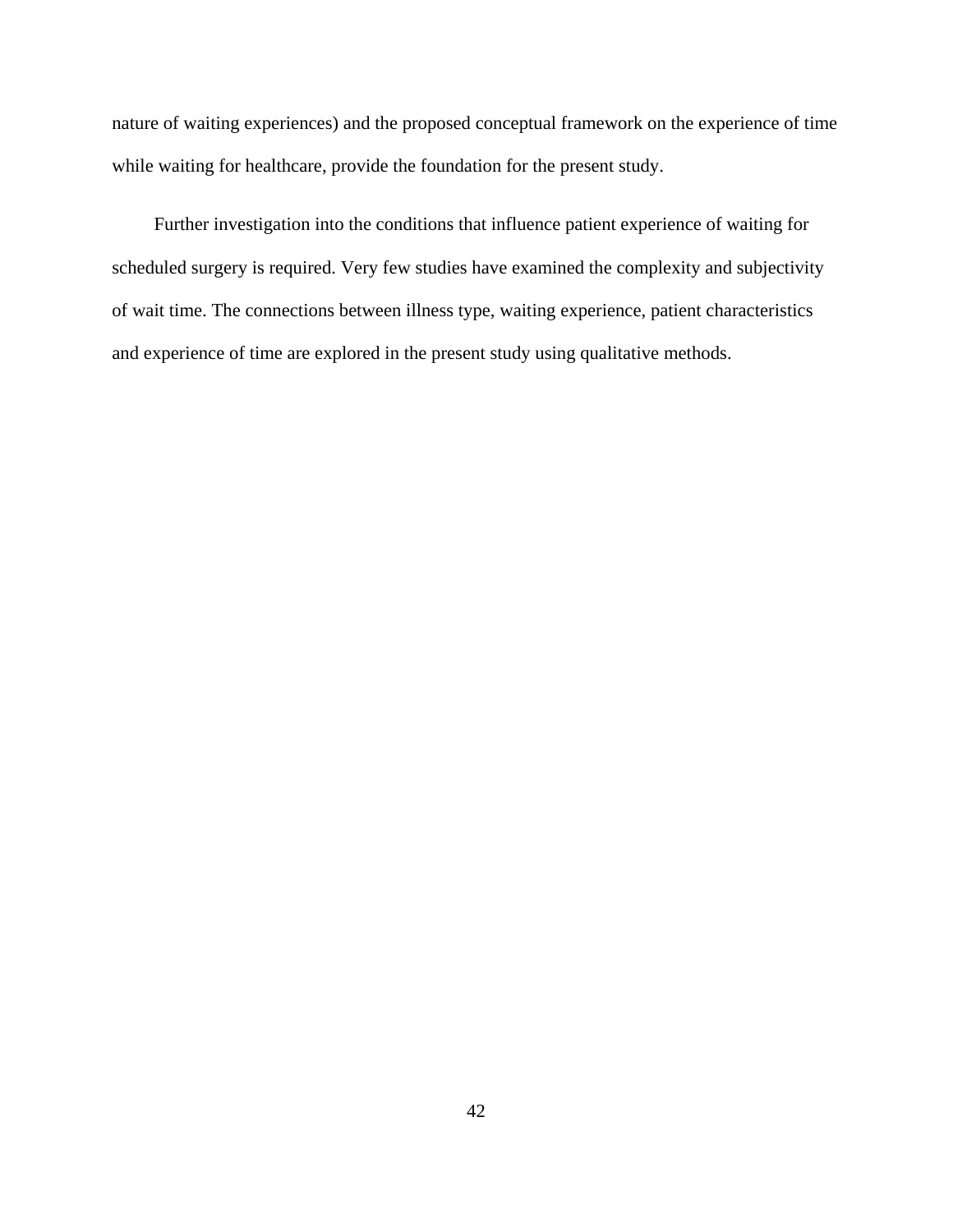| Study<br>No. | Surgery<br>type                       | $\mathbf N$ | Design<br>(Location)                                      | Method                                                                                                                                                          | Main Findings                                                                                                                                                       |
|--------------|---------------------------------------|-------------|-----------------------------------------------------------|-----------------------------------------------------------------------------------------------------------------------------------------------------------------|---------------------------------------------------------------------------------------------------------------------------------------------------------------------|
| 38           | Cataract                              | 213         | Cross-sectional<br>(British<br>Columbia,<br>Canada)       | Patient perspective of<br>$MAWTa VASb$ urgency, and<br><b>Visual Function Assessment</b><br>assessed via mailed<br>questionnaires                               | Physician-rated MAWT was significantly longer<br>than patient-rated MAWT. Sex and visual acuity in<br>nonsurgery eye significantly predicted patient<br><b>MAWT</b> |
| 39           | Cataract                              | 166         | Prospective<br>cohort<br>(British<br>Columbia,<br>Canada) | Assessed satisfaction,<br>MAWT, urgency, visual<br>function, visual acuity, and<br>HRQOL using mailed<br>questionnaires before and 8-<br>10 weeks after surgery | Patients whose actual wait time was shorter than<br>MAWT had greater odds of being satisfied than<br>those who waited longer                                        |
| 40           | THA, <sup>c</sup><br>TKA <sup>d</sup> | 432         | Cross-sectional<br>(Saskatchewan,<br>Canada)              | Questionnaire                                                                                                                                                   | MAWT ratings based on pain, loss of mobility, time<br>needed to prepare, severity at consultation                                                                   |
| 41           | THA, TKA                              | 233         | Cross-sectional<br>(Alberta,<br>Canada)                   | Physician ratings of urgency,<br>MAWT; patient ratings of<br>urgency, MAWT, WOMAC <sup>e</sup>                                                                  | Urgency influenced both patient and surgeon<br>MAWT. Older patients reported shorter MAWT                                                                           |

# Table 2.2 Patient Perception of Acceptability of Wait Time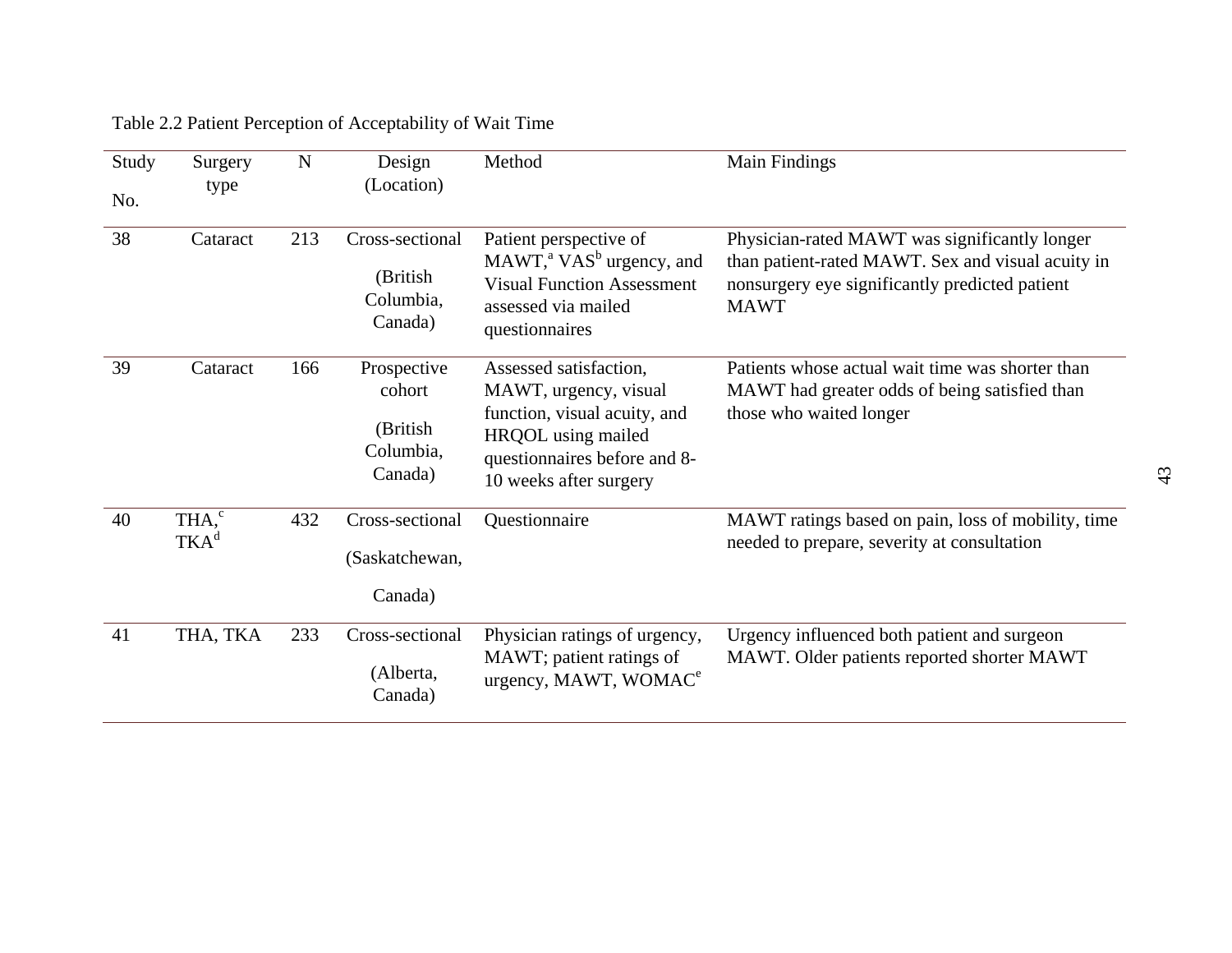| Study<br>No. | Surgery<br>type | N   | Design<br>(Location)                                                                   | Method                                                                                                                                            | Main Findings                                                                                                                                                                                                                                                                                                                                                   |
|--------------|-----------------|-----|----------------------------------------------------------------------------------------|---------------------------------------------------------------------------------------------------------------------------------------------------|-----------------------------------------------------------------------------------------------------------------------------------------------------------------------------------------------------------------------------------------------------------------------------------------------------------------------------------------------------------------|
| 42           | THA, TKA        | 611 | Cross-sectional<br>(Saskatchewan,<br>Canada)                                           | Questionnaire                                                                                                                                     | 63% of patients were unlikely to change surgeons to<br>shorten wait. Male sex, high school or more, and<br>postsurgery group predicted likelihood to change<br>surgeon.                                                                                                                                                                                         |
| 43           | THA, TKA        | 148 | Cross-sectional<br>(Ontario,<br>Canada)                                                | Measures of symptom<br>severity (WOMAC);<br>subjective burden of arthritis,<br>choices between wait time<br>and risk to generate MAWT             | 57% chose 6 month wait with 1% mortality risk.<br>MAWT ranged from 1-26 months, with median of 7<br>months. Those with lower tolerance for waiting<br>reported lower utility scores and shorter times since<br>decision to treat had been made                                                                                                                  |
| 44           | Cataract        | 550 | Prospective<br>cohort<br>(Manitoba,<br>Canada;<br>Denmark; and<br>Barcelona,<br>Spain) | Telephone interviews<br>identified anticipated waiting<br>time, opinions about personal<br>waiting time, and visual and<br>health characteristics | Patients in all three sites were accepting of waits of<br>3 months or $\lt$ , and considered waits $> 6$ months to<br>be excessive. Low tolerance for waiting was<br>associated with greater self-reported difficulty with<br>vision. Acceptance of waiting was not associated<br>with clinical visual acuity measures or socio-<br>demographic characteristics |
| 46           | <b>TKA</b>      | 127 | Retrospective<br>cohort<br>(Ontario,<br>Canada)                                        | Survey mail out with<br>telephone follow up                                                                                                       | Median wait times for initial consultation and for<br>TKA were 4.0 and 9.5 weeks, respectively. Waiting<br>times did not change significantly over the 5-year<br>study period. Majority of patients considered their<br>wait time acceptable                                                                                                                    |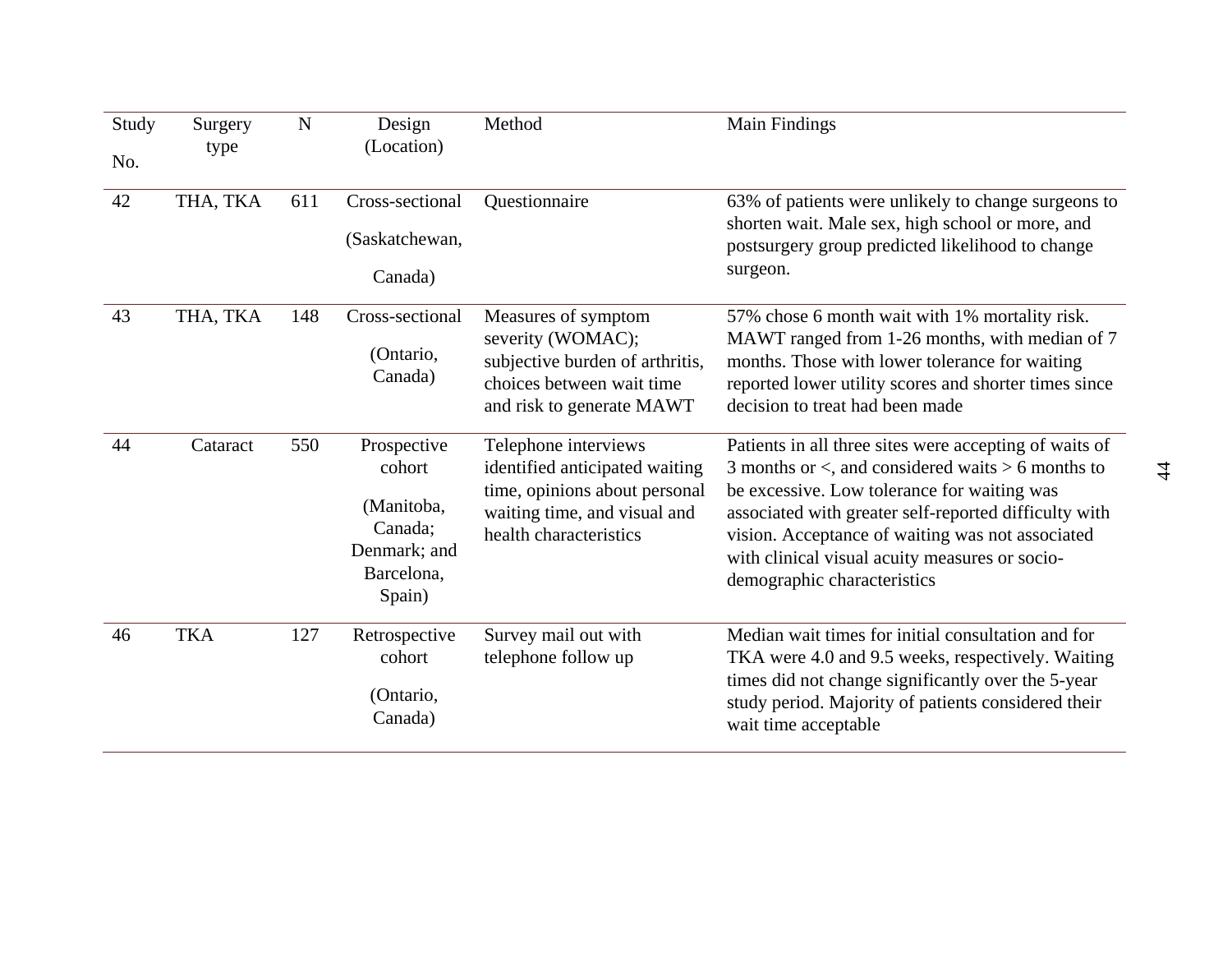| Study<br>No. | Surgery<br>type                                                                | N    | Design<br>(Location)                    | Method                                                                                                                 | Main Findings                                                                                                                                                                                                                                                                                                          |
|--------------|--------------------------------------------------------------------------------|------|-----------------------------------------|------------------------------------------------------------------------------------------------------------------------|------------------------------------------------------------------------------------------------------------------------------------------------------------------------------------------------------------------------------------------------------------------------------------------------------------------------|
| 47           | THA, back<br>surgery,<br>knee<br>arthroscopy                                   | 1336 | Retrospective<br>cohort<br>(Sweden)     | Questionnaire 3 months post-<br>operative                                                                              | Length of wait predicted patient acceptance of wait<br>time. SES <sup>f</sup> variables and hospital type were not<br>related to perceptions of time on wait list. For<br>arthroscopic knee surgery group lack of influence<br>over surgery date was related to perception of wait<br>time as too long or unacceptable |
| 48           | THA, TKA                                                                       | 260  | Cross-sectional<br>(Ontario,<br>Canada) | Mailed survey: length of wait,<br>acceptability of wait, effect of<br>wait on health, what<br>acceptable wait would be | 50% were unhappy with wait for surgery or found<br>wait unacceptable. No difference between groups in<br>acceptability of wait. 38% rural and 54% urban<br>thought surgical wait contributed to health<br>deterioration                                                                                                |
| 49           | General<br>surgery,<br>varicose<br>veins,<br>inguinal<br>hernia,<br>gallstones | 257  | Cross-sectional<br>(Netherlands)        | Mailed survey: vignettes<br>describing physical,<br>psychological, social and<br>work impairments                      | Physical symptoms and impairment at work<br>influenced MAWT judgments. Former patients'<br>views were similar to physician, surgeon and<br>laypersons                                                                                                                                                                  |

<sup>a</sup>Maximum Acceptable Wait Time; <sup>b</sup>Visual Analogue Scale; <sup>c</sup>Total hip arthroplasty; <sup>d</sup>Total knee arthroplasty; <sup>e</sup> Western Ontario McMaster Osteoarthritis index; <sup>f</sup>Socio-economic status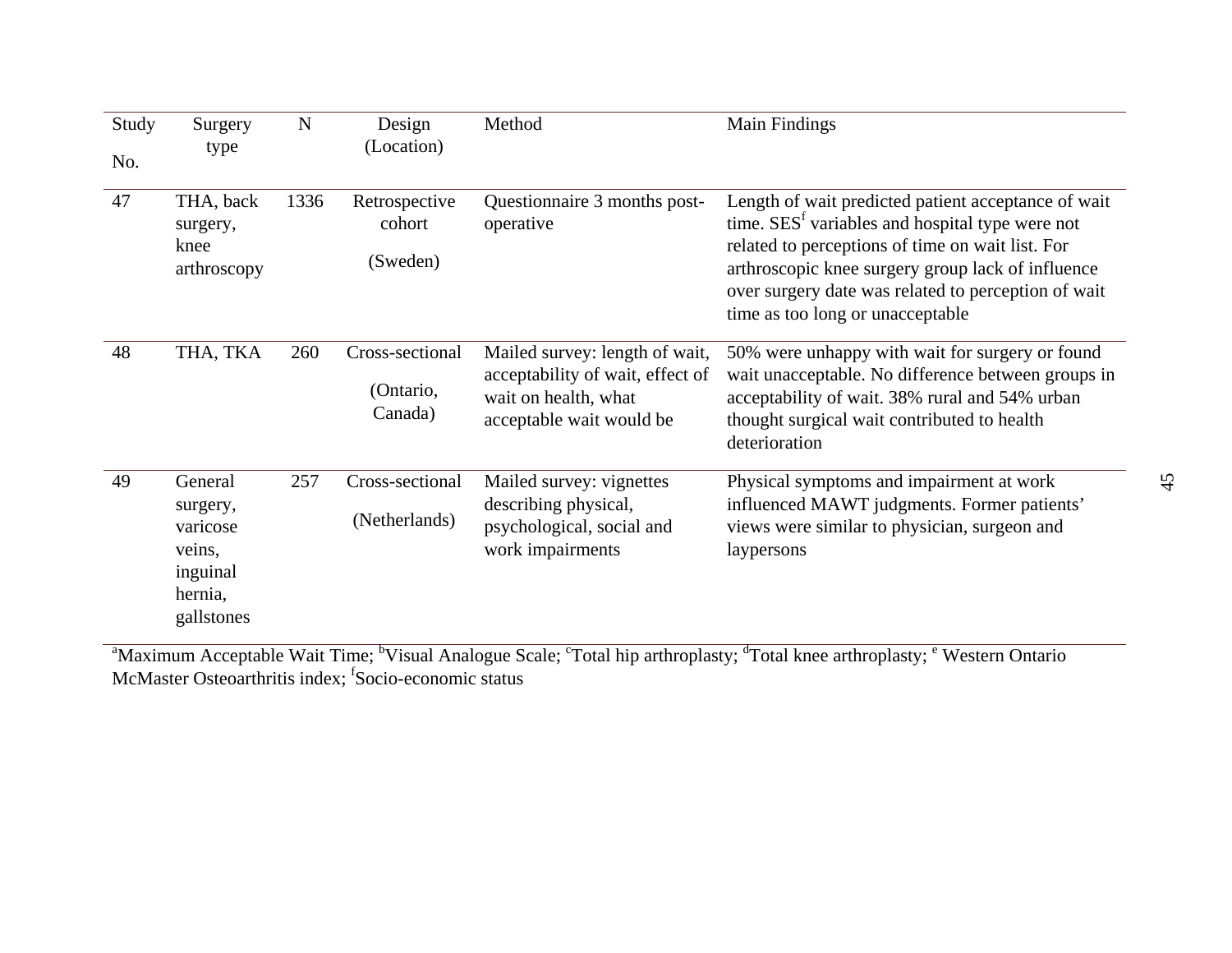| Study | Surgery type                      | ${\bf N}$ | Design<br>(Location)                          | Method                                                                                               | Main Findings                                                                                                                                                                                                                                                                                                                                                                |
|-------|-----------------------------------|-----------|-----------------------------------------------|------------------------------------------------------------------------------------------------------|------------------------------------------------------------------------------------------------------------------------------------------------------------------------------------------------------------------------------------------------------------------------------------------------------------------------------------------------------------------------------|
| 45    | $THA, ^aTKA; ^b$<br>prostatectomy | 124       | Cross-sectional<br>(New Zealand)              | Interviews:<br>HRQOL, <sup>c</sup> condition-<br>specific severity,<br>acceptability of wait<br>time | Those with more severe symptoms wanted surgery sooner.<br>Waiting represented burden re: unrelieved symptoms and<br>poor HRQOL. Other issues related to wait list and health<br>system: anger, lack of understanding, difficulties planning,<br>administrative failures, reluctance to complain                                                                              |
| 50    | THA, TKA                          | 214       | Cross-sectional<br>(Australia)                | Questionnaire                                                                                        | Poorer HRQOL than population norm, high psychological<br>distress; especially among women and lower SES <sup>d</sup> groups                                                                                                                                                                                                                                                  |
| 51    | <b>THA</b>                        | 127       | Prospective<br>cohort<br>(Ontario,<br>Canada) | WOMAC <sup>e</sup> at<br>decision to treat and<br>6 month intervals                                  | Waiting $> 6$ mos significantly increased pain and physical<br>disability                                                                                                                                                                                                                                                                                                    |
| 52    | <b>THA</b>                        | 167       | Retrospective<br>cohort<br>(UK)               | Physical assessment<br>when booked for<br>surgery compared to<br>2 weeks prior to<br>surgery         | Immediate preoperative Harris score decreased<br>significantly compared to initial score. Length of time on<br>the waiting list correlated with decreased score                                                                                                                                                                                                              |
| 53    | THA, TKA                          | 33        | Prospective<br>cohort<br>(UK)                 | Interviews pre and<br>post-operative                                                                 | Wait for some had been as long as 5 years. Some sought<br>private treatment. Quality of life for all was affected by<br>pain. Other main considerations: mobility, loss of dignity,<br>effects on family life, being alone, financial effects, leisure<br>activity. Patients wanted information from hospital about<br>admission time. Improved communication among partners |

Table 2.3 Patient Health Related Quality of Life While Waiting for Scheduled Surgery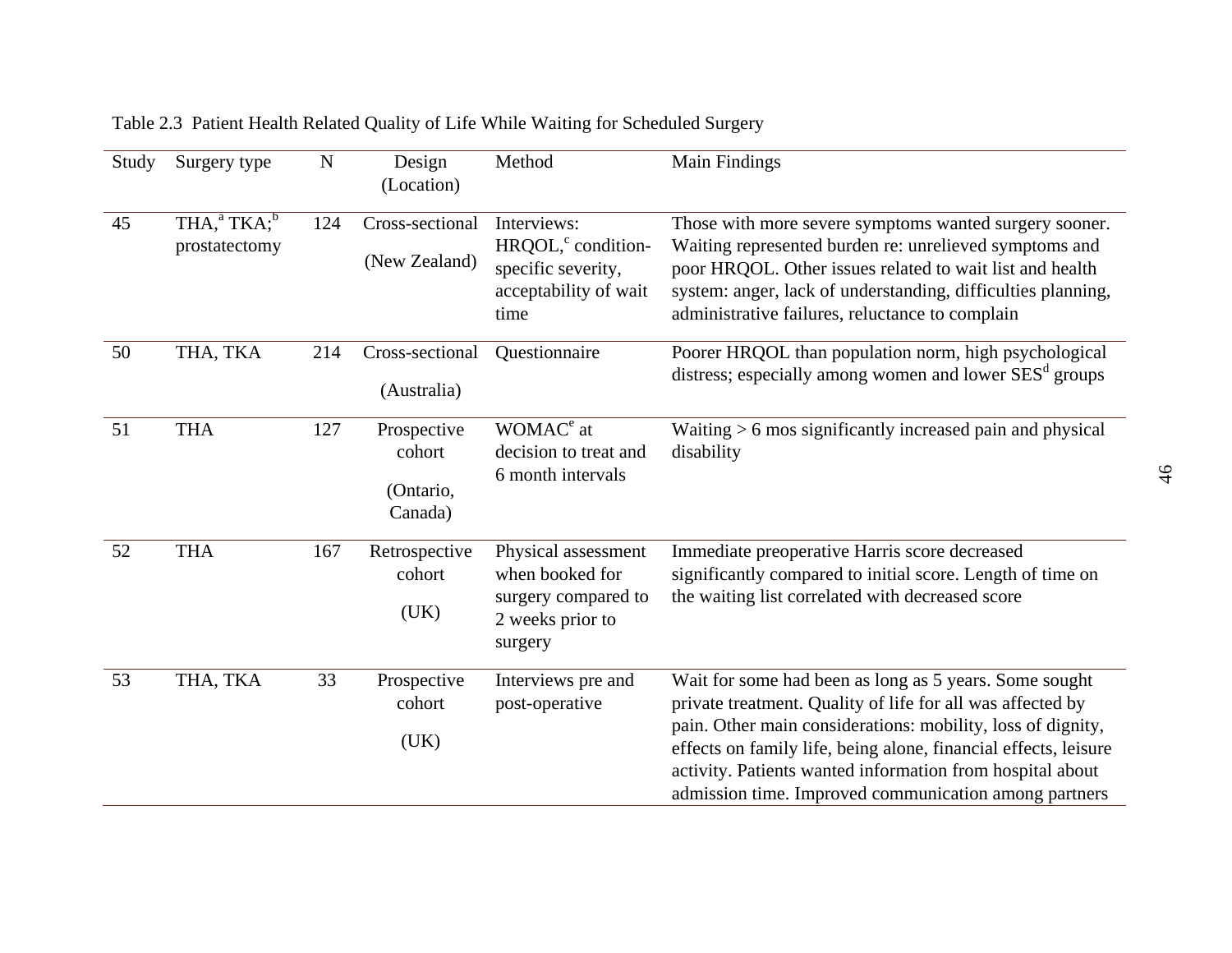| Study | Surgery type | $\mathbf N$ | Design<br>(Location)                          | Method                                                                                                                             | Main Findings                                                                                                                                                                                                                                                                                                                                                                                                                                              |
|-------|--------------|-------------|-----------------------------------------------|------------------------------------------------------------------------------------------------------------------------------------|------------------------------------------------------------------------------------------------------------------------------------------------------------------------------------------------------------------------------------------------------------------------------------------------------------------------------------------------------------------------------------------------------------------------------------------------------------|
|       |              |             |                                               |                                                                                                                                    | was needed                                                                                                                                                                                                                                                                                                                                                                                                                                                 |
| 54    | <b>THA</b>   | 99          | Prospective<br>cohort<br>(Ontario,<br>Canada) | Questionnairebaselin<br>e and every 6<br>months: HRQOL,<br>WOMAC, Harris<br>Hip Scale, State-<br><b>Trait Anxiety</b><br>Inventory | Longer waits relative to shorter waits were not related to<br>poorer postoperative outcomes. Waits $> 6$ months were<br>associated with decline. Shorter wait time meant greater<br>mobility and increase in HRQOL                                                                                                                                                                                                                                         |
| 55    | <b>CABG</b>  | 266         | Prospective<br>cohort<br>(Quebec,<br>Canada)  | Measures of quality<br>of life, incidence of<br>chest pain, frequency<br>of symptoms, and<br>rates of<br>complications             | Immediately prior to surgery, patients waiting longer (>97<br>days) had significantly reduced physical functioning,<br>vitality, social functioning and general health. 6 months<br>after surgery, longer waits were related to reduced physical<br>functioning, physical role, vitality, mental health and<br>general health. Incidence of postoperative adverse events<br>was significantly greater and increased likelihood of not<br>returning to work |

<sup>a</sup>Total hip arthroplasty; <sup>b</sup>Total knee arthroplasty; <sup>c</sup>Health related quality of life; <sup>d</sup>Socio-economic status; <sup>e</sup>Western Ontario McMaster Osteoarthritis index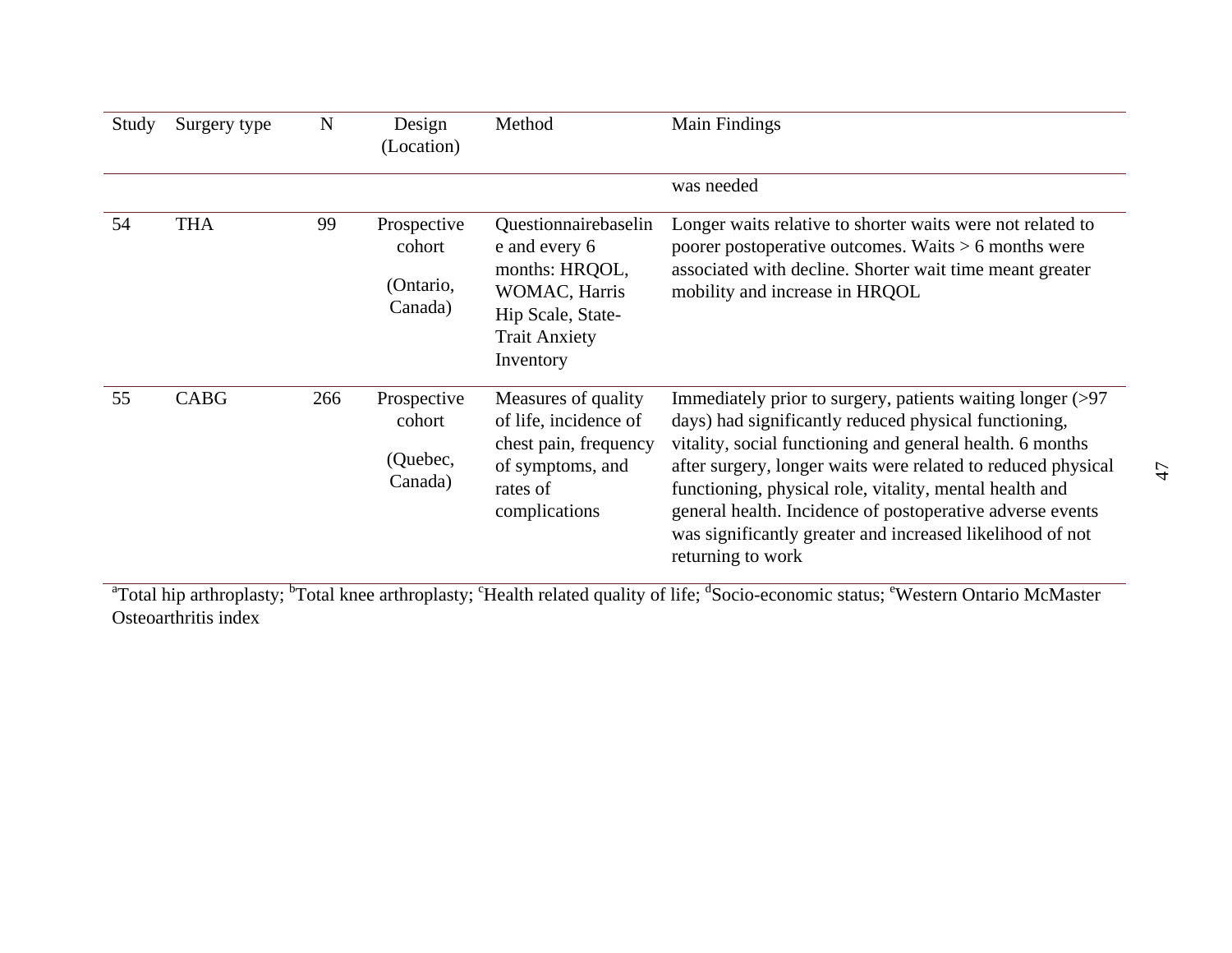| Study | Surgery type                                             | N/<br>Valid<br>N | Design<br>(Location)                                    | Method                                                                                           | Main Findings                                                                                                                                                                                                                                                                                                                                                     |
|-------|----------------------------------------------------------|------------------|---------------------------------------------------------|--------------------------------------------------------------------------------------------------|-------------------------------------------------------------------------------------------------------------------------------------------------------------------------------------------------------------------------------------------------------------------------------------------------------------------------------------------------------------------|
| 45    | $THA$ <sup>a</sup> , $TKA$ <sup>b</sup><br>prostatectomy | 124;<br>178      | Cross-sectional<br>(New Zealand)                        | Interviews: HRQOL, <sup>c</sup><br>condition-specific<br>severity, acceptability<br>of wait time | Those with more severe symptoms wanted surgery<br>sooner. Waiting represented burden re: unrelieved<br>symptoms and poor HRQOL. Other issues related to<br>wait list and health system: anger, lack of<br>understanding, difficulties planning, administrative<br>failures, reluctance to complain                                                                |
| 56    | THA, TKA                                                 | 12               | Qualitative<br>longitudinal<br>(Sweden)                 | Qualitative interviews<br>on 5 occasions                                                         | Preoperative themes: a deteriorating body anticipates<br>becoming able-bodied through surgery; a frightened<br>and mortal body                                                                                                                                                                                                                                    |
| 57    | $CABG^d$                                                 | 25               | Qualitative<br>cross-sectional<br>(Manitoba,<br>Canada) | Qualitative telephone<br>interviews                                                              | Content analysis: 1) taking responsibility, 2) getting<br>my life back, 3) getting it over with. Patients were<br>limited by impact of symptoms, were aware of their<br>bodies and actions exacerbating or relieving<br>symptoms. Anxiety influenced by family, or other<br>stories about surgery. Lengthy waits create<br>significant psychological disturbances |

# Table 2.4 Patient Experiences While Waiting for Scheduled Surgery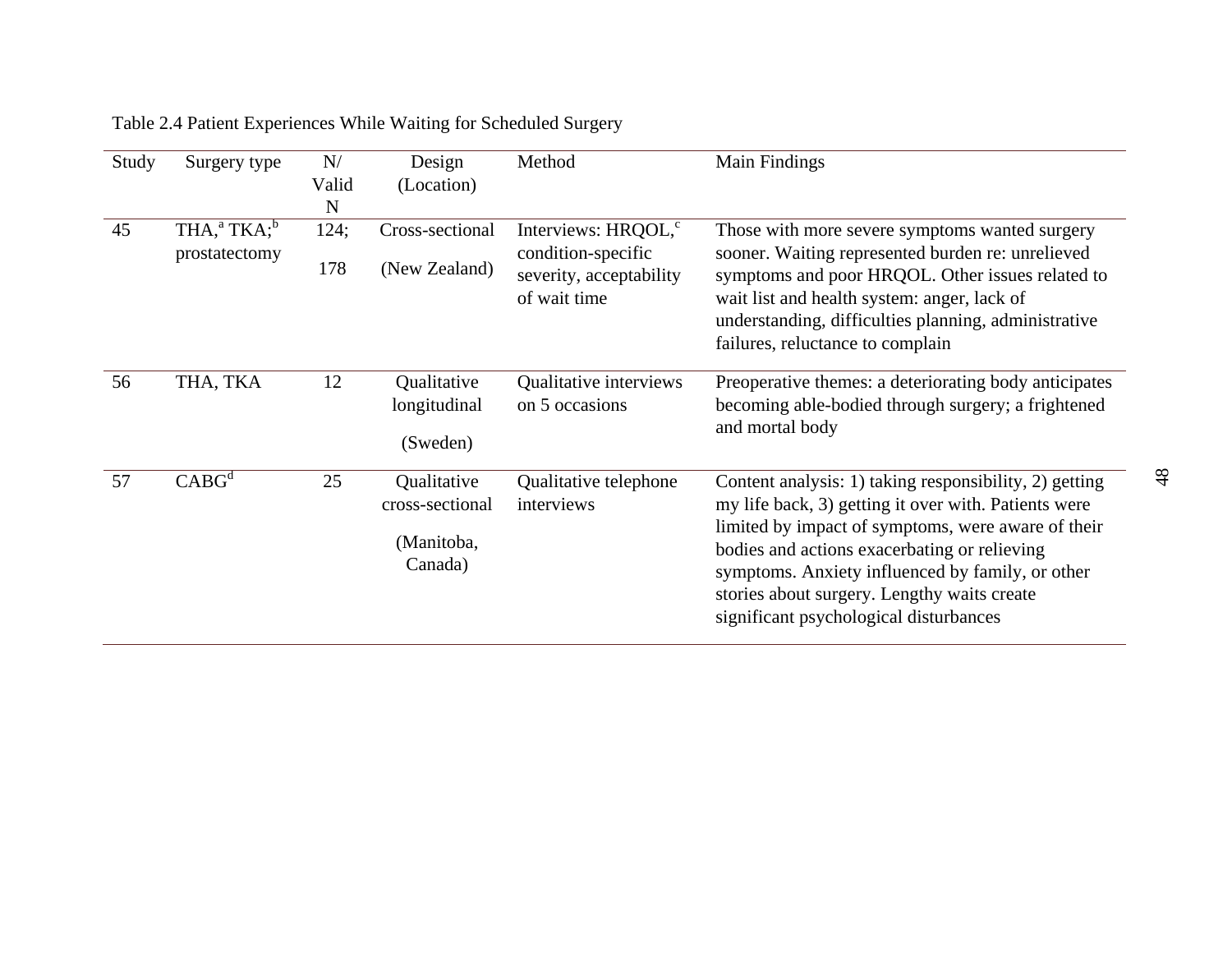| Study | Surgery type | N/<br>Valid<br>${\bf N}$ | Design<br>(Location)                     | Method                                                                                                                     | Main Findings                                                                                                                                                                                                                                                                                                                                                   |
|-------|--------------|--------------------------|------------------------------------------|----------------------------------------------------------------------------------------------------------------------------|-----------------------------------------------------------------------------------------------------------------------------------------------------------------------------------------------------------------------------------------------------------------------------------------------------------------------------------------------------------------|
| 58    | <b>CABG</b>  | 42;25                    | Cross-sectional<br>(Manitoba,<br>Canada) | Qualitative telephone<br>interviews, quantitative<br>questionnaires                                                        | Interviews suggested positive views of uncertainty-<br>may be experienced as danger and opportunity<br>simultaneously. No statistically significant<br>relationship between study variables and waiting<br>time; but a nonsignificant trend toward deterioration<br>of psychologic and physical condition with longer<br>waits-may have clinically significance |
| 59    | <b>CABG</b>  | 70                       | Prospective<br>cohort<br>(UK)            | 3 qualitative interviews<br>and self-administration<br>of State-Trait Anxiety<br>Inventory (STAI)<br>during waiting period | STAI scores were high at each time. Anxiety was<br>significantly related to increased angina                                                                                                                                                                                                                                                                    |
| 60    | <b>CABG</b>  | 70                       | Prospective<br>cohort<br>(UK)            | 3 qualitative interviews<br>during waiting period                                                                          | 3 central themes - uncertainty, chest pain, anxiety; 6<br>secondary themes - powerlessness, dissatisfaction<br>with treatment, anger/frustration, physical incapacity,<br>reduced self-esteem, altered family and social<br>relationships                                                                                                                       |
| 61    | THA, TKA     | 18                       | Cross-sectional<br>(Sweden)              | Interviews 1 week post-<br>operative (TKA);<br>Interviews while<br>waiting for THA                                         | Paradigm case: waiting to return to a normal life. 6<br>themes: pain restricting life activities, life on hold—<br>continuous struggle against faceless system, living<br>undignified, meaningless life due to pain/disability,<br>caring needs met, living a full life—in spite of pain,<br>disability, uncertainty, living in a supportive world              |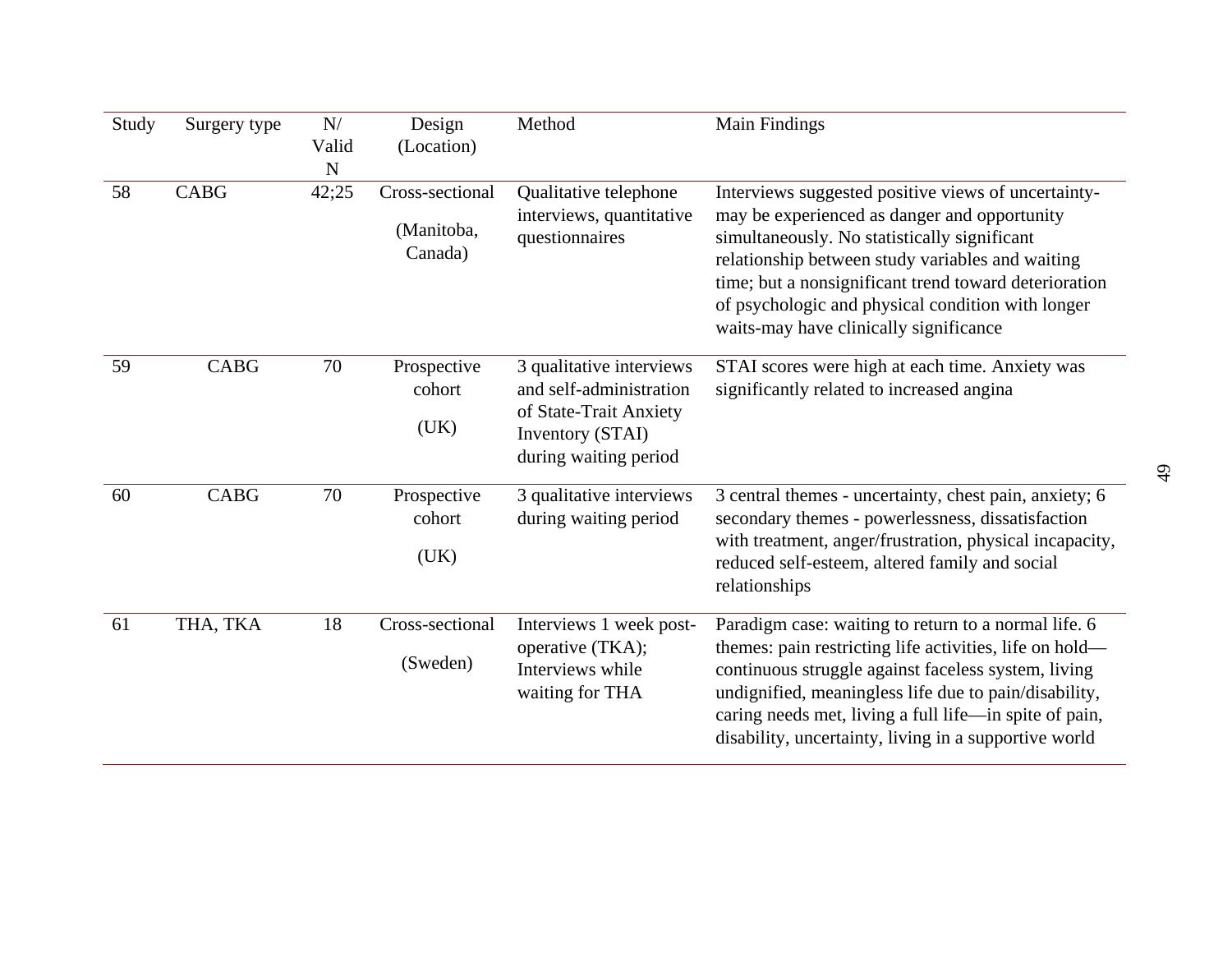| Study | Surgery type                              | N/<br>Valid<br>$\mathbf N$ | Design<br>(Location)                         | Method                                                                                                                                                                                                                                                                                                                                                                   | Main Findings                                                                                                                                                                                                                                                                                                                                                                                                                                                                                                                                                                                                                                                                                                  |
|-------|-------------------------------------------|----------------------------|----------------------------------------------|--------------------------------------------------------------------------------------------------------------------------------------------------------------------------------------------------------------------------------------------------------------------------------------------------------------------------------------------------------------------------|----------------------------------------------------------------------------------------------------------------------------------------------------------------------------------------------------------------------------------------------------------------------------------------------------------------------------------------------------------------------------------------------------------------------------------------------------------------------------------------------------------------------------------------------------------------------------------------------------------------------------------------------------------------------------------------------------------------|
| 62    | THA, TKA,<br>shoulder,<br>spinal, general | 39                         | Cross-sectional<br>(Saskatchewan,<br>Canada) | Questionnaire<br>administered in face to<br>face interview: Short-<br>Form McGill Pain<br>Questionnaire (MPQ),<br>Pain Disability Index,<br><b>Anxiety about Waiting</b><br>and Surgery, Short<br><b>Health Anxiety</b><br>Inventory, Anxiety<br>Sensitivity Index,<br>Hospital Anxiety and<br>Depression Scale,<br>Coping with Health<br>Injuries and Problems<br>Scale | 21% were anxious, 10% were depressed, 34% had<br>elevated health anxiety, 37% had elevated anxiety<br>sensitivity. Concern with waiting was related to the 2<br>pain measures and health anxiety. Anxiety about<br>surgery was related to the other two anxiety measures<br>and MPQ. Emotional preoccupation coping was<br>related to both pain and anxiety measures. Patient<br>suggestions: more information on position on wait<br>list/how wait list was managed, timeframe for<br>surgery, more contact with those in charge;<br>additional services: support groups, pain<br>management, exercise programs,<br>massage/physiotherapy, more information on<br>condition and what to expect from procedure |
| 63    | <b>CABG</b>                               | 100                        | Cross-sectional<br>(Nova Scotia,<br>Canada)  | Questionnaire and<br>structured interviews                                                                                                                                                                                                                                                                                                                               | 84 % complained wait was stressful; 64% noted at<br>least moderate anxiety; 16% expressed anger over<br>delay; only 4% thought queuing according to medical<br>need was unfair; 15%, mostly younger and blue<br>collar working patients, noted economic hardship due<br>to delayed surgery; 41% were satisfied with existing<br>institutional supports                                                                                                                                                                                                                                                                                                                                                         |

<sup>a</sup>Total hip arthroplasty; <sup>b</sup>Total knee arthroplasty; <sup>c</sup>Health related quality of life; <sup>d</sup>Coronary artery bypass grafting surgery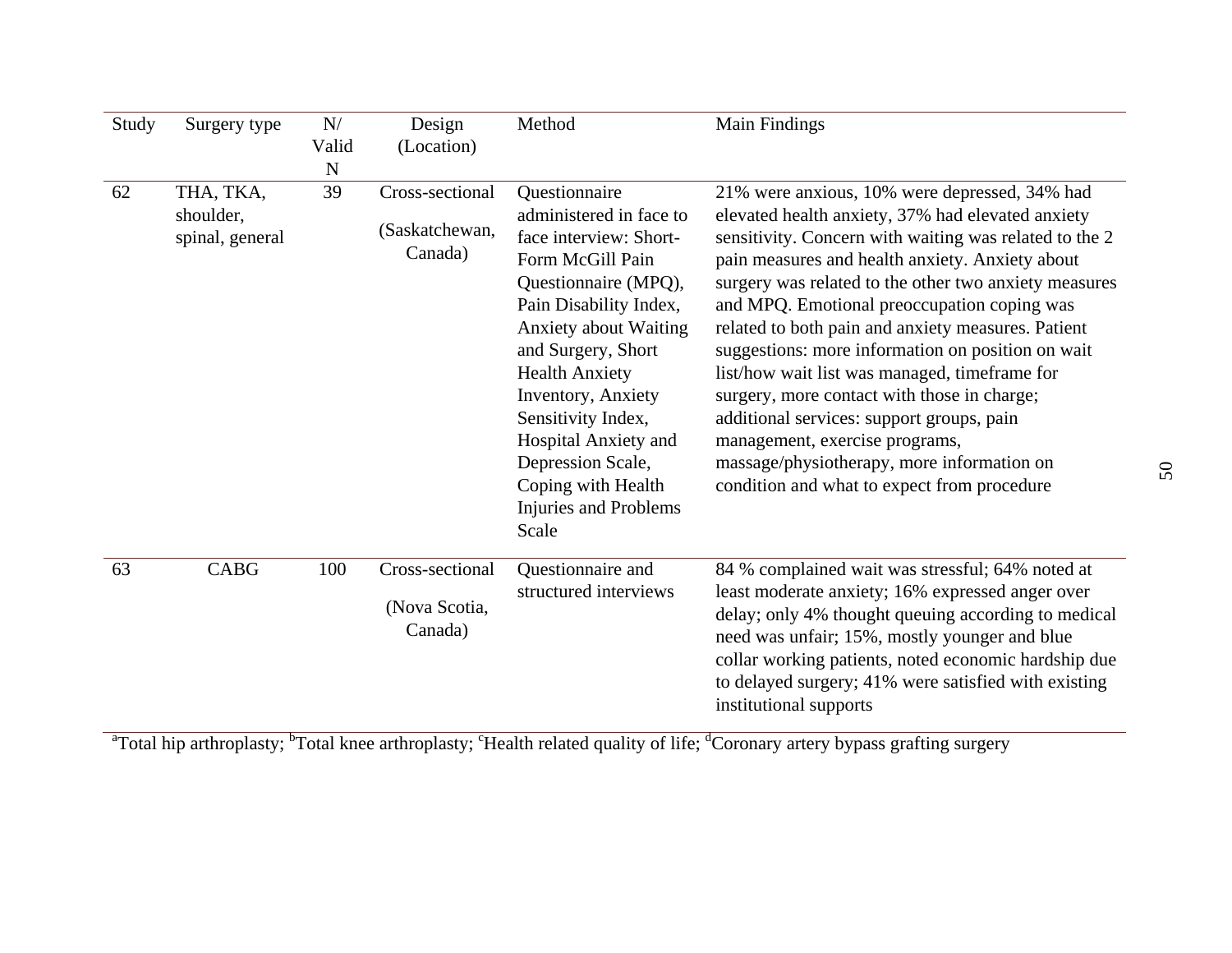| Study<br>No. | Surgery<br>type               | $\mathbf N$ | Design (Location)                            | Method                                                                                                                  | Main Findings                                                                                                                                                                                                                                                                                     |
|--------------|-------------------------------|-------------|----------------------------------------------|-------------------------------------------------------------------------------------------------------------------------|---------------------------------------------------------------------------------------------------------------------------------------------------------------------------------------------------------------------------------------------------------------------------------------------------|
| 64           | Cataract                      | 256         | Cross-sectional<br>(Austria)                 | Questionnaire                                                                                                           | Lower waiting tolerance associated with visual<br>impairment, ability to work, and ability to live<br>independently. Better                                                                                                                                                                       |
|              |                               |             |                                              |                                                                                                                         | educated patients, patients with family support at<br>home, and men were more accepting of longer wait<br>times                                                                                                                                                                                   |
| 65           | THA <sup>a</sup> ,<br>$TKA^b$ | 1240        | Cross-sectional<br>(Saskatchewan,<br>Canada) | Mailed questionnaire to<br>waiting and postoperative<br>groups: Expectation,<br>perceived wait time and<br>satisfaction | Waiting satisfaction was related to fulfillment of<br>expectations about waiting and a perception of fairness                                                                                                                                                                                     |
| 66           | <b>THA</b>                    | 527         | Cross-sectional<br>(Spain)                   | $SF-36$ and WOMAC <sup>c</sup><br>questionnaires while on<br>wait list and 6 months<br>post-operative                   | Determination of wait time by pain and degree of<br>function. $QoLd$ and SES <sup>e</sup> not included in prioritization<br>and should be. Patients with better physical function,<br>physical role and social function wait longer.<br>Functional capacity decreases if wait time is $>6$ months |

Table 2.5 Recent literature on patient perspective of wait time for scheduled surgery

<sup>a</sup>Total hip arthroplasty; <sup>b</sup>Total knee arthroplasty; <sup>c</sup>Western Ontario McMaster Osteoarthritis index <sup>d</sup>Health related quality of life; eSocio-economic status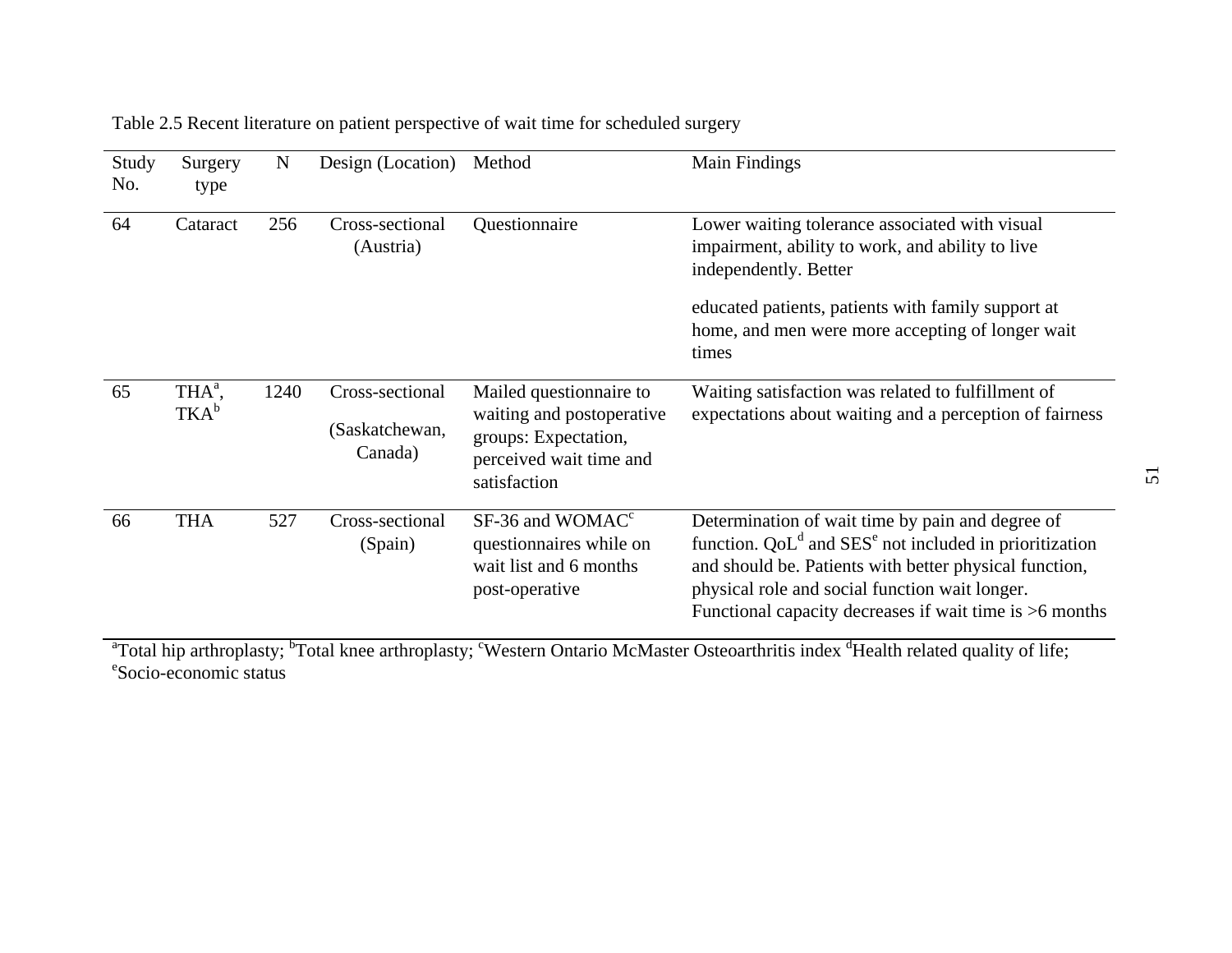#### **3 Method**

### 3.1 METHODOLOGICAL APPROACH

In this study I aimed to uncover three aspects of the experiences of patients awaiting scheduled surgery: a) the experience of time while waiting for consultation and surgery, b) the perception of maximum acceptable wait time for the patient's consultation or surgery and other similar procedures, and c) the patient's experience of the effects of waiting for consultation and surgery. The first area, lived time, was a concept that had not been examined in the waiting for surgery literature. The second area, perceptions of maximum acceptable wait times, had been investigated in several settings using primarily quantitative methods. The third area of interest, patients' experiences of the effects of waiting for surgery, had been explored using both quantitative and qualitative methods.

Because the primary intent of this study was to understand the quality, rather than the quantity, of the experiences of patients awaiting scheduled surgery, I decided a qualitative methodology, specifically a phenomenological approach to the method and data analysis, would be the best way to reach my research objectives. Since I was interested in participants' lived experience of wait time, in general, and lived time experience while waiting, in particular, phenomenological inquiry could address these meanings from the perspectives of participants (80). In the following sections, I briefly outline the key concepts of phenomenology as a philosophy and consider the primary manifestations of phenomenology as a research method. Then, I expound on the specific phenomenological approach of this study, that is, interpretative phenomenology as discussed by Smith and his colleagues. The concomitant analytic technique,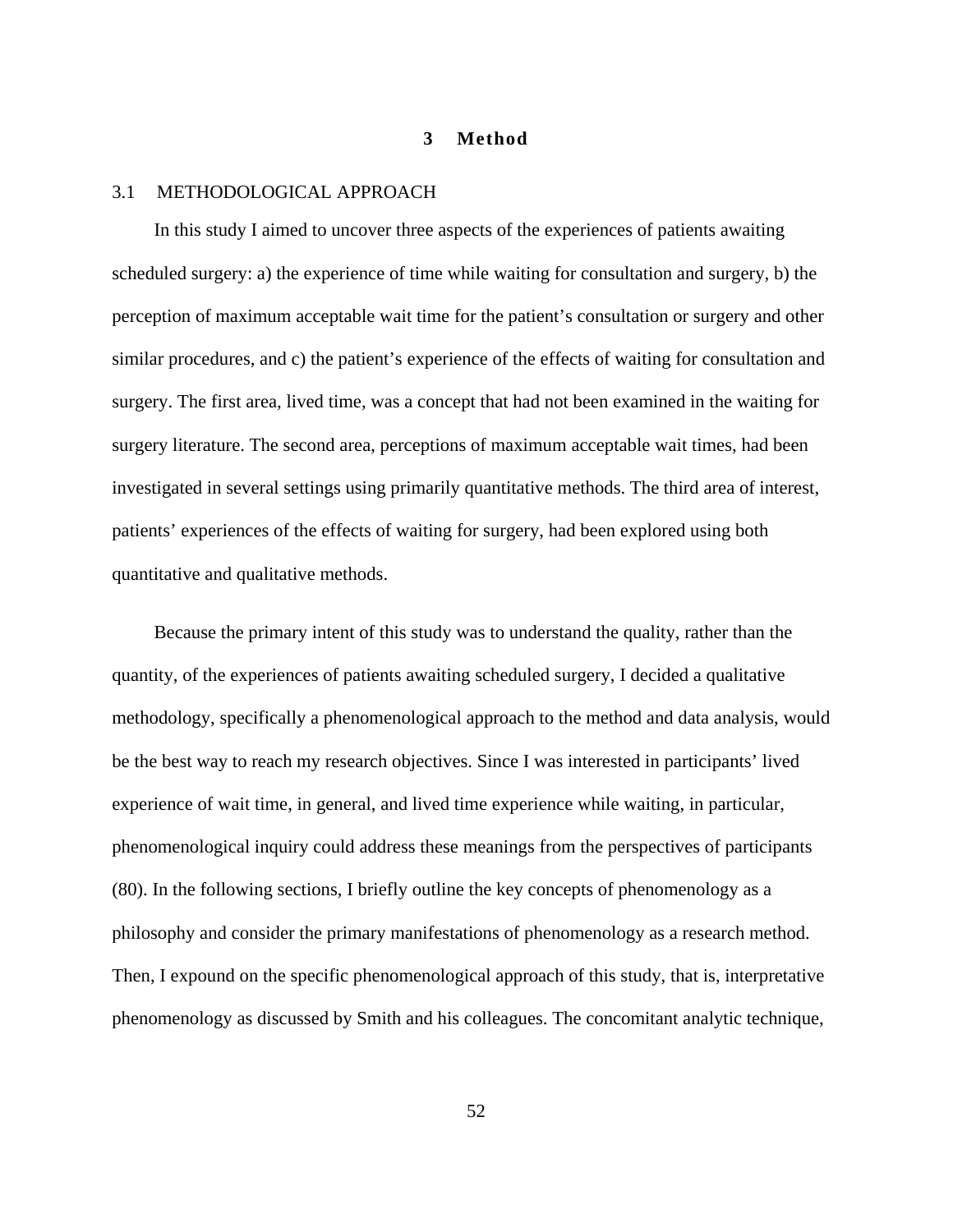Interpretative Phenomenological Analysis (IPA) is discussed in section 3.6 where I describe how I analysed my data.

### 3.1.1 Phenomenology as Philosophy and Method

Contemporary phenomenology has many schools and encompasses several paradigms (81). The philosophical foundations of phenomenology are grounded in the  $20<sup>th</sup>$  century European philosophy of Husserl and Heidegger (82). Husserl is accepted as the founder of the phenomenology movement; Heidegger, a student of Husserl, made significant departures and contributions from Husserl's beginnings. Phenomenological inquiry has evolved according to the works of these two philosophers in unique, yet related, perspectives: descriptive (Husserlian) and interpretative (Heideggerian) (82,83). Phenomenology, as a philosophical tradition, began with Husserl's assumption that people can only know what they experience by attending to perceptions and meanings that awaken their conscious awareness (82). People understand phenomena through intentional concentration on sensory experience. That experience is then interpreted, described and explicated, and the result embodies the meaning of the experience (83,84). Experience, for Husserl, provided the most important source of scientific knowledge, and he was ultimately concerned with the epistemological value of experience. In this way, Husserl's philosophy is descriptive, with his goal to arrive at an essential understanding of human experience (81).

To achieve this goal, Husserl introduced the concept of bracketing – holding aside one's preconceptions regarding a phenomenon – in order to attain the genuine sense of the 'thing' itself (85). The act of bracketing enables a phenomenon to 'speak for itself' rather than be coloured by pre-existing theories and assumptions about it. On this point, Heidegger made an important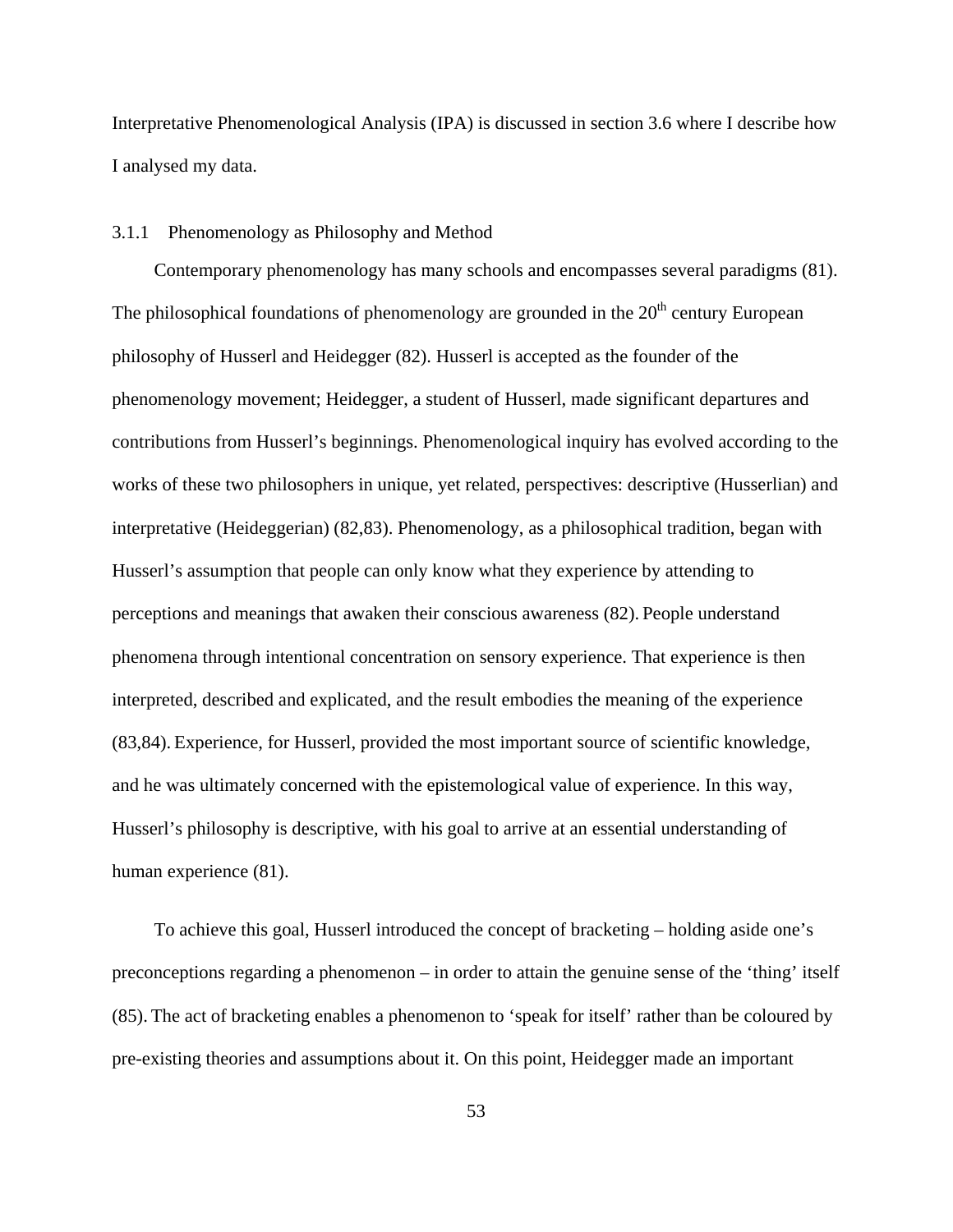demarcation from his teacher, and in doing so, is described as the second intellectual pillar of phenomenology (85). Heidegger believed understanding lived experience necessitated interpretation. In this way, 'bracketing,' as Husserl understood it, was neither possible nor desirable.

Instead, Heidegger focused on the ontological aspects of phenomenology rather than the epistemological. The core of his philosophy was to study 'Being-in-the-world' (the hyphens represent Heidegger's belief that there was no separation between human beings and their world) (81). For Heidegger, our relationship with the world was engaged, overlapping and shared – intersubjective (1). Such intersubjectivity enables us to make sense of and communicate with each other.

Phenomenology from Heidegger's perspective was a hermeneutic enterprise (1). That is, interpretation does not and cannot occur without presupposition. We always bring our prior experiences, assumptions and preconceptions to any encounter; we cannot avoid viewing any stimulus without being influenced by our prior experience. This idea was developed further by Gadamer, a student of Heidegger, who argued meanings can never be complete because acts of interpretations are ceaseless 'dialogues' between the interpreter and the interpreted (86). In this sense, bracketing as Husserl understood it, could only be partially achieved (1).

While Husserl and Heidegger cast the philosophical foundation of phenomenology, several researchers have developed these origins into a methodological basis for empirical work. Some expand upon Husserl's ideas (87), whereas others are more inclined to follow Heidegger's approach (88). Regardless of philosophical differences, phenomenological researchers share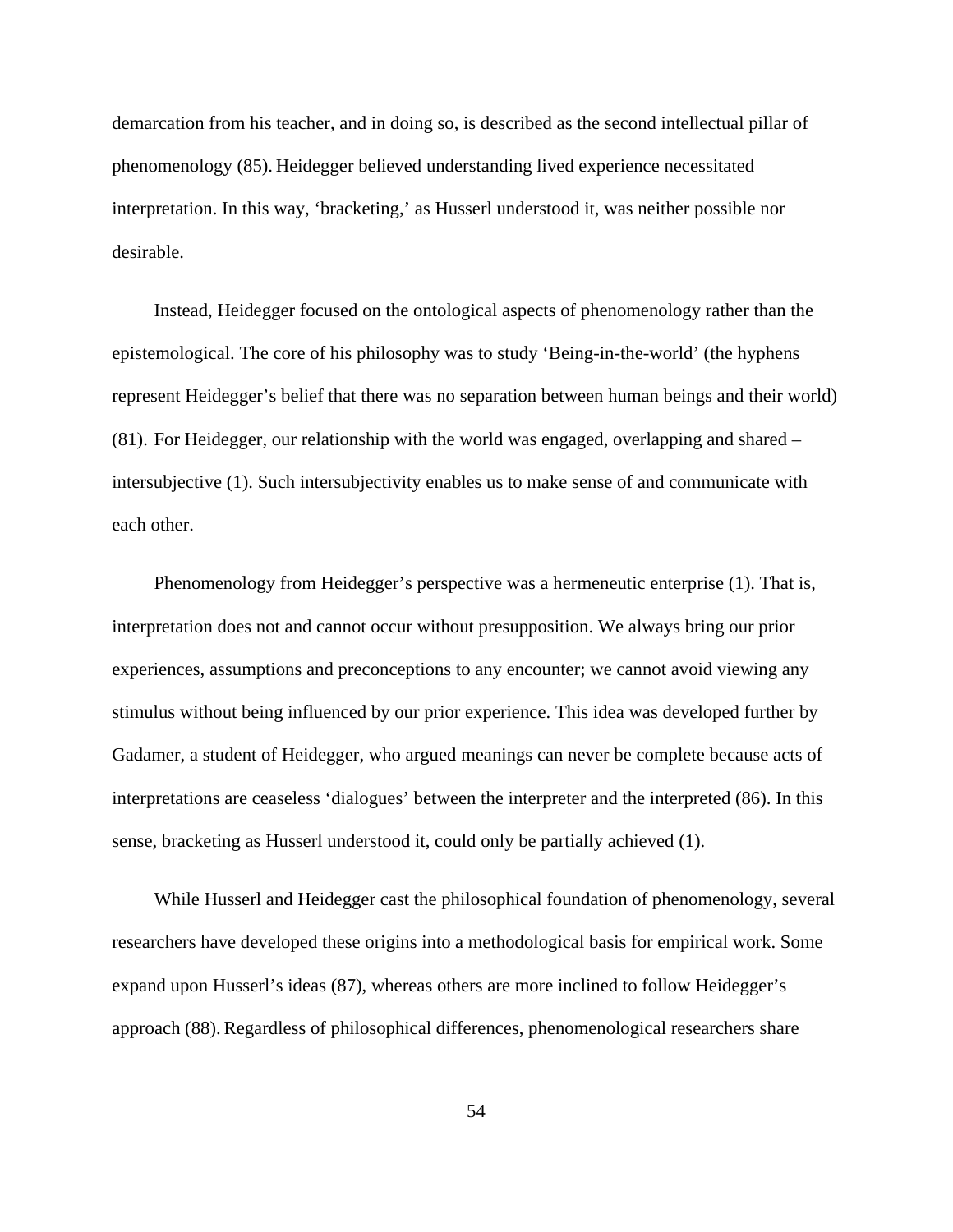interest in the study of the lived experiences of participants. In particular, researchers using a phenomenological approach seek to understand the meanings of 'things' to individuals (89).

Given the philosophical origins of phenomenology, phenomenological researchers have attempted to answer research questions which are situated in human meaning and experience (90). Therefore, in designing a phenomenological study, a typical research question might be: what is the meaning of a phenomenon? The participants in such a study are those who are living/experiencing the phenomenon, and examples of data gathering methods would be in-depth conversations or written anecdotes of personal experiences (90). In general, phenomenological data analytic strategies comprise reading of transcribed or existing texts and reflection by the researcher on those texts. The process of writing and rewriting permits the researcher to convey the contextual substance of the lived experience (15).

## 3.1.2 Interpretative Phenomenology

Grounded in an interpretative phenomenological perspective, Smith and colleagues (1,91) propose a theory, method and analytical technique for qualitative research. Developed specifically within psychology, the goal of the approach is to understand how participants themselves make sense of their experiences. In other words, this interpretative phenomenology analysis (IPA) is theoretically and methodologically based in the examination of the meanings that these experiences hold for the participants (92). IPA evolved as an analytical technique from the desire of psychological researchers to depict qualitative experience within the mainstream of psychology (1). Its theoretical basis lies within the three fields of phenomenology (experience), hermeneutics (interpretation) and idiography (particularity) (1,94). The intent of this approach is not to produce an 'objective' record of the event or experience, but to explore an individual's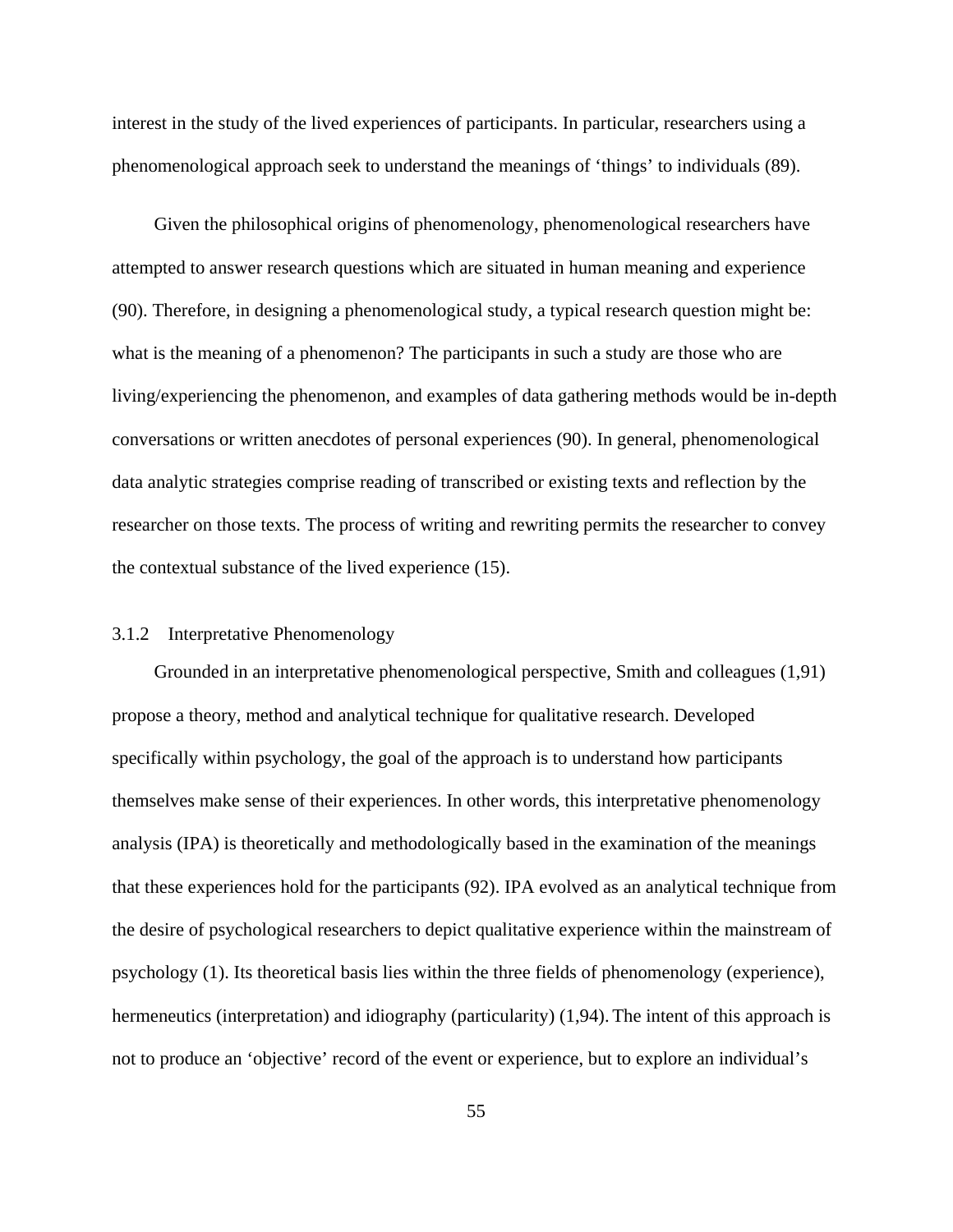personal perception or account of events or experiences while accounting for the researcher's preconceptions (1,94).

There is an underlying assumption in IPA that analysis of any phenomenon is bound by two conditions – the ability of participants to articulate their thoughts and experiences and the researcher's own ideas and preconceptions (93). The researcher never gains direct or complete access to the phenomenon. Instead, the interpretations of the participants' experiences are influenced by the researcher's capacity for reflection and analysis of the participants' experiences and his or her own preconceptions regarding the phenomenon. The researcher in IPA, as in qualitative research in general, is the primary research tool (90). Thus, interpretative activity is shaped by both the participants' articulation of the phenomenon and researchers' explanation of the participants' meaning of the phenomenon (1). In IPA, the researcher tries to make sense of the participants who are trying to make sense of what they are experiencing, a socalled "double hermeneutic" (1). Smith and colleagues (1) refer to "first-order" meaning-making by participants and "second-order" sense-making by the researcher (p36), resulting in a dynamic and iterative process of interpretation. Ultimately, a central feature of IPA is the discovery of meaning. Meaning is the focus, and the IPA purpose is to elucidate the content and complexity of those meanings rather than take some measure of frequency (1,91-93).

Of the many variations of the phenomenological method, I chose IPA for this study for several reasons. Using IPA could unveil a detailed portrait of how patients experience wait time, within the context of my interpretations as the researcher. I was comfortable with IPA as its beginnings are in psychology, my 'discipline of origin'. Several IPA studies with a health science focus have been published (92). In other words, the use of the approach is well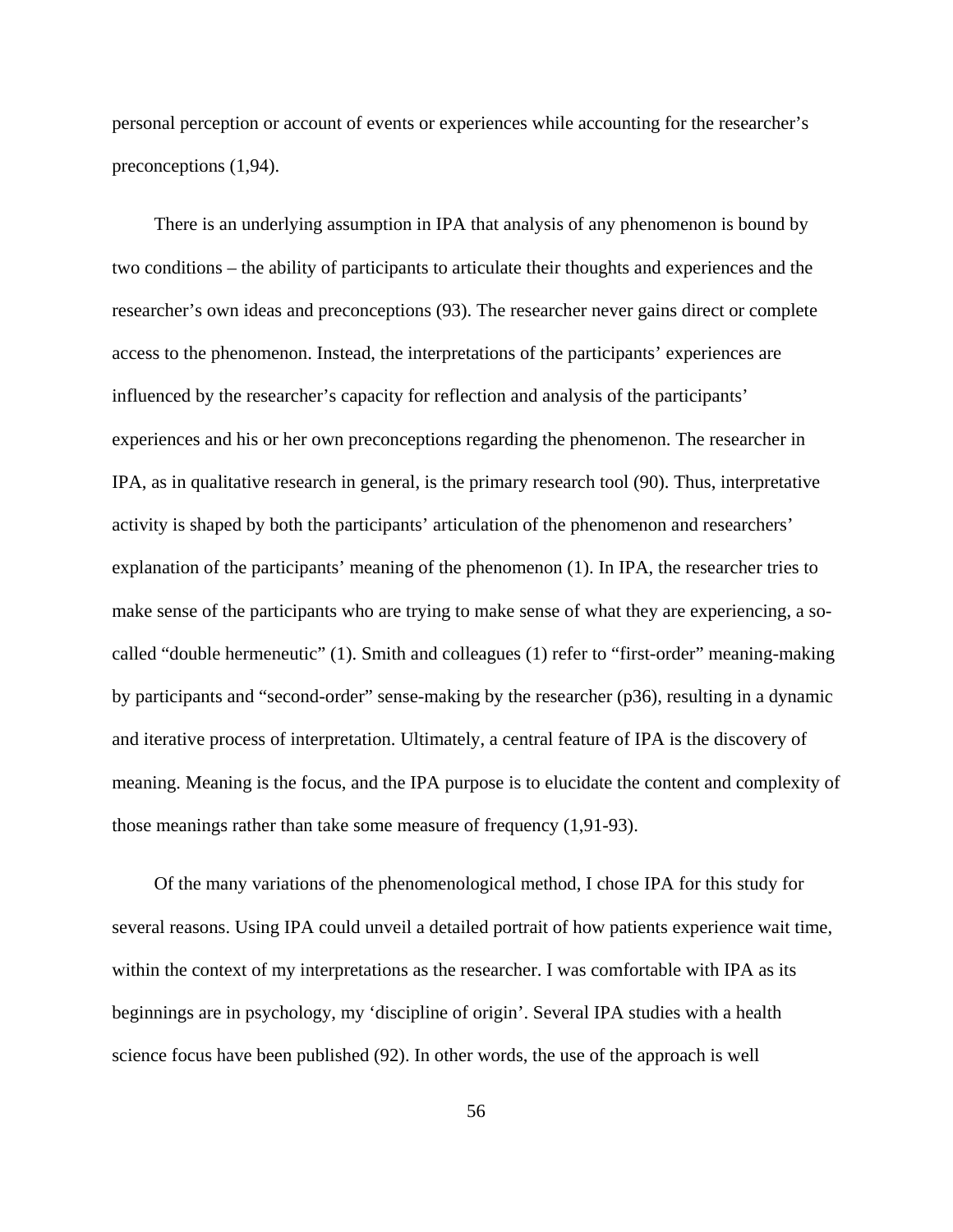documented in the literature. As a relative newcomer to qualitative methods, I was encouraged by the availability of a comprehensive text (1) on IPA. This text has a detailed description of the theoretical underpinnings of IPA, contains the explicit stages involved in IPA research, and cites several examples of 'how to' conduct data analysis and write an IPA study. I was first exposed to the IPA approach through my graduate course in qualitative methodology, and I gained experience with the perspective during course assignments. How I applied IPA in my analysis is described in section 3.5.

It is important to note that I believe my interpretation of the experiences of the participants in this study remain inextricably linked to my own presuppositions, regardless of my efforts to limit them. I endeavoured to follow the interpretative phenomenological school as outlined by Smith (1). Moreover, I recognize that my interactions with participants likely had some bearing on how they interpreted their waiting experience. As Gadamer proposed, meanings represent a dialogue between the interpreter (myself) and the interpreted (participants), this work, from a philosophical standpoint, approximates how participants made sense of their experiences of wait time.

### 3.2 PARTICIPANTS

Patients were eligible for the study if they were seen by specific orthopaedic or cardiac surgeons during the fall, winter or spring of 2009-10. Through my supervisor, I gained the cooperation of five particular surgeons, three orthopaedic and two cardiovascular to assist with recruitment. I chose to recruit patients waiting for hip or knee replacement surgery, shoulder surgery and cardiac surgery because wait times for these types of surgery ranged from weeks (cardiac surgery – coronary artery bypass grafting surgery or valve replacement surgery) to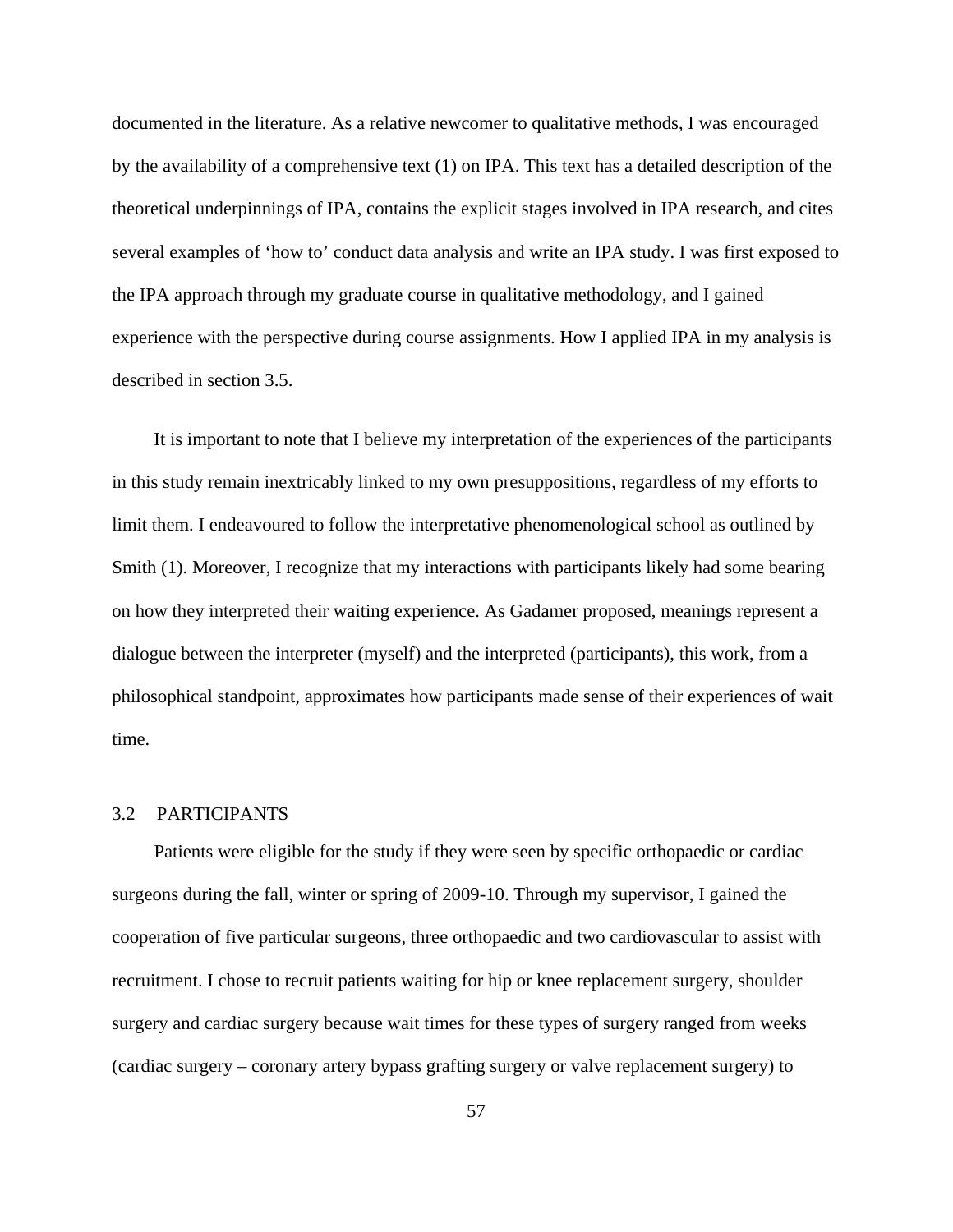months (hip or knee replacement surgery and shoulder surgery). This would allow me to compare wait time experiences of participants who would experience a range of wait times in terms of chronologic time. Also, cardiac surgery and hip and knee replacement surgery represent two of the priority areas for the study of wait times in Canada. The only exclusion criterion from participation was presence of cognitive deficit, such as dementia. Of the patients referred by surgeons to the study, eight declined participation – four awaiting cardiac surgery, two awaiting hip replacement surgery, and two awaiting shoulder surgery.

## 3.3 MATERIALS

Data were collected using two semi-structured interview guides that asked participants questions in five general areas. The questions in both interview guides were similar, with a few exceptions. In the first interview (see Appendix A), I asked participants basic demographic questions: age, residence, marital status, ethnic/cultural group, highest level of schooling, and present employment status. The second section comprised general questions regarding the participant's presenting health condition. The second interview guide (see Appendix B) asked only about changes in any demographics or in the presenting health condition. The third set of questions in both guides was intended to explore the participant's current experience of time while waiting and compare that experience with similar wait time experiences. The fourth section of questions assessed maximum acceptable wait time as it related to the participant's condition and then asked participants to assess MAWT for the two other surgical groups. The final questions related to the effects of waiting where participants were asked to discuss the impacts waiting had on various aspects of their lives, including their thoughts about the future.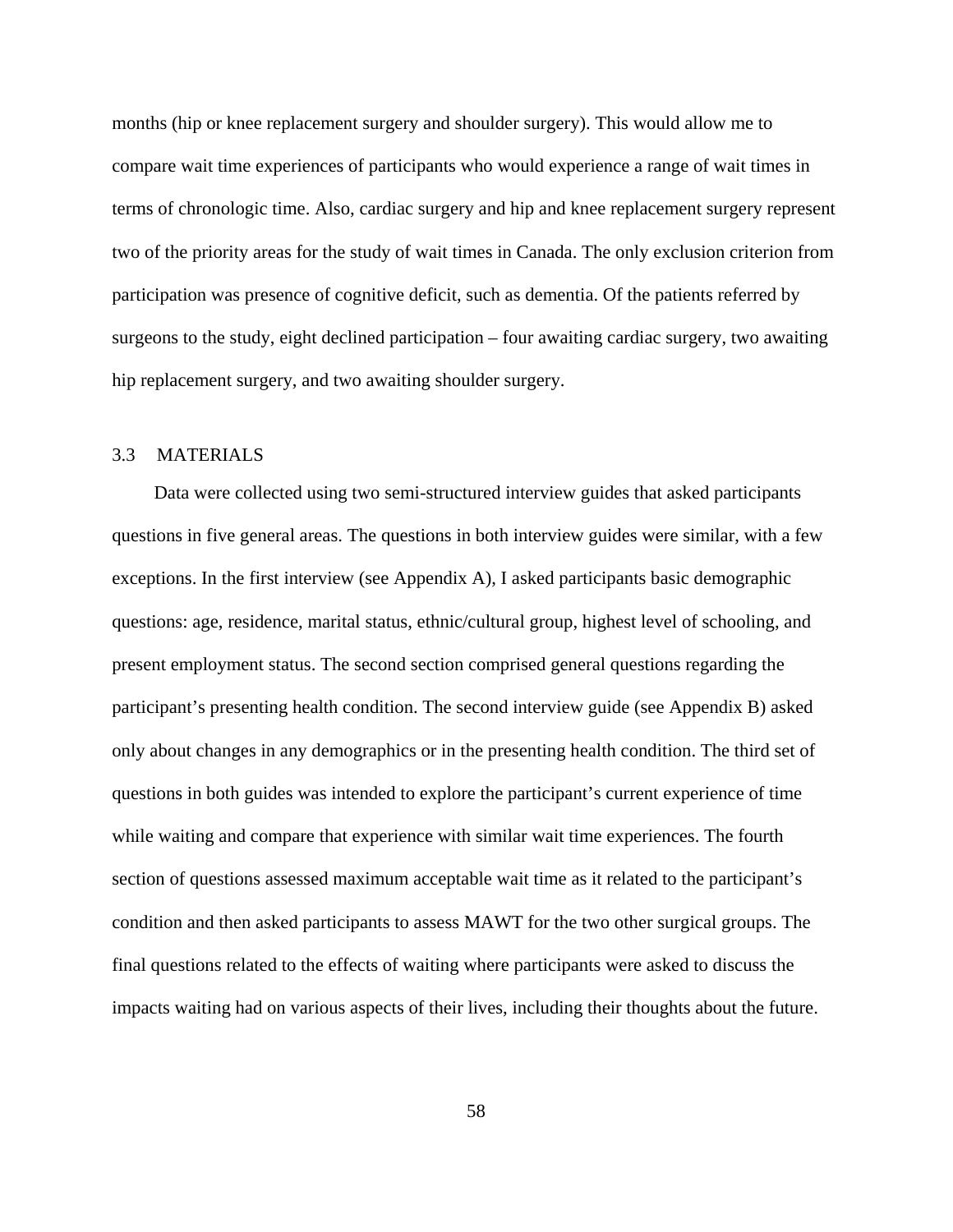Both interviews concluded with the invitation for participants to add anything further about their wait time experience.

The purpose of the interview guide questions was to allow participants to have the opportunity to share their lived experiences while waiting for surgery. Questions were designed with the goal to have participants convey the meaning of their waiting experiences. To this end, the interview guide questions were developed in a series of drafts. A partial template was adapted from my supervisor's Cancer and Aging study. I used his title page and formatting for the question responses and coding of participants' identity. The initial draft of the interview questions was produced as part of an assignment in my clinical research methods course. Subsequent drafts were generated in several discussions with my supervisor. Once the interview guide was finalized, it was pre-tested with a convenience sample of two former patients, one who had cardiac surgery and the other who had knee replacement surgery. This preliminary test of the interview guide enabled me to become comfortable with the question format prior to participant recruitment.

A third attempt was made to gather data between interviews in the form of a diary (see Appendix C). At the first interview, participants were offered the option to take a small coil bound diary with them to track their thoughts, feelings, and experiences of their wait time for a two week duration while waiting for surgery and return it at the second interview.

A final source of data comprised my field notes. In keeping with the reflective nature of a phenomenological study, I found it necessary to have a disciplined approach when considering my interactions with participants. After each interview, I reflected on my contact with the participant and noted my observations. In some cases, I recorded key issues from the interview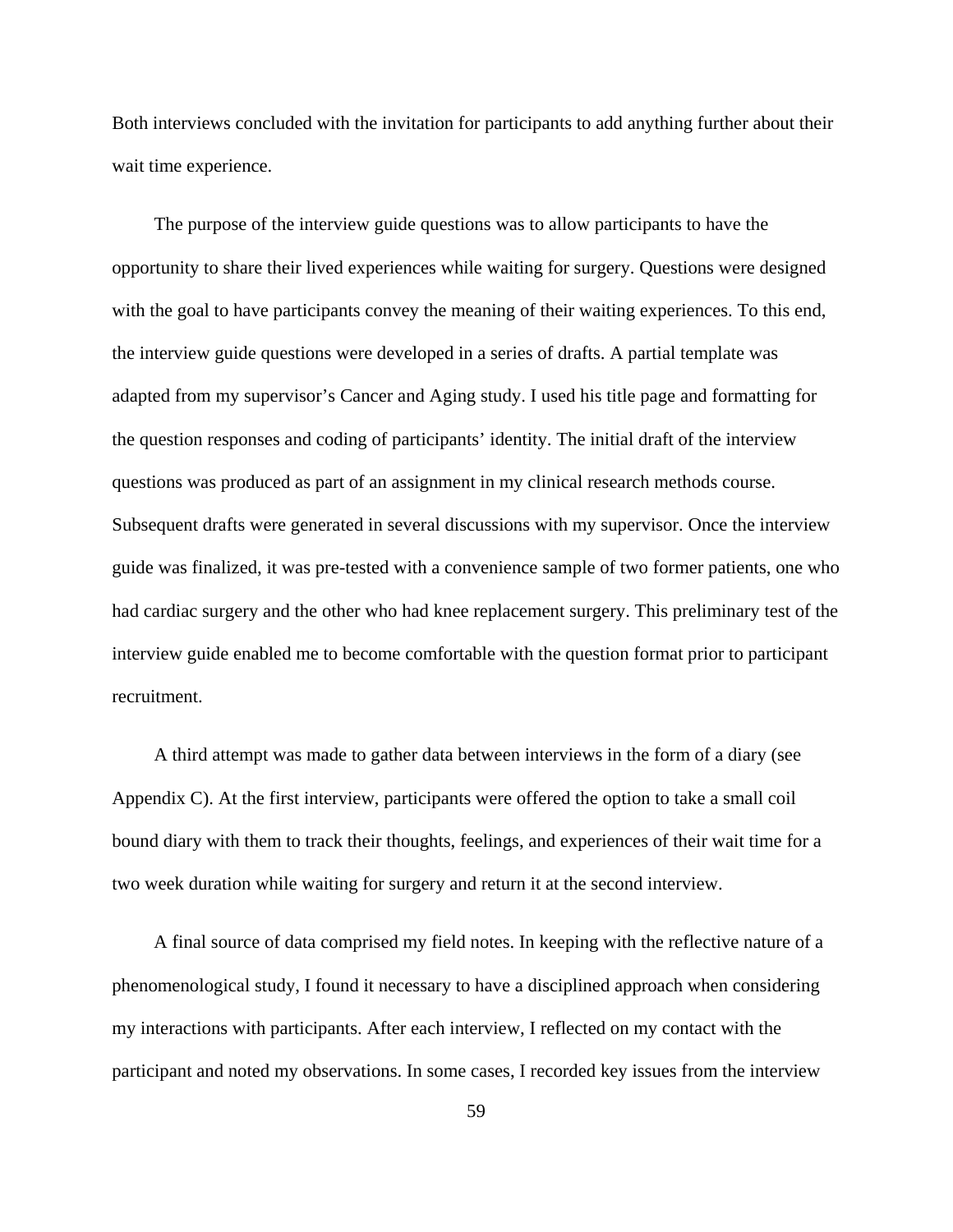(eg, a participant's specific concern about waiting; a metaphor used to describe time experience). These notes also provided the opportunity to document non-verbal aspects of our interactions, such as, my perception of the demeanour or attitude of the participant. If the participant appeared introverted, for instance, I would make a remark to guard against 'over talking' him or her. These notes proved to be an invaluable tool in helping me continue to 'know' the participants from one interview to the next. They also documented my initial impressions of the interviews to compare with the written transcripts. By the time the real work of the analysis began, my notes allowed me to still 'visualize' each of my participants.

## 3.4 PROCEDURE

The research proposal including the consent form (see Appendix D) was submitted for ethical review and approved by the University of Saskatchewan Advisory Committee on Ethics in Behavioural Science Research prior to the commencement of the study (see Appendix E). Since participant recruitment and data gathering occurred at Saskatoon Health Region sites (primarily Royal University Hospital, RUH), operational approval for the study was also obtained from the Saskatoon Health Region.

Recruitment began in September of 2009 and the final interview took place the end of November 2010. Five surgeons, three orthopaedic and two cardiac surgeons, agreed to assist with patient recruitment. Patients were told about the study at visits with their surgeons. The surgeons contacted me with names of those patients who expressed interest in participation. The orthopaedic surgeons told eligible patients about the study, and if patients expressed interest, the surgeon then contacted me with their name and phone number. In some cases, the potential participant was being seen in the orthopaedic outpatient clinic, and I could obtain his or her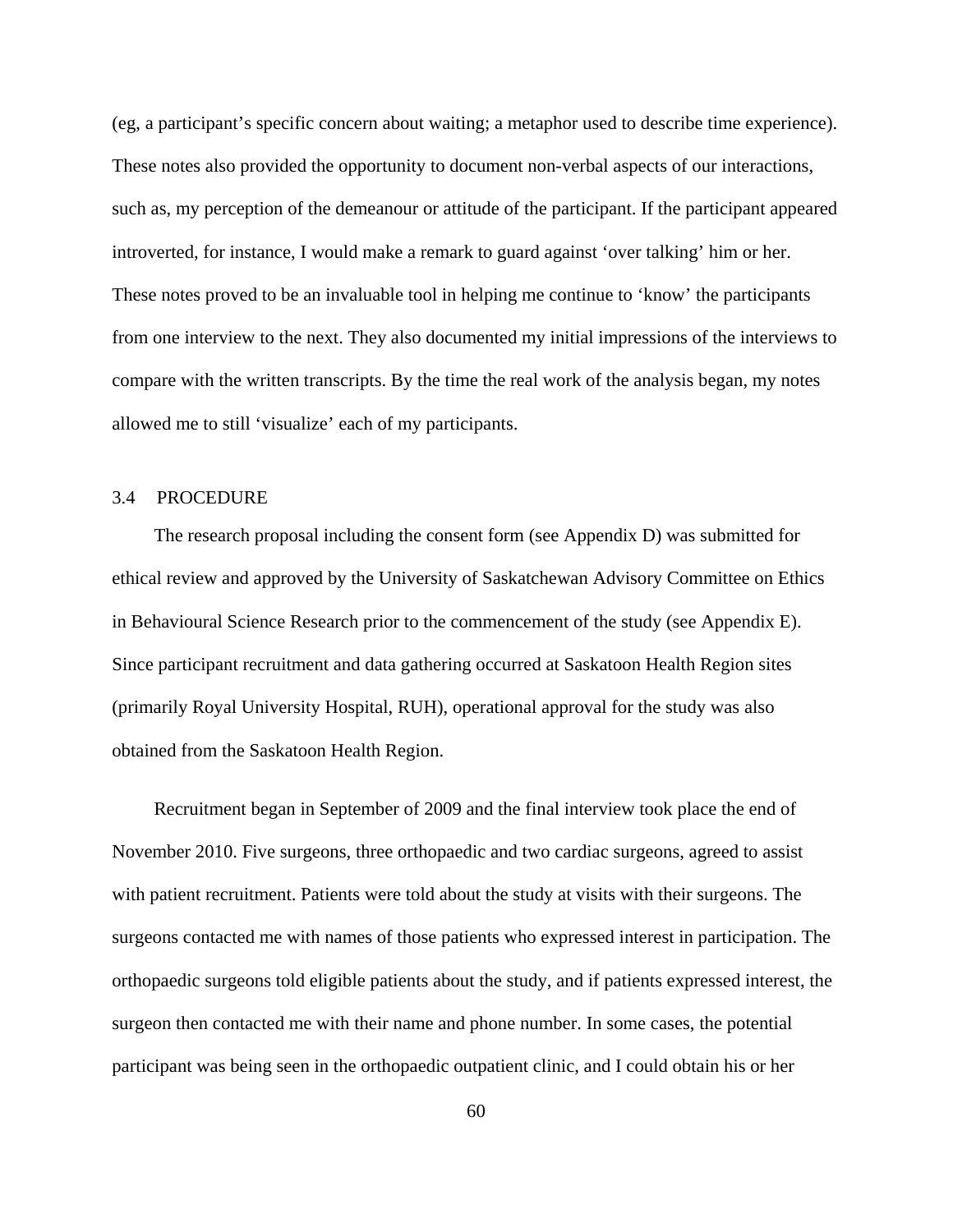consent and conduct the interview on the same day. In other cases, and for the majority of the participants who were awaiting cardiac surgery, informed consent was read and explained prior to the first interview via telephone and the consent form was signed when I met the participant in person at the second interview. Initial consent was obtained by the cardiac surgery secretary when she booked the patients for surgery. She informed potential participants about the study and if the patients were interested, she passed their contact information to me.

The goal was to complete two in-person and/or telephone interviews with each participant. Those patients awaiting scheduled hip or knee replacement surgery or shoulder surgery were interviewed usually within a week of when the decision to treat was made (ie, the patient's appointment with the specialist) and again at the midpoint of their waiting period. Generally, participants from the cardiac surgery group were interviewed within a week of their angiography and consent to surgery and again the day prior to surgery. See Table 3.1 for a description of the wait times between the two interviews for participants awaiting the three surgery types.

| <b>Surgery Type</b>  | Minimum-<br><b>Maximum</b> | <b>Mode</b> | <b>Median</b> | <b>Mean</b> |  |
|----------------------|----------------------------|-------------|---------------|-------------|--|
| Cardiac              | $3 - 60$                   |             | 6.5           | 15.1        |  |
| Hip/knee replacement | 41-218                     | 91          | 105.5         | 108         |  |
| Shoulder             | 70-147                     | 103         | 101           | 106.8       |  |

Table 3.1 Surgery Wait Times In Days Between Interviews By Surgery Type

Table 3.1 is a reflection of the number of days between participant interviews and a proximate measure of how long participants were waiting for surgery. For participants awaiting cardiac surgery, there was typically one week between their notification of a surgery date and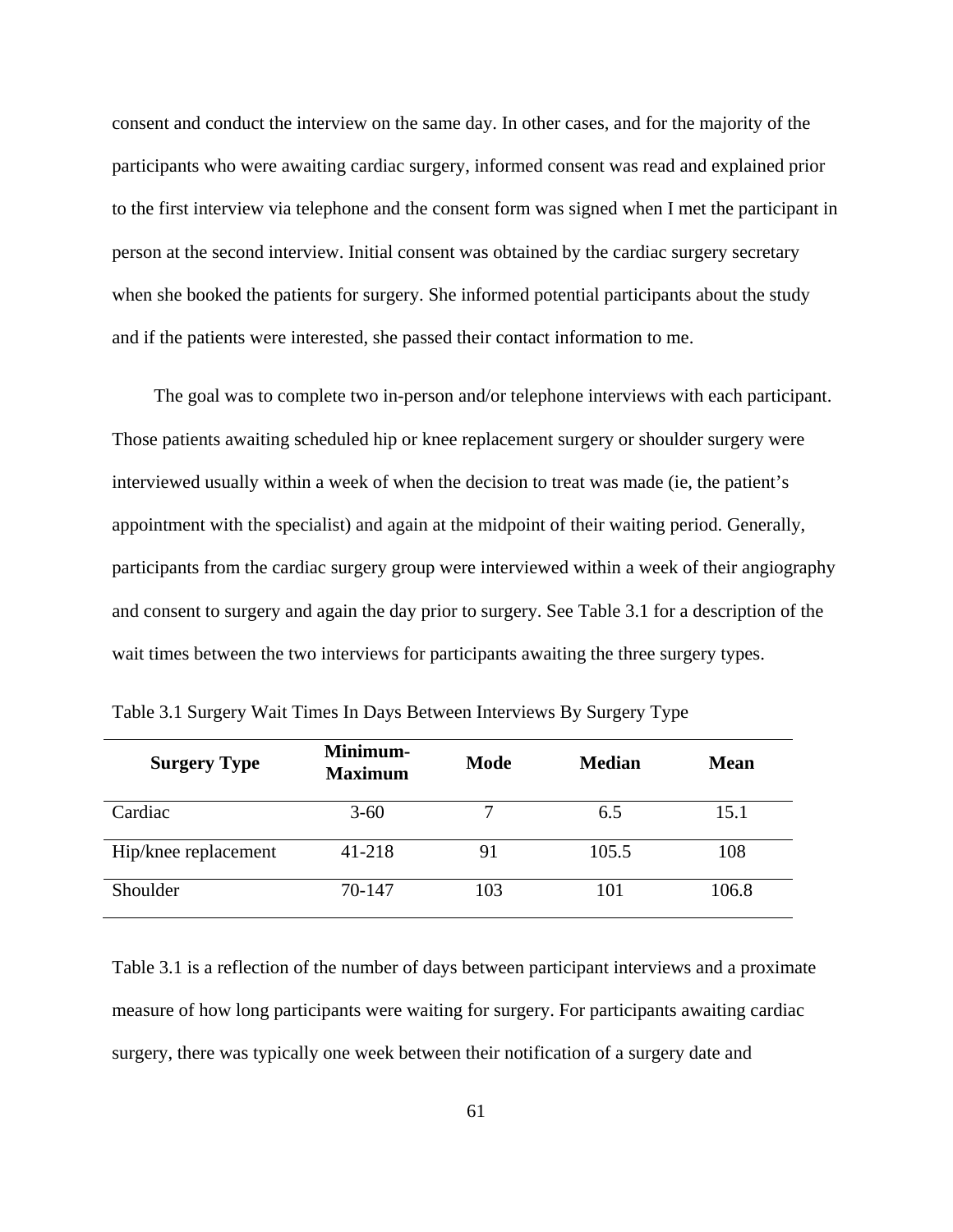completing the first interview and the second interview which invariably took place the day before surgery at their preoperative assessment. One participant awaiting cardiac surgery had asked for her surgery date to be postponed past the holiday season, and therefore, the interval between her interviews was much longer. Second interviews for participants in the two orthopaedic groups usually took place about 90 days after they knew they would be having surgery. In the group awaiting hip or knee replacement surgery, notable exceptions to these typical intervals were one participant awaiting hip replacement surgery who requested an earlier interview due to the holiday season (41 days) and one participant who asked to be put on the list a year and a half in advance (218 days). The intervals between interviews for the group awaiting shoulder surgery were similar except for the minimum (70 days) and maximum (147 days). In these cases participants requested interviews at certain times to accommodate holidays.

Efforts were made to have at least one in-person interview with each participant. For four participants awaiting orthopaedic surgery (two awaiting hip or knee replacement surgery and two awaiting shoulder surgery) only telephone interviews were conducted. I was able to meet and consent three of these participants in the outpatient clinic, but they were unable to stay for an inperson interview at that time. I did not meet the remaining rural male participant who was awaiting shoulder surgery; he mailed his consent prior to the telephone interviews. Table 3.2 describes the interview setting for participants from each surgery group.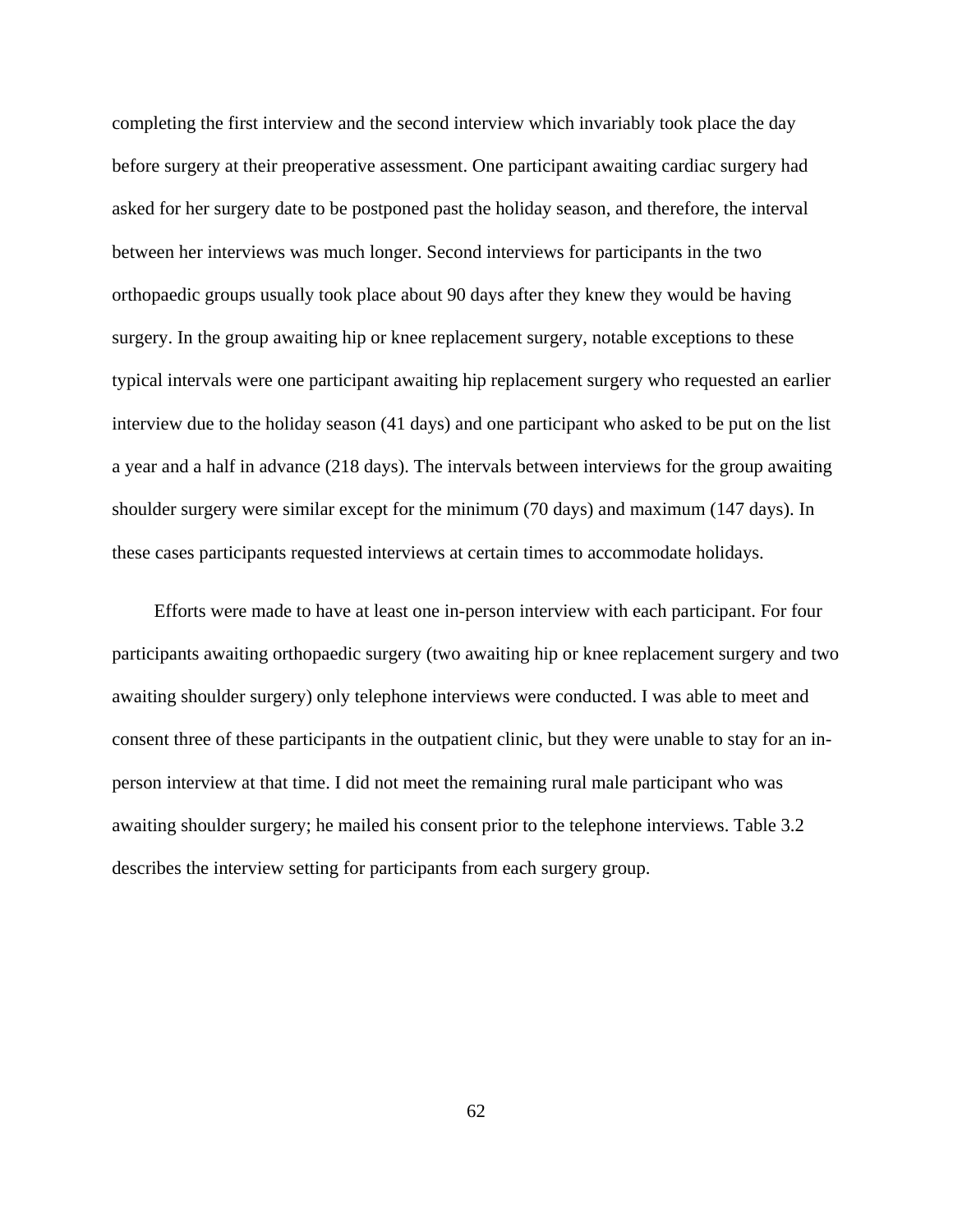| <b>Surgery</b>          | Time of<br><b>Interview</b> | <b>Interview Setting</b>    |                 |                       |                   |
|-------------------------|-----------------------------|-----------------------------|-----------------|-----------------------|-------------------|
| <b>Type</b>             |                             | RUH <sup>a</sup>            | $\text{POAU}^b$ | <b>Telephone</b>      | Home <sup>c</sup> |
| Cardiac                 | 1 <sup>st</sup>             |                             |                 | 9                     |                   |
|                         | 2 <sup>nd</sup>             | $\mathcal{D}_{\mathcal{L}}$ | 8               |                       |                   |
| Hip/knee<br>replacement | 1 <sup>st</sup>             | 9                           |                 | 2                     |                   |
|                         | 2 <sub>nd</sub>             | 5                           |                 | 5                     |                   |
| Shoulder                | 1 <sup>st</sup>             | 8                           |                 | $\mathcal{D}_{\cdot}$ |                   |
|                         | 2 <sup>nd</sup>             | 5                           |                 | 6                     |                   |

Table 3.2 Interview Setting by Surgery Type and Time of Interview

<sup>a</sup>my office space at RUH; <sup>b</sup>the preoperative assessment unit – relevant only for participants in the cardiac group; <sup>c</sup>I conducted interviews in the homes of two participants – one who lived in Regina, so I would have the opportunity to do an in-person interview, and one with an elderly participant during the winter months

As Table 3.2 indicates, 40 of the 64 interviews were involved in-person contact with the participant. While telephone interviews were the less preferred mode of data collection, they did provide better opportunities for participation from patients outside of Saskatoon and patients who were said they were too busy to come to the hospital to be interviewed. As compensation to those who did attend interviews at the hospital, \$10 was offered to cover parking costs.

At the beginning of each interview, I reminded participants that I was most interested in their individual experiences of wait time and that there could be no 'wrong' answers to my questions. All interviews were audiotaped. The duration of the interviews ranged from 15 minutes to 1 hour and 15 minutes. The (second) interviews with the participants awaiting cardiac surgery that occurred in the preoperative assessment unit tended to be the shorter interviews. The majority of all interviews lasted between 30 and 45 minutes. All second interviews were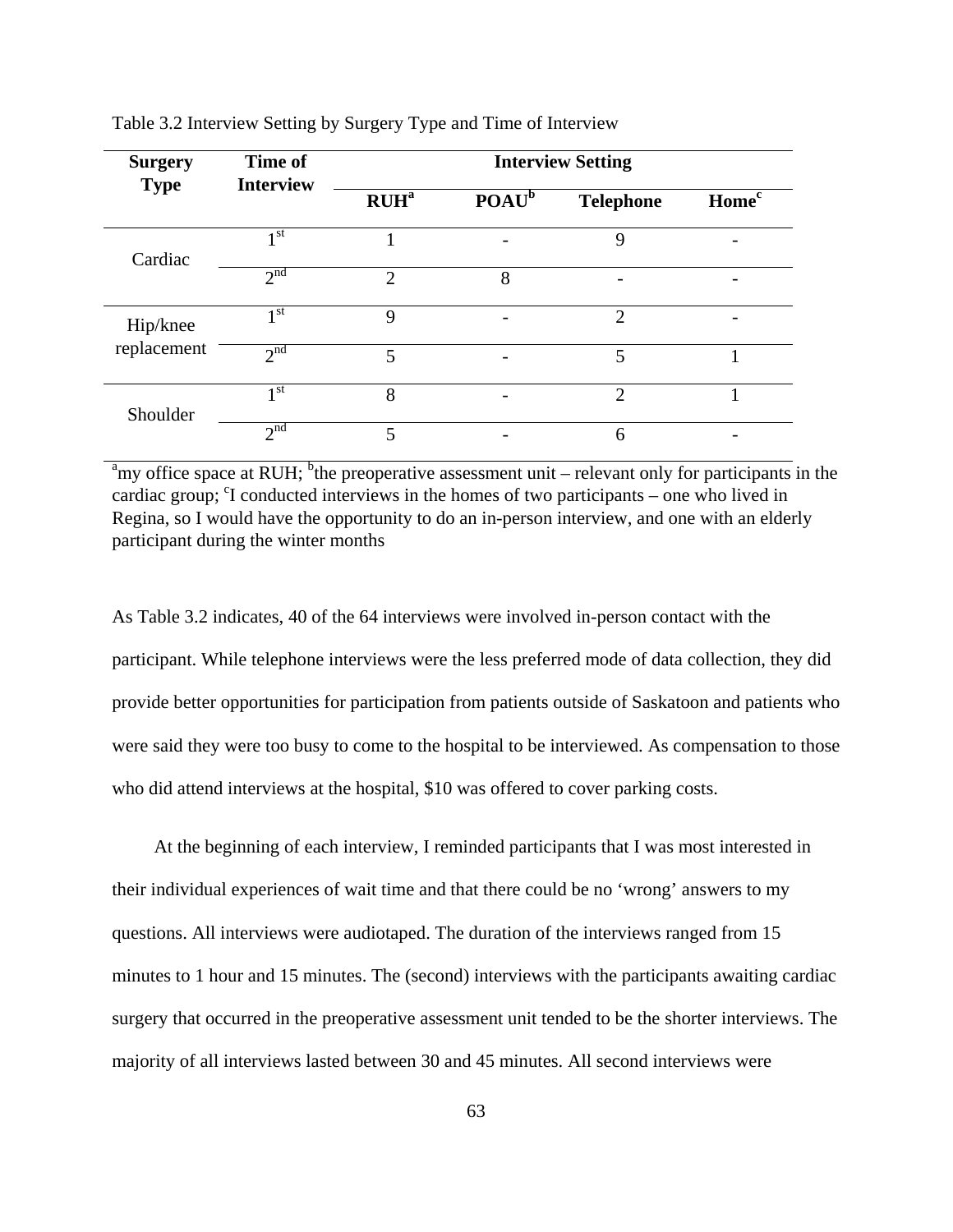generally shorter than the first interview because the interview guide contained fewer questions. For example, only potential changes in demographics and participants' conditions were probed in the second interview as opposed to the first interview where more comprehensive data were collected.

In terms of the procedure for the diary data collection, only two diaries were returned at the second interview. For most participants in the group awaiting cardiac surgery, the wait time between the first and second interviews was less than two weeks. Therefore, this method of data collection was not feasible, and no diaries were distributed. Also, participants who completed their first interview via telephone frequently declined interest in completing the diary. Of the six participants who agreed to complete the diary, only two female participants, one awaiting shoulder surgery and one awaiting hip replacement surgery, returned their diaries. These data were compared to the transcript data for each participant for commonalities and differences. The diary data was a close reiteration of the transcript data for these participants. The diary had been offered as an optional component of participation in the study. Presenting this aspect of data collection as an option may have diminished participants' interest in completing a diary.

As data were collected, interview transcription was ongoing. For the first six interviews, I transcribed the interviews to get a better sense of how the interview process was unfolding (eg, did I need to make adjustments to my interviewing style; did my written notes during the interview match what I heard in the audiotape). Thus, transcribing the initial interviews involved a form of interpretation on my part. The remaining interviews were transcribed by two experienced medical secretaries. Each was instructed to conduct verbatim translation of the interviews, including pauses, laughter and other background noises. The interview transcripts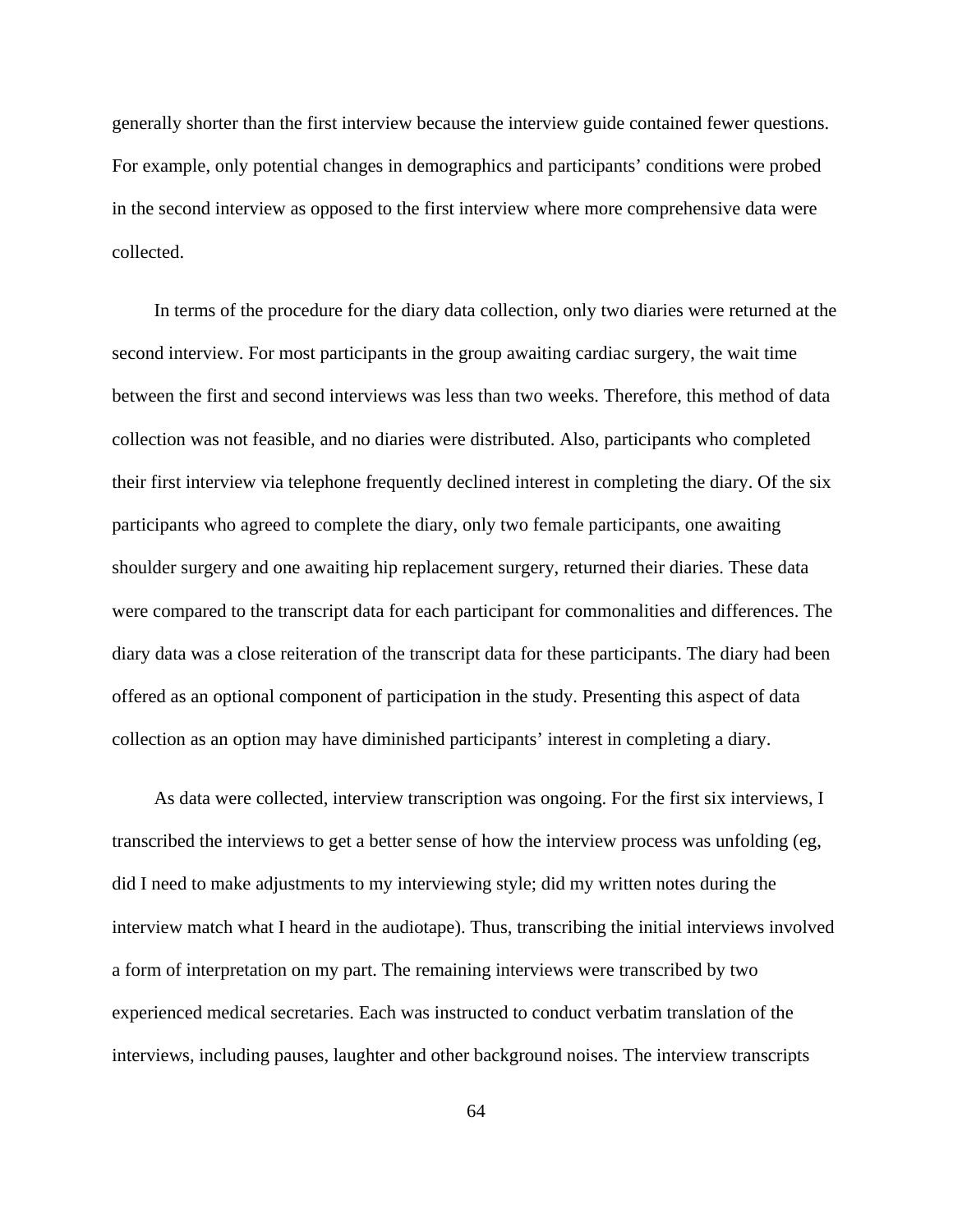were formatted according to each speaker and periodic time notes were made to ease content review. Transcription is part of the interpretative process and reflects the co-construction of the interview experience between the interviewer and interviewee (95). Moreover, this interpretative process was influenced by the standard medical interview format provided by my transcribers. I reviewed each transcript for completeness and accuracy.

# 3.5 DATA ANALYSIS

In keeping with the interpretative phenomenological method of the study, Interpretative Phenomenological Analysis (IPA) was used to analyse the transcript data. The process for data analysis was derived from the six step description of IPA. These steps include: 1) reading and rereading the transcript 2) taking initial notes 3) developing initial themes 4) searching for connections among emergent themes 5) moving to the next case 6) looking for patterns across cases. A typical IPA study (1,92) has a smaller sample size in order to encourage idiographic analysis. While some IPA research has used larger numbers of participants or transcripts (92), most researchers tend towards smaller sample sizes. Therefore, I approached the analysis in a compartmentalized manner (see Table 3.3). Not only did this compartmentalized approach make the analysis of 64 transcripts more manageable, it also made intergroup comparisons more easily apparent. Thus, the IPA steps were adapted to suit the nature of the study (three distinct groups, 32 participants, interviewed on two separate occasions, 64 transcripts).

After all the individual transcripts were read and general notes were made on prevailing meanings within each interview (Table 3.3 – Analysis A; IPA steps 1 and 2), separate subsections of the interviews were analyzed according to interview time and patient group (Table 3.3 – Analyses B, C, D). Initial themes were developed for each participant in each section of the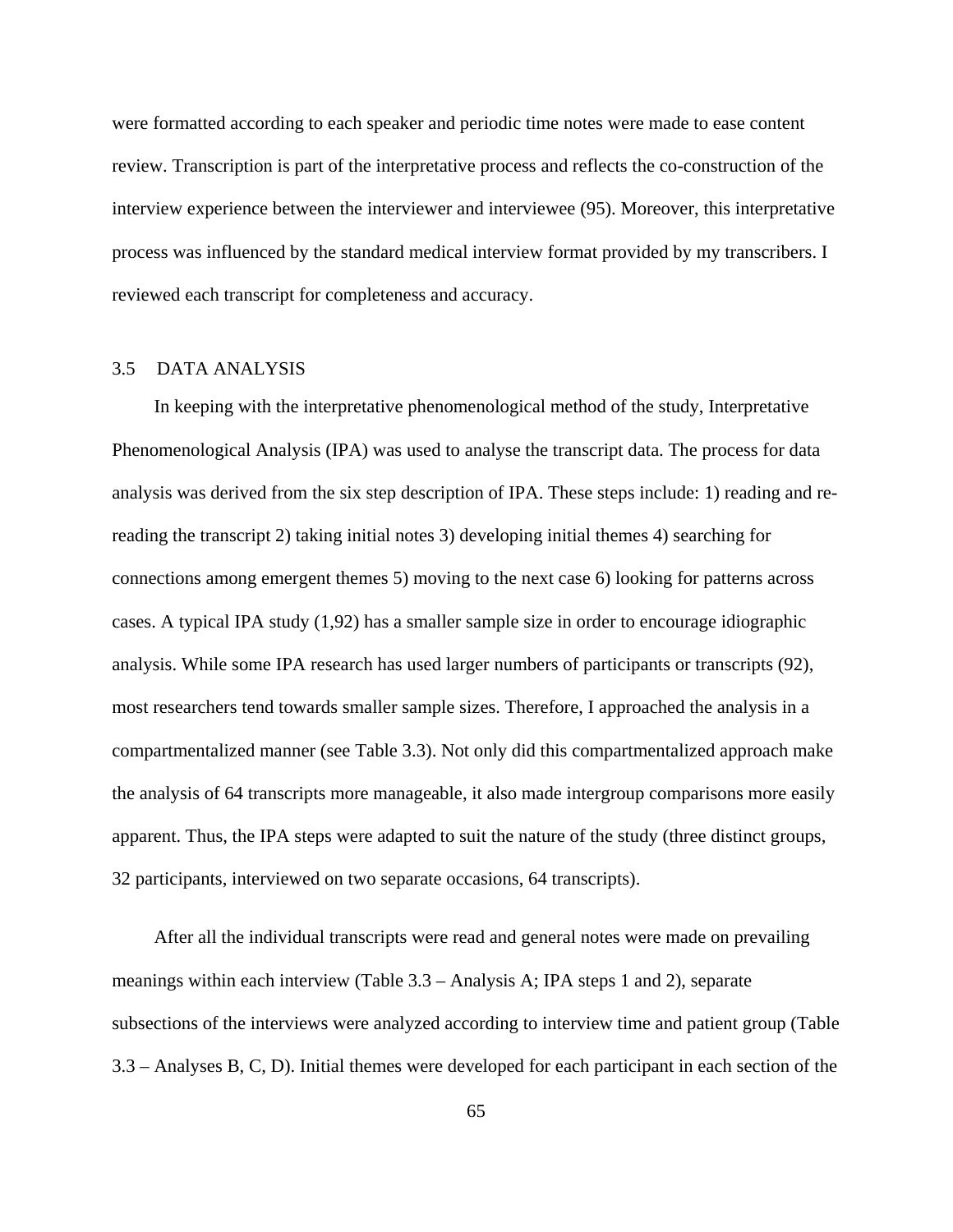interview (IPA step 3), and then connections were made within each participant's transcript (IPA step 4) and between participants within the patient group (IPA steps 5 and 6). All first interview transcripts and second interview transcripts were evaluated together (Table 3.3 – Analyses E, F). Essentially, each of Analyses B, C and D outlined in Table 3.3 reflect three individual analyses: participant experience of time while waiting, participant perspective of maximum acceptable wait time and effects of waiting.

| <b>Analysis</b> | <b>Description of Participant Transcripts</b>                                  | Number of<br><b>Participants</b> | Number of<br><b>Interview</b><br><b>Transcripts</b> |
|-----------------|--------------------------------------------------------------------------------|----------------------------------|-----------------------------------------------------|
| A               | All Participants at both Interview times                                       | 32                               | 64                                                  |
| B               | Total Participants awaiting Hip/Knee<br>surgery at both Interview times        | 11                               | 22                                                  |
| $\subset$       | <b>Total Participants awaiting Shoulder</b><br>surgery at both Interview times | 11                               | 22                                                  |
| D               | <b>Total Participants awaiting Cardiac</b><br>surgery at both IV times         | 10                               | 20                                                  |
| E               | All Groups at Time 1                                                           | 32                               | 32                                                  |
| F               | All Groups at Time 2                                                           | 32                               | 32                                                  |

Table 3.3 Overview of Analyses of the Transcript Data

In order to describe the analysis in a more specific way, I will explain how a particular analysis, participant experience of waiting effects, was accomplished in greater detail. Since I housed all my data in NVivo, a computer software program designed to assist with qualitative analysis, I created transcript portions from sections of the interview (ie, nodes) related to participant descriptions of their experiences of the effects of waiting. In the first interview, participants were asked to share what their wait time had been like while waiting to see the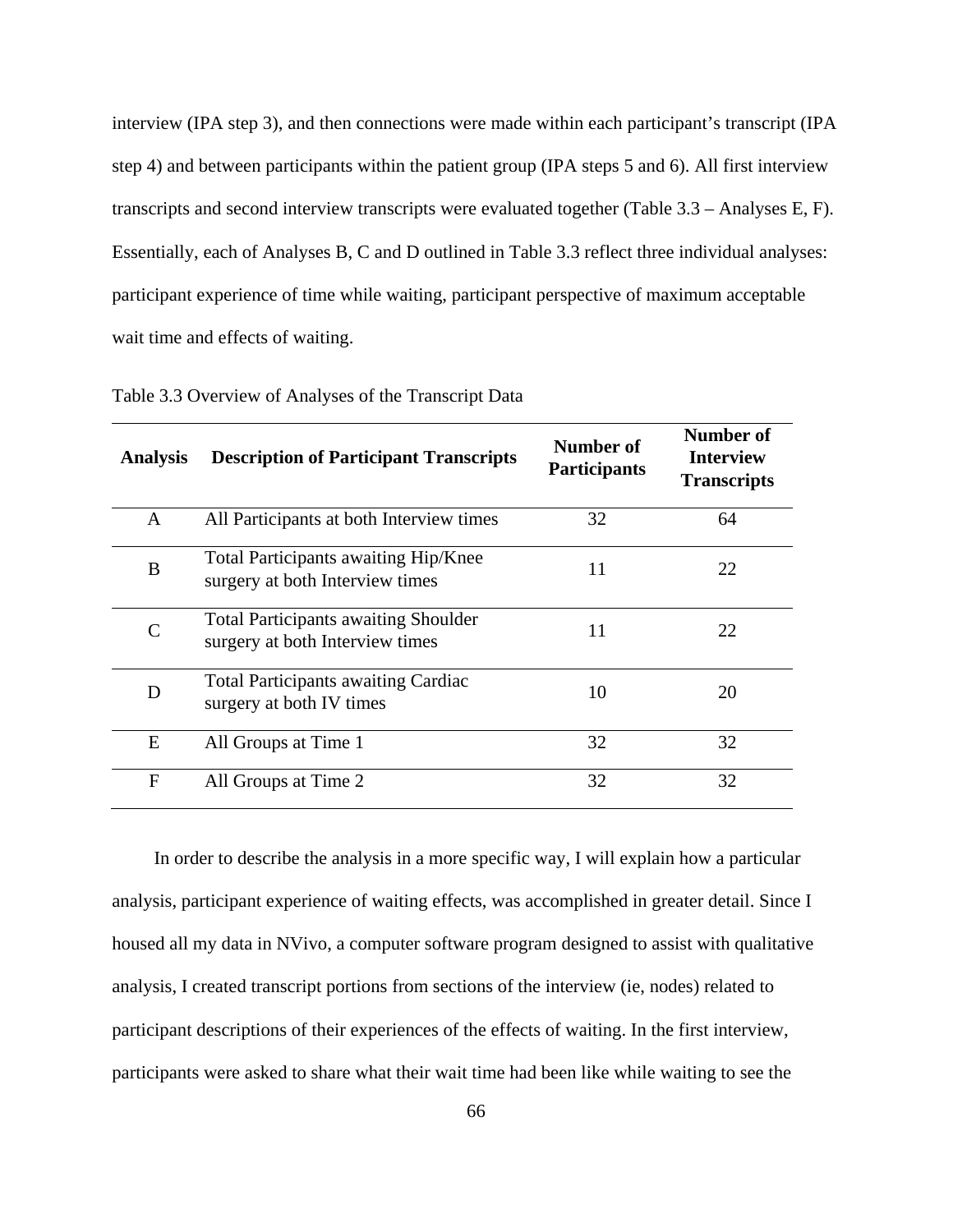specialist, and when necessary, they were further prompted to describe specific impacts, if any, on day to day activities, mobility, pain, effects on family and social life. Similarly, in the second interview, participants shared their perspectives on the effects of waiting since being placed on the waiting list. From these responses NVivo was used to gather the three patient groups into the two interview times and create six separate nodes. Once these nodes were aggregated, hard copies were printed, the combined transcript sections were read, and initial noting was made. The formation of these nodes encouraged analysis of what was distinct about the individual (ie, the idiographic influence of IPA) and permitted a more direct examination of the commonalities within and across the participant groups at each interview period. NVivo has a note making function, however, I found it beneficial to make notes by hand and then re-enter them into the computer. That way I could keep stages of the analyses in folders to refer back to or print as needed. While other researchers may find NVivo's functions very helpful for analysis, I found NVivo put distance between me and the data. Paper format was a better way for me to view extracts from all three groups, make notes and highlight similarities and differences. Moreover, I had used a paper based format in past qualitative analysis of community based survey data. I kept a data analysis log of important decisions.

When transitioning from the initial noting step (2) to the development of emergent themes (step 3), I sought more concise representations of my notes. For example, the original notation: 'he advises other people not to be in a hurry as it makes you old quick' became the emergent theme 'carries on while waiting'. Once these themes were developed for each participant, I searched for connections among the emergent themes (step 4) for the participants awaiting hip or knee replacement surgery, and then I moved on to the transcripts of the participants from the other two groups and followed the same procedure. In some instances, emergent themes were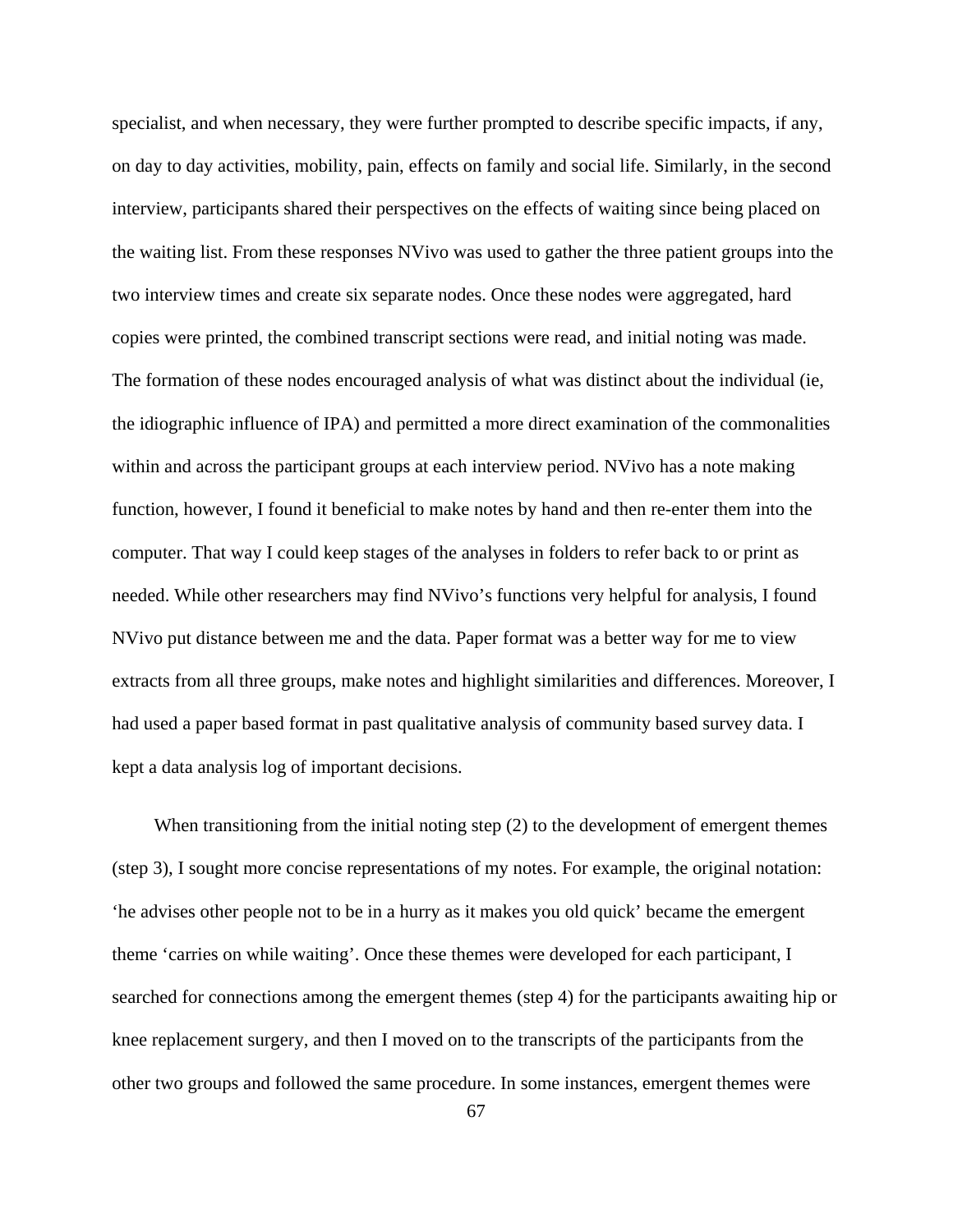imminently obvious due to the consistency with which they appeared, such as 'restriction related to waiting.' Other themes represented a polarization, for example, waiting experience could be 'uncertain' for some and 'certain' for other participants. Once emergent themes had been identified within each of the participant groups, I moved on to steps 5 and 6 which allowed me to see commonalities and differences. In other words, I identified recurrent or dominant themes among the sample. Through this process, 'carries on while waiting' and other similar themes became the dominant theme of 'resignation'. For the duration of the analysis and writing of the results, I maintained a journal of my reflections and observations of the process. This served as a further audit trail to my field notes.

### 3.5.1 Reporting the Results

The findings are organized in a series of subtitled sections that outline the themes and interpretations in detail. The quotations are verbatim from participant interview transcripts. In some quotations, notation is used (see Table 3.4).

| <b>Notation</b>   | <b>Description of Transcript Notation</b> |
|-------------------|-------------------------------------------|
| $\cdot\cdot\cdot$ | Significant pause by participant          |
|                   | Material omitted                          |
| [wait time]       | Context added by researcher               |

Table 3.4 Transcript Notation for Quoting Participant Extracts

Separate files were created with participant quotes that were particularly representative of each component of the dominant themes. Where possible, efforts were made to select illustrative quotes from each patient group and both interview times. In some cases, a particular theme did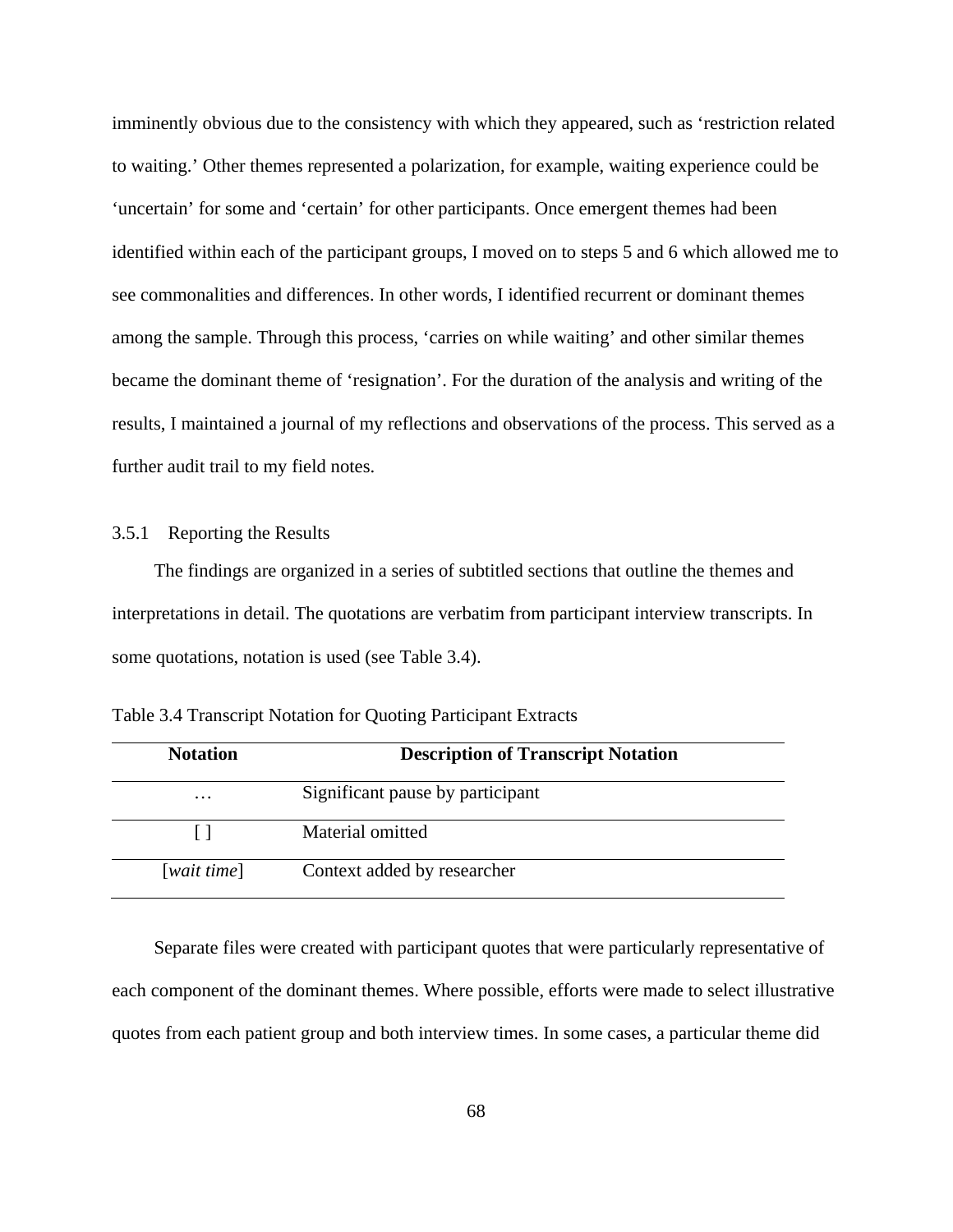not appear in all groups at both times. These commonalities and differences are noted in the next chapter.

IPA studies typically do not endeavour to quantify meanings of participant experiences (1,92,94,96). In accordance with the theory and method of the IPA approach, themes are reported using terms like "some" or "many". As the principles of interpretative phenomenological analysis recognize, the findings are inextricably tied to the researcher's perspectives, ideas, attitudes, and experiences. Wherever possible these perspectives are identified and acknowledged.

# 3.5.2 Validity and quality of the study

Smith and his colleagues refer to specific criteria for assessing the validity and quality of an IPA study and focus on four overarching principles (1). These principles, which are borrowed from Yardley (97), entail: a) sensitivity to context, b) commitment and rigour, c) transparency and coherence, and d) impact and importance. These concepts are important to qualitative research in general, and I will discuss how these principles are reflected in the present study.

### *3.5.2.1 Sensitivity to context*

Context can refer to the study's socio-cultural milieu, the related literature and the empirical data. In this study, efforts were made to be sensitive to the background of the participants by collecting and considering demographic information. The literature review situated the 'problem' of waiting in a wider theoretical and social context. In demonstrating sensitivity to the empirical data, I have endeavoured to support my arguments directly with verbatim extracts from the participants. Also, by being aware of the context of my participants, I was better able to understand what shaped their waiting experiences. I had the opportunity to get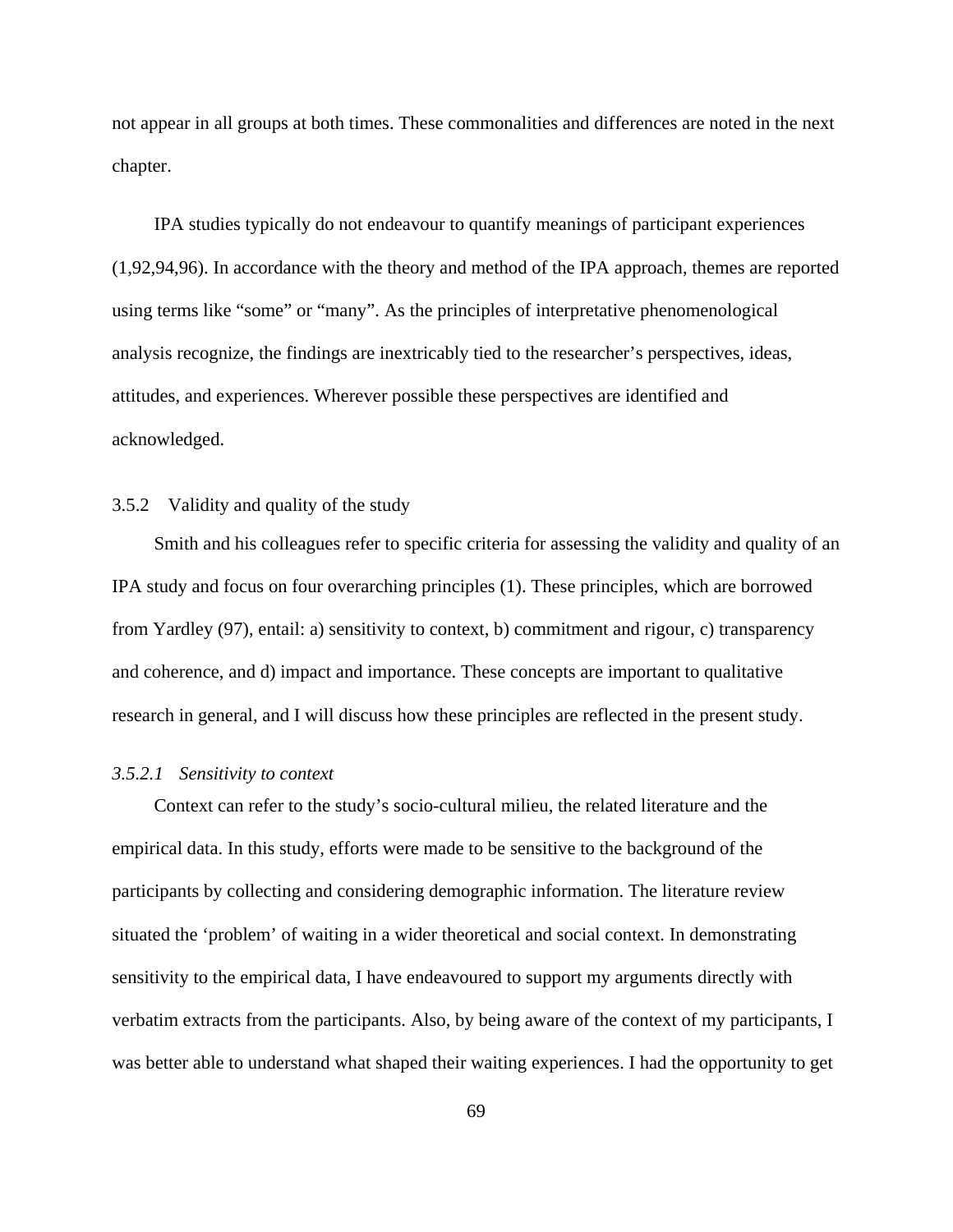to know the context of participants by interviewing them twice. In other words, I could get to know more about their lives in addition to their presenting health concern and their waiting experiences. For example, one male participant awaiting shoulder surgery described in each interview how his experience mirrored the opinion of host of a local radio station. I determined that his experience was influenced by the context in which he was situated. In this sense, I exercised reflexivity regarding the participants in my study.

## *3.5.2.2 Commitment and rigour*

Commitment can be demonstrated by the skills of the researcher during data collection, while rigour is illustrated by the overall thoroughness of the study. I was fortunate that I had considerable experience with patient interviewing and felt I was able to establish rapport with participants. Moreover, I followed media reports of wait times and attended a national conference on waiting in healthcare. In other words, I was immersed in my research topic. In terms of the study's rigour, the appropriateness of the sample, the quality of the data, and the completeness of analysis are considered. My sample did comprise patients who were experiencing the phenomenon of waiting, and I was able to complete two interviews with each participant. The setting of the second interviews with most participants awaiting cardiac surgery was not ideal – the postoperative assessment unit and its many distractions is perhaps not the best place to conduct a phenomenological interview. These interviews tended to be briefer than other in person or telephone interviews. Regarding the completeness of the analysis, at least one extract from each participant was provided as an illustration for a theme. Efforts were made to maintain the idiographic aspects of IPA while using the technique to discover intergroup differences.

70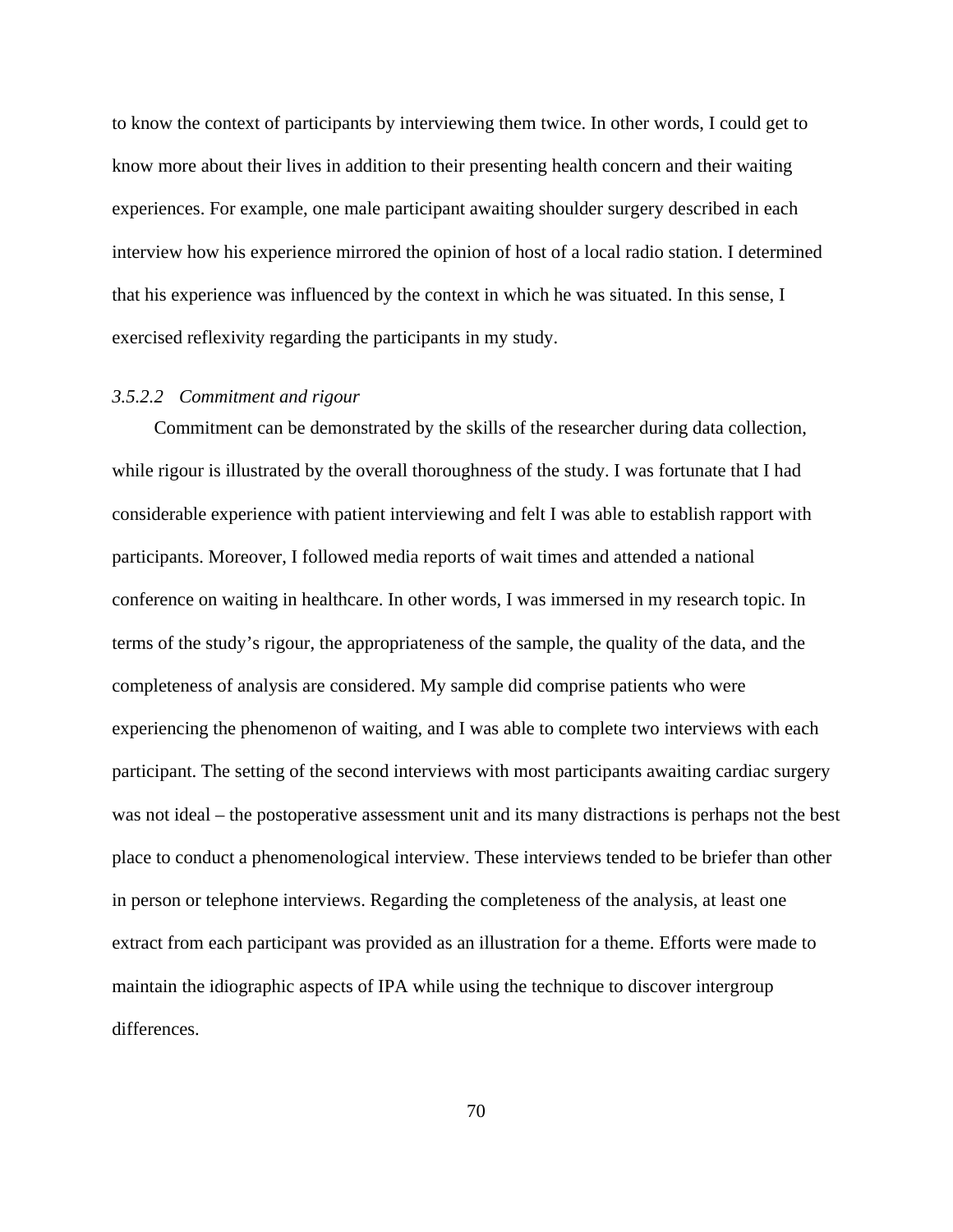## *3.5.2.3 Transparency and coherence*

The stages of the research process are described in the previous sections. Transparency refers to the degree of clarity of this description. Coherence of the study applies to how the theory and method fit together and how the findings answer the research question. Essentially, as an IPA study, this inquiry should illustrate my attempts as a researcher to make sense of my participants' experience. In addition, I reflected on my abilities and shortcomings as a researcher. For example, I noted in my research journal a particular experience with one participant where my personal beliefs on an unrelated topic contrasted radically with a view raised by the participant. The topic was raised at the end of the interview by the participant and I recognized I struggled to keep my own view to myself. At the participant's second interview, I noted I was more reserved than I had been our first meeting. Again, at end of the second interview, the participant raised the same topic. The topic was not in any way related to any of our discussion of the participant's wait time experience. At this time, due to my discomfort, I changed the direction of the conversation, thanked the participant for participating, and hurriedly showed the participant out of the interview room. While doing the analysis, I was reminded of these unpleasant encounters with this participant and I struggled with including the participant's experiences. I realized I was influenced by our contrasting views on this outside issue. Nevertheless, in keeping with IPA's need for inclusion of experiences, I did incorporate this participant in the reporting phase. Noting these experiences assisted in my understanding of my own perspective as a researcher and helped me to reflect on my own views as an individual.

#### *3.5.2.4 Impact and importance*

In my attempt to impact how waiting is understood, I reflected on how to best present these findings to policy makers, practitioners and patients. Thus, the final test of validity lies with the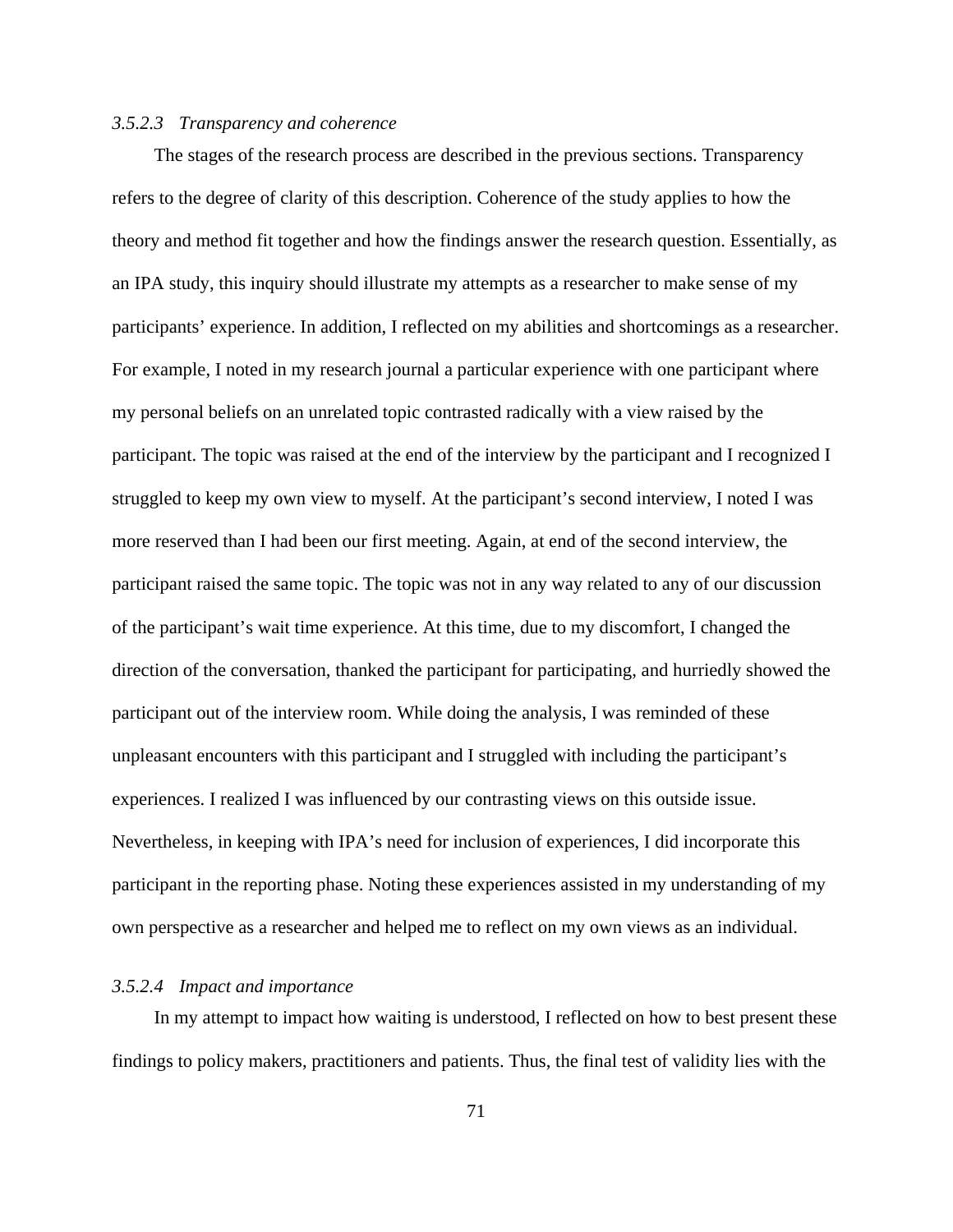ultimate question: why should we care? Will this study make a contribution to the theoretical understanding of waiting? Does this research have practical application for policy makers, practitioners and patients? Such questions have implications for how the findings are influenced by their audience. These questions are deliberated in the following chapters.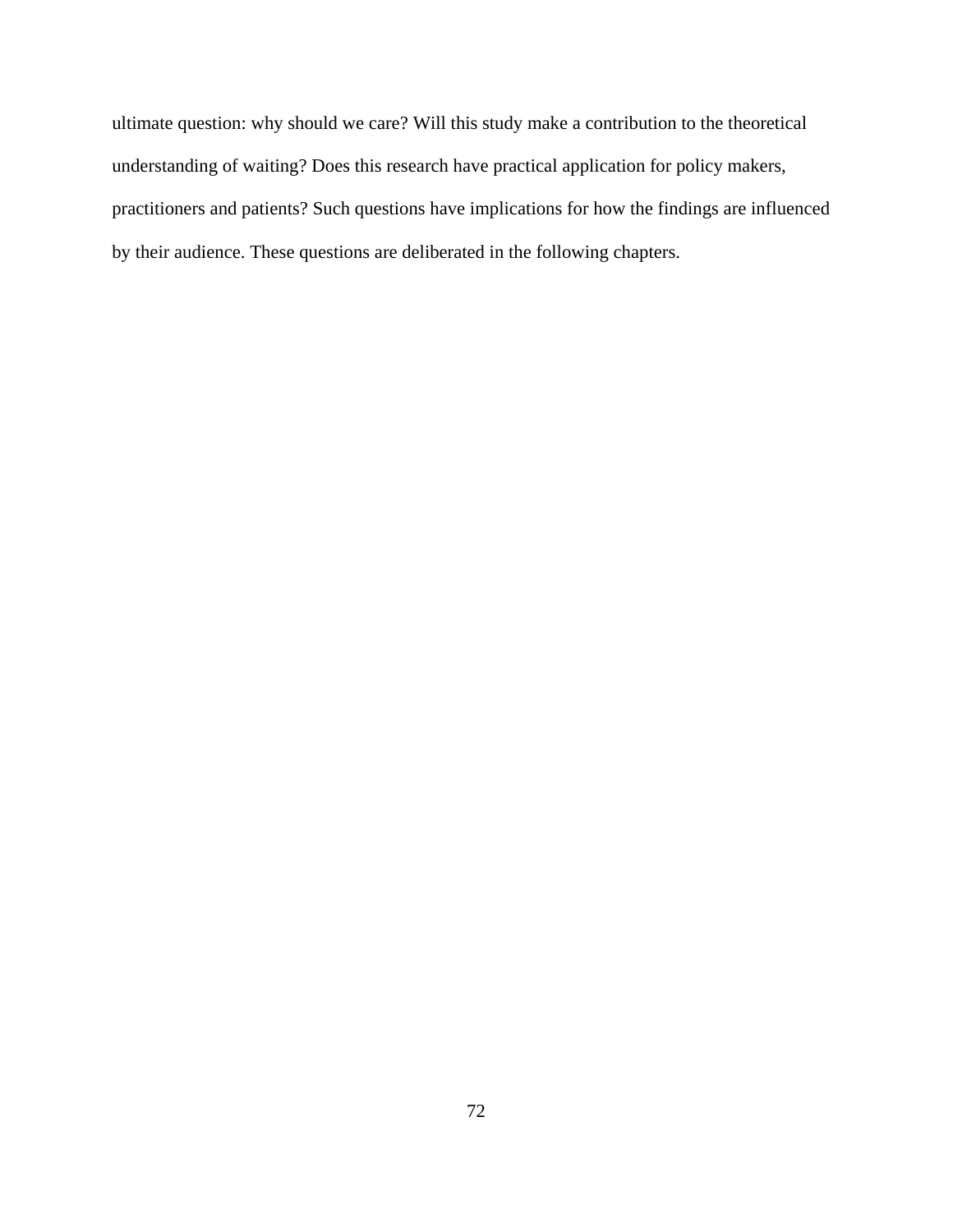## **4 Results**

## 4.1 STUDY SAMPLE

In total, 32 patients completed both interviews and were included in the analysis. While 40 patients had completed the first interview, eight participants did not complete the second interview for the following reasons: four patients, three awaiting cardiac surgery and one awaiting knee replacement surgery, had surgery before they could be interviewed for the second time; two participants who were awaiting hip or knee replacement surgery withdrew from the waiting list; one participant awaiting cardiac surgery postponed surgery past the end of the study period; and one participant awaiting hip replacement surgery was lost due to follow-up. These participants were not included in the study as only partial data were available.

Table 4.1 describes the background characteristics of the participants who completed both interviews. As the table indicates, most participants were married or were living as married. The majority of participants lived in one of the two main urban areas in the province (Saskatoon or Regina) or in a rural part of the province. If participants lived in a nonurban area, as defined by residence in a place of population less than 5,000, they were considered to be rural residents. Small urban centres were identified as having population between 5,000 and 100,000. These population parameters were adapted from Statistics Canada definitions (98). There was a difference in highest level of education between males and females in the sample, with more females having greater than high school education than males. Almost half of the participants were retired, compared to less than half of the participants holding full-time employment status. The number of participants of retirement age (ie, 65 or older) was highest in the group awaiting cardiac surgery (n=8), whereas the group of participants awaiting shoulder surgery had only one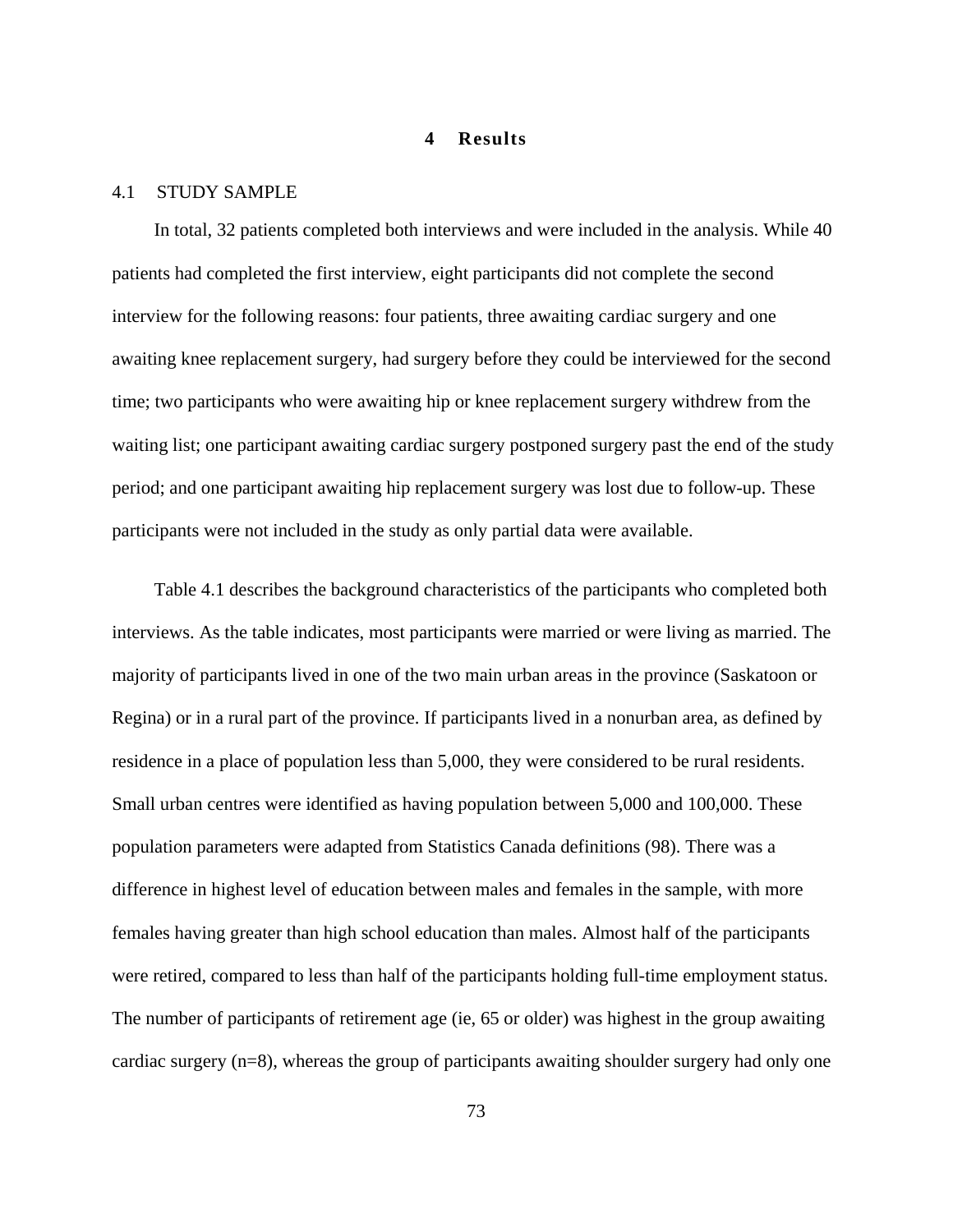participant who was retired. The aim of recruitment was to enrol 10 participants in each of the three surgical groups, with roughly equal numbers of male and female participants. The sample size of the study is discussed in greater detail in the data analysis section.

|                                               | Men,           | Women,         |
|-----------------------------------------------|----------------|----------------|
|                                               | $n = 16$       | $n = 16$       |
| Age                                           |                |                |
| Median                                        | 59.5           | 62.5           |
| Minimum-maximum                               | 43-81          | 43-89          |
| <b>Marital Status</b>                         |                |                |
| Married, or living as married                 | 13             | 10             |
| Divorced                                      | $\overline{2}$ | $\overline{2}$ |
| Widowed                                       | $\mathbf{1}$   | $\overline{4}$ |
| Residence                                     |                |                |
| Urban                                         | 9              | 6              |
| Small urban                                   |                | 4              |
| Rural                                         | $\overline{7}$ | 6              |
| Highest level of education                    |                |                |
| Some high school or less                      | $\overline{4}$ | $\overline{3}$ |
| Graduated high school                         | $\overline{7}$ | $\overline{2}$ |
| Some trade/vocational/technical training      | $\overline{4}$ | $\overline{2}$ |
| Certificate or diploma below Bachelor's level | 1              | $\overline{4}$ |
| Some university                               |                | $\overline{2}$ |
| Bachelor's level or above                     |                | 3              |

Table 4.1 Background Characteristics of Participants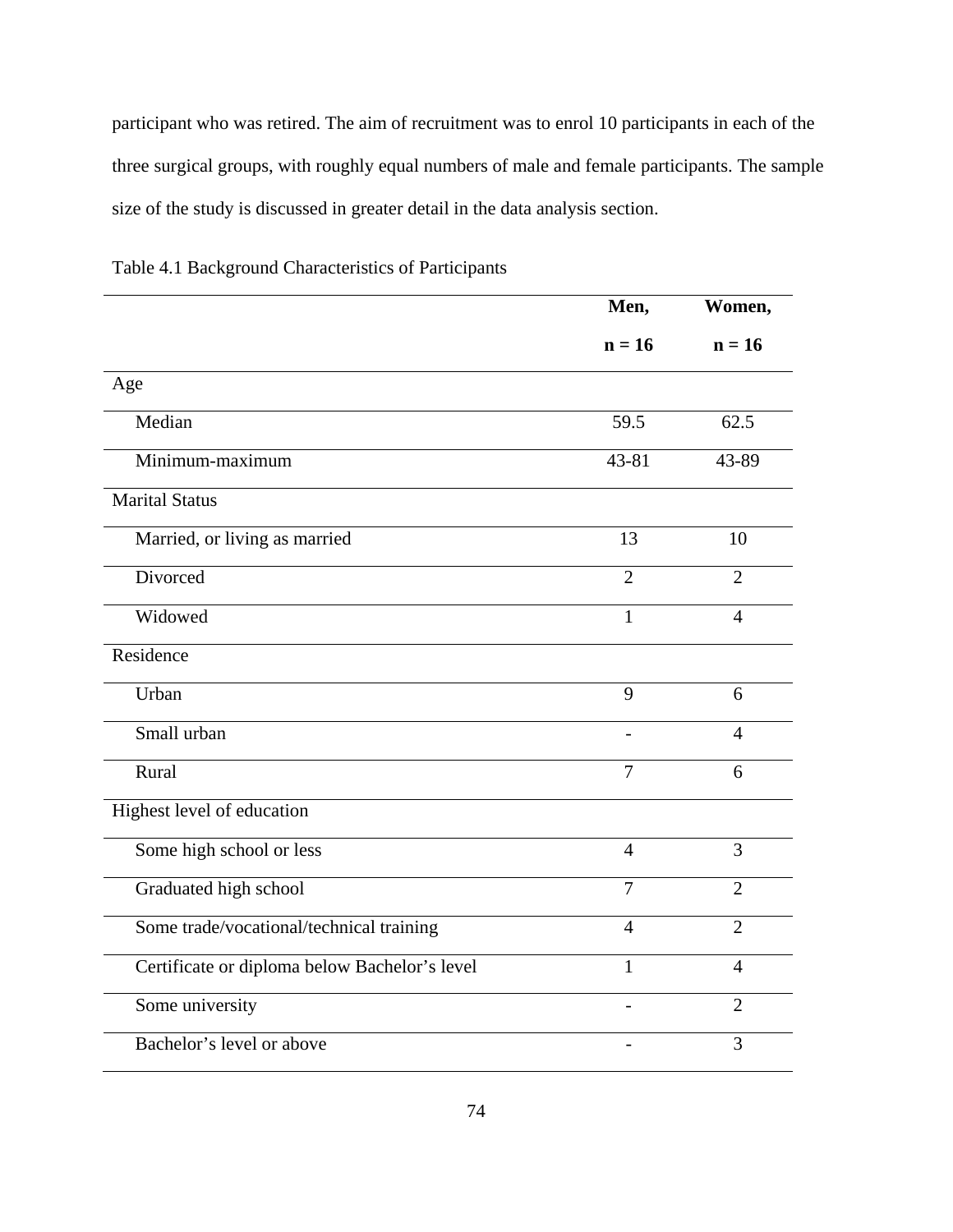|                                    | Men,           | Women,         |
|------------------------------------|----------------|----------------|
|                                    | $n = 16$       | $n = 16$       |
| <b>Employment status</b>           |                |                |
| Employed full-time                 | 5              | $\overline{2}$ |
| Employed part-time                 |                | $\overline{2}$ |
| Self-employed                      | 3              | 1              |
| Retired                            | 6              | 9              |
| Other (eg, disability, unemployed) | $\overline{2}$ | $\overline{2}$ |
| Type of surgery                    |                |                |
| Cardiac                            | 6              | $\overline{4}$ |
| Hip/Knee                           | $\overline{4}$ | $\overline{7}$ |
| Shoulder                           | 6              | 5              |

Participants were also asked their ethnicity or cultural group. The responses to this question were uniform for the entire sample. That is, all participants indicated they were "not a visible minority". The median age for the entire sample was 60 years. Median age among participants awaiting cardiac surgery was 68 years and age range was 43-81. The group awaiting hip or knee replacement surgery had a median age of 62.5 years and their ages ranged from 56-89. The participants awaiting shoulder surgery tended to be younger with median age of 54.5 years and a range between 43 and 71. Table 4.2 assigns pseudonyms to each participant and contains participant approximate age and sex by surgery type.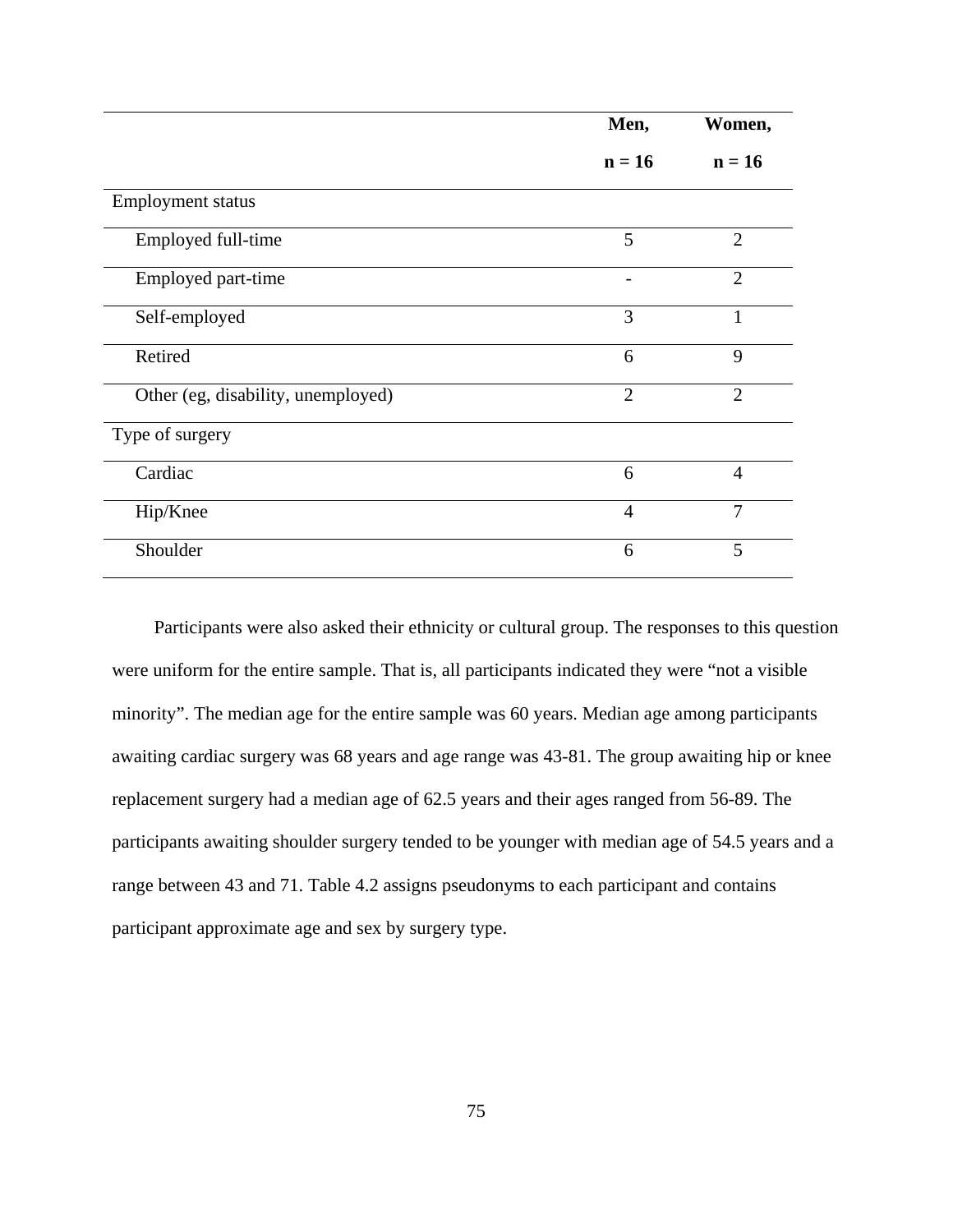| <b>Participant Pseudonym (sex)</b> | Cardiac   | <b>Hip/Knee</b> | <b>Shoulder</b> |
|------------------------------------|-----------|-----------------|-----------------|
| Lee $(m)$                          | Early 40s |                 |                 |
| Paul (m)                           | Early 60s |                 |                 |
| Shelley (f)                        | Mid 60s   |                 |                 |
| Arnold (m)                         | Late 60s  |                 |                 |
| Alice (f)                          | Late 60s  |                 |                 |
| Brian (m)                          | Late 60s  |                 |                 |
| Diane $(f)$                        | Early 70s |                 |                 |
| Hillary (f)                        | Late 70s  |                 |                 |
| Rolland (m)                        | Late 70s  |                 |                 |
| Samuel (m)                         | Early 80s |                 |                 |
| Nora (f)                           |           | Mid 50s         |                 |
| Jack(m)                            |           | Late 50s        |                 |
| Lionel $(m)$                       |           | Late 50s        |                 |
| Joan (f)                           |           | Late 50s        |                 |
| Candice (f)                        |           | Early 60s       |                 |
| Mary (f)                           |           | Early 60s       |                 |
| Myron(m)                           |           | Mid 60s         |                 |
| Beatrice (f)                       |           | Early 70s       |                 |
| Lorraine (f)                       |           | Mid 70s         |                 |
| Frank (m)                          |           | Early 80s       |                 |
| Elsie $(f)$                        |           | Late 80s        |                 |
| Wanda (f)                          |           |                 | Early 40s       |
| Dale (m)                           |           |                 | Late 40s        |

Table 4.2 Pseudonym, Sex and Approximate Age of Participants by Surgery Type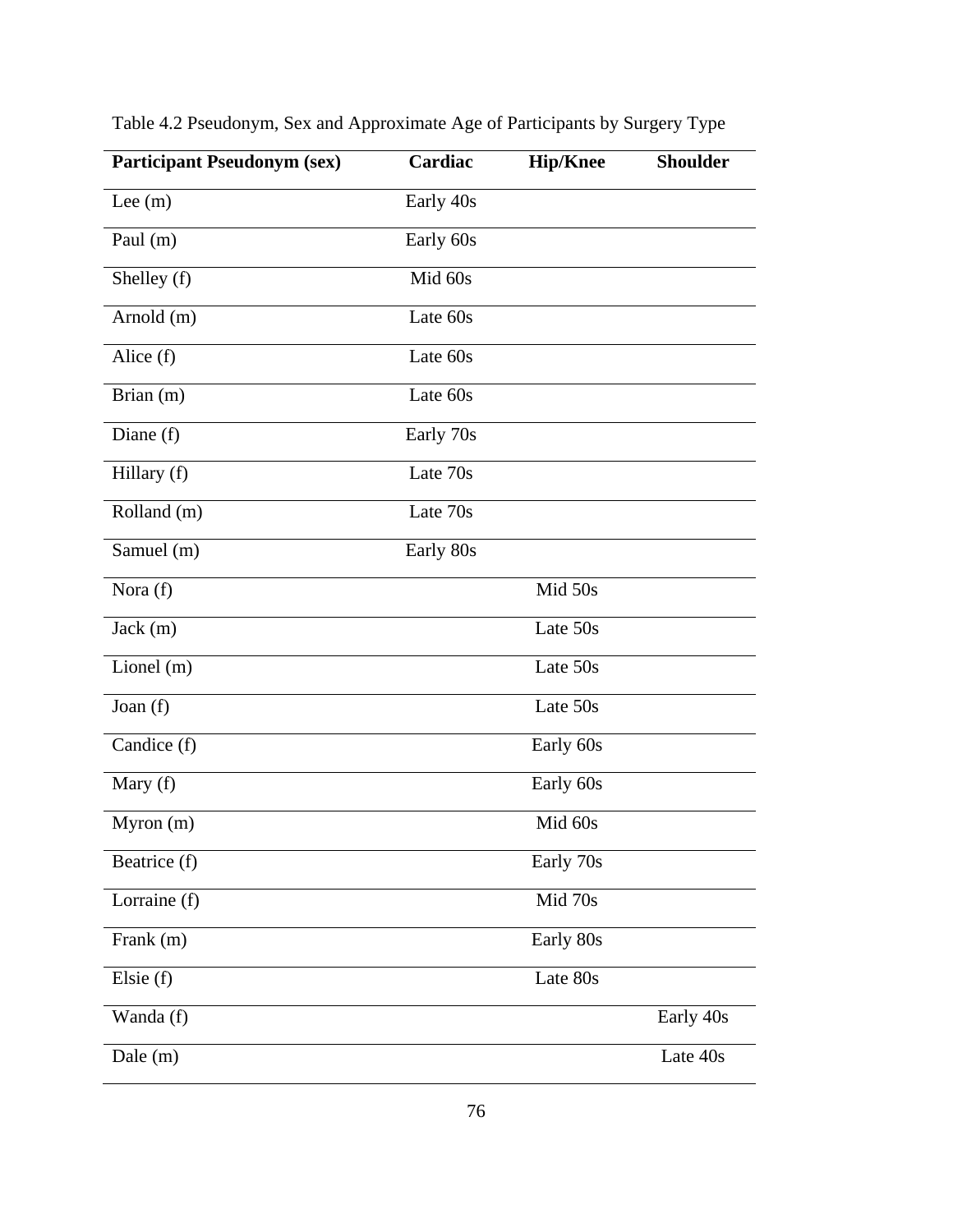| <b>Participant Pseudonym (sex)</b> | Cardiac | <b>Hip/Knee</b> | <b>Shoulder</b> |
|------------------------------------|---------|-----------------|-----------------|
| Greg(m)                            |         |                 | Late 40s        |
| Ray(m)                             |         |                 | Late 40s        |
| Peter $(m)$                        |         |                 | Early 50s       |
| Ruth(f)                            |         |                 | Early 50s       |
| Tina $(f)$                         |         |                 | Mid 50s         |
| Felicia (f)                        |         |                 | Late 50s        |
| Darryl (m)                         |         |                 | Late 50s        |
| Gerry (m)                          |         |                 | Early 60s       |
| Kathy (f)                          |         |                 | Early 70s       |

The median age of the female participants was slightly higher than the median age for the male participants (62.5 years v. 59.5 years). Age of both male and female participants varied widely; 43-81 years for males, 43-89 years for females. As Table 4.2 suggests, the majority of the sample was in their 50s or 60s.

# 4.2 FINDINGS

The results are presented in three main sections according to the principal objectives of the study: the experience of time while waiting for consultation and surgery, the perception of maximum acceptable wait time for the patient's consultation or surgery and other similar procedures, and the patient's experience of the effects of waiting for consultation and surgery. Table 4.3 provides a synopsis of the findings according to each study objective. Each research objective is divided into the dominant themes that emerged when these three topics were discussed by participants. In some instances, the dominant themes were comprised of particular components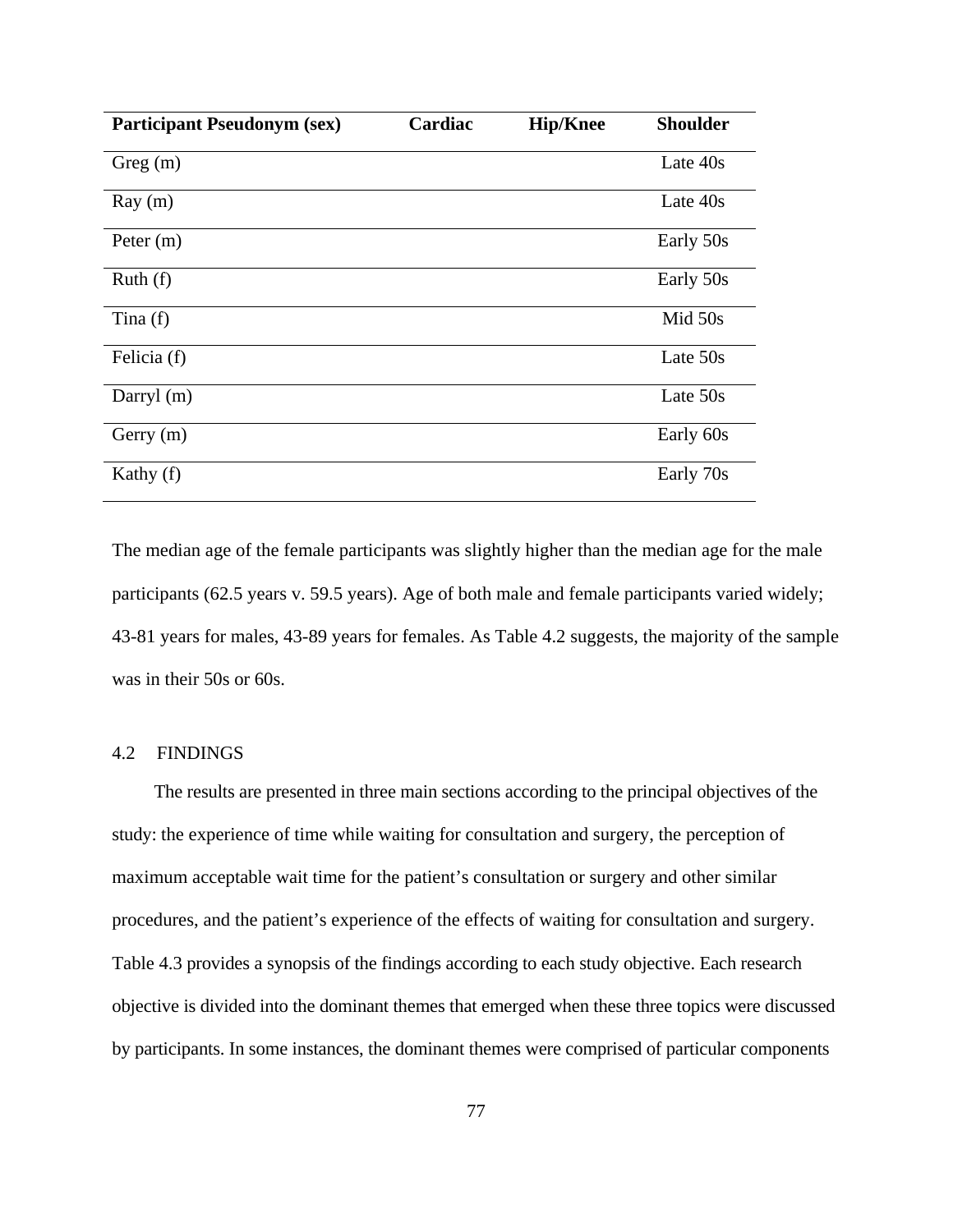and these are discussed in subsections of the dominant theme. As Table 4.3 indicates, I found three dominant themes when I analysed participant experiences of time while waiting and their perspectives on wait time tolerance (MAWT) and five dominant themes when I examined participant reports of the effects of waiting.

| <b>Study Objectives</b> | <b>Dominant Themes</b> | <b>Components of Dominant Themes</b> |
|-------------------------|------------------------|--------------------------------------|
| Time while Waiting      | <b>Time Drags</b>      | More suffering                       |
|                         |                        | Less meaningfulness                  |
|                         |                        | Less agency                          |
|                         | <b>Time Flies</b>      | Less suffering/better coping         |
|                         |                        | Greater meaningfulness               |
|                         |                        | More agency                          |
|                         | Time Goes On           | Less suffering/better coping         |
|                         |                        | Greater meaningfulness               |
|                         |                        | More agency                          |
| Maximum Acceptable      | Suffering              | Pain                                 |
| Wait Time (MAWT)        |                        | Mobility restriction                 |
|                         |                        | Deterioration of condition           |
|                         | Resignation            | Wait your turn                       |
|                         |                        | Beyond your control                  |
|                         | Lethality              | Contingent upon surgery type         |

Table 4.3 Overview of Results by Study Objective, Dominant Themes and Components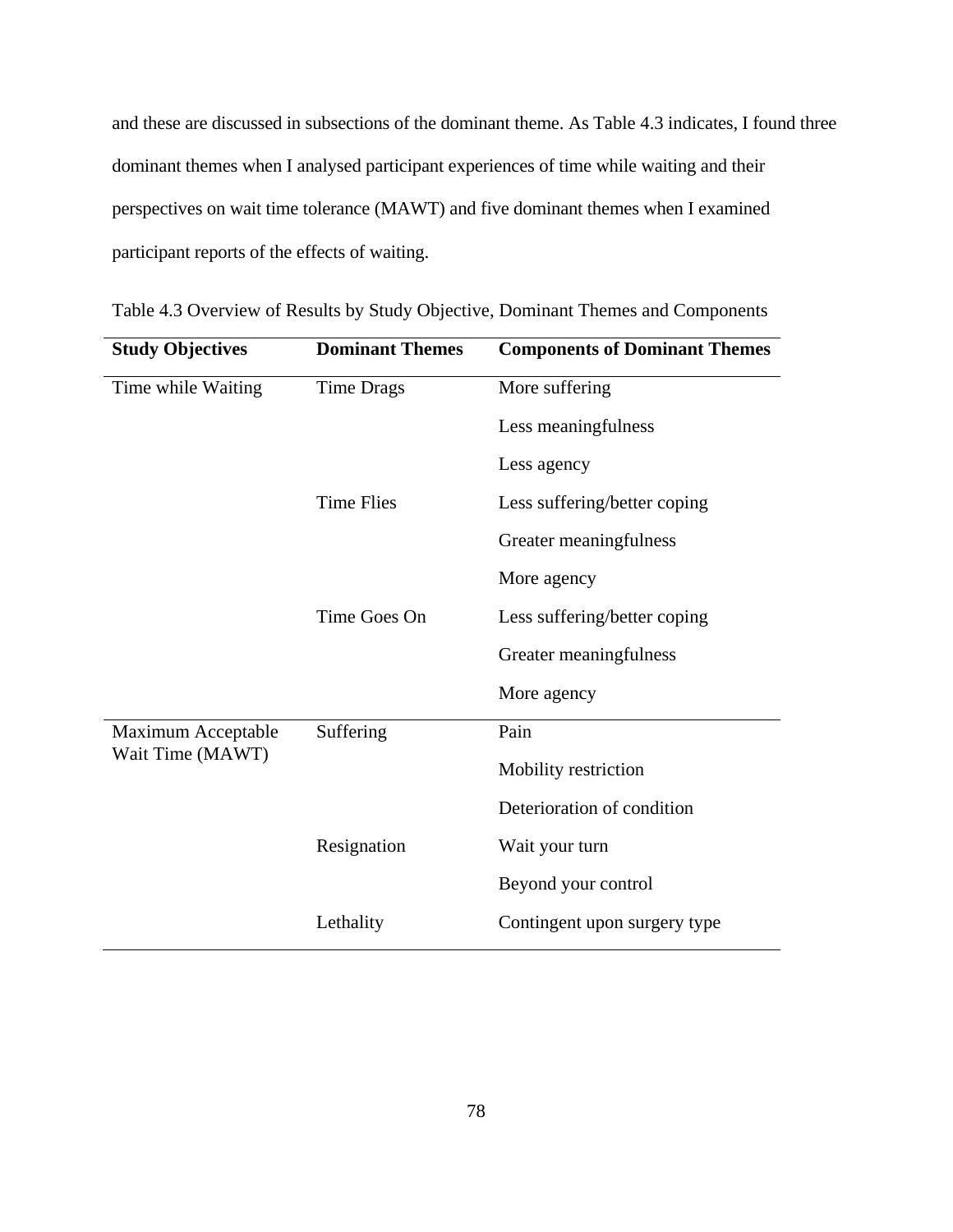| <b>Dominant Themes</b> | <b>Components of Dominant Themes</b> |
|------------------------|--------------------------------------|
| Restriction            | Pain                                 |
|                        | Role                                 |
|                        | Mobility                             |
| Uncertainty            | Place on list                        |
|                        | Condition in future                  |
| Resignation            | Meets expectation                    |
|                        | Places waiting in healthcare context |
| Coping with waiting    | Distraction                          |
|                        | Downward comparison                  |
|                        | Social support                       |
| Opportunity            | Prepare for procedure                |
|                        | Possibility to 'use' time            |
|                        |                                      |

In general, these dominant themes were present for all three patient groups at each interview time. There were some exceptions. Some themes were more characteristic of certain groups. These exceptions are noted in subsections outlining each dominant theme and component. In accordance with the majority of IPA literature, I have not assigned numeric values to themes. Like other IPA authors who desire to reflect the idiographic nature of the data, I discuss the results in a qualitative manner using words rather than numbers to reflect frequency. For example, "many" is more than "several", several is more than "some", some is more than "few".

## 4.3 TIME WHILE WAITING

In the first interview, participants were asked about their experience of time while waiting for consultation with their surgeon. The second interview presented similar questions about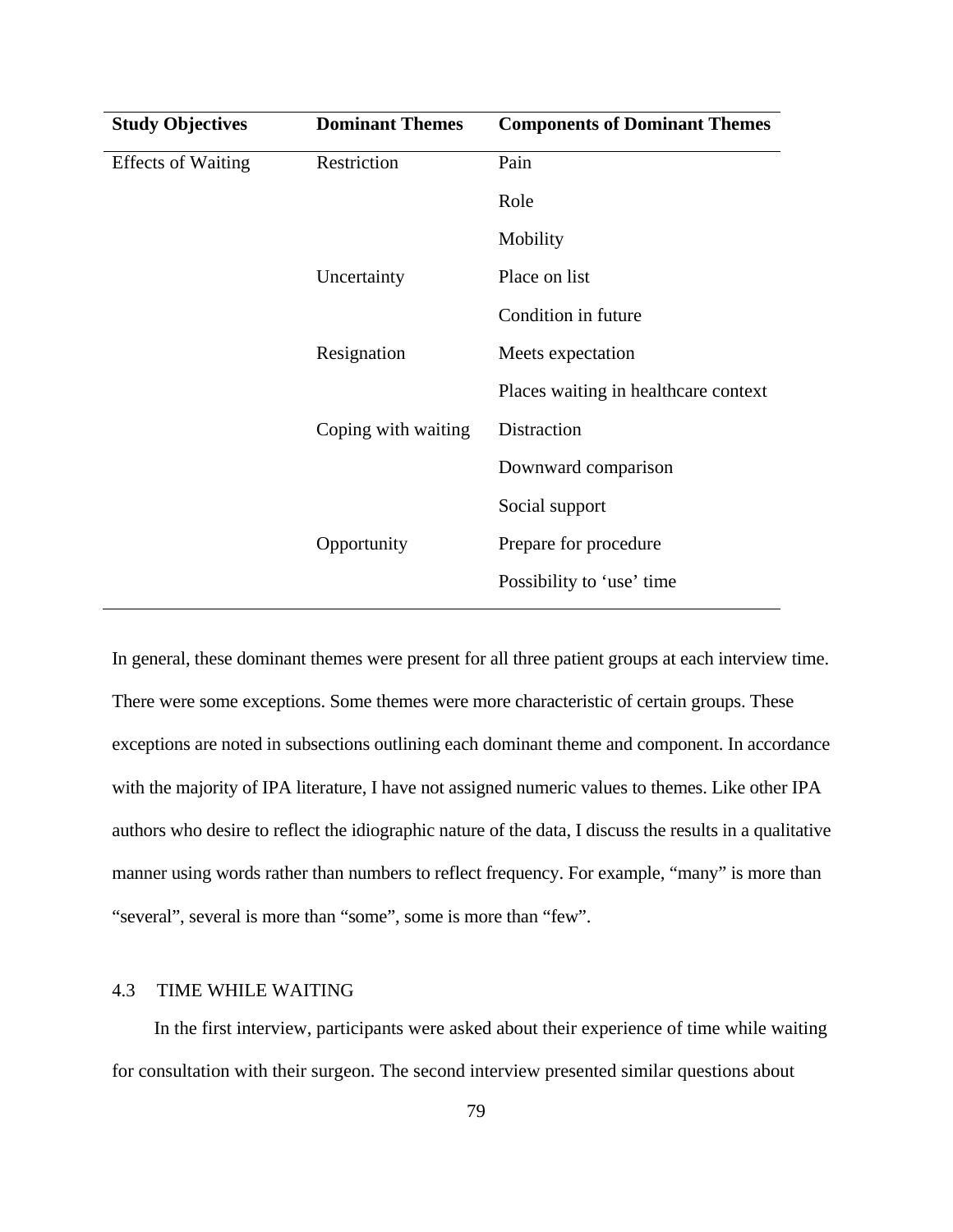participants' time experience since they had been waiting for surgery. In general, for participants in the three patient groups at both interview periods, the experience of time while waiting could be understood primarily according to lived duration. That is, participants responded to questions about time by articulating how long time had felt to them. Several participants described the duration of time while they waited as "dragging". Some participants portrayed wait time as "flying by". Many participants experienced wait time as the same as any other time, in other words, time "goes on". These three experiences of time while waiting: "time drags", "time flies", or "time goes on", were connected to three additional components. First, the degree of physical discomfort and emotional distress impacted how time was experienced while waiting. How effectively participants coped with this suffering was a related component of lived wait time duration. Second, the meaningfulness that could be connected to their wait time affected participants' perceptions of time duration. Meaningfulness was associated with the ability of the participants to extract value from their wait time versus a perception that time was lost or wasted while waiting. Third, the amount of agency (ie, personal control) they felt over their time influenced how wait time's duration was experienced. In the following sections, participant experiences of wait time duration are examined using these three concepts (see Table 4.4).

| <b>Lived Wait Time</b> | <b>Associations with Lived Duration</b> |                       |               |  |
|------------------------|-----------------------------------------|-----------------------|---------------|--|
| <b>Duration</b>        | Suffering/coping                        | <b>Meaningfulness</b> | <b>Agency</b> |  |
| Time Drags             | Increased/decreased                     | Decreased             | Decreased     |  |
| Time Flies             | Decreased/increased                     | Increased             | Increased     |  |
| Time Goes On           | Decreased/increased                     | Increased             | Increased     |  |

Table 4.4 Participant Experiences of Lived Wait Time Duration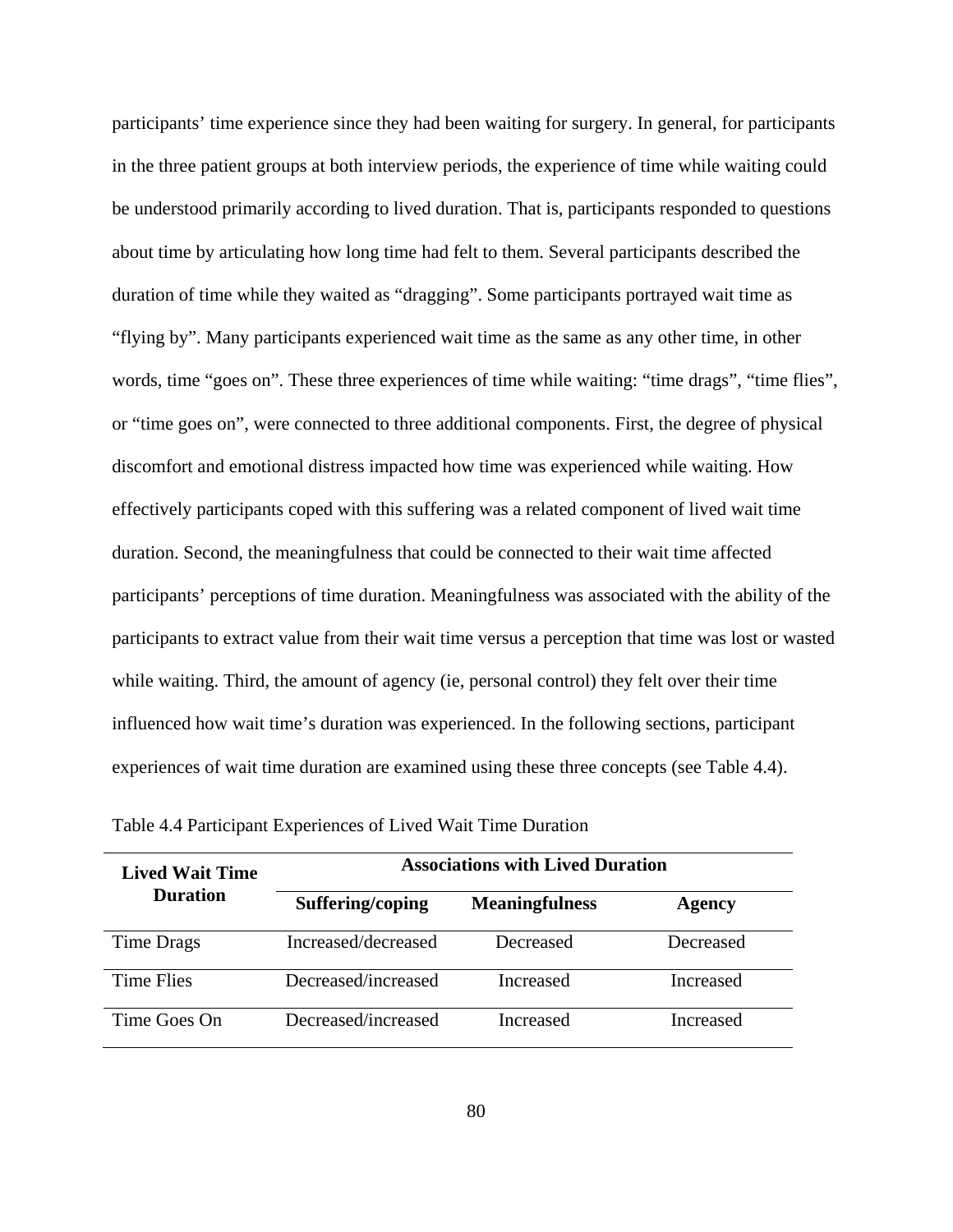## 4.3.1 Time Drags

Many participants who awaited either hip or knee replacement surgery or shoulder surgery, (ie, those in the two orthopaedic surgery groups), described time as "long", "slow" or "dragging" at both interview periods. For the participants awaiting orthopaedic surgery, a description of protracted wait time was often more common at their second interview than their first interview. While protracted wait time experience was somewhat typical among participants awaiting orthopaedic surgery, relatively few participants awaiting cardiac surgery described an experience of slow wait time.

As Table 4.4 suggests, there was a connection between protracted lived wait time duration and increased suffering, lack of meaningfulness, and less agency. Each of these relationships is discussed in the following sections.

## *4.3.1.1 Time Drags with Suffering*

Several participants referred to the physical discomfort and/or the emotional distress produced by their health condition. For some of these participants, physical and emotional suffering led to a prolonged experience of time while waiting. Nora, a participant awaiting hip replacement surgery, drew a clear link between the physical discomfort of pain and protracted wait time. In this quotation, she also noted how her experience of the passage of time corresponded with greater pain:

I was going to say that the time is passing quite slowly and one of the reasons for that is the pain – the pain as time has gone by the pain has increased, the hip has become more unstable and um I have had to go into my doctor several different times to try different types of pain medication to try and alleviate the pain…I guess it depends on the pain experience. If you are not having a lot of pain or it is intermittent and I think you could probably cope with it a little better but um, um, it just seems like a long – it is still a long journey. (Nora, late 50s, awaiting hip replacement surgery, second interview)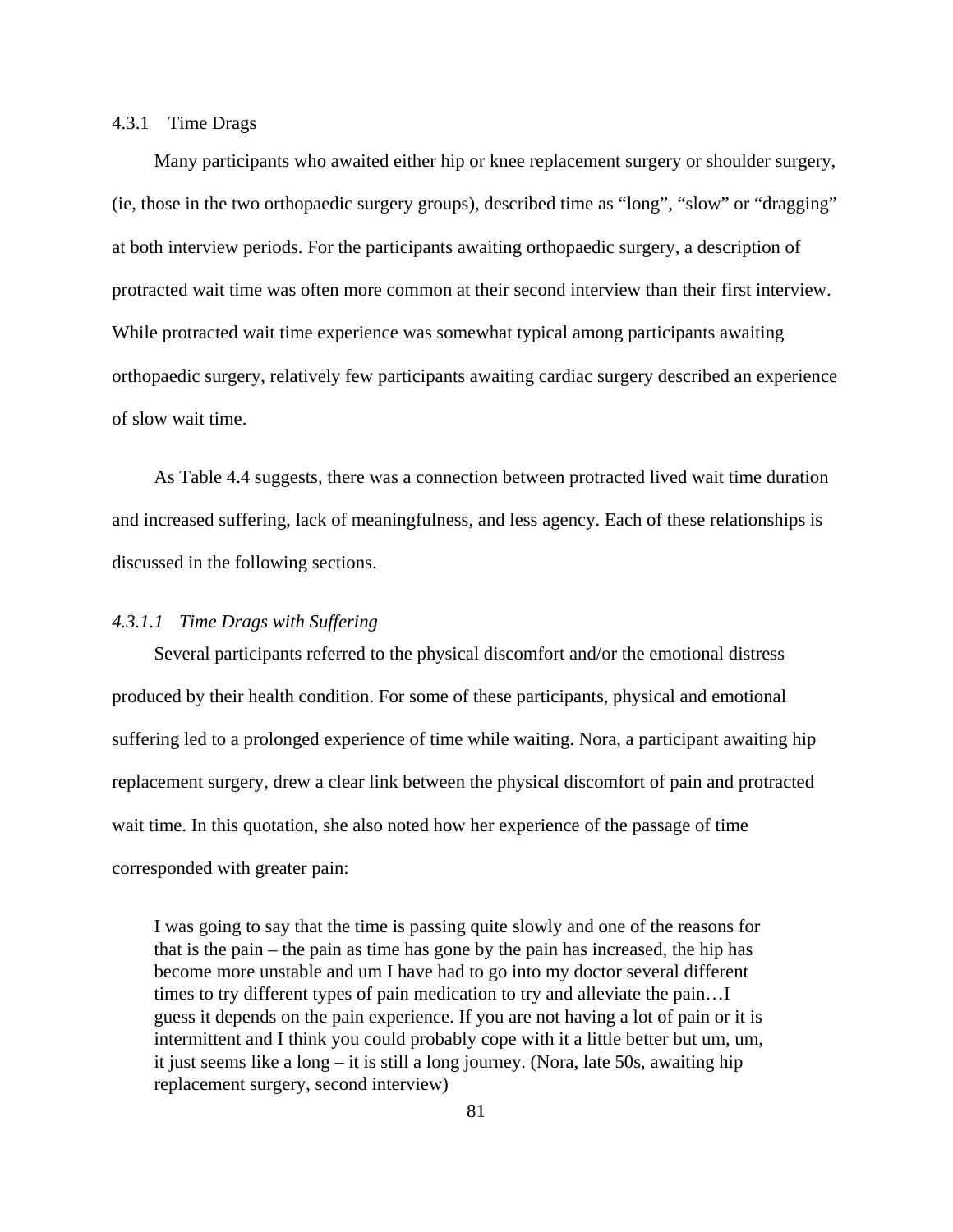Not only did time pass slowly due to the presence of pain, but Nora's pain increased with time. The result was wait time experienced as a "long journey". Journeys tend to have a direction and a destination. Nora's journey had been particularly arduous due to her repeated trips seeking pain relief.

Pain appeared to act as an activity restrictor that prolonged wait time duration. A few participants made the association between pain, restriction and time dragging. For instance, Candice, who was awaiting knee replacement surgery, experienced leisure activity restrictions as a result of pain and felt like time had "dragged":

The time has felt as though it has dragged for a couple of years for me. It has limited travel, it has limited things that I would do for enjoyment and pleasure and it is due to the pain that goes with waiting. (Candice, early 60s, awaiting knee replacement surgery, second interview)

Candice described a protracted time experience that began prior to her presence on the 'official' wait list for surgery. Her limitations had encumbered her experience of time.

For those participants who experienced long wait time, physical discomfort and activity restriction were often coupled with mental distress. Some participants found the activity restriction itself frustrating, while others felt the uncertainty of wait time duration was unsettling. Two participants awaiting shoulder surgery expressed particular dissatisfaction. Dale was frustrated by his restrictions; Gerry was distressed by a sense of uncertainty and powerlessness. Each reported a protracted experience of time while waiting: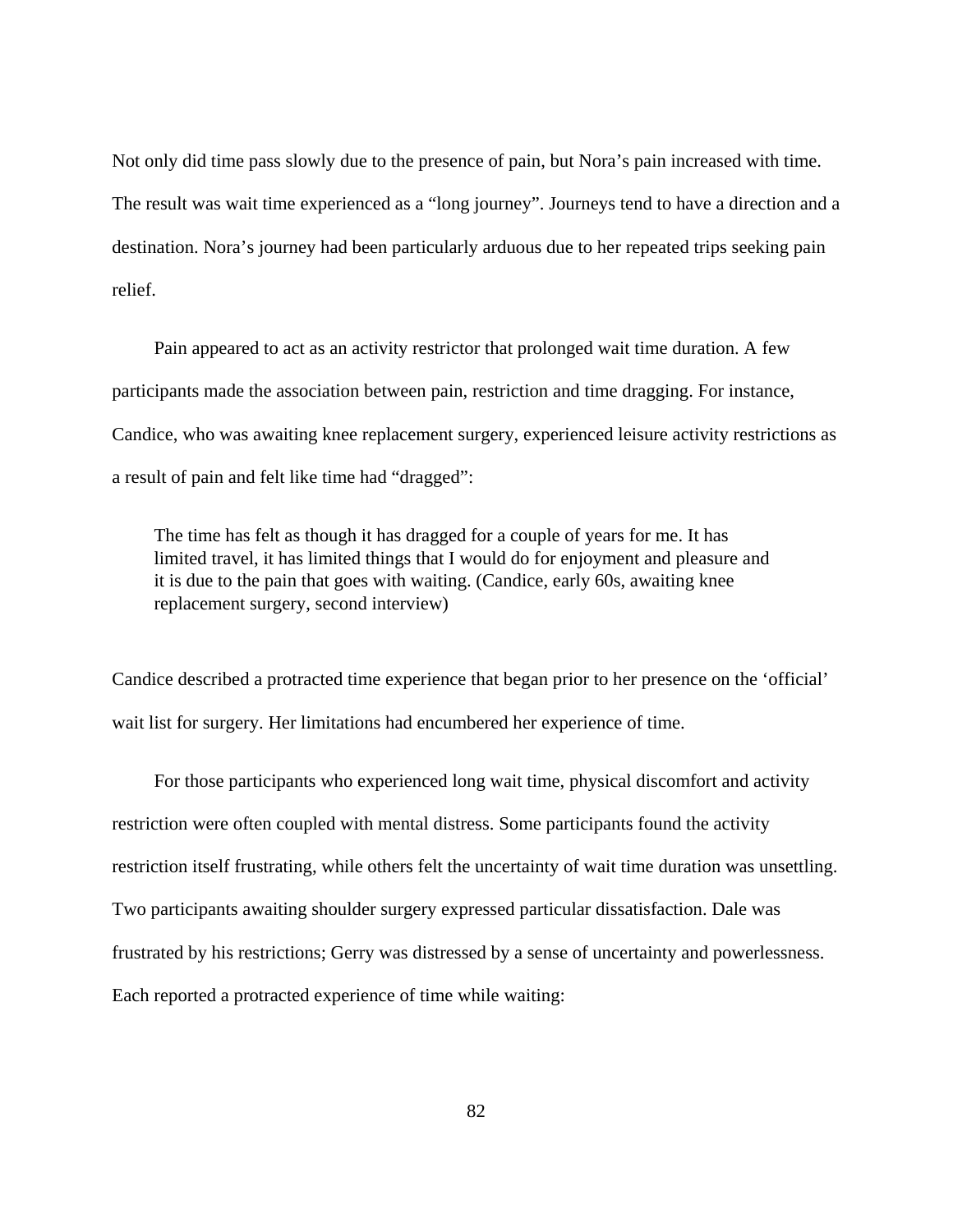It's been a long time. It has been frustrating for a lot of reasons, like I say a lot of the things that I like to do, you just have to either do just a little bit of it or not at all. (Dale, late 40s, awaiting shoulder surgery, second interview)

It seems quite long and when I phone to try and find some information, where I was on the list or whatever, they just told me I would receive information when I received it. That was basically the answer. Um, it is starting to get me a little more upset now because I am experiencing more pain in the arm and the shoulder area so I would like to get it over with … There is nothing for you to do but sit and you just wait and you get frustrated. (Gerry, early 60s, awaiting shoulder surgery, second interview)

The powerlessness that Gerry described relates to another basis for a protracted experience of time – lack of agency. The relationship between lack of agency and prolonged lived wait time duration will be discussed in section 4.3.1.3.

### *4.3.1.2 Time Drags with Lack of Meaningfulness*

For some participants, waiting for consultation and scheduled surgery meant their normal roles and activities were disrupted. This disruption influenced some participants' identity and self-worth to the extent that their lives lacked their usual meaningfulness and protracted their experience of wait time. When time lacks meaning, it is likely to be experienced as 'wasted.'

In the following extract, Francine expressed her concerns over her role restrictions and the impact these limitations had on her family:

Oh, [*time is*] very long. I feel very useless…it's tough. Each day seems like a century because it's all the no's, the negatives rather than any positives. [ ] My husband does 90% of the work at home and that's not fair. (Francine, late 50s, awaiting shoulder surgery, first interview)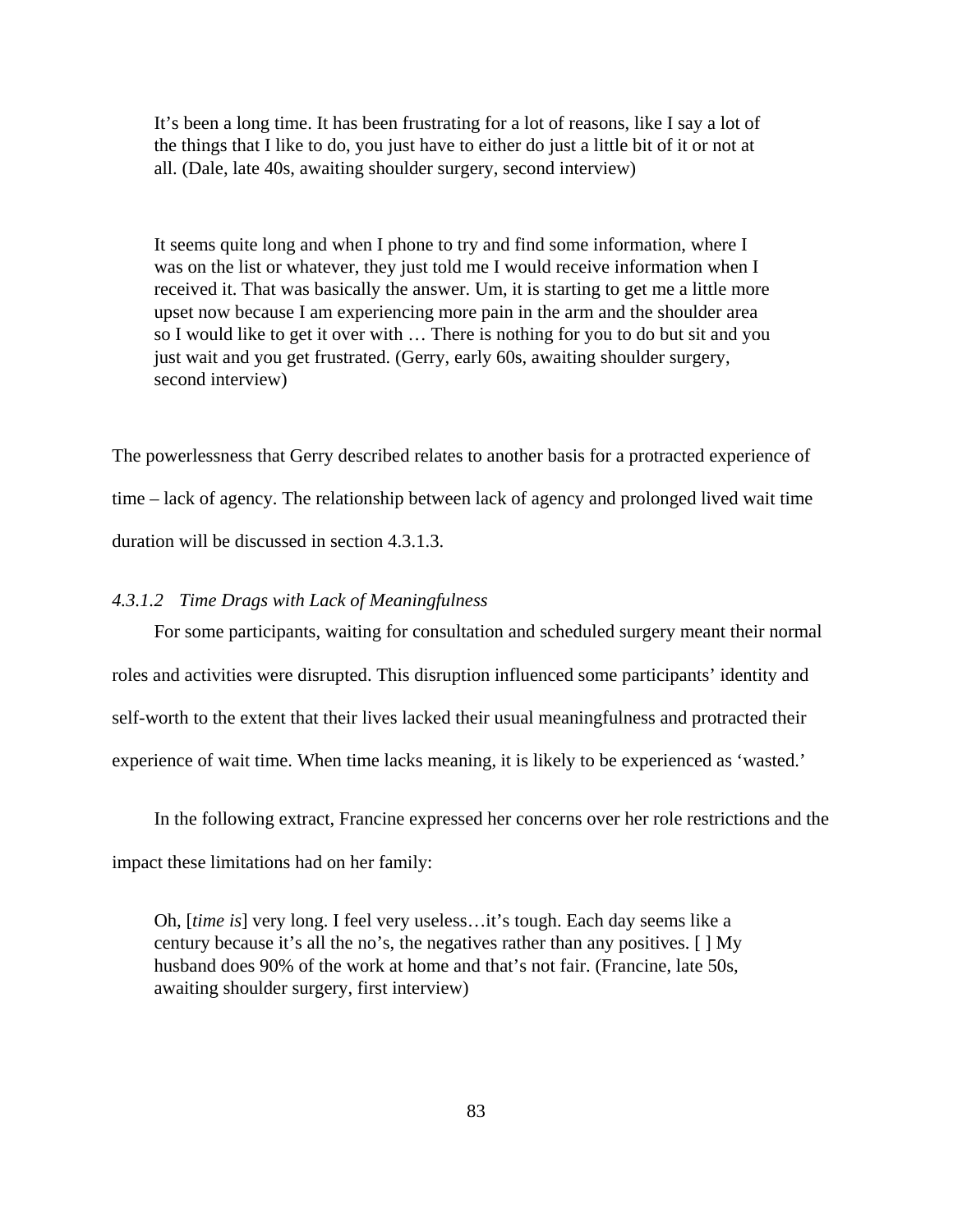The constraints Francine experienced turned each day into a "century". The longest 'unit' of time that any participant made reference to was a century – an amount of time that was not experienced chronologically. The limitations Francine experienced had an impact on her perception of time, altered her sense of self worth, and affected her relationships. Similarly, Nora, who was unable to work while she awaited consultation, struggled to find meaning in her new restricted role:

It was short [*the actual wait time to see the specialist*] but it's when you can't do anything. Like I said I make supper for my husband and I do the laundry, um, I have a housekeeper who does my cleaning, but I mean the time goes very slowly. It's boring, it's, I mean you tend to think about things too much  $[ \ ] I$ mean some people think 'oh it would be just so wonderful to be off work and get to be at home' and it would be if you could go and do the things that you wanted to do. But I mean it is not much fun sitting around just waiting for the hours to go by. (Nora, mid 50s, awaiting hip replacement surgery, first interview)

In Nora's experience, despite a relatively short wait time for consultation with the specialist, time was passing very slowly. For Nora, time slowed as she was bored with her limited lifestyle. Her implication was she would rather have the ability to do things than be placed in the position to "think about things too much". She rejected the notion that her experience of being off work might be perceived as "fun". Instead, her life consisted of "just waiting for the hours to go by".

 It was difficult for these participants to find wait time meaningful when their activities decreased or their roles changed. Wait time lacked meaningfulness when physical restrictions impinged upon the ability of participants to fulfill normal role functions. When regular work and family activities were disrupted, time was experienced more slowly.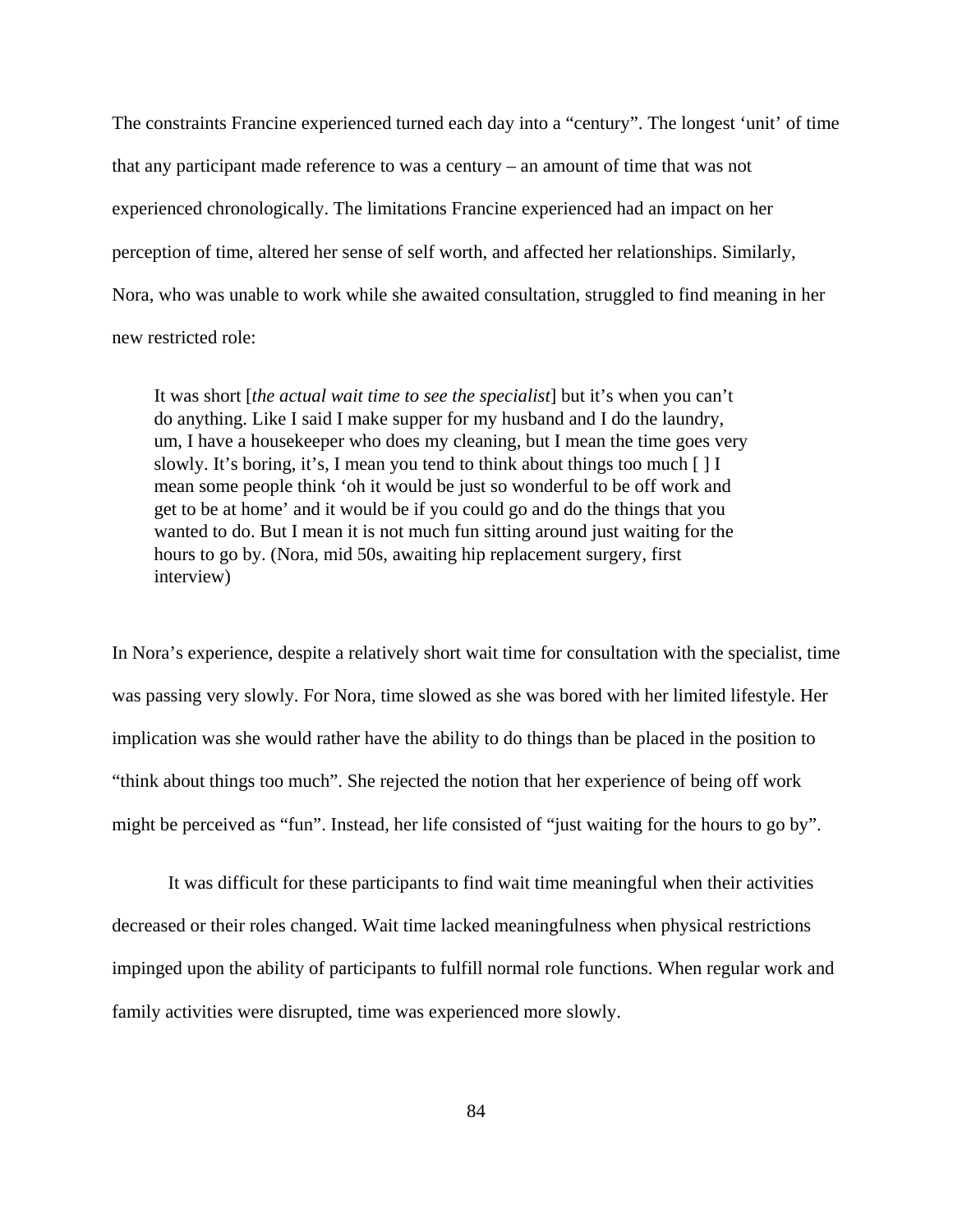## *4.3.1.3 Time Drags with Less Agency*

When participants felt they lacked control over waiting, time dragged. The experience of protracted wait time was filled with uncertainty – common concerns were: when would surgery happen? What would the outcome of surgery be? What plans could be made in the meantime? As participants voiced their anxieties about waiting, it was clear they did not have a sense of agency or control over their wait time. In the following extract, Shelley, who was awaiting cardiac surgery, expressed a strong desire to know her surgery date. In describing how waiting was "long enough", she connected her "antsy" feeling with the prospect of having her surgery at an unwelcome and inconvenient time:

Yeh, yeh, not terribly long, but long enough I was getting antsy, like it is getting close to the end of the month, [*the surgeon's office*] hasn't called me you know so. And I didn't want to do it during [*particular month*], you know I have kids that live away and I know they are going to be there, you know – but I didn't want it in [*particular month*] either. I wanted it done now, finished, over with, you know. (Shelley, mid 60s, awaiting cardiac surgery, first interview)

For Shelley, timing of her surgery was important due to family concerns and her personal well being. Similar to Shelley's experience of time while waiting, when other participants focused on the uncertainty of their surgery date, time dragged. Participants were anxious to have surgery completed. Anxiety and frustration contributed to a sense of urgency for these participants who were awaiting shoulder surgery:

Once you are going to find out that you're going to have surgery then it gets god damn aggravating and long drawn out waiting for it. Not that I am scared of it, I could give a shit, I would have it tomorrow but it is just you can't do nothing. You can't work properly, you can't plan nothing. (Peter, early 50s, awaiting shoulder surgery, second interview)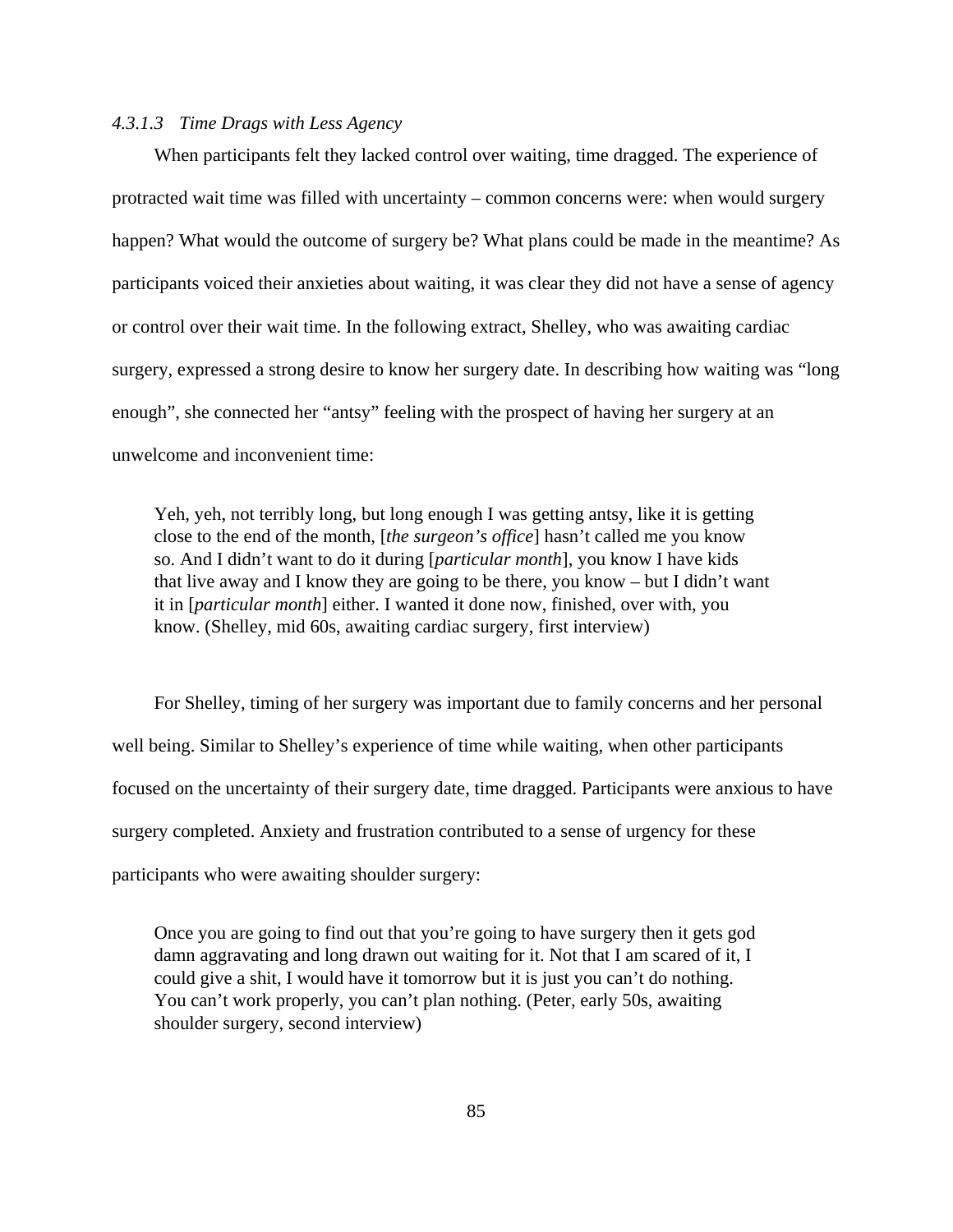Waiting is so long, is it going to be, is the surgery going to be ok now, like is it going to be the same kind, is there going to be something there to pin? (Francine, late 50s, awaiting shoulder surgery, second interview)

Both Peter and Francine experienced long drawn out wait time and each lacked a sense of agency over their wait time. Peter was incensed by his lack of control over work and his inability to make plans. Francine was very anxious about the prospect of further deterioration of her condition while waiting which in her view could lead to a poor surgical outcome.

For participants who experienced time dragging, lack of agency over wait time decelerated time duration. Lack of agency was related to the uncertainty of actual wait time duration and insecurity regarding the surgical outcome. When these participants felt a lack of agency, they also expressed anxiety and frustration.

## 4.3.2 Time Flies

The subjective wait time experience of "time flying" was less typical of participants awaiting consultation and surgery than the experience of time dragging. Yet, the experience of "time flies" was evident in all three patient groups at both interview times and was more common for participants awaiting cardiac surgery. A swift passage of time usually corresponded with less suffering, greater meaningfulness and a higher level of agency. The relationships between participants' accelerated experiences of wait time and degrees of suffering, meaningfulness and agency are outlined in the sections below.

#### *4.3.2.1 Time Flies with Less Suffering*

The experience of accelerated wait time could be explained in part by the participant's degree of suffering. For example, when participants described time as passing quickly, they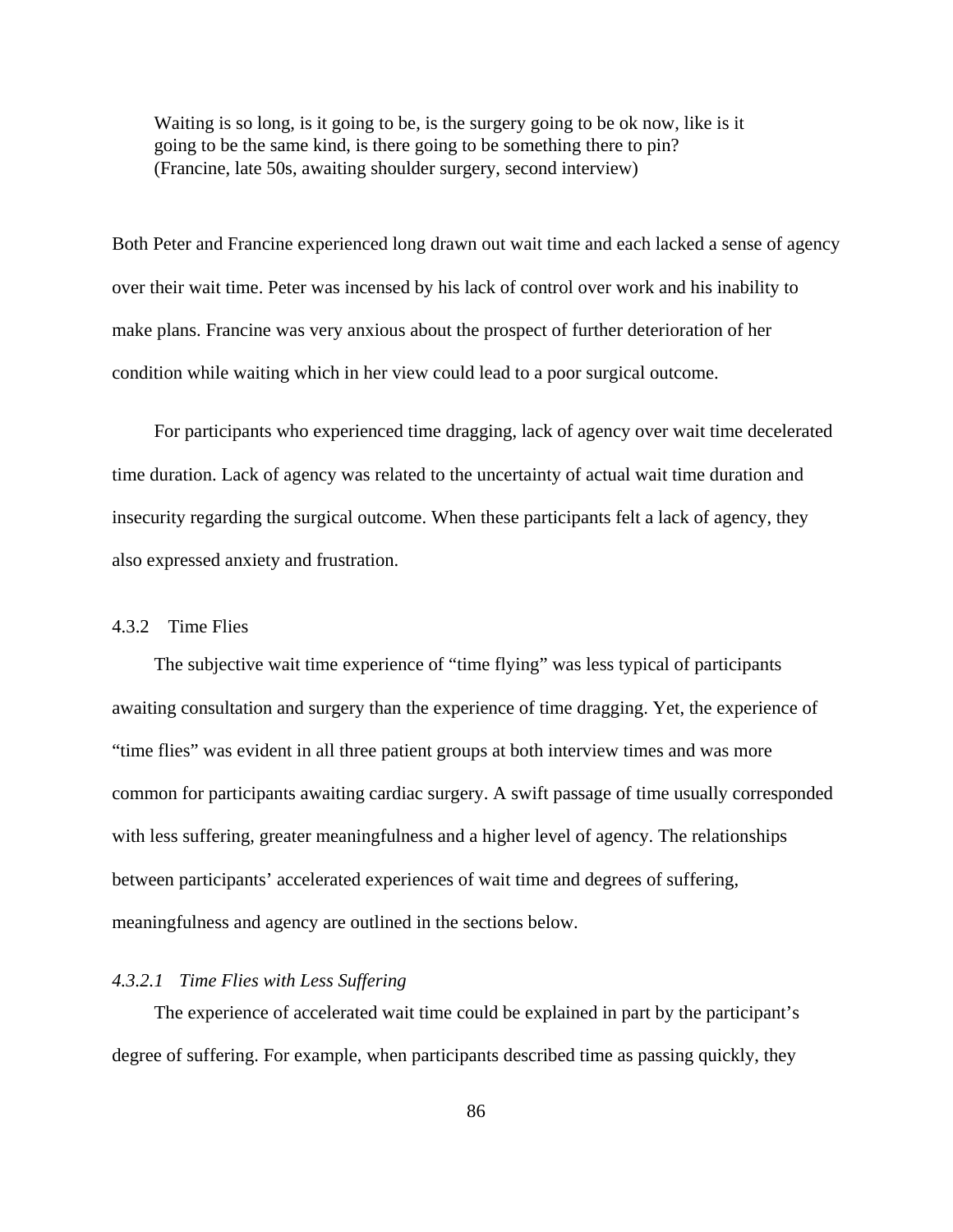would often connect that experience to the absence of pain or anxiety. Awaiting consultation with the surgeon went quickly for Ray because he did not experience pain. He described the time as "it hasn't been a bad ordeal" and dismissed any functional difficulties:

[*Time*] has gone by quickly I think and it hasn't been a bad ordeal because I am not really – I don't really have any pain of any sort to speak of, I just don't function right so, so it hasn't been awful. (Ray, late 40s, awaiting shoulder surgery, first interview)

In Ray's case, wait time passed quickly because his level of suffering was minimal.

Alice attributed time passing quickly to her lack of stress about the outcome of her surgery and keeping busy. My second interview with Alice occurred the day before her surgery, approximately six weeks after her first interview. When asked about what time had been like since we last met, she said:

Short, short, seems like I saw [*Interviewer*] just last week, short…I think it is because I don't feel stressed out most of the time and I always keep myself busy and I am not anxious about dying, I am not. (Alice, late 60s, awaiting cardiac surgery, second interview)

Accelerated wait time duration, parallel to protracted wait time duration, was related to the participant's degree of suffering. Less pain and stress meant time passed more quickly. Alice also remarked on keeping herself busy which may have reflected her ability to find meaning in wait time. The relationship between meaningfulness and accelerated wait time is discussed in the next section.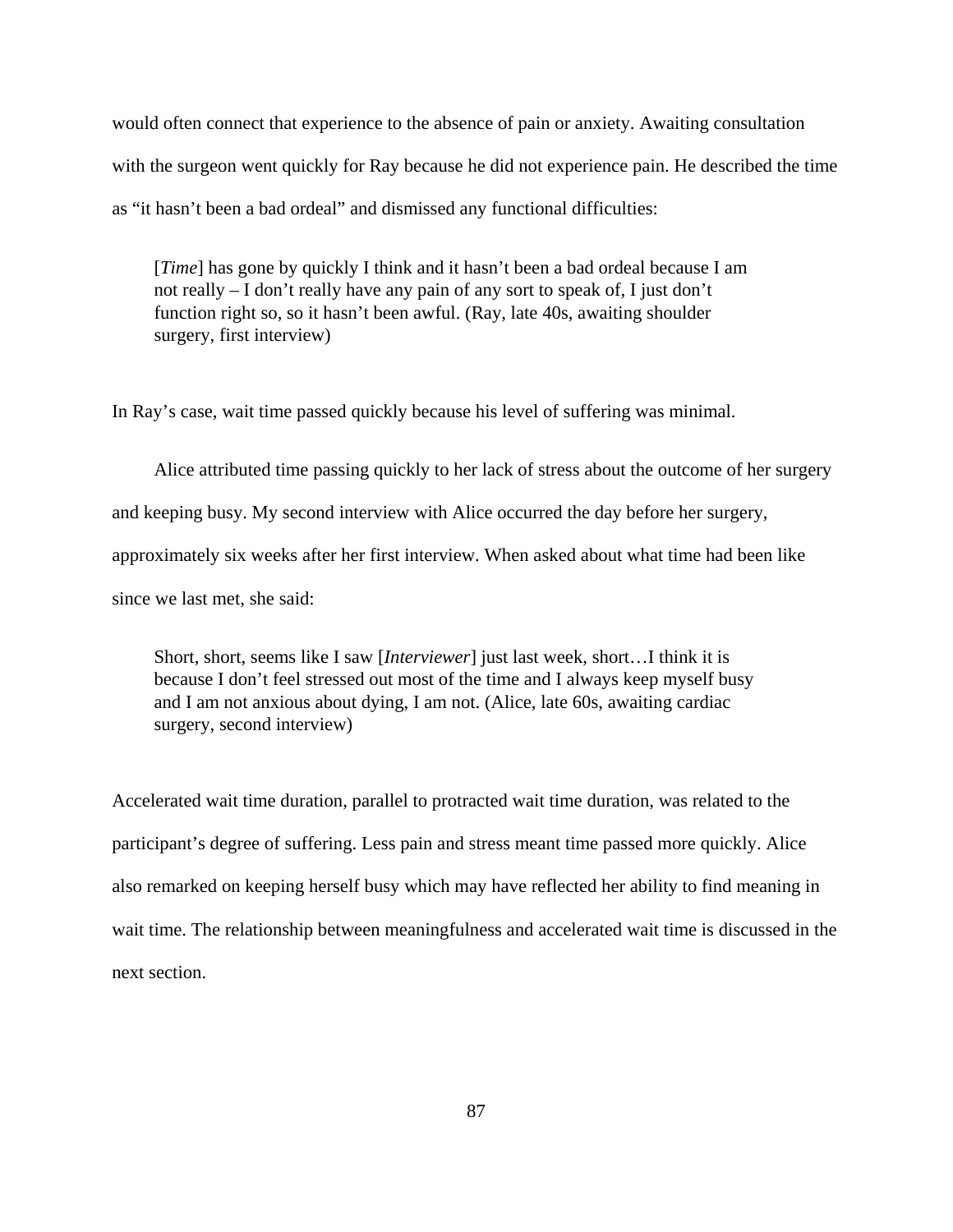## *4.3.2.2 Time Flies with Greater Meaningfulness*

The quick passage of time seemed to connect with the participant's state of well-being and capacity to find meaningfulness while waiting. A prime example was Alice who described her experience of time passing quickly as concomitant with contentment:

[*Time*] passes fast for me, really fast because I am pretty contented, not happy but I am contented, and I am always very tired and I must be dropping off in between doing things, no, time passes fast…I have very pleasant dreams…I think when I sit by the computer my thoughts wander off and I am not aware of time. It is going fast. (Alice, late 60s, awaiting cardiac surgery, first interview)

Although her physical condition caused activity restriction, Alice's experience of time was most

affected by her state of contentment. Instead, she viewed her limitations as an opportunity for

patience:

What has it felt like? I felt like in my physical movements and tiredness, I just feel so tired. I might go to sleep and not wake up…I felt hindered actually, hindered at what I wanted to do, restricted and going outside, I love to work in the garden and walk my dog longer than I do, I go out every day for a half an hour but I would like to be out there more than I do now. So time again though, according to what I hear.

Interviewer: So what has that done to your feelings about time, how has time felt?

[*My condition*] is teaching me patience which I don't have much of in some things. And if you can't change it then do your fitness the best you can, that is another thing you have to learn to put up with it until something gets done. (Alice, late 60s, awaiting cardiac surgery, first interview)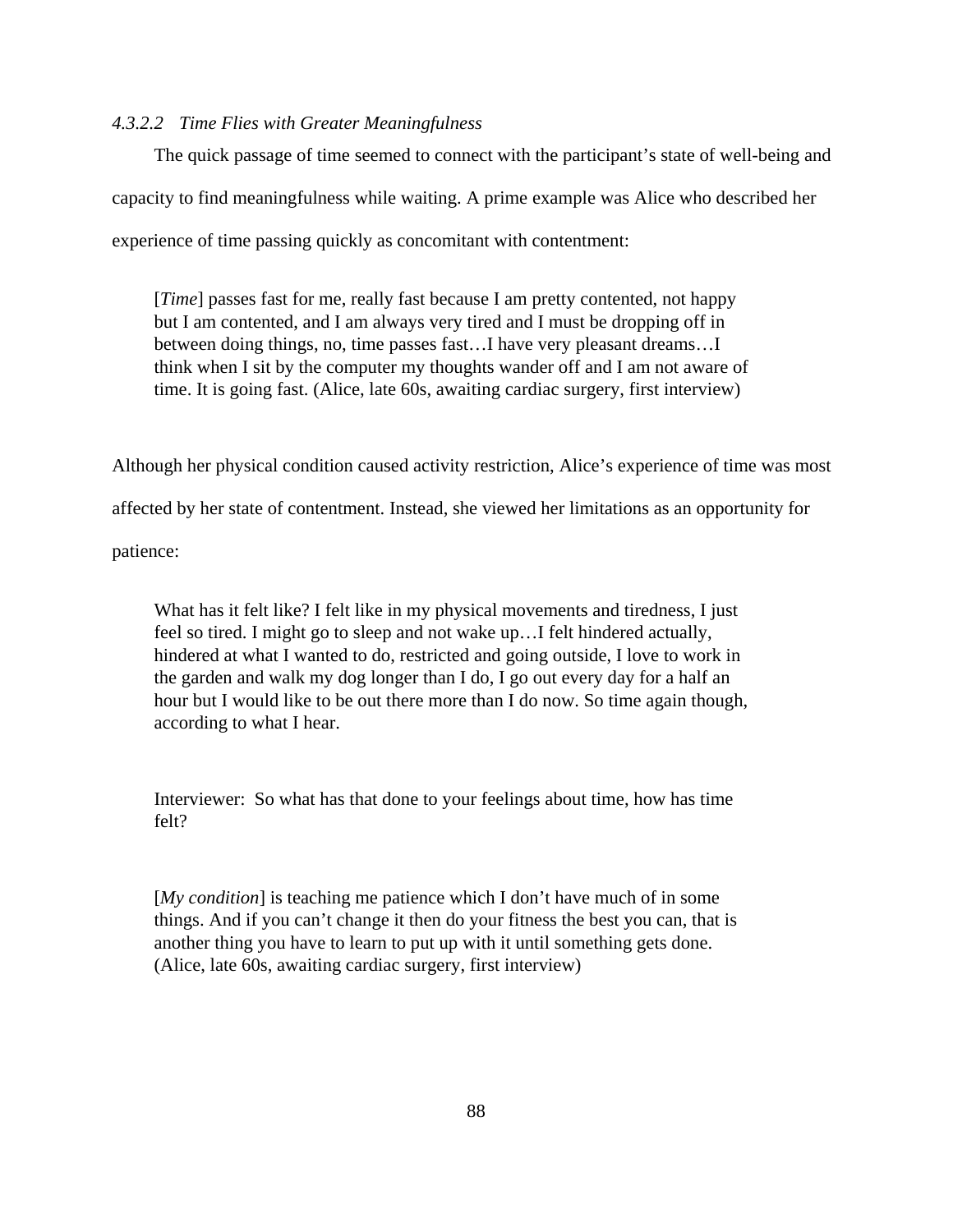In the above passage, Alice expressed resignation to her limitations and to waiting for surgery. Her focus was on what she could do and learning from her limitations. She was able to find meaningfulness in her remaining abilities.

## *4.3.2.3 Time Flies with More Agency*

A higher level of agency was associated with the experience of an accelerated duration of wait time. When participants felt they had greater control over their time, they portrayed their experience of time as "flying by". For instance, Lee, in the following passage, described time passing quickly despite the restrictions he faced as a result of his condition – that is, he was off work and unable to drive:

It's really fast, really quick. Everything is happening, the days are going by quickly, ummm, I am not having a lot of time to sit down and relax type thing. Like I am keeping quite busy and there is things to be done. The kids are out of school so it is time to spend as much as I can. I am not driving anywhere. Still keeping busy and active and, um, the days are flying by…my days go by really quick. They seem that they go by quicker now then they did ever before. Yup, I don't know why. And not being at work you would think days would drag especially when I can't go out and drive, but I am not going on a holiday anywhere and do stuff like that and, um, not doing any real heavy activities. Like the days do go by quickly. (Lee, early 40s, awaiting cardiac surgery, first interview)

By Lee's own choice, waiting involved hyper-activity. He kept busy and took the opportunity to spend time with his children. His decision to fill his time made his days go by very quickly, though he did not articulate that connection between busy time and quick time himself.

Another participant, Lionel, employed a form of temporal agency which rendered his experience of wait time shorter than the actual wait time. He described this temporal phenomenon in the next passage: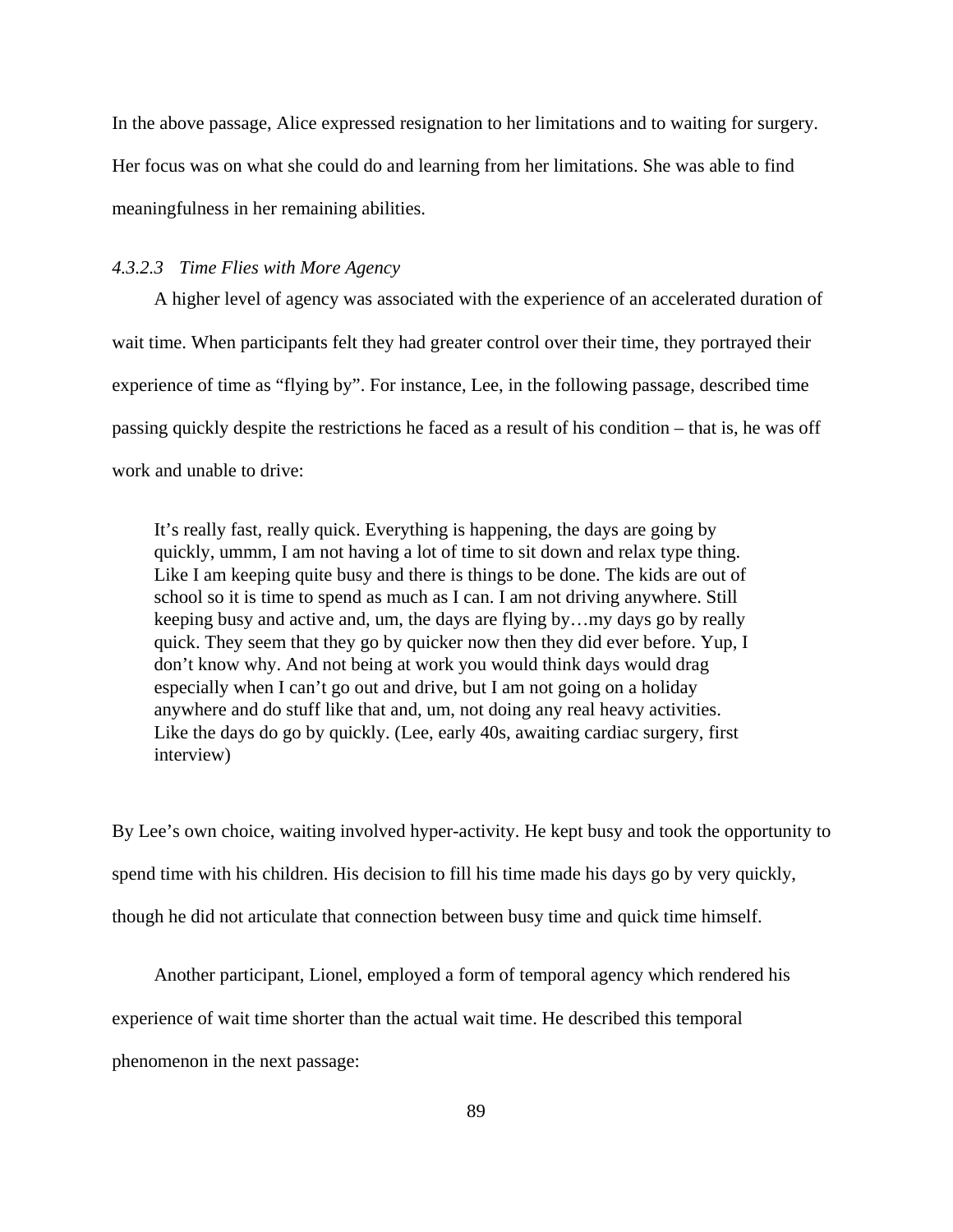The older you get the time flies faster. There is a lot of stuff that you know you think you should have done in that time frame but the time just seems to go by and it's – I still picture, remember when it [*injury to hip*] happened so it doesn't seem like that long ago. (Lionel, late 50s, awaiting hip replacement, first interview)

When Lionel imagined the point in time where he injured his hip and compared the interval to the present, time seemed to have passed quickly for him. He made this comparison in an agentic way. He set his experience within the context of aging, where to him, time flies.

A comparable approach to having wait time pass more quickly was employed by another participant awaiting hip replacement surgery. In this extract, Joan discussed how she consciously manipulated her perception of wait time in order to make it seem more manageable:

Sometimes you think there is six months, or two seasons to change, and I will have my hip. Like you make it a short span by two seasons instead of 100 days of pain. (Joan, late 50s, awaiting hip replacement, second interview)

Rather than contemplating her wait time as six months (ie, 100 days), Joan considered two seasons of waiting. Joan exercised temporal agency to accelerate her perception of time. Participants experienced time passing more quickly when they practiced these specific strategies. Keeping busy and re-thinking time helped to accelerate wait time.

# 4.3.3 Time Goes On

Waiting did not appear to have a substantial impact on time's duration for some participants. Indeed, it was time 'as usual' for these participants. While this experience of wait time was less typical than protracted or accelerated time duration, this theme did appear in all three patient groups at both interview times. Time seemed to 'go on' for these participants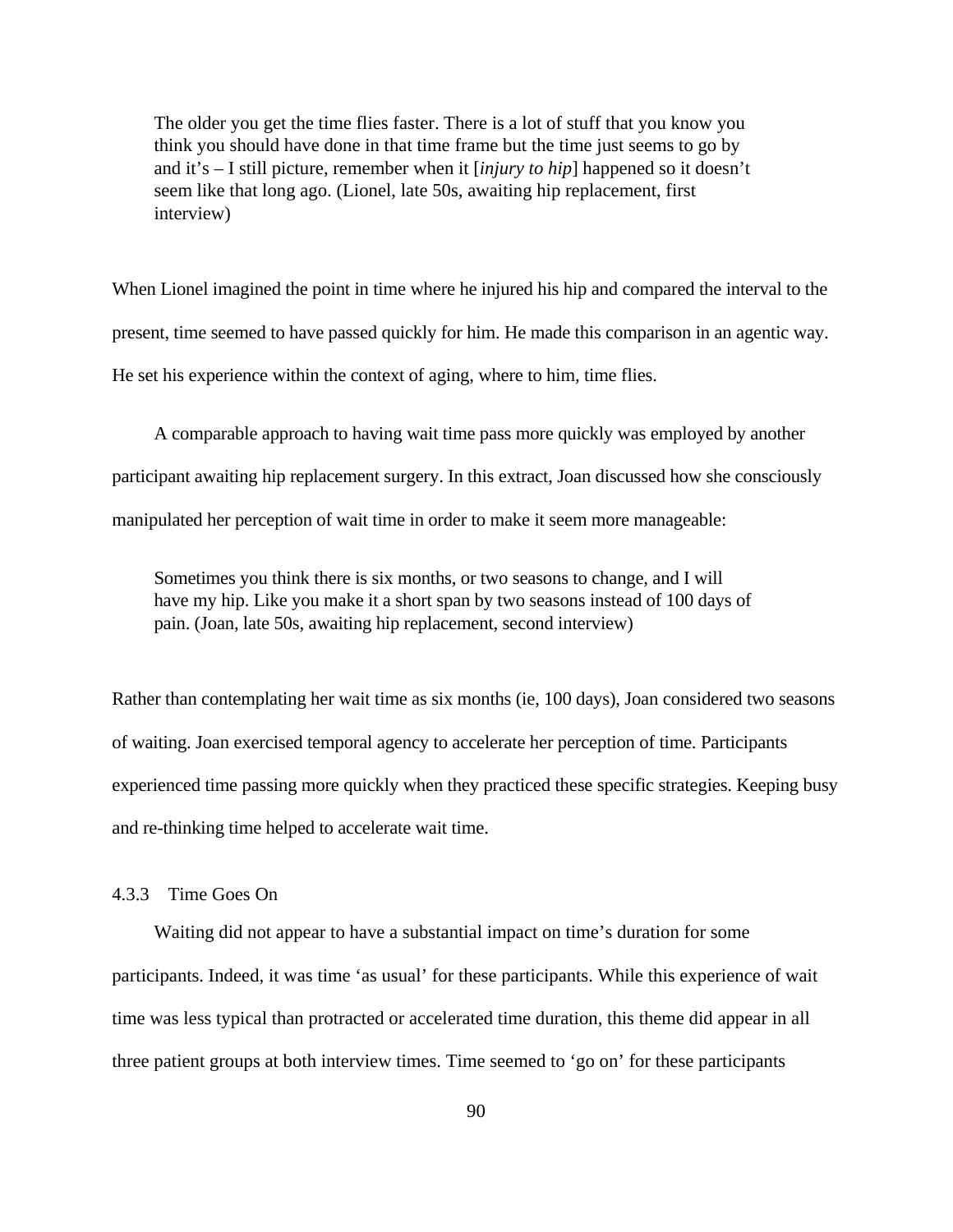because they experienced less suffering or were better able to cope with suffering. As participants found wait time to be meaningful, they perceived time to continue on as it normally would. Having a sense of agency over their time also enabled participants to experience time in a regular way. These connections between 'usual' time experience and less suffering, greater meaningfulness and more agency are described below.

#### *4.3.3.1 Time Goes On with Less Suffering*

For some participants, when their level of suffering was less acute, their experience of time while waiting passed undisturbed. These participants reported "not thinking about waiting" and waiting "not making any difference". One participant awaiting cardiac surgery, Samuel, said his mind was not usually on his health as he went about his normal routine. In the following extract, another participant awaiting shoulder surgery placed his suffering in a larger social context:

Time just goes on [*laughs*]. I can accept the waits you know because as the baby boomers, you have seen it, more can happen to you, as the baby boomers get older and I just accept that if somebody needs it worse than I am, then they should be first. I can live with it if somebody needs it, really needs it done, I can live with it. (Darryl, late 50s, awaiting shoulder surgery, second interview)

Darryl considered demographic influences on waiting – aging baby boomers mean increased wait time. By contrasting his own level of need to another person who "really needs it done", the comparison generates acceptance of his wait time. For Darryl, time goes on because he considered his own suffering in relation to others. Time went on because waiting was to be expected and he was not experiencing great distress.

Another participant talked about how life goes on normally because her experience of pain had diminished with treatment: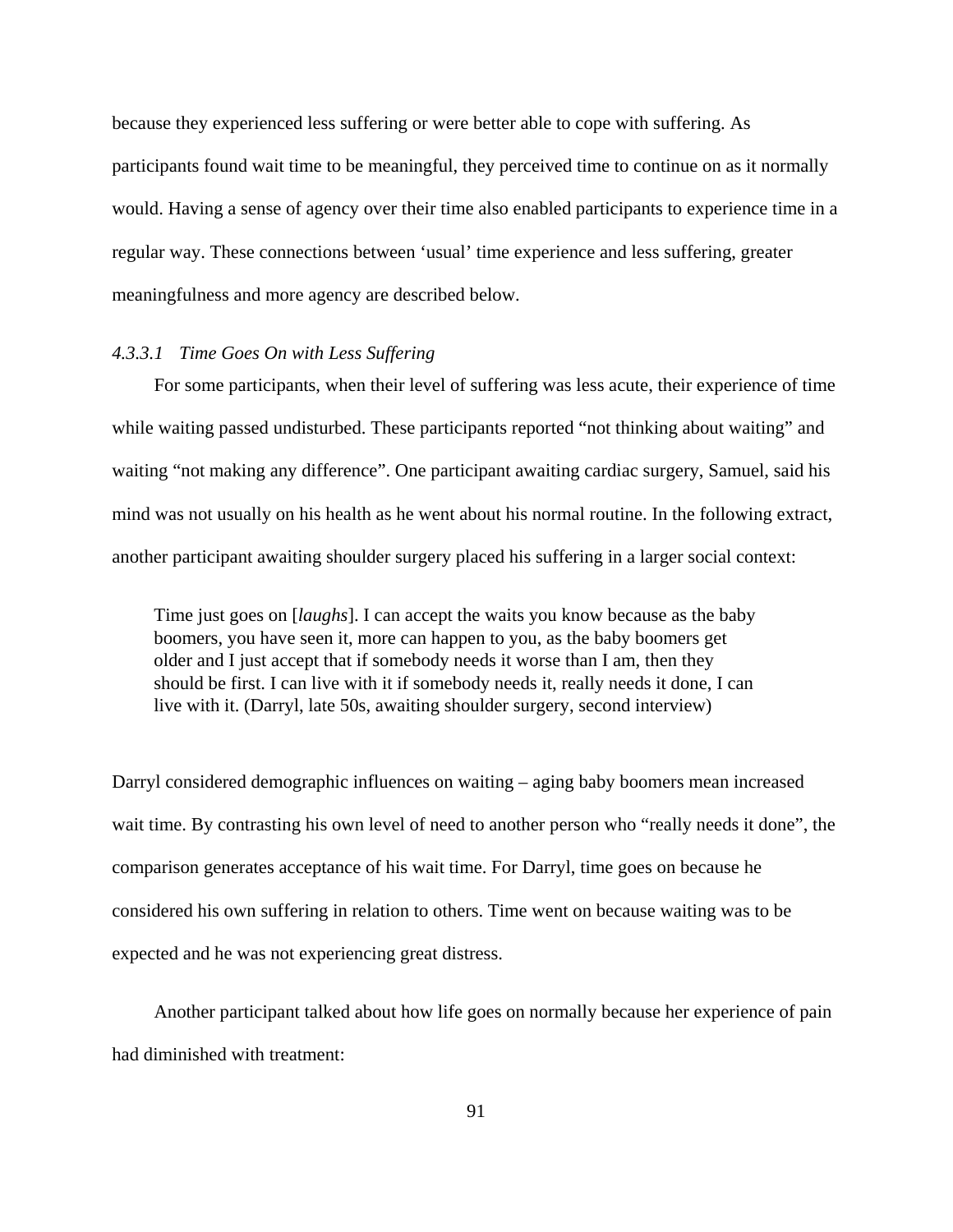I think life is pretty much going on as normal. Before this cortisone shot it was excruciating, it was hard to get through the day. I couldn't sleep…but since that shot you find yourself wondering do I really need the surgery, but the answer is yes…so getting twinges every now and again to remind me why I am on the list. (Tina, mid 50s, awaiting shoulder surgery, second interview)

Prior to receiving a cortisone shot, Tina found it difficult to "get through the day". In other words, time dragged for her. Once she had treatment, life continued as normal and she experienced only intermittent pain which reminded her she was waiting for surgery.

Degree of suffering was a factor in participants' experience of time "as usual". Participants who experienced a minimal amount of suffering felt their time and lives were continuing normally. Suffering did not disrupt time's duration for these participants.

### *4.3.3.2 Time Goes On with Greater Meaningfulness*

When participants found their wait time to be meaningful, they did not experience a disruption in their experience of time. For these participants, time was not confined by the wait for consultation or surgery. In Jack's case, he continued on with his life:

You know time goes on and you do the things you have to do. I mean you are not there sitting on the edge of your chair waiting…You go on with life pretty much, you just continue to go on with life. I do anyway… [*Time*] doesn't seem any different. (Jack, mid 50s, awaiting hip replacement surgery, first interview)

Jack discussed several limitations he experienced due to the condition of his hip such as his inability to walk, hike and enjoy time in the "bush". His attitude was acceptance of his condition as something to be expected as a normal aging process. Jack's time was meaningful despite his limitations. At his second interview, he remarked: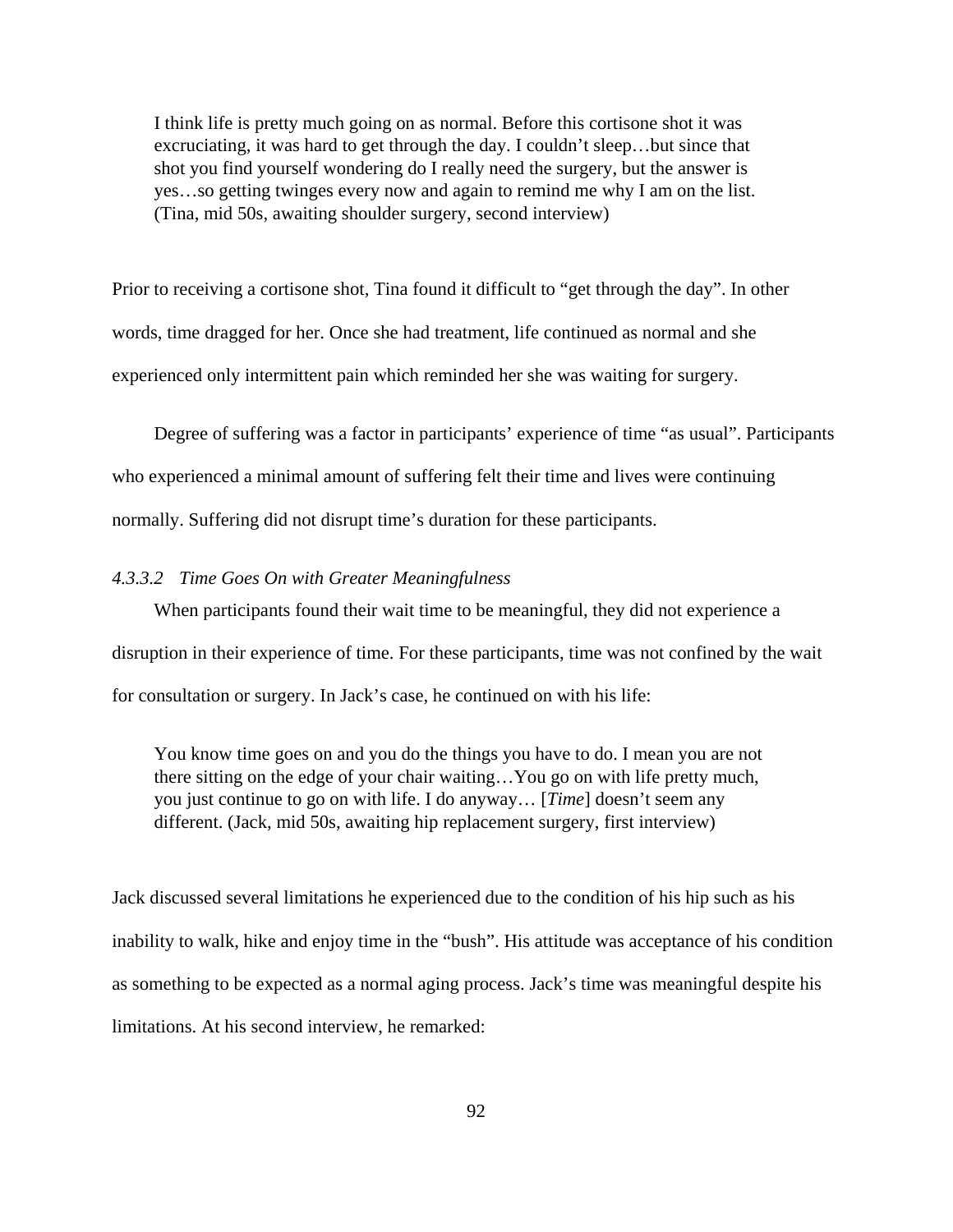It just doesn't seem any different to me, I mean, time goes on. I don't know how to explain it to you. You keep asking about what's the difference in time…I think I get progressively more disabled with time. I think that happens to a certain extent. As time goes on, you get older, you have more aches and pains, you have a little bit more issues as time goes on but that's an expectation that's normally there so you just accept it, you know. (Jack, mid 50s, awaiting hip replacement surgery, second interview)

Despite these restrictions, he made remarks in both interviews regarding waiting: "don't be in a hurry, you just get old quick". When asked what advice he would offer someone else waiting, he said: "don't think about the time, but just enjoy what you're doing right now". Time went on for Jack because he was able to find meaning in his daily activities. Waiting did not impinge on his experience of time.

The ability to find meaning or continue with usual meaningful activity during wait time had an impact on lived duration. When participants saw their lives as meaningful, time went on as usual.

## *4.3.3.3 Time Goes On with More Agency*

For some participants, life continued and time went on as usual when they exercised control over their daily activities. In these cases, waiting was not an issue and did not affect the participant's experience of time. Samuel, who was awaiting cardiac surgery, described how waiting has been like any other time:

Oh, [*waiting*] really hasn't been much different than any other time. When I had something to do I went and done it. Did our gardening, dug the garden, weeded the garden, watered the garden, cut the grass. So really it didn't affect me very much. (Samuel, early 80s, awaiting cardiac surgery, first interview)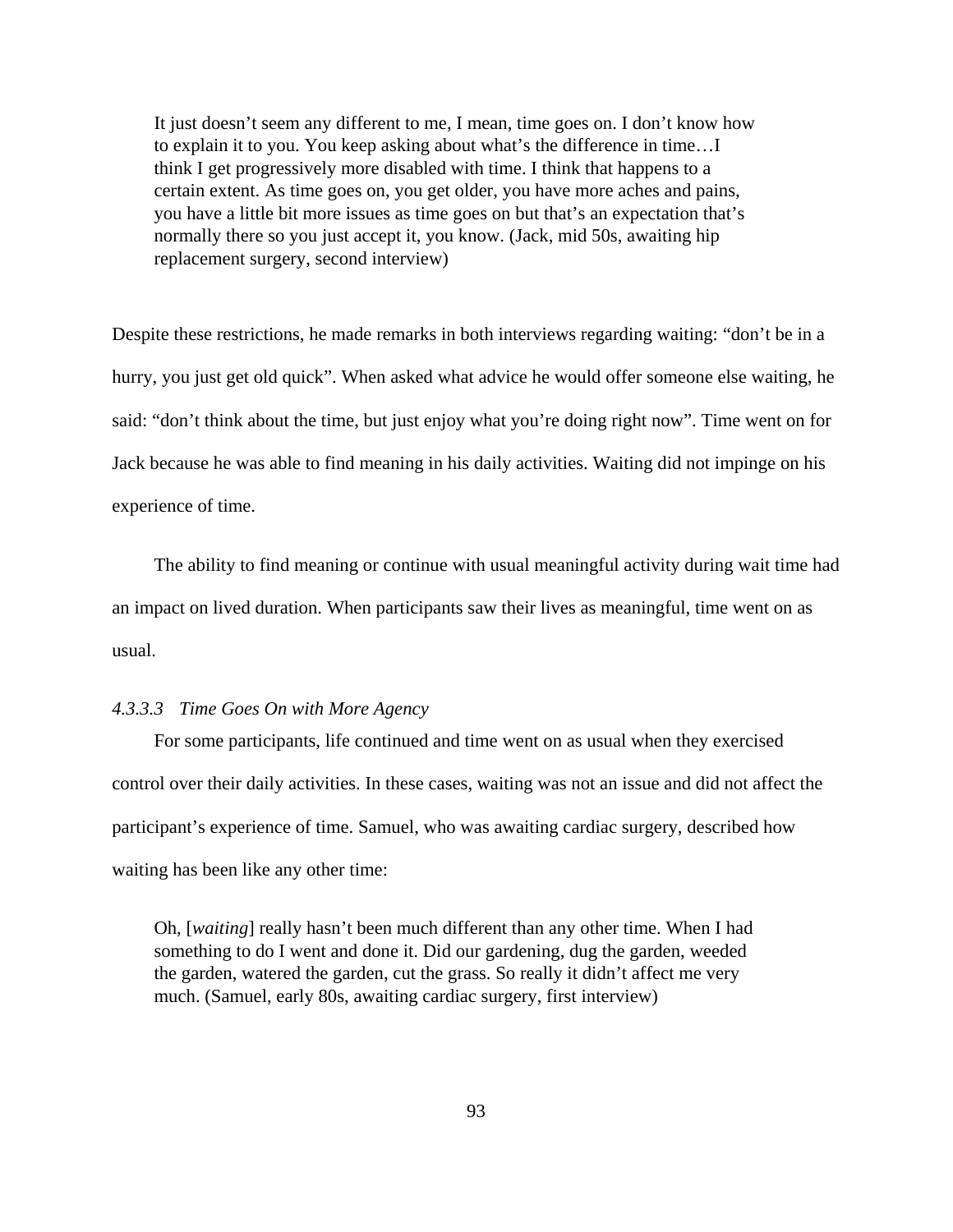Samuel had control over doing whatever he needed to do, thus wait time did not feel different for him than any other time. His sense of agency was connected to a regular passage of time. In a similar way, Beatrice, who had asked to be put on the wait list to have hip replacement surgery on her other hip, expresses her sense of agency and how it was associated with her experience of time:

Well, I am sort of that strange situation where I told them when I wanted to have it done and they said, well that's 14 months from now so we will put you on [*the waiting list*] then and so I am doing fine. Like I don't even want it now. You know it depends on how you deal with these things whether they are a problem or not. And this just isn't a problem for me…Like any other time. Really hasn't been anything one way or the other. I pretty much do what I want. (Beatrice, early 70s, awaiting hip replacement, second interview)

Beatrice asserted a problem with waiting would occur if she dealt with the situation differently. In the case of waiting for surgery, she did not view waiting as a problem, and therefore, her experience of time is "like any other time". She exercised agency over whether waiting became a problem for her. In the first interview, she had berated herself for not getting on the wait list for her first hip surgery more quickly. In her words, "I left it too long". She viewed herself as responsible for any negative effects of waiting.

A participant in a comparable situation was Jack, who also experienced time passing as usual due to his ability to find meaningfulness in his wait time. At a certain point, Jack was on a wait list for hip replacement surgery, and with advice of his doctor, decided to take himself off the wait list:

I was previously on a wait list, and the doctor and I chose at that time that we should come off and wait longer and so I'm back on again. I'm not anticipating it, I'm not saying when is it going to come, things like that. You know, it enters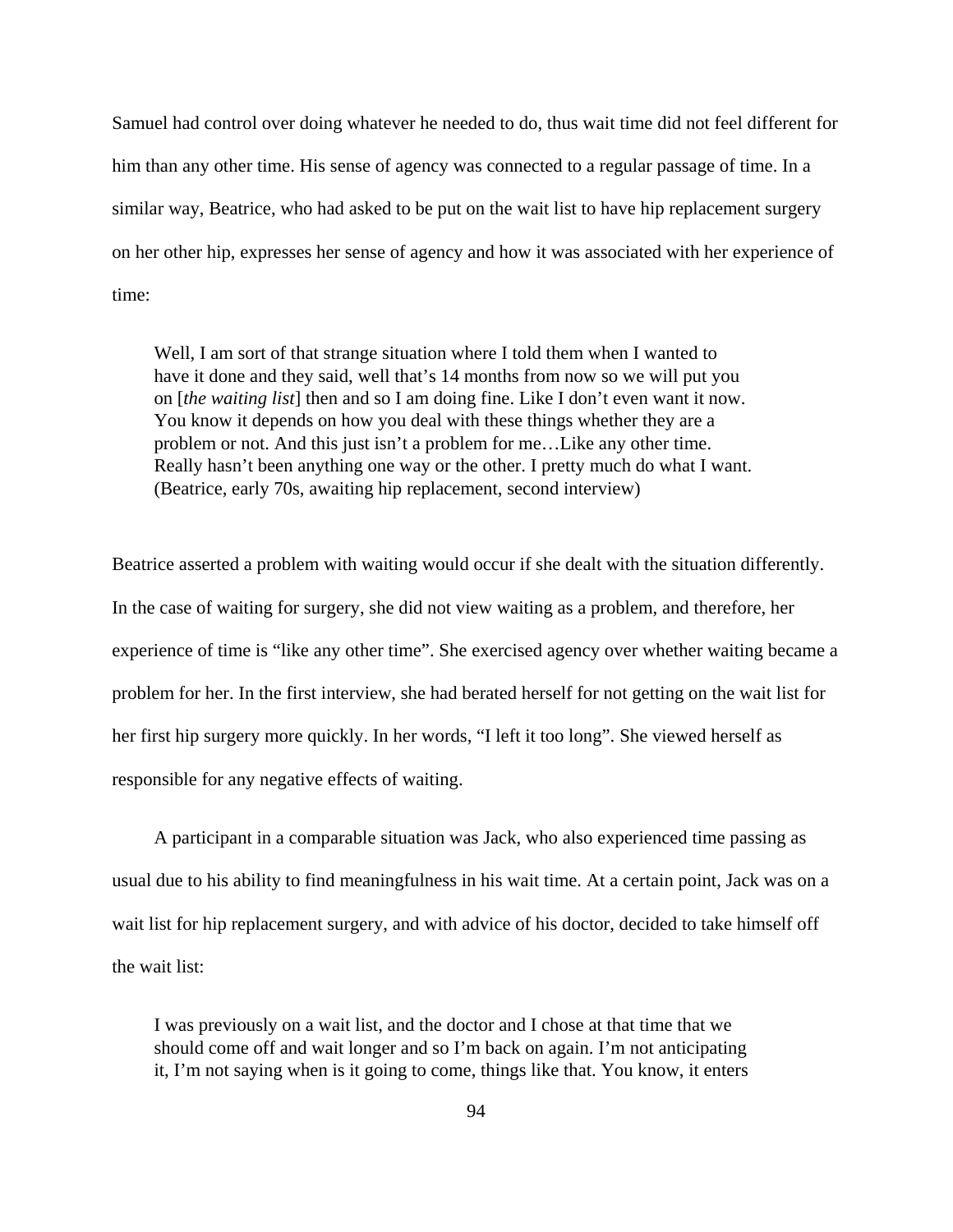your mind once in a while. I don't see any difference in the passing of the time. You go on with life, you have to. (Jack, mid 50s, awaiting hip replacement surgery, first interview)

As the thought of surgery entered his mind, Jack's life and his perception of time was not affected – his time and life went on. Jack expressed agency, the ability to control his experience of the passage of time.

A sense of agency was related to the experience of time 'as usual'. The perception of having control over daily activities was associated with lived wait time duration. When participants were in control of their activities and felt agency over their time, wait time was experienced as 'usual' time.

## 4.3.4 Summary

For participants in this study, wait time dragged, flew by, or went on as usual. These differences in lived wait time duration were noted in each patient group at both interview times. In general, a protracted experience of time was more characteristic of participants in the two orthopaedic groups whereas accelerated time was often reported among participants in the cardiac group. The lived wait time experience of 'time goes on' was not more typical of participants in one group versus another.

The experience of time while waiting varied in duration according to participant suffering, the meaningfulness participants attached to the experience, and the agency participants felt they had over the waiting period. Protracted lived wait time duration was associated with greater levels of participant suffering, less meaningfulness derived from waiting experience, and a lower sense of temporal agency. Accelerated lived wait time duration and lived wait time that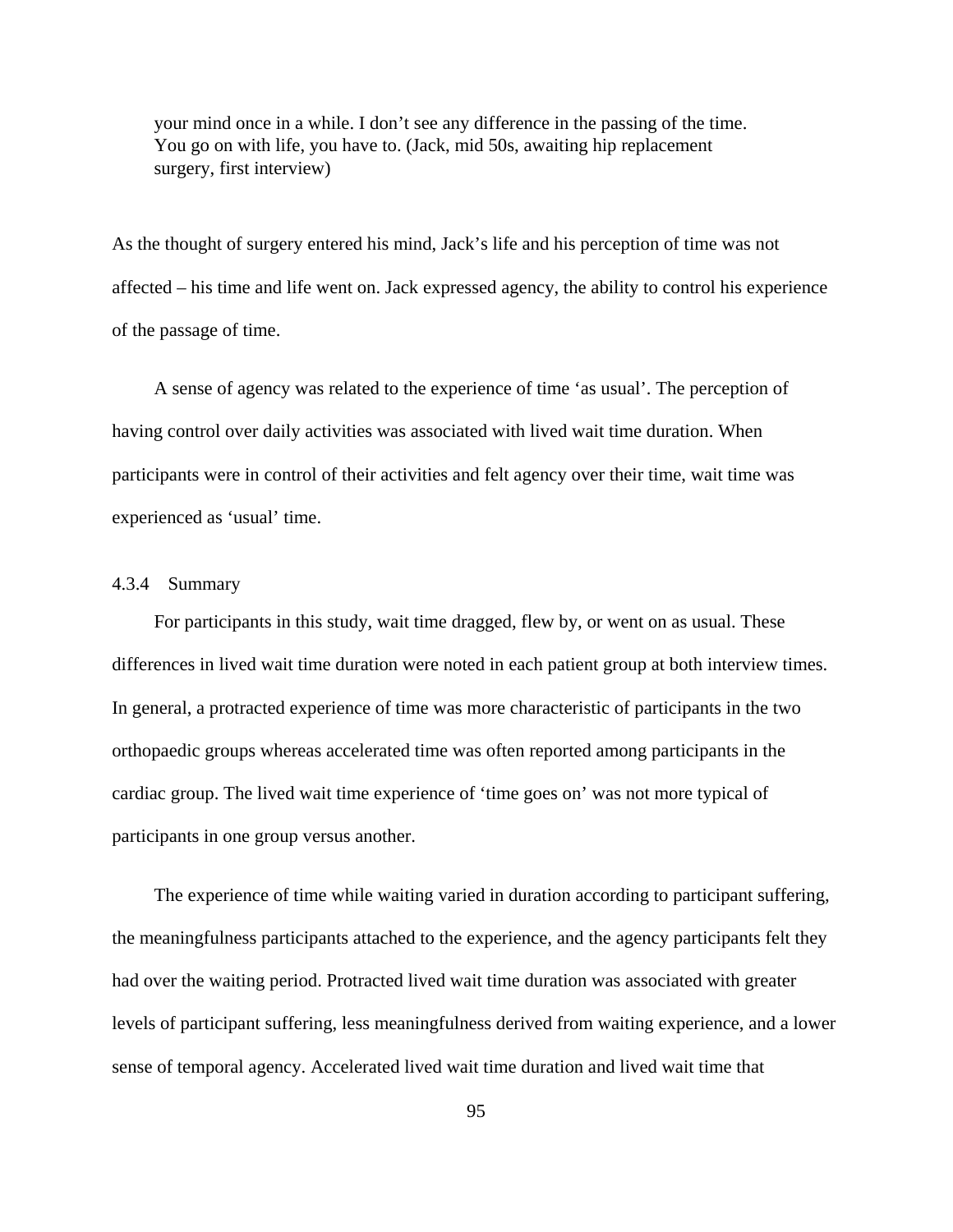continued as usual was described by participants who appeared to experience less suffering, more meaning and greater agency during waiting.

## 4.4 MAXIMUM ACCEPTABLE WAIT TIMES

The maximum acceptable wait time (MAWT) for consultation and surgery for patients awaiting cardiac, shoulder and hip or knee replacement surgery was explored by asking participants their perceptive on the longest amount of time patients should have to wait. In the literature, this concept is assessed by having patients write in days, weeks or months their MAWT perceptions. When participants had the opportunity to respond to questions regarding their perceptions of maximum acceptable wait times for the three conditions in the study, their typical answer was not a number of days, weeks or months. Instead, when prompted by the open ended question format, participants set their perceptions of acceptable wait times within a context of patient suffering, resignation to waiting, and lethality of the condition. These three main themes comprised participant perceptions of the maximum length of time a patient should wait for surgery.

In general, some participants from all three groups considered pain, mobility restriction and deterioration of the condition (ie, patient suffering) to be the chief determinants of wait time limits for the two types of orthopaedic surgery. The second theme, the perception that one had to be resigned to wait, was articulated by a minority of participants; however, at least one participant from each group expressed this idea. The final theme related to participant perceptions of the critical nature of cardiac surgery. The themes and their components are contained in Table 4.5 and are discussed in the sections below. Although the MAWT questions were asked at each interview time, regarding consultation or surgery, participant responses to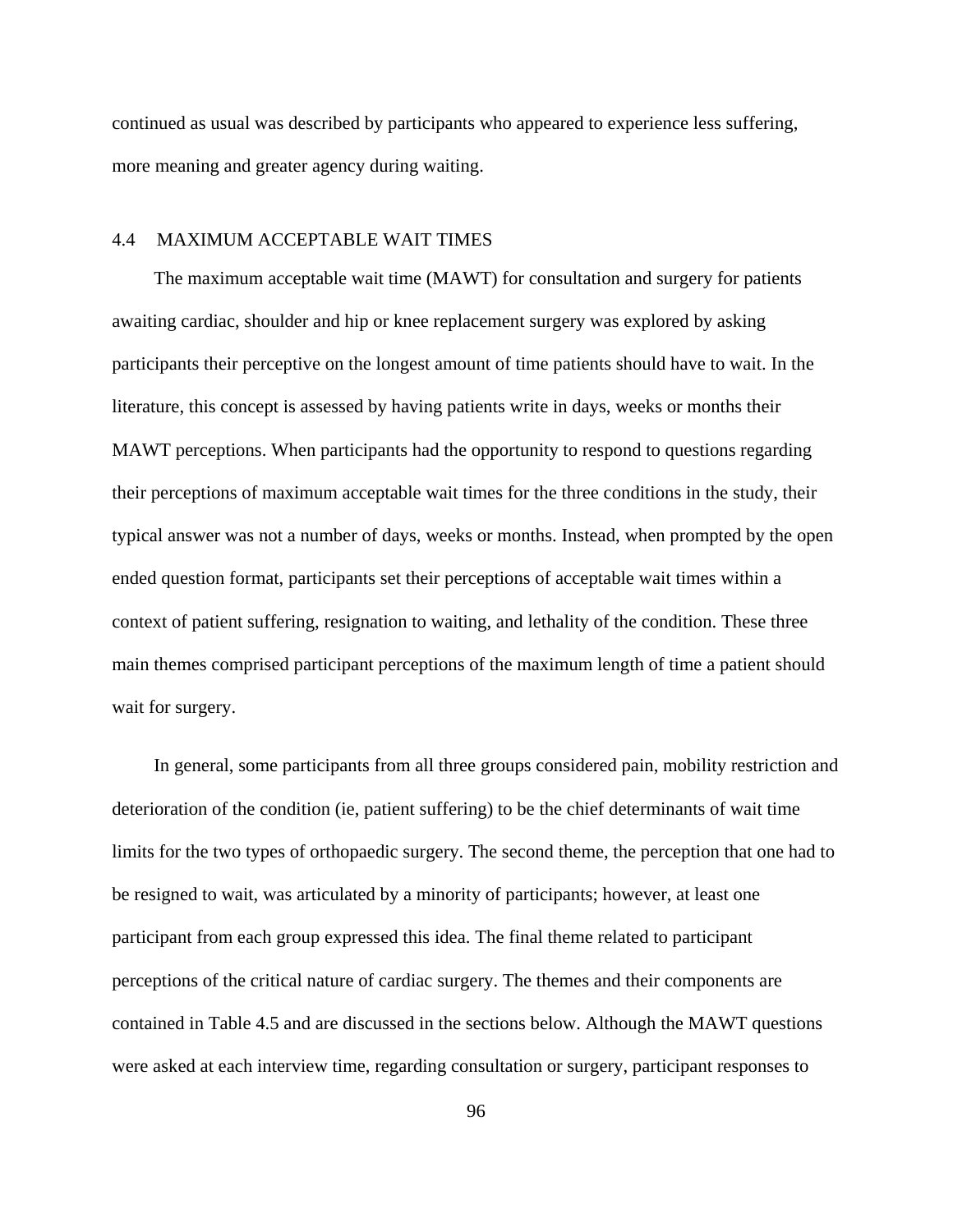these two sets of questions were highly similar. That is, whether the perception of MAWT was for consultation or surgery, the same three dominant themes emerged.

| <b>Theme</b> | <b>Component</b>             |
|--------------|------------------------------|
| Suffering    | Pain                         |
|              | Mobility restriction         |
|              | Deterioration of condition   |
| Resignation  | Wait your turn               |
|              | Beyond your control          |
| Lethality    | Contingent upon surgery type |

Table 4.5 Summary of Themes Regarding Maximum Acceptable Wait Times (MAWT)

### 4.4.1 Suffering

Many participants maintained that the extent of patient suffering should be the biggest determinant of maximum acceptable wait time (MAWT) for surgery. Participants considered suffering to be the main criterion for determining acceptable wait time for their own surgery and for the other two types of surgery in the study. Patient suffering was described by participants as the experience of pain, the presence of mobility restriction, and the overall deterioration of patient health status. Although there is overlap among these aspects of suffering, participant descriptions are presented in individual sections.

# *4.4.1.1 Pain*

Participants' perceptions of the level of pain experienced by patients were a dominant factor in determining maximum acceptable wait time (MAWT). Participants viewed patients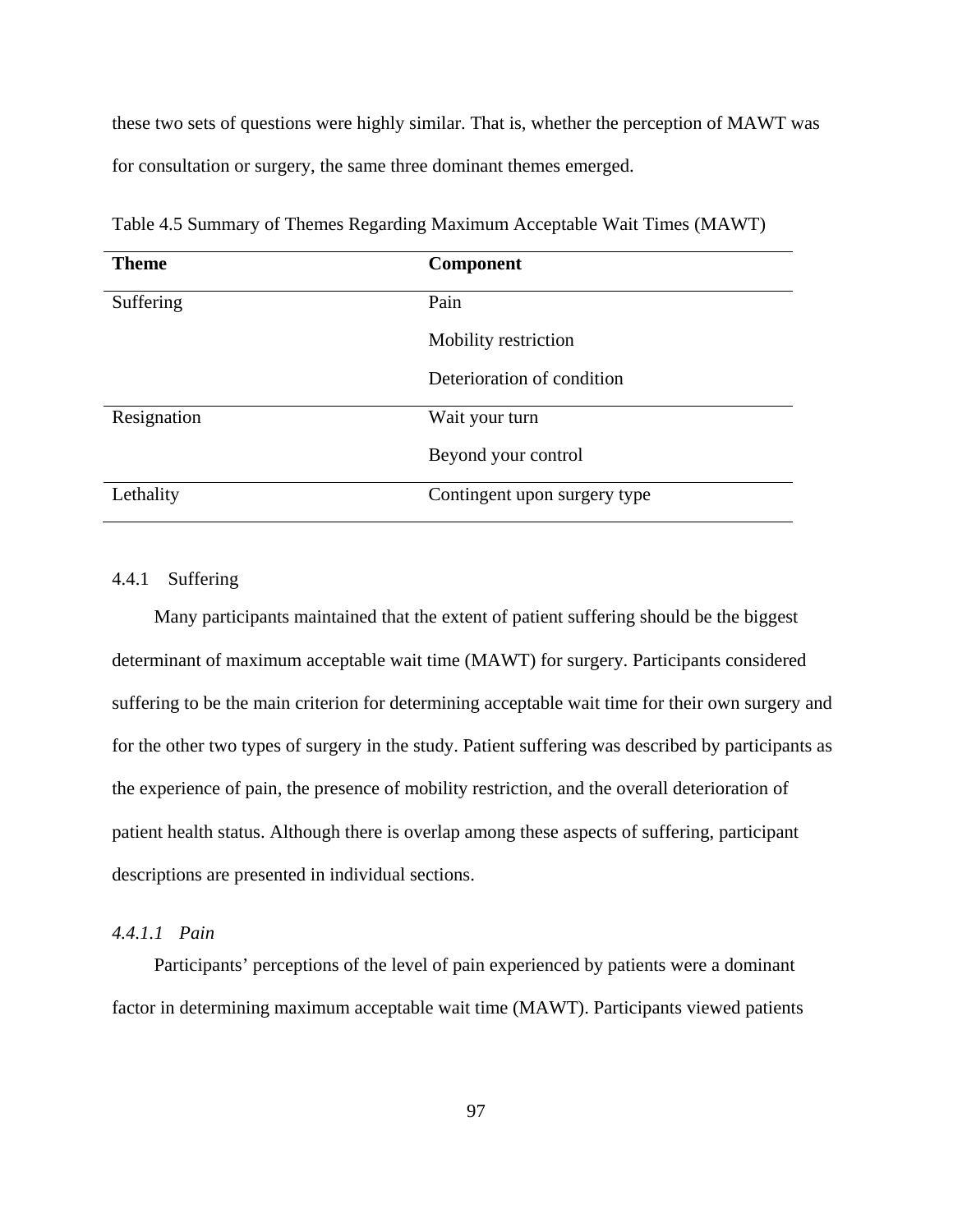with acute pain as requiring shorter wait times. Rolland, who was awaiting cardiac surgery, clearly articulated this relationship between pain and MAWT for shoulder surgery:

I would say the threshold of pain he is suffering or she is suffering would be kind of the thing that would determine how fast you could get in…and the faster the better. (Rolland, late 70s, awaiting cardiac surgery, on MAWT for shoulder surgery)

From Rolland's perspective, "threshold of pain" was the main determinant of MAWT.

In the following extract, Elsie echoed the perspective that pain should determine MAWT.

However, she also noted the complexity of MAWT in terms of the healthcare system:

But I think it [*MAWT*] just depends on how sore it is, you can say that yours is sore, but maybe the other fellow's is more sore than yours. [ ] Some people don't have the pain so severe...you know...and others have even worse than I have. And, uh, but how are you going in, it's not fair that you only got your name on two weeks ago and…you know...you were taken for surgery and somebody's been waiting for so long. But their pain wasn't as bad, but who is going to find out whose is the worse [*laugh*]. (Elsie, late 80s, awaiting hip replacement surgery, on MAWT for hip replacement surgery)

In this passage, Elsie placed herself in the context with other patients who suffer from pain and must wait for surgery. She acknowledged her own pain may or may not be as acute as others' on the wait list. For Elsie, basing MAWT on severity of pain raised the issues of fairness to others on the wait list who may have to wait longer. In fast tracking patients who are in acute pain, Elsie recognized a challenge for healthcare providers to assess who is in greatest need.

## *4.4.1.2 Mobility Restriction*

Similar to patient level of pain, degree of mobility restriction was considered to be a significant determinant for MAWT. That is, the greater the restriction caused by the patient's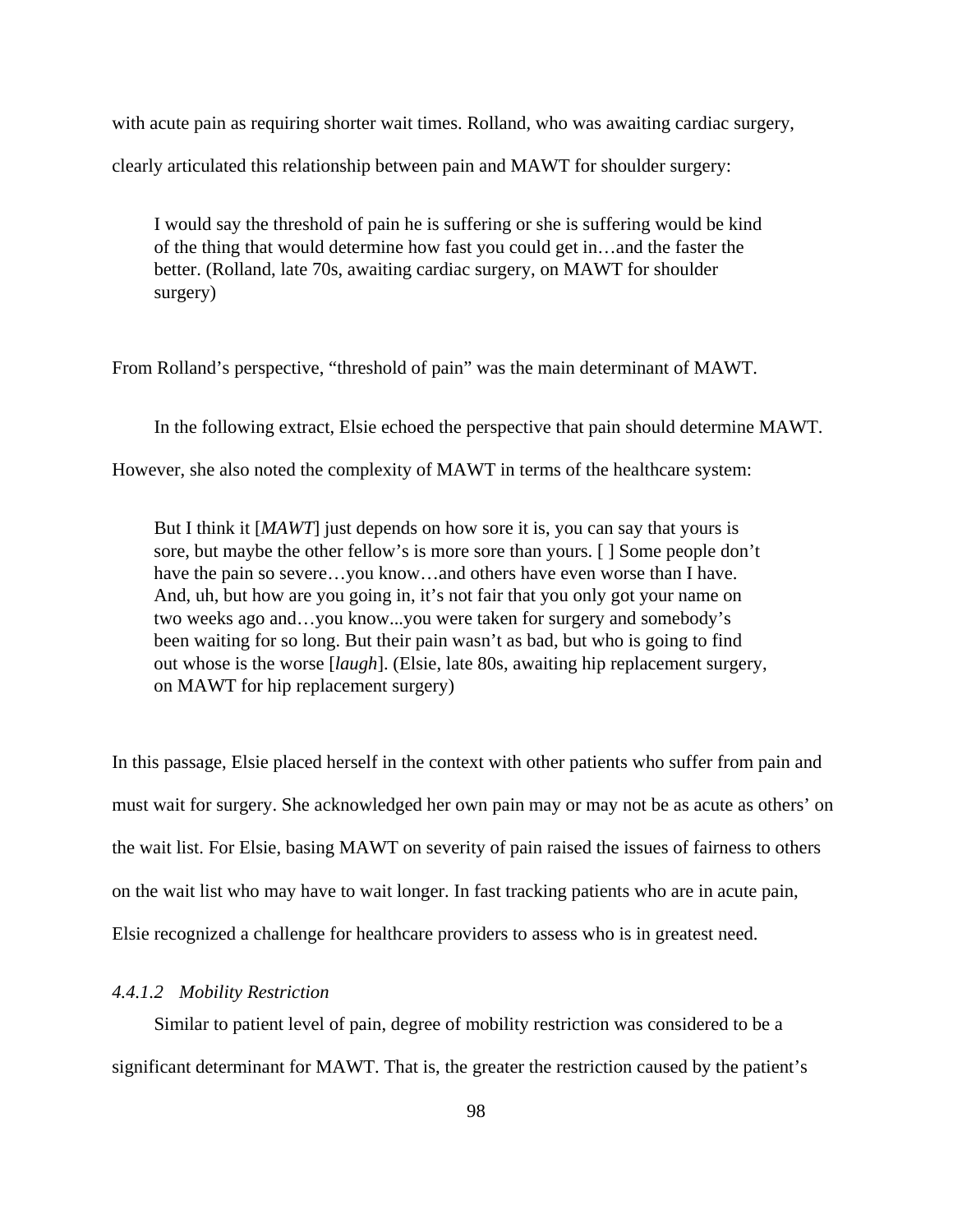condition, the shorter the MAWT in the view of many participants. Wanda, who was awaiting shoulder surgery, contrasted MAWT of the two types of orthopaedic surgery:

You need to be able to be mobile right? This doesn't affect my mobility, it is just my shoulder. So I guess with the hip you would want to wait even less time. (Wanda, early 40s, awaiting shoulder surgery, on MAWT for hip replacement surgery)

Wanda minimized her need for a shorter wait time when she compared her status to someone waiting for hip replacement surgery. Relative to someone waiting for hip replacement with greater mobility restriction, she had the perception that it was "just my shoulder" and therefore, she felt it was acceptable for her wait time to be longer.

In the following passage, Nora, who was awaiting hip replacement surgery, expressed a similar sentiment regarding those waiting for shoulder surgery. Like Wanda, Nora agreed functional impairment was a vital element of MAWT. Determining acceptable wait time was a specific process for each patient:

Assess what the pain is and the impact on a daily life, um, I guess everybody is different. Do they live alone? Do they have help? Like I have help, I have my husband to help me, I have got my housekeeper um so I have lot of help I mean maybe it is an individual thing you just can't put a blanket statement on it. Sometimes you have to look at people's lives if it is somebody who is older and has nobody and their shoulder is all gibbled. I mean can they get dressed on their own?…Can they cook their meals? (Nora, mid 50s, awaiting hip replacement surgery, on MAWT for shoulder surgery)

Nora carefully considered several influences on MAWT – living arrangements, social support, patient age, ability to dress, ability to cook. She made these considerations in the context of her own situation – she had her husband and housekeeper to help her. From Nora's perspective, the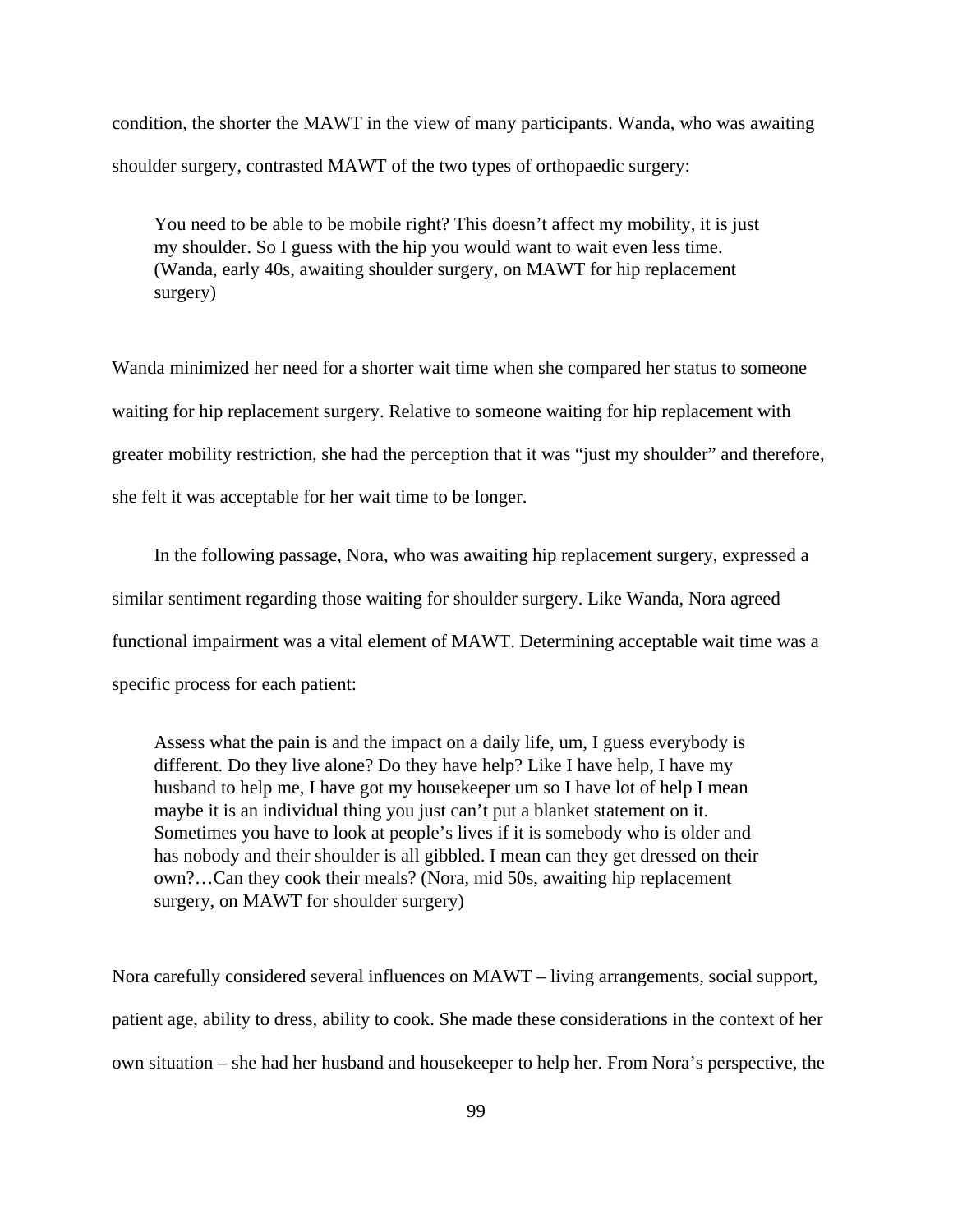length of wait time should depend on whether a patient lacked support and struggled to maintain daily activities.

# *4.4.1.3 Deterioration*

For some participants, their chief concern was the potential for the deterioration of their condition while waiting. Speaking about MAWT for her own type of surgery, Wanda expressed uncertainty regarding the deterioration of her shoulder:

I don't know how much more damage is being done while I wait…I guess it is hard to say it just depends on what is actually happening physically to my injuries and if they are getting worse. (Wanda, early 40s, awaiting shoulder surgery, on MAWT for shoulder surgery)

Myron, who was awaiting hip replacement surgery, was more certain regarding the deterioration

of his condition. He knew his gait was affected and feared the function of his knee would be

aggravated as well:

The longer you go, the worse it gets, the more areas of your body become ravaged because of the fact that you're not walking normally, you know, and you start to throw your weight onto the other side. My worst fear is my knee starts to go, you know, and all you're doing is creating more problems. (Myron, mid 60s, awaiting hip replacement surgery, on MAWT for hip replacement surgery)

Myron wanted surgery to occur before he faced further physical decline. In his view, the maximum time to wait would not involve the exacerbation of his existing condition or the development of "more problems".

#### 4.4.2 Resignation

Although most participants considered the degree of patient suffering to be the most significant factor in their assessment of MAWT, other participants viewed wait time as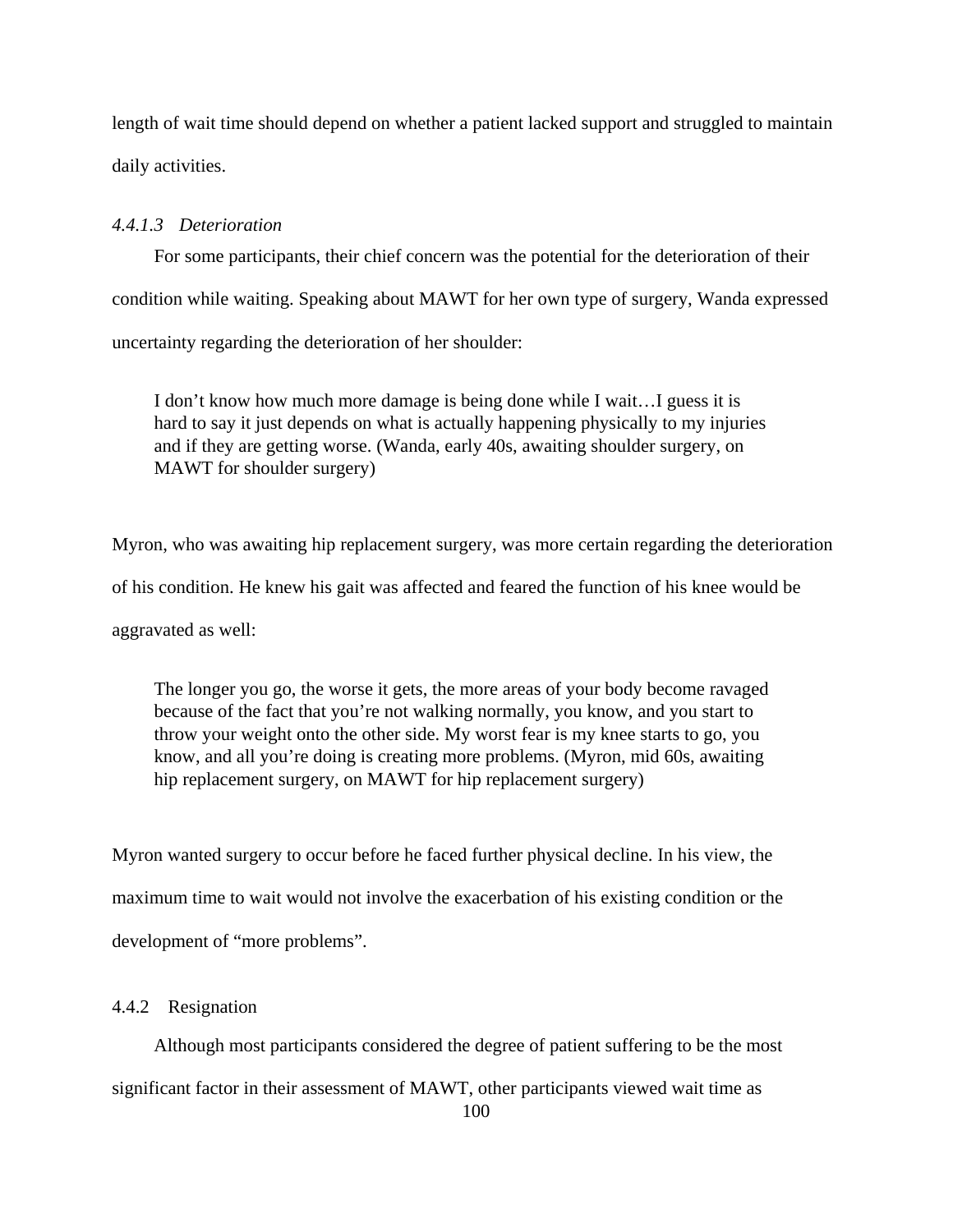influenced by conditions of the healthcare system. These participants saw maximum wait times as a function of the system where waiting was to be expected. These participants felt waiting was beyond the control of patients. For instance, Greg, when asked to comment on the MAWT for his type of surgery, stated:

I guess because a guy is so used to the way the system works that you can accept the fact that you have to wait up to six months or maybe longer. (Greg, late 40s, awaiting shoulder surgery, on MAWT for shoulder surgery)

Greg was resigned to how "the system works" and accepted his wait may be as long as or longer than six months. Jack conveyed a similar view when discussing MAWT for his type of surgery, hip replacement surgery, and shoulder surgery:

It takes as long as it takes, that is how I feel about it. I think that you have to accept that other people are probably using the service and that they need it just as much or more than you. (Jack, late 50s, awaiting hip replacement surgery, on MAWT for hip replacement surgery)

But if you just basically said it will come when it is going to come and you live the way the best you can until then, then it is not too bad  $\lceil \cdot \rceil$  you've got to understand other people need the services too. We've got a lot of services but a lot of people, there's wait time. It happens. (Jack, on MAWT for shoulder surgery)

Resignation to wait time was a strong sentiment for Jack. He placed his own need for surgery in the context of those who may be in greater need. In his first interview, Jack had shared the experience of attending a pre-operative Telehealth session in his area with several others who were also waiting for surgery. This experience provided perspective on his wait time. By comparing himself with many others who required surgery, he acknowledged and accepted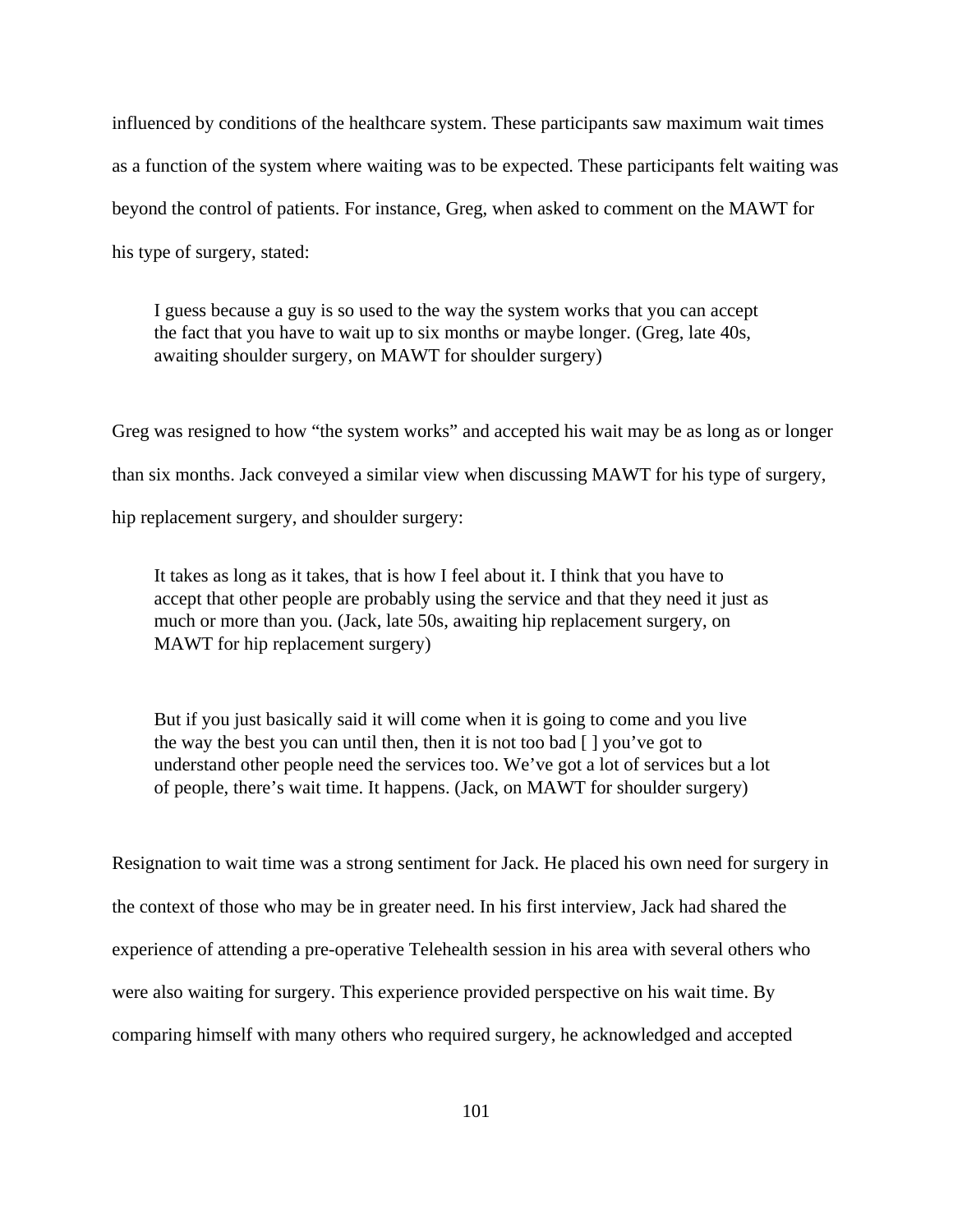circumstances of wait time. For him, wait time "happens". The best way to cope with waiting was to realize surgery will come when it comes.

The notion that wait time is influenced by a larger context was echoed by Dale who was awaiting shoulder surgery. In the following passage, Dale contended shorter wait times are the ideal; however, he regarded waiting patients as powerless to alter waiting duration to a large degree:

The sooner a person has that problem repaired and is on the road to recovery the better. But, of course, there are always things beyond our control that, you know, scheduling, or I don't know what it is, or if it is cost related or what, you know, on the administrative side of it. (Dale, late 40s, awaiting shoulder surgery, on MAWT for shoulder surgery)

In Dale's view, potential administrative issues, such as scheduling or cost of surgery, determine wait time. These issues are beyond control of patients.

The sentiment that wait time was beyond the patient's control was exemplified by Samuel:

Well, really if it was acceptable or not, you ain't got much choice but to have to wait. (Samuel, early 80s, awaiting cardiac surgery, on MAWT for hip replacement surgery)

Similar to the other participants who expressed resignation to wait time, Samuel saw waiting as inevitable. Patients had no choice in waiting, so its acceptability was irrelevant.

4.4.3 Lethality

A dominant theme emerged when participants were asked the MAWT questions related to one type of surgery – cardiac. Invariably, participants from each of the orthopaedic surgery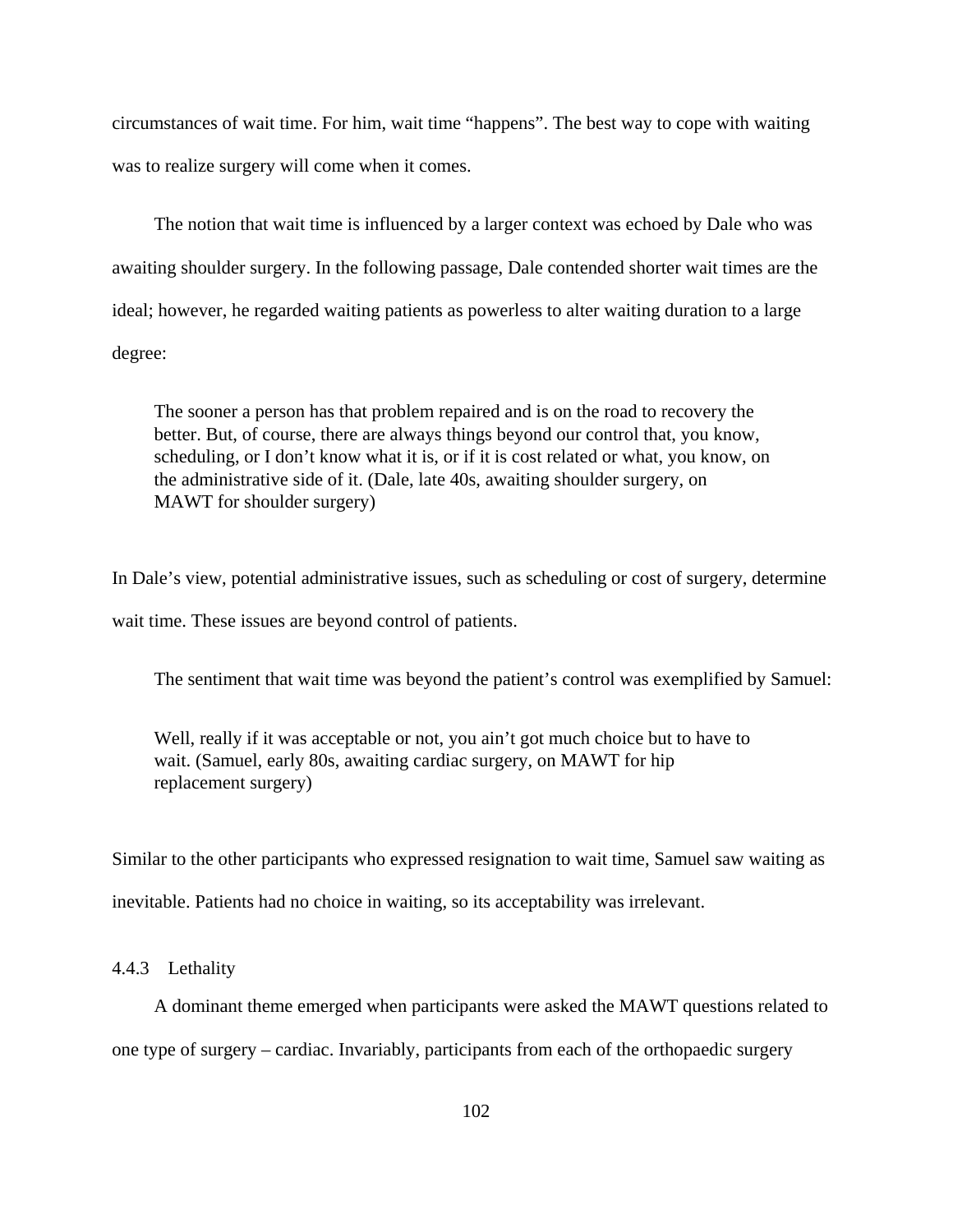groups believed this type of surgery required the shortest MAWT to see a surgeon or to wait for surgery. The overall perception in these groups was waiting for heart surgery could be fatal. Half the participants who were awaiting cardiac surgery commented on the potential lethality of the procedure. The following are sample extracts from one participant in each group:

I think it should be as short as possible…I think with a heart condition or anything like cancer or anything like that I think it is really important that the people get into see their surgeon or the doctor that is going to help them as soon as possible. (Shelley, mid 60s, awaiting cardiac surgery)

I can live with a sore or no shoulder, or I can live with no hip or a bad leg but I can not live without a heart. I think when you ask me that question it is almost like it is the degree of importance of the need...you know. So now I am thinking you should not wait until you are dead before you see the doctor, you know what I am saying [*laugh*]. I think as soon as possible, it's a heart issue, it's a life and death thing, in your mind at least. (Jack, late 50s, awaiting hip replacement surgery)

That would be a whole lot different [*than MAWT for consultation for orthopaedic surgery*]…[*laughing*]…that would be more like you know tomorrow!… [*laughing*] …that should be far more immediate. (Ruth, early 50s, awaiting shoulder surgery)

These participants, Shelley, Jack, and Ruth, represent what participants generally had to say regarding MAWT for waiting to see a cardiac surgeon or for cardiac surgery. "As short as possible" and "immediate" reflected participants' urgency concerning wait time. For instance, Jack remarked "it's a life and death thing". Then he added the qualification "in your mind at least", indicating patients' perceptions should be respected in regards to maximum acceptable wait time.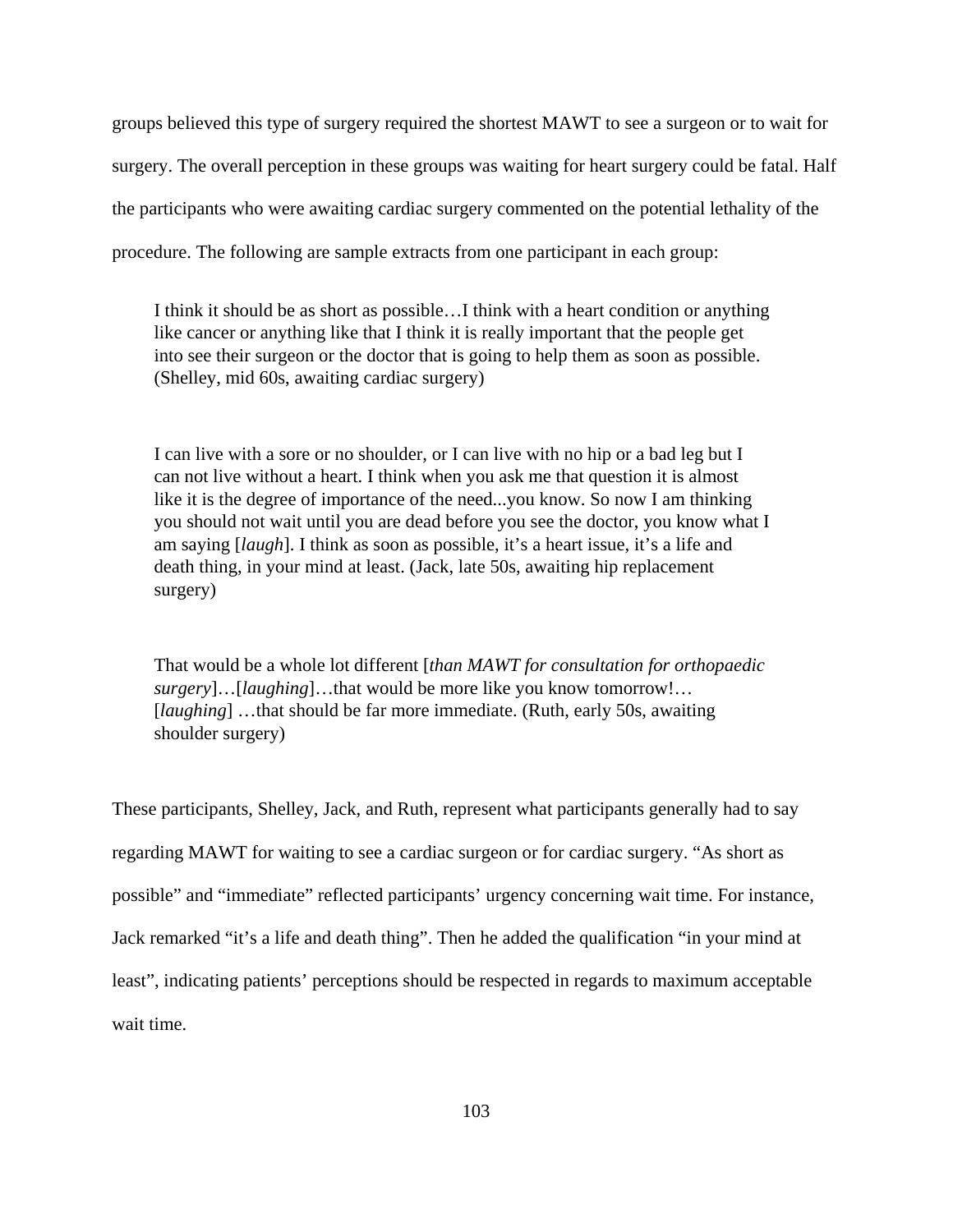Somewhat surprisingly, only half the number of participants who were awaiting heart surgery commented on the need for very short wait times due to the perception of the life threatening nature of a cardiac condition. The explanation for this lack of urgency on the part of some participants awaiting cardiac surgery is offered in the next chapter.

## 4.4.4 Summary

Perceptions of maximum acceptable wait times (MAWT) for the three types of surgery in the study were not based on numeric perspectives of wait time. Instead, participants qualified MAWT to account for the degree of patient suffering. In particular, participants considered pain, mobility restriction, and deterioration while waiting to be central determinants of wait time. Some participants felt waiting was inevitable and was largely determined by more powerful and uncontrollable factors within the healthcare system. Hence, they felt MAWT involved resignation to waiting. Due to the perceived lethality of cardiac surgery, participants generally viewed consultation and surgery for heart problems to require the shortest MAWT.

# 4.5 EFFECTS OF WAITING

The final section of the interview guide asked participants to describe how waiting was affecting them. Five dominant themes regarding waiting effects were identified as: restriction, uncertainty, resignation, coping with waiting, and waiting as opportunity. Each of these dominant themes, with the exception of waiting as opportunity, was detected in each patient group at both interview times. Restriction and uncertainty were the most frequently cited effects of waiting. Resignation to waiting was also very common. Reflections on how participants coped with wait time were discussed as well. While descriptions of waiting as opportunity were less typical than the other dominant themes, how some participants characterized wait time as 'gifts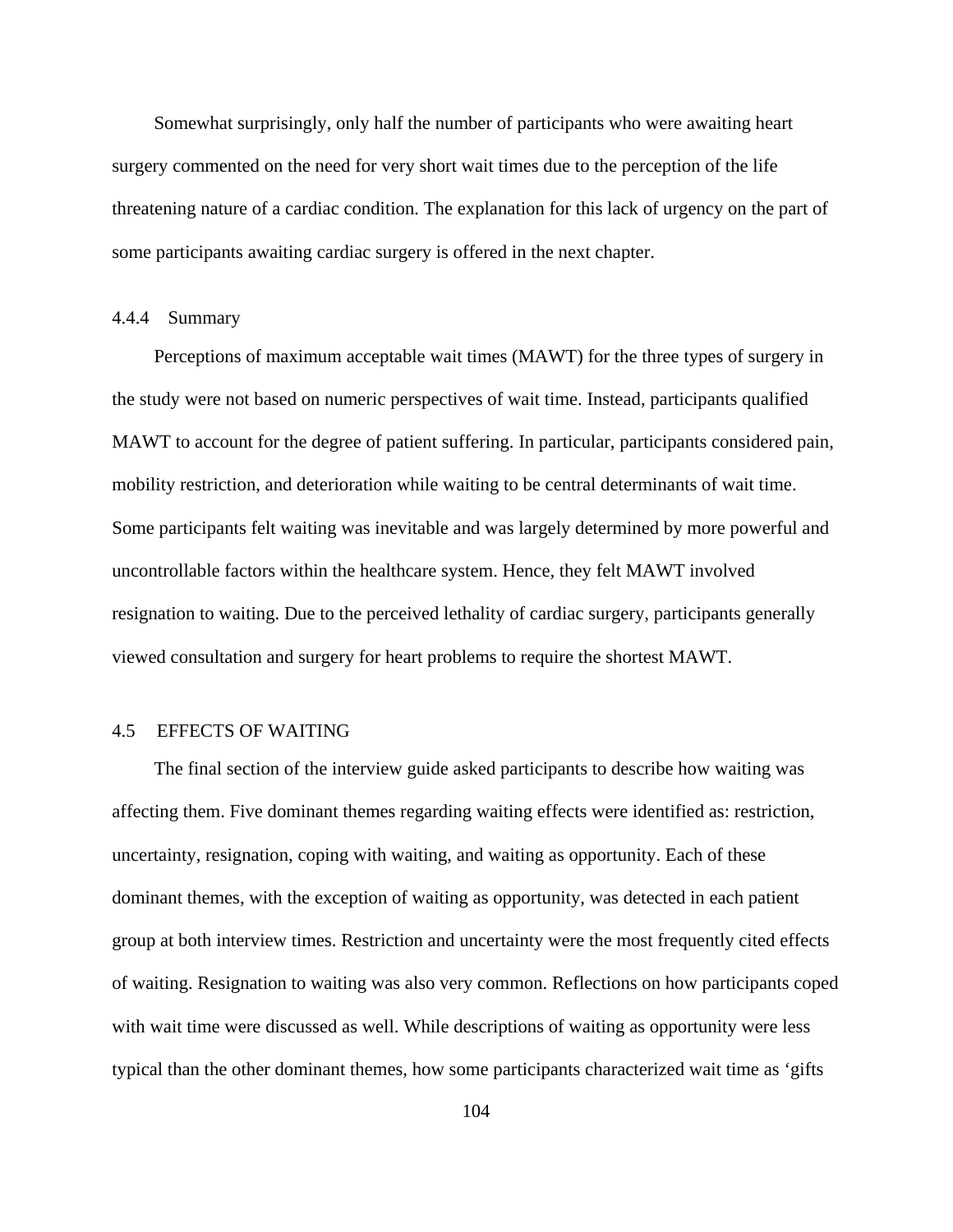of time' is worthy of discussion. Table 4.6 outlines the five dominant themes and their components.

| <b>Theme</b>           | <b>Components</b>                    | <b>Consequences</b>                |
|------------------------|--------------------------------------|------------------------------------|
| Restriction            | Pain                                 | Mental and emotional<br>distress   |
|                        | Role                                 |                                    |
|                        | Mobility                             |                                    |
| Uncertainty            | Place on list                        | Mental and emotional               |
|                        | Condition in future                  | distress                           |
| Resignation            | Meets expectation                    | Greater mental and                 |
|                        | Places waiting in healthcare context | emotional well-being               |
| Coping with<br>waiting | <b>Distraction</b>                   | Greater mental and                 |
|                        | Downward comparison                  | emotional well-being               |
|                        | Social support*                      |                                    |
| Opportunity            | Prepare for procedure                | Potential for greater              |
|                        | Possibility to 'use' time            | mental and emotional<br>well-being |

Table 4.6 Summary of themes regarding the effects of waiting

\* absence or negative aspects of social support can lead to mental and emotional distress

These dominant themes and their components are described in the following sections. A final section follows changes in waiting effects over the two interview periods. In some cases, participants who articulated certain themes emphasized the same theme in both interviews, while other participants no longer expressed a particular theme and experienced different waiting effects. These differences in waiting experiences are outlined in this section.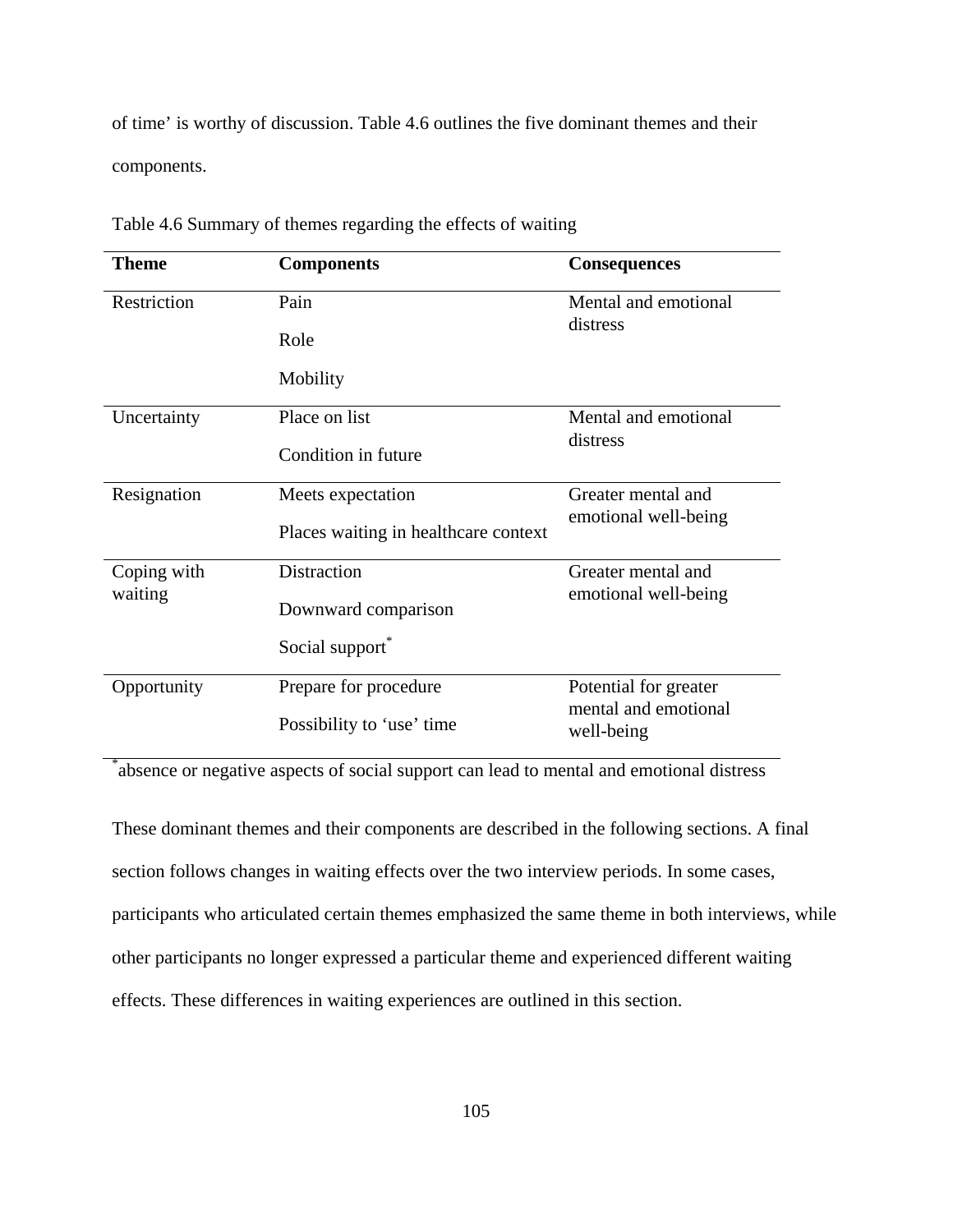## 4.5.1 Waiting is Restricting

All participants, in qualifying for the study, were waiting for procedures to alleviate their symptoms. It is not surprising then that the most frequently reported theme regarding the effects of waiting was restriction. Restrictions due to pain were most common in the two orthopaedic groups. Participants from all three groups described activity and role limitations. The consequences of these restrictions were mental and emotional distress, primarily for participants awaiting orthopaedic surgery. Particular emotional disturbances such as frustration, anxiety and depression were often experienced in relationship to physical limitations. Due to the connections between physical limitations and mental and emotional disturbances, the individual components of the theme, 'restriction', are not discussed separately. Instead, participant experiences of physical wait time restrictions are presented in concert with their descriptions of mental and emotional disturbances. For a few participants, minimal physical limitation meant a much easier waiting period. Experiences of participants who described limitations leading to distress are outlined in the first section. The second section contains participant experiences where minimal limitations are described.

#### *4.5.1.1 Restrictions as Distress*

Participants who experienced pain, disability and role restrictions tended to view surgery as the remedy to their limitations. This perception of surgery as panacea made the wait time for the procedure a greater source of mental and emotional disturbance for some participants. Waiting to have their physical symptoms relieved created a sense of urgency for the surgery and a feeling of frustration regarding wait time. In the following passage, Candice linked her frustration with the pain and restriction association with waiting: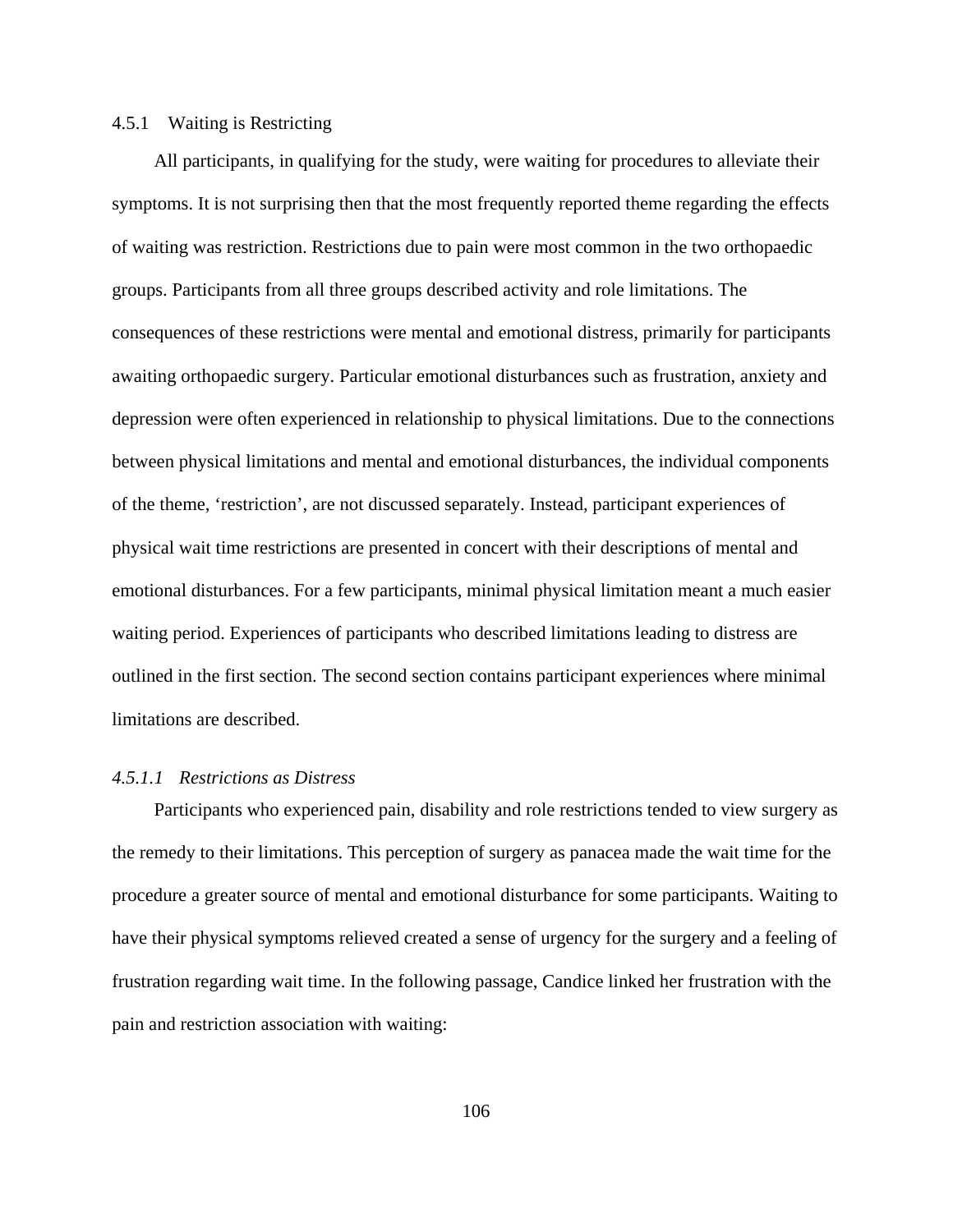I think I am just frustrated because I can't get it [*surgery*] over with…I don't have as much patience with things as I am usually a fairly patient person…I do think that's because of the pain and the…inability to get around and have the freedom like I have always had. (Candice, early 60s, awaiting knee replacement surgery, second interview)

For Candice, her experience of pain and disability transformed her usual patient attitude and

made waiting frustrating. She remarked on a loss of freedom to engage in her regular activities.

The losses associated with waiting affected Gerry as well as his family:

Well, you're waiting so far already and it is frustrating...um, it also diminishes you…because you can't do things that you have done all your life and you should be able to do, and you should be able to help people [*daughter*], like you want to and you can't…um and you have to keep waiting and waiting until you're fixed. [ ] I find that diminishing. (Gerry, early 60s, awaiting shoulder surgery, first interview)

Gerry was frustrated waiting for his restrictions to be "fixed". His distress was rooted in losing his usual role of being able to assist family members. Later in the interview, Gerry also noted an incident where he had to pay a tradesperson for work he could normally have done himself. Gerry described his inability to fulfill his usual role as "diminishing".

Nora, who was awaiting hip replacement surgery, was in a similar state. In her case, the

effects of waiting had become both depressing and frustrating:

It [*waiting*] is mentally depressing, it's frustrating, it's a total waste of my life, a total waste of time…it is a huge waste of money. I am on disability …right now I am being paid 75% of my wage, which is still a lot of money and the system is paying for me to wait for surgery, but it is, you know, a tremendous amount of money being spent to keep me at home. (Nora, mid 50s, awaiting hip replacement surgery, second interview)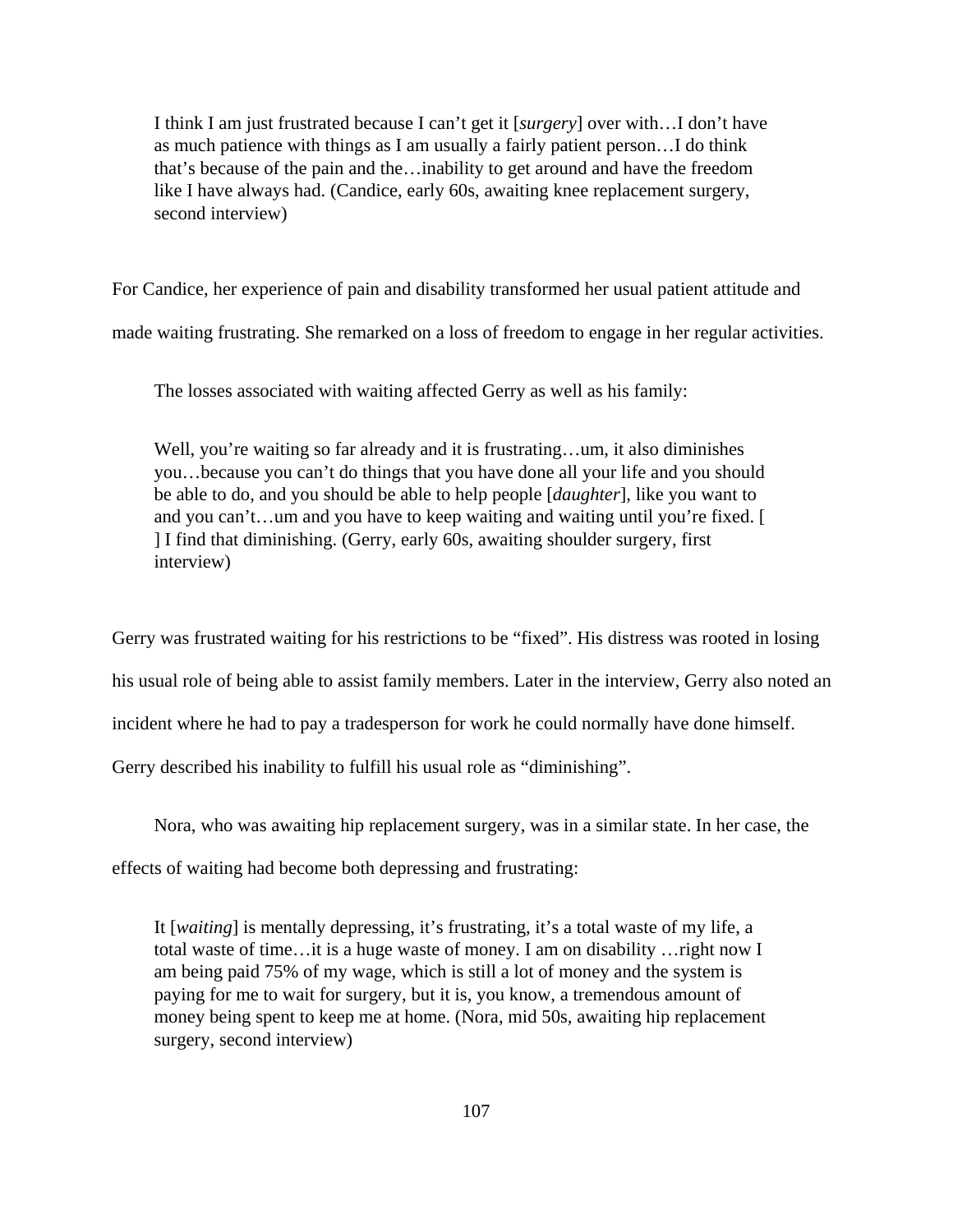Nora's limitations meant an inability to continue with work. She noted the absurdity of being paid to wait for a procedure that would restore her working status. Her depression and frustration were entwined with her perception of waiting as a waste of life, time, and money.

The experiences of these participants illustrate the relationship between restrictions while waiting and mental and emotional distress. Pain and mobility and role limitations were upsetting for participants. Descriptions of anger, frustration, and depression were frequent. Waiting was seen as an impediment to a much desired restoration of daily function.

An exception to the connection between restrictions and distress was the experience of many of the participants who were awaiting cardiac surgery. While these participants described varying degrees of role and mobility restrictions, they were not distressed for those reasons. Instead, many participants waiting for cardiac surgery were distressed by uncertainty. This association between uncertainty and distress will be considered in section 4.5.2.

## *4.5.1.2 Fewer Restrictions Mean Less Distress*

Some participants with pain and mobility and role restrictions experienced mental and emotional distress; however, participants who recognized their lack of limitation had a relatively benign waiting experience. For instance, Ray who was awaiting shoulder surgery remarked:

It [*waiting*] hasn't [*affected me*], and again it is because of my situation – it is not that it's majorly holding me back from doing things so I don't see it as a negative. [ ] If it was something a little more critical that was stopping me from doing you know normal everyday things that I would do in my life, then I would probably have a little more anxiety and a heck of a lot less patience for it. (Ray, late 40s, awaiting shoulder surgery, second interview)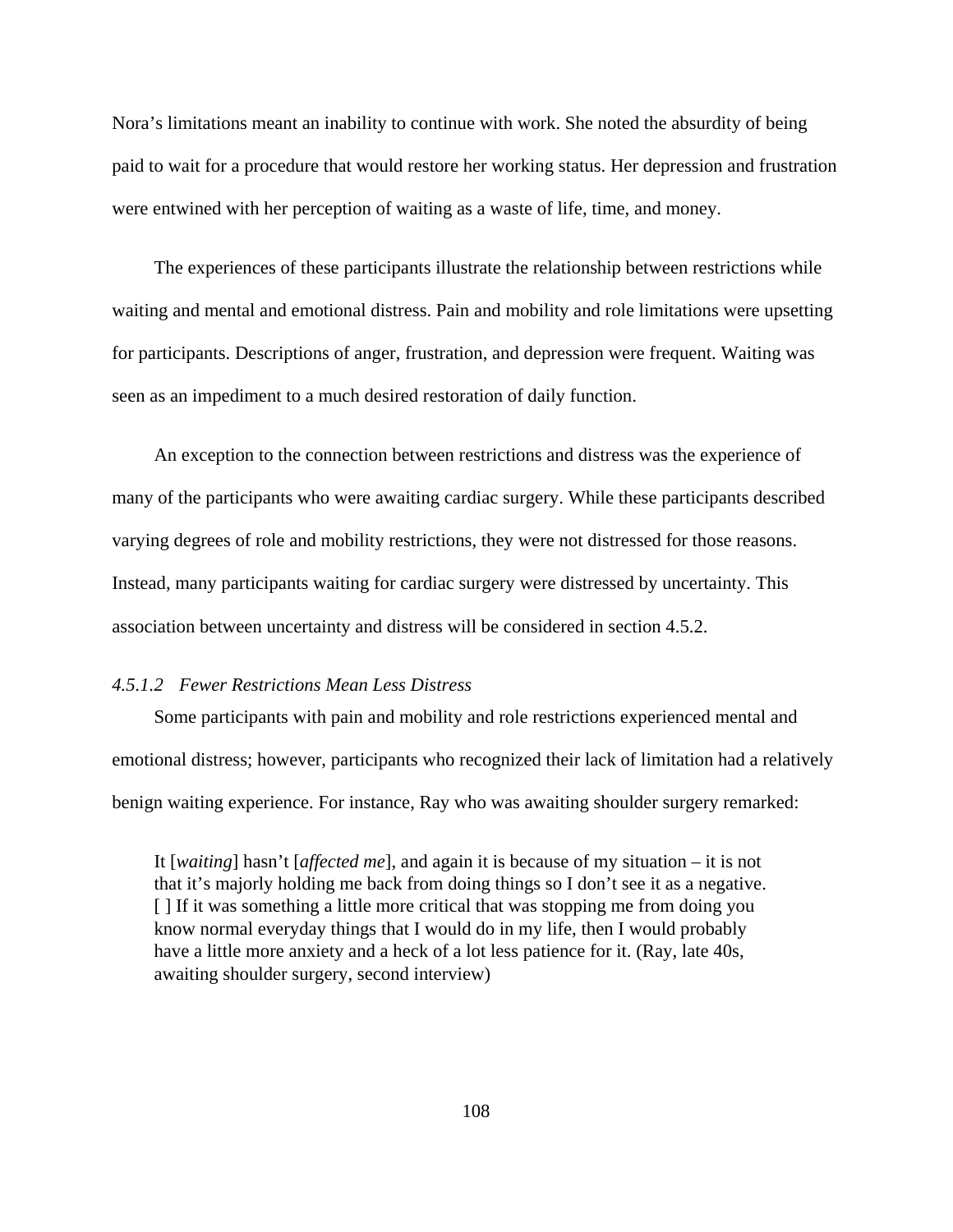Ray was able to carry on with "normal everyday things", thus he was more patient and less anxious. When participants' physical symptoms impinged upon their everyday lives, waiting became an issue. Without these limitations, wait time was more easily tolerated.

## 4.5.2 Waiting is Uncertain

Wait time was an uncertain time. Participants expressed uncertainty over many unforeseen contingencies which they felt were beyond their control. A primary concern of several participants was the uncertainty of their place on the waiting list. Others worried about the deterioration of their condition during the waiting period or the perceived seriousness of the surgery itself. For some participants, this uncertainty led to mental and emotional distress. Similar to the experience of restriction while waiting, uncertainty and the opposite, certainty, were interconnected with participant mental and emotional well-being. In the first section, participant experiences of uncertainty are described. The second section reports experiences of participants who were much less bothered by any uncertainty regarding their wait time. Some participants from all three groups expressed uncertainty regarding wait time. The reasons why distress related to uncertainty were somewhat different for participants awaiting cardiac surgery versus the two orthopaedic groups. These differences are highlighted in the following sections.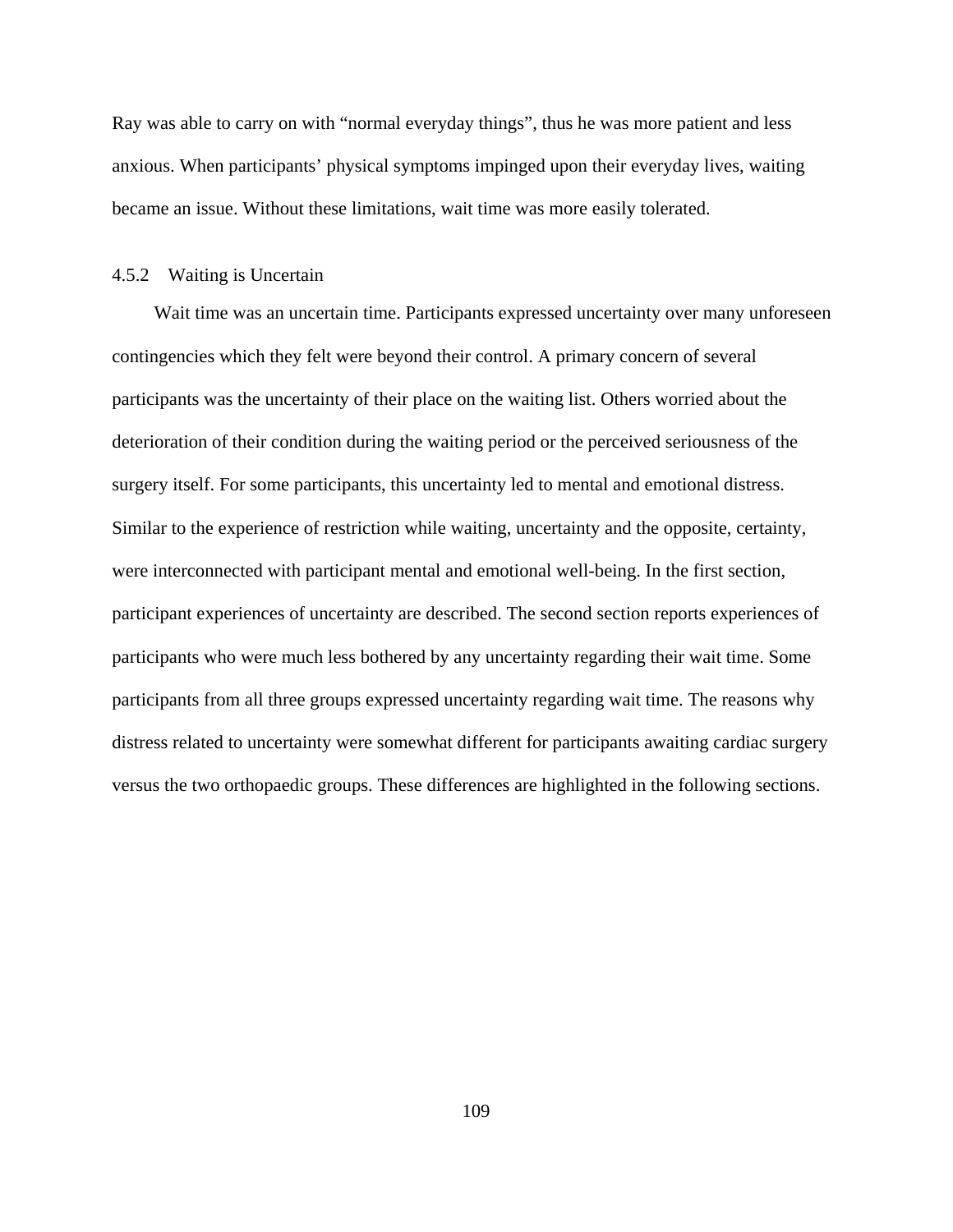#### *4.5.2.1 Uncertainty as Distress*

As an illustration of uncertainty regarding participants' place on the waiting list, in the following extract, Tina identified how "everybody" prefers to have an idea of when surgery will be:

Everybody likes to have a sort of tentative idea, rather than just having this tenuous date sometime in the future. It just gives you that little light at the end of the rainbow. You know you are working towards something. I think they could do a more customized wait list. (Tina, mid 50s, awaiting shoulder surgery, second interview)

A "more customized wait list" with greater certainty for patients is desirable for Tina – to provide that "light at the end of the rainbow". She uses this pleasant imagery to describe surgery – the end of a rainbow, where gold is found according to myth. If patients were given more information, they would know what they were working towards.

Other participants did not share Tina's potentially positive characterization of the uncertainty of wait time. Expressing a decidedly negative response to the uncertain experience of the waiting list, in this passage, Gerry described his anger with his perception of his ambiguous wait time status.

It gets me a little angry when you try and find out where you are on the list and nobody can tell you – it is hard to even find out if you are still on the list…they need a better communication system. (Gerry, early 60s, awaiting shoulder surgery, second interview)

Despite his efforts to assuage his uncertainty regarding his place on the list, Gerry remained frustrated. He found fault in the communication in his surgeon's office and continued to wonder where he was on the waiting list.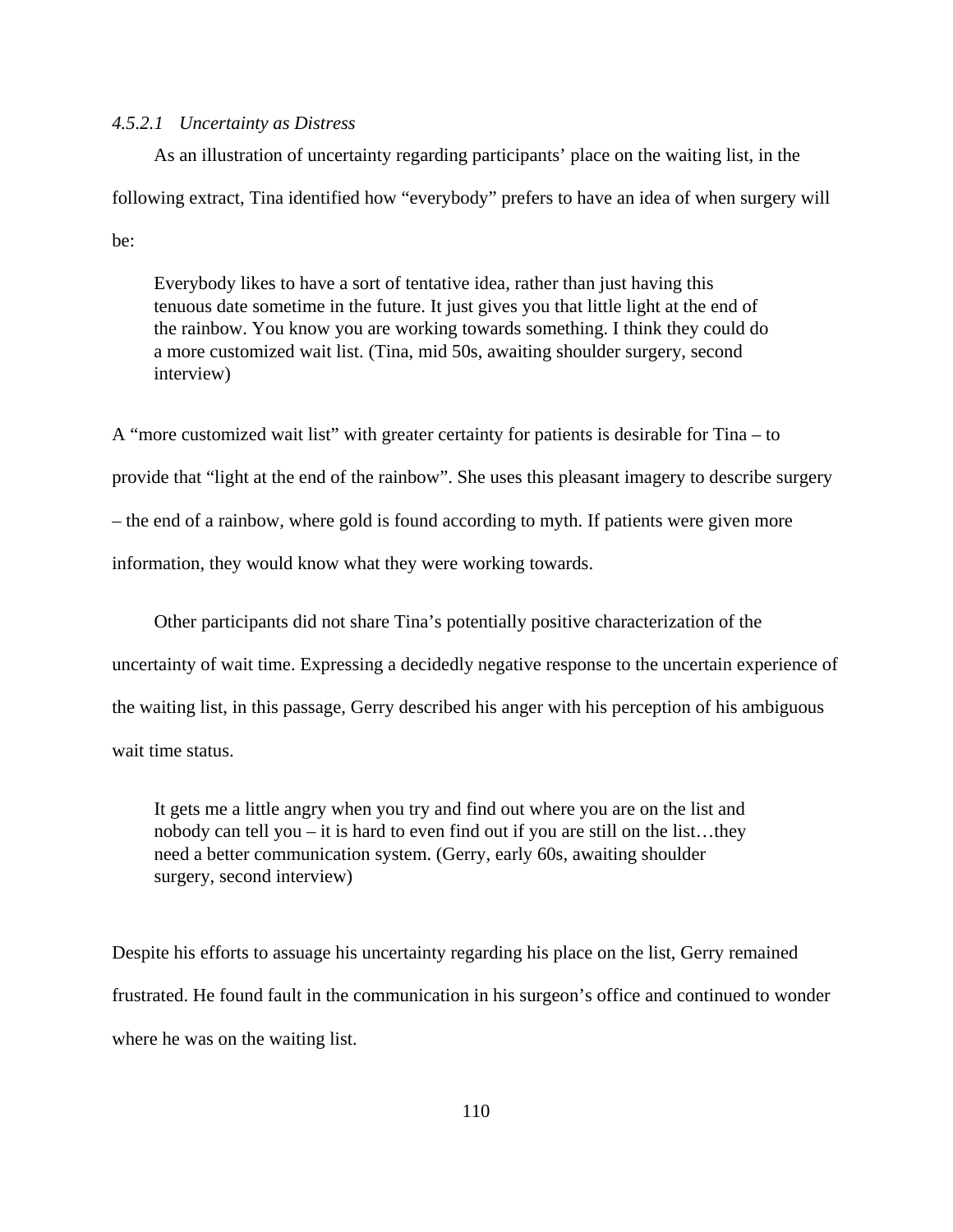Other participants were more concerned with the procedure and the outcome of the surgery. Dale described how the idea of his shoulder surgery and what was involved with the procedure was always present in the back of his mind:

You don't know what the surgery entails and you're to wait a year to have that done…it is always over your head wondering what it is going to be like and what the results are going to be like. So it is always kind of on the back of your mind. (Dale, late 40s, awaiting shoulder surgery, second interview)

In a similar way to Dale, Francine, who was also awaiting shoulder surgery, was worried about the success of the surgery and whether the procedure would be scheduled. In the following passage, Francine was concerned about potential disability:

The longer I wait, the more I think is it [*surgery*] going to be successful? Is it [*surgery*] going to happen? And am I going to [*be able to*] use my arm [*after surgery*]? (Francine, late 50s, awaiting shoulder surgery, second interview)

Francine also talked about her need for reassurance from the surgeon that her condition had not seriously deteriorated. Though she commented that an extra visit to her surgeon would interfere with his capacity to do more surgery, and this would potentially increase her overall wait time.

The oldest participant in the group awaiting shoulder surgery, Kathy, talked about how waiting made her feel "really old before my time". Kathy was concerned that surgery would not restore her active lifestyle:

It just kinda makes you think – oh am I going to have to sit for the rest of my life and just do nothing, you know…it is just not a good feeling. (Kathy, early 70s, awaiting shoulder surgery, second interview)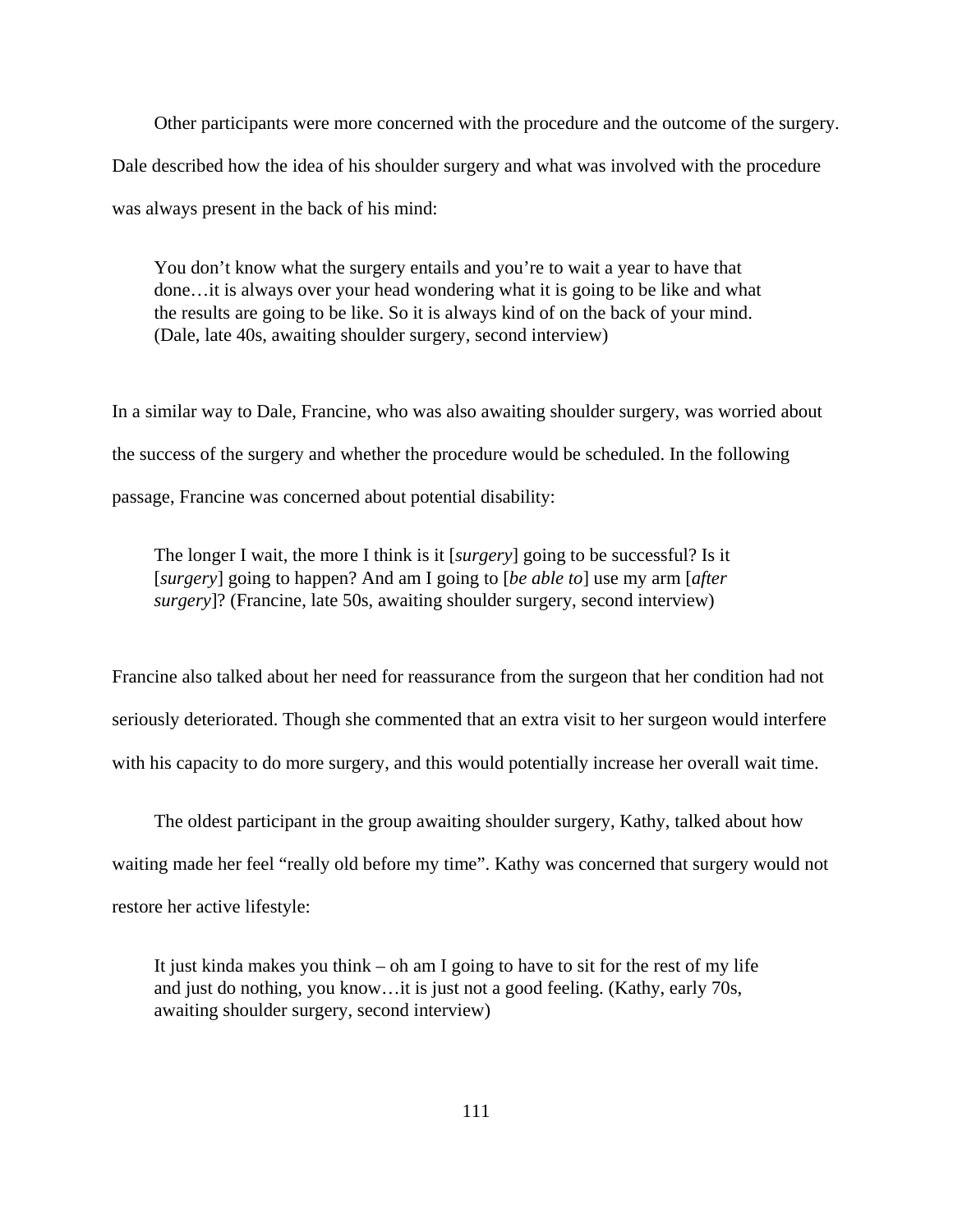Referring to her age, Kathy wanted to "live [her] life to the very fullest". She was particularly distressed by the uncertainty of her surgery date as she felt like she had already "lost two years of [her] life". At her age, she felt having to wait was a "tragedy".

For some participants the uncertainty of waiting had profound implications for their career path. Peter, who had work limitations due to his need for shoulder surgery, viewed waiting as "goddamn aggravating" (see section 4.3.1.3). He was frustrated with the uncertainty of his work limitations and his inability to make plans for the future:

I would like to get it over with so I…then they could find out what I could do. Can I go back to [*physically demanding job*]? Maybe I won't have the strength. I mean this is going to be a long drawn out deal because I have to get them both done. [ ] Just that I wish I could get more information out of them like when things are happening [ ] I haven't got a definite answer how long this recovery is actually going to take, but maybe that's each individual, I don't know…it is just like you're kind of left in the dark. (Peter, early 50s, awaiting shoulder surgery, second interview)

Peter described being "left in the dark", the uncertainty of not knowing when the surgery might

be and the nature of the recovery period. He went on to exclaim:

I just want to know when the hell they are going to do it! [ ] It is just not knowing that is the biggest, greatest thing. [ ] You have no idea, where to start, what to do next…you just go day by day. (Peter, early 50s, awaiting shoulder surgery, second interview)

The uncertainty of waiting had forced Peter to live "day by day", given the circumstances surrounding his job and his need for surgery. Peter found the uncertainty of waiting very frustrating and difficult.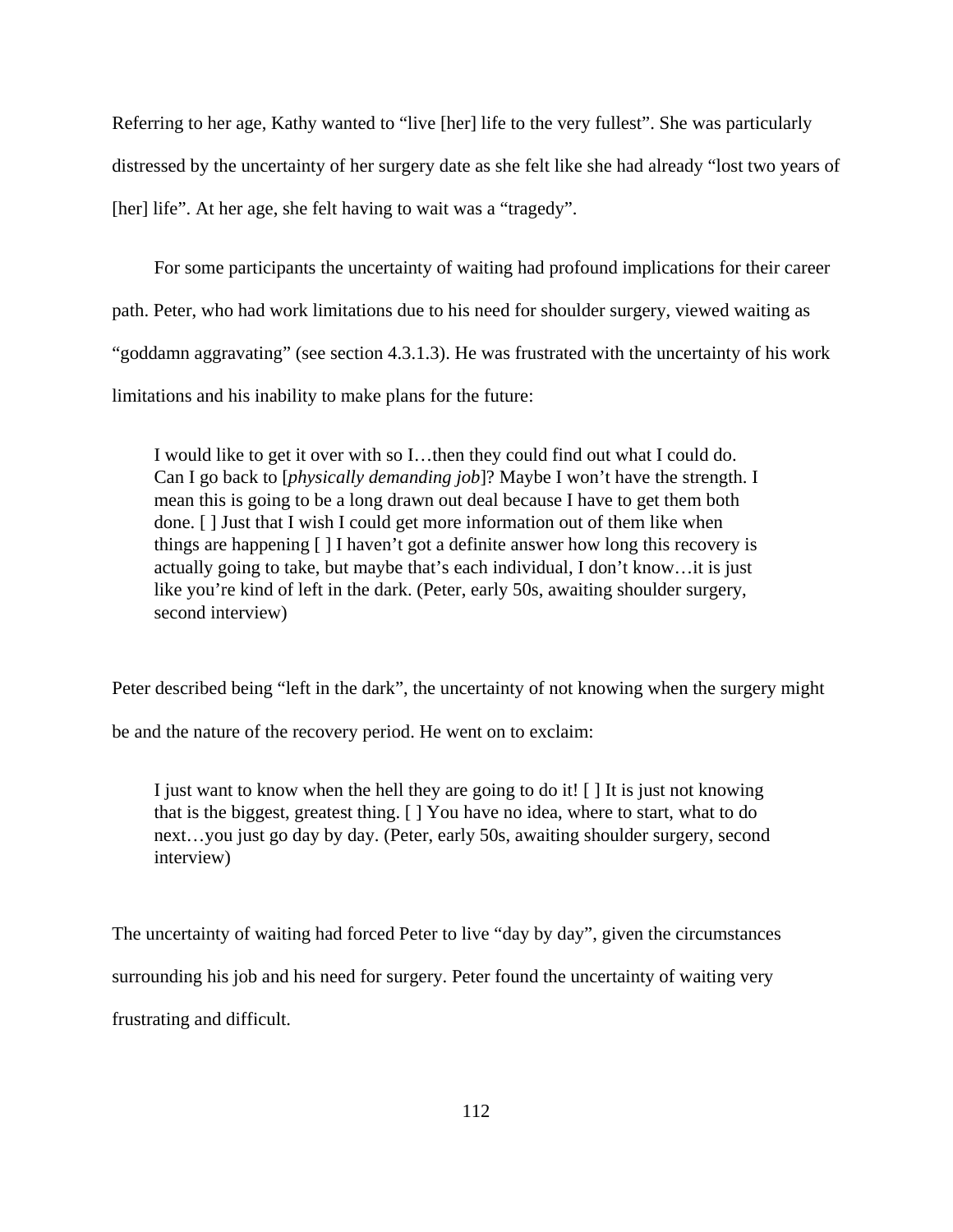Although they experienced uncertainty, some participants were hopeful that surgery would significantly improve their symptoms. Waiting was unpleasant due to the uncertainty of anticipating closure – finally knowing whether the procedure would be helpful. Brian, who was awaiting cardiac surgery, described this form of uncertainty in the following passage:

I hope that I get this done and wont have to go through this waiting experience again because I don't care for it. But it would be nice to get closure on it anyways, see if it's going to help. Because after open heart, you see, you feel like a new man. I sure hope so. (Brian, late 60s, awaiting cardiac surgery, first interview)

For Brian, waiting brought the uncertainty associated with the need for relief regarding the outcome of the surgery. Arnold, another participant awaiting cardiac surgery, expressed a similar level of uncertainty:

I do not know [*about the outcome of the surgery*]. I hope it [*surgery*] does, I mean, in a way that is like change that it is going to be in a positive way, type of thing. I certainly hope so…you know…but we will see. (Arnold, late 60s, awaiting cardiac surgery, second interview)

Although Arnold was eager for an improvement in his condition, his hopefulness was tempered with the uncertainty of the surgical outcome.

Waiting was uncertain for those participants with a strong desire to know their place on the wait list. Many participants wanted to know when they could anticipate surgery so they could make important decisions and plan for the future. What participants might expect from the procedure and the recovery process was also worrisome. Another concern related to participants' perceptions of possible deterioration of their condition while waiting. Participants awaiting orthopaedic surgery were usually bothered by the uncertainty of their place on the wait list,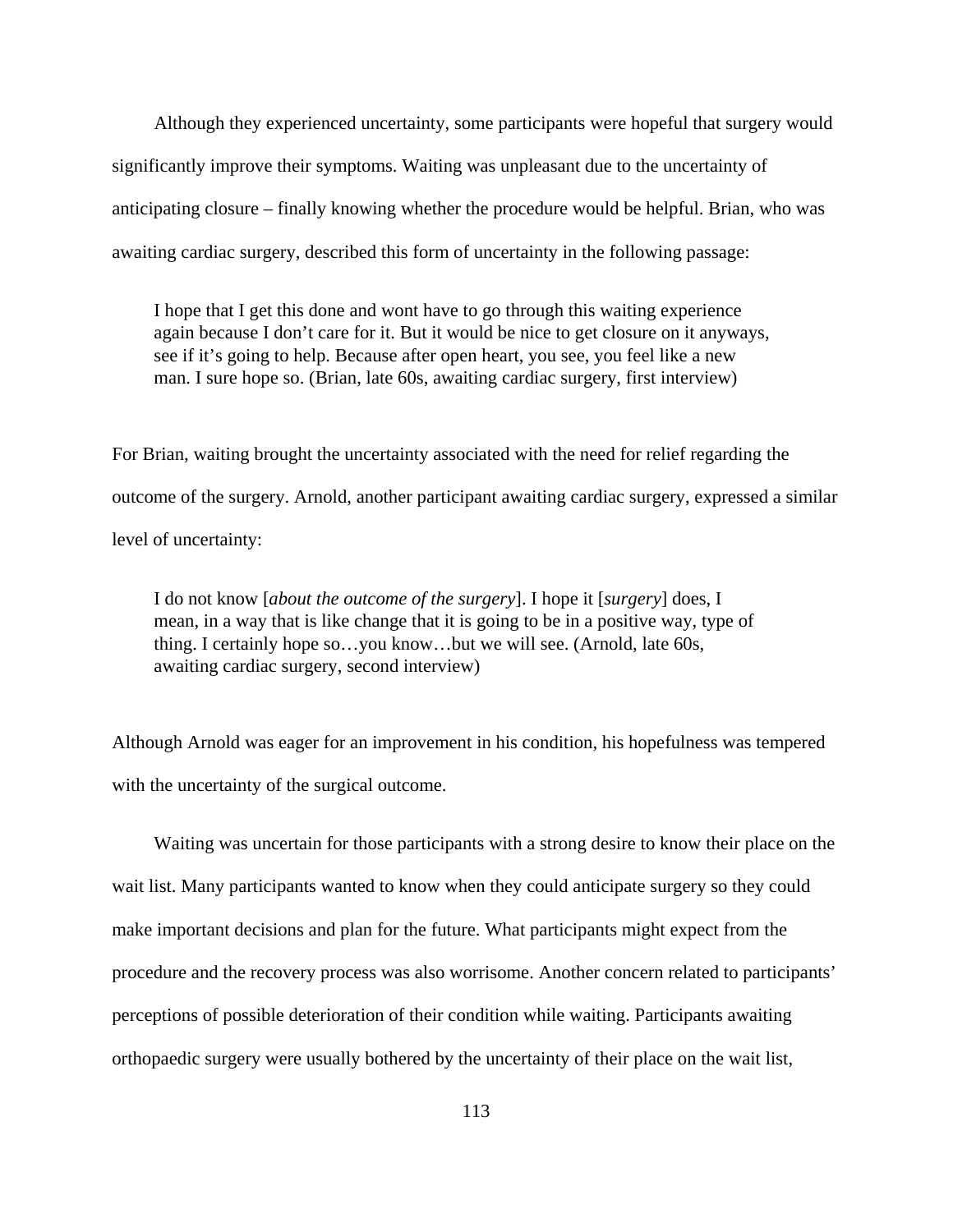whereas participants awaiting cardiac surgery were more troubled by the anticipation of surgery and recovery.

#### *4.5.2.2 Certainty relates to Composure*

Just as uncertainty could bring frustration, anger and anxiety, the opposite, a sense of certainty or agency over wait time, brought greater composure. Unlike the participants who experienced uncertainty regarding their place on the list, the possible deterioration of their condition, and the outcome of the procedure, participants who felt a greater degree of certainty about their wait time experienced less distress while waiting. In the following extract, Beatrice described how knowledge of an approximate wait time and her experience of a relatively short waiting period resulted in a "very non-traumatic" wait time.

My waiting experience has been very non-traumatic…it just hasn't been a problem because I knew approximately how long I was going to be waiting and I was lucky I didn't have to wait that long. (Beatrice, early 70s, awaiting hip replacement surgery, second interview)

Samuel described a similar sense of certainty associated with waiting for cardiac surgery. He felt his past experiences would ensure a positive outcome:

I am not excited about it, I am not depressed about it and I just know it is going to come soon. Because really it doesn't bother me one bit that I know I am going to go for surgery because I have had enough surgeries to understand that it will come out good. (Samuel, early 80s, awaiting cardiac surgery, first interview)

Samuel's sense of equanimity can be explained by his confidence in the successful outcome of the procedure. He was an experienced patient and had multiple encounters with surgery. Another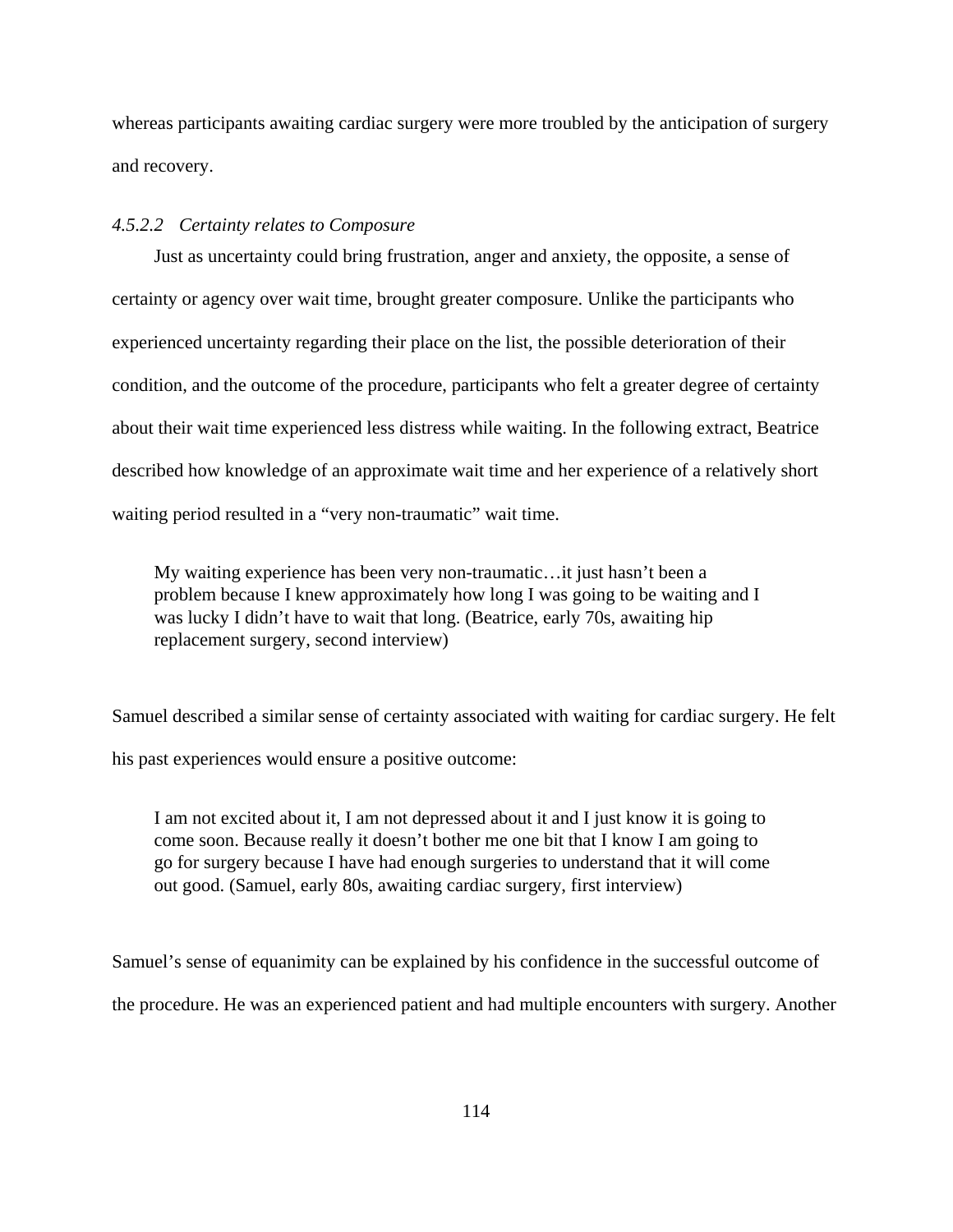participant awaiting cardiac surgery, Shelley, expressed the great relief that came when she was booked for surgery:

I will be really honest with you, whenever I got the phone call yesterday, it was just like a weight off my shoulders…ok, like whew, now I've got a date, now I know I can make arrangements, I can do things…you know, like get everything organized. (Shelley, mid 60s, awaiting cardiac surgery, first interview)

In Shelley's case, she had been greatly distressed by her inability to coordinate the details regarding her surgery. Once the uncertainty of the date of her surgery was resolved, Shelley felt like a weight had been lifted off her shoulders. She became very animated in her efforts to ready herself for surgery.

The states of uncertainty and certainty are important determinants of the quality of waiting experiences for participants. Uncertainty led to anxiety and frustration and generally made the waiting period unpleasant. On the other hand, when participants were satisfied with an approximate wait time and were less plagued with uncertainty, waiting was more easily tolerated.

#### 4.5.3 Resigned to Wait

The perspective of some participants was to adopt an approach of passive acceptance of wait time. In their view, consultation and surgery would happen at some point in time. Waiting was seen as part of life; waiting was to be expected, especially considering the conditions of the current healthcare system. Generally, participants who were resigned to wait were not distressed by their waiting experience. Alice, who was awaiting cardiac surgery, was an exemplar of this attitude: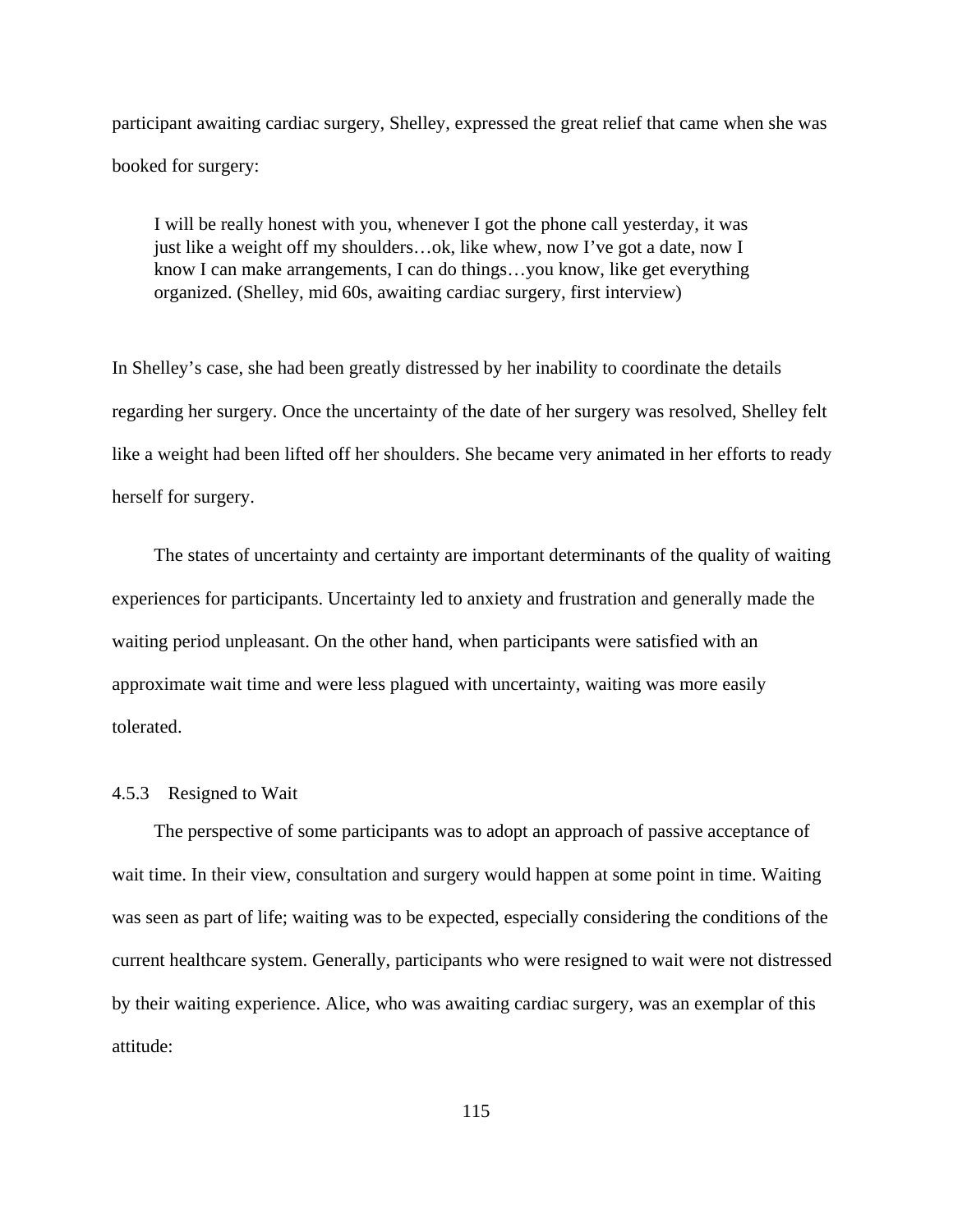It's been relaxing. I have made up my mind to wait so I waited. Waiting was nice. I made it nice. Shocked it is here already. (Alice, late 60s, awaiting cardiac surgery, second interview)

Alice demonstrated agency in waiting – she made up her mind to make waiting "nice". Another participant awaiting cardiac surgery, Hillary, was unaffected by waiting due to her particular attitude of not being "mad about things":

I don't think [*waiting*] has affected me at all because I am not one that, you know, is kind of mad about things…I could understand that the doctors are busy and that…you just got to learn and do the best you can so that is what I done. (Hillary, late 70s, awaiting cardiac surgery, first interview)

In the above passage, Hillary also noted that the "doctors are busy", a perspective that there are uncontrollable conditions within the healthcare system. The alternative for Hillary was to "do the best you can" and wait.

The idea that the healthcare system is an uncontrollable entity was iterated by Jack, who was awaiting hip replacement surgery. Using the analogy of a driving a train, Jack described how he was resigned to waiting:

Like I have no control, I'm not driving the train, you know. There's a whole bunch of other things and other needs and other people and other commitments that are driving the train so having resigned yourself to the fact that you have no control over any of this, just kind of accept the fact that it's a wait and be on with it. (Jack, late 50s, awaiting hip replacement surgery, second interview)

For Jack, resignation to lack of control and acceptance of wait time determined how to get "on with it" – his recipe for how to carry on with life while waiting for surgery.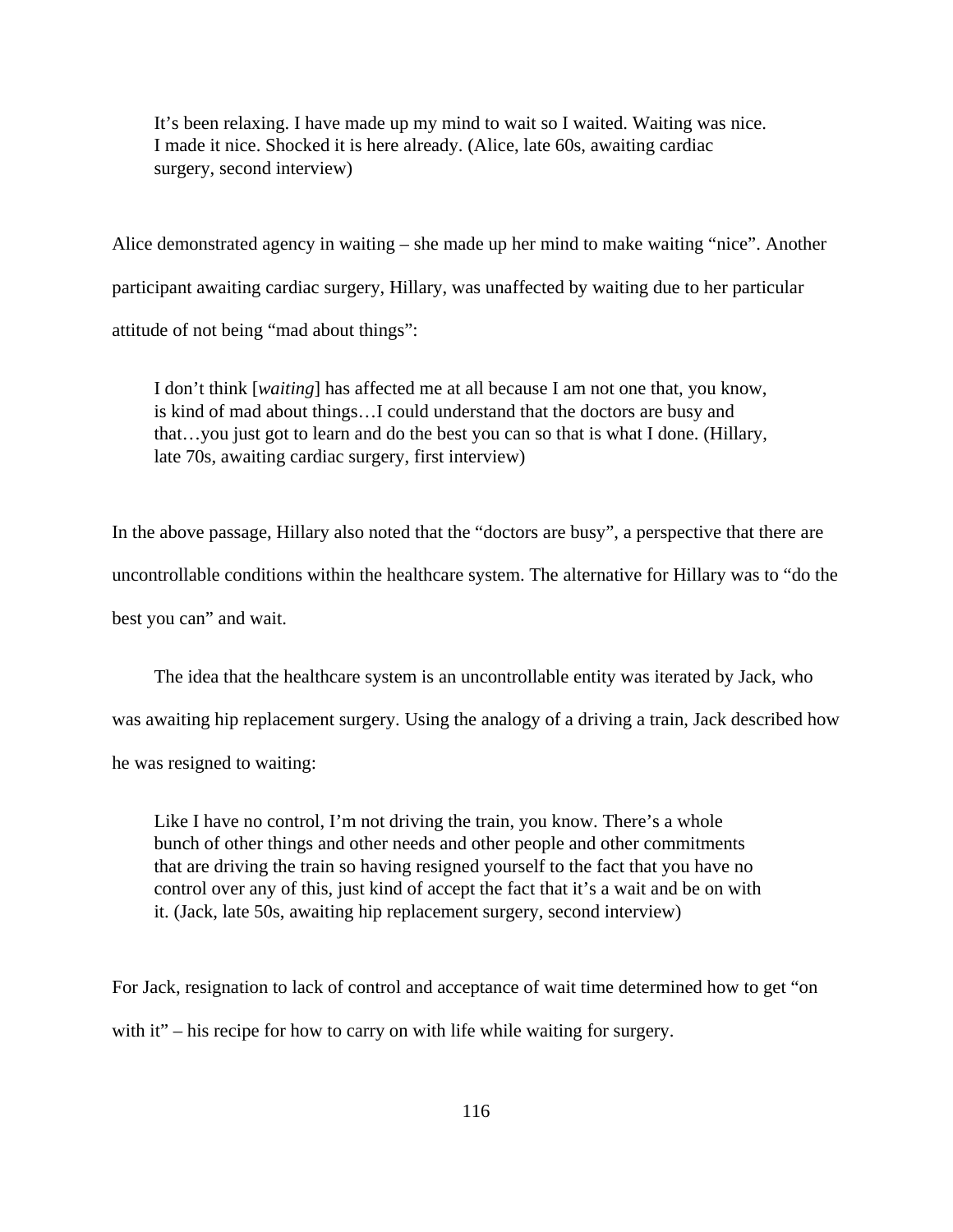In addition to his use of the 'not driving the train' analogy, Jack was resigned to wait in a manner that to him did not actually involve 'waiting'. In the following passage, he described his criteria for when waiting actually becomes 'waiting':

So, you accept the doctor's suggestions and what he says. And, he sets the timeframe, so in my mind it's going to be [*season/month*] and that's the two portions of information that I have received so far. And so that's what it will be. I guess when it gets to be [*past season/month*], then I consider myself waiting. Right now I'm not really waiting, you see. Maybe after I don't have it by [*particular month*], well then I'm thinking geez now I'm waiting...like cause I was kind of told that it was going to be early spring or if you phone the number it's going to be [*particular month*]. Now it gets to be [*past particular month*] and now you're thinking okay from that point on you're waiting. (Jack, late 50s, awaiting hip replacement surgery, second interview)

Jack accepted the season and month that his surgeon told him as his surgery date. His surgeon set "the timeframe". When those dates passed, then waiting would begin for Jack. He was resigned to his surgeon's timeframe. Jack extrapolated his view of waiting to other patients' experiences:

[*Doctors*] set a date, and patients...I think...they accept that date. I don't know if you have a patient stand up in front of a doctor and say, 'hold it, hold it, I want it tomorrow, what do you mean it's going to be six months'. They say, 'okay whatever you think, that'll be good'. Once you accept it you go with the flow. I think if you had to wait quite an extended period of time after that [*date*], you would become frustrated, especially if you are in quite a bit of pain. And then again, you have to understand that other people need their services too. They've got to service a lot of people, there is a wait time. It's going to happen. (Jack, late 50s, awaiting hip replacement surgery, second interview)

In this passage, Jack recognized several circumstances which he felt influenced waiting experience. That is, doctors control the system which means it is unreasonable for patients to demand quick treatment. Accepting wait time allows one to "go with the flow". Jack had compassion for those waiting in "quite a bit of pain", though he qualified this by citing the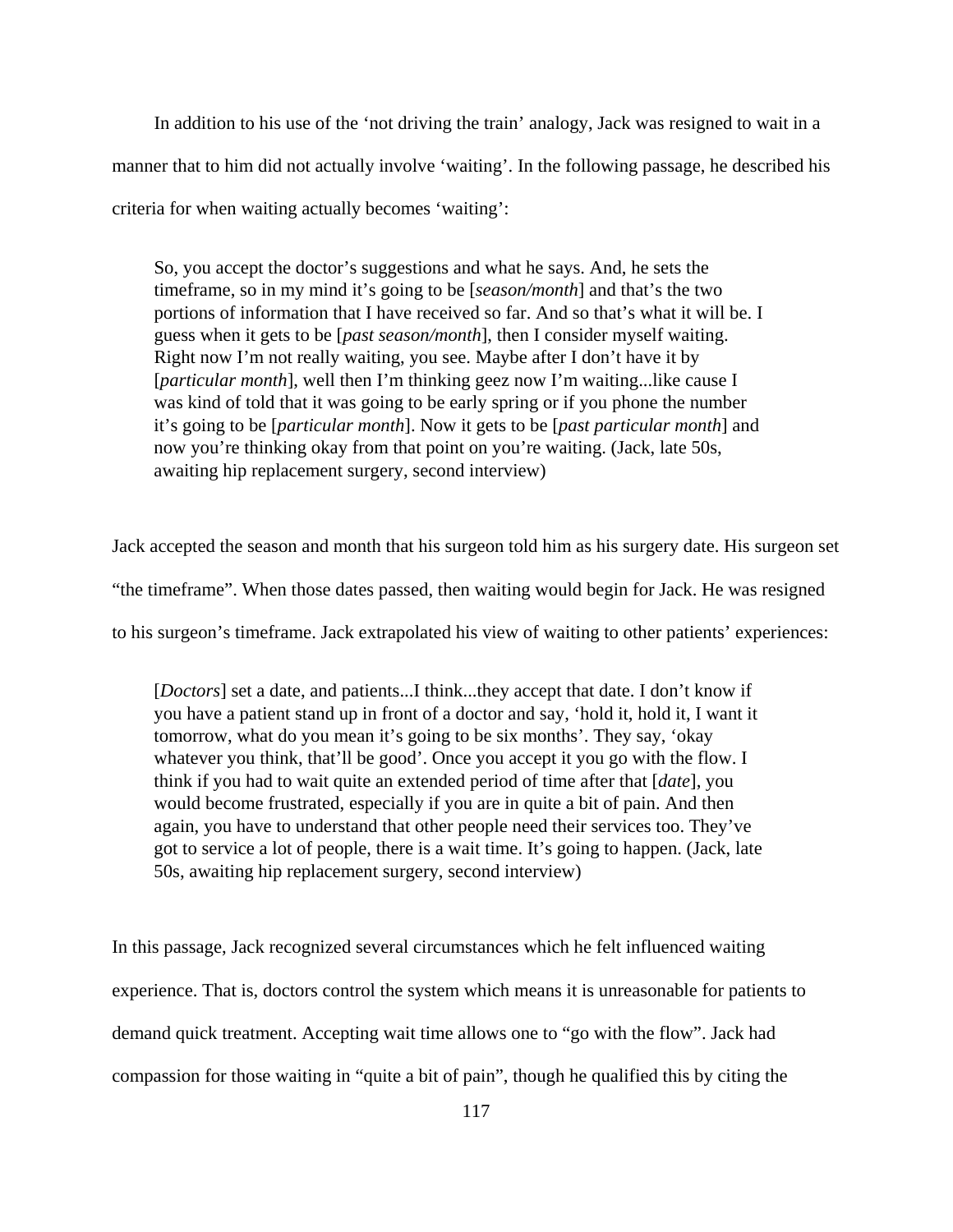relative shortage of health services coupled with high demand. In his view, wait time was inevitable.

The relationship between high demand for service and a relatively short supply was echoed by other participants. Resignation to waiting was expressed by recognizing finite healthcare resources and a desire to place oneself in a 'fair' place in the queue for surgery. Darryl, who was awaiting shoulder surgery, talked about waiting his turn:

You know it [*waiting*] is just part of life people have to do. I will wait my turn and like I say there is probably thousands of people that in more dire need to have something done medically than me and if there was and I knew of somebody that was, I would give them my spot in the line up. (Darryl, late 50s, awaiting shoulder surgery, first interview)

Darryl assessed his relative place on the waiting list and expressed willingness to relinquish his position. In his mind, waiting was something "people have to do".

Similarly, Lionel, who was awaiting hip replacement surgery, reiterated in both interviews how waiting was "part of life". In his first interview, Lionel emphasized how expectations of short wait times are unrealistic:

It's all part of life, I mean. If your expectations are high to get in the next day, well your expectations were too high. Like I said, anything in life it doesn't happen like right now. (Lionel, late 50s, awaiting hip replacement surgery, first interview)

In his second interview, Lionel recognized waiting could be problematic for patients with greater pain. He connected his resignation to waiting to a relatively low degree of joint pain.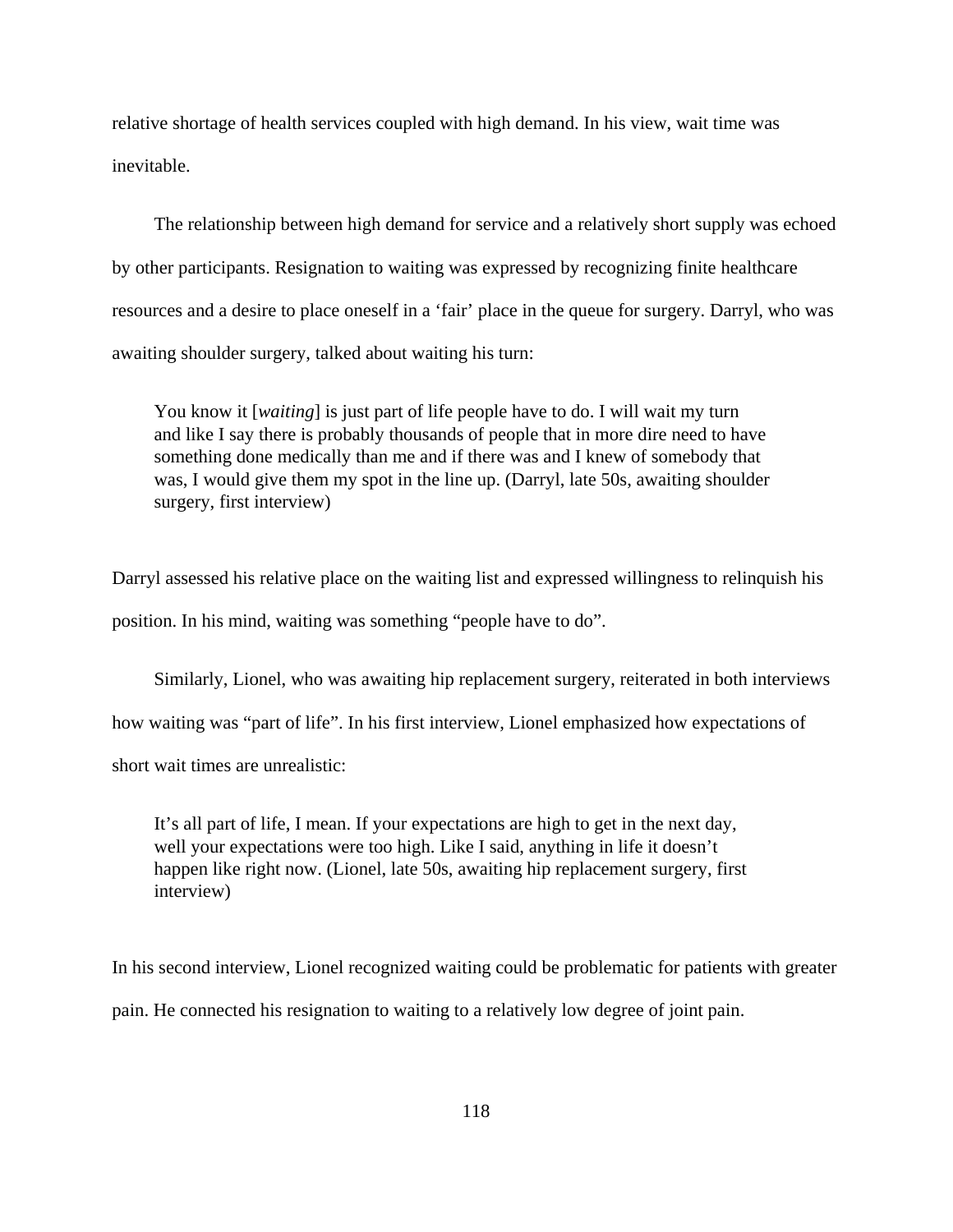It is a part of life to wait so. I know some people are anxious but I guess I am probably at the lower end of like joint pain, so I guess waiting is not an issue for me. (Lionel, late 50s, awaiting hip replacement surgery, second interview)

Another participant awaiting hip replacement surgery viewed waiting as "just part of life". Beatrice contended that a long wait was "common knowledge" as wait times are widely publicized:

I knew it was going to be a long wait and so it was just, you know, common knowledge all you have to do is listen to the radio, read the paper, talk to your doctor, you know it's gonna be a while. So to me it was just part of life, I just carried on doing what I could. [ ] The waiting was not a problem, ever. It was at my discretion and I knew it was at my discretion. [ ] I chose when to deal with it. (Beatrice, early 70s, awaiting hip replacement surgery, first interview)

Beatrice was in a somewhat unique position in that she put herself on the waiting list 14 months in advance of her surgery for her second hip replacement. She planned the time of year in order to accommodate her travel plans and to consider optimal weather patterns (ie, after spring thaw). In this way, waiting was at her "discretion" and she "chose when to deal" with her condition with her hip.

In some cases, participants accepted wait time to the extent that they did not feel as though they waited at all.

I just carry on, you know I mean if…you're asking the question if there has been anxiety and stuff – not one iota. I don't feel like I've been waiting to be honest with you. In the scope of all the negative publicity you hear about [*wait times*]…I feel like I've been fast tracked. (Ray, late 40s, awaiting shoulder surgery, first interview)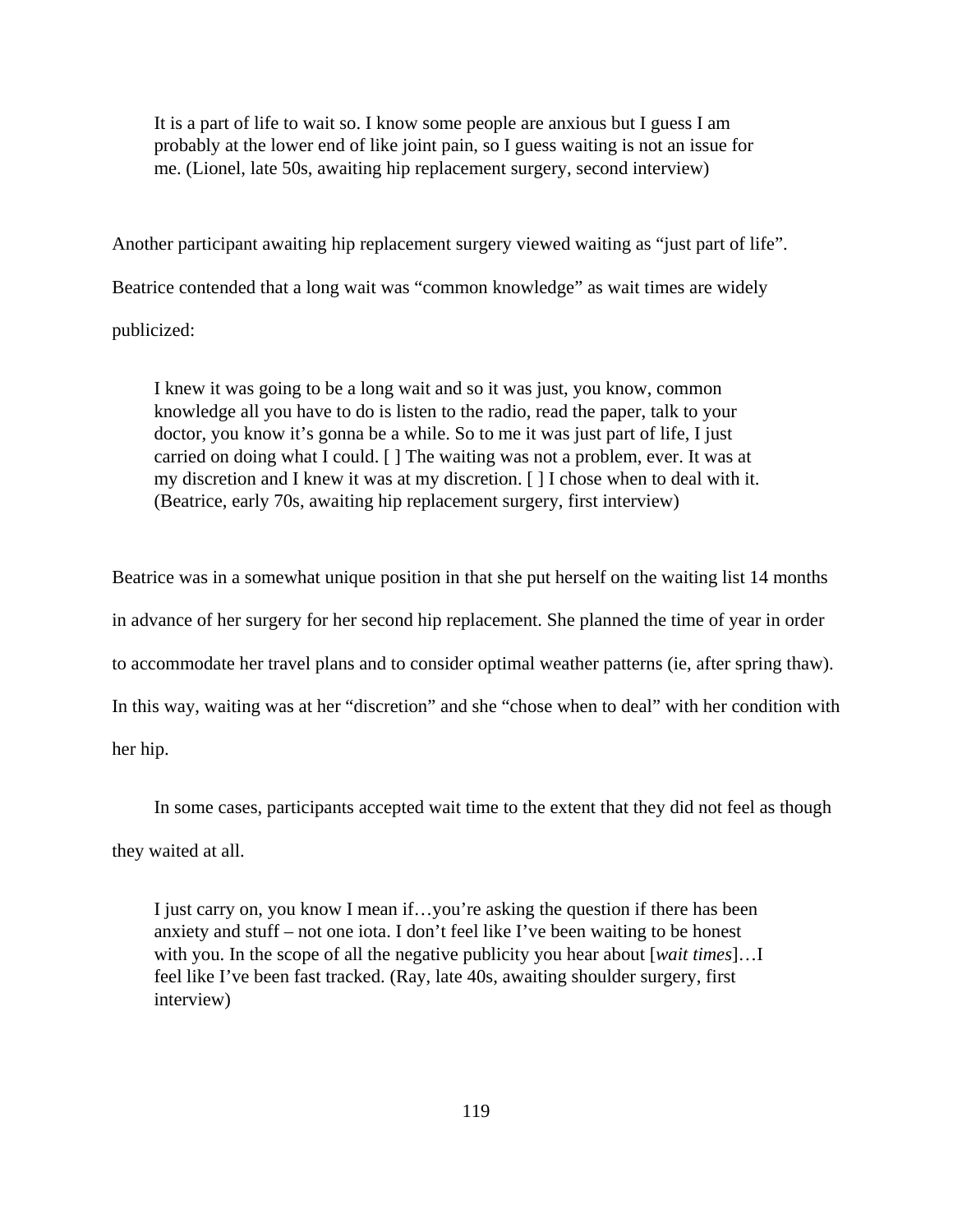Ray had predicted a much longer wait because he was influenced by media reports regarding long wait times. Because his wait to see the surgeon was shorter than he anticipated and the surgeon told him an approximate surgery date that was closer than he thought, Ray felt he had been "fast tracked" and just carried on.

Resignation to waiting was tantamount to acceptance. Participants who were resigned to waiting accepted and expected waiting as part of the healthcare system. For these participants waiting was not a source of distress, but rather an anticipated experience of 'normal' life.

# 4.5.4 Coping with Waiting

Questions regarding the effects of waiting evoked discussion of participant coping strategies for wait time. Three common strategies were noted: distraction from thoughts of being on the wait list, downward comparison to those patients in less fortunate circumstances, and social support. Examples of how participants used these strategies are discussed in the sections below.

# *4.5.4.1 Distraction*

Participants noted that waiting was more difficult when the waiting experience appeared to be a prominent part of daily life. Therefore, to minimize the effects of waiting participants discussed the strategies they used to distract themselves from the fact they were waiting. In the following passage, Lorraine listed the activities that helped her to avoid thinking about waiting:

I don't think about it [*waiting*]. Main thing, if I thought about it, it would be kind of hard to put up with. But you just don't think about it. Just think about other things and I'm good at doing that. Well, I like TV, I like puzzles, I like hand work. (Lorraine, mid 70s, awaiting hip replacement surgery, first interview)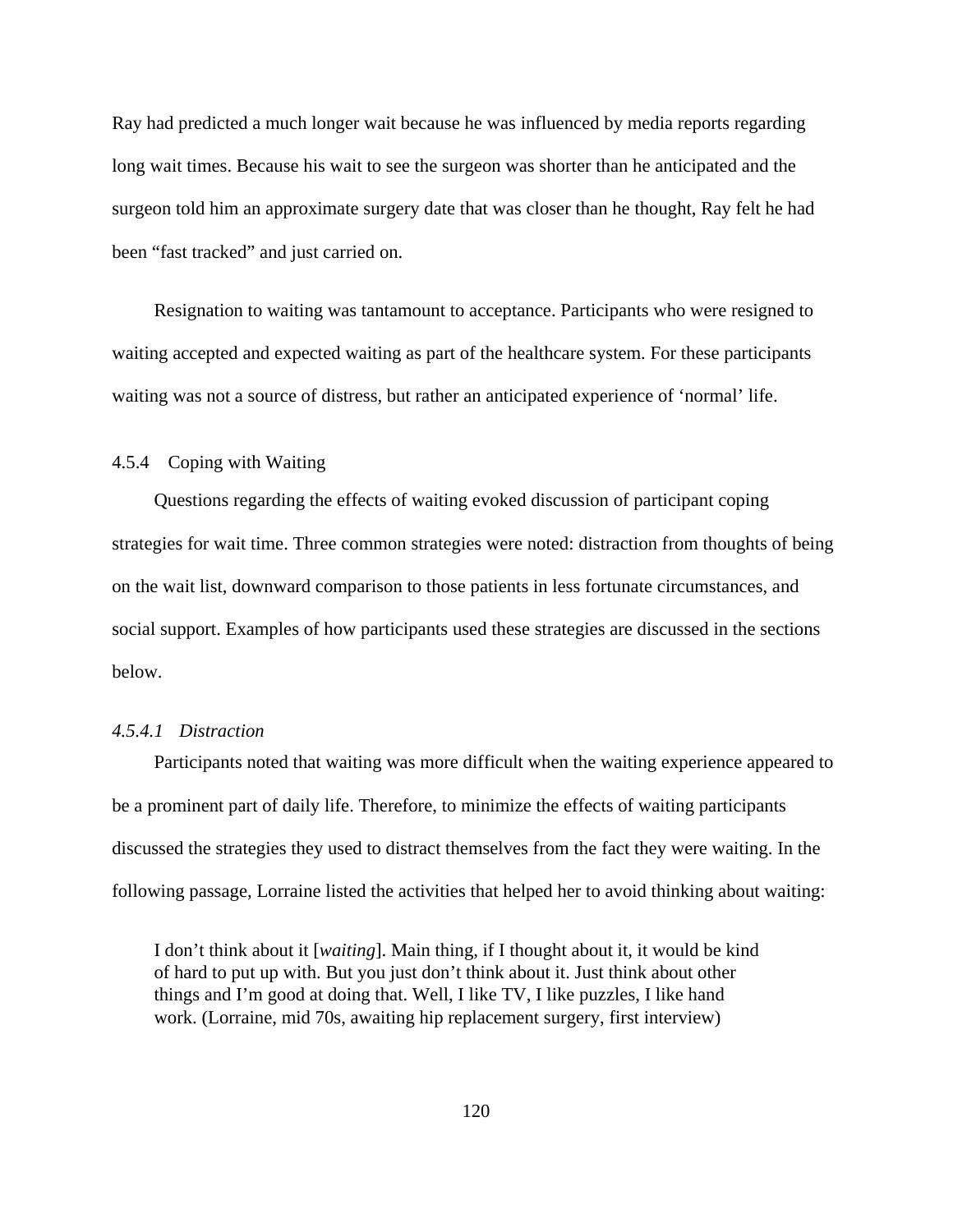Lorraine distracted herself from waiting with activities she enjoyed. Another participant Wanda, who was awaiting shoulder surgery, described the connection between thinking about waiting and the magnification of negative effects from waiting:

One thing that helps me is not to dwell on it. To go on with my day to day living and not sit there and just think about it all the time, because that makes it worse. (Wanda, early 40s, awaiting shoulder surgery, second interview)

Carrying on with daily activities had helped Wanda cope with the effects of waiting for shoulder surgery. Similarly, Rolland, in this extract from his interview the day before his cardiac surgery, kept "so busy" he did not let the idea of surgery "interfere" with his thoughts:

I have been so busy, it [*concern about surgery*] makes no difference. In fact as soon as I leave here I am going bowling…I don't let this [*surgery*] interfere with my thoughts. (Rolland, late 70s, awaiting cardiac surgery, second interview)

Rolland pointed out that even on the day prior to surgery, he was engaged in his usual busy lifestyle. Another participant awaiting cardiac surgery, Shelley, felt coping with waiting for surgery involved staying as busy as possible:

I think you do as much as you can, you know, just don't stop dead and do nothing. (Shelley, mid 60s, awaiting cardiac surgery, second interview)

For Shelley, waiting for surgery meant carrying on and doing as much as possible. In her case stopping "dead and do[*ing*] nothing" was not the way to cope with waiting for surgery.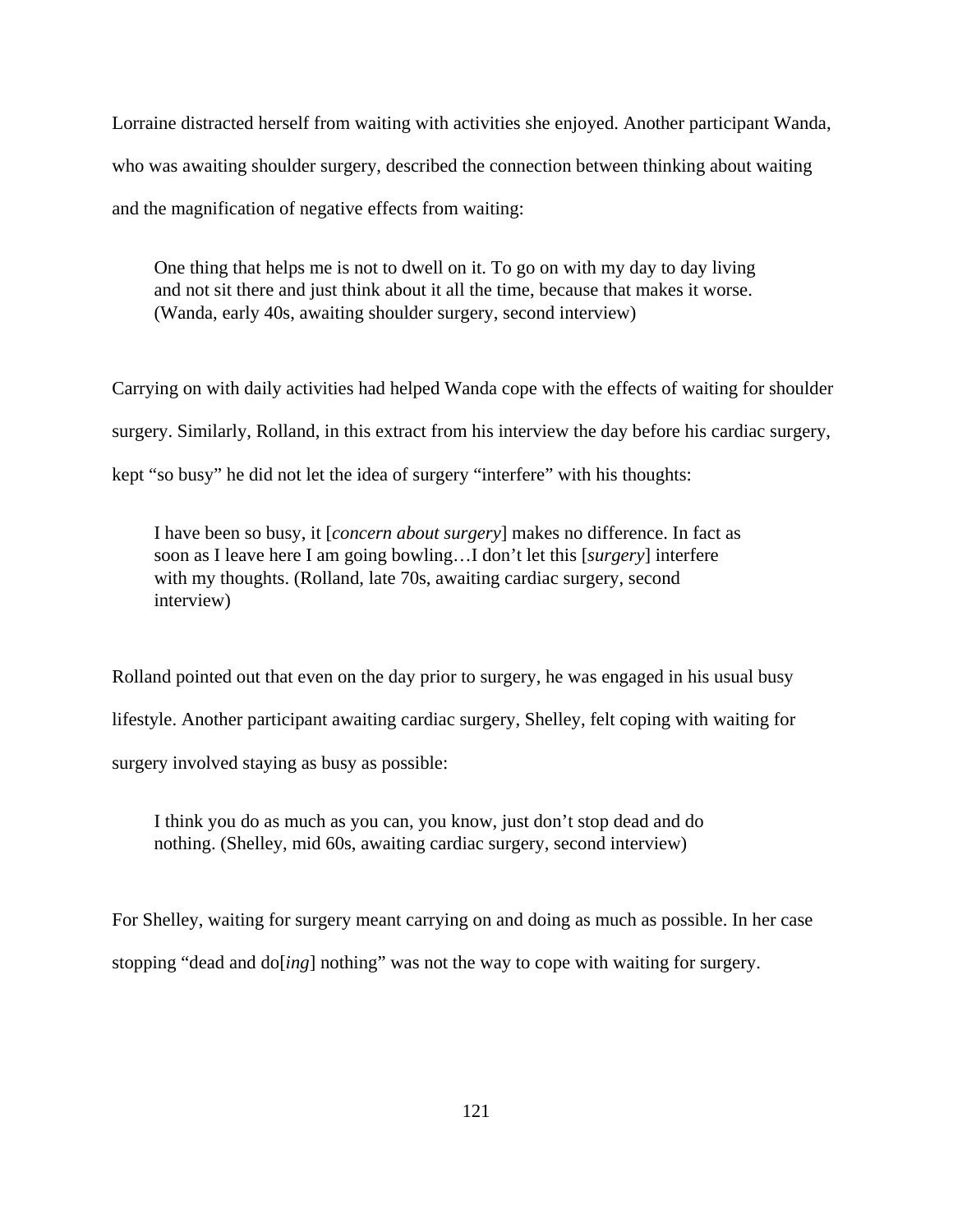## *4.5.4.2 Downward Comparison*

Comparing oneself to a relatively less fortunate other or others (ie, using downward comparison) was a very common component of coping with wait time among participants from all three groups. Elsie, the oldest participant in the study, employed downward comparison to consider herself "lucky":

You sit there and you think and think how lucky you are and how unlucky they are. Naturally your heart goes out for somebody worse than you are. (Elsie, late 80s, awaiting hip replacement surgery, first interview)

In her second interview, Elsie described the process whereby downward comparison made her

better able to cope with waiting.

Right away you compare yourself to somebody else who is worse than you are. And when you see that they are not complaining, half as hard as say as I am, then it makes you feel relieved. You feel, hey come on and smarten up, this is something that you've got to go through and you have to put in the waiting time that is required. (Elsie, late 80s, awaiting hip replacement surgery, second interview)

When a comparison was made to someone in worse physical condition, who was not

complaining about their ailments, it inspired Elsie to endure the "required" wait time.

When Ray, Lee and Lionel used the technique of comparing their state to the situations of

those less fortunate, they expressed the same notion as Elsie:

There are probably a lot more pressing issues that other people are living with than for myself having a rotator [*surgery*] done. (Ray, late 40s, awaiting shoulder surgery, second interview)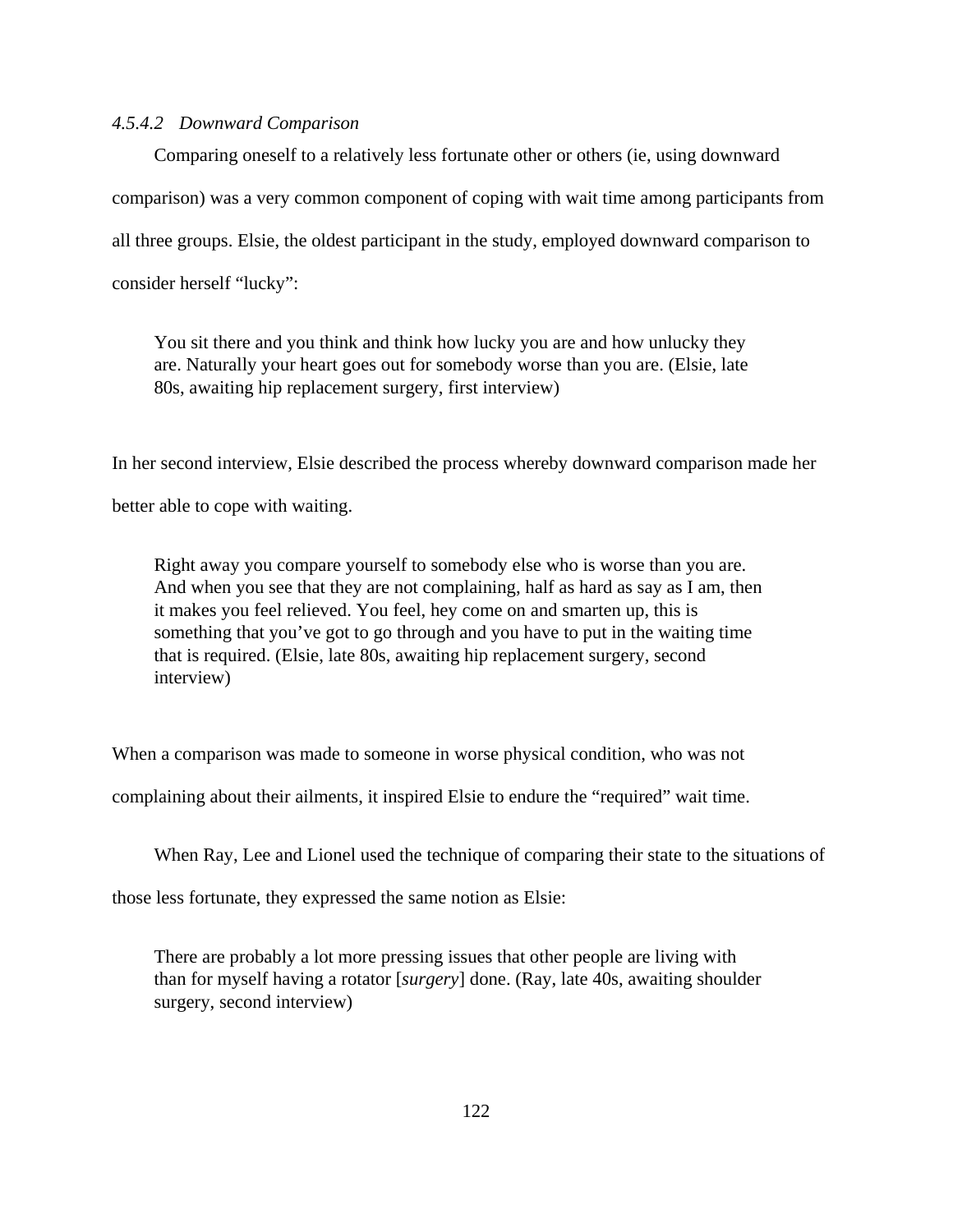Some people have to wait in a lot worse conditions so I am pretty fortunate. (Lee, early 40s, awaiting cardiac surgery, first interview)

There is always somebody out there that is in worse condition than you are. (Lionel, late 50s, awaiting hip replacement surgery, second interview)

Each of these participants employed downward comparison to assert that their waiting experience was not as negative as the situations others may have to endure. Darryl took downward comparison even further to contrast his fortunes with "the world's population":

Hey, I'm probably better off than 99% of the world's population. That is the way I look at it…my family is relatively healthy, got a roof over my head, three meals a day, what more can a person ask for? (Darryl, late 50s, awaiting shoulder surgery, second interview)

Comparing themselves to less fortunate others allowed these participants to have a more positive waiting experience. To think about others who were waiting in greater distress or those who had fewer supports while waiting enabled participants to feel better about their wait time. Downward comparison appeared to be an effective coping strategy.

A few additional participants used downward comparison to compare their current waiting situation to a past wait or circumstance that was more distressing. These other waits included surgery for cancer or waiting to find out a result from a cancer test. Gerry reported an experience where he had to advocate for himself to be placed on the waiting list for consultation with a surgeon: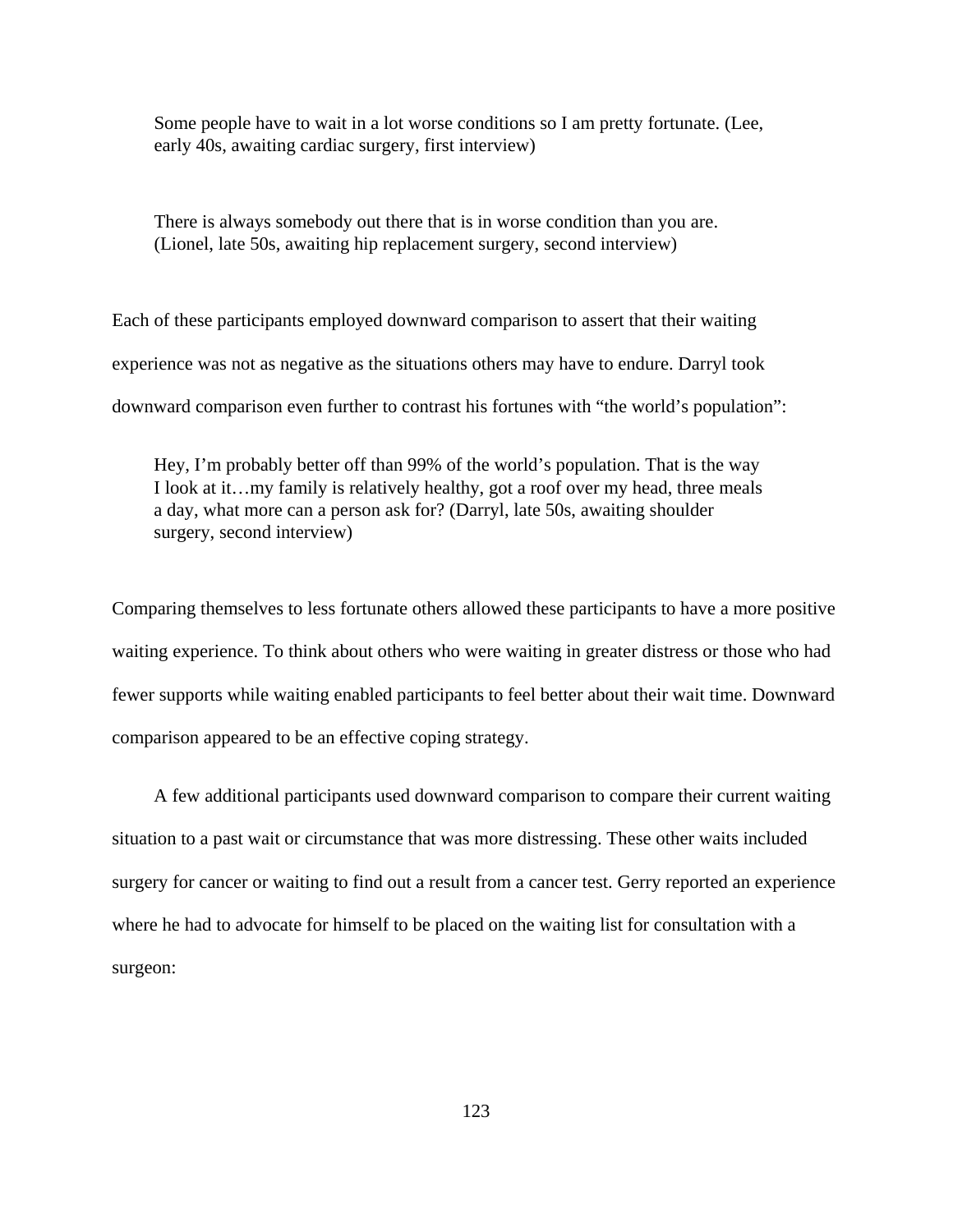It was horrible. [ ] I am waiting for cancer surgery and my file is sitting there on her desk in the office not referred to the surgeon [ ] after I started really complaining, and I phoned the surgeon's office [ ] I would still be waiting. [ ] when you have cancer like you worry about that, it's...10 times more than worrying about my shoulder. (Gerry, early 60s, awaiting shoulder surgery, first interview)

For Gerry, waiting for consultation with a surgeon about cancer surgery was "10 times" worse than his concerns for his shoulder. His use of downward comparison provided context for his current situation.

Rolland, who was awaiting cardiac surgery, found wait time for surgery to be another event in his life to not worry about:

I have never worried about anything…I just do it and hey that's all there is to it. [ ] I wouldn't be giving [*surgery*] any more thought. In fact it bothered me more when my wife passed away than this stuff. (Rolland, late 70s, awaiting cardiac surgery, second interview)

By categorizing life events according to what is worthy of concern and what is not, Rolland emphasized the contextual aspects of wait time. Waiting for surgery paled in comparison to his experience of losing his wife.

When participants compared their situations to a group of less fortunate others or when they compared their present circumstance to a past negative event, they benefited from the use of downward comparison. The effects of waiting appeared to be ameliorated in these cases.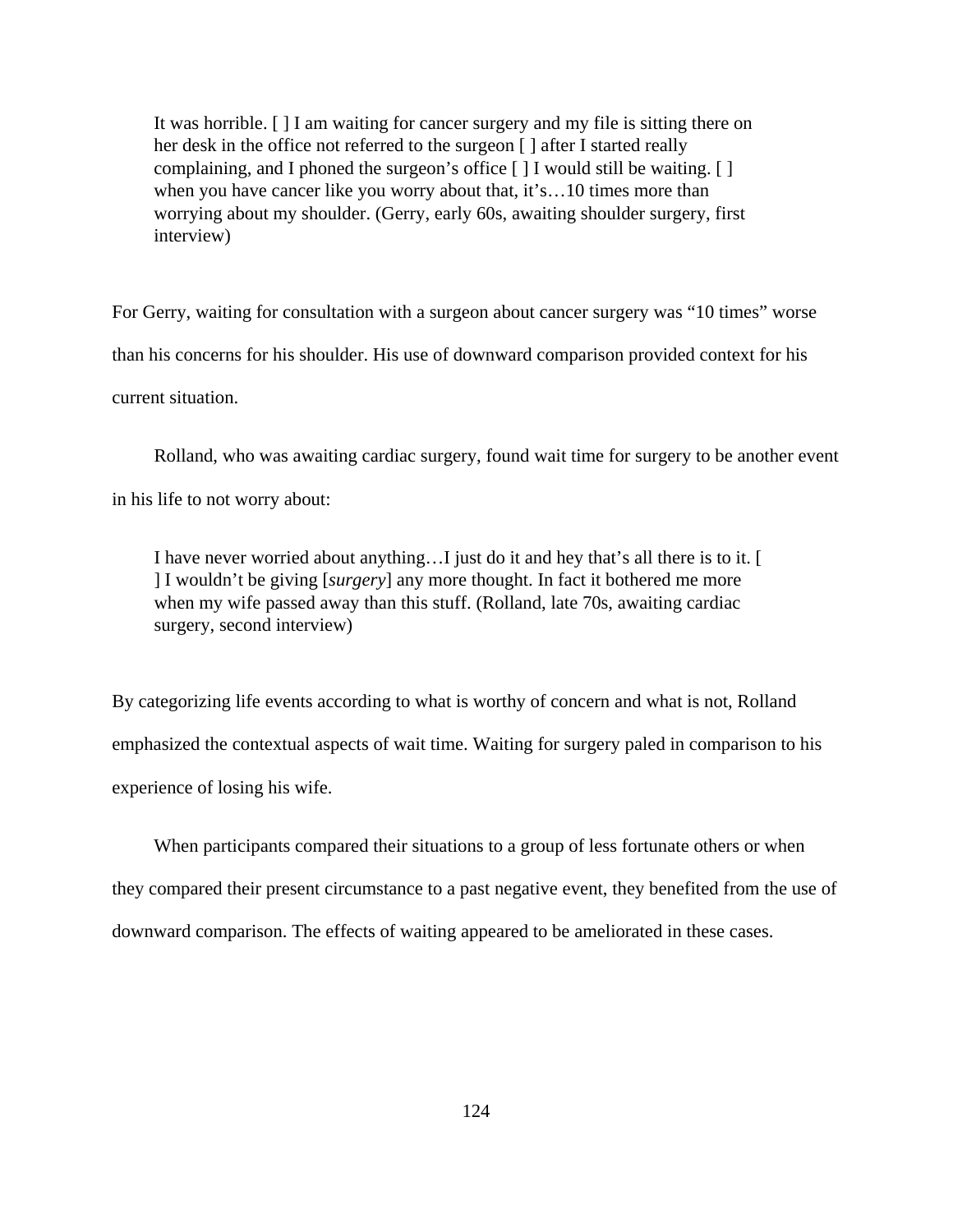## *4.5.4.3 Social Support*

Several participants discussed the advantages of supportive friends and family. The availability of a network to talk about the wait time or the surgery itself was important to Shelley who was awaiting cardiac surgery. She stated this explicitly in her first interview:

I think people have to have a good network of people to understand what is going on and you've got to talk about it. (Shelley, mid 60s, awaiting cardiac surgery, first interview)

Shelley noted in her second interview that she was relieved to know the date of surgery, in part to be able to share the news with her network. Arnold, another participant awaiting cardiac surgery, shared the importance of social support to keep "your mind busy":

You do not want to stay home and start to think too much, you want to have your mind busy or talking about different things...and that is what seniors do. They can talk about little things that even the younger generation do not even think about talking about. (Arnold, late 60s, awaiting cardiac surgery, second interview)

Lack of social support was evident for one participant awaiting shoulder surgery. At both

interviews, she described the need to talk about her wait time for surgery, however, she alluded

to finding little support from others in her small town:

They always want to be nice and polite because they know you got pain or whatever so: 'how are you today?'...[*laughs*]…you know, and then pretty soon they go to a different coffee place because they know you're going there...[*laughs*]…no I don't know, but you feel like that. (Francine, late 50s, awaiting shoulder surgery, second interview)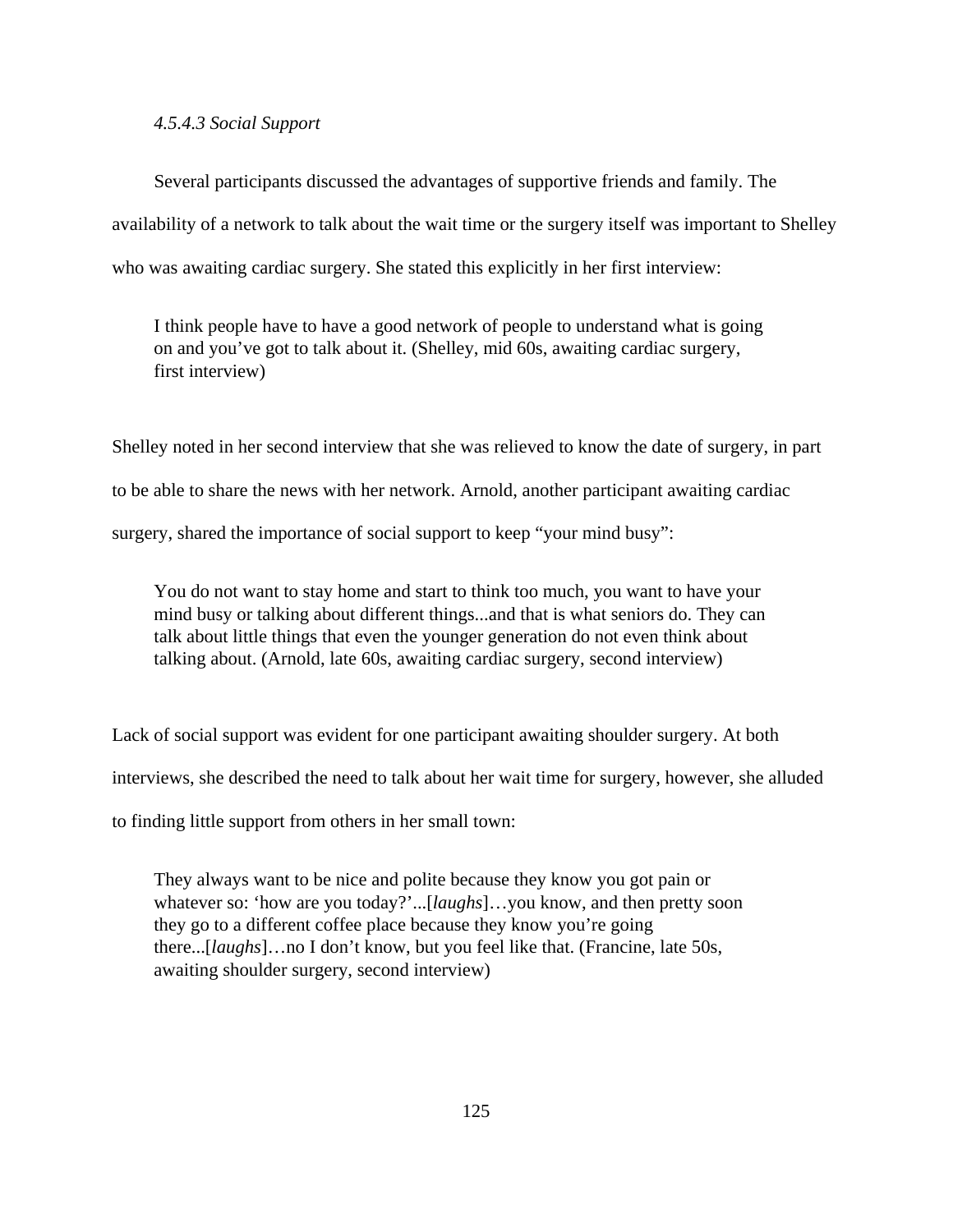In her first interview, Francine mused about having a friend who would be unable to hear so that she could speak in an unrestricted manner regarding her waiting experience. Although Francine valued social support as a form of coping, she also found it lacking in her life.

The presence of a social network did not always have a beneficial effect. Mary, who was awaiting hip replacement surgery, commented on how inquiries by her support network sometimes exacerbated the negative effects of waiting:

Well, when you are talking to people they always say, 'have you been scheduled yet?' And then you look kind of annoyed and say, 'no, I haven't yet, I am still waiting' [ ] That kind of stuff kind of bothers me when people keep saying, 'well you should have heard by now, you know'. (Mary, mid 60s, awaiting hip replacement surgery, second interview)

Mary felt a form of negative social pressure from those who inquired about her surgery date. Rather than experience support from her network, Mary was irritated by the insistence that she "should have heard by now".

The coping efforts of participants were influenced by social support and by the lack of appropriate social support. The quality of wait time for participants was affected by the effectiveness of their support network.

## 4.5.5 Waiting as Opportunity

This particular theme, waiting as opportunity, appeared in only two of the three patient groups – participants awaiting cardiac surgery and participants awaiting hip or knee replacement surgery. Some participants in each of these two groups construed their wait time as an opportunity to appreciate particular aspects of their lives. Wait time could provide opportunity to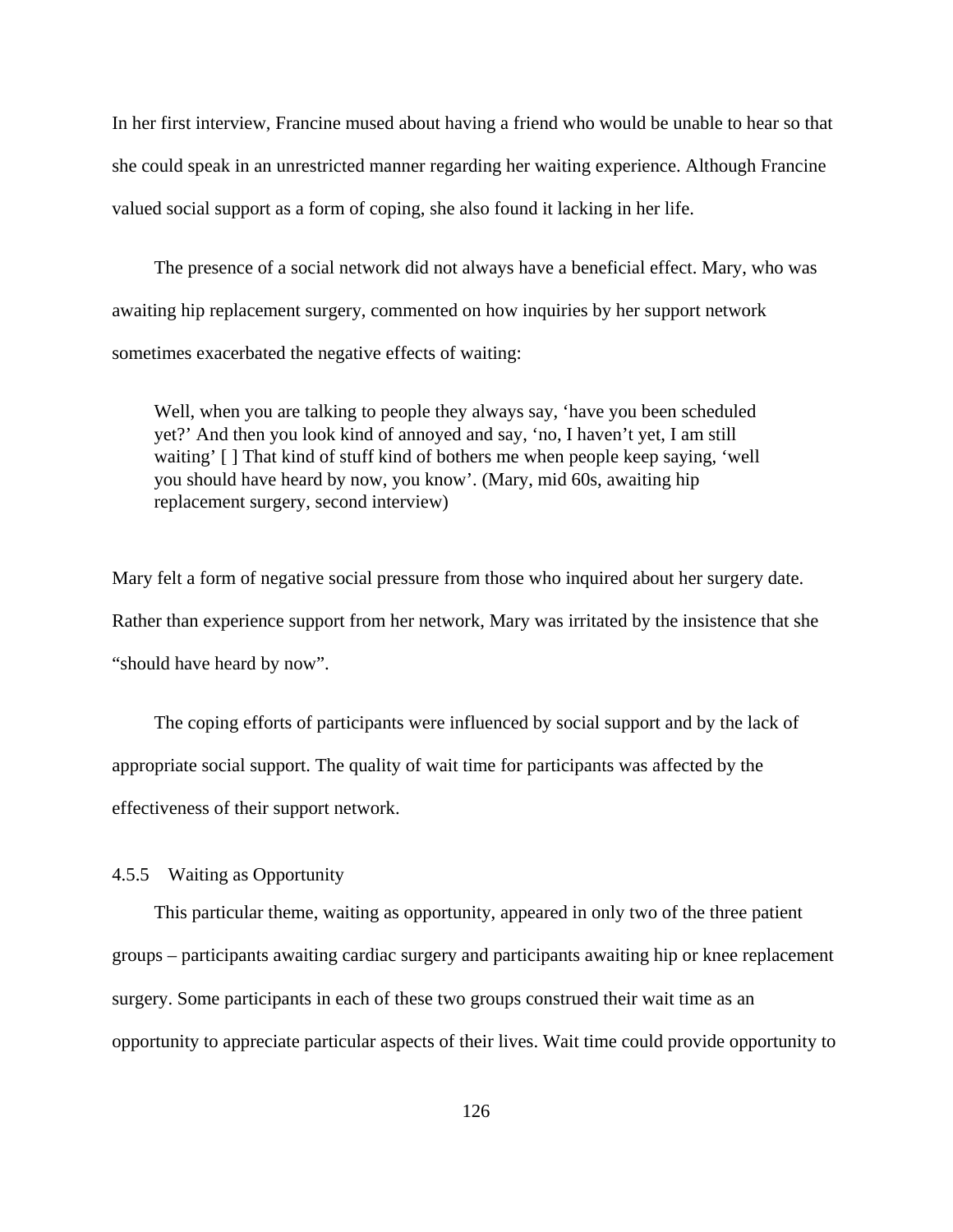use time in remarkable ways. Joan, who was awaiting hip replacement surgery, associated waiting with the chance to appreciate the "beautiful" things in her life:

One of the positive things about it [*waiting*] is it makes you appreciate family, your friends, things that go well, things that are beautiful. (Joan, late 50s, awaiting hip replacement surgery, second interview)

Joan felt waiting did have positive aspects. Waiting provided the time to be grateful for the important people and pleasant experiences in life. For Lee, who was the youngest participant in the study waiting for cardiac surgery, waiting provided an incentive for contemplating lifestyle changes:

I want to see my grandchildren, you got to live differently…you have got to control stress and all of the stuff that causes problems….if you can't do that…you won't be around….but those are the things that you can control. (Lee, early 40s, awaiting cardiac surgery, first interview)

Waiting for surgery had given Lee an opportunity to assess his ways of coping and adjust how he lived. He viewed his heart condition as potentially lethal. Wait time provided time for reflection on life priorities (ie, living long enough to have grandchildren).

Other participants saw waiting as an opportunity to prepare for surgery, whether preparation meant physical healing or organizing the details necessary to get ready for the upcoming procedure. For Paul, waiting was an opportunity to heal so his heart would be ready for surgery:

I realize I have to wait for this side of the heart to heal and I want to make sure of that…so that waiting part there, that is not a big deal. (Paul, early 60s, awaiting cardiac surgery, first interview)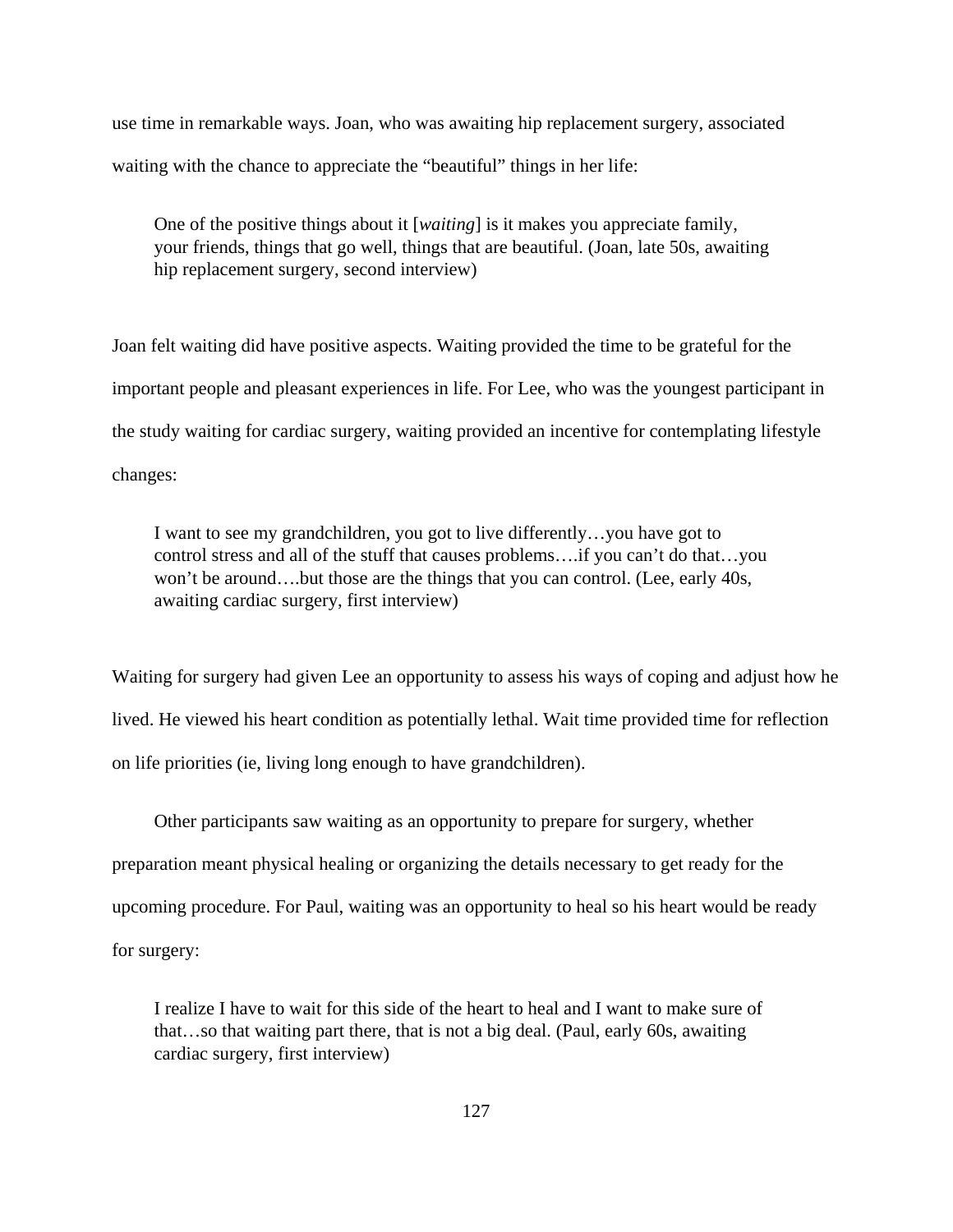Paul wanted his heart to be physically prepared for surgery. It was "not a big deal" for him to wait, because his body was priming itself for the procedure. Dianne, another participant awaiting cardiac surgery, purposefully avoided activities such as planting a garden and making complex meals in order to minimize the stress for her pre and postoperative periods. In this way, Dianne used her wait time to plan ahead so she would have minimal obligations during waiting and recovery times.

Although waiting remained difficult, Candice used wait time as an opportunity to follow her surgeon's instructions. She had been encouraged to lose weight while waiting to improve her recovery after surgery. For Candice, waiting was also a chance to recognize the important things in her life:

It [*waiting*] has made me really tune into the important things within your lifestyle…and what are your priorities. (Candice, early 60s, awaiting knee replacement surgery, second interview)

Not only did wait time provide Candice with the opportunity to "tune into the important things" in her life, but it also gave her a chance to get into the best possible physical condition prior to surgery.

Some participants who were awaiting cardiac surgery and hip or knee replacement surgery viewed wait time as an opportunity, in a sense, as a 'gift of time'. Participants were able to contemplate lifestyle changes, appreciate positive aspects of their lives, evaluate their priorities, and prepare themselves physically and mentally for surgery. This theme did not appear for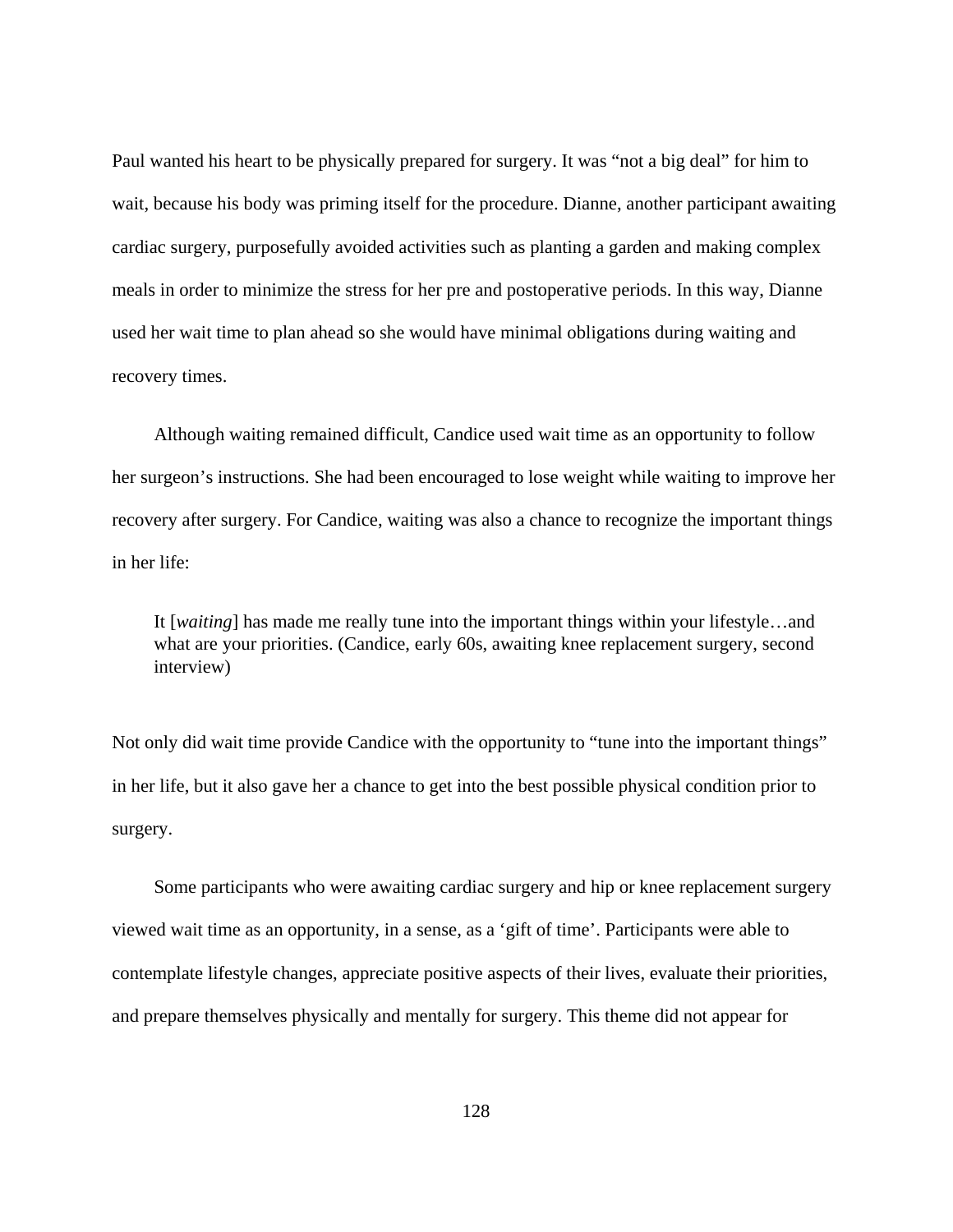participants awaiting shoulder surgery. Possible reasons for the absence of this theme among this group of participants are discussed in the next chapter.

4.5.6 Changes in Effects of Waiting over Time

Interviewing participants on two separate occasions in their waiting period allowed for an analysis of potential temporal changes in the effects of waiting. For many participants, the effects of waiting were consistent over the two interview periods. If, for example, participants were resigned to their wait time for consultation at their first interview, they expressed the same resignation to waiting for surgery at their second interview. However, for some participants, mainly those from the two groups awaiting orthopaedic surgery, there were changes in how they experienced the effects of waiting over time.

At their initial interview, when the decision to treat had been made, some participants expressed relief at consultation or were resigned to waiting. For example, Mary, Nora, and Frank, all awaiting hip replacement surgery, were resigned to wait at the first interview:

I have the patience and the time to wait now that I didn't have before, you know. So it has been kind of easier this time than last time. (Mary, mid 60s, awaiting hip replacement surgery, first interview)

Good because I know it is coming. What I think if people know there is resolution, even if it down the road, it's a good thing. It's more the unknown that bothers me than the known. I know it's going to be fixed eventually and I've got something to look forward to. (Nora, mid 50s, awaiting hip replacement surgery, first interview)

It doesn't bother me. It's part of getting old and I have to live with it so that's it. [ ] I'll just carry on nomally. I know that I have to wait and it don't affect me. (Frank, early 80s, awaiting hip replacement surgery, first interview)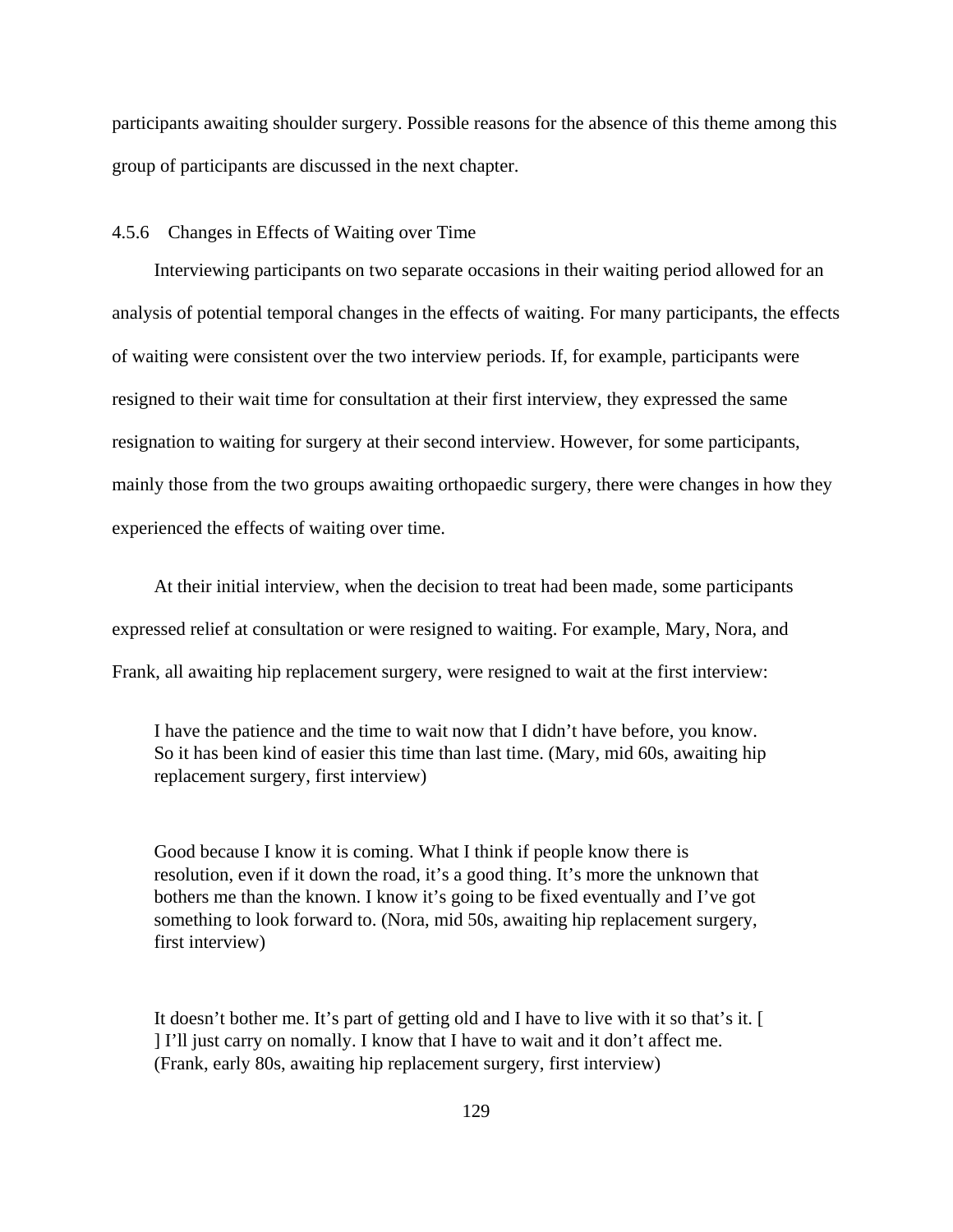Mary reported having the patience and time to wait. Nora expressed great relief in the certainty of knowing surgery would occur. Frank was resigned to wait and claimed to be unaffected. By the time of the second interview, about midway through their wait time for surgery, each of these participants reported a somewhat different experience regarding the effects of waiting.

It seems like a lot of plans and I am sitting here kind of on hold as to how much do I do or how far do I plan ahead. Maybe a little more to the point of being impatient. (Mary, mid 60s, awaiting hip replacement surgery, second interview)

I can't commit to something like that [*running for political office*] with my health the way it is (Nora, mid 50s, awaiting hip replacement surgery, second interview)

I can't get around, it just is bad for me to get around the building so you are sitting in the house, nothing much to do. [ ] I mean I am pretty bad, I can't get around, hard to get into a vehicle or anything, that makes it bad. (Frank, early 80s, awaiting hip replacement surgery, second interview)

Unlike how she described waiting in her first interview, Mary reported impatience with the uncertainty of the waiting experience in her second interview. Similarly, Nora, who was initially buoyed by the certainty of knowing her surgery would occur remarked on how the uncertainty of waiting has interfered with her ability to pursue particular activities. Originally, Frank was not bothered by waiting but by the time of his second interview he discussed his restrictions at length.

Changes in the experiences of the effects of waiting were also reported in the group awaiting shoulder surgery. For example, Greg recounted no effects of waiting in his first interview: "I haven't gotten frustrated with the amount of wait so – I had no negative impact".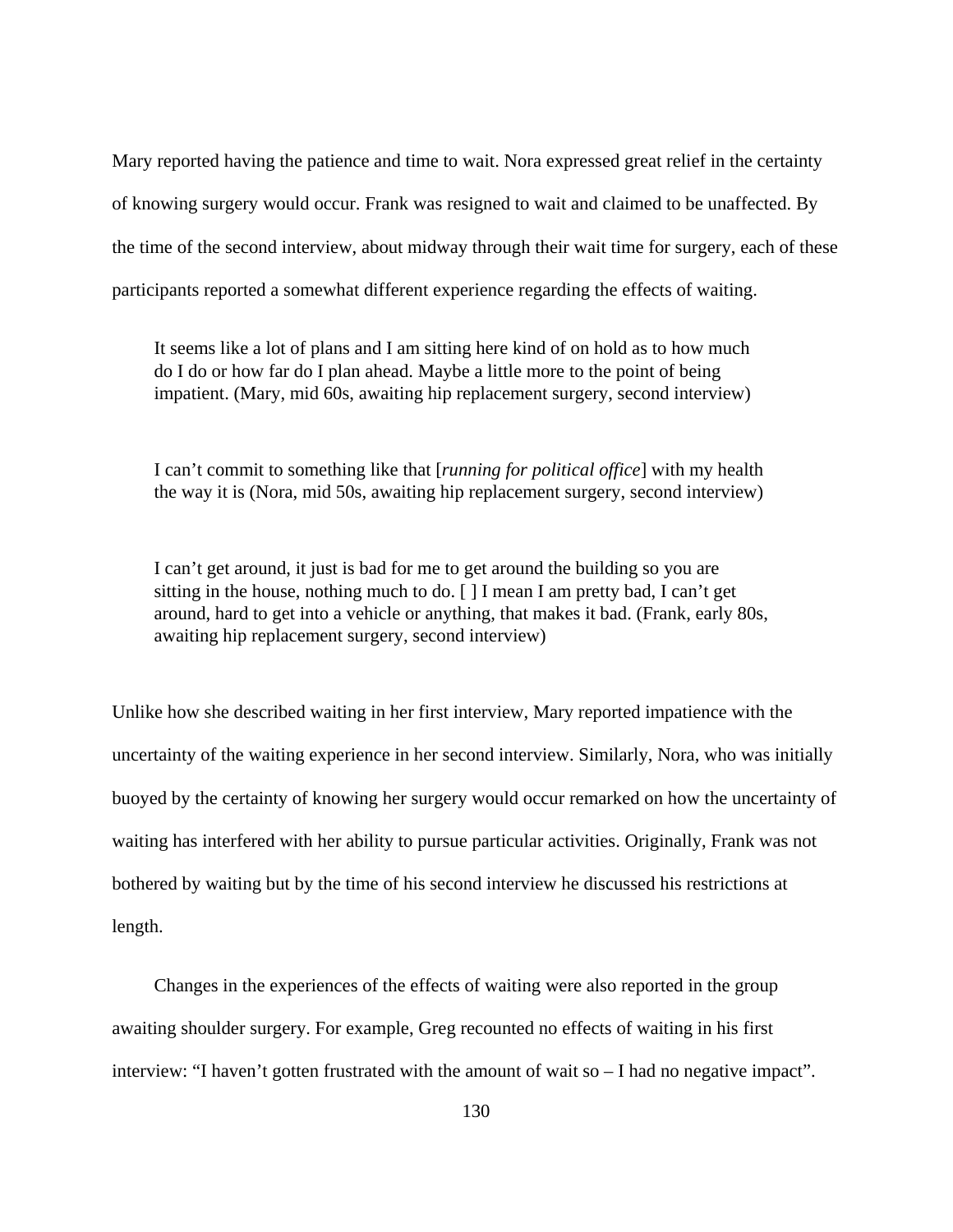However, in the second interview, he was concerned about the possibility he had been lost from the waiting list:

I keep wondering if they have forgotten about me because I haven't heard a thing yet. So I don't know if I am still on a list or where I am or if things are going according to what they figured for the end of [*the month*] – I don't know. I am beginning to worry now, so that's all. (Greg, late 40s, awaiting shoulder surgery, second interview)

By the midpoint in his wait time for surgery, Greg, like Mary and Nora, was affected by uncertainty.

For some participants, the quality of their waiting experience changed as they waited for surgery. In some cases, the effects of waiting for consultation were relatively innocuous. That is, participants were either relieved or resigned to waiting. On the other hand, by midpoint in their waiting period, these participants experienced increased restriction or uncertainty. For these participants, waiting became more negative with time.

## 4.6 SUMMARY OF RESULTS

The results were analyzed in three main sections according to the format of the interview guides. Two of the sections were intended to tap participants' lived experience of time and waiting. In Table 4.7, the first column describes the dominant themes associated with lived time and the third column recounts waiting effects. The middle column of the table presents the themes related to maximum acceptable wait time (MAWT).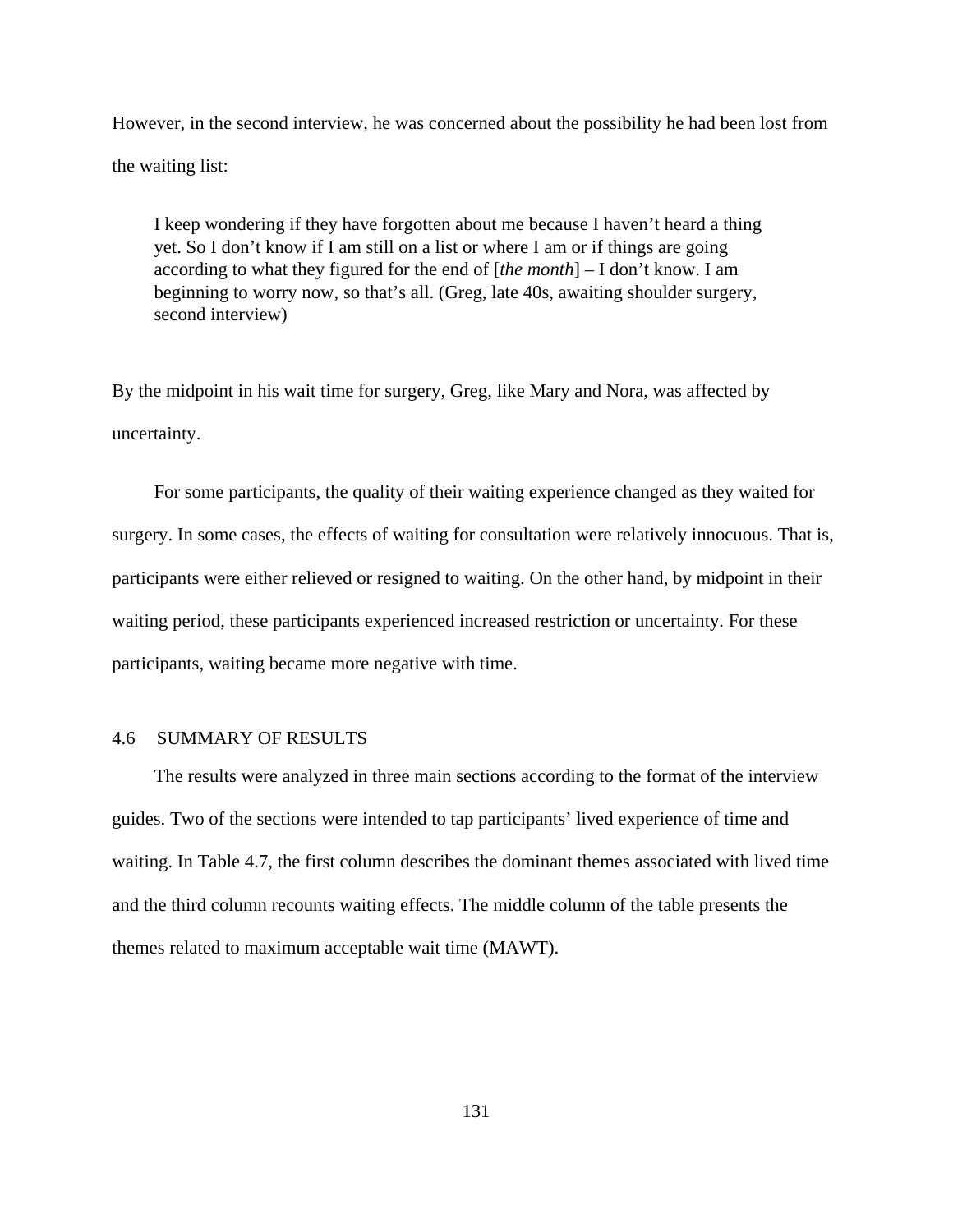| <b>Time while Waiting</b> | <b>Maximum Acceptable</b><br><b>Wait Time</b> | <b>Effects of Waiting</b> |
|---------------------------|-----------------------------------------------|---------------------------|
| Time drags                | Suffering                                     | Restriction               |
| Time flies                | Resignation                                   | Uncertainty               |
|                           |                                               | Resignation               |
| Time goes on              | Lethality                                     | Coping with waiting       |
|                           |                                               | Opportunity               |

Table 4.7 Participant Experiences by Research Objectives and Dominant Themes

Lived wait time could be understood in terms of duration. Participants perceived time passing slowly or quickly, or going by 'as usual'. The key determinants of lived wait time duration were the experience of suffering, the presence of meaningfulness, or the implementation of agency. Protracted wait time was associated with greater suffering, less meaningfulness and less agency. Accelerated and 'usual' wait time was experienced when less suffering or better ability to cope with suffering occurred. Greater meaningfulness and more agency were linked to wait times passing more quickly or 'as usual'.

What participants viewed as 'acceptable' wait times varied according to how much suffering they felt a patient endured. Many participants felt wait times were to be accepted regardless of the conditions that surrounded waiting. Wait times were an unchangeable part of the healthcare system. Consultation or surgery for a cardiac condition was perceived as requiring immediate attention.

Participants described a range of experiences regarding the effects of waiting. For some participants, waiting was a very restrictive and uncertain time which resulted in a great degree of distress. For others, waiting either held few limitations or they coped well with those restrictions.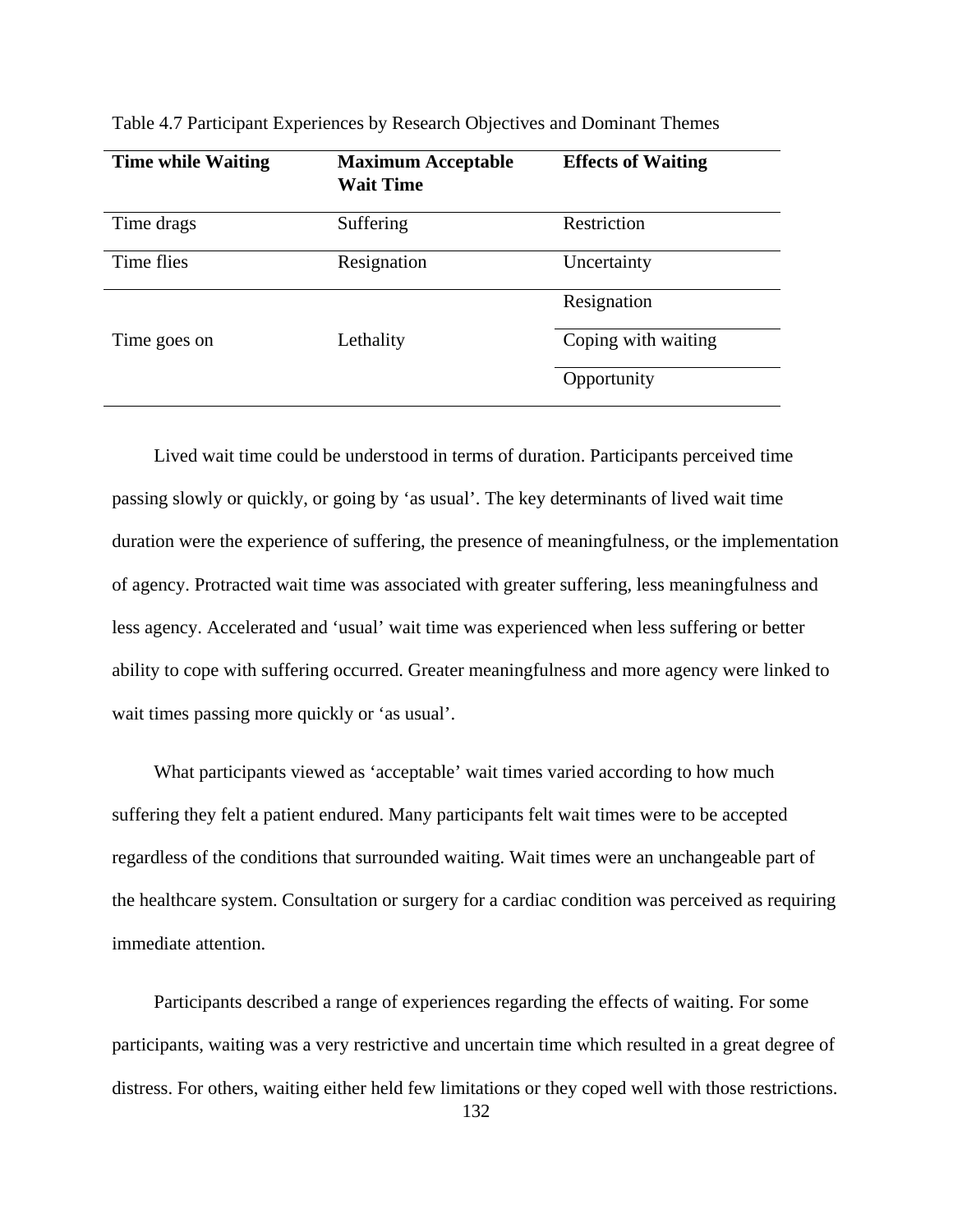Those participants who were more certain about the outcome of their surgery or did not worry about their place on the list were more composed in regards to waiting. Some participants were entirely resigned to wait for what they felt were finite healthcare resources – resources which might be better used to help someone else in greater need. The notion of comparing oneself to others in greater need was a common way of coping with wait time. Distraction and using social support were other effective means of dealing with wait time. Finally, for a subset of participants, wait time presented opportunities to explore positive aspects of life and to prepare for surgery.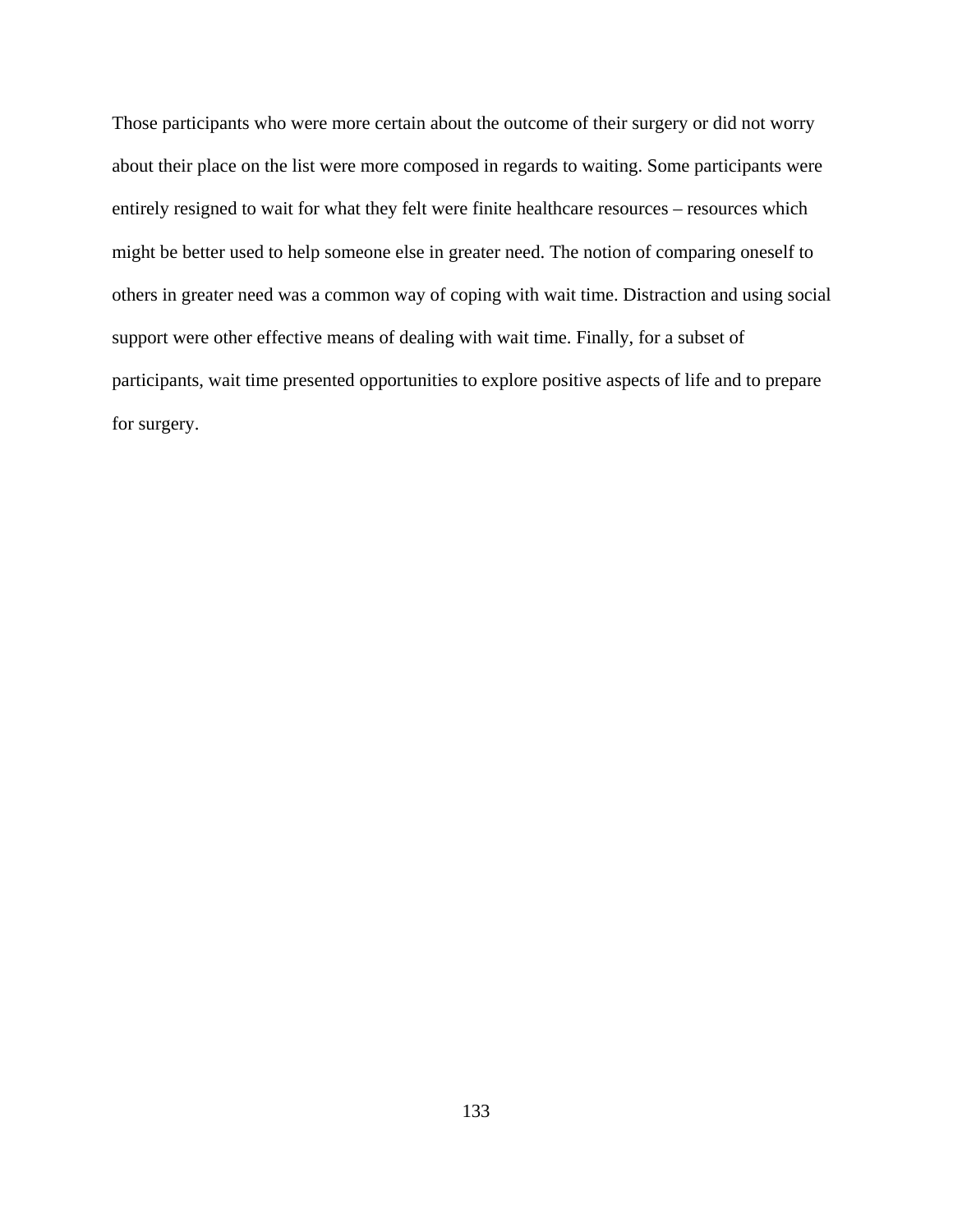## **5 Discussion**

The purpose of this interpretative phenomenological inquiry was to explore the lived experience of patients awaiting scheduled surgery. Specifically, this study had three principal objectives: to understand participant experiences of time while waiting, to gather participant perspectives of maximum acceptable wait times, and to describe the effects of waiting for scheduled surgery. Therefore, the discussion of the research findings is organized according to these three areas. How the research findings compliment the existing literature is also described within each section. Particular attention is given to the most revealing or unanticipated aspects of the findings. The present study was the first to explore the experiences of patients awaiting orthopaedic surgery and patients awaiting cardiac surgery. By considering the experiences of patients awaiting these different surgery types with different wait times, it was possible to examine the differences and similarities in wait time experiences more directly. The final section in this chapter explores general issues that emerged from the study.

## 5.1 TIME WHILE WAITING

This study was the first to examine patients' experiences of time while waiting for consultation and scheduled surgery. Time experiences could be understood in terms of lived duration, or how long participants perceived time to pass while they waited. I interpreted participants' experiences of time dragging, time flying, and time as usual as reflecting their degree of suffering, the level of meaningfulness of their experience, and the extent of agency they could implement in their waiting period. When time dragged, participants were suffering, lacked meaningfulness in their lives and were short of agency. When time was accelerated or continued 'as usual', participants suffered less, found greater meaningfulness, and were agentic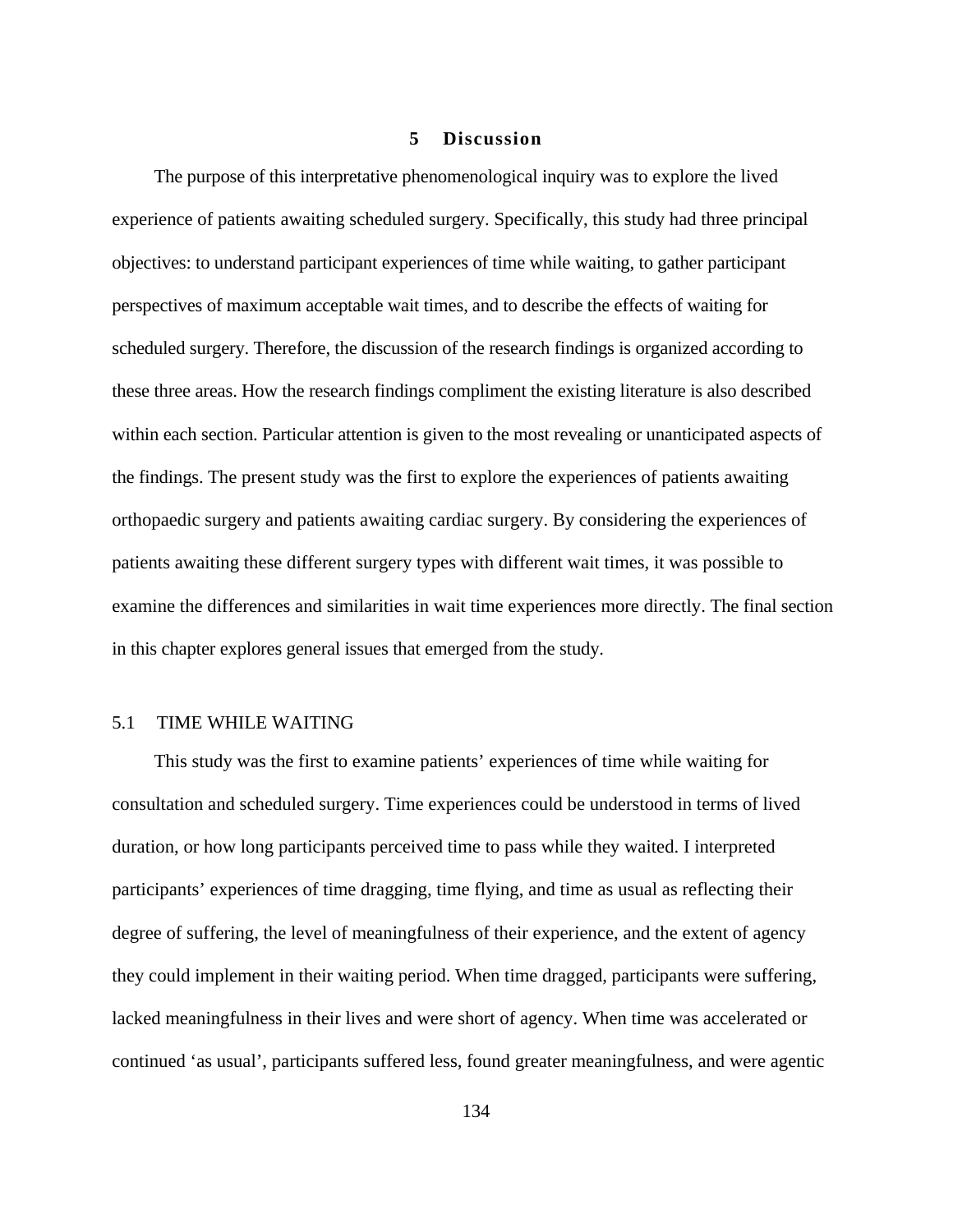regarding their time. While each experience of lived duration was evident in all patient groups at both interview periods, the experience of time flying was more common among participants awaiting cardiac surgery, and time dragging was frequent in the two groups awaiting orthopaedic surgery.

As this was the first study to explore patients' experiences of time while waiting for consultation and surgery, how these findings might fit with other samples of patients awaiting surgery cannot be ascertained. However, this study may be compared to the limited research that has examined patients' experiences of time in connection with various disease states (ie,9,13,14,75). This literature suggests that confrontation with serious chronic disease elicits an awareness of time. I contend that time awareness is further impacted by lived duration (eg,74), meaningfulness of temporal experience (eg,10,76) and temporal agency (eg,78,79). These comparisons between the current study and this literature are presented in the following sections.

## 5.1.1 Time, Waiting and Suffering

Time experiences of patients with a number of diseases have been explored using qualitative methods (9,13,14,75). The most comprehensive and comparable study was conducted by Charmaz (9) who interviewed a total of 55 participants with a variety of illnesses from cancer and diabetes to rheumatoid arthritis and emphysema. In Charmaz's analysis, the acknowledgment of illness affected time experience. She asserted the perception of time's duration accelerated when people engaged in a fight against their illness. Time slowed as patients became passive and embraced a 'sick role'. Parallel findings were reported by patients with chronic pain where time seemed to 'stop' as their life rhythms were halted and disrupted by their experiences of pain (75).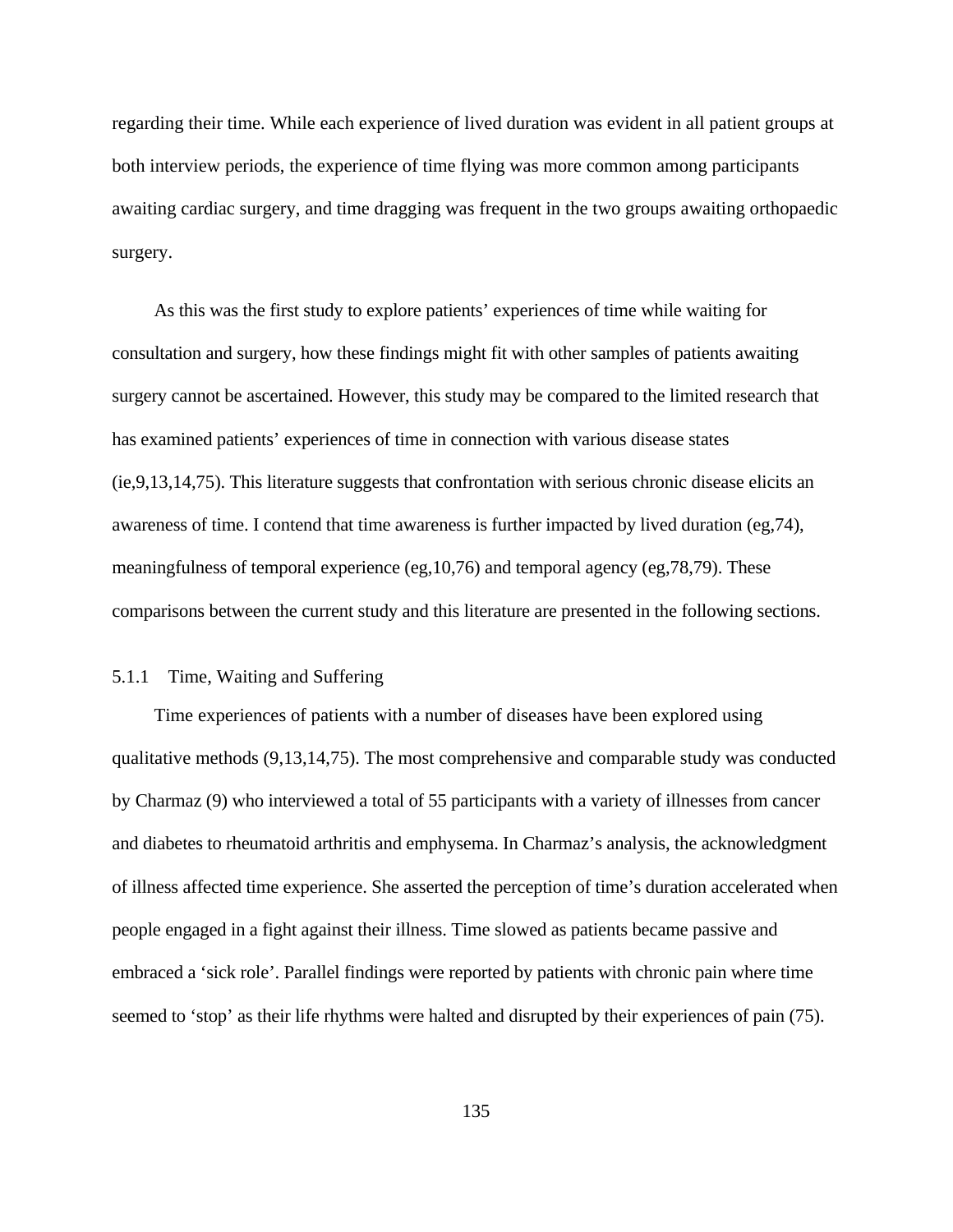To a certain degree, the time experiences of the participants in my study reflected the duality that Charmaz proposed – that is, time seemed to accelerate or decelerate according to how participants perceived or coped with their illness. When a participant could not ameliorate either the physical or emotional suffering associated with waiting for consultation and surgery, time became excruciatingly slow. Each day became a century for one participant awaiting orthopaedic surgery. However, when participants coped effectively with their symptoms or experienced relatively little suffering, time was 'flying'. Weeks seemed like days for one participant awaiting cardiac surgery.

Decelerated time was more common among participants awaiting orthopaedic surgery while accelerated time experiences were frequent among the group of participants awaiting cardiac surgery. This difference may be explained in part by chronological wait times; participants from the orthopaedic groups waited months rather than the weeks the participants from the cardiac group waited. Nevertheless, lived duration while waiting could not be fully understood by surgery type. Although the chronological wait time for orthopaedic surgery was substantially longer than wait times for cardiac surgery, not every participant in these respective groups experienced duration in accordance with chronology. That is, some participants awaiting orthopaedic surgery experienced accelerated wait time and some participants awaiting cardiac surgery experienced protracted wait time. This illustrates the relative arbitrariness of chronological time and the importance of factors like physical and emotional distress on lived time experience.

Charmaz described another time experience for people with chronic illness – time 'as usual'. In this scenario, people did not define themselves as ill, but rather waited for an assured outcome, such as an expected test result. These experiences were typical of short term waits. In my study,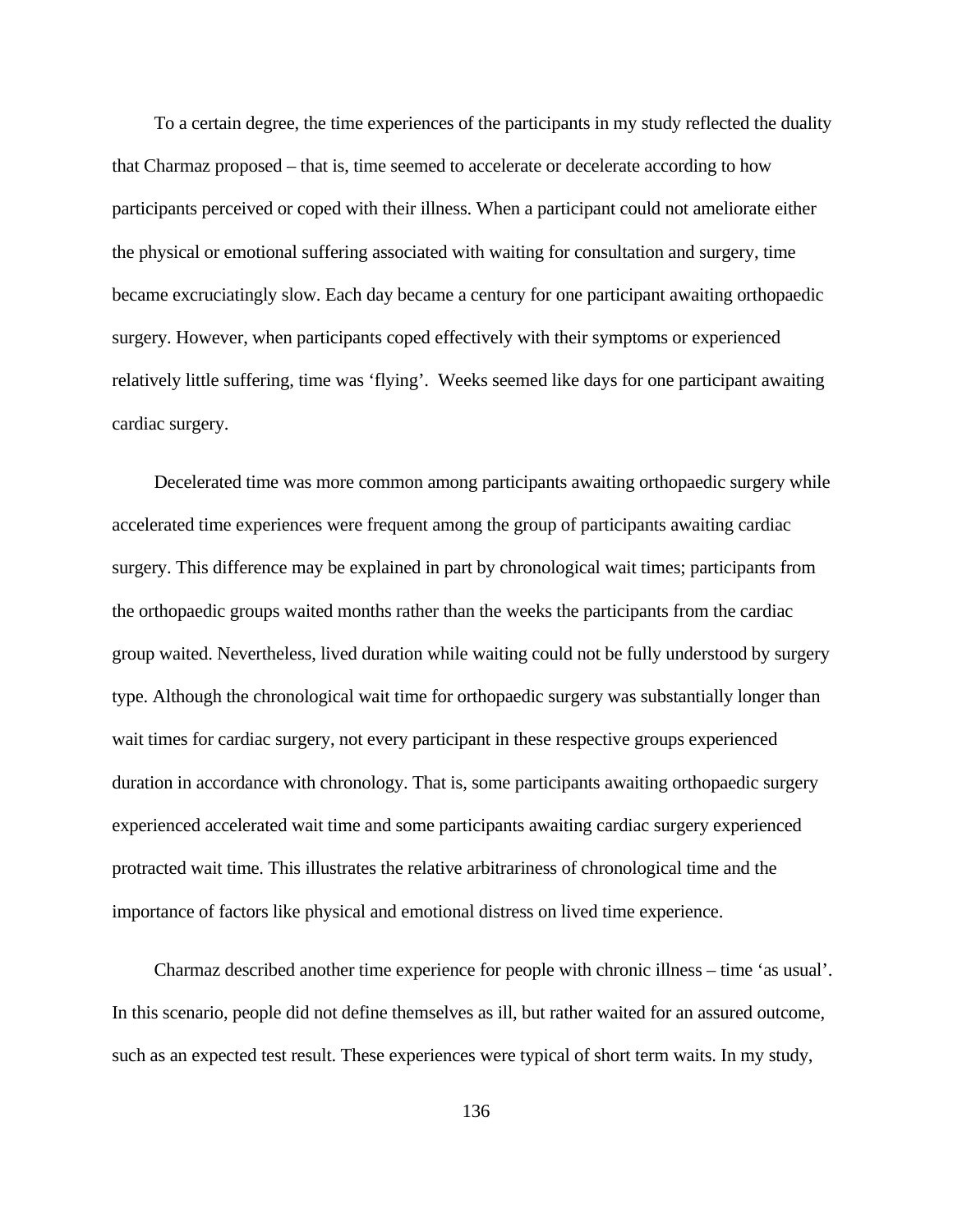some participants in each of the patient groups experienced time 'as usual' where waiting did not appear to affect their sense of time's duration. Similar to Charmaz's findings, these were participants who were not especially affected by the suffering associated with their condition, and therefore did not appear to view themselves as particularly sick. When participants compared their level of suffering to 'others' who were perceived as having greater need, wait time was accepted and life went on. Intermediate treatments such as cortisone shots helped time go on as usual. In some cases, participants had lived with their condition for many years and their temporal experience leading up to consultation or surgery was indistinguishable from any other time. These participants waited for an 'assured outcome' (ie, consultation or surgery); in the meantime, time carried on as usual.

## 5.1.2 Time, Waiting and Meaningfulness

Some participants in this study found waiting robbed them of the meaning usually associated with their time. Activity and role restriction rendered time long and boring. When time lacked meaningfulness, its duration lagged. Hale (76) described Sisyphean time as a temporal dimension with the potential to be filled with either anguish and misery or enrichment and meaningfulness. Using the experience of Sisyphus, the mythical Greek king who was condemned by the gods to perpetually roll a rock up a hill, Hale contended time that appears to be filled with the eternal drone of each heavy moment can be meaningful. Rather than a sentence of suffering, personal determination can render Sisyphean time meaningful. Some participants in my study reflected such determination. While some participants experienced the heaviness of time while waiting, others found acceptance of their condition as a 'normal' part of aging and carried on with their lives. Restrictions were accepted and wait time either passed quickly or was experienced as any other time.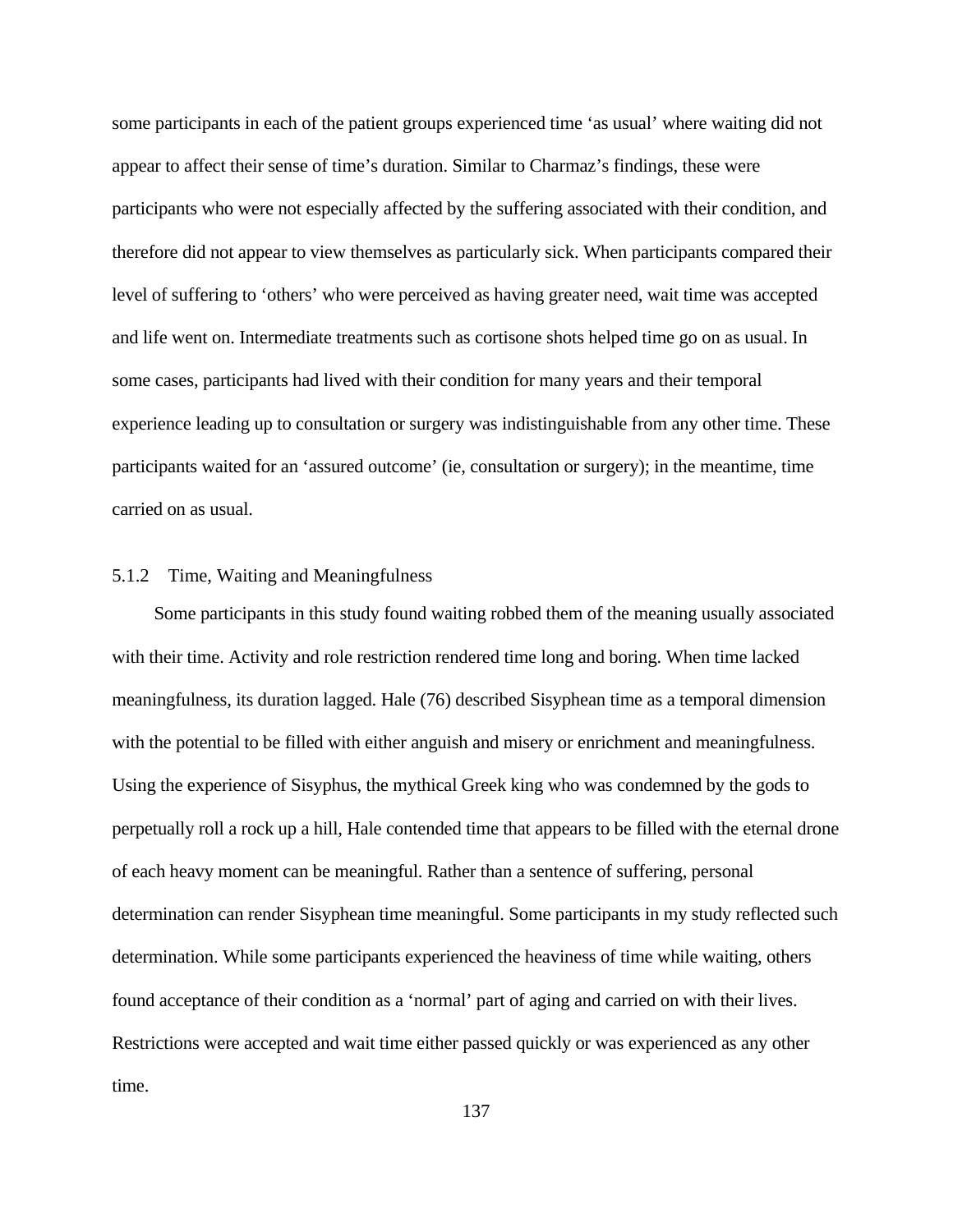The importance of meaning in relationship to temporal experience has been found in other studies (12,14). Zhou (14) described her participants' experiences with HIV/AIDS as an interruption of linear time, which led to the need for participants to reconstruct the meanings of their time. Participants rearranged their priorities in terms of their daily lives, their relationships with others, and their perceptions of themselves. Correspondingly, in a study of participants with inoperable lung cancer, temporal uncertainty encouraged a re-prioritization of remaining time and a focus on the present (12). In my study, a similar interruption in linear time occurred when waiting was viewed as a 'waste of time', an experience of participants for whom time dragged. Other participants reconstructed their time to make waiting meaningful. Wait time was even experienced as an opportunity to appreciate the present. In some cases, waiting was not an interruption in time, but an expected part of life and an anticipated aspect of the healthcare system.

Wait time as a meaningful experience reflects one of three perspectives on waiting (10). Waiting can be viewed as a blockage of action (time wasted), as an experience filled with substitute meanings (time goes on with regular activities), and as a competed and meaningful experience (10). Participants in my study embodied each of these perspectives. While time was experienced as wasted by some participants, others carried on and found meaning in regular activities. For a few participants, waiting provided an opportunity to discover greater temporal meaning, such as learning patience or taking time to contemplate existential concerns (eg, participants awaiting cardiac surgery referring to compiling their last will and testament). Temporal meaningfulness had an impact on wait time duration.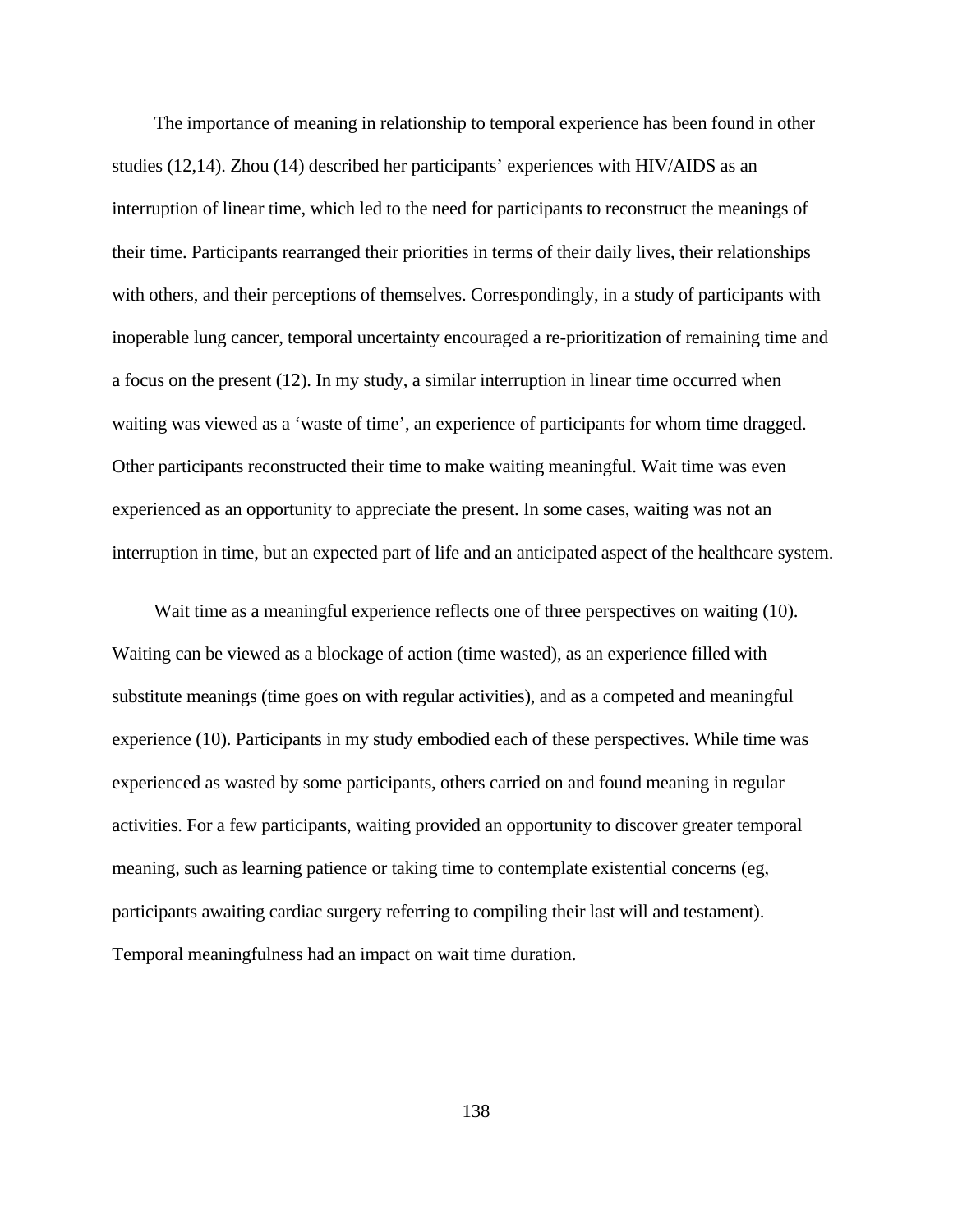## 5.1.3 Time, Waiting and Agency

The relationship between agency and time in samples of patients has been described as a fundamental determinant of lived duration (9) and aspects of health related quality of life (12,13). These studies have discovered patients can be temporal agents and/or victims of uncertainty. Regarding uncertainty, Charmaz (9) asserted that when uncertainty escalated to fear and dread as participants waited for information about their illness or changes in symptoms, time halted. She described these participants as "locked into a protracted limbo" (p32). Moreover, people with chronic illness often experienced wait time as lost time because waiting represented a loss of control over time (ie, loss of agency over time) (9). Similarly, patients with inoperable lung cancer experienced uncertainty in protracted periods of waiting (12). However, concomitant to uncertainty was participants' desire to remain agentic and act as their own advocates. Temporal agency was also reported in a study of cancer survivors (13). Although the experience of cancer had led to an interruption in temporality, participants described an increased awareness of time and their desire to appropriate time. These participants spent time parsimoniously and judiciously in their most desirable pursuits.

Agency was also an important capacity among participants in my study. Those participants who lacked temporal agency endured long, dragging wait times. Those who recognized and exercised control over their time either felt time passing quickly or that time passed at its usual pace. Participants who were focused on the 'business' of daily activity and took an active role in the decisions associated with their care were less likely to experience protracted wait time. Staying busy meant time passed quickly; claiming responsibility for initiating the process of consultation and surgery meant time passed as usual. Participants who were more temporally agentic were less troubled by wait time.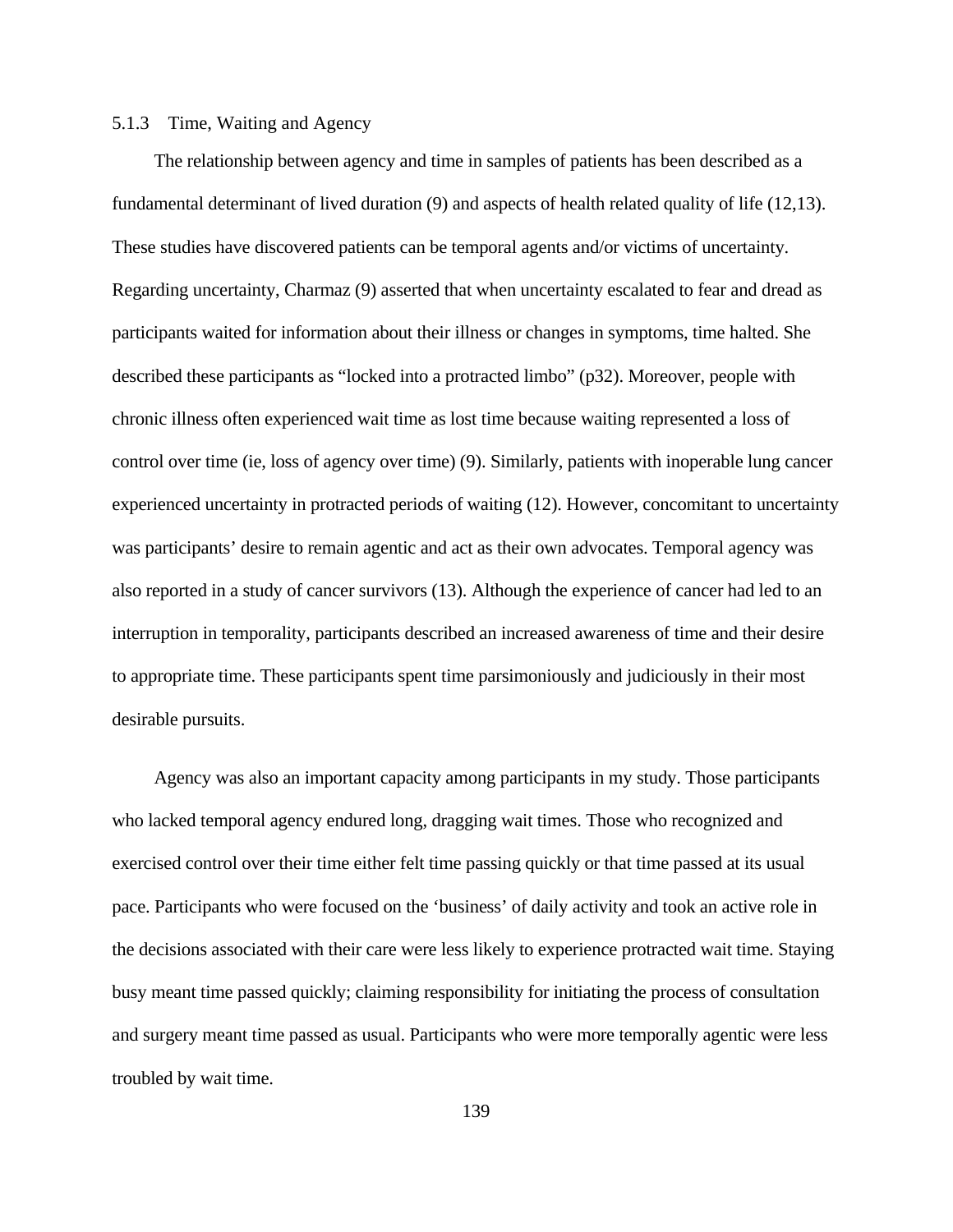### 5.1.4 Suffering, Meaningfulness, Agency and Wait Time

A distinctive finding of this study was the duration of wait time experienced by participants fluctuated regardless of the actual chronology of the wait. Whether participants felt waiting was long, short or 'usual' time, their experiences of lived duration were better understood by employing the concepts of suffering, meaningfulness and agency. How these three concepts interrelate warrants further discussion. Does suffering hinder meaningfulness and agency, or does agency and meaningfulness enable suffering to be transcended? Will meaningfulness enhance agency, or is meaningfulness possible only through agency? These potential interrelationships are discussed in the following sections using three participants who exemplified each experience of lived duration. These participants were particularly expressive about their experience of time while waiting and their discussions of time revealed potential connections between the concepts of suffering, meaningfulness, agency and duration.

### *5.1.4.1 Time drags: Nora*

Nora epitomized a person who had been robbed, albeit temporarily, of important meanings in her life. She was disturbed by the many restrictions related to waiting to have her hip replacement surgery. On disability from her professional job, Nora felt being paid to wait for surgery was absurd. Yet, she described the ambivalence associated with her family's wish for her to pursue private healthcare and her need to support the system she believed in. In the meantime, she portrayed her daily living as long and boring. At the second interview, her degree of suffering was high, and she was tearful as she outlined the restrictions linked to her pain.

Nora's suffering had a significant impact on her ability to maintain and manifest meaning in her life. This, in turn, affected her perceived duration of wait time. At the same time, her statement "waiting for the hours to go by" implied a lack of temporal agency. If suffering, lack of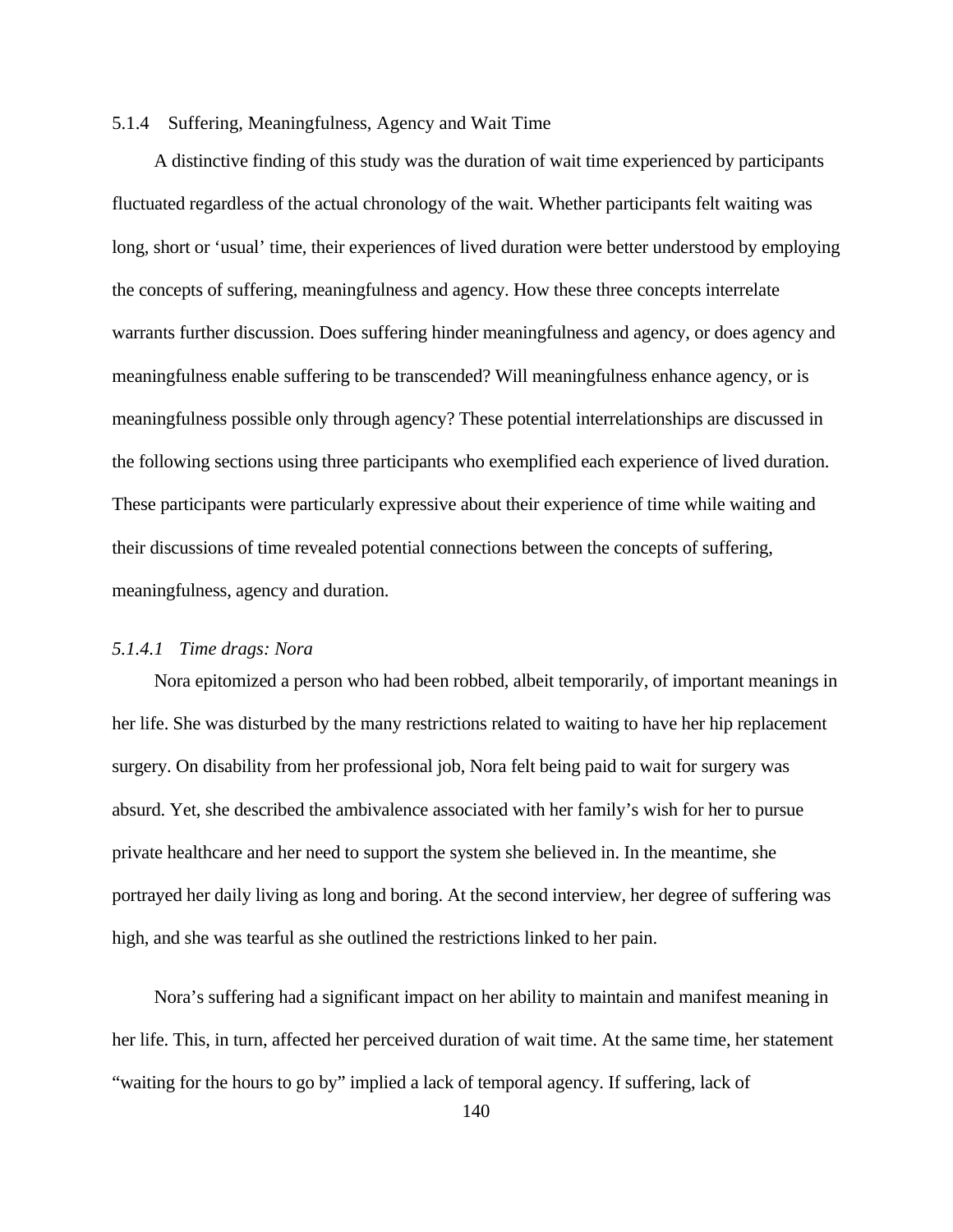meaningfulness and lack of agency were dominoes in Nora's life, waiting elicited their chain reaction to protracted duration.

#### *5.1.4.2 Time flies: Alice*

Of the participants awaiting cardiac surgery, Alice had the second longest interval between interviews. Yet, for her, time had passed very quickly. Alice reported several physical restrictions – she was often very tired and unable to engage in activities for more than a half an hour. Physical aspects of suffering for Alice were quite significant; however she reported her mental and emotional state as one of contentment, absent of anxiety.

Alice insisted she made her wait time "nice". In other words, she made it meaningful. She remarked on how the physical restrictions were essentially teaching her to be more patient. Temporal agency enabled Alice to have a relatively pleasant experience while waiting for surgery. While physical suffering could have protracted her experience of time, her agentic approach meant time passed quickly and meaningfully.

### *5.1.4.3 Time goes on: Jack*

Jack, who was in his mid fifties, had experienced serious difficulties with his hip since an accident in his late thirties. In the past, he had undergone several procedures and endured lifethreatening complications. After a series of consultations, both he and his specialist decided he would return to the wait list for hip replacement surgery. Due to his history with surgery, Jack described being anxious about the outcome of the procedure. Therefore, it could be said that Jack experienced both physical and emotional suffering during his wait time. Yet, time went on 'as usual' for Jack.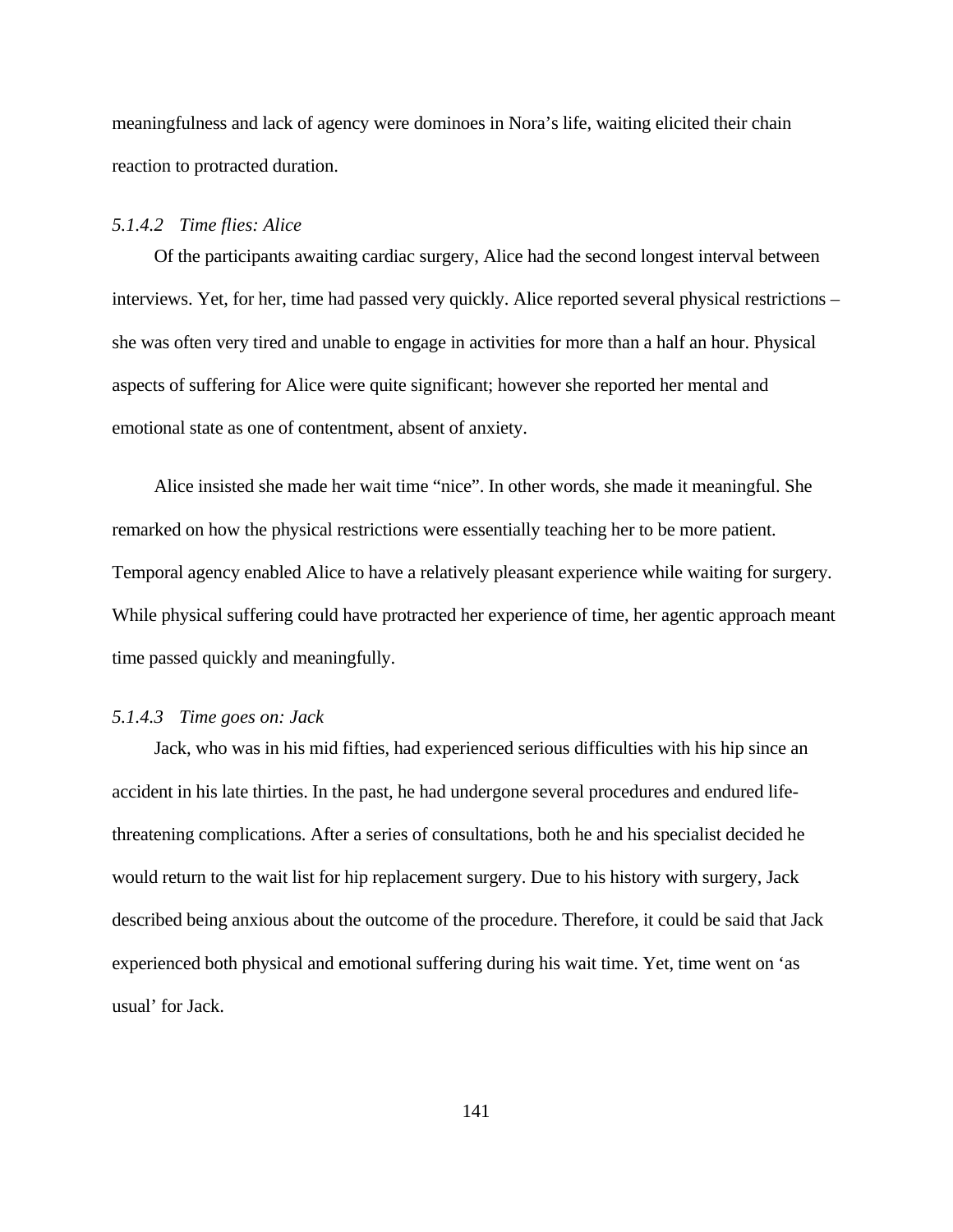The basis for Jack's temporal experience was strongly linked to his attitude of acceptance. He accepted his physical limitations and expected increased disability with age to be a normal process. For him, wait time was filled with its usual meaningfulness because he "[*went*] on with life". He recognized that he was the instrument of his temporality.

#### *5.1.4.4 Agency as Principal Determinant of Lived Duration*

The limited literature on chronic disease and temporality has established a link between suffering and lived duration (9,75). The present study mirrored this fundamental connection. For many participants, suffering increased wait time duration; for others, less suffering or effective coping with suffering decreased or had no impact on wait time duration. However, when the individual temporal experiences of Nora, Alice and Jack are considered, more complex relationships emerge.

Nora, Alice, and Jack, though from different backgrounds and circumstances, shared two commonalities. First, they awaited consultation and surgery. Second, they were temporal agents to varying degrees. This variation in temporal agency had a considerable impact on suffering, meaningfulness, and lived duration. For instance, Nora felt little agency over her time and suffered greatly in protracted waiting. Alice and Jack also suffered, but 'made' their time go by in meaningful ways. Possibly, the moderation of Alice's and Jack's suffering was engendered by their ability to exercise temporal agency. Temporal agency appeared to ameliorate suffering and augment meaning. Thereby, capacity for temporal agency influenced lived duration.

The importance of agency in temporal experience has been documented by Flaherty (78). In a narrative analysis of daily temporal experiences, Flaherty (78) concluded the practice of customizing and controlling how individuals experience time (ie, temporal agency) was ubiquitous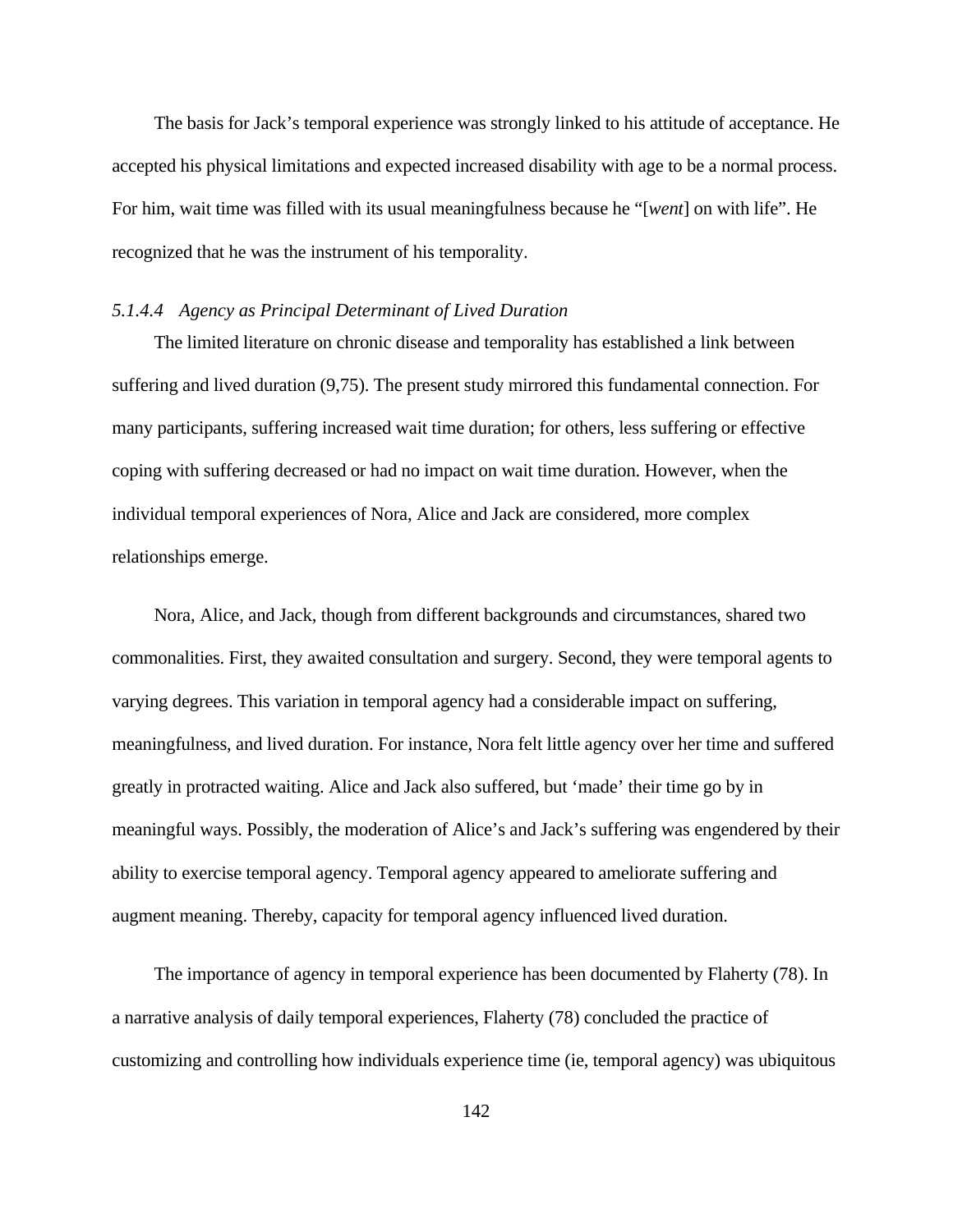regardless of contextual restraints. Flaherty argued the experience of time was always agentic with varying degrees of self-awareness on the part of the agent. Individual choices, mental or behavioural, determine time's perceived passage.

The experiences of the participants in this study provide a preliminary description of temporality while waiting for consultation and surgery. Not surprisingly, their descriptions of time were tied to duration. The condition of waiting generally evokes the awareness of how long one will wait and has waited. Based on the experiences of three exemplars of the various experiences of duration, I contend the primary determinant of lived duration is embedded in temporal agency. The implication of the significance of temporal agency in the current study will be discussed in the final chapter.

# 5.2 MAXIMUM ACCEPTABLE WAIT TIME

How long patients will tolerate waiting has received considerable attention in the wait time literature (eg,40,41,43). However, prior to this study, perceptions of maximum acceptable wait times (MAWT) had not been collected using qualitative methods where patients were given the opportunity to respond to open-ended questions. Instead, MAWT perceptions had been assessed using questionnaires and closed-ended interview questions. When given the opportunity to respond, the participants in this study discussed aspects of suffering as the determinants of maximum wait time. Pain, mobility restriction, and deterioration while waiting were concerns for participants. Other participants felt waiting lists were controlled by larger systemic forces and resignation to waiting was the best approach. Delays in consultation for cardiac surgery and the procedure itself were perceived as potentially lethal and therefore required immediate attention.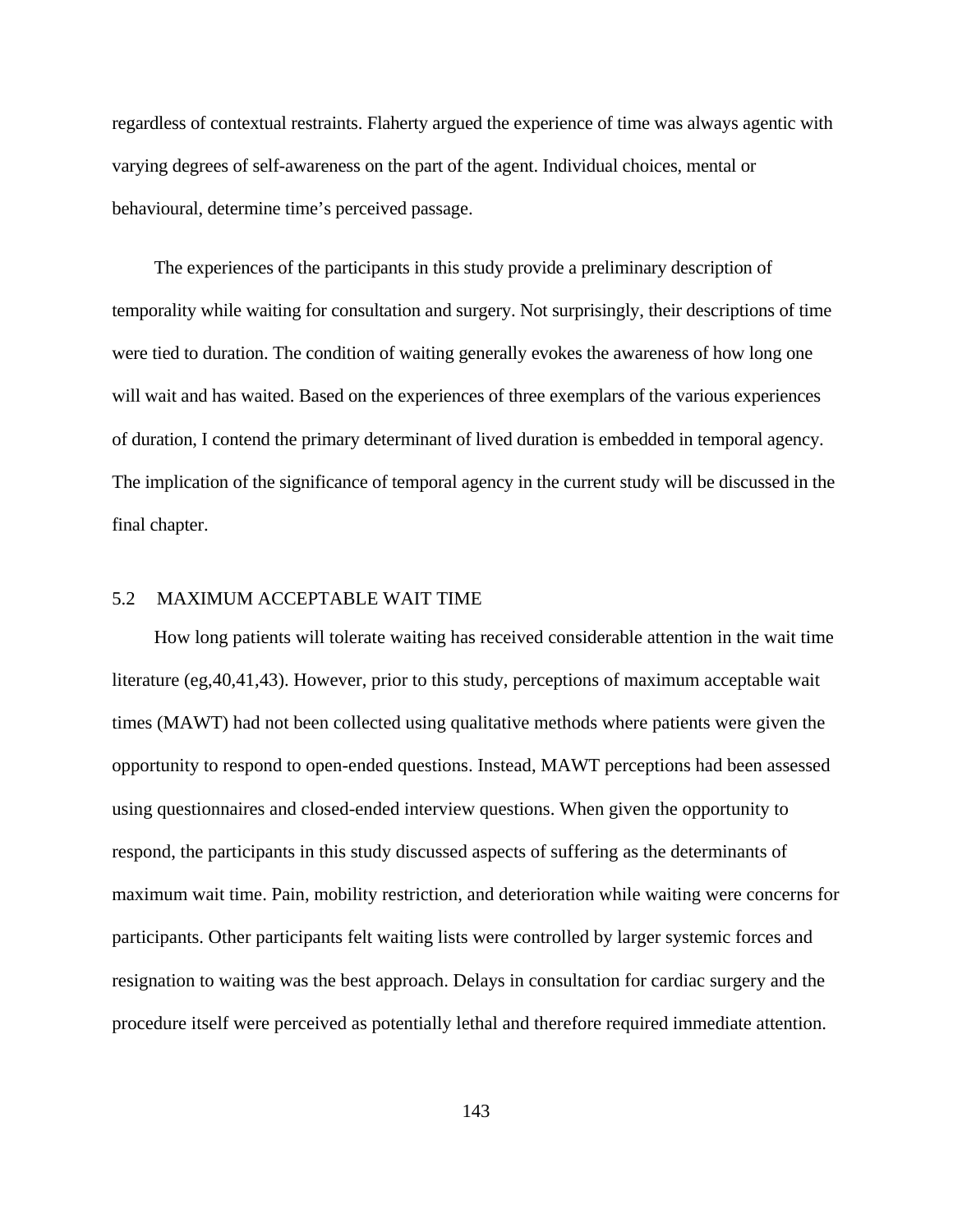How these findings correspond with other studies of patient perspectives of MAWT is discussed in the following sections.

## *5.2.1* MAWT and Suffering

Patient suffering as a determinant of MAWT was a resounding theme in the current study. My findings correspond with other research of MAWT among patients awaiting hip or knee replacement surgery in Canada (40,41,43,99). These studies have found patients tend to base their MAWT ratings on pain, mobility restriction, and overall urgency or severity. In the present study, participants considered similar factors in their determination of wait time tolerance for hip or knee replacement surgery. The greater suffering (ie, pain, mobility restriction) the patient was perceived to endure, the lower the maximum acceptable wait time.

Participants also discussed several nuances regarding suffering as a determinant of MAWT. For instance, Elsie, who was awaiting hip replacement surgery and the oldest participant in the study, identified the difficulties involved in the assessment of relative amounts of suffering (ie, the subjective experience of pain). In addition, she recognized the potential for an unfair queue – those with greater pain taking precedent over those who have waited a long time. Her inference was someone with less severe symptoms could wait almost indefinitely while those assessed with greater needs occupied the front of the queue.

The determinants of maximum wait time identified by participants in this study have been displayed to a certain extent in the scoring tools for priority criteria for hip and knee replacement surgery (22,23,32). Priority criteria developed by the Western Canada Waiting List Project for hip and knee replacement surgery include assessments of pain, functional limitations, abnormal physical findings, potential progression of disease, and threat to patient role and independence. An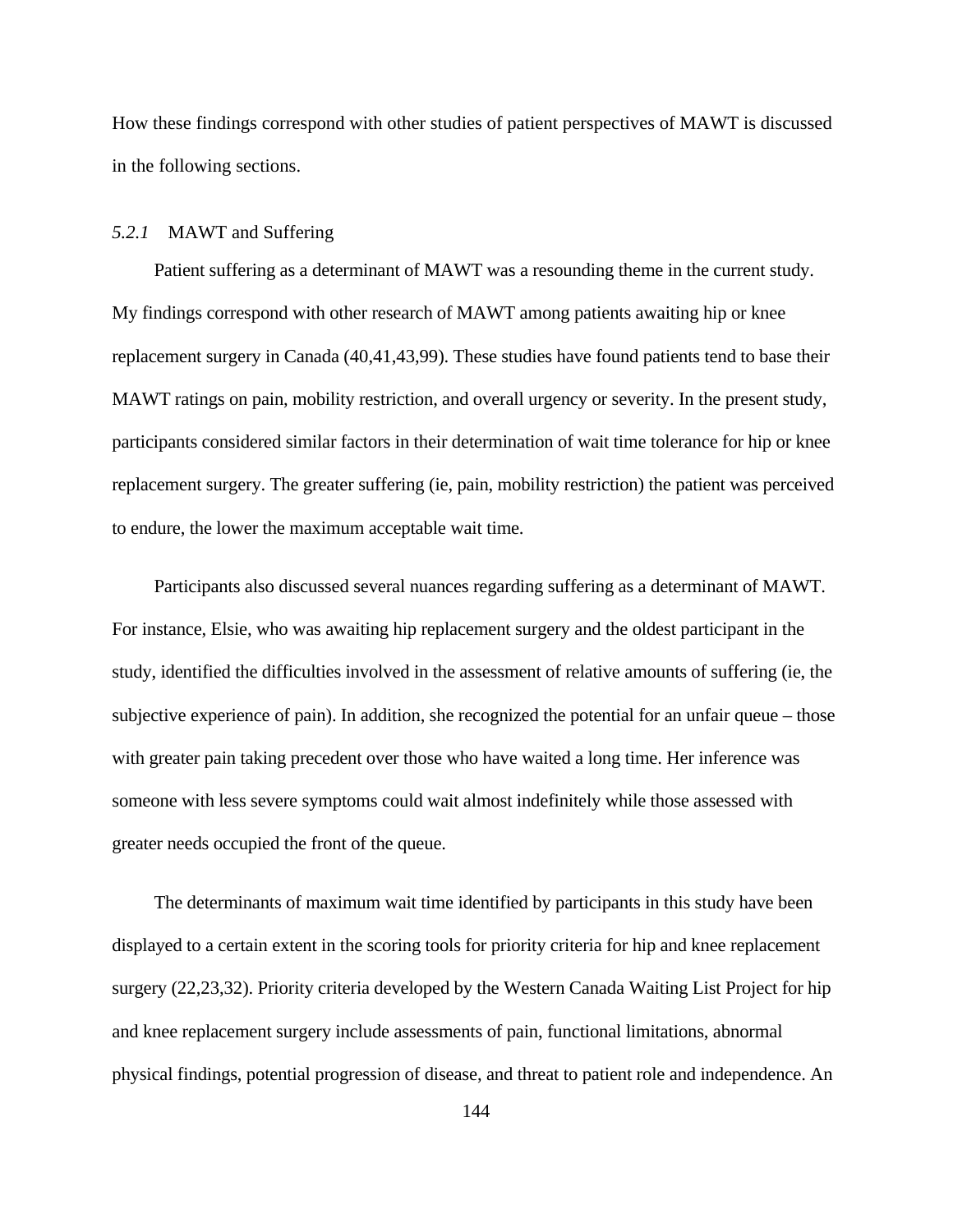additional priority criterion was raised by a participant in the present study. Nora, who was awaiting hip replacement surgery, raised the issue of available supports to patients. She implied if a person lacks support to maintain daily activities, then he or she should be given priority for surgery. For Nora, having the support of a husband and housekeeper meant she could tolerate a longer wait time than someone without such assistance.

The findings from the present study reflect previous quantitative research into patient perspectives of maximum acceptable wait times for hip and knee replacement surgery. Suffering in the manifestation of pain, mobility restriction and disease progression were primary concerns of participants who were awaiting all types of surgery in this study. Notably, participants were less focused on a specific wait time duration for surgery than providing considerations of the context (ie, degree of suffering) in which patients wait.

### 5.2.2 MAWT and Resignation

The qualitative nature of this research enabled participants to describe any determinant of MAWT they deemed relevant. Given this opportunity, some participants in the study resolved wait time duration was to simply be tolerated. These participants held fatalistic views about waiting. Wait time was portrayed as inevitable and to be endured regardless of patient status. The healthcare system was in the control of wait times; patient views on wait time maximums were immaterial. Another aspect of resignation to waiting appeared in participants' beliefs that waiting was an orderly and fair process. That is, surgery was provided to those in greatest need. Your time would come. Until then, accept that you wait.

Similar ideas were expressed by participants who provided reasons for maximum acceptable wait time and ideal wait time (99). Pain, quality of life impacts, and time to prepare for the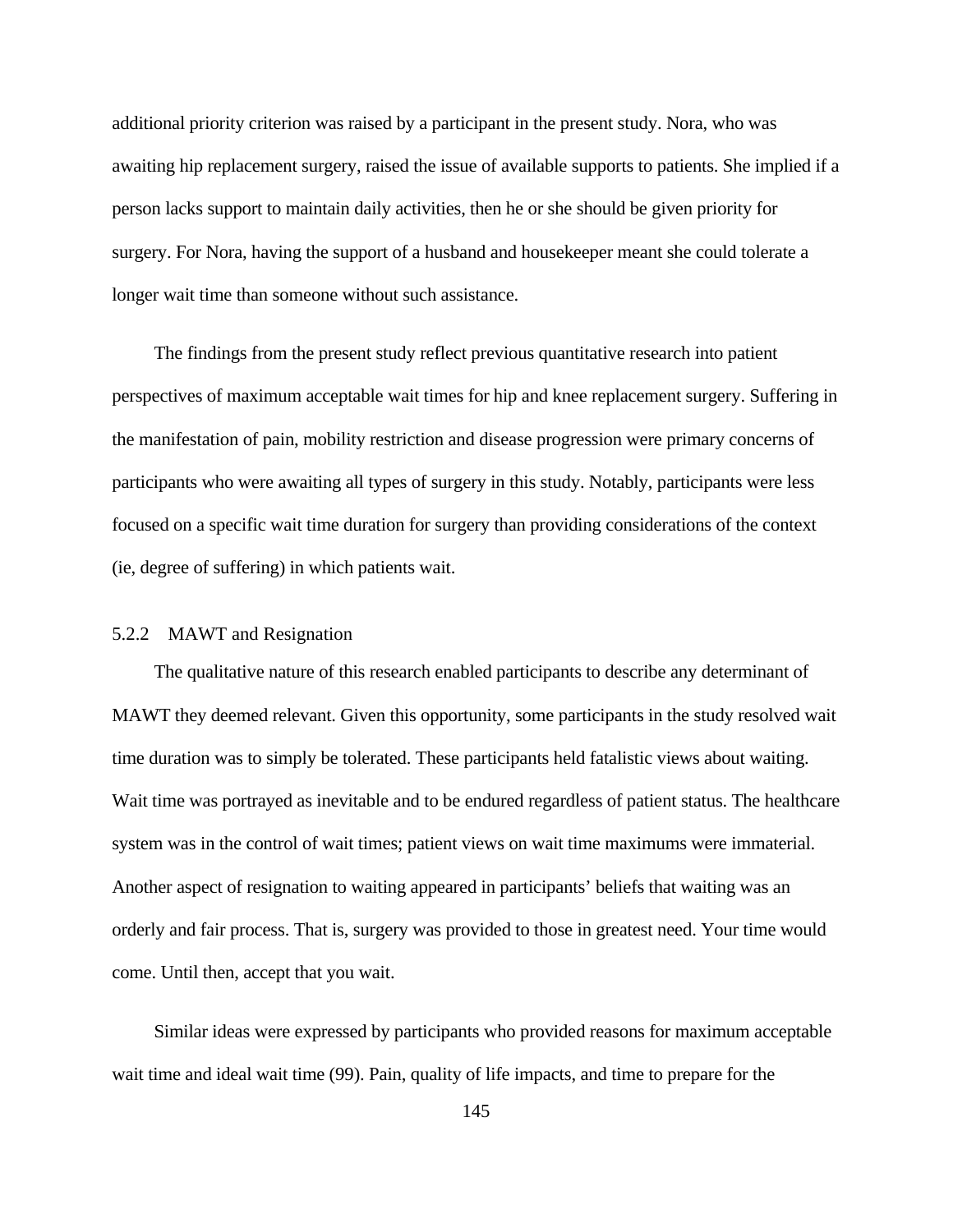procedure were the most commonly cited reasons by this sample of respondents who were waiting for or had received surgery. Content analysis from the written portion of the questionnaire indicated a small percentage of participants also considered health system-related issues and the presence of others on the waiting list as reasons for wait time. What is not clear from the report of their findings is whether participants who cited these reasons were resigned to wait for surgery. In the present research, some participants cited similar reasons for wait time, and ostensibly these reasons led them to accept waiting.

Resignation or acceptance of wait time is a theme that rarely appears in the wait time for surgery literature. In general, MAWT has been presented as a measurement of the maximum patients will tolerate waiting, with the underlying assumption being waiting is a naturally intolerable state. The participants in this study who described resignation to wait time expressed waiting as an expected and therefore normal occurrence. Resignation is further discussed in the section on the effects of waiting, as some participants described how they accepted wait time.

# 5.2.3 MAWT and Perceived Lethality of Cardiac Surgery

Participants awaiting orthopaedic surgery consistently viewed consultation for cardiac surgery and the procedure as necessitating a very short wait time. Possible delays for cardiac surgery and consultation were seen to risk imminent mortality. This result is not particularly surprising given the portrayal of cardiac events in our culture as potentially lethal. Interestingly, some participants who were waiting for cardiac surgery did not share this perception. That is, they did not emphasize the need for immediate consultation and surgery. Possibly, these participants had been influenced by their own experience with wait time. For instance, three participants had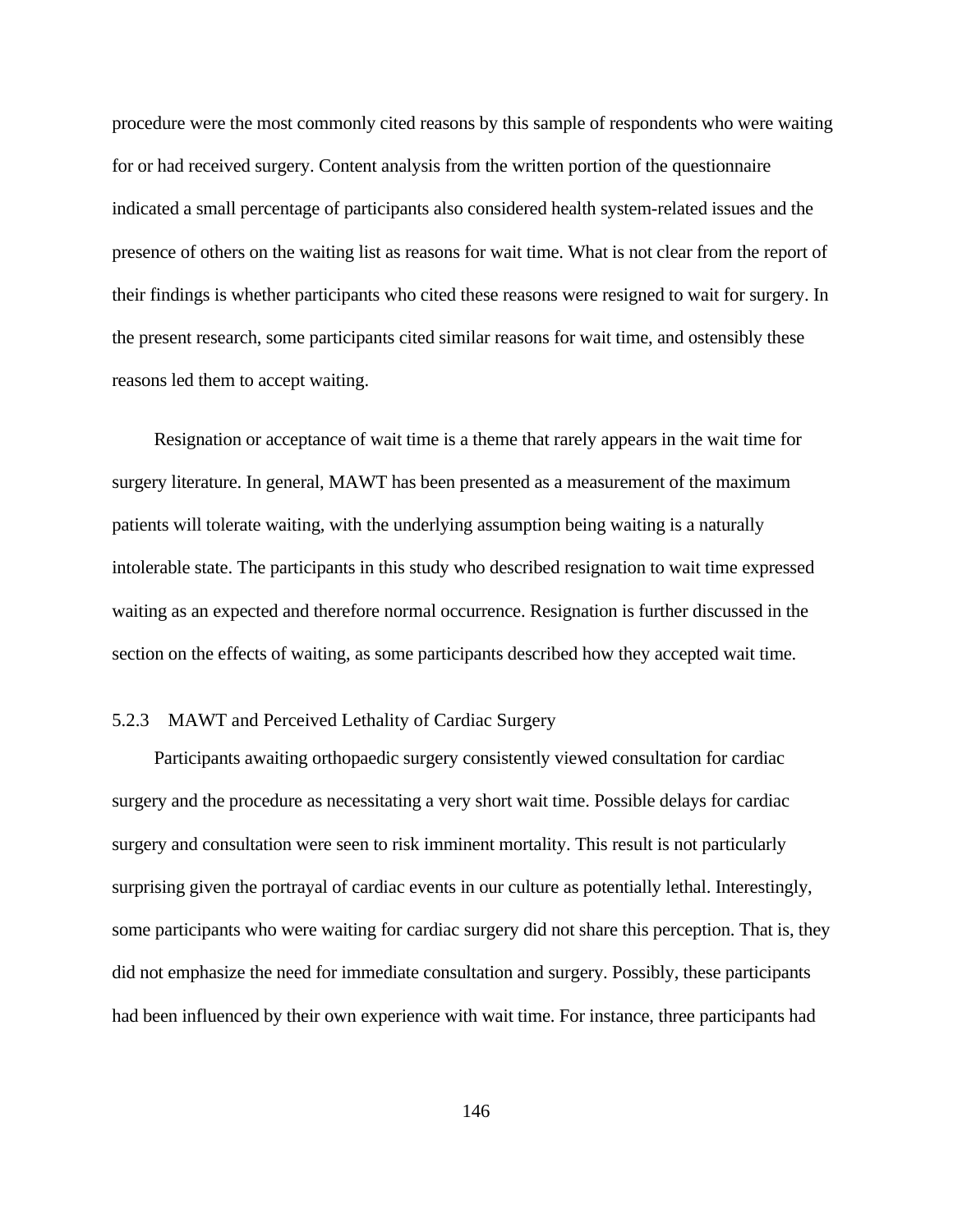been told by their surgeons that they needed to wait a certain amount of time for surgery in order for their bodies to recover from a cardiac event.

The literature on the actual risk of mortality while waiting for coronary artery bypass surgery (CABG) has revealed mixed results (100,101). One prospective study (100) found wait time variables were not associated with increased mortality among 561 patients awaiting CABG. Instead, preoperative physical conditions predicted in-hospital death (from any cause), prolonged postoperative ventilation, and prolonged length of stay. On the other hand, a retrospective study (101) of 9233 patient records revealed delays for CABG surgery resulted in a higher proportion of preoperative deaths (from any cause) on the nonurgent waiting list compared to the semiurgent group. At the same time, there was equal probability of patient preoperative death from cardiovascular causes in each of the prioritization areas (urgent, semiurgent, nonurgent). Results from this research suggest some of my participants may have an exaggerated sense of the actual risk involved in waiting for cardiac surgery.

## 5.2.4 Summary

This study was the first to take a qualitative approach to gathering participant perceptions of maximum acceptable wait times (MAWT) for orthopaedic and cardiac surgery. Similar to previous research, participants in this study emphasized the magnitude of patient suffering in determining wait times. However, in some cases participants indentified the complexities in establishing priority criteria and noted the significance of individual circumstances such as support availability. Resignation to waiting typically does not appear in MAWT literature, but some participants in this study accepted wait time as part of their perception of the reality of the healthcare system. Acceptance was also related to recognition of one's place in the queue. Although shortages in the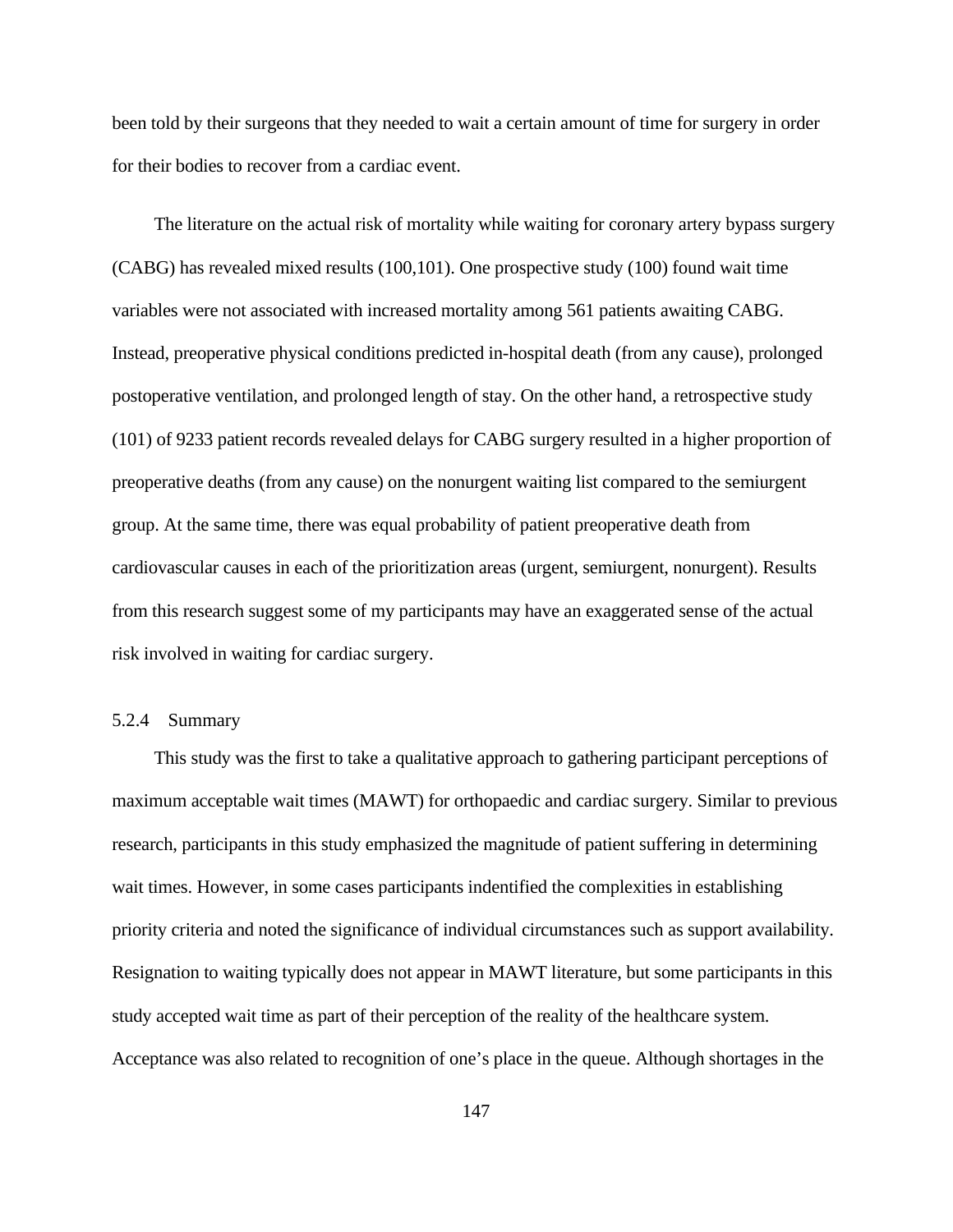system and fairness of waiting have been identified as reasons for MAWT in other studies (99), this study found participants felt wait time should be accepted for these reasons. Participant perceptions of the lethality of cardiac surgery reported in this study reflect a cultural sensitivity to the potential consequences of waiting for this type of surgery.

# 5.3 EFFECTS OF WAITING

The effects of wait time have been studied in several settings with a number of different patient groups. In the current study, waiting appeared to affect different participants to varying degrees, and these effects were not necessarily contingent on the duration of their wait time. There were effects that seemed more typical of particular patient groups. The effects of waiting could be understood within five dominant themes (restriction, uncertainty, resignation, coping with waiting, and opportunity) each of which had a number of components and either positive or negative effects. The consequences of waiting were distressing when participants felt restricted and uncertain. Waiting meant less distress for those with fewer restrictions or who managed well with their limitations. When participants felt more certain about their surgical outcome or were less concerned about their spot on the queue, waiting was less bothersome. Resignation to waiting resulted in less distress and greater well-being. Participants who were resigned to wait saw healthcare resources as finite and to be provided to those in greatest need. Participants described a number of ways to cope with wait time, including distraction (ie, staying busy with pleasant activities), using social support and making comparisons to others in greater need. Waiting as opportunity was expressed by some participants awaiting hip or knee replacement and cardiac surgery. For these participants, wait time imparted chances to consider positive aspects of life and to make preparations for surgery.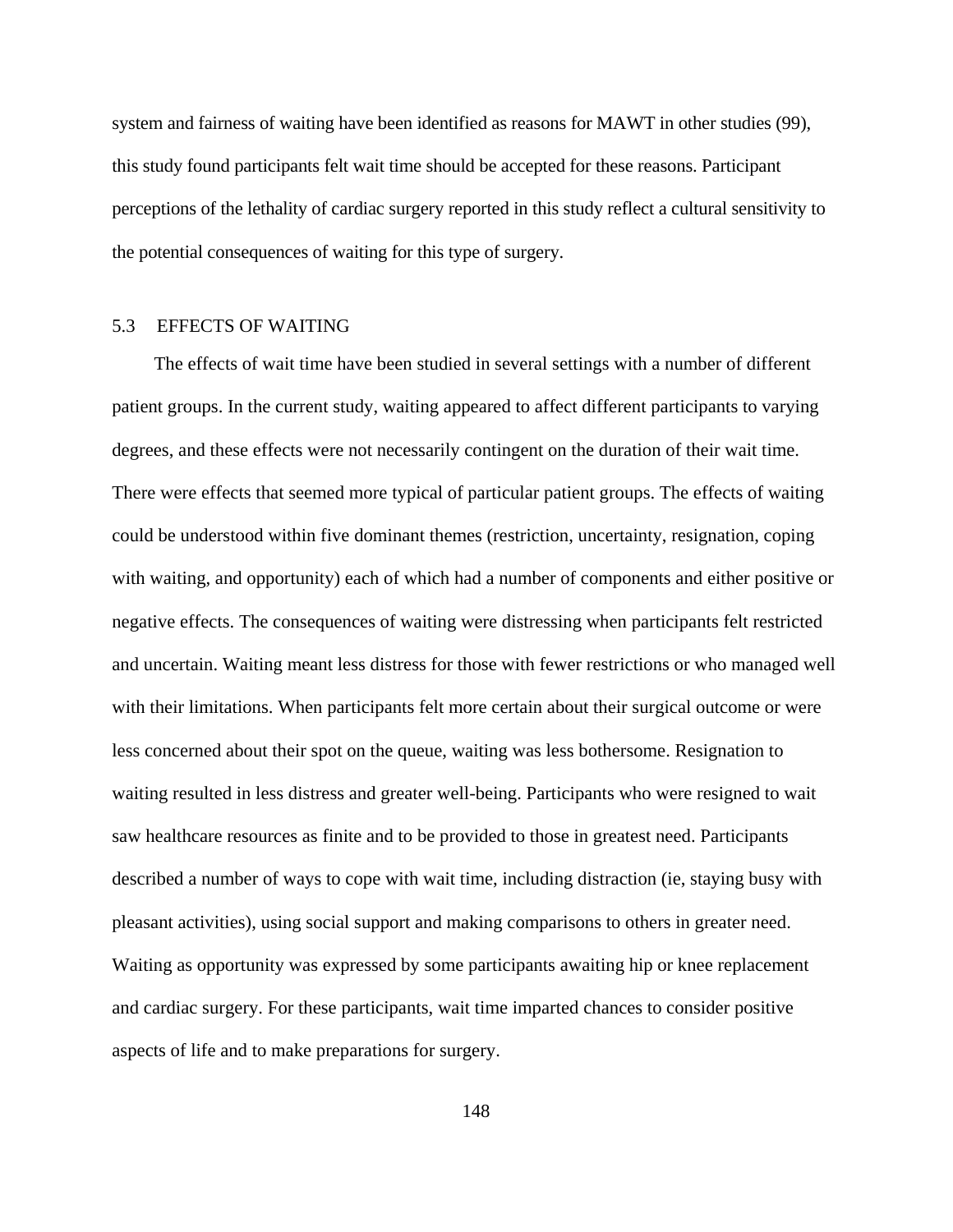Each of these themes is discussed in the following sections. In some cases, these themes have appeared in other wait time research. In particular, the experiences of restriction and uncertainty have been frequently reported. The other three themes, however, appear less frequently in the literature. To provide context for these themes patient experiences with health problems other than waiting are provided.

#### 5.3.1 Waiting is Restricting

The experience of restriction while waiting is well-documented among patients awaiting hip and knee replacement surgery (45,56,61) and patients awaiting cardiac surgery (57,60,63). Pain has been described as a significant issue for both patients awaiting hip or knee replacement surgery (45,56,61) and cardiac surgery (57,60). Mobility restrictions were a particular concern among patients awaiting hip or knee replacement surgery (45,56,61), though some studies indicate patients awaiting cardiac surgery also report limitations due to their anxiety regarding the potential to exacerbate symptoms (57,60). Role restrictions were also common among patients awaiting hip or knee replacement surgery (58). For some younger and blue collar patients awaiting cardiac surgery, role restriction has taken on the form of economic hardship (63).

I found the participants in the present study had similar complaints about the restricting nature of wait time. The participants awaiting hip or knee replacement surgery were bothered by pain, mobility and role restrictions while participants awaiting cardiac surgery primarily experienced mobility and role restrictions. The participants awaiting cardiac surgery often attributed restrictions to instructions from their doctors to minimize activity. These restrictions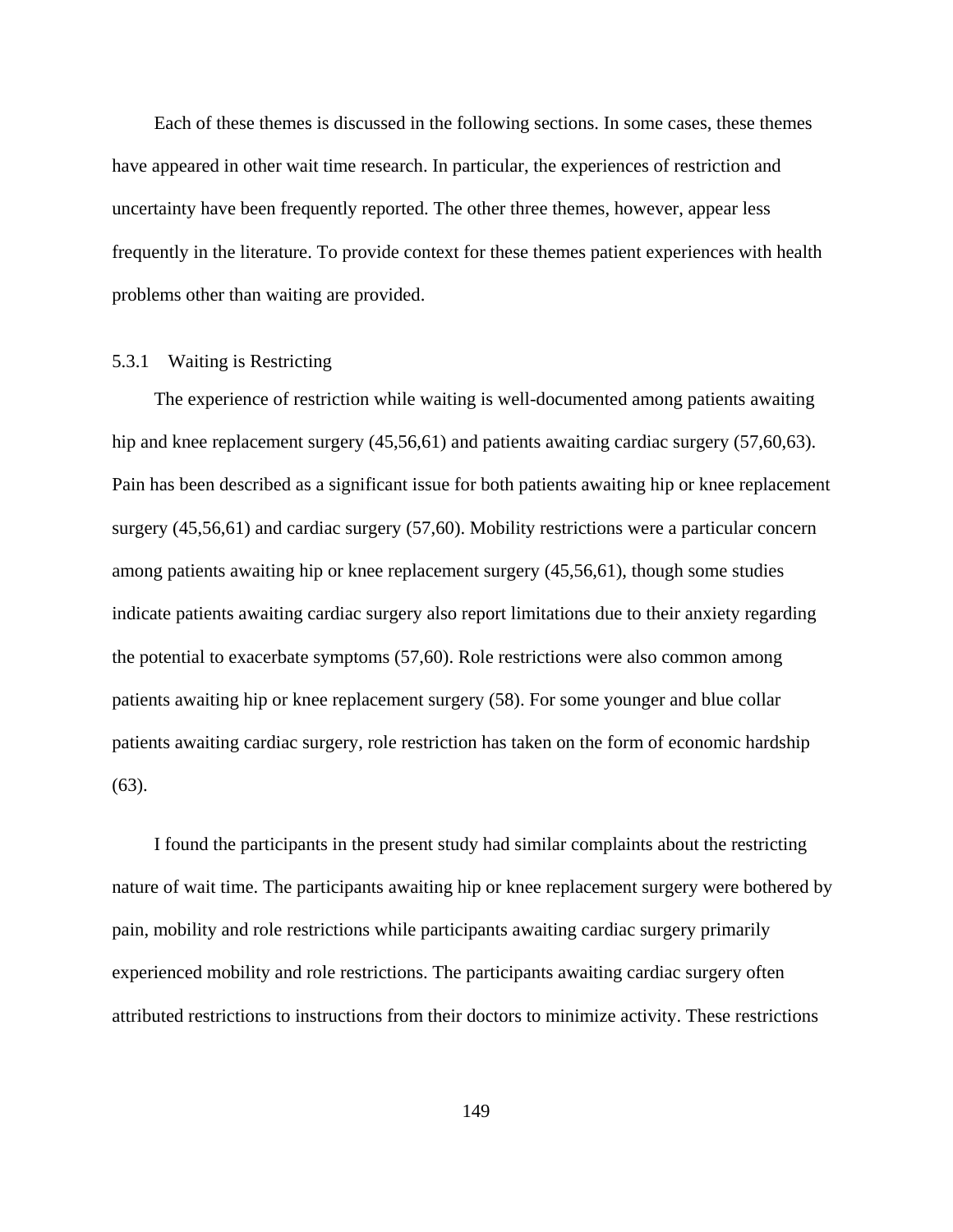often had distressing consequences for most participants. However, when these restrictions were minimal or managed effectively, these participants found wait time had negligible effects.

While wait time restrictions are commonly cited in the literature, accounts that waiting may have only nominal impacts are not frequently reported. Instead, the severity of wait time effects has been correlated with intolerance for waiting (48) and health related quality of life impacts (45). Some participants in the present study described wait time effects as relatively innocuous. For these participants, pain and role and mobility restrictions were either minimal or easy to manage. These findings present a somewhat different picture of wait time experience than is typically reported. This study suggests for some participants wait time was not entirely negative, despite restrictions.

# 5.3.2 Waiting is Uncertain

The uncertainty of waiting is another commonly documented experience in the wait time literature. The nature of uncertainty for patients awaiting hip or knee replacement surgery ranges from difficulty planning holidays (45) to fear of unsuccessful surgery (55) and the experience of struggling against a 'faceless' system (61). Uncertainty has also figured prominently among patients awaiting CABG surgery (60). Ambiguous length of time on the wait list has been a main concern of these patients (58,60). Anxiety has often accompanied the uncertainty patients experience while waiting for CABG surgery (57,58,60). In some cases, however, the uncertainty of a preoperative waiting period has been perceived as an opportunity for a 'second chance' where patients hope for a positive outcome (58).

While other research has emphasized the deleterious effects of uncertainty (60,61), in the current study, some participants were less disturbed by the uncertainty of wait time. For some an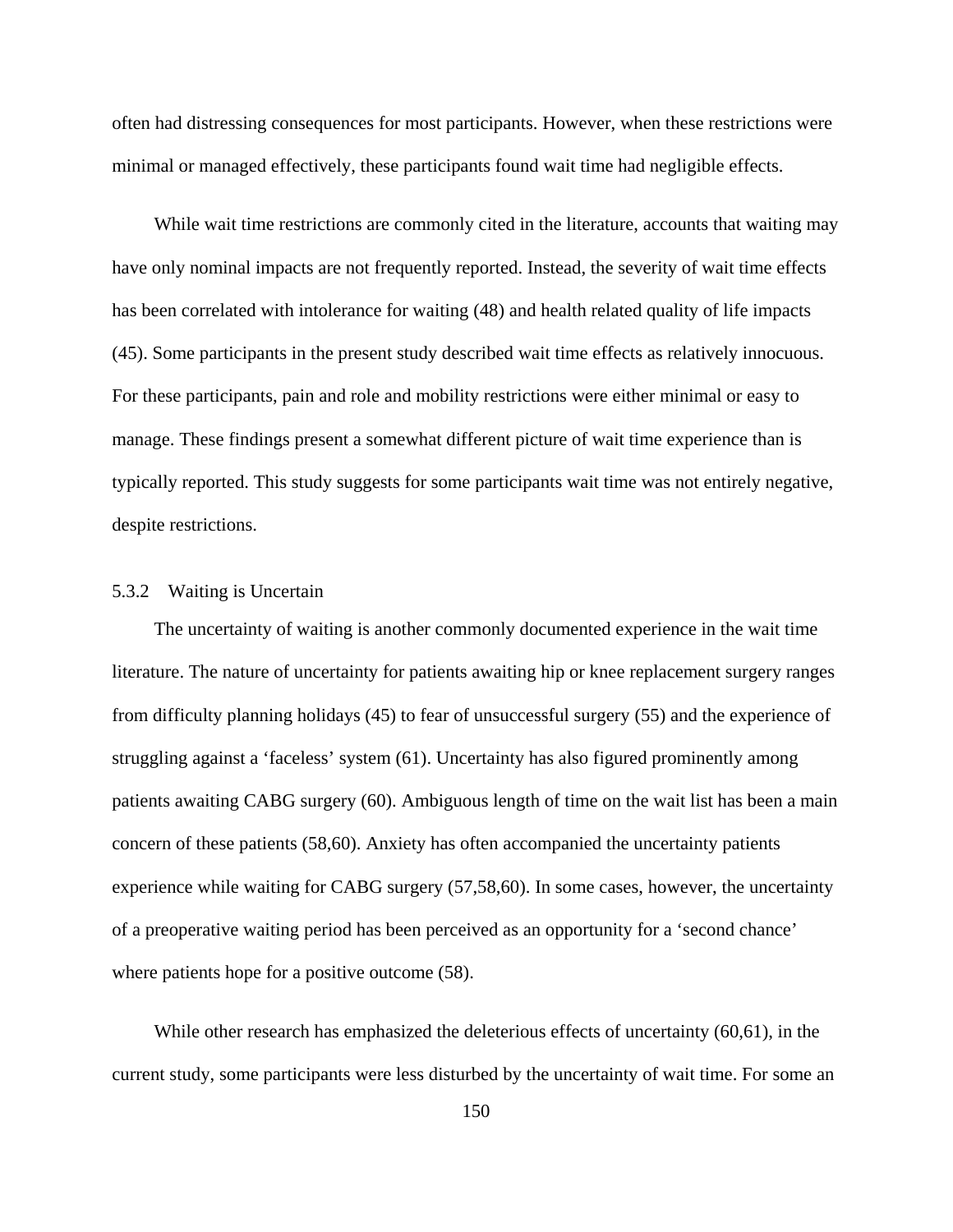approximate wait time was sufficient to assuage uncertainty and anxiety, and others felt confident in the outcome of the procedure. Many participants in each group spoke of their perception of surgery as the elixir for their condition. Perhaps the ability to view uncertainty of surgical wait time as an opportunity to focus on a positive outcome was an adaptive stance for these participants. Additional methods used by participants to cope with wait time are discussed in section 5.3.4.

### 5.3.3 Resigned to Wait

The notion that some participants were resigned to wait or accepted the wait for surgery is an unusual finding for patients awaiting scheduled surgery. One study (95) examined patient satisfaction with wait time for hip or knee replacement surgery and determined wait time satisfaction was related to fulfilment of expectations about wait time and patient perception of fairness. While satisfaction or fairness and acceptance or resignation are not the same constructs, participants in my study who expressed resignation to wait sometimes discussed their expectations. These participants were influenced by the public perception of wait time (eg, media reports, descriptions of friends/family experience, personal knowledge of healthcare system) and expected to wait. In some cases, their waits to see a specialist or for scheduled surgery were shorter than expected and wait time satisfaction was reported. They also expressed a desire for fairness in the system. That is, they compared their condition to others who might be in greater need. Reasons for wait time such as health system related issues and others on the wait list have been reported with samples of patients awaiting hip or knee replacement surgery (99).

Some participants in the current study expressed a particular form of resignation to waiting. They contended, in a simply fatalistic manner, that waiting was an inevitable part of life. Waiting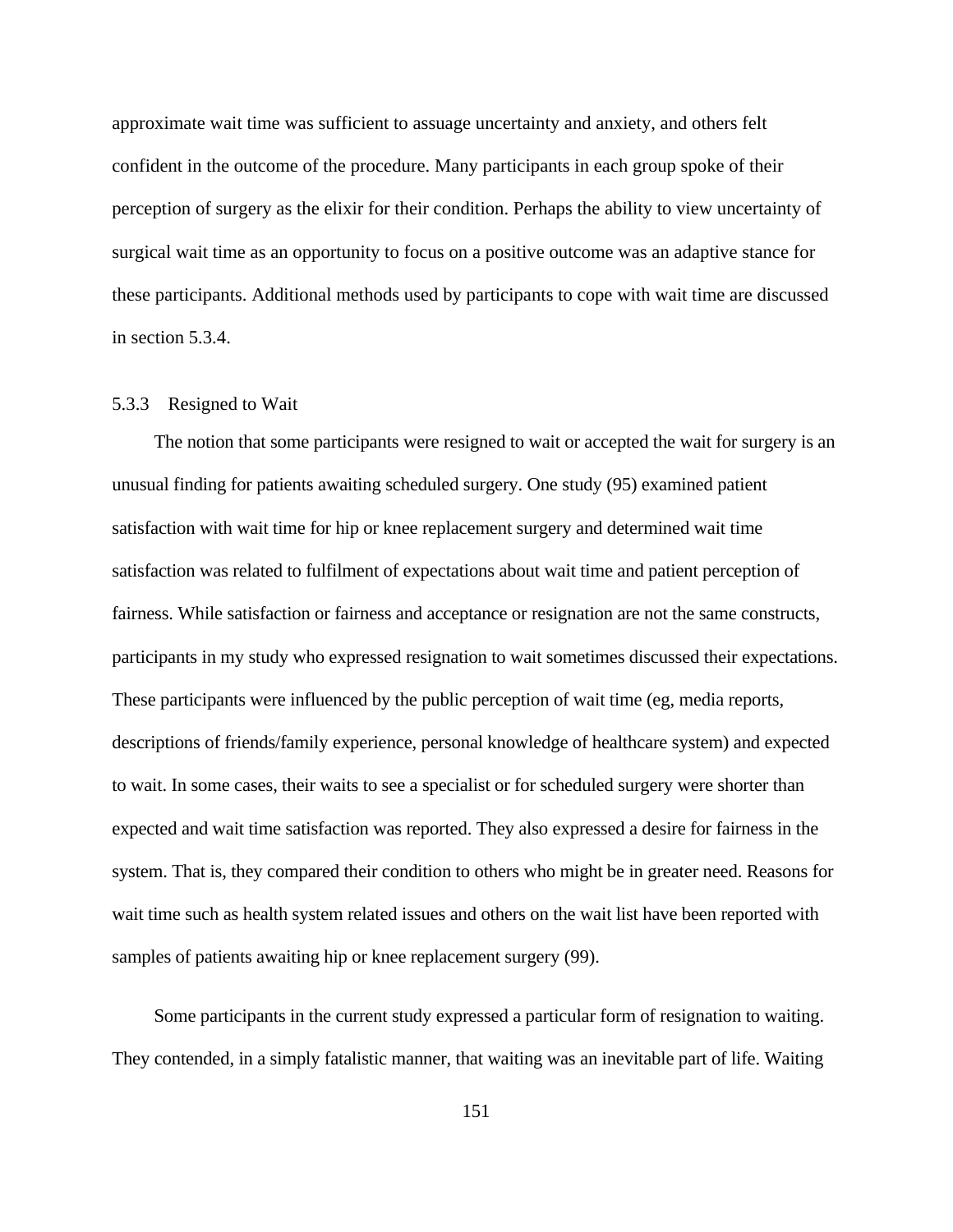was beyond an individual's control, and therefore, acceptance of wait time was the only way to avoid frustration and maintain meaning in life. In his analysis of waiting in western culture, Gasparini (10) identified a similar response to waiting. In his view, waiting could allow the development of patience, a virtue not often extolled in western life. For some of my participants, wait time did instil patience and the accentuation of this quality was seen as an important feature to improve the quality of time while waiting.

#### 5.3.4 Coping with Wait Time

Several participants in this study described their wait time coping efforts, including distraction, use of downward comparison, and social support. These efforts alleviated suffering, enabled time to pass more quickly, and allowed participants to maintain their routines. Other studies have revealed similar findings regarding social support where patients awaiting hip or knee replacement were able to maintain full lives within a supportive environment (61). Family and social relationships also influenced the coping ability of patients awaiting cardiac surgery (57,60). In this study, complex connections between social support and coping emerged. While many participants found their social and personal relationships to be supportive, some participants expressed negative effects from their social networks regarding their wait time. These participants felt social pressure to 'know' their surgery date.

How patients cope with wait time has not been a usual area of interest in the wait time literature. This absence of interest in coping methods could be attributed to the emphasis in the literature on symptom severity and wait time duration tolerance. Other recent research has attended to patient expectations (65) and patient willingness to change surgeons for a shorter wait time (42). The present study indicated that for some participants the experience of waiting elicited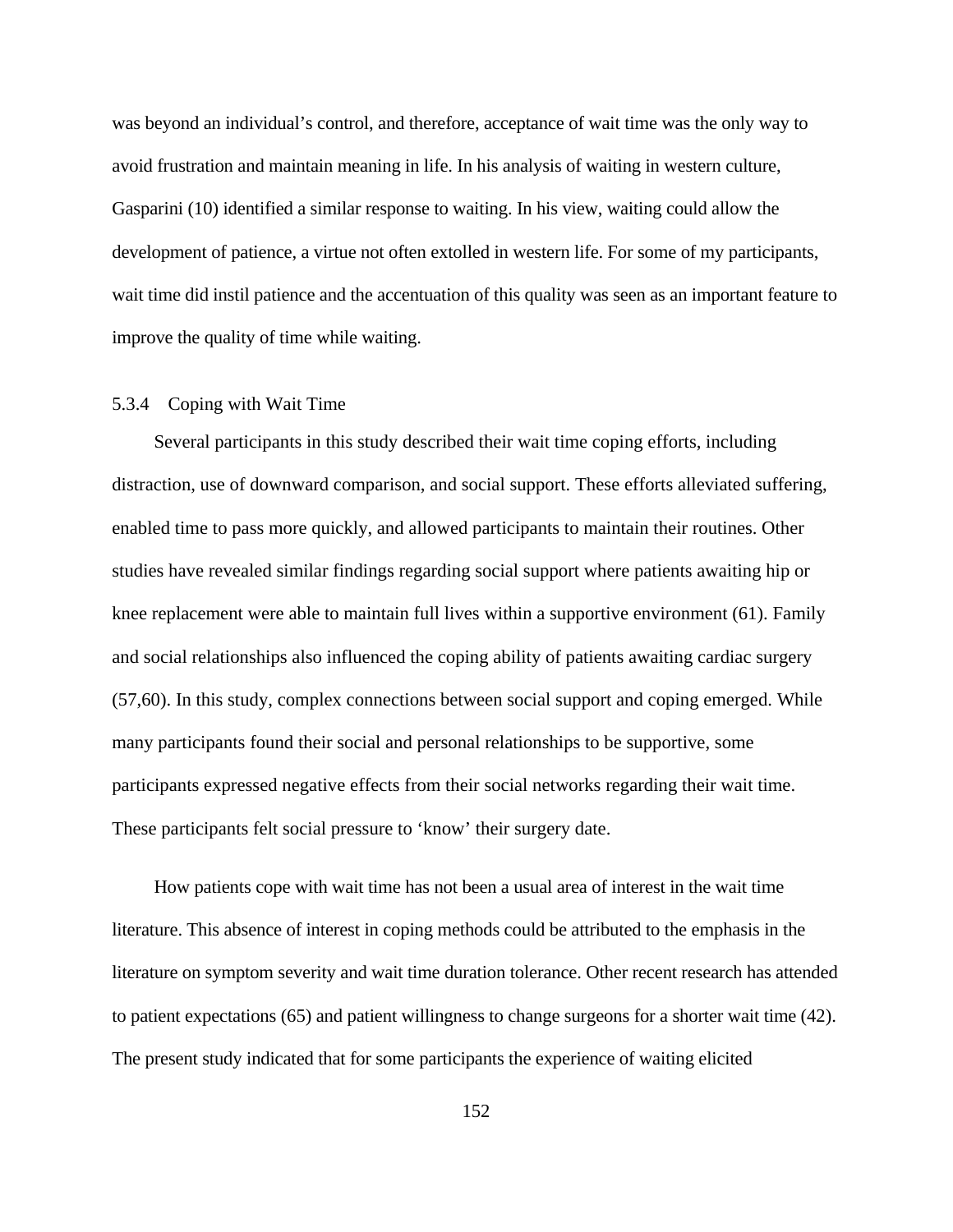descriptions of efforts to cope. These ways of coping were similar to reactions people have when faced with a health threat (102). When people encountered either acute or chronic health issues, distraction was one of the means used to cope with illness (103). Social comparison, including comparison with a less fortunate reference group, is a common method of coping with health problems (104,105). Some participants in the current study described these methods of coping with waiting. That is, when participants compared their health status to others who were less fortunate in terms of severity of illness or waiting conditions, they tended to minimize the effects waiting had on their own status.

The recognition of coping efforts by participants awaiting scheduled surgery suggests patients are active in their attempts to ameliorate the effects of waiting. The coping methods employed by participants in this study offer a complex picture of coping with wait time experience. For example, some methods such as social support were effective for some participants and not for others. The investigation of coping among patients awaiting scheduled surgery could lead to strategies to improve the waiting experience.

### 5.3.5 Waiting as Opportunity

With the exception of one study of patients awaiting cardiac surgery (54), the theme of waiting as opportunity does not appear in the wait time literature. In one study of patients awaiting hip or knee replacement surgery, participants identified the need to prepare mentally or physically as a reason for wait time (99). Some participants in the present study also experienced wait time as an opportunity to prepare for the procedure. In addition, they 'used' wait time in ways that were not typically available to them. In this sense waiting offered a 'gift of time' to some participants.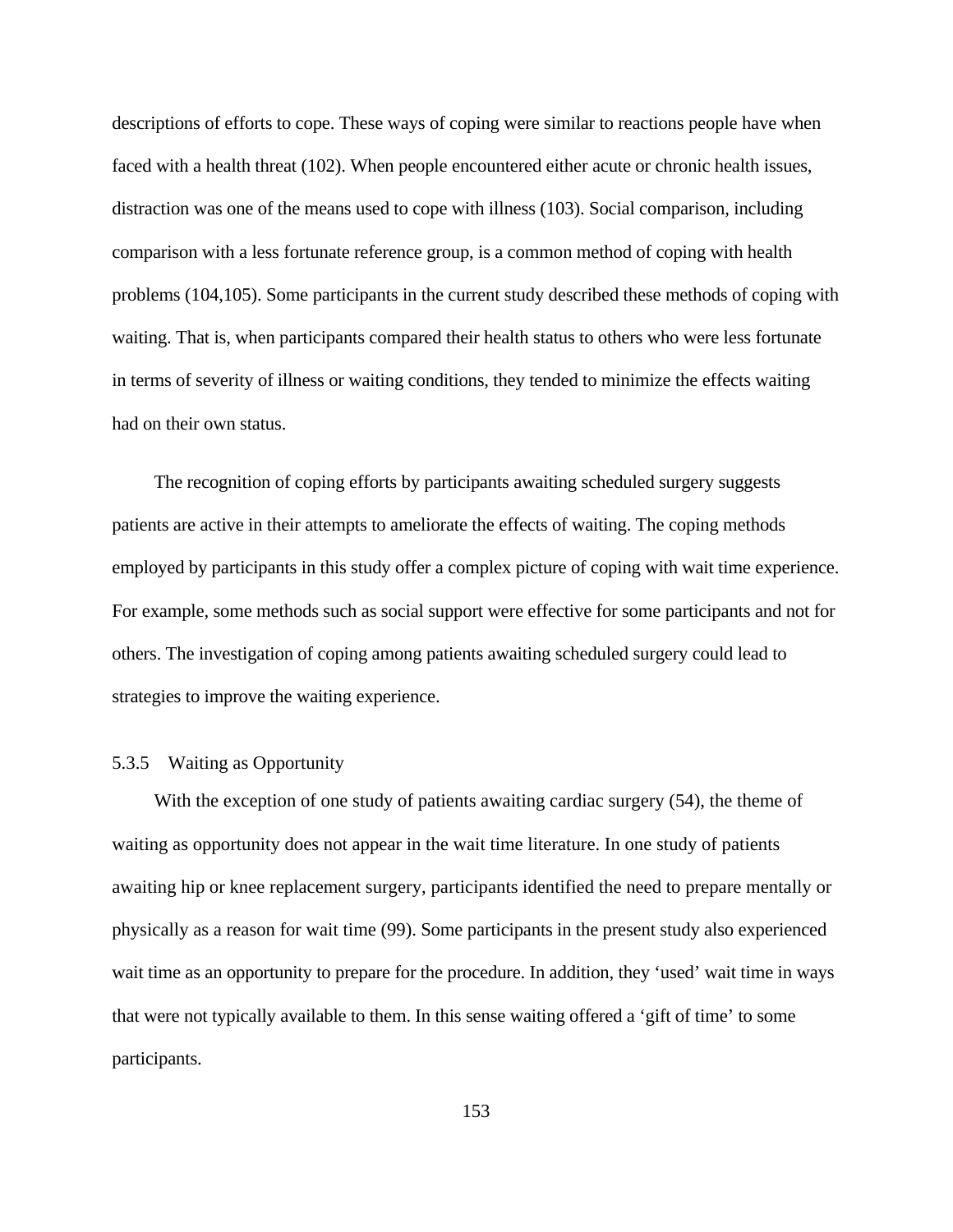Interestingly, the participants awaiting shoulder surgery did not describe waiting as an opportunity to either prepare for the procedure or to augment their time. A possible explanation for this absence may be the age and employment status of this group of participants. Nine of the 11 participants were in the work force and seven of those participants expressed concerns regarding the restrictions of their shoulder condition as related to their current or future work situations. The remaining two retired participants were involved in physical activities and viewed their conditions, and therefore waiting, as limiting. It is possible that these participants who were more troubled by their employment and functional status may have been less likely to experience wait time as an opportunity.

The notion that waiting may serve as an opportunity for some patients contradicts the prevailing stance that waiting is an inherently negative experience. Some participants in this study experienced wait time as a chance to explore possibilities that were not available at 'regular' times. In this way, participants had a positive experience of wait time.

## 5.3.6 Summary

The effects of waiting for this sample of participants reflect findings from other studies of patients awaiting scheduled surgery. Restriction and uncertainty have been reported in other samples of patients awaiting orthopaedic surgery or cardiac surgery. Some notable differences emerged in the present sample of participants regarding waiting effects. Some participants noted that certainty – knowing when surgery might occur – influenced their level of distress. Other participants were decidedly resigned to wait and viewed waiting as a reality of the healthcare system and a normal part of life. For certain participants waiting elicited coping reactions, a response not previously noted in the literature. Like others patients contending with chronic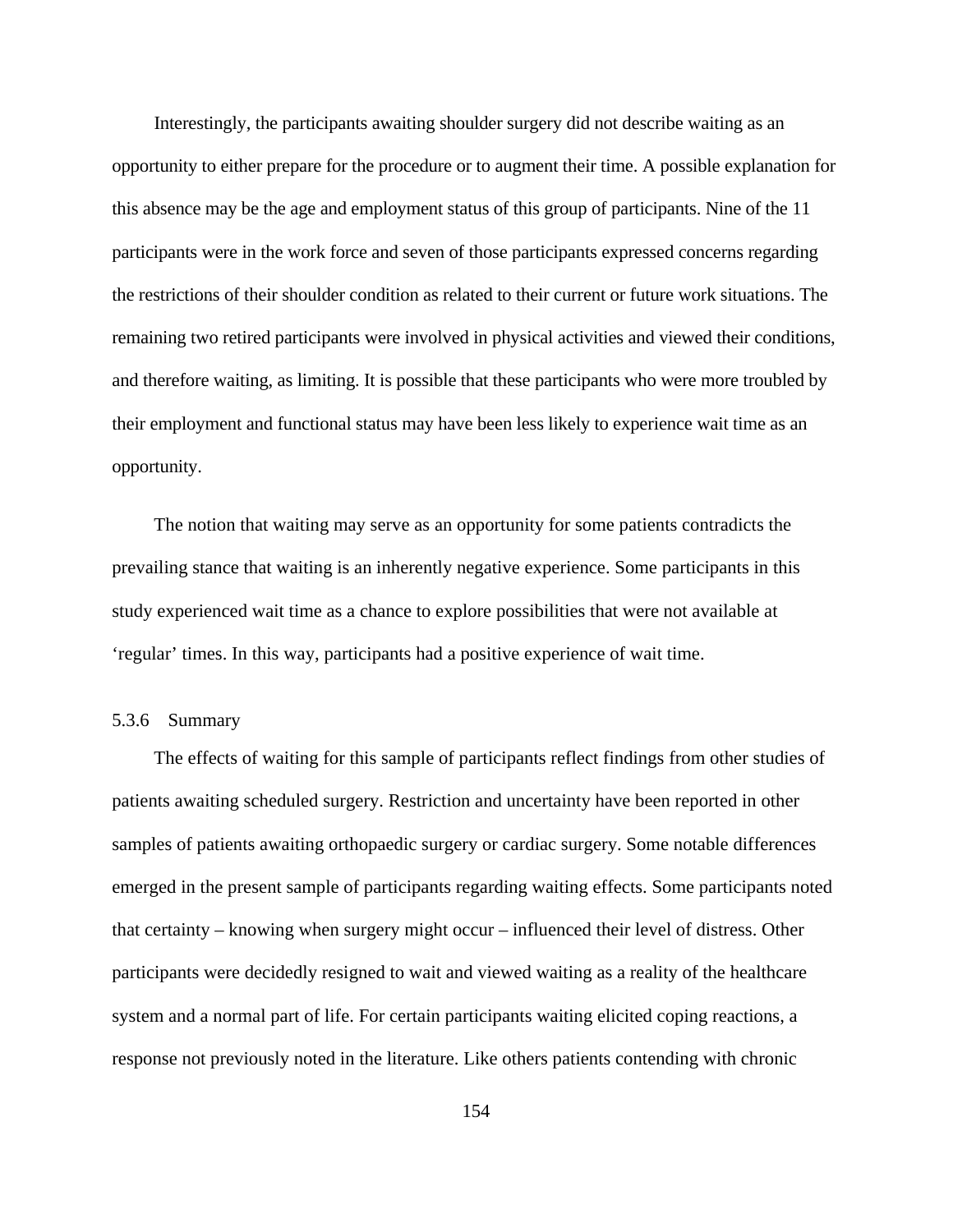illness, participants used distraction, downward comparison and social support to better manage wait time. Waiting as opportunity, an uncommon theme in wait time literature, appeared for some participants awaiting cardiac surgery or hip or knee replacement surgery. Participants awaiting shoulder surgery, perhaps due to their age and employment status, did not experience waiting as an opportunity. This theme of wait time as opportunity contradicts the dominant negative perception of wait time experience.

## 5.4 GENERAL DISCUSSION

This final section of discussion of the findings considers the differences and similarities among participant groups, some of the more idiosyncratic findings, and how the results can be situated within a social and cultural context. Each of these topics is examined in more detail in the following subsections.

### 5.4.1 Group Comparisons

The intent of this research was to recruit groups of patients with different wait times for surgery so that lived wait time experiences could be compared. Although there were commonalities in terms of participant experiences of time while waiting, perceptions for maximum acceptable wait times, and waiting effects, these similarities among participants did not necessarily correspond to surgery type. There were subtle differences between groups – many participants awaiting cardiac surgery experienced time passing more quickly than many participants awaiting orthopaedic surgery; some participants awaiting cardiac surgery, unlike participants awaiting orthopaedic surgery, did not remark on the need for short wait times for consultation and cardiac surgery due to its lethality; and the effects of waiting, in particular restriction, uncertainty and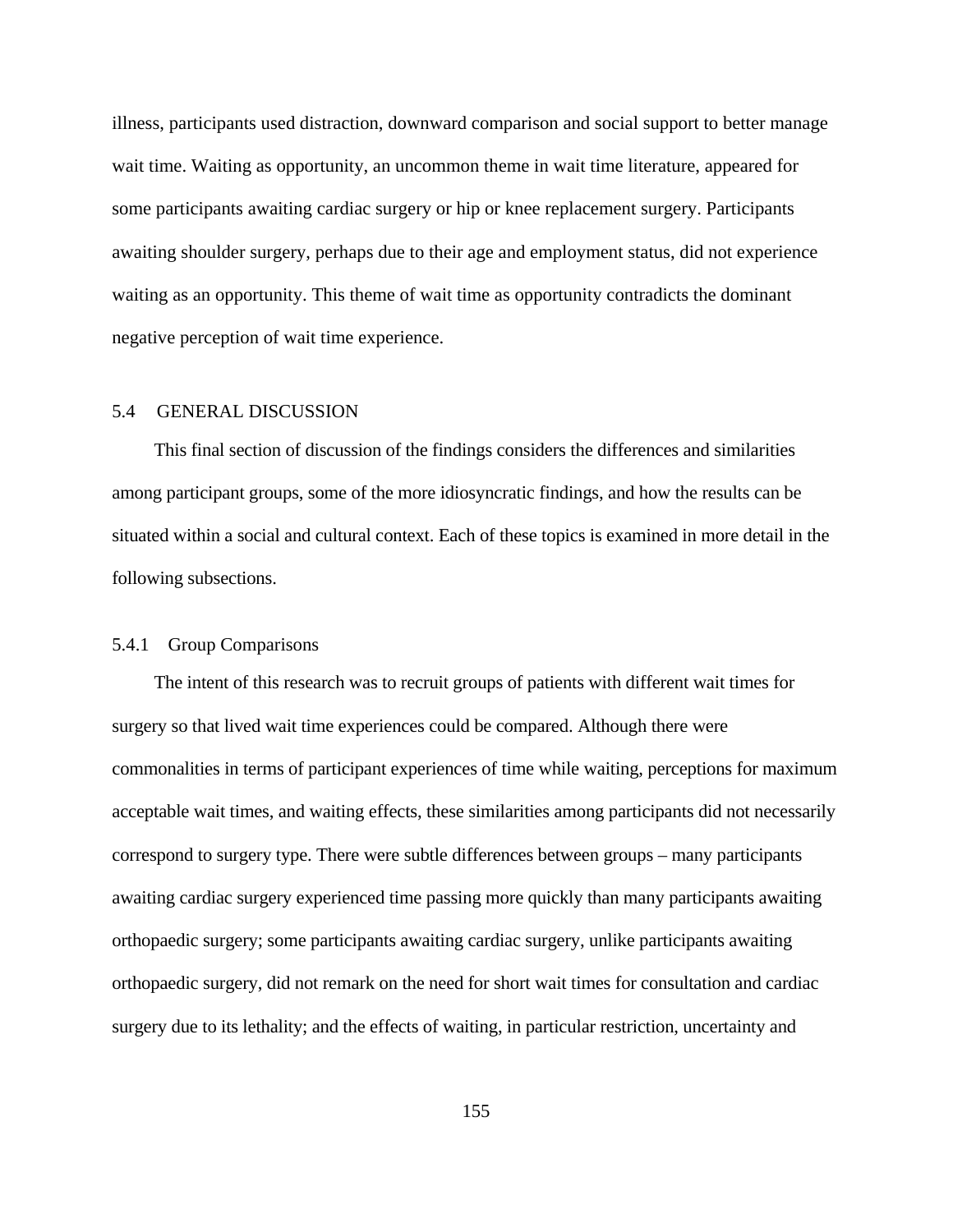opportunity manifested somewhat differently in the patient groups. This suggests only tentative statements about waiting and differences in illness condition can be made based on these findings.

The relative lack of marked differences between the participant groups implies other factors may be more important in wait time experience. Characteristics such as age, residence, and employment status may be significant determinants of the quality of waiting experiences. In accordance with the exploratory purpose of this research, there were no specific parameters regarding age range, residence, disease condition, or employment status, or any other variable that could potentially impact intra or intergroup differences. In order to facilitate patient recruitment and draw on a variety of experiences, inclusion criteria for the study were kept very broad. Perhaps, as a result, this study was better able to capture the diversity of experiences of patients awaiting scheduled surgery.

# 5.4.2 Notable Themes and Remarkable Individuals

When reviewing the literature on wait time effects, I had anticipated my study would yield similar findings. However, in keeping with IPA, the analysis of the participant transcripts rendered themes based on the data, rather than a pre-existing framework. Consequently, unique themes and the idiosyncratic qualities of the participants became more apparent. This section presents these themes and qualities as a distinct contribution of this study to the wait time literature.

First, this study offers an alternative depiction of wait time effects where the findings suggest waiting is not an unequivocally negative experience. Indeed, some participants were resigned to wait despite their own suffering. Rather than passive 'patients', participants were agentic and appropriated their time in ways that held meaning for them. Participants actively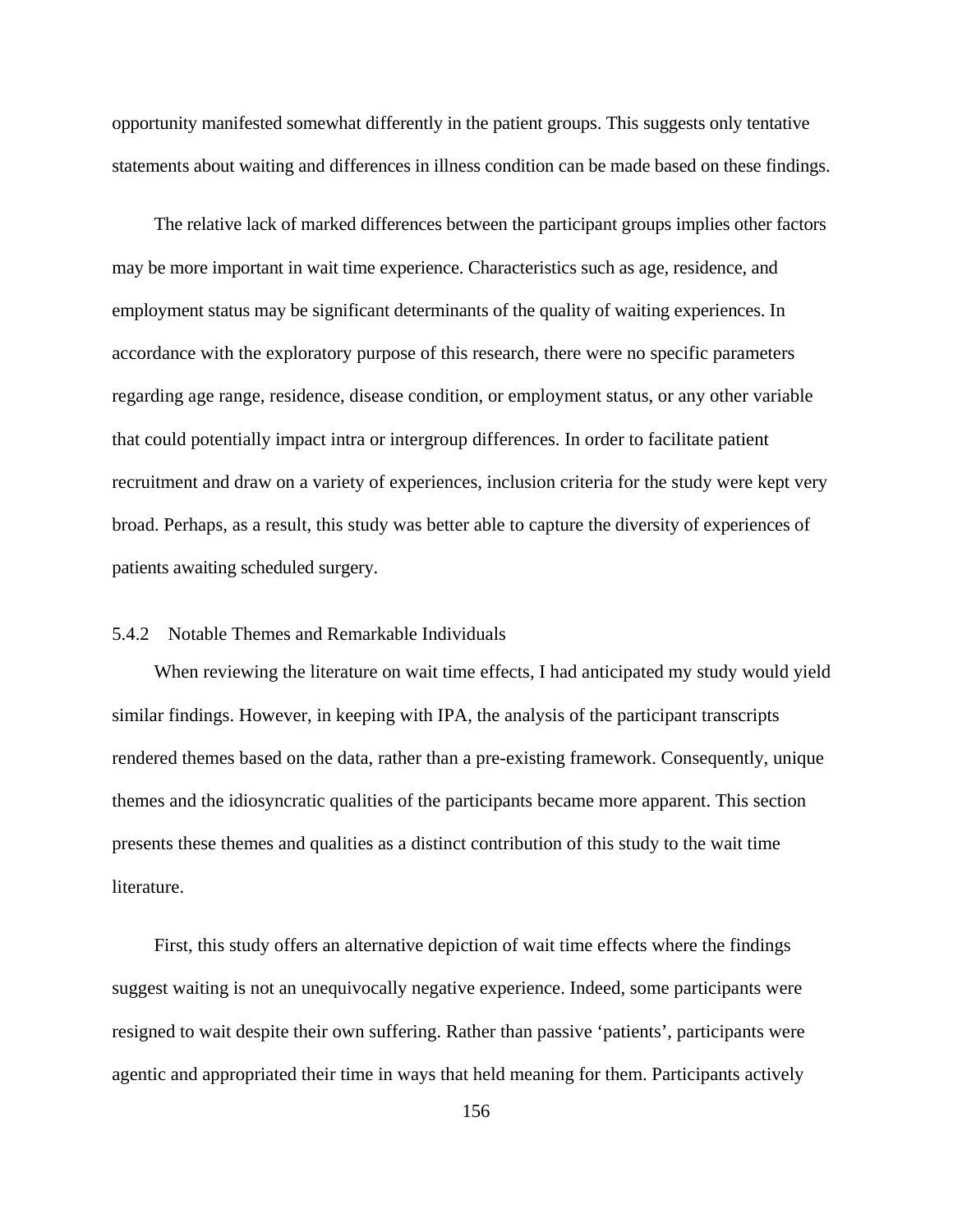coped with waiting's effects by seeking distraction and social support and by referencing less fortunate others. Although many participants in this study experienced restrictions and uncertainty – common findings in the literature – this did not mean perpetual suffering for some participants. This denotes the experience of waiting for scheduled surgery is complex and not necessarily a linear relationship between greater symptom severity and less tolerance for wait time.

Second, the waiting experiences of certain participants appeared exceptional. Nora, Peter, Jack, and Beatrice who were awaiting orthopaedic surgery seemed exemplary. On one hand, the experiences of Nora and Peter were very much influenced by their employment conditions. Nora, whose wait time had rendered her time meaningless due to the extent of her pain and disability, observed the absurdity of being paid a large portion of her salary to wait. Yet, she was steadfast in her support of a publicly funded healthcare system where patients were prioritized and waited for treatment. Peter, who lacked similar employment benefits, was not sympathetic to the system and vehemently ranted and cursed in regard to the limitations he associated with waiting for surgery. He pondered the possibility of paying out-of-province for the procedure.

Conversely, time went on as usual for Jack and Beatrice. In Jack's experience all control was relinquished to doctors and the healthcare system that "drove the train", and he was not bothered by the notion he was not in control. Whereas Beatrice saw herself in complete control of her time and her wait time. Similarly, Alice, who was awaiting cardiac surgery, "made" her time "nice". She took waiting as an opportunity to learn patience – an opportunity not expressed by other participants.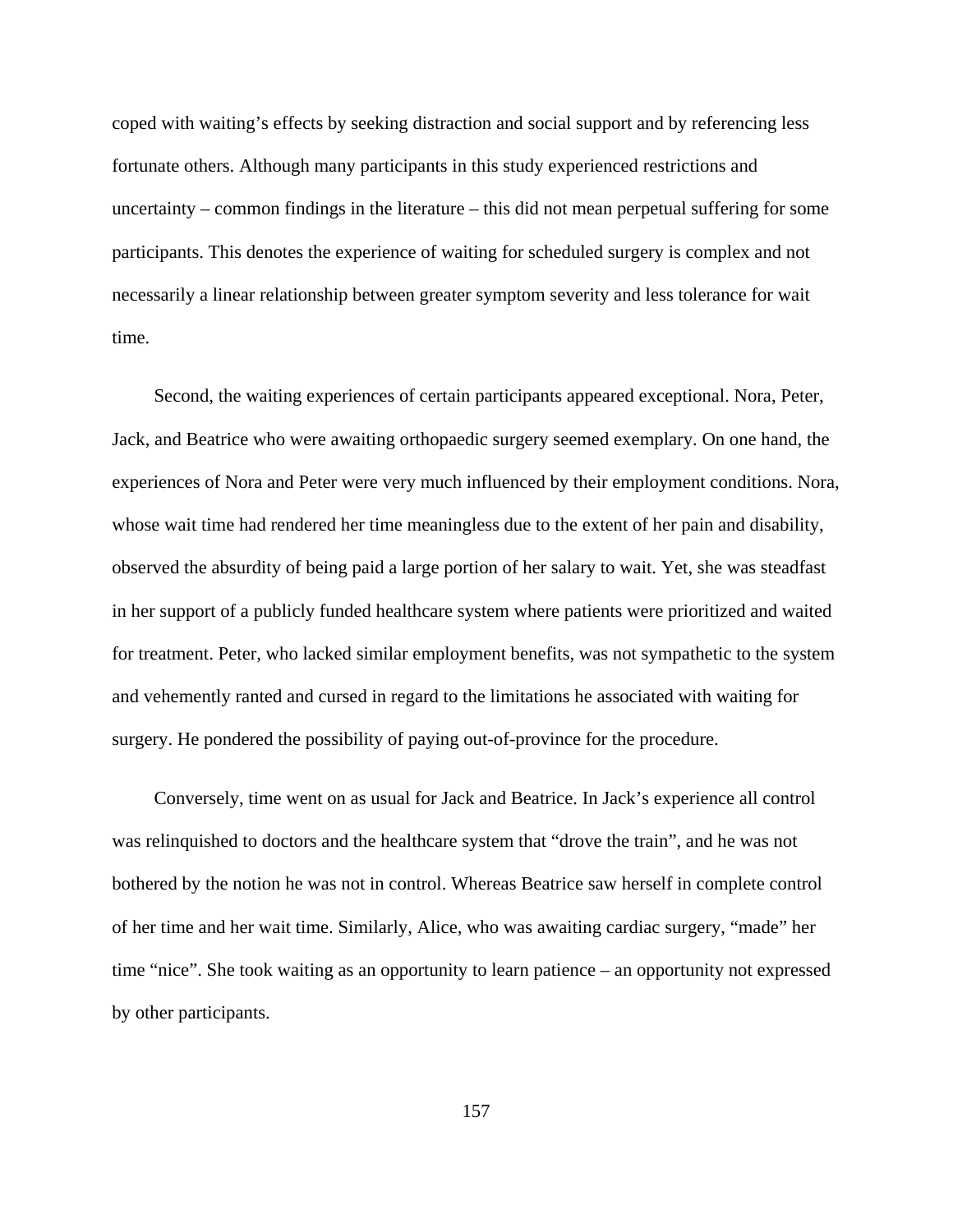Although the descriptions by these particular participants connected to other themes in the study (ie, restriction, resignation, time drags without meaning, time as usual with agency, waiting as opportunity), each participant described what appeared to be extreme instances of waiting experiences. This raises the question of the commonality of these results. Are there more Alices and Jacks than Noras and Peters? Furthermore, questions arise regarding how these particular participants develop and maintain their perspectives on waiting. In other words, what determines when an apparent Sisyphean experience like waiting for help with a health problem becomes meaningful? Can the determinants of their experiences be explained by employment status, personal disposition, or other variables? These questions also relate to the methodological issue of transferability that will be discussed in the next and final chapter.

### 5.4.3 Social and Cultural Context of Wait Time

These results are situated within a particular social and cultural context. Data collection occurred at a main tertiary centre in the province of Saskatchewan that provides services to patients from in and outside Saskatoon. Moreover, data were collected during a period when wait time was (and remains) a highly political and publicized issue. For instance, after its launch in April 2010, the Saskatchewan Surgical Initiative announced the goal of "wait no longer than 3 months by 2014" for scheduled surgery. The Initiative continues to provide specific information on wait times in general and by individual specialist. The availability of this information may explain some participant perspectives of three month maximum acceptable wait times. Nevertheless, the prevalent discussion of wait times in the public sphere raises the matter of the context in which patients wait.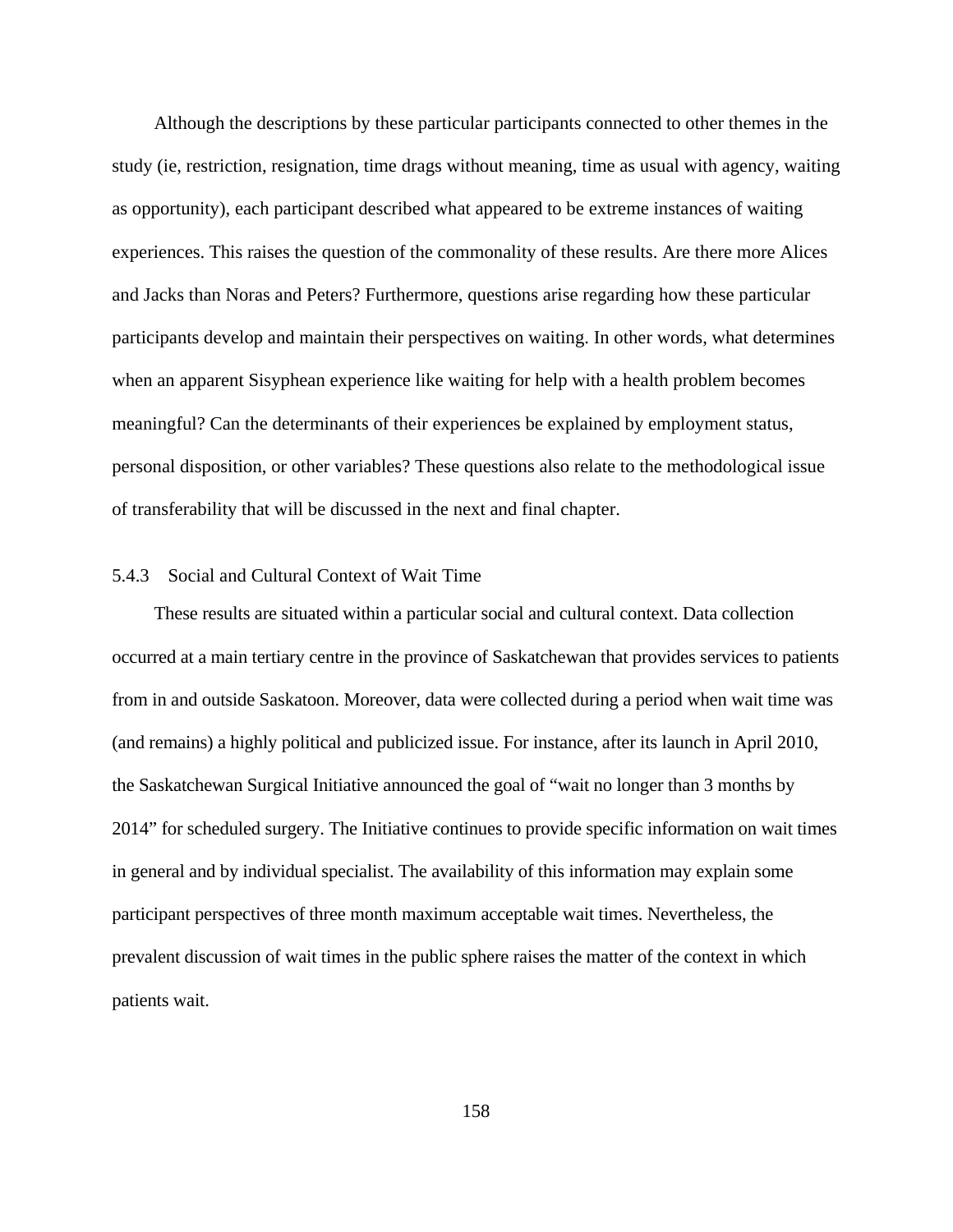Generally, in western culture having to wait is not met with great alacrity (10,67), especially when the wait time is for health services. It follows that the experiences of wait time are imbued in where and how people live. During the course of this study, wait time for surgery figured prominently in the media and the Saskatchewan government made a promise to reduce surgical wait times to three months. Some participants in this study reported their experience of wait time duration was contrary to their expectation; surprisingly it was shorter than they anticipated. Participants did not develop such expectations in isolation, but were influenced by media reports and the experiences of other patients. Similar to other studies (65), participants were pleased by shorter than expected wait times. At the same time, some participants appeared to be unaffected by the social milieu of wait time angst and were resigned to wait. Perhaps there is also a cultural imperative to remain positive despite adverse conditions. Why certain participants appeared more vulnerable to potentially negative social and cultural aspects of wait time is unclear and may be a direction for further research. Future research directions are discussed in the final chapter.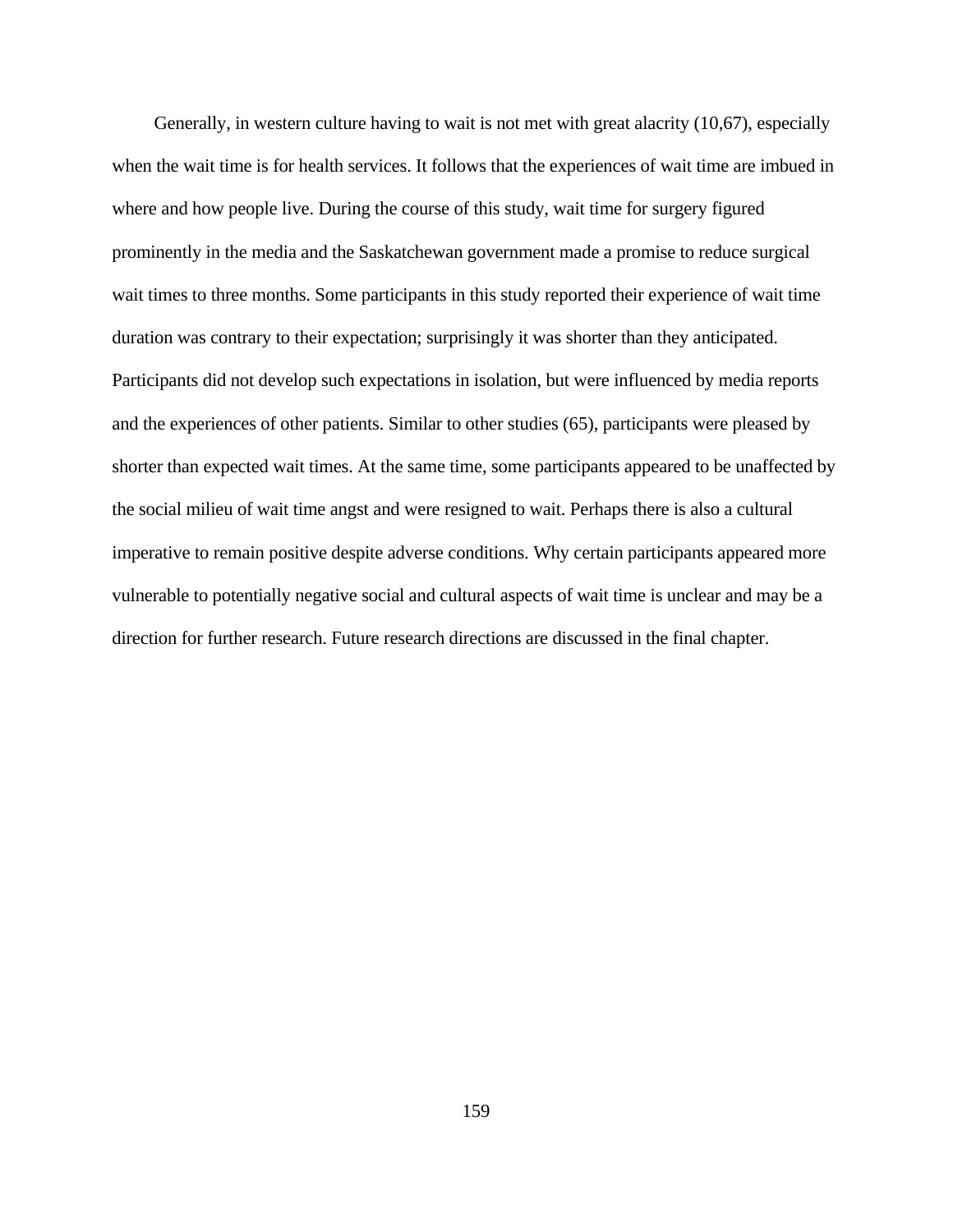### **6 Conclusion**

The final chapter concludes this study by offering recommendations about improving wait time experience, discussing strengths and limitations of the study, and exploring directions for future research. The last section describes my reflections on how the research impacted my initial ideas regarding wait time.

### 6.1 RECOMMENDATIONS

These recommendations are based in part on the suggestions participants offered in response to the question: If you had to offer someone advice about how to deal with waiting to see a specialist/for surgery, what would you tell them? The suggestions participants offered to other patients diverged into two main categories: guidance on managing wait time experience and advice on navigating the healthcare system. The suggestions are discussed in the following subsections.

### 6.1.1 Managing Wait Time Experience

Participants had many suggestions for how the wait time experience could be improved. Their ideas ranged from keeping busy to keeping a positive perspective. Being busy with whatever daily activities were possible was seen as an important distraction. Having a positive perspective on waiting meant not dwelling on the experience and comparing oneself to less fortunate others. Self-care while waiting was also critical and included such activities as exercise and spirituality. The use of social support, especially consultation with others who had similar waiting experiences, was noted. Consultation with other patients related to information gathering, another important component of the waiting experience. Wait time could be time to prepare for surgery.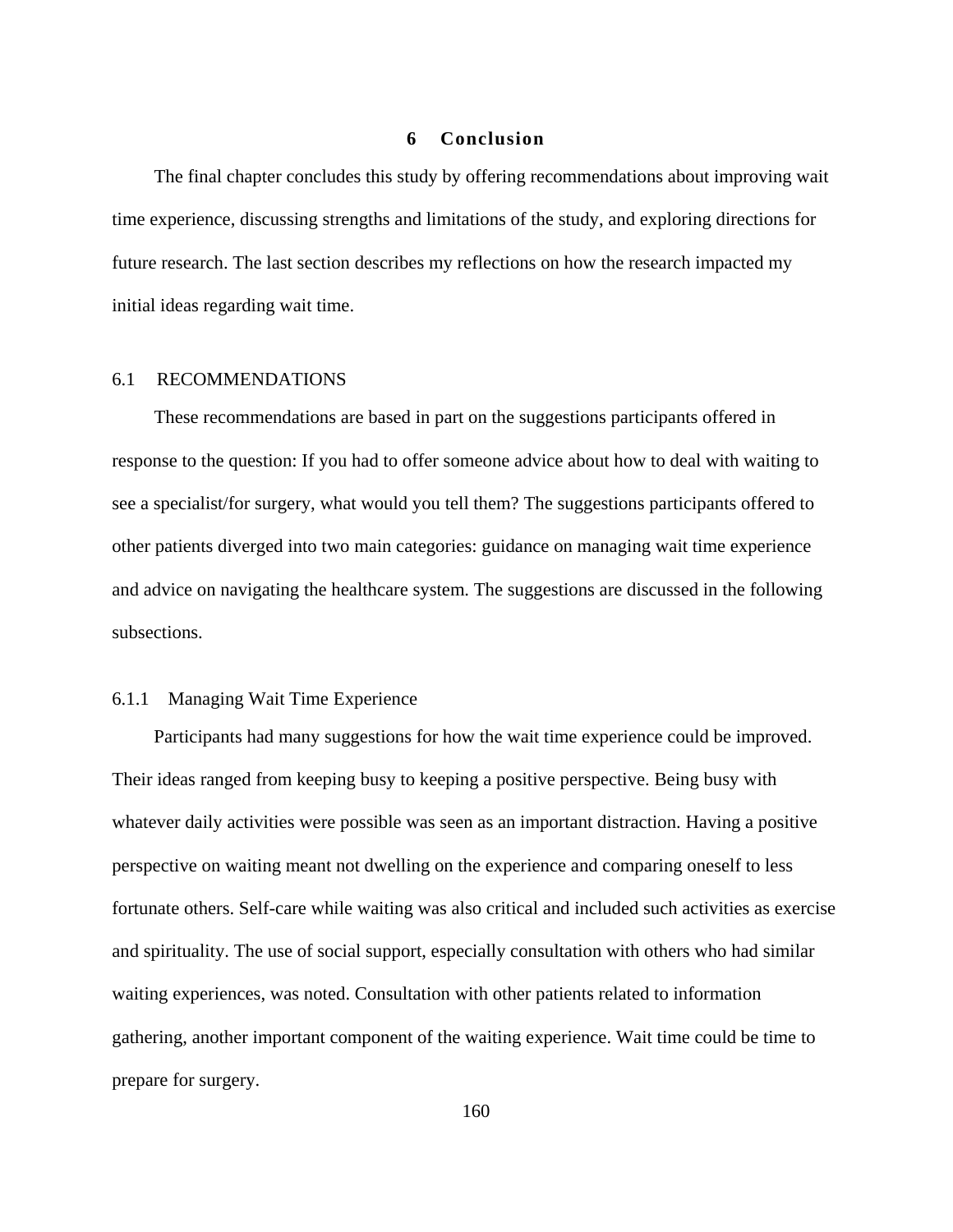## 6.1.2 Navigating the Healthcare System

Participants advised other patients on the importance of navigating the healthcare system. When waiting for consultation with a specialist, participants emphasized the significant role of the family doctor in the referral process. Contacting one's family doctor as soon as symptoms appeared was viewed as paramount. One participant went to the extent of writing a letter to the specialist outlining symptom severity in order to accelerate wait time. Another suggestion was to garner a place on the cancellation list. However, being a 'squeaky wheel' was viewed with ambivalence. On one hand, frequent contact with the patient's family doctor or specialist regarding wait time was seen as effective and empowering. At the same time, repeated contact with the healthcare system was thought to risk the alienation of practitioners. One participant felt recurrent calls had rendered no new information. Another participant was frustrated with waiting to the point that he advised to "go somewhere to get it done" and not waste time with interim therapies such as cortisone shots. Other participants suggested seeking provisional treatments for pain management.

The suggestions made by participants in this study indicate more can to be done to assist patients in the waiting period for consultation and surgery. In particular, the restrictions and the uncertainty experienced by patients could be ameliorated. In regards to alleviating restrictions, healthcare practitioners can encourage patients awaiting hip and knee replacement surgery to exercise in the preoperative period. A systematic review and meta-analysis of the non-surgical and non-pharmacological literature on preoperative interventions for patients awaiting hip and knee replacement demonstrated that preoperative exercise decreased pain and that exercise accompanied by preoperative education increased activity postoperatively (106). Implementation of structured exercise programs and additional education for patients awaiting orthopaedic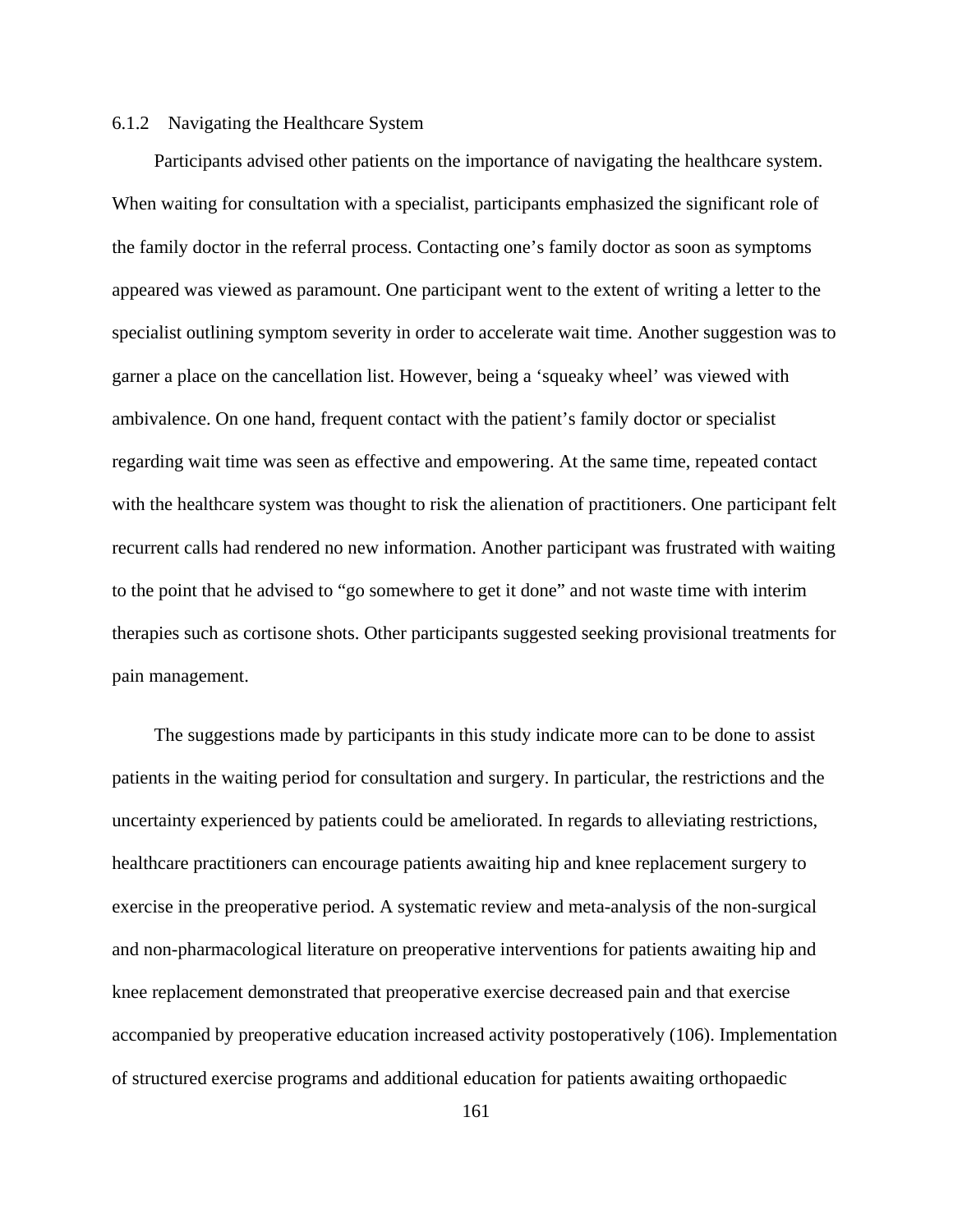surgery could improve the quality of wait time experience and postoperative outcomes, keeping in mind that exercise regimes and educational supports must be made accessible and adaptable for all patient groups (ie, rural/urban, age range, education and income level). As one rural participant in this study remarked on the advantages of attending a preoperative Telehealth session on orthopaedic surgery, these sessions may improve the waiting experience of patients.

Some participants in this study were content to wait to hear from their surgeon, while others voiced distinct desires to know their place in the queue. In other words, participants had different reactions to dealing with the uncertainty inherent in illness and in the healthcare system. When patients are diagnosed, direct assessments could be made of their information needs and appropriate resources could be matched to those needs. Since uncertainty in chronic illness has been clearly linked with negative psychosocial outcomes (107), providing patients with information regarding wait list scheduling protocols may decrease ambiguity in the preoperative period. Whether through public education regarding the reasons for wait time (108) or via systematic efforts to maintain contact with patients while they wait (61), increasing the transparency of the healthcare system may improve patient experience of wait time.

## 6.2 STRENGTHS AND LIMITATIONS

Inherent in this study, like all research methods, are strengths and limitations. I chose an interpretative phenomenological method in order to achieve the goal of exploring wait time experience from the perspective of the patient. While this method allowed me to explore the depth of these experiences, the qualitative nature of the study and its use of non-probability sampling means generalizability of the findings in a statistical sense are limited. Instead, qualitative researchers insist that all research is contextual (109). Therefore, how patients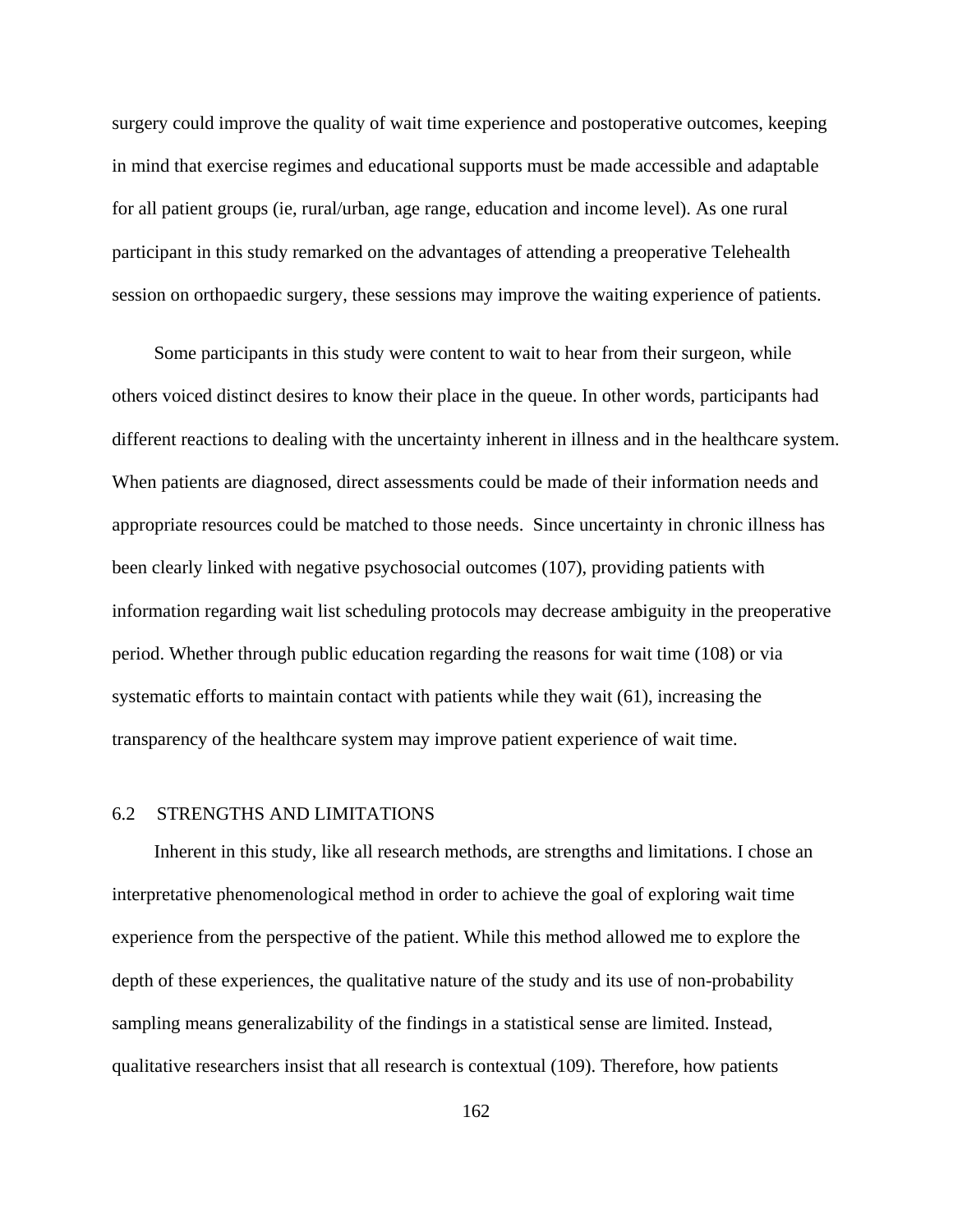experienced waiting in this study (and my interpretation of their wait time experience) is transferable to another group of patients only when the context for both groups is congruent (110). Using these results to understand the experience of all patients awaiting all types of surgery or wait time experience for healthcare in general may not be appropriate. For instance, it is possible these results could apply in other publically funded health care systems where similar issues may exist regarding protracted wait times (eg, the U.K., New Zealand). However, only when contextual factors (eg, demographic and societal influences) are taken into account may the themes that emerged from my participants' experiences reflect other patients' experiences who are awaiting cardiac and orthopaedic surgery. There may be too many divergent conditions where patients await surgery in other countries for these results to be applied.

Moreover, my interpretation of participant wait time experience is imbued by my personal context. This may be both a strength and a limitation of the study. Though I am a long time researcher, my experience is mainly in the quantitative realm. Doing qualitative research was a relatively new and challenging experience. On another note, I benefited from my years of clinical interviewing experience and was comfortable establishing rapport with my participants. As a long time resident of both urban and rural Saskatchewan, I could easily relate to the circumstances of many participants. For example, I have witnessed first hand the nature of social support in rural areas and could understand the impact of its nuances on participants. Also, I am fortunate to know many people from various socio-economic and educational backgrounds so my own biases became less dominant. For instance, I understood the frustration and hostility expressed by a participant awaiting shoulder surgery when his job was threatened. Retraining was not and never would be an option for him. My capacity to appreciate participants' individual circumstances assisted my interpretation and was a fundamental benefit to the study. At the same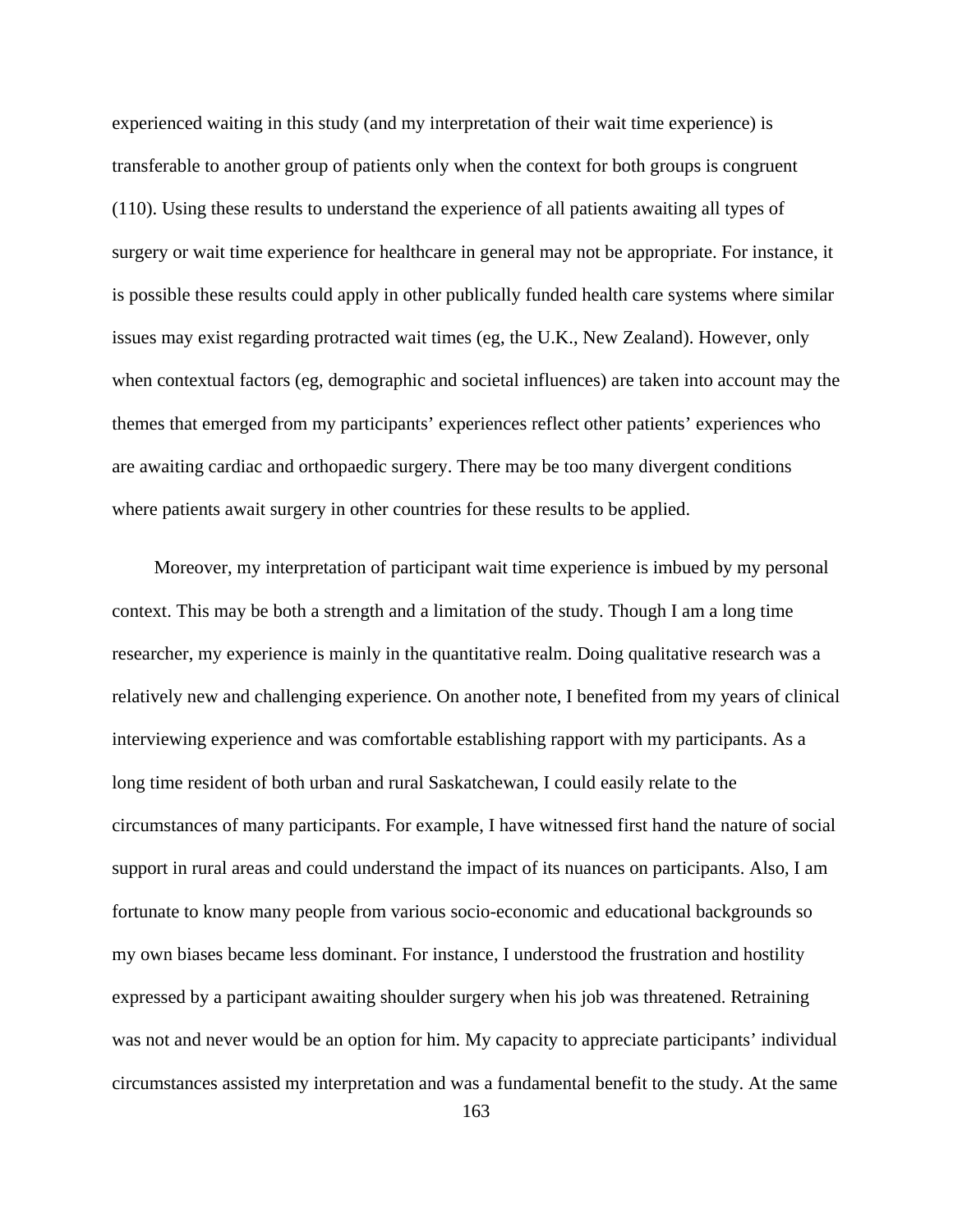time, I recognize I could not truly 'know' what it was like to wait, having never waited myself for consultation or for these procedures and being limited by my inherent and intractable presuppositions.

The study was intended to make a relatively direct comparison between participants awaiting orthopaedic surgery and participants awaiting cardiac surgery. Unfortunately, data collection rendered this comparison less direct than intended. For the two orthopaedic groups, participants awaiting hip or knee replacement and participants awaiting shoulder surgery, there were similar intervals between the two interviews. That is, the first interview took place shortly after the decision to treat was made, and the second interview occurred approximately three months later. Participants awaiting cardiac surgery generally had a much shorter wait time. They were interviewed approximately a week or more after their angiography. For their second interview, all participants awaiting cardiac surgery were interviewed the day before their surgery. In other words, for participants awaiting cardiac surgery, their waiting period was coming to a close. The participants awaiting orthopaedic surgery, on the other hand, were still facing a relatively indeterminate waiting period. Only two of the 22 participants awaiting orthopaedic surgery, both of whom were in the shoulder group, knew their surgery date at the second interview. This systematic difference in data collection may have influenced some results. Although the inclusion of the three groups in the same study allowed comparisons to be made, some differences between groups may be an artefact of when the data were collected (eg, participants awaiting cardiac surgery experiencing an accelerated passage of time).

The focus of this exploratory study was on three areas of wait time experience. It is possible that other aspects of waiting are also important to participants, and these areas were not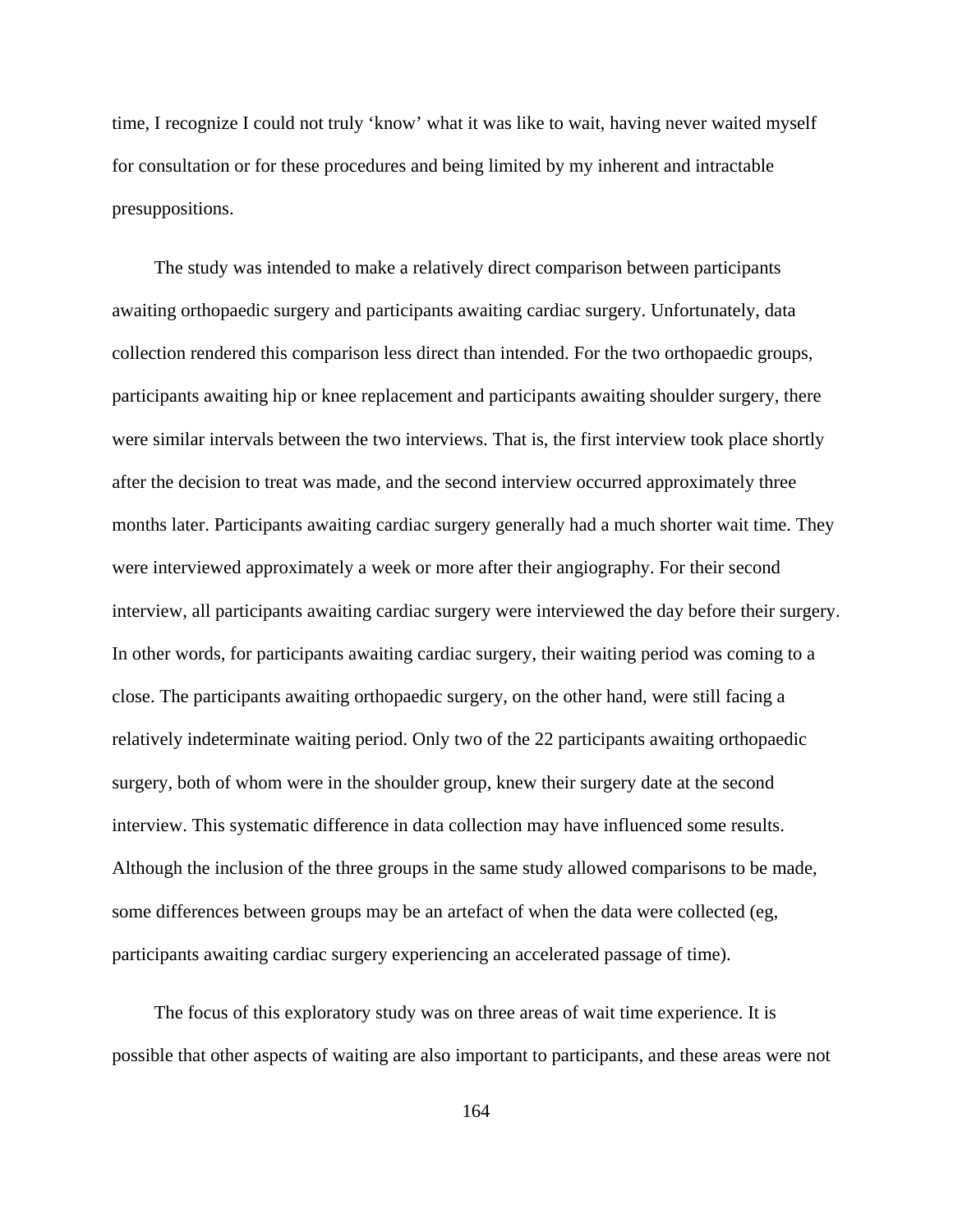addressed by the study. However, the areas that were explored were examined thoroughly by virtue of two interviews and a carefully crafted and pre-tested interview guide. Participants were also given the opportunity at the end of interviews to add any additional observations and experiences. Future directions for study of other aspects of wait time experience are discussed in the next section.

# 6.3 FUTURE RESEARCH

In the overall wait time literature, investigation of patients' perspectives has often been limited to the duration of wait time tolerance and its correlates. As an exploratory study, this research raised many questions regarding wait time experience that merit further examination. The primary comparison in this study was surgery type. Nevertheless, other differences among participants could be more relevant to lived experience of wait time. That is, participant age, residence, gender, employment and/or marital status may be important determinants of how patients experience waiting. As the main lens in the study was surgery type, these other conditions received less direct attention in the overall analysis. Because participants were not recruited according to age group, for instance, understanding wait time experience of particular age groups was not attempted.

In this study, waiting experience was considered from the perspective of the patient prior to surgery. Further research could follow patients postoperatively to examine their experiences of time during the recovery period. A postoperative study could also ask patients about the impact of waiting on their postoperative experience. Many studies have investigated preoperative wait time, while few have considered the patient perspective on waiting once surgery is complete.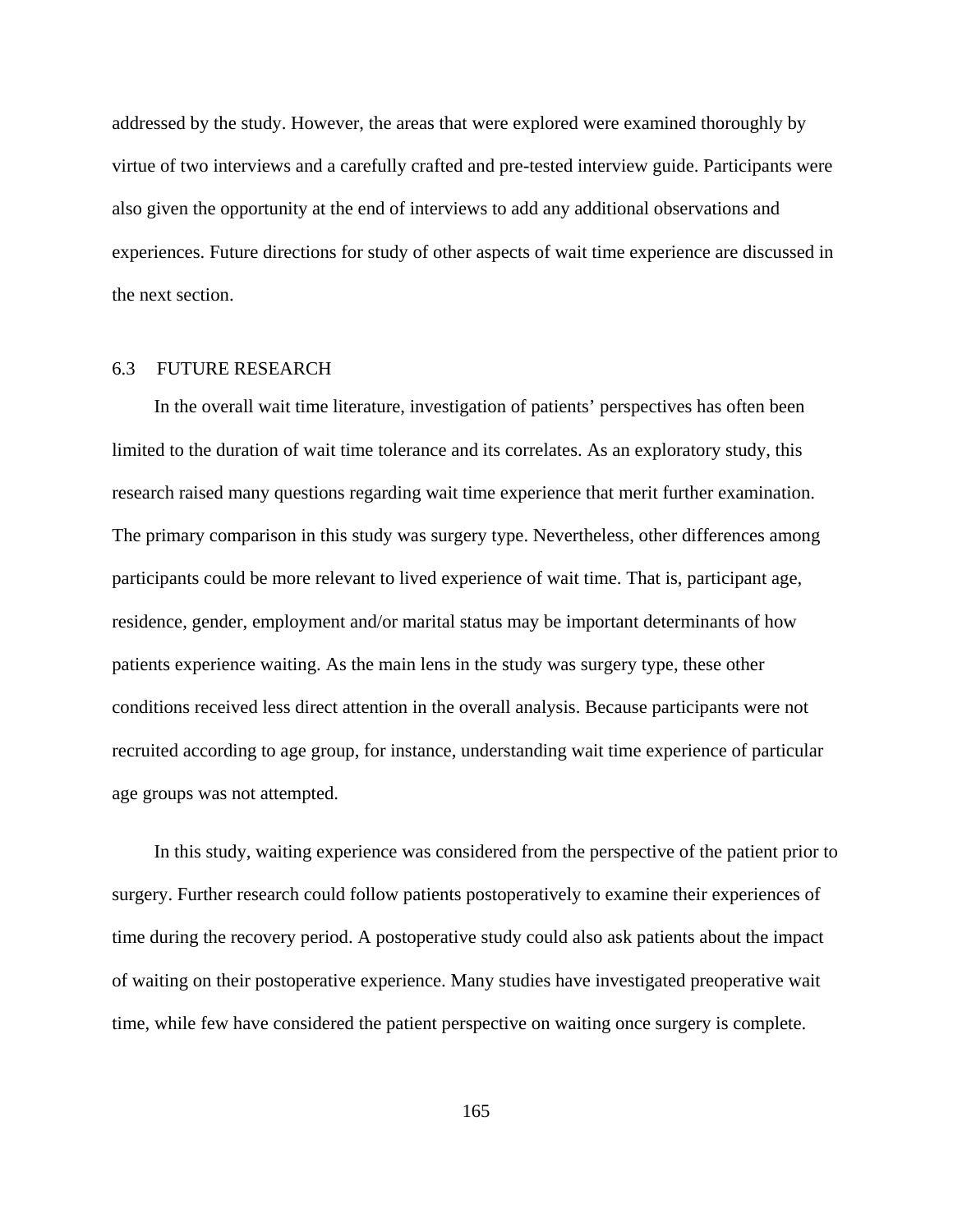Some of the findings that emerged from this study could be supported using quantitative research methods. For example, I contended that agency appears to be the principal determinant of lived time duration while waiting for consultation and surgery. While there is evidence to suggest the significance of agency in the experience of time (78), this relationship has not been directly examined in a population of patients awaiting consultation or surgery. A possible causal link between agency and time experience would indicate the need to assist patients to enhance their awareness of opportunities to be more agentic regarding time.

A wider investigation of coping strategies used by this population of patients is warranted. In this study, participants used similar coping strategies to other patients with chronic disease (103). Again, research using quantitative methods in a larger sample could identify the range of coping strategies used while waiting for consultation and surgery. The aim of such research would be to discover strategies that were most consistent with positive outcomes.

Participant experience with social support as a coping mechanism was mixed in this study. While social support and chronic illness has been studied extensively (eg, 111), the role a support network plays when waiting for help with chronic illness is relatively unknown. If support is supportive only under certain conditions, knowledge of those conditions would assist both patients and practitioners.

Finally, identifying the predictors of resignation to wait time is a worthy area of investigation. Why some patients are able to resign themselves to wait time and experience relatively little suffering while others are overwhelmed by distress is unexplained. In the current study, this relationship seemed to be only partially accounted for by symptom severity. Since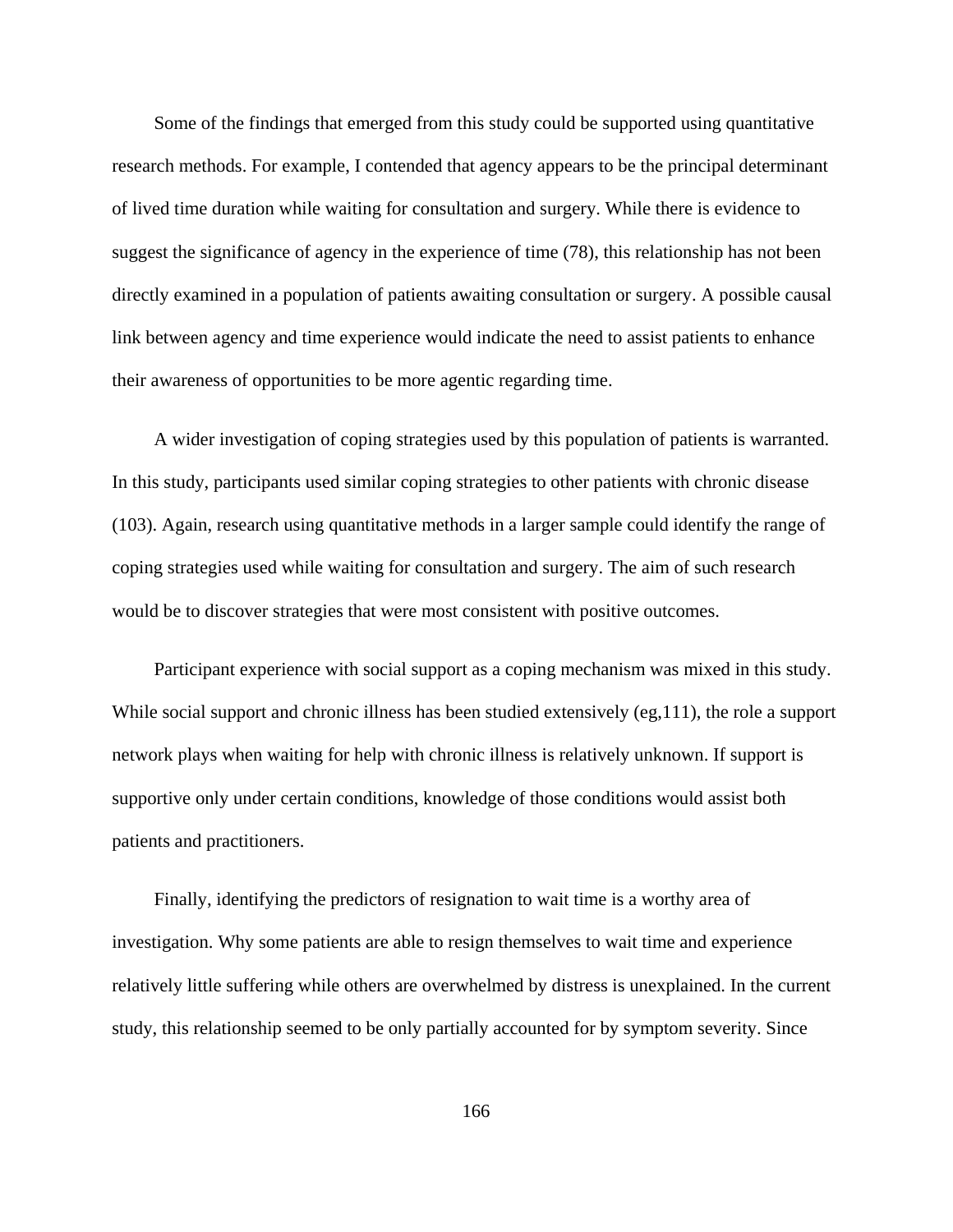wait time will inevitably occur in the healthcare system, understanding and promoting resignation to waiting may be a laudable goal.

# 6.4 FINAL REFLECTIONS

An important and sometimes overlooked aspect of academic research is the dissemination of results beyond publication in the academic literature. Because wait time continues to be a topic of concern among practitioners and policy makers, dissemination of the present findings need to occur. There are a number of avenues for disseminating this work. During the course of my research, I had the opportunity to speak with the Assistant Deputy Minister of Health who invited me to share my findings with him. The surgeons who assisted with recruitment are also a logical starting point for dissemination. Sending a brief report to family practitioners in the province may improve understanding of the breadth of wait time experiences. A literature review has already been published in the journal of Psychology Research and Behavior Management, and full publications of the research and its findings will be submitted to Qualitative Health Research and other appropriate journals in the field of health science. Wider public education about wait time experience is warranted. Perhaps this can be accomplished through a greater association with health policy makers.

From my personal perspective, a main impetus for this study was my friendship with Bill, a patient who I suspected had a decidedly unique wait time experience. As a patient who seemed to be minimally affected by waiting, I thought his unusual circumstances (ie, his ability to control the timing of his surgery) would set his experience apart from other patients. After interviewing patients who had awaited consultation and were awaiting surgery and analysing their experiences, I recognized I could interpret Bill's wait time experience as emulating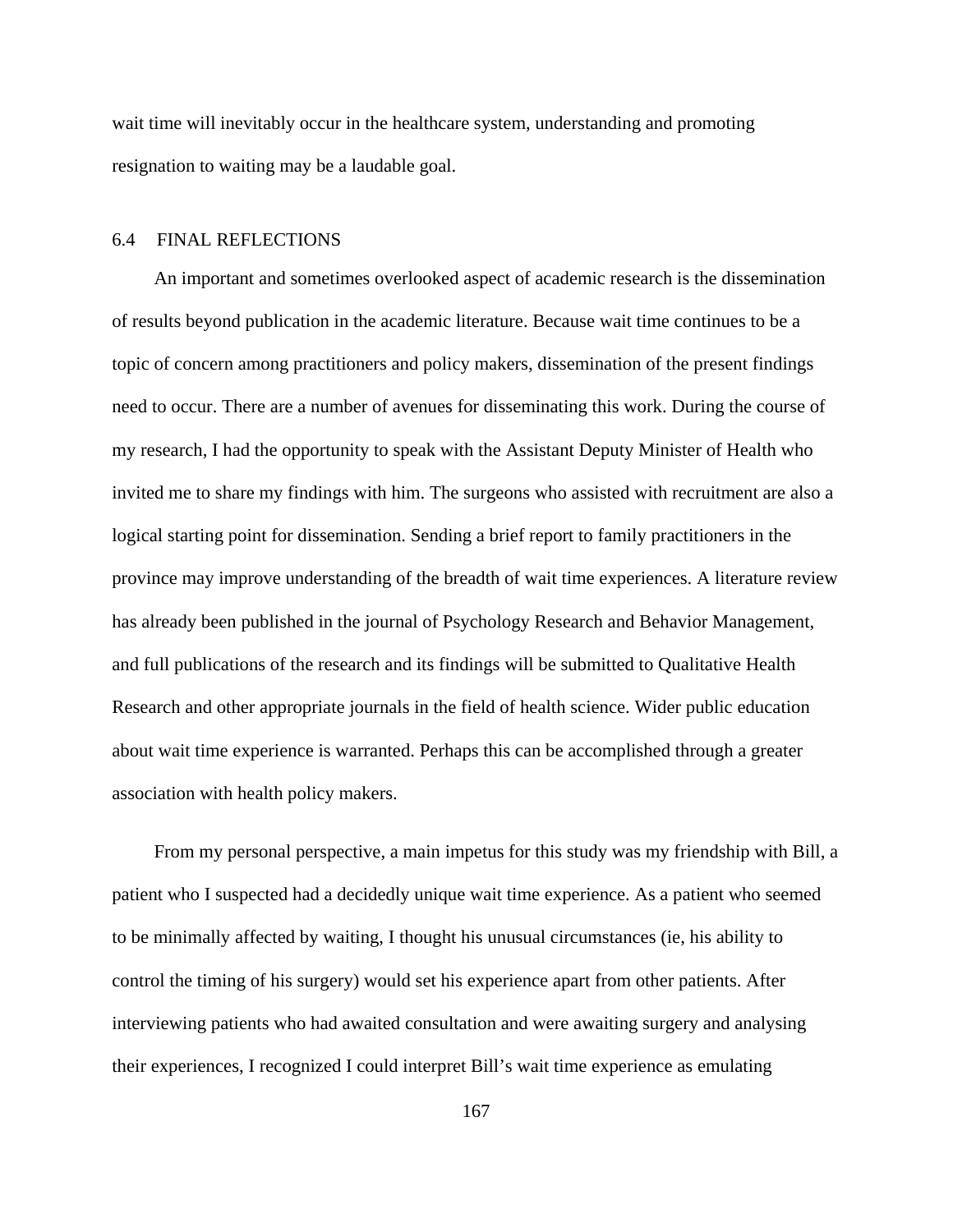participants who viewed wait time as an opportunity to prepare and who were agentic regarding their time. In other words, I could 'fit' Bill's experience into the findings and transfer his context into my research.

This study fits with the overall importance of wait time as a public concern and a healthcare system issue. The experiences of these participants point to an imperative to understand waiting as a complex and individual process. Time while waiting was experienced more and less quickly than chronological time, yet time remained 'usual' for some participants. The seemingly Sisyphean task of wait time became meaningful. As some participants were less troubled by wait time, the notion that waiting is a thoroughly and universally negative experience has been challenged. At the same time, many participants had a pressing necessity to allay the restrictions and uncertainty associated with waiting. Ultimately, this research conveys a need to focus resources on identifying and alleviating the deleterious effects of waiting for some patients rather than reducing absolute wait times for all patients.

The uncertainty expressed by many participants in this study indicates that simply improving communication with patients may be sufficient to assuage negative waiting effects (106, 111). For example, participants awaiting cardiac surgery could have benefited from information about the procedure whereas updated information about the approximate time of surgery could have assisted participants awaiting orthopaedic surgery. Delineating patient information needs as they wait for scheduled surgery has the potential to improve their waiting experiences. In this study, participants also shared their strategies on how to effectively manage the waiting period. These strategies focused on individual efforts to pass wait time fruitfully, and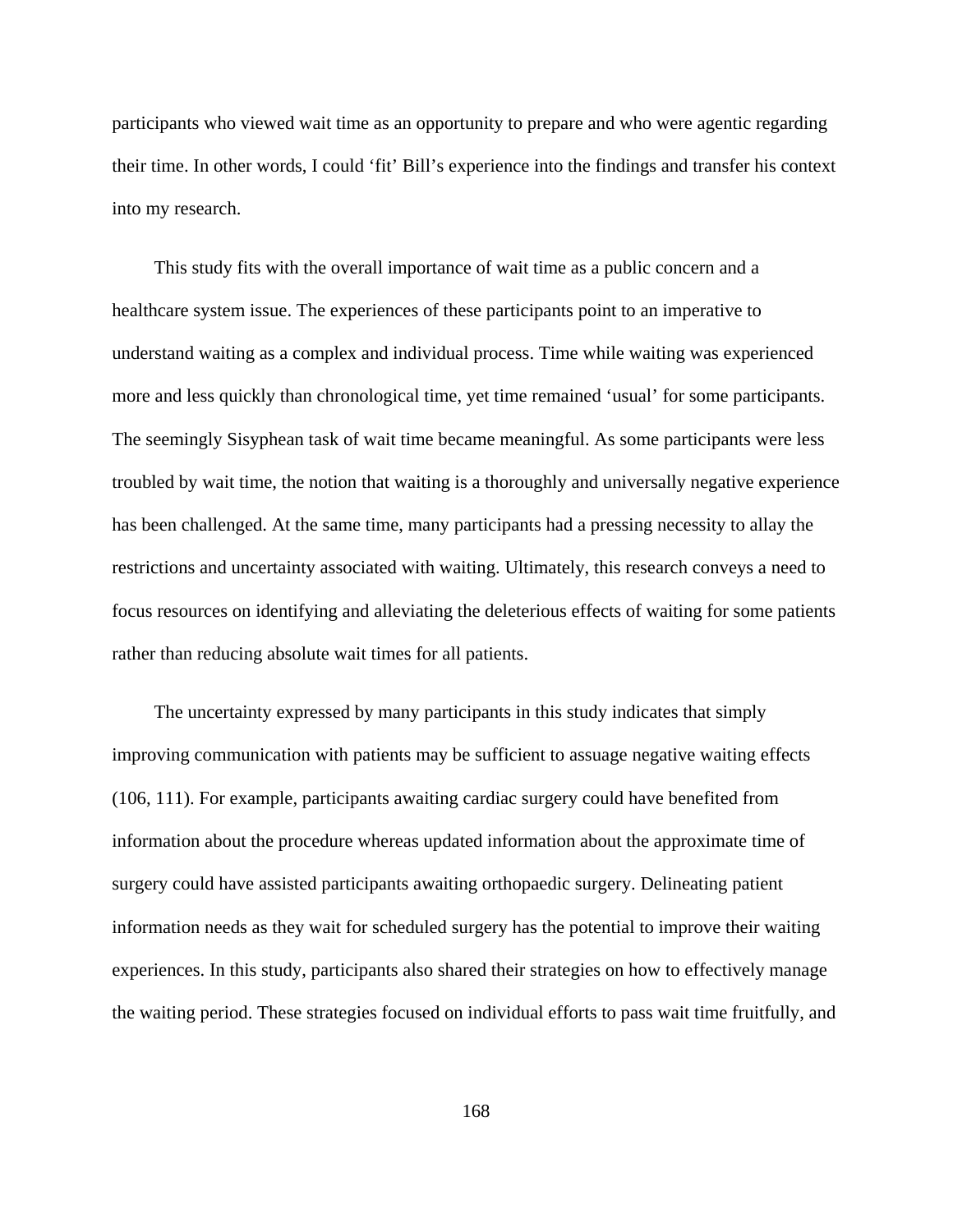on strategic ways to 'work' the system to one's advantage. To this end, assisting patients to navigate wait time could become the responsibility of specific healthcare providers.

In Chapter 2, I proposed a conceptual framework on lived time duration that posited a potentially complex relationship between time, suffering, meaningfulness, and agency. Among the participants in this study, agency emerged as the most useful concept to understand time experience. However, situational factors, which were not fully explored in this study, could have determined the extent of the agency of participants. In this sense, the framework remains incomplete and worthy of further investigation.

Finally, these findings may offer greater appreciation for other waiting experiences for patients. For instance, differences in patient agency found in this study could be generalized in order to understand time experiences in settings such as emergency departments. By further opening the door to patients' experiences of time these findings invite healthcare practitioners to consider this aspect of patient experience when offering and evaluating patient care.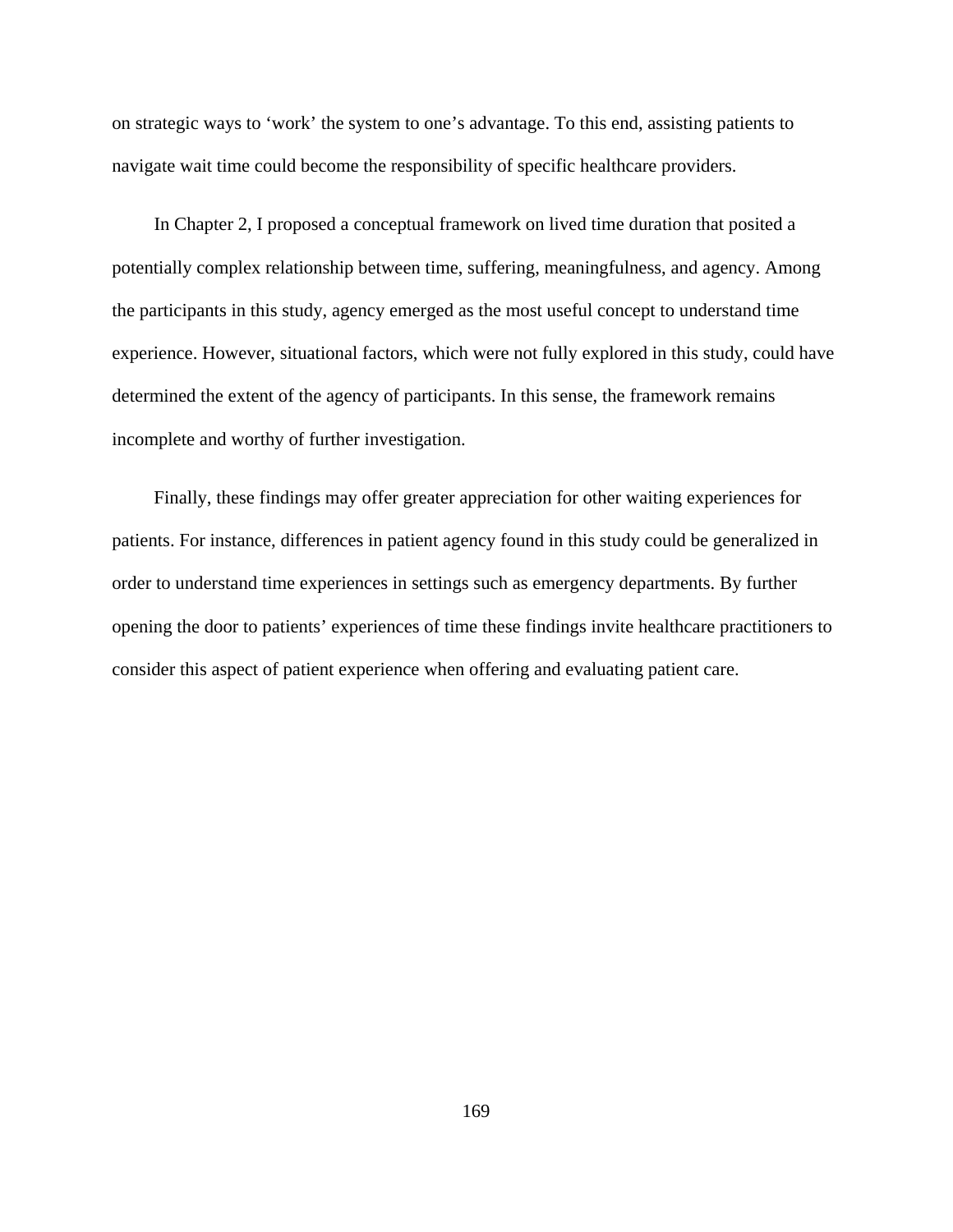# **7 References**

- 1. Smith JA, Flowers P, Larkin M. *Interpretative Phenomenological Analysis; Theory, Method and Research.* Thousand Oaks CA, Sage; 2009.
- 2. McDonald P, Shortt S, Sanmartin C, Barer ML, Lewis S, Sheps S. Waiting lists and waiting times for health care in Canada: more management!! More money?? Summary Report. http://www.chspr.ubc.ca/files/publications/1998/hpru98-09D-A.pdf. Published July, 1998. Accessed February 16, 2009.
- 3. Pitt DF. Waiting lists: management, legalities and ethics. *Can J Surg.* 2003;46(3):170.
- 4. McGurran J, Noseworthy T; Steering Committee of the Western Canada Waiting List Project. Improving the management of waiting lists for elective healthcare services: public perspectives on proposed solutions. *Hosp Q*. 2002;5(3):28-32.
- 5. Canadian Medical Association; Wait Time Alliance. It's about time! Achieving benchmarks and best practices in wait time management. http://www.cma.ca /multimedia/CMA/Content\_Images/Inside\_cma/Media\_Release/pdf/2005/wta-final.pdf. Published August 2005. Accessed February 16, 2009.
- 6. Canadian Medical Association; Wait Time Alliance. Time for progress: New benchmarks for achieving meaningful reductions in wait times. http://www .waittimealliance.ca/images/Fall\_2007/time\_for\_progress.pdf. Published November 2007. Accessed February 16, 2009.
- 7. Western Canada Waiting List Project. Moving forward: final report. http://www .wcwl.org/media/pdf/news/moving\_forward/report.pdf. Published February 28, 2005. Accessed February 18, 2009.
- 8. Sanmartin C; Steering Committee of the Western Canada Waiting List Project. Toward standard defintions for waiting times. *Healthc Manage Forum*. 2003;16:49-53.
- 9. Charmaz K. *Good days, bad days: the self in chronic illness and time*. New Brunswick, NJ: Rutgers University Press; 1991.
- 10. Gasparini G. On waiting. *Time & Soc.* 1995;4(1):29-42.
- 11. Gross E. Waiting at Mayo. *Urban Life.* 1986;15(2):139-164.
- 12. Lovgren M, Hamberg K, Tishelman C. Clock time and embodied time experienced by patients with inoperable lung cancer. *Cancer Nurs.* 2010;33(1):55-63.
- 13. Rasmussen DM, Elverdam B. Cancer survivors' experience of time Time disruption and time appropriation. *J Adv Nurs.* 2007;57(6):614-622.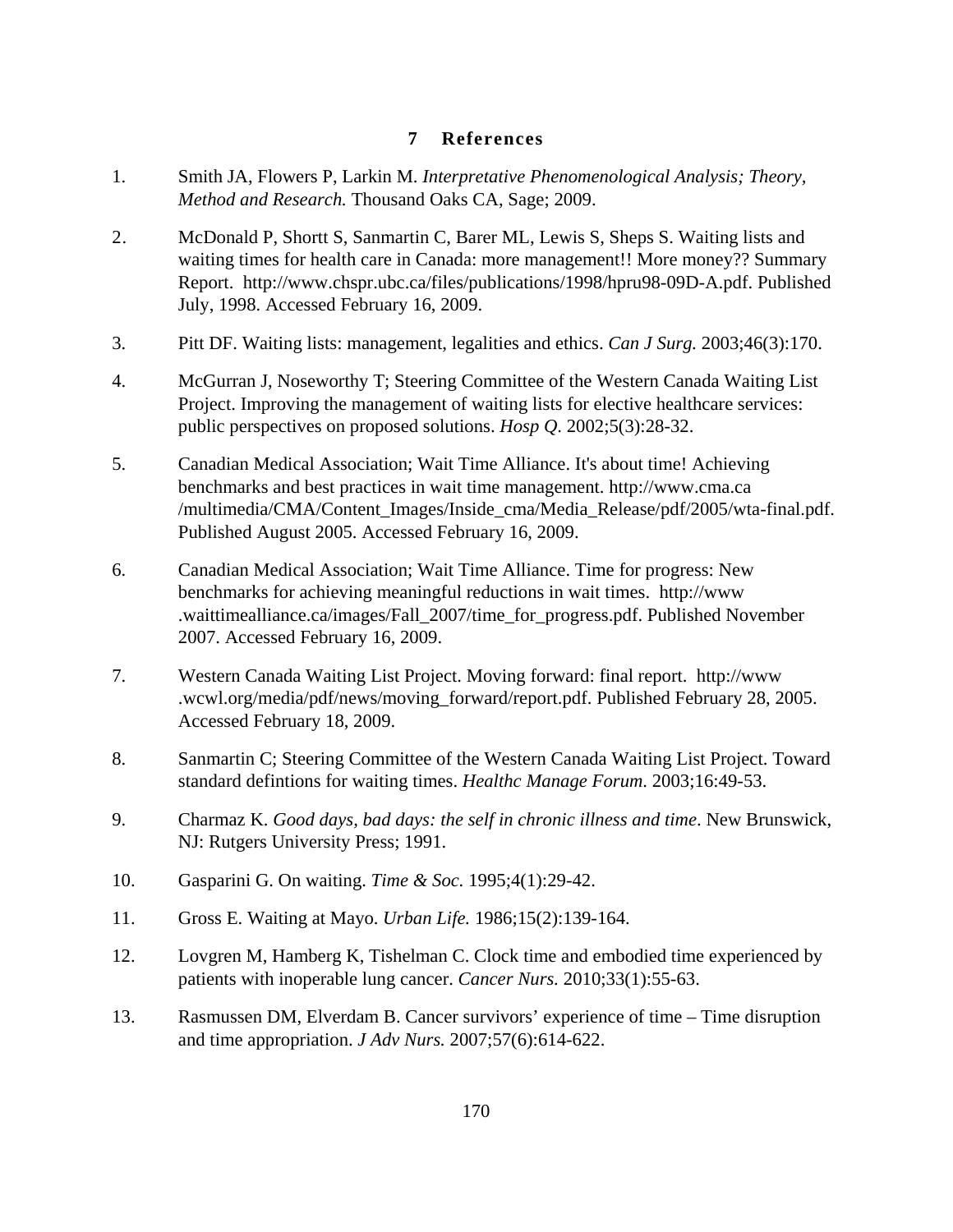- 14. Zhou Yanqiu R. The phenomenology of time: Lived experiences of people with HIV/AIDS in China. *Health*. 2010;14(3):310-325.
- 15. Morse JM, Richards L. *Readme First for a User's Guide to Qualitative Methods.* Thousand Oaks, CA: Sage; 2002.
- 16. Denzin NK, Lincoln YS. Introduction: The discipline and practice of qualitative research. In: Denzin NK, Lincoln YS, eds. *The Sage Handbook of Qualitative Research.* Thousand Oaks, CA: Sage; 2011:1-20.
- 17. Altheide DL, Johnson JM. Reflections on interpretive adequacy in qualitative research. In: Denzin NK, Lincoln YS, eds. *The Sage Handbook of Qualitative Research.* Thousand Oaks, CA: Sage; 2011:581-584
- 18. Masri BA, Cochrane N, Dunbar M, et al. Priority criteria for hip and knee replacement: addressing health service wait times. Report 1 Literature Review: Waiting, Consequences & Benchmarks for Joint Replacement. http://www.plexia .ca/masri/Waiting %20Report%20I%20July%2021\_Final\_.pdf. Published July 2005. Accessed February 20, 2009.
- 19. Glynn P, Taylor M, Hudson A. Surgical wait list management: a strategy for Saskatchewan. http://www.health.gov.sk.ca/surgical-wait-list-management. Published January, 2002. Accessed February 20, 2009.
- 20. Canadian Institute for Health Information. Waiting for health care in Canada: what we know and what we don't know. http://secure.cihi.ca/cihiweb/dispPage.jsp?cw \_page=AR\_1385\_E. Published 2006. Accessed February 20, 2009.
- 21. Canadian Medical Association. The economic cost of wait times in Canada. http:// www.ooa.ca/files/economic%20costs%20of%20wait%20time.pdf. Published January 15, 2008. Accessed February 20, 2009.
- 22. Arnett G, Hadorn DC; Steering Committee of the Western Canada Waiting List Project. Developing priority criteria for hip and knee replacement: results from the Western Canada Waiting List Project. *Can J Surg.* 2003;46(4):290-296.
- 23. Conner-Spady B, Estey A, Arnett G, et al. Prioritization of patients on waiting lists for hip and knee replacement: validation of a priority criteria tool. *Int J Technol Assess Health Care*. 2004;20(4):509-515.
- 24. Conner-Spady BL, Arnett G, McGurran JJ, Noseworthy TW; Steering Committee of the Western Canada Waiting List Project. Prioritization of patients on scheduled waiting lists: validation of a scoring system for hip and knee arthroplasty. *Can J Surg.*  2004;47(1):39-46.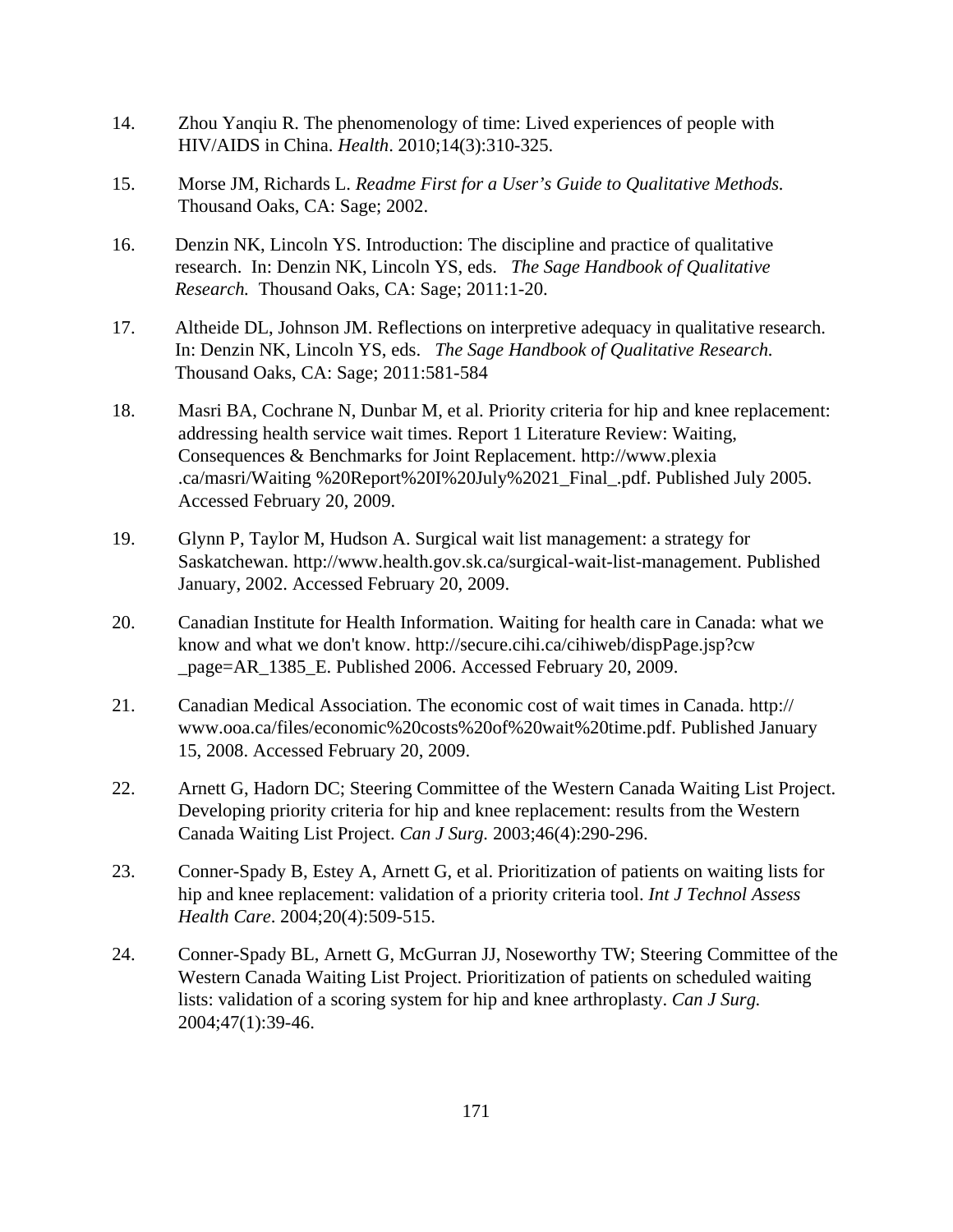- 25. Derrett S, Devlin N, Hansen P, Herbison P. Prioritizing patients for elective surgery: a prospective study of clinical priority assessment criteria in New Zealand. *Int J Technol Assess Health Care*. 2003;19(1):91-105.
- 26. Hadorn DC, Holmes AC. The New Zealand priority criteria project. Part 1: Overview. *BMJ*. 1997;314(7074):131-134.
- 27. Hadorn DC, Holmes AC. The New Zealand priority criteria project. Part 2: Coronary artery bypass graft surgery. *BMJ*. 1997;314(7074):135-138.
- 28. Hadorn DC; Steering Committee of the Western Canada Waiting List Project. Developing priority criteria for magnetic resonance imaging: results from the Western Canada Waiting List Project. *Can Assoc Radiol J*. 2002;53(4):210-218.
- 29. MacCormick AD, Collecutt WG, Parry BR. Prioritizing patients for elective surgery: a systematic review. *ANZ J Surg*. 2003;73(8):633-642.
- 30. Martin DK . Priority setting in surgery: improve the process and share the learning. *World J Surg*. 2003;27(8):962.
- 31. Naylor CD, Szalai JP, Katic M. Benchmarking the vital risk of waiting for coronary artery bypass surgery in Ontario. *CMAJ*. 2000;162(6):775-779.
- 32. Noseworthy TW, McGurran JJ, Hadorn DC; Steering Committee of the Western Canada Waiting List Project. Waiting for scheduled services in Canada: development of priority-setting scoring systems. *J Eval Clin Pract*. 2003;9(1):23-31.
- 33. Ray AA, Buth KJ, Sullivan JA, Johnstone DE, Hirsch GM. Waiting for cardiac surgery: results of a risk-stratified queuing process. *Circ.* 2001;104(12 Suppl 1):S92-S98.
- 34. Romanchuk KG, Sanmugasunderam S, Hadorn DC; Steering Committee of the Western Canada Waiting List Project. Developing cataract surgery priority criteria: results from the Western Canada Waiting List Project. *Can J of Ophthalmol*. 2002;37(3):145-154.
- 35. Taylor MC, Hadorn DC; Steering Committee of the Western Canada Waiting List Project. Developing priority criteria for general surgery: results from the Western Canada Waiting List Project. *Can J Surg*. 2002;45(5):351-357.
- 36. Wright D, Arthur H. An analysis of the impact of a management system on patients waiting for cardiac surgery. *Can J Cardiovasc Nurs*. 1996;7(1):5-9.
- 37. Hadorn DC; Steering Committee of the Western Canada Waiting List Project. Setting priorities for waiting lists: defining our terms. *CMAJ*. 2000;163(7):857-860.
- 38. Conner-Spady BL, Sanmugasunderam S, Courtright P, et al. Patient and physician perspectives of maximum acceptable waiting times for cataract surgery. *Can J of Ophthalmol*. 2005;40(4):439-447.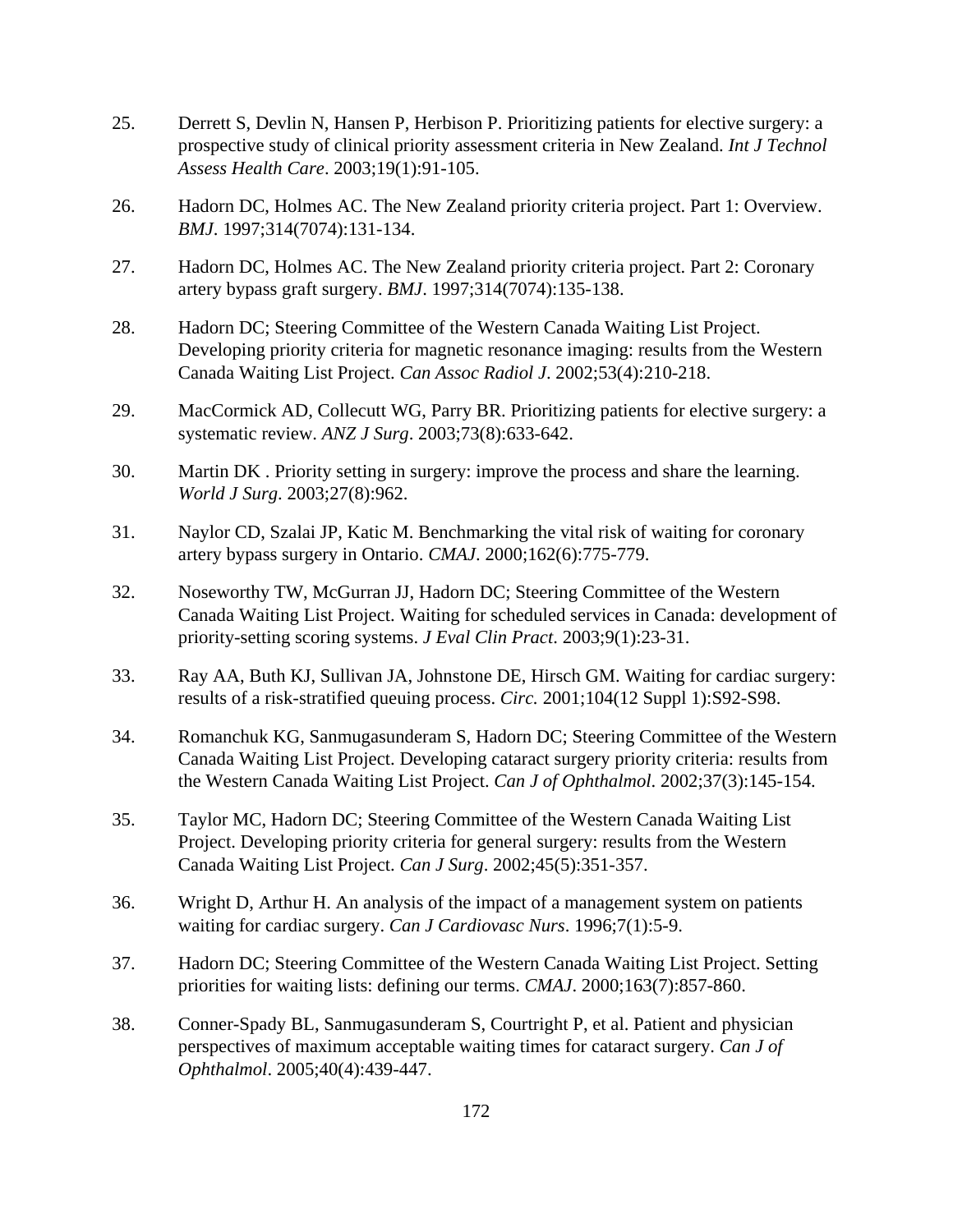- 39. Conner-Spady BL, Sanmugasunderam S, Courtright P, McGurran JJ, Noseworthy TW; Steering Committee of the Western Canada Waiting List Project. Determinants of patient satisfaction with cataract surgery and length of time on the waiting list. *Br J Ophthalmol*. 2004;88(10):1305-1309.
- 40. Conner-Spady BL. Johnston GH. Sanmartin C. McGurran JJ. Noseworthy TW; Saskatchewan Surgical Care Network; Western Canada Waiting List Project Research and Evaluation Working Group Committee. A bird can't fly on one wing: patient views on waiting for hip and knee replacement surgery. *Health Expectations.* 2007;10(2):108- 116.
- 41. Conner-Spady B, Estey A, Arnett G, et al. Determinants of patient and surgeon perspectives on maximum acceptable waiting times for hip and knee arthroplasty. *J Health Serv Res Policy*. 2005;10(2):84-90.
- 42. Conner-Spady B, Sanmartin C, Johnston G, McGurran J, Kehler M, Noseworthy T. Willingness of patients to change surgeons for a shorter waiting time for joint arthroplasty. *CMAJ*. 2008;179(4):327-332.
- 43. Llewellyn-Thomas HA, Arshinoff R, Bell M, Williams JI, Naylor CD; Ontario Hip and Knee Replacement Project Team. In the queue for total joint replacement: patients' perspectives on waiting times. *J Eval Clin Pract*. 1998;4(1):63.
- 44. Dunn E, Black C, Alonso J, Norregaard JC, Anderson GF. Patients' acceptance of waiting for cataract surgery: what makes a wait too long? *Soc Sci Med*. 1997;44(11):1603-1610.
- 45. Derrett S, Paul C, Morris JM. Waiting for elective surgery: effects on health-related quality of life. *Int J Qual Health Care*. 1999;11(1):47-57.
- 46. Ho E, Coyte PC, Bombardier C, Hawker G, Wright JG. Ontario patients' acceptance of waiting times for knee replacements. *J Rheumatol*. 1994;21(11):2101-2105.
- 47. Lofvendahl S, Eckerlund I, Hansagi H, Malmqvist B, Resch S, Hanning M. Waiting for orthopaedic surgery: factors associated with waiting times and patients' opinion. *Int J Qual Health Care*. 2005;17(2):133-140.
- 48. Snider MG, MacDonald SJ, Pototschnik R. Waiting times and patient perspectives for total hip and knee arthroplasty in rural and urban Ontario. *Can J Surg*. 2005;48(5):355- 360.
- 49. Oudhoff JP, Timmermans DR, Rietberg M, Knol DL, van der Wal G. The acceptability of waiting times for elective general surgery and the appropriateness of prioritising patients. *BMC Health Serv Res*. 2007;7:32.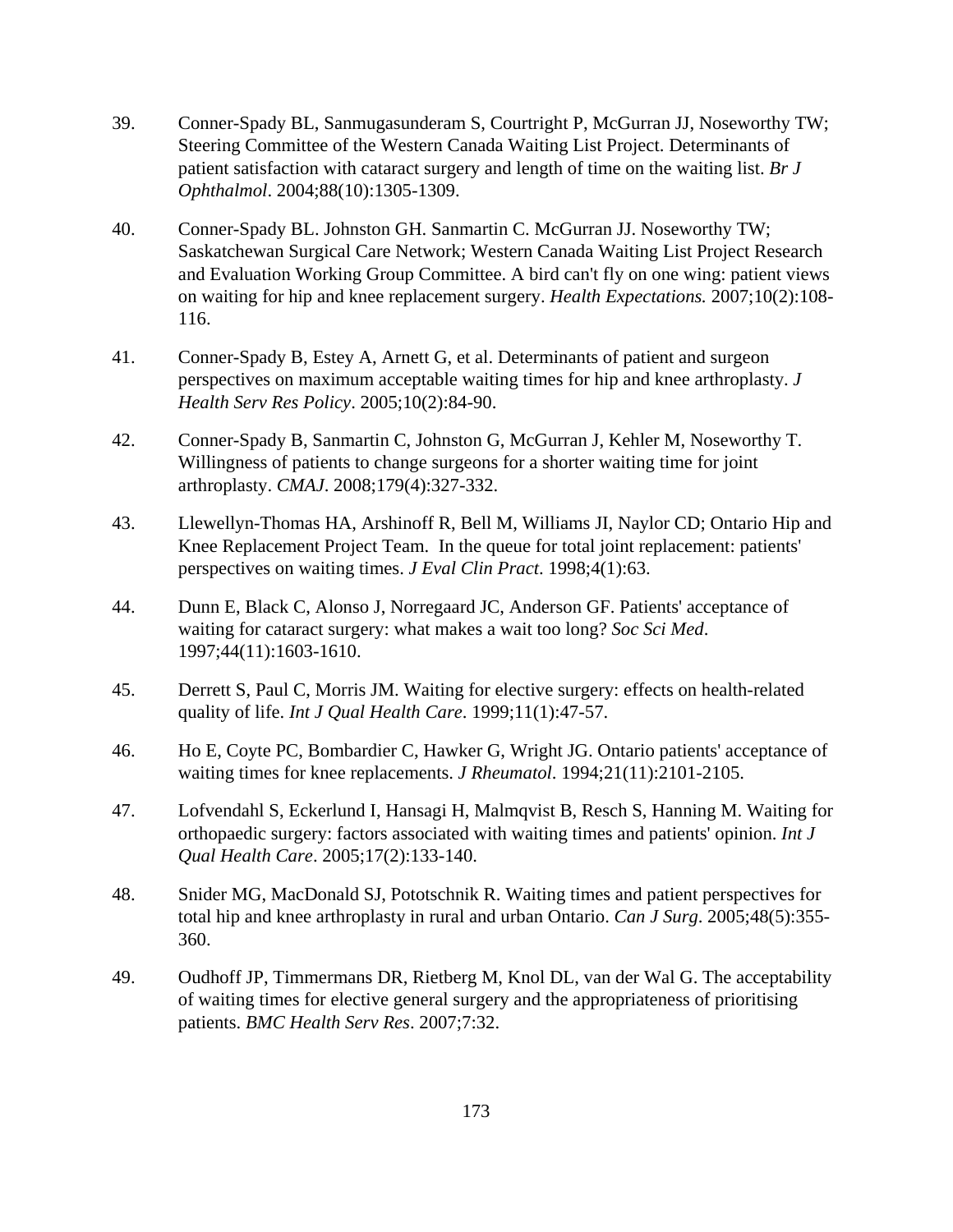- 50. Ackerman IN, Graves SE, Wicks IP, Bennell KL, Osborne RH. Severely compromised quality of life in women and those of lower socioeconomic status waiting for joint replacement surgery. *Arthritis Rheum*. 2005;53(5):653-658.
- 51. Davis AM, Agnidis Z, Badley E, et al. Waiting for hip revision surgery: the impact on patient disability. *Can J Surg*. 2008;51(2):92-96.
- 52. Kili S, Wright I, Jones RS. Change in Harris hip score in patients on the waiting list for total hip replacement. *Ann R Coll Surg Engl*. 2003;85(4):269-271.
- 53. Rigge M. Quality of life of long wait orthopaedic patients before and after admission: a consumer audit. *Qual Health Care*. 1994;3(3):159-163.
- 54. Mahon JL, Bourne RB, Rorabeck CH, Feeny DH, Stitt L, Webster-Bogaert S. Healthrelated quality of life and mobility of patients awaiting elective total hip arthroplasty: a prospective study. *CMAJ*. 2002;167(10):1115-1121.
- 55. Sampalis J, Boukas S, Liberman M, Reid T, Dupuis G. Impact of waiting time on the quality of life of patients awaiting coronary artery bypass grafting. *CMAJ*. 2001;165(4):429.
- 56. Gustafsson BA, Ponzer S, Heikkila K, Ekman SL. The lived body and the perioperative period in replacement surgery: older people's experiences. *J Adv Nurs*. 2007;60(1):20.
- 57. McCormick KM, McClement S, Naimark BJ. A qualitative analysis of the experience of uncertainty while awaiting coronary artery bypass surgery. *Can J Cardiovasc Nurs*. 2005;15(1):10-22.
- 58. McCormick KM, Naimark BJ, Tate RB. Uncertainty, symptom distress, anxiety, and functional status in patients awaiting coronary artery bypass surgery. *Heart Lung.* 2006;35(1):34-45.
- 59. Fitzsimons D, Parahoo K, Stringer M. Waiting for coronary artery bypass surgery: a qualitative analysis. *J Adv Nurs*. 2000;32(5):1243-1252.
- 60. Fitzsimons D, Parahoo K, Richardson SG, Stringer M. Patient anxiety while on a waiting list for coronary artery bypass surgery: a qualitative and quantitative analysis. *Heart Lung.* 2003;32(1):23-31.
- 61. Sjoling RN, Agren RN, Olofsson N, Hellzen RN, Asplund RN. Waiting for surgery; living a life on hold--a continuous struggle against a faceless system. *Int J Nurs Stud*. 2005;42(5):539-547.
- 62. Janzen JA, Hadjistavropoulos HD. Examination of negative affective responses to waiting for surgery. *Can J Nurs Res*. 2008;40(4):72.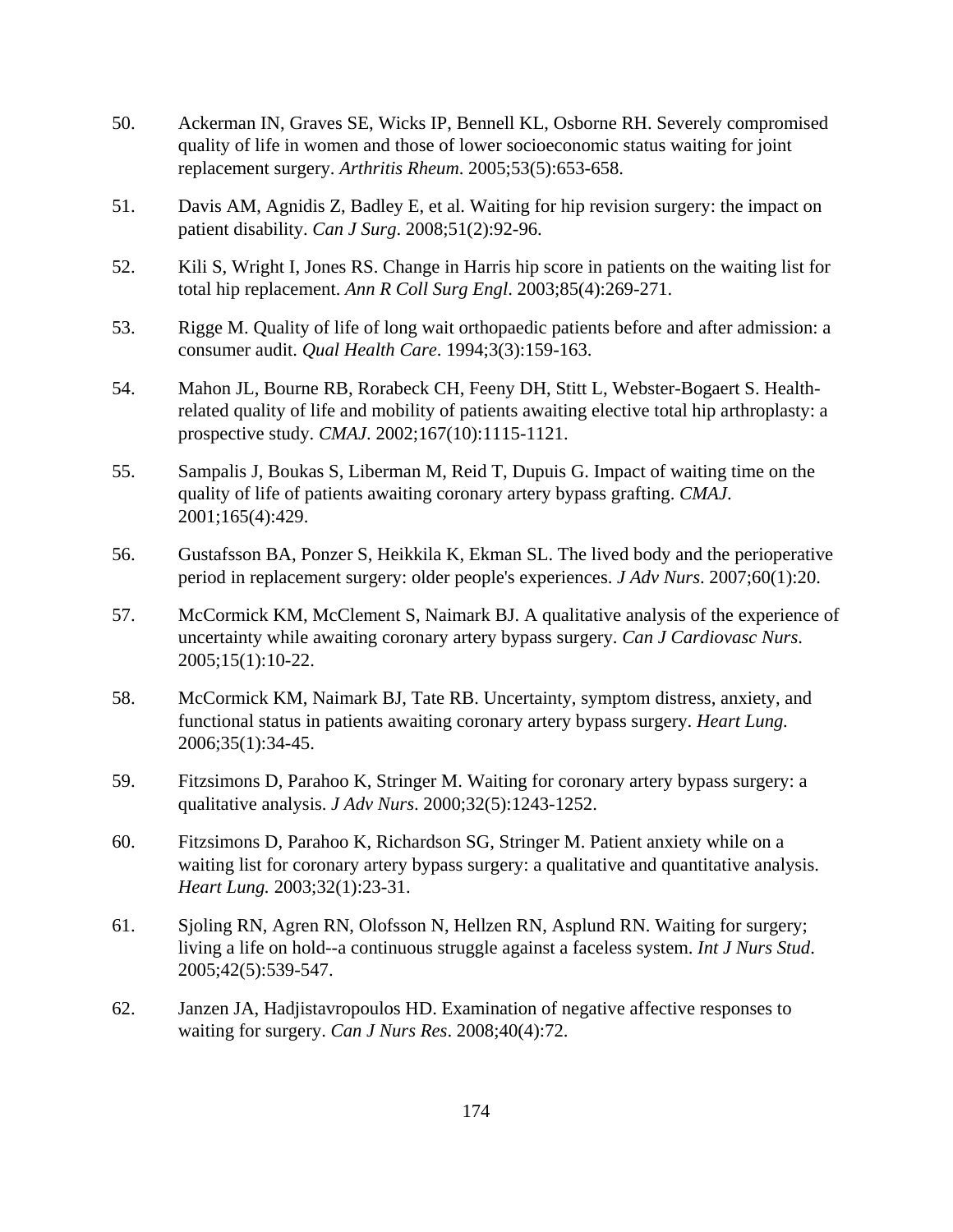- 63. Petrie JF, Cox JL, Teskey RJ, Campbell LB, Johnstone DE. Preliminary assessment of patients' opinions of queuing for coronary bypass graft surgery at one Canadian centre. *Qual Health Care*. 1996;5(3):166-171.
- 64. Weingessel B, Richter-Mueksch S, Vecsei-Marlovits PV. Which factors influence patients' maximum acceptable waiting time for cataract surgery? – a questionnaire survey*. Acta Ophthalmol*. 2011;89:231–236.
- 65. Conner-Spady BL, Sanmartin C, Johnston GH, McGurran JJ, Kehlere M, Noseworthy TW. The importance of patient expectations as a determinant of satisfaction with waiting times for hip and knee replacement surgery. *Health Policy*. 2001;101(3):245– 252.
- 66. Vergara I, Bilbao A, Gonzalez N, Escobar A, Quintana JM. Factors and consequences of waiting times for total hip arthroplasty. *Clin Orthop Relat Res*. 2011;469(5):1413– 1420.
- 67. Hoffman, E. *Time*. London, UK; 2009.
- 68. Carr T, Teucher U, Mann J, Casson AG. Waiting for surgery from the patient perspective. *Psychol Res Behav Manage*. 2009;2:107-119.
- 69. Kupke C. Lived time and to live time. *Philosophy, Psychiatry & Psychol*. 2005;12(3):199-203.
- 70. Giddens, A. *The constitution of society: Outline of the theory of structuration*. Berkley: University of California Press; 1984.
- 71. Fuchs, T. Implicit and explicit temporality. *Philosophy, Psychiatry & Psychol.*  2005;12(3):195-198.
- 72. Chadwick, H. *Saint Augustine Confessions*. Oxford: Oxford University Press; 2008.
- 73. Grodin, S. *Psychology of time*. UK: Emerald Group Publishing Limited; 2008.
- 74. Flaherty MG. *A watched pot: How we experience time.* New York: New York University Press; 1999.
- 75. Taylor SP. Chronic pain affected the way individuals viewed their bodies, their relationships with others, and their sense of time. *Evidence-Based Nurs.* 2001;4 (3): 94.
- 76. Hale CS. Time dimensions and the subjective experience of time. *J Humanistic Psychol*. 1993;33(1):88-105.
- 77. Emirbayer M, Mische A. What is agency? *Am J Sociol*. 1998;103(4):962-1023.
- 78. Flaherty MG. *The textures of time: Agency and temporal experience*. Philadephia: Temple University Press; 2011.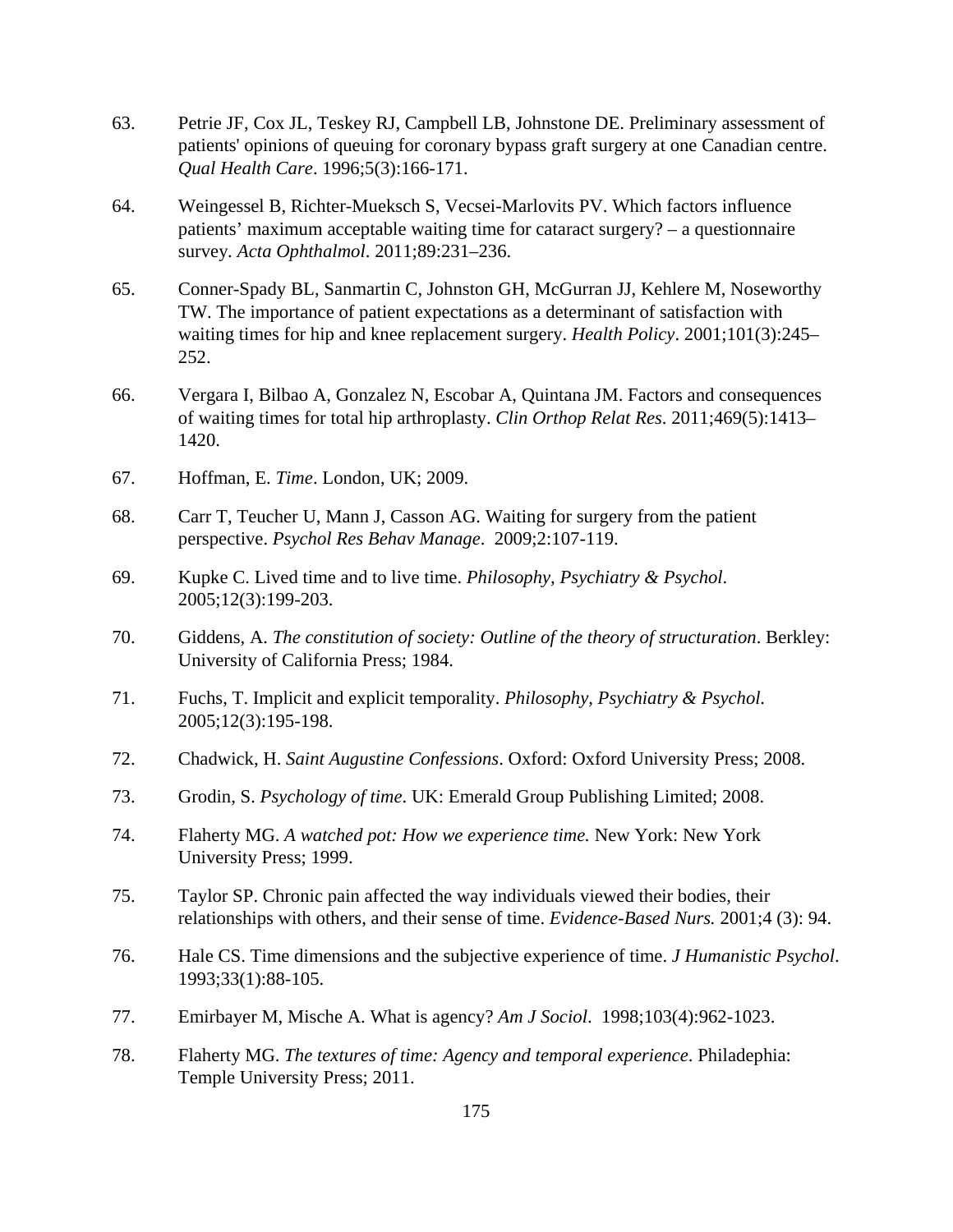- 79. Hitlin S, Elder GH. Time, self, and the curiously abstract concept of agency. *Sociol Theory*. 2007;25(2):170-191.
- 80. Starks H, Brown Trinidad S. Choose your method: A comparison of phenomenology, discourse analysis, and grounded theory. *Qualitative Health Research.*  2007;17(10):1372-1380.
- 81. Dowling M. From Husserl to van Manen. A review of different phenomenological approaches. *Intern J Nurs Stud.* 2007;44:131-142.
- 82. Ray MA. The richness of phenomenology: Philosophic, theoretic, and methodologic concerns. In: Morse JM, ed. *Critical Issues in Qualitative Research Methods.* Thousand Oaks CA, Sage; 1994:117-133.
- 83. Cohen MZ, Omery A. Schools of phenomenology: Implications for research. In: Morse JM, ed. *Critical Issues in Qualitative Research Methods.* Thousand Oaks CA, Sage; 1994:136-156.
- 84. Omery A, Mack C. Phenomenology and science. In: Omery A, Kasper CE, Page GG, eds. *In Search of Nursing Science.* Thousand Oaks CA, Sage; 1995:139-158.
- 85. Gearing RE. Bracketing in research: A typology. *Qualitative Health Res.*  2004;14(10):1429-1452.
- 86. Lawn C. *Gadamer: A Guide for the Perplexed.* London: Continuum Books; 2006.
- 87. Giorgi A. The phenomenological movement and research in the human sciences. *Nurs Sci Q.* 2005;18(1):75-82.
- 88. Colaizzi PE. Psychological research as the phenomenologist views it. In: Valle, R.S. King, M. (Eds.) *Existential-phenomenological alternatives for Psychology*. New York: Oxford University Press; 1978:48-71.
- 89. Munhall, PL*. A phenomenological method. Nursing research: A Qualitative Perspective.* Sudbury MA: Jones & Bartlett; 2007.
- 90. Morse JM, Field PA. *Qualitative Research Methods Health Professionals*. Thousand Oaks CA: Sage; 1995.
- 91. Smith JA. *Qualitative Psychology: A Practical Guide to Research Methods* (2nd ed). London: Sage; 2008.
- 92. Brocki JM, Wearden AJ. A critical evaluation of the use of interpretative phenomenological analysis (IPA) in health psychology. *Psychol and Health.* 2006;2(1):87-108.
- 93. Shinebourne P. The theoretical underpinnings of Interpretative Phenomenological Analysis (IPA). *Existential Analysis*. 2011;22(1):16-31.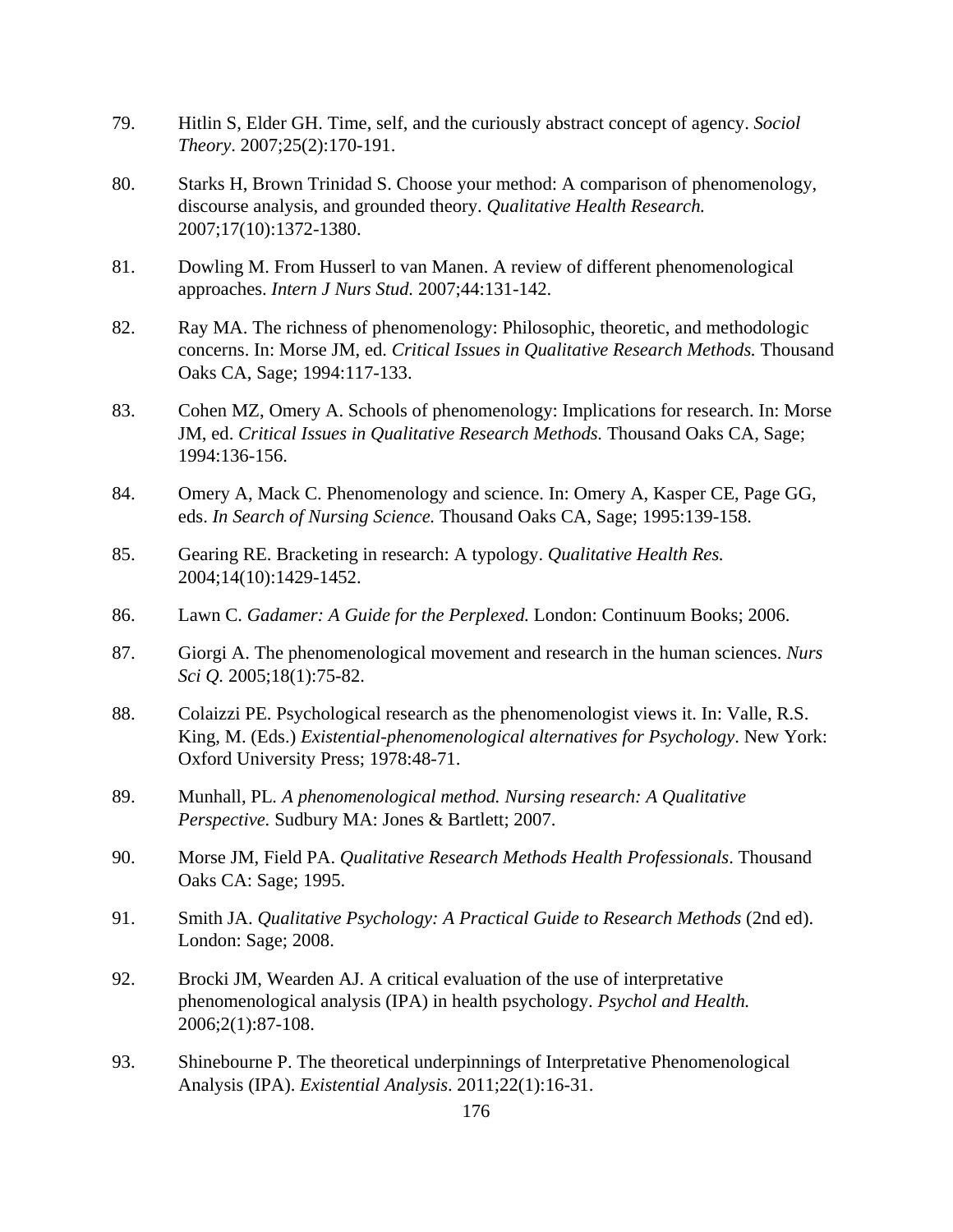- 94. Senior V, Smith JA, Michie S, Marteau TM. Making sense of risk: An Interpretative Phenomenological Analysis of vulnerability to heart disease. J Health Psychol. 2002;7(2):157-168.
- 95. Kohler C, Riessman C. Narrative Methods for the Human Sciences. Thousand Oaks, CA: Sage; 2008.
- 96. Gannon K, Glover L, O'Neill M, Emberton M. Men and chronic illness: A qualitative study of LUTS. J Health Psychol. 2004;9(3):411-420.
- 97. Yardley L. Dilemmas in qualitative health research. *Psychol & Health*. 2000;15:215- 228.
- 98. Bollman RD, Alasia A. A profile of self-employment in rural and small town Canada: Is there an impending retirement of self-employed business operators? *Statistics Canada, Rural and Small Town Canada Analysis Bulletin.* 2012;9(1);1-38. http://www.statcan.gc.ca/pub/21-006-x/21-006-x2007007-eng.htm. Accessed March 16, 2013.
- 99. Conner-Spady B. Sanmartin C. Johnston G. McGurran J. Kehler M, Noseworthy TW 'There are too many of us to fix.' Patients' views of acceptable waiting times for hip and knee replacement. *J Health Serv Res Policy.* 2009;14(4):212-218.
- 100. Légeré J-F, MacLean A, Buth KJ, Sullivan JA. Assessing the risk of waiting for coronary artery bypass graft surgery among patients with stenosis of the left main coronary artery. *CMAJ*. 2005;173(4):371-375.
- 101. Sobolev BG, Levy AR, Kuramoto L, Hayden R, FitzGerald JM. Do longer delays for coronary artery bypass surgery contribute to preoperative mortality in less urgent patients? *Medical Care.* 2006;44(7):680-686.
- 102. Endler NS, Parker JDA, Summerfeldt LJ. Coping with health problems: Conceptual and methodological issues. *Can J Behav Sci*. 1993;25:384-399.
- 103. Endler NS, Kocovski NL, Macrodimitris SD. Coping, efficacy, and perceived control in acute vs chronic illnesses. *Personality and Individual Differences.* 2001;30:617-625.
- 104. Van der Zee K, Buunk B, Sanderman R, Botke G, van den Bergh F. Social comparison and coping with cancer treatment. *Personality and Individual Differences.* 2000;28:17- 34.
- 105. Baldwin AS, Kellerman QD, Christensen AJ. Coping with chronic illness. In Suls JM Eds. Davidson KW, Kaplan, RM. *Handbook of health psychology and behavioral medicine*. New York NY: Guilford Press; 2001:494-507.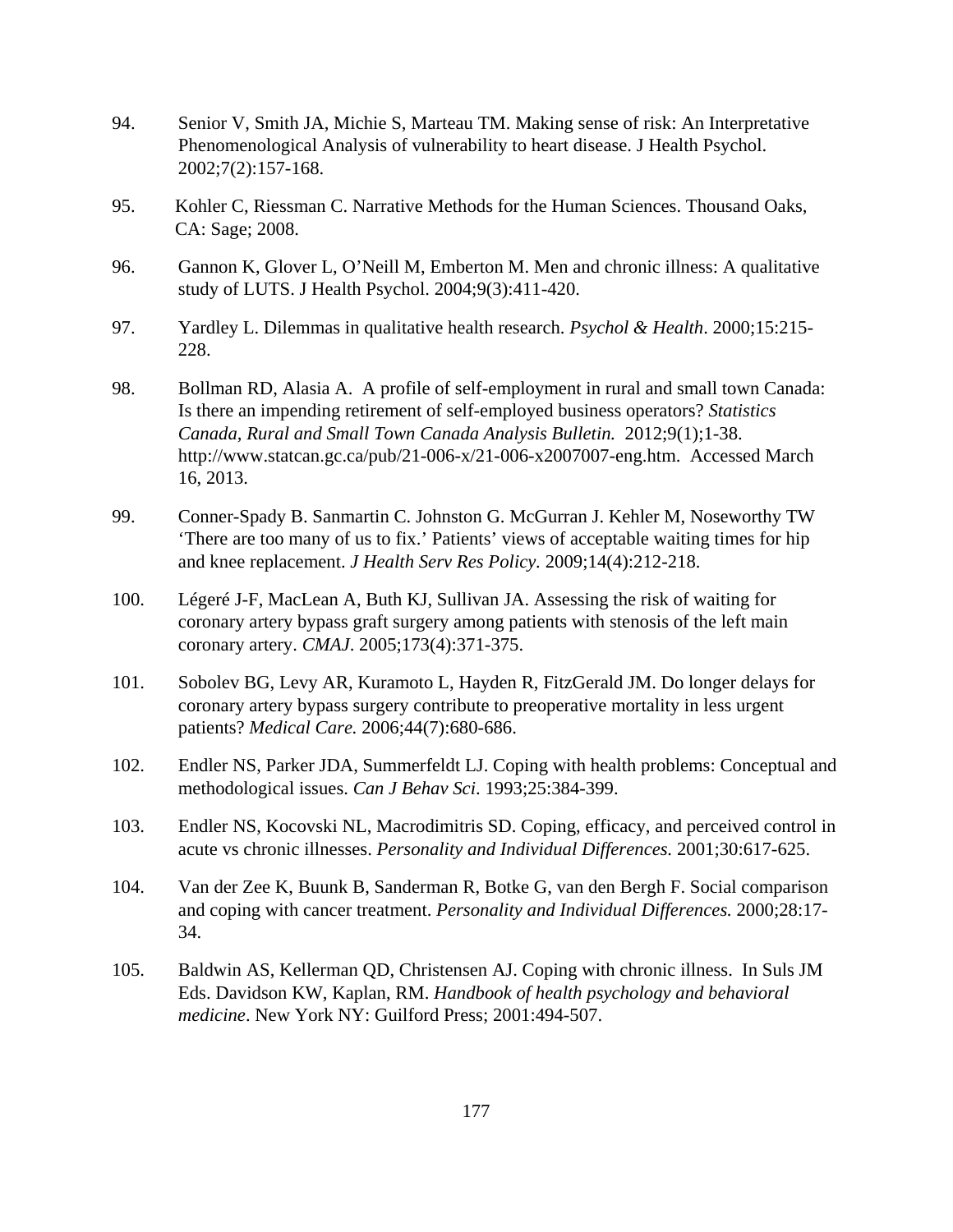- 106. Wallis JA, Taylor NF. Pre-operative interventions (non-surgical and nonpharmacological) for patients with hip or knee osteoarthritis awaiting joint replacement surgery: a systematic review and meta-analysis. *Osteoarthritis and Cartilage*. 2011;19:1381-1395.
- 107. Neville KL. Uncertainty in illness: an integrative review. *Orthopaedic Nursing.* 2003;22(3):207-214.
- 108. Postl BD. Final Report of The Federal Advisor on Wait Times. Health Canada Web site. http://www.hc-sc.gc.ca/hcs-sss/alt\_formats/hpb-dgps/pdf/pubs/2006-wait-attente/indexeng.pdf. Accessed August 14, 2012.
- 109. Quinn Patton M. Qualitative Research and Evaluation Methods 3rd Ed. Thousand Oaks CA: Sage; 2002.
- 110. Lincoln YS, Guba EG. Naturalistic Inquiry. Beverly Hills CA: Sage; 1985.
- 111. Rosland AM, Heisler M, Piette JD. The impact of family behaviors and communication patterns on chronic illness outcomes: a systematic review. *J Behav Med.* 2012;35:221– 239.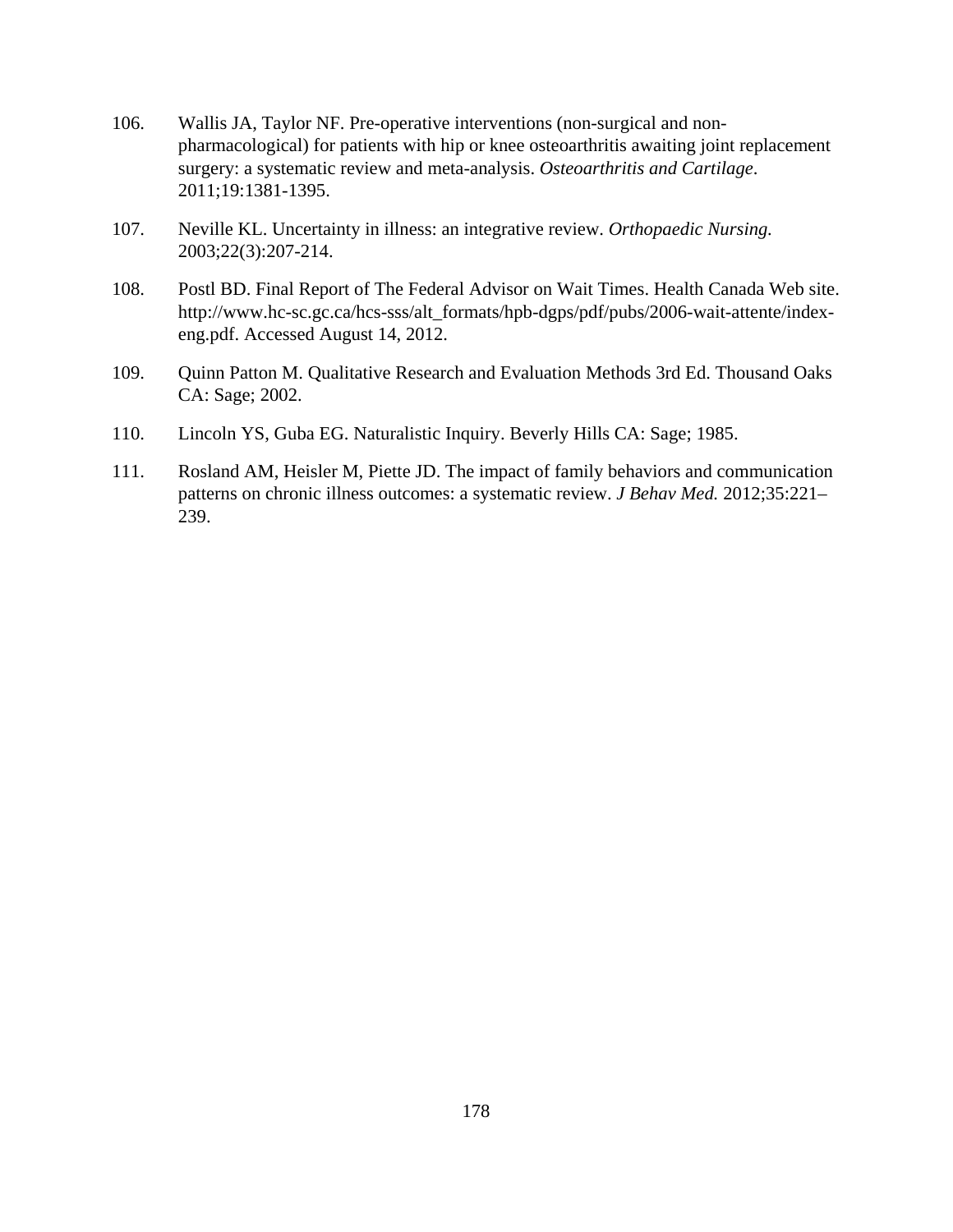**Appendix A**

## **Waiting for Surgery**

## **Interview Guide**

## **Time 1**



- Consecutive Participant #
- IV  $1 = A$ ; IV  $2 = B$
- Surgery Site (**C**ABG, **H**ip, **S**houlder)
- M/F (Male/Female)
- First name initial
- Age (in years)
- *Example: CABG James Smith aged 72 = 01.A.CMJ72*

| Date:                      |  |
|----------------------------|--|
| Interview Begin:           |  |
| Interview End:             |  |
| <b>Interview Duration:</b> |  |
| Location:                  |  |

**Q** Consent Form Reviewed and Signed

Before we begin, I wanted to go over a couple of things. First, thank you very much for volunteering to be part of the study. I want to remind you that what you say is between you and me. It will not be shared with any of your health care providers, including your surgeon. You have the right to withdraw from the interview at any time and you can skip any questions that you'd rather not answer. This will not affect your treatment in any way. When the results are reported, if you are quoted, any information that identifies you will not be included; I will assign you a code when I am analyzing the information.

I have some questions to guide our discussion, but I'm thinking we might just have a general conversation about your experiences with waiting to see a specialist. As I ask you to tell me about your experiences, keep in mind there are no right or wrong answers.

Do you have any questions for me before we begin?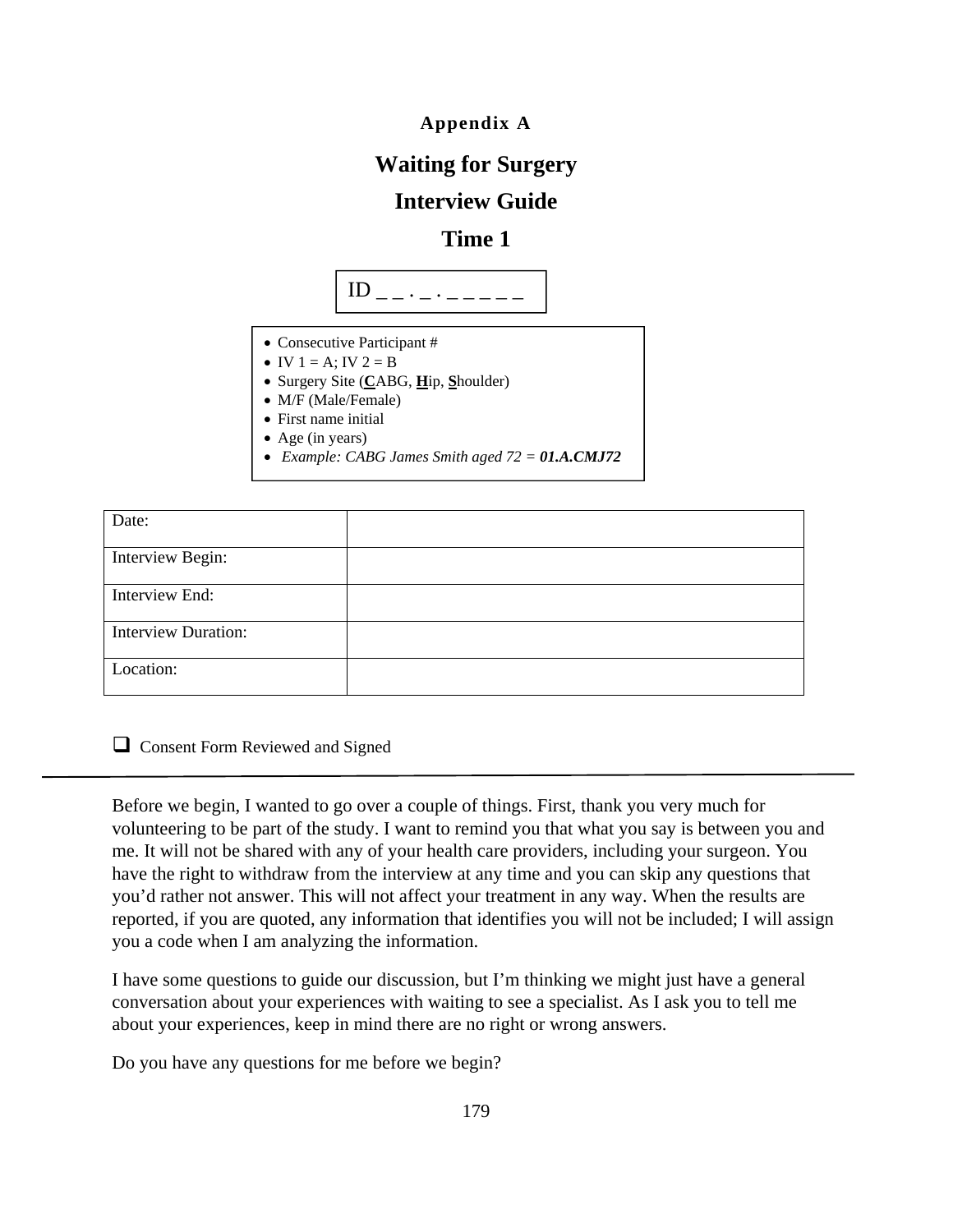## **Section A – Demographics**

| Gender:                  |                                       | have completed? | What is the highest level of schooling you                   |
|--------------------------|---------------------------------------|-----------------|--------------------------------------------------------------|
| $\Box$ Male              |                                       |                 |                                                              |
|                          | Female                                |                 | Some elementary                                              |
|                          |                                       | $\Box$          | Graduated elementary                                         |
|                          |                                       |                 | Some high school or less                                     |
| Age: $\_\_$              |                                       | ⊒               | Graduated high school                                        |
| Where do you live?       |                                       | $\Box$          | Some trade/vocational training                               |
|                          |                                       | $\Box$          | Graduated trade/vocational training                          |
|                          | Urban $(100,000+)$                    | $\Box$          | Some community college/technical                             |
|                          | Small Urban                           |                 | institute                                                    |
|                          | $(5,000-100,000)$                     | ❏               | Certificate or diploma below                                 |
| $\mathcal{L}$            | Rural $(<5,000)$                      |                 | Bachelor's level                                             |
|                          | What is your present marital status?  |                 | Some university                                              |
|                          |                                       | $\Box$          | Bachelor's level or above                                    |
| $\Box$                   | Married, or living as married         |                 |                                                              |
| $\Box$                   | Widowed                               |                 | Which best describes your present                            |
| $\Box$                   | Divorced                              |                 | employment status?                                           |
| $\Box$                   | Separated                             |                 |                                                              |
| П                        | Single (never married)                | $\Box$          | Employed full time all year                                  |
| belong?                  | To which cultural/ethnic group do you | $\Box$          | Employed part time (less than 40<br>hours per week) all year |
|                          |                                       | $\Box$          | Seasonal worker                                              |
| $\Box$                   | Aboriginal                            | $\Box$          | Self-employed full time (include                             |
| ⊔                        | <b>First Nations</b>                  |                 | farmers here)                                                |
| ⊔                        | Métis                                 |                 | Retired                                                      |
| $\Box$                   | Inuit                                 | $\Box$          | Homemaker                                                    |
| $\overline{\phantom{a}}$ | Chinese                               | $\Box$          | Student                                                      |
| $\Box$                   | South Asian                           | $\Box$          | Unemployed                                                   |
|                          | <b>Black</b>                          | $\Box$          | Other                                                        |
| $\Box$                   | Filipino                              |                 | Please describe:                                             |
| ┚                        | Latin American                        |                 |                                                              |
|                          | Southeast Asian                       |                 |                                                              |
| $\Box$                   | Arab                                  |                 |                                                              |
| $\Box$                   | West Asian                            |                 |                                                              |
| $\Box$                   | Korean                                |                 |                                                              |
| $\Box$                   | Japanese                              |                 |                                                              |
|                          | Visible minority, not included        |                 |                                                              |
|                          | elsewhere                             |                 |                                                              |
| ┚                        | Multiple visible minority             |                 |                                                              |
| $\Box$                   | Not a visible minority                |                 |                                                              |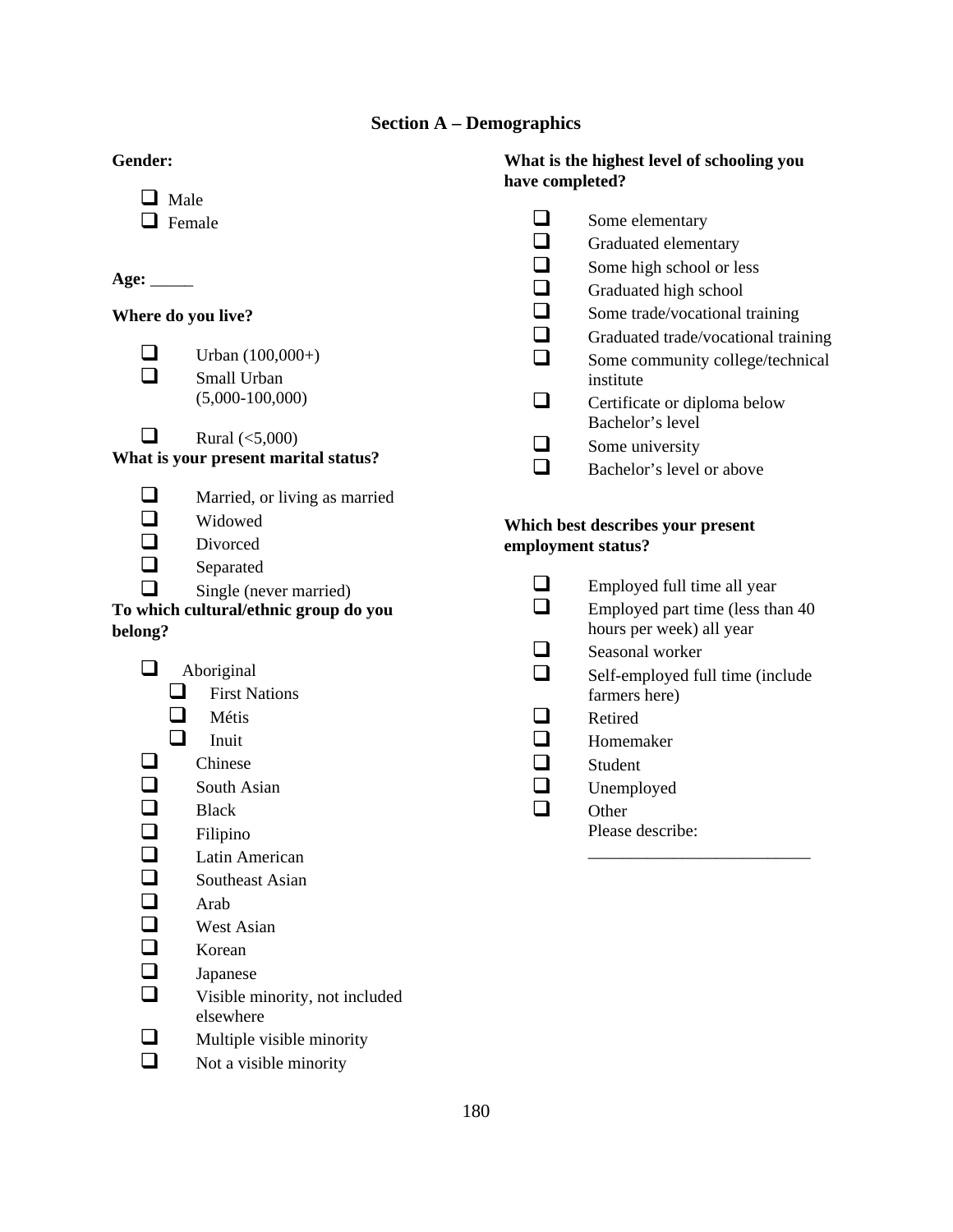## **Section B – General Questions about Health Condition**

| a) When did you first start having problems with your _______?        |                         |
|-----------------------------------------------------------------------|-------------------------|
| <b>Patient Response</b>                                               | <b>Chart Validation</b> |
|                                                                       |                         |
|                                                                       | ? If so, which ones?    |
| <b>Patient Response</b>                                               | <b>Chart Validation</b> |
|                                                                       |                         |
| c) When have those treatments happened?                               |                         |
| <b>Patient Response</b>                                               | <b>Chart Validation</b> |
|                                                                       |                         |
| d)                                                                    | problems?               |
| <b>Patient Response</b>                                               | <b>Chart Validation</b> |
|                                                                       |                         |
| e) What has it been like to deal with these problems with your ______ | $\gamma$                |
| <b>Patient Response</b>                                               |                         |
|                                                                       |                         |
|                                                                       |                         |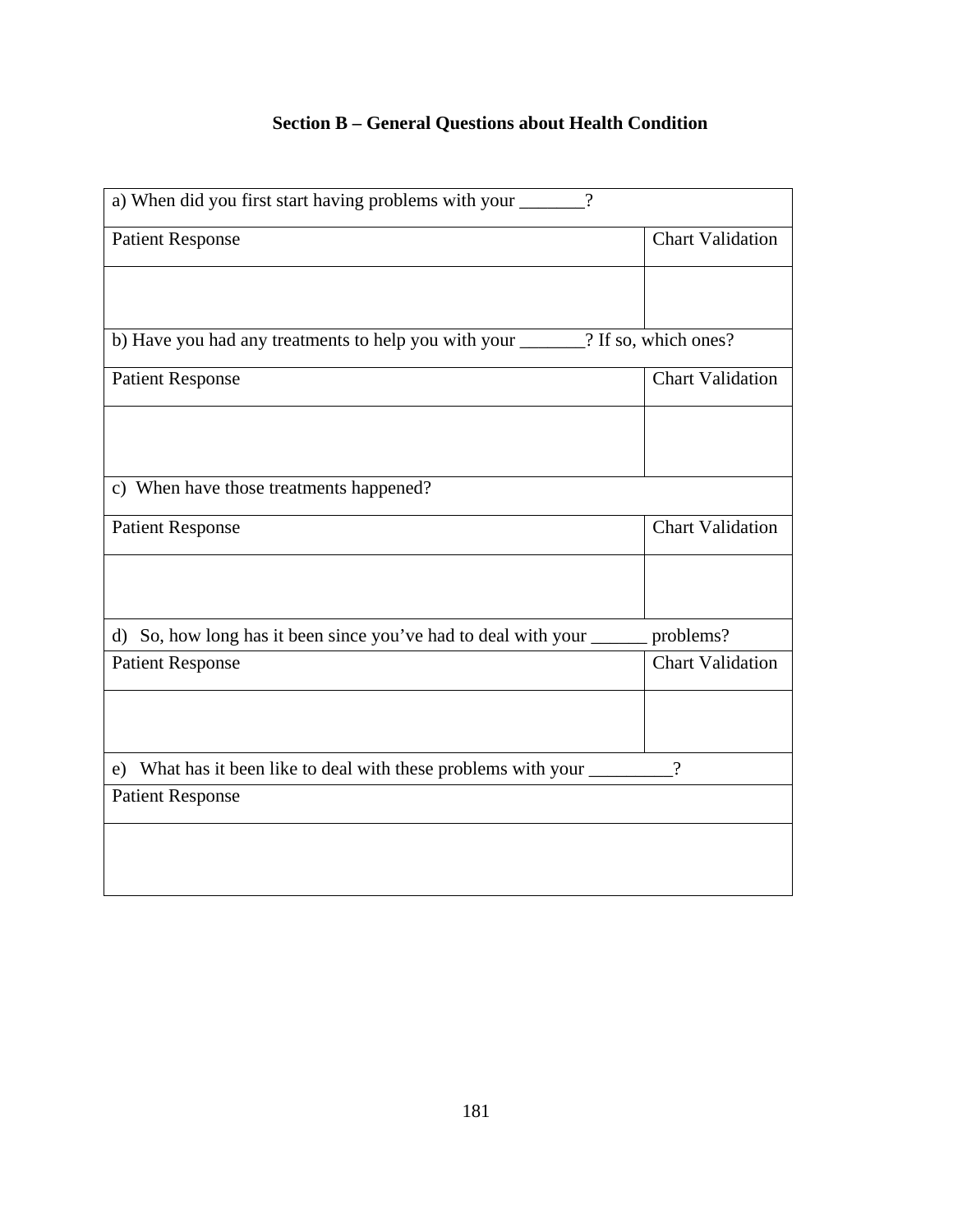## **Section C – Waiting and Time**

One main focus of our study is to learn about how people with health problems experience wait time. Sometimes when we wait, time seems to pass very slowly to the point of being motionless. Other times it can seem to pass very quickly. I'd like to ask you about the time it has taken to see the surgeon.

- 1) Which type of doctor referred you to see the surgeon? When did that happen? (Probe for the length of time between steps)
- 2) What has the time been like between being first referred to the surgeon and getting to see the surgeon? Has the time seemed long? short? alright? Why?
- 3) When you had your appointment for the surgeon, about how long did you have to wait that day? What was it like on the day of the appointment (or today) to wait to see the surgeon?

We wait for all kinds of things in our lives, health related and non-health related. I'd like you to bring to mind a couple of examples of when you've had to wait for something that was important to you. And I'm going to ask you to think about those experiences in relationship to waiting to see the surgeon.

- 4) How does this experience, of waiting to see the surgeon, compare to past experience you've had with waiting to see doctors? In what way is this experience the same? How is this experience different?
- 5) How does waiting for the appointment to see the specialist compare to other times when you've waited in your life, times that are not related to your health? Can you tell me more about that? (Probe: what, when, how long)

6) When you consider the time that has passed since the trouble started with your what has the time felt like for you?

7) If you were having this experience when you were younger, what do you think the wait time would have been like? (Probe: how much younger) Would your experience of time have been different in any way? How so?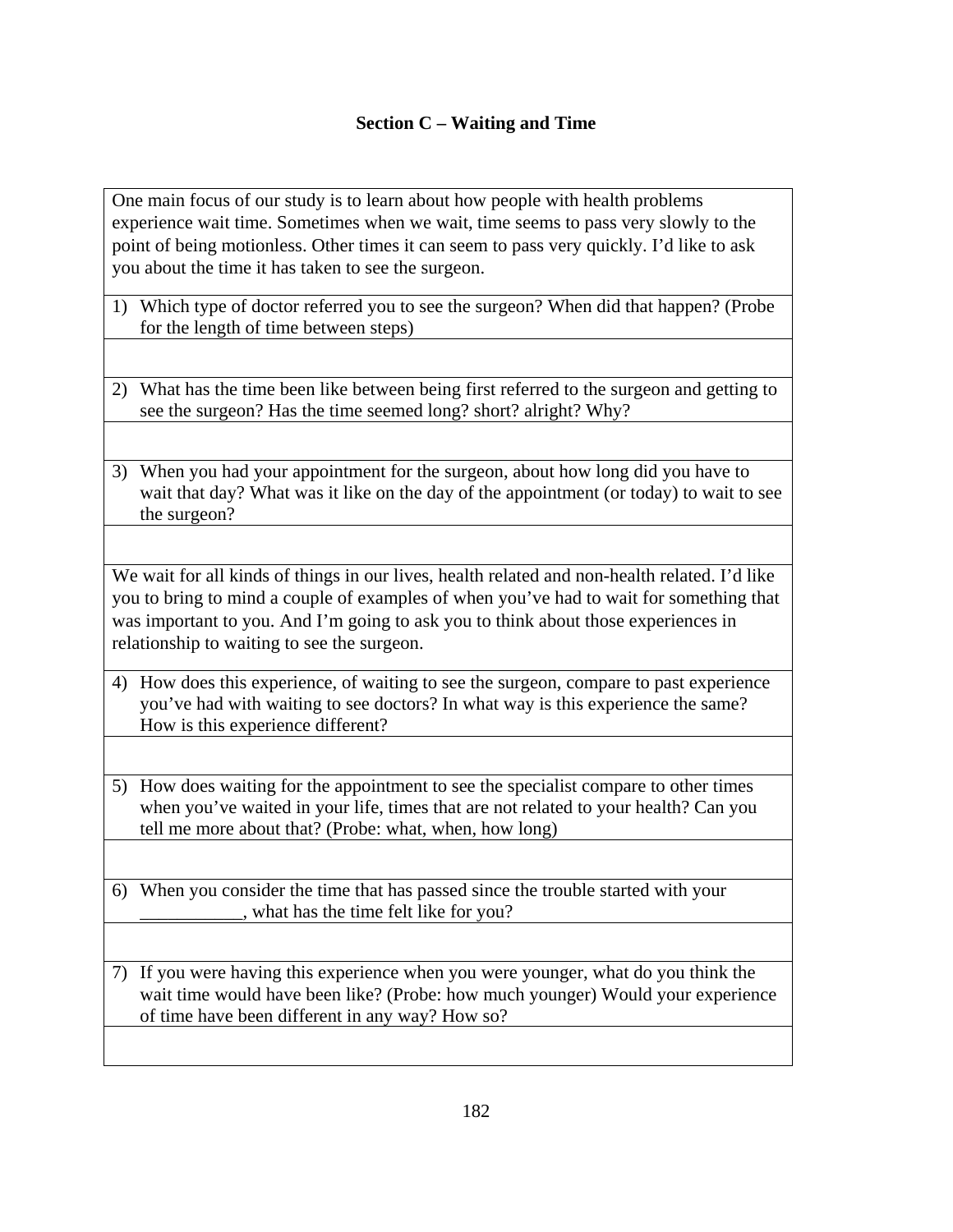## **Section D – Maximum Acceptable Wait Time**

| a) Because you've had to wait to see the surgeon for _____ (time), I'd like<br>to know how long you think is the maximum amount that is an<br>acceptable amount of time to wait to see a surgeon for your condition.                                           |  |
|----------------------------------------------------------------------------------------------------------------------------------------------------------------------------------------------------------------------------------------------------------------|--|
| b) How does that compare to wait times for other conditions? Say for<br>example, a person was waiting to see a surgeon for their (name ONE of<br>other two groups) condition, what would the maximum acceptable<br>amount of time be to wait to see a surgeon? |  |
| c) What about for a person waiting to see a surgeon for their (name final<br>group) condition, what would the maximum acceptable amount of time<br>be to wait to see a surgeon?                                                                                |  |

Notes: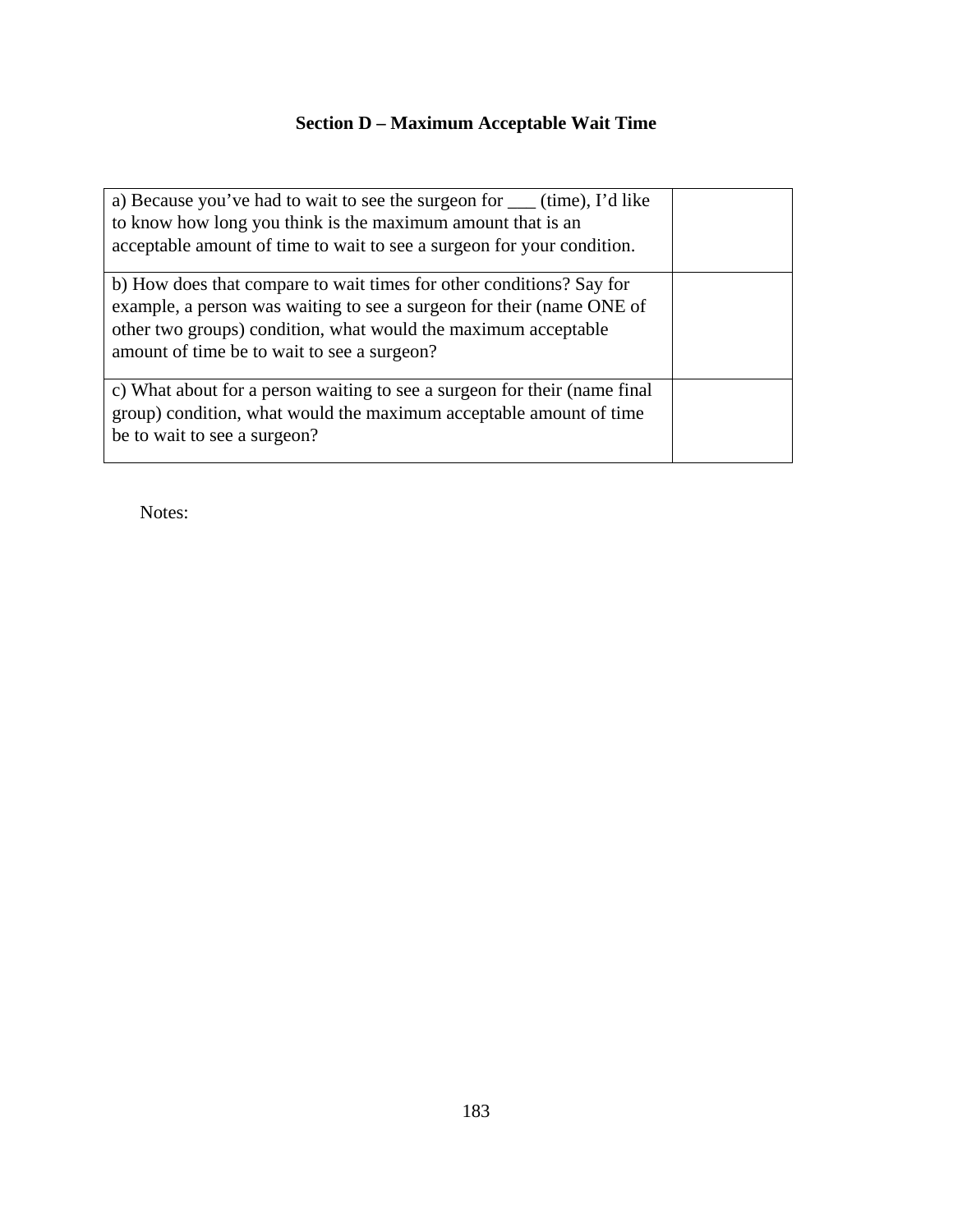## **Section E - Effects of Waiting**

Waiting for help with a health problem can affect us in many ways; for example, it can affect our bodies, our ability to think (ie, concentrate), how we feel (in terms of our emotions), how we relate with others or may depend on others (or want to be independent), and it may change our expectations about our lives.

- 1) How have you been spending your time since you've been waiting for your appointment to see the surgeon? (Probe for possible gender differences)
- 2) What would you be doing if you didn't have to wait for the appointment to see the surgeon?
- 3) What was it like to wait between the referral to see the surgeon and the appointment to see the surgeon? How has waiting affected you? (Probe: what effects on work; effects on day to day activities, mobility, pain; effects on family and social life, including hobbies & holidays)
- 4) If you had to offer someone advice about how to deal with waiting to see a specialist, what would you tell them?
- 5) Has your condition/illness changed in any way how you think about your life in the future?
- 6) If so, have such thoughts about your life in the future changed how you feel about waiting?

7) Now you will be waiting to have your surgery. What do you think that will be like for you?

8) Do spiritual values or faith play an important role in your life? How religious or spiritual do you consider yourself to be?

What else would you like to add about your waiting experience?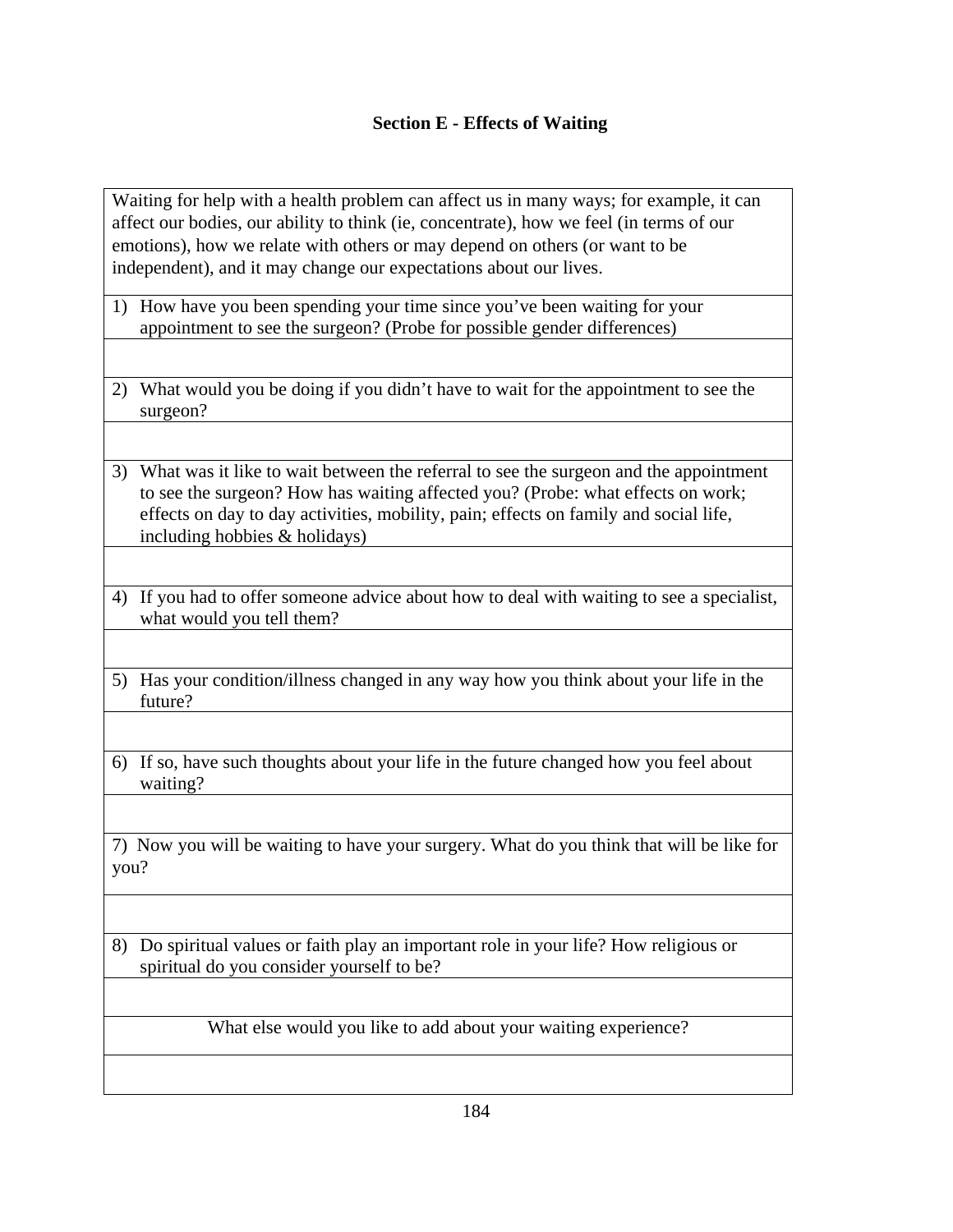## **Patient Contact Information**

(Page to be destroyed at the end of the study)

| Name                      |  |
|---------------------------|--|
| Address                   |  |
| Home #                    |  |
| Work #                    |  |
| Cell #                    |  |
| Email address             |  |
| Family member/Friend name |  |
| Alternate #               |  |
| Date – Time 2 Interview   |  |

Notes: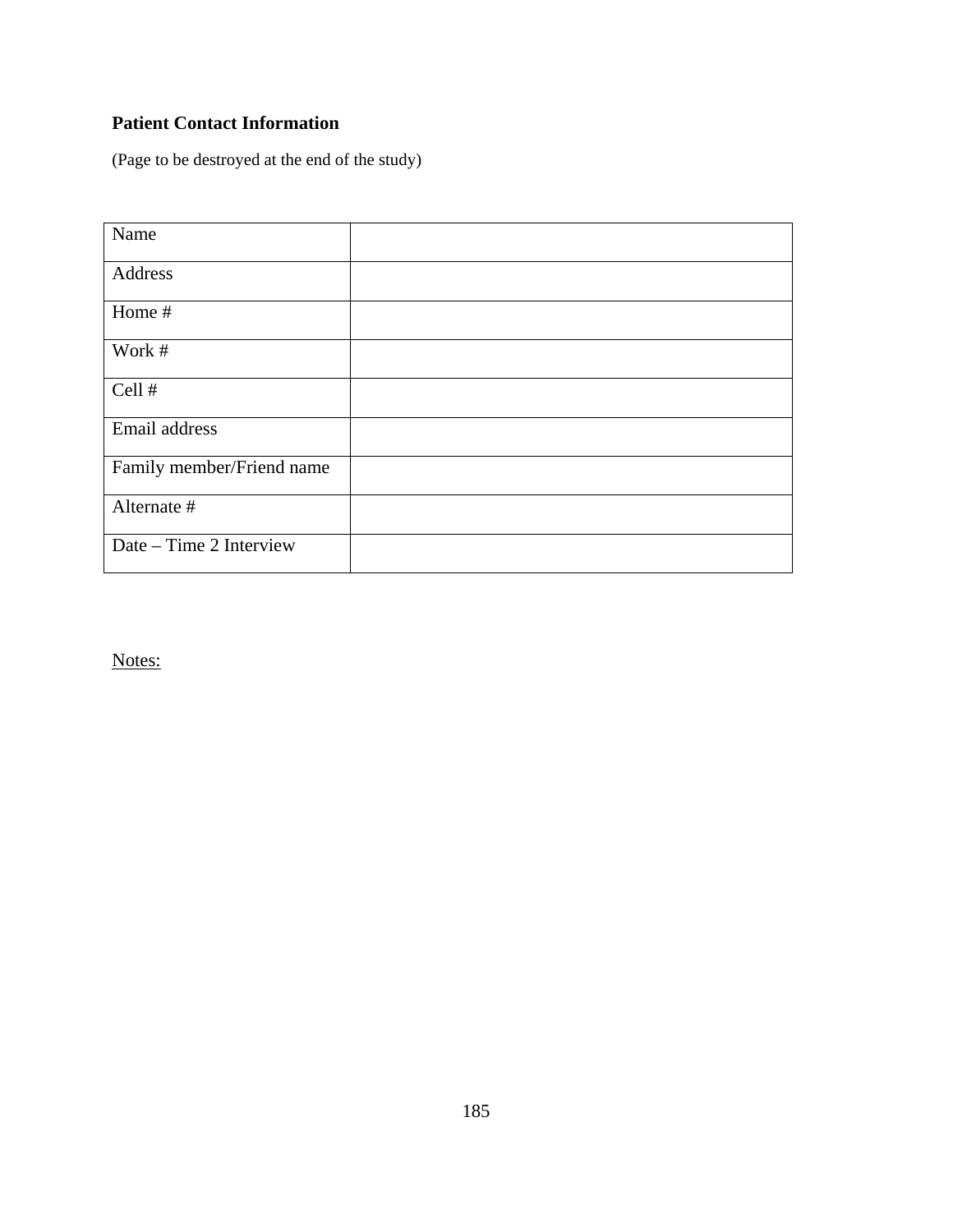**Appendix B** 

# **Waiting for Surgery**

## **Interview Guide**

## **Time 2**



| Date:                      |  |
|----------------------------|--|
| Interview Begin:           |  |
| Interview End:             |  |
| <b>Interview Duration:</b> |  |
| Location:                  |  |

Before we begin, I wanted to go over a couple of things. Thank you very much for continuing to be part of the study. I want to remind you that what you say is between you and me. It will not be shared with any of your health care providers, including your surgeon. You have the right to withdraw from the interview at any time and you can skip any questions that you'd rather not answer. This will not affect your treatment in any way. When the results are reported, if you are quoted, any information that identifies you will not be included; I will assign you a code when I am analyzing the information.

Similar to our first interview, I have some questions to guide our discussion, but I'm thinking we might just have a general conversation about your experiences with waiting for surgery. As I ask you to tell me about your experiences, keep in mind there are no right or wrong answers.

Do you have any questions for me before we begin?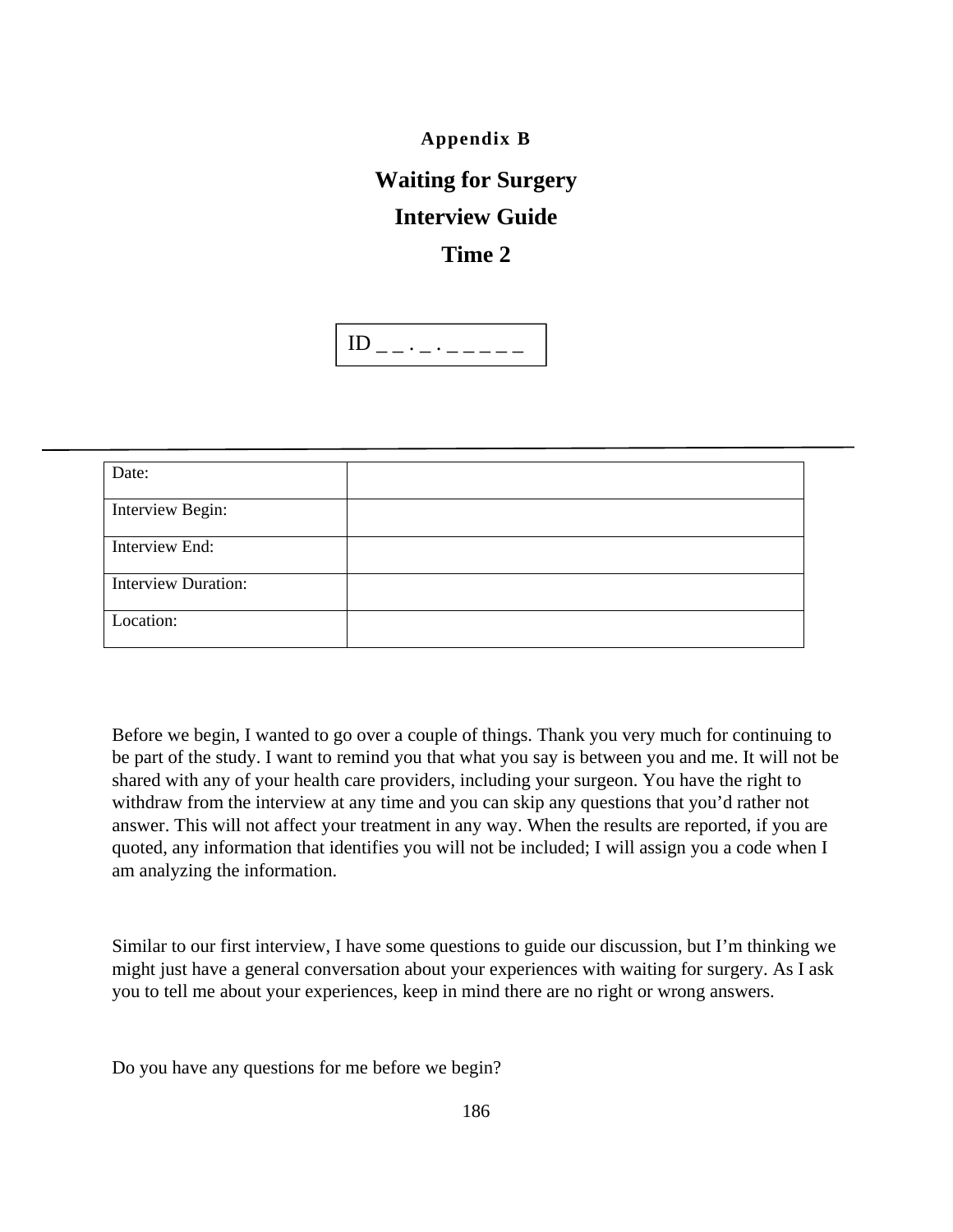## **Section A - Demographics**

**Since our last interview, has there been any change in your:** 

Place of residence

**Marital status** 

**Employment status**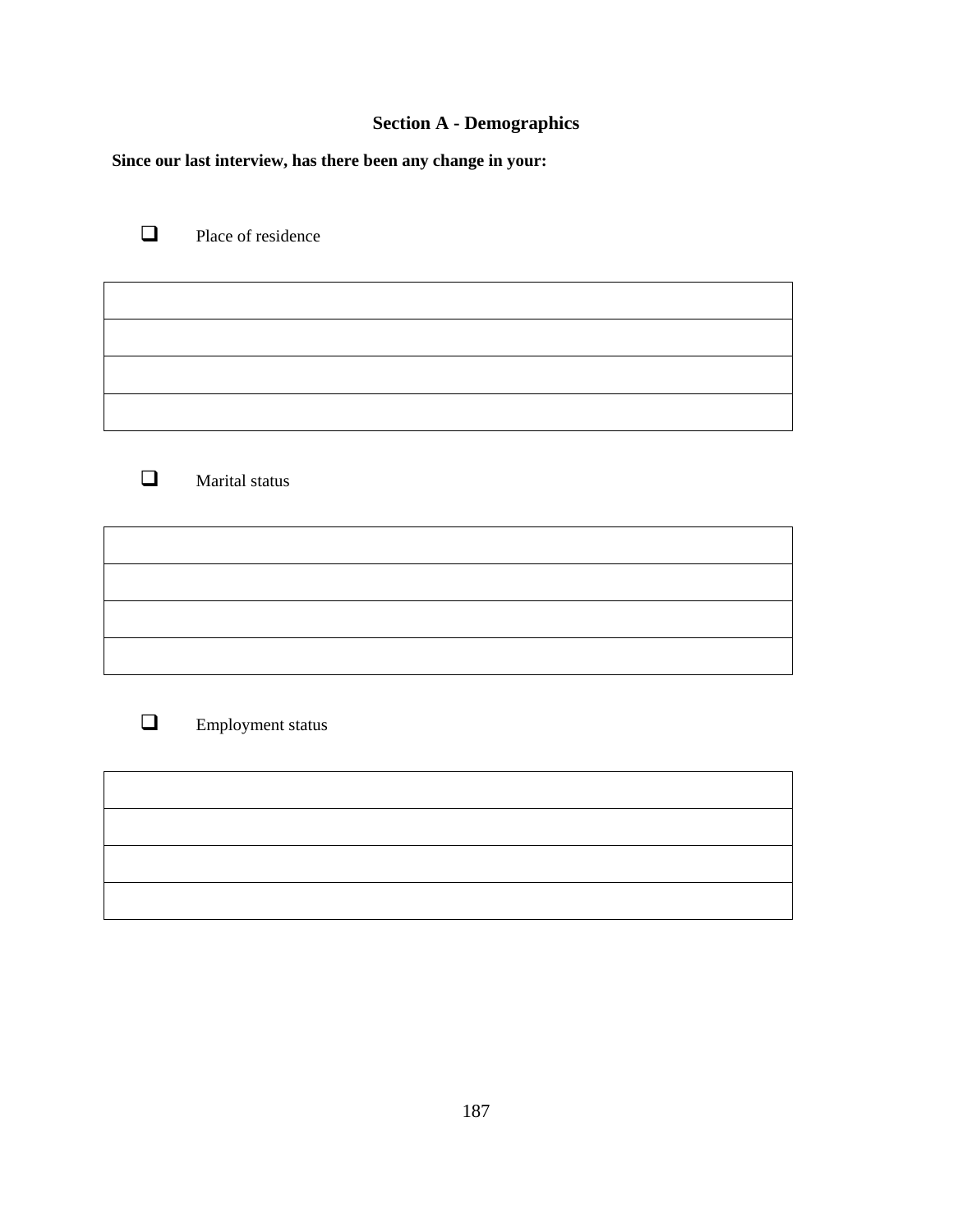## **Section B – General Questions about Health Condition**

| a) Since we had our first interview, have you been having any treatment to help with your |                         |
|-------------------------------------------------------------------------------------------|-------------------------|
| <b>Patient Response</b>                                                                   | <b>Chart Validation</b> |
|                                                                                           |                         |
|                                                                                           |                         |
|                                                                                           |                         |
|                                                                                           |                         |
| b) If so, when have those treatments happened?                                            |                         |
| <b>Patient Response</b>                                                                   | <b>Chart Validation</b> |
|                                                                                           |                         |
|                                                                                           |                         |
|                                                                                           |                         |
|                                                                                           |                         |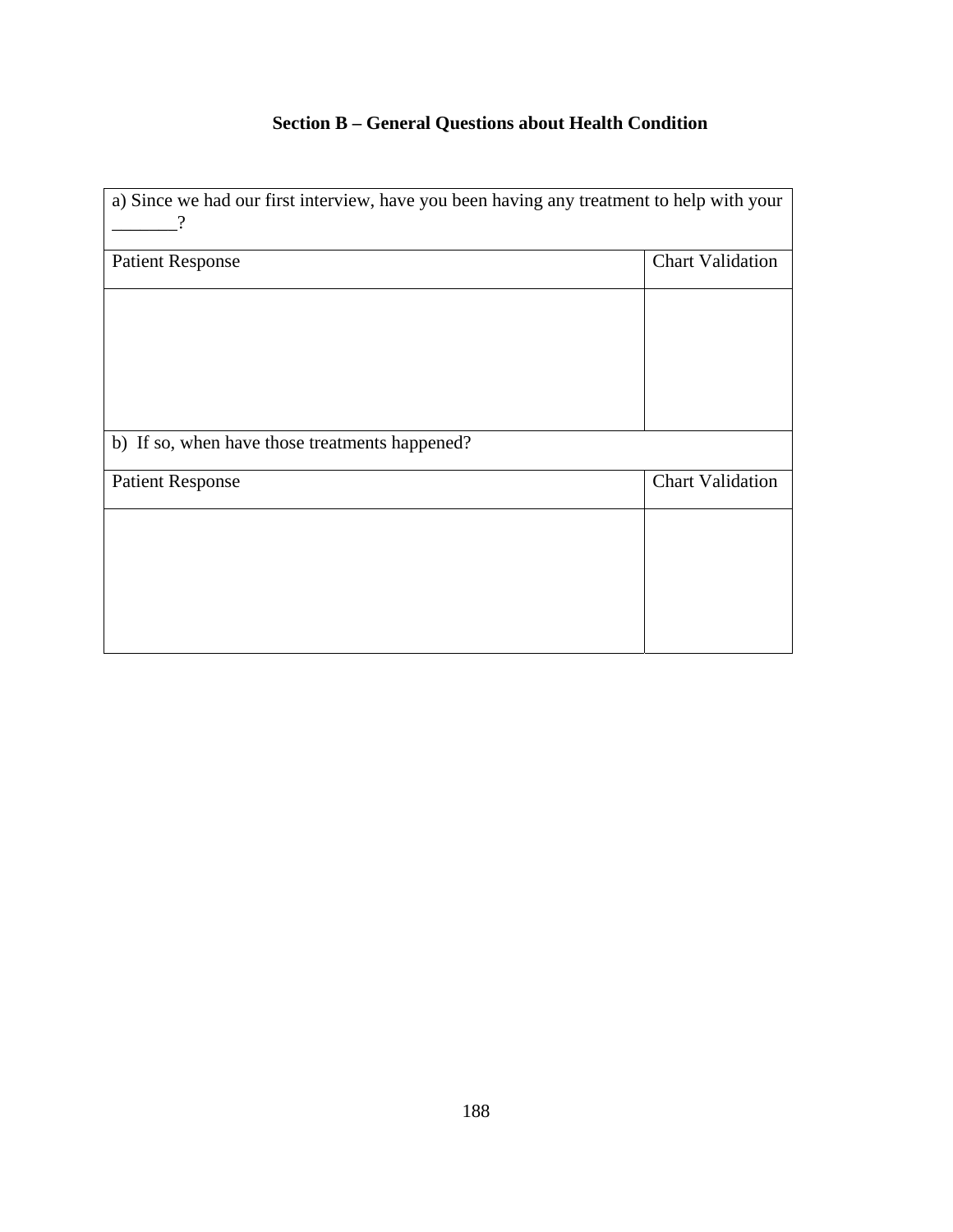#### **Section C – Waiting and Time**

One main focus of our study is to learn about how people with health problems experience wait time. Sometimes when we wait, time seems to pass very slowly to the point of being motionless. Other times it can seem to pass very quickly. I'd like to ask you about the time that you have been waiting for surgery.

9) What has the time been like between being placed on the waiting list for surgery and now? Has it seemed long? short? alright? why?

We wait for all kinds of things in our lives, health related and non-health related. I'd like you to bring to mind a couple of examples of when you've had to wait for something that was important to you. And I'm going to ask you to think about those experiences in relationship to waiting for surgery.

10) How does this experience, of waiting for surgery, compare to past experiences you've had with waiting for other treatments? In what ways are they the same? How are they different?

11) How does waiting for surgery compare to other times when you've waited in your life, times that are not related to your health? Can you tell me more about that? (Probe: what, when, how long)

12) When you consider the time that has passed since the trouble started with your what has the time felt like for you?

13) If you were having this experience when you were younger, what do you think the wait time would have been like? (Probe: how much younger) Would your experience of time have been different in any way? How so?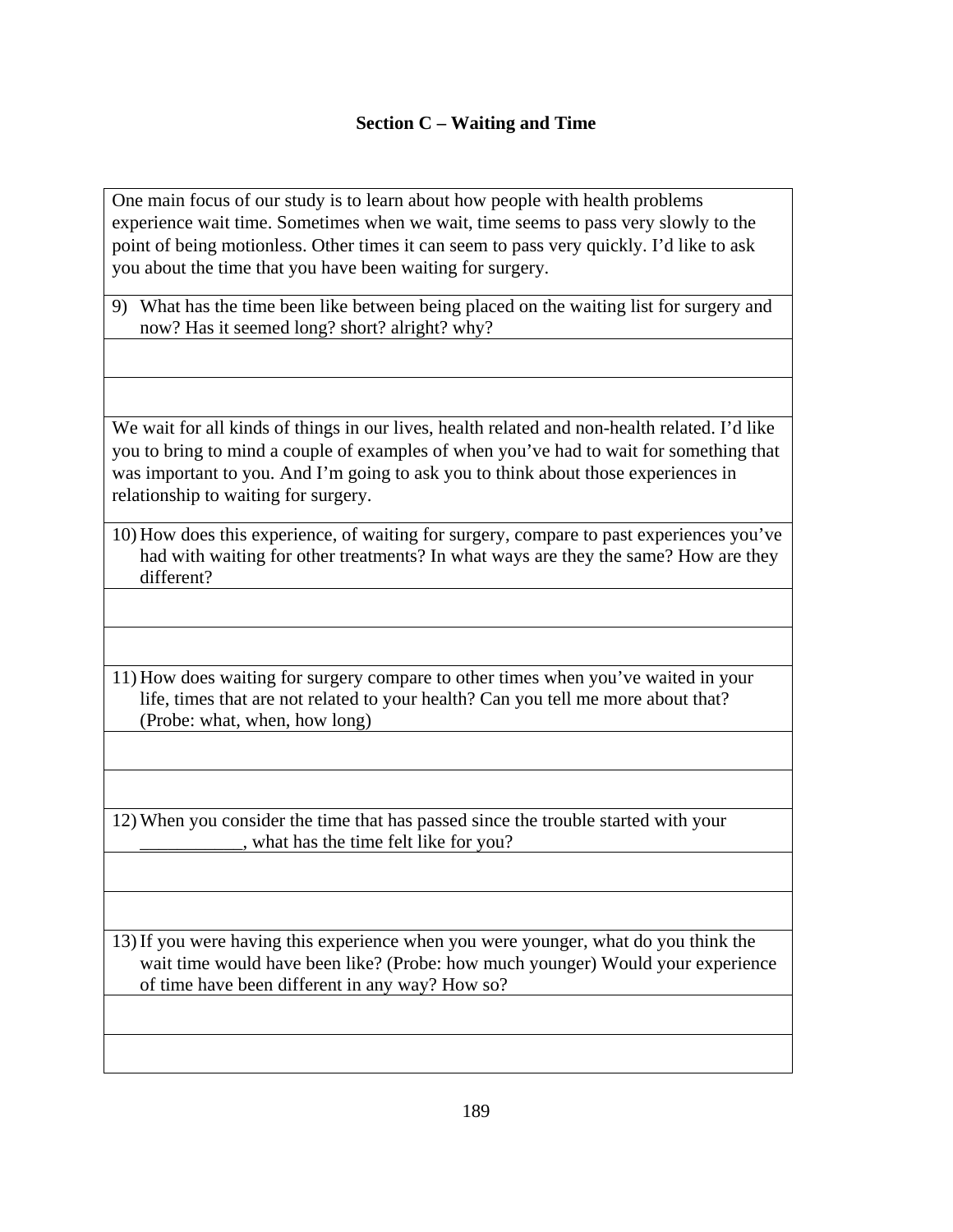## **Section D – Maximum Acceptable Wait Time**

| a) Because you've had to wait for surgery for _____ (time), I'd like to know<br>how long you think is the maximum amount that is an acceptable amount<br>of time to wait for surgery for your condition.                                 |  |
|------------------------------------------------------------------------------------------------------------------------------------------------------------------------------------------------------------------------------------------|--|
| b) How does that compare to wait times for other conditions? Say for<br>example, a person was waiting for surgery for their (name ONE of other<br>two groups) condition, what would the maximum acceptable amount of<br>time be to wait? |  |
| c) What about for a person waiting for surgery for their (name final<br>group) condition, what would the maximum acceptable amount of time<br>be to wait?                                                                                |  |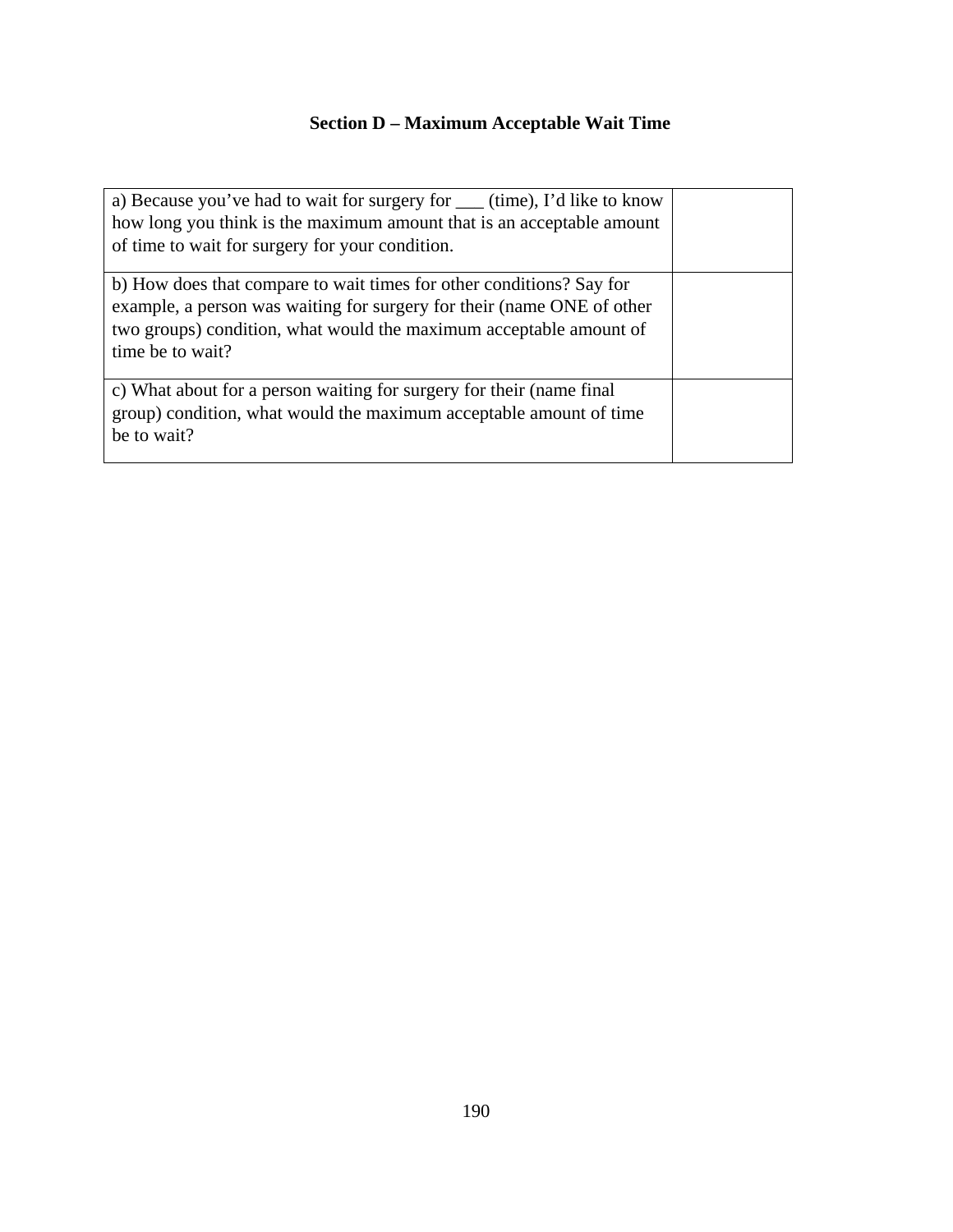#### **Section E - Effects of Waiting**

Waiting for help with a health problem can affect us in many ways; for example, it can affect our bodies, our ability to think (ie, concentrate), how we feel (in terms of our emotions), how we relate with others or may depend on others (or want to be independent), and it may change our expectations about our lives.

7) How have you been spending your time since you've been waiting for surgery? (Probe for possible gender differences)

8) What would you be doing if you didn't have to wait for surgery?

- 9) What has it like to wait between being put on the wait list and now? How has waiting affected you? (Probe: what effects on work; effects on day to day activities, mobility, pain; effects on family and social life, including hobbies & holidays)
- 10) If you had to offer someone advice about how to deal with waiting for surgery, what would you tell them?

11) What impact has waiting had on your thoughts and feelings about your future?

12) Has your condition/illness changed in any way how you think about your life in the future?

7) If so, have such thoughts about your life in the future changed how you feel about waiting?

What else would you like to add about your waiting experience?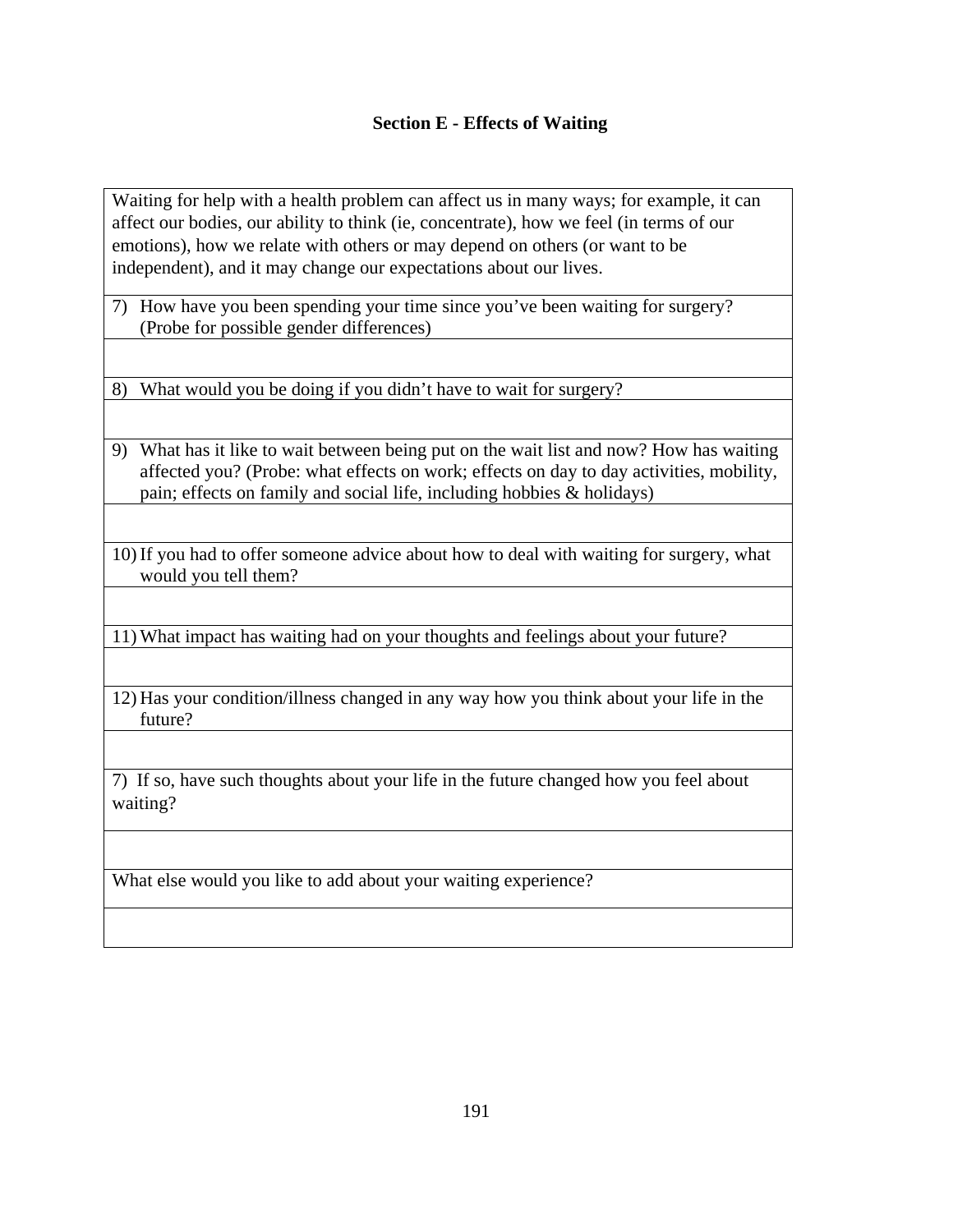## **Appendix C**

#### WAITING FOR SURGERY

## DIARY

#### Using Your Waiting for Surgery Diary

Please take about five minutes at the beginning or the end of the day to reflect on your wait for surgery. Try to think about and describe what waiting for surgery meant to you today. If you like, you could answer a few of these questions.

- What did you think about your upcoming surgery today?
- What did you feel about your upcoming surgery today?
- What did waiting for surgery mean for you today?
- What helped or hindered you today regarding your wait for surgery?

Please note:

- Don't worry about spelling or grammar.
- Use point form if you like.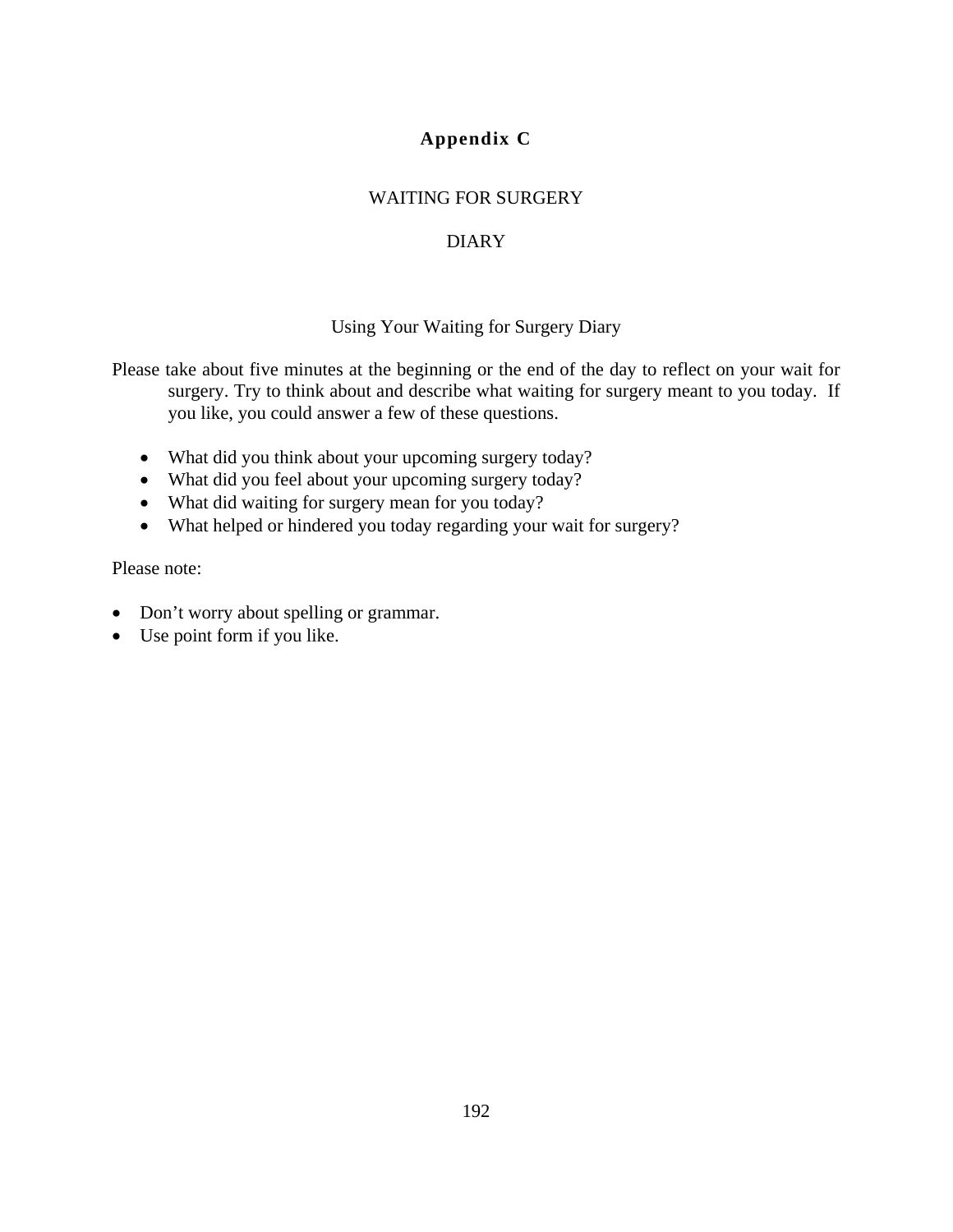## **Appendix D**

#### **CONSENT FORM**

You are invited to participate in a research project entitled "Exploring how surgical patients wait: Implications for quality of life" Please read this form carefully, and feel free to ask questions you might have.

Researcher(s):

Tracey Carr, PhD student, College of Medicine, University of Saskatchewan, (306) 230-3696

Dr. A. Casson, Department of Surgery, University of Saskatchewan, (306) 966-8641

Dr. U. Teucher, Department of Psychology, University of Saskatchewan, (306) 966-6657

- Purpose and Procedure: We are interested in what patients experience while they are waiting for surgery. We are offering you the option to keep a diary for a period of two weeks to record any thoughts or feelings you have each day about waiting. We would also like to interview you twice before you go for surgery. It is expected the interviews will each take about 1 hour. We will ask to audio-tape the interviews. The interviews would take place in the hospital. The results from the study will be reported in a summarized form and you will not be identified in any way. If we use something that you say directly we will ensure you remain anonymous.
- Potential Benefits: You may not have any direct benefits from participating in this study; however, some people find it helpful to talk to someone about their health. What the researchers learn from this study may assist us to better manage wait times for surgery.
- Potential Risks: While there are no known risks associated with participation in this study, talking about the topic of waiting for surgery may be upsetting to some patients. If this happens to you, we can refer you to someone else to speak with about your experiences or you may decide to withdraw from the study.
- Storage of Data: The information you share will not be kept with your name or any other identifying information. All information from the study will remain in a locked cabinet at the Qualitative Research Centre at the University of Saskatchewan and will be accessible only to the researchers. After five years the data will be destroyed beyond recovery.
- Confidentiality: When you enter the study all the information you provide will be identified by a confidential code that will be known only by the student researcher. If the tapes are transcribed by anyone other than the student researcher, confidentiality agreements will be signed by the person who transcribes. No one will be able to identify you by your responses, and your surgeon will not know whether or not you were a participant in this study.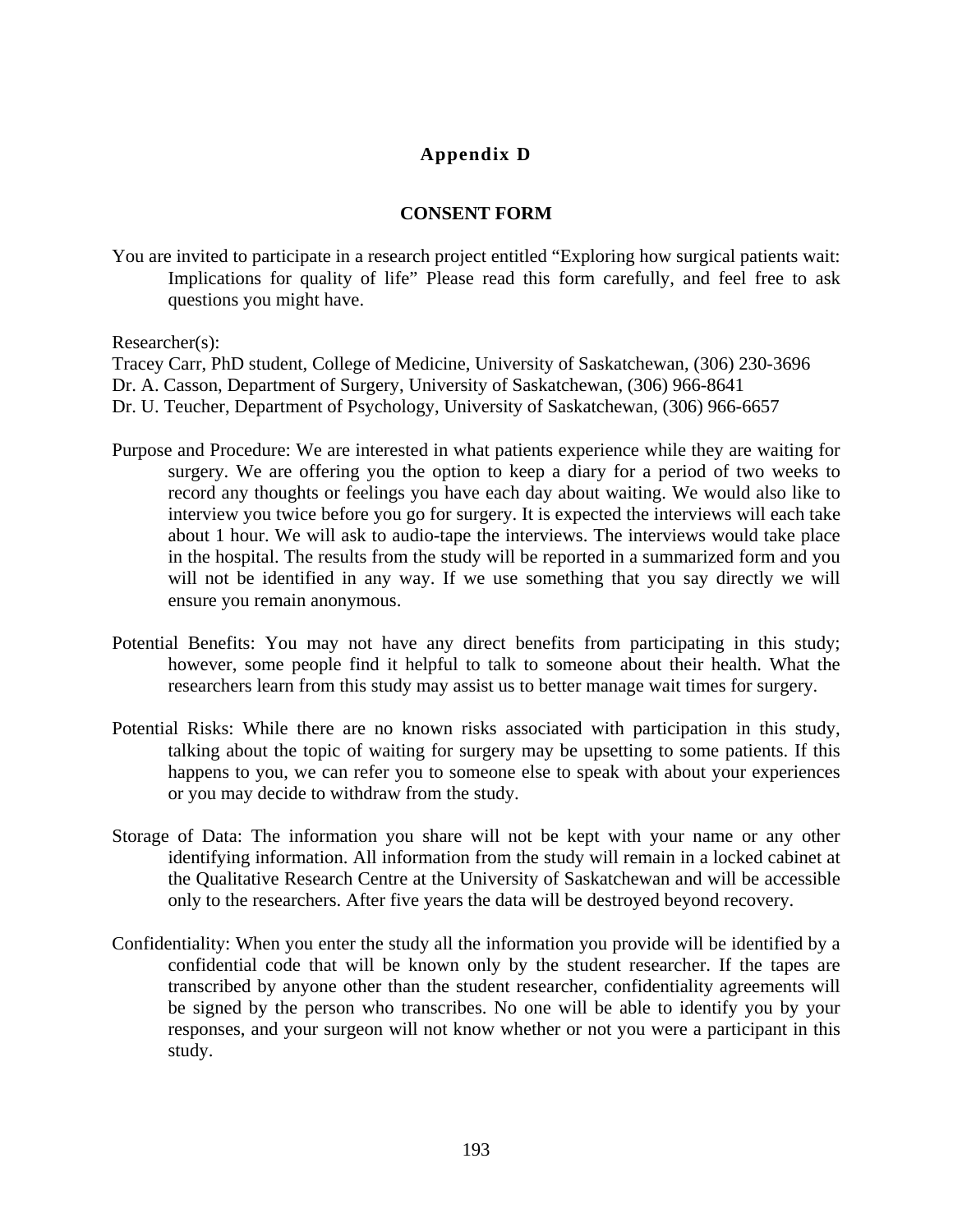- Right to Withdraw: Your participation is voluntary, and you can answer only those questions that you are comfortable with. The information that is shared will be held in strict confidence and discussed only with the research team. You may withdraw from the research project for any reason, at any time, without penalty of any sort and participation in this study will not affect your wait time for surgery—your wait time will not be any longer or shorter if you participate. If you withdraw from the research project at any time, any data that you have contributed will be destroyed at your request.
- Questions: If you have any questions concerning the research project, please feel free to ask at any point; you are also free to contact the researchers at the numbers provided if you have other questions. This research project has been approved on ethical grounds by the University of Saskatchewan Behavioural Research Ethics Board on (March 6, 2009). Any questions regarding your rights as a participant may be addressed to that committee through the Ethics Office (966-2084). Out of town participants may call collect.
- Follow-Up: When the study is complete, approximately 2 years from now, you will receive a summary sheet of the results in the mail. You will have the opportunity to ask any further questions.

Consent to Participate:

(a) Written Consent

- I have read and understood the description provided; I have had an opportunity to ask questions and my/our questions have been answered. I consent to participate in the research project, understanding that I may withdraw my consent at any time. I also understand that my decision to participate or not will in no way affect my access to health care services. A copy of this Consent Form has been given to me for my records.
- For the purposes of this study, I consent to the release of information from my health record to the researchers. I understand that my health record will be looked at by the researchers in order to confirm my diagnosis and document when I have received treatment for my condition.
- $\Box$  Yes
- $\Box$  No

\_\_\_\_\_\_\_\_\_\_\_\_\_\_\_\_\_\_\_\_\_\_\_\_\_\_\_\_\_\_\_\_\_\_\_ (Name of Participant)

 $(Date)$